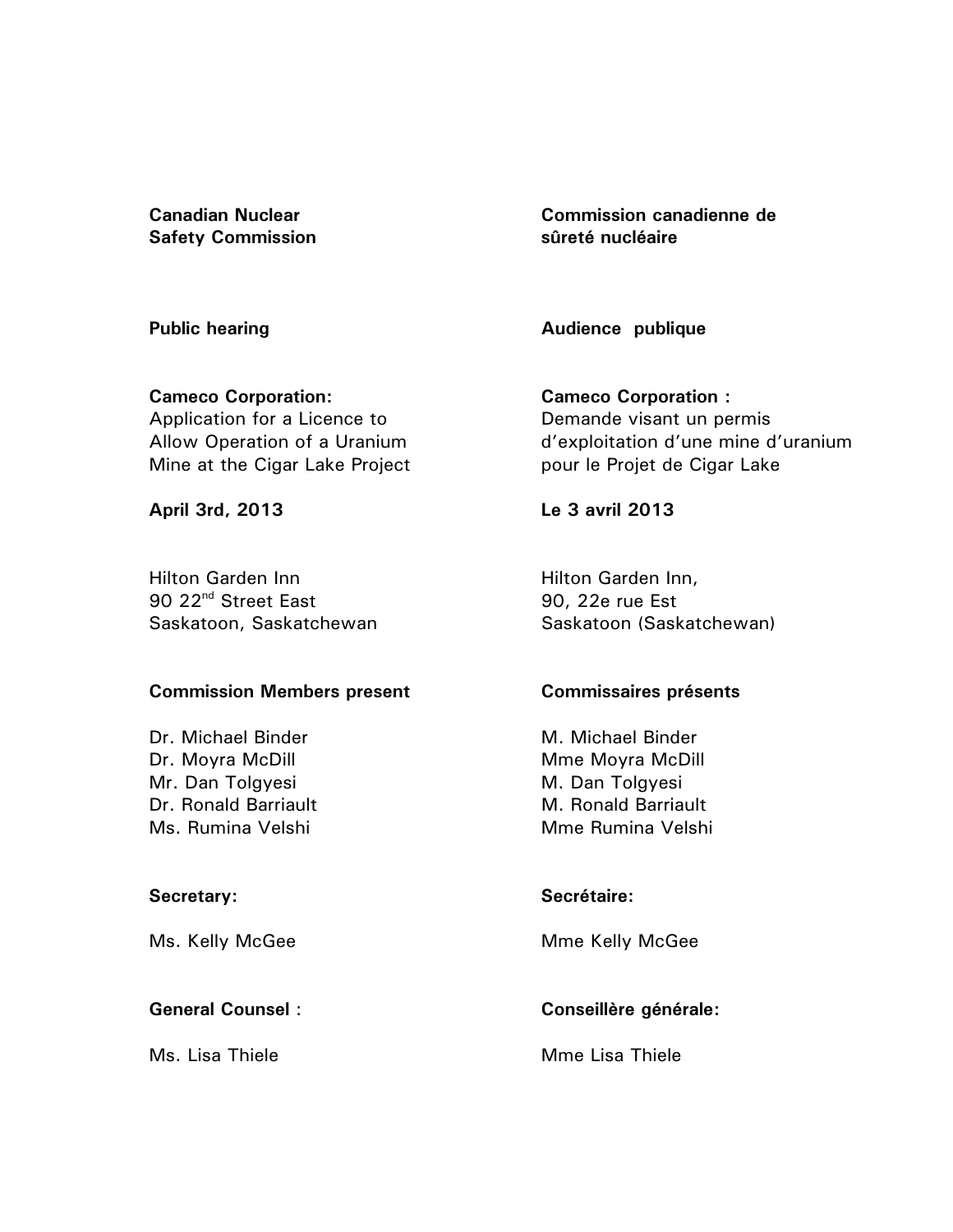**Cameco Corporation:** 

**Application for a Licence to** 

**Allow Operation of a Uranium** 

**Mine at the Cigar Lake Project** 

**MS. McGEE:** Thank you. This is a One-Day Public Hearing. The Notice of Public Hearing 2013-H-01 was published on December  $18<sup>th</sup>$ , 2012.

The public was invited to participate either by oral presentation or written submission.

March  $4<sup>th</sup>$  was the deadline set for filing by intervenors. The Commission received 11 requests for intervention.

March  $27<sup>th</sup>$ , 2013 was the deadline for filing of supplementary information. I note that presentations have been filed by CNSC staff, Cameco Corporation and intervenors.

Participant funding was available to intervenors to prepare for and participate in the hearing. The Commission received five applications for funding.

The Funding Review Committee, independent of the Commission, reviewed the applications. Funding was provided to four applicants as per a decision issued on February  $11<sup>th</sup>$ , 2013.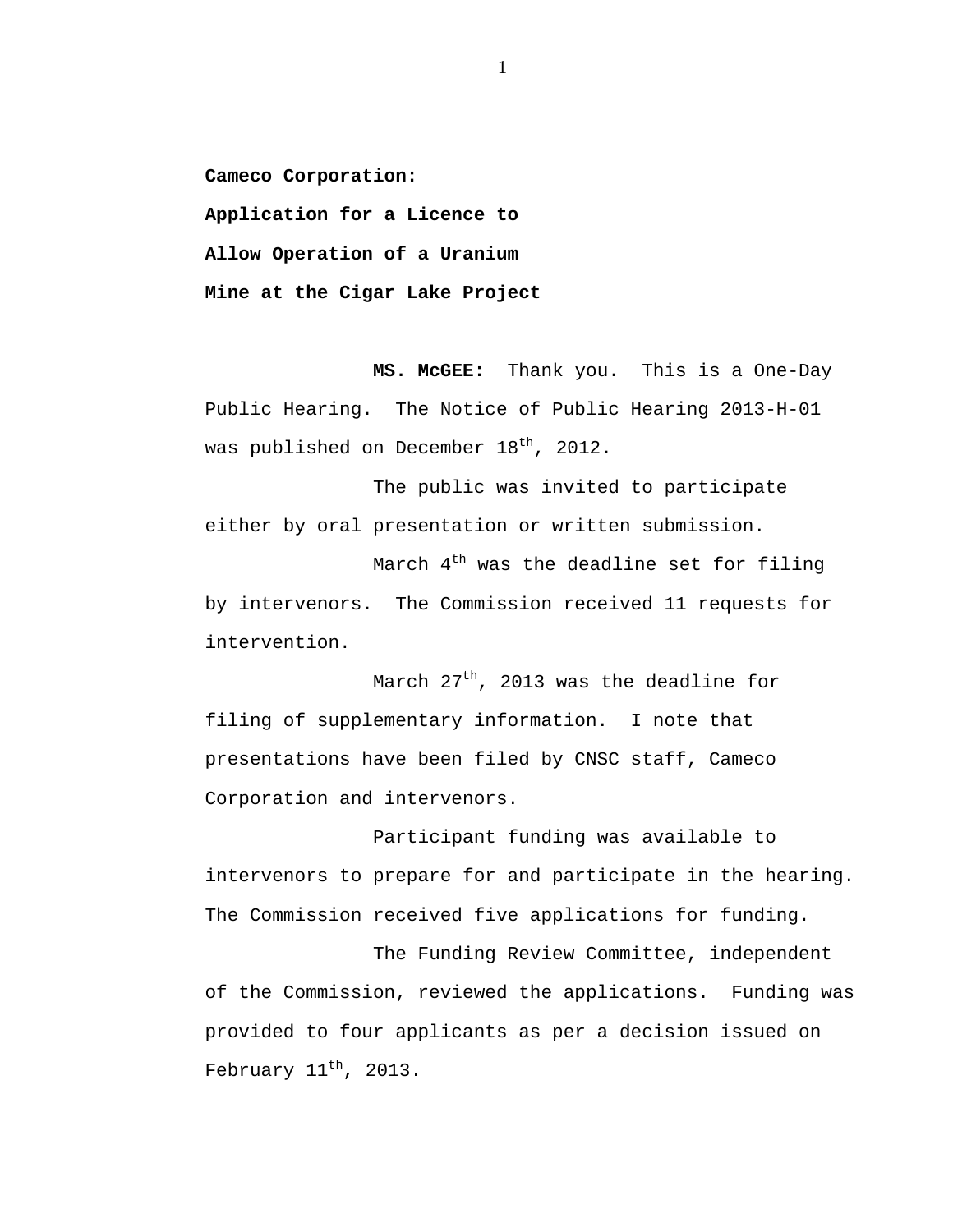All the documents presented today are available at the reception, either on CDs or in paper format, as well as the Commission Members' biographies.

To begin, we will first hear the presentations by Cameco Corporation and CNSC staff and go through a first round of questions from the Commission Members.

We have in attendance today, available for questions, representatives from the Ministry of Labour.

After the first round of questions, we're going to hear from intervenors who have requested to speak. Commission Members will have the opportunity to ask questions after each presentation.

The public hearing related to the Beaverlodge decommissioned mine and mill will begin at 6:00 p.m. this evening.

Mr. President.

**THE CHAIRMAN:** Okay, so let's start the Cigar Lake hearing by calling oral presentation from Cameco Corporation, as outlined in CMD 13-H5.1 and 5.1A.

I understand that Mr. Mooney will make this presentation.

Mr. Mooney, the floor is yours.

**13-H5.1 / 13-H5.1A**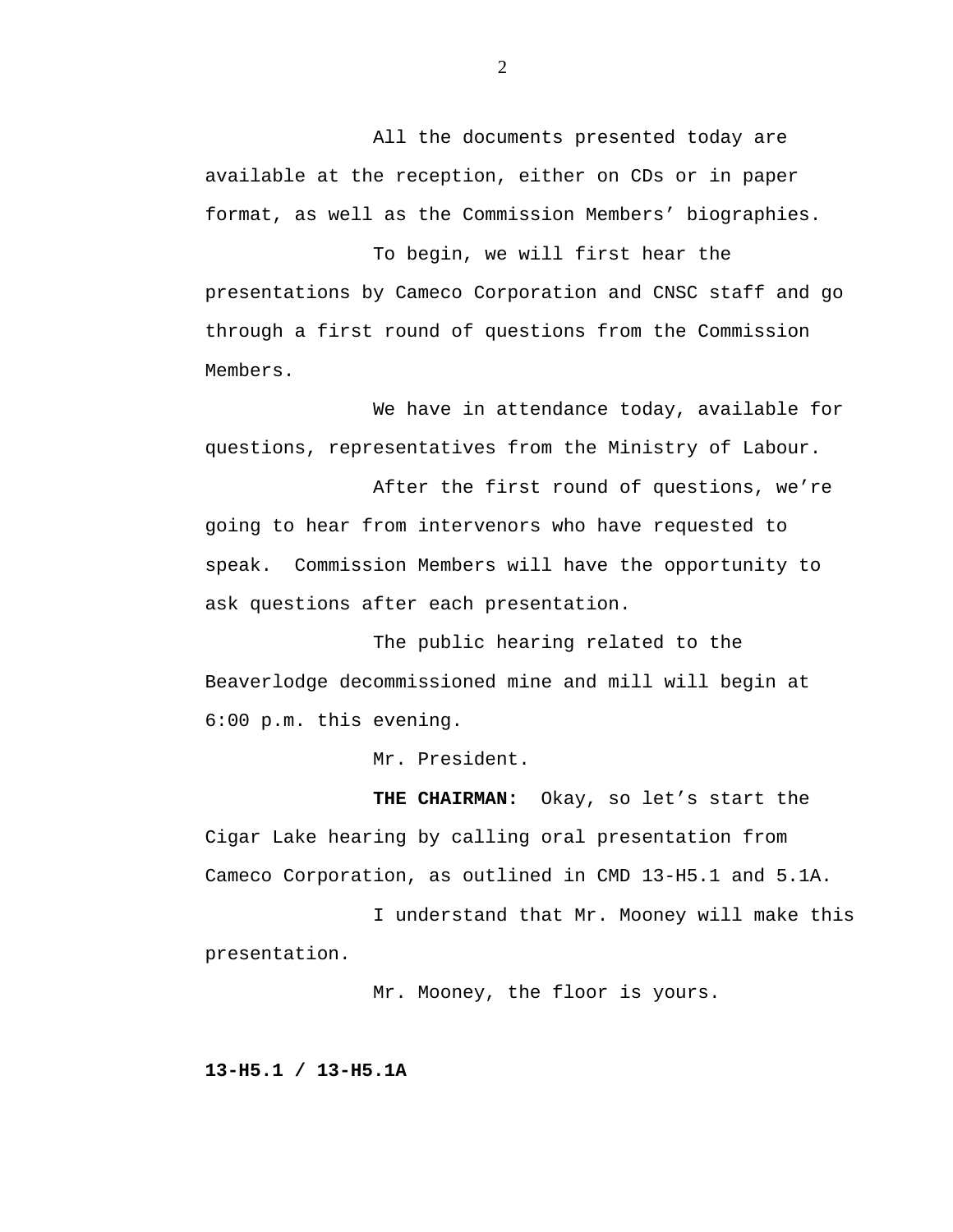#### **Oral presentation by**

#### **Cameco Corporation**

**MR. GODDARD:** Good morning. Actually, President Binder, I will make the presentation on behalf of Cameco, and I say good morning to everyone.

For the record, my name is Grant Goddard. I am Cameco's Vice President of Saskatchewan Mining North and in this role, I have responsibility for the Rabbit Lake Operation, for the Cigar Lake Project soon to become the Cigar Lake Operation.

On behalf of Cameco, I wish to express my appreciation to the Commission Members and the Commission Secretariat for scheduling this important relicensing hearing in Saskatoon.

I also welcome CNSC staff from Ottawa, joining their colleagues from their Saskatoon office for this hearing.

I'd like to introduce the others at the table with me. On my right is Steve Lowen, General Manager, Cigar Lake Project, and on my farther right is Liam Mooney, Cameco's Vice President, Safety, Health, Environment, Quality and Regulatory Relations.

The commissioning and start-up of Cigar Lake, later this year, will certainly be the culmination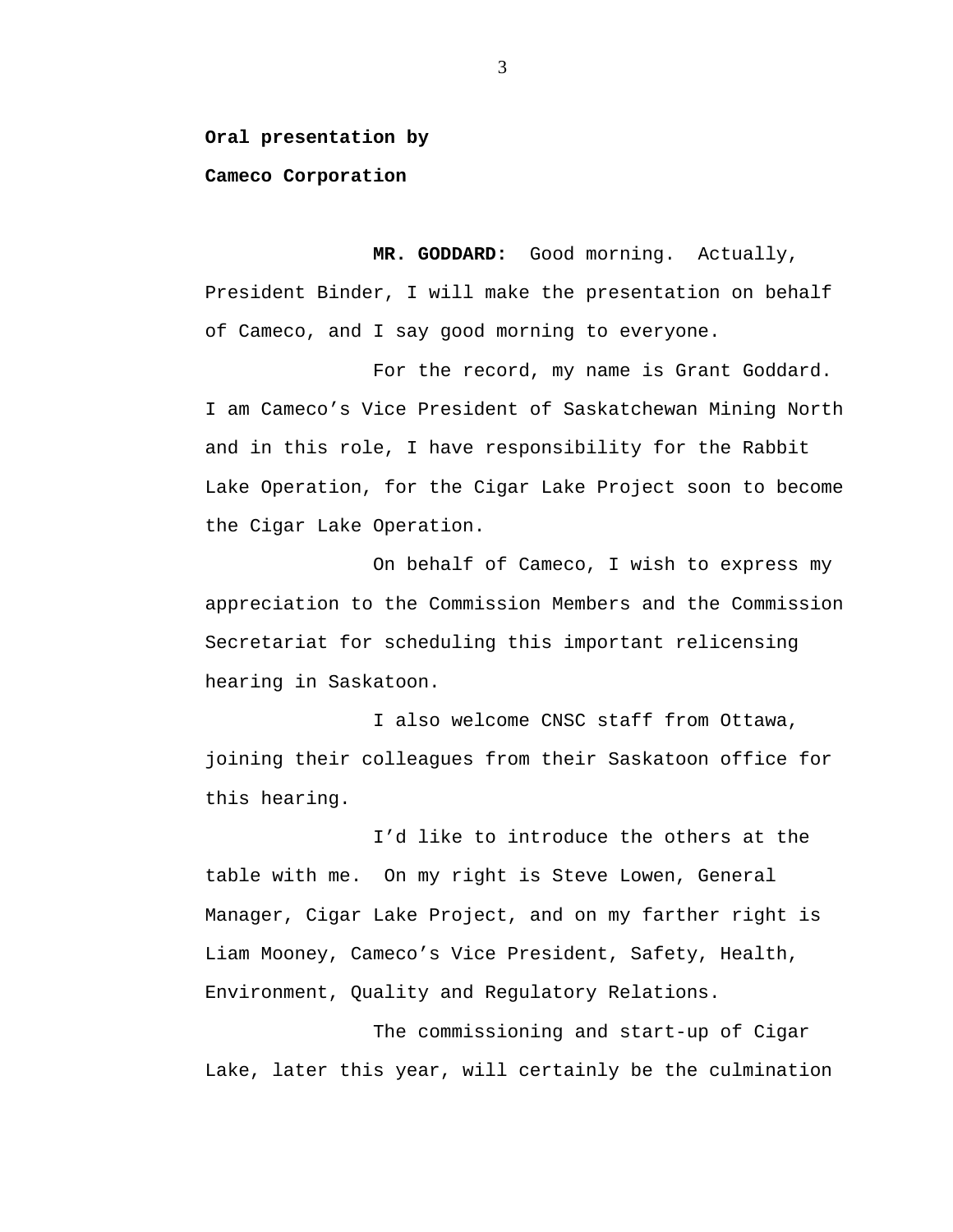of a tremendous engineering, project management and team effort by Cameco preparing to mine uranium from an ore body that contains some of the highest grades ever discovered.

Our stakeholders have watched patiently as Cameco's Cigar Lake team has risen to the challenge of overcoming the obstacles nature has placed in our path.

Step by step we have taken a methodical approach to gain more knowledge, assess risks and then make our plans to safely advance the work. This is the process we call assurance of success.

Cigar Lake is important to Cameco and our joint venture partners and it will also be an important overall contributor to future global uranium supply. This supply is needed to generate clean electricity in a world where all predictions point to an ever-increasing world electrical demand as millions more people seek to improve the quality of their lives.

Cigar Lake uranium represents a considerable percentage of the new uranium needed for the world's reactors now that secondary sources of fuel are expected to become more limited in the next few years.

As the licensee, the Commission and CNSC staff deals with Cameco as the operator of Cigar Lake. Behind the scenes, our international joint venture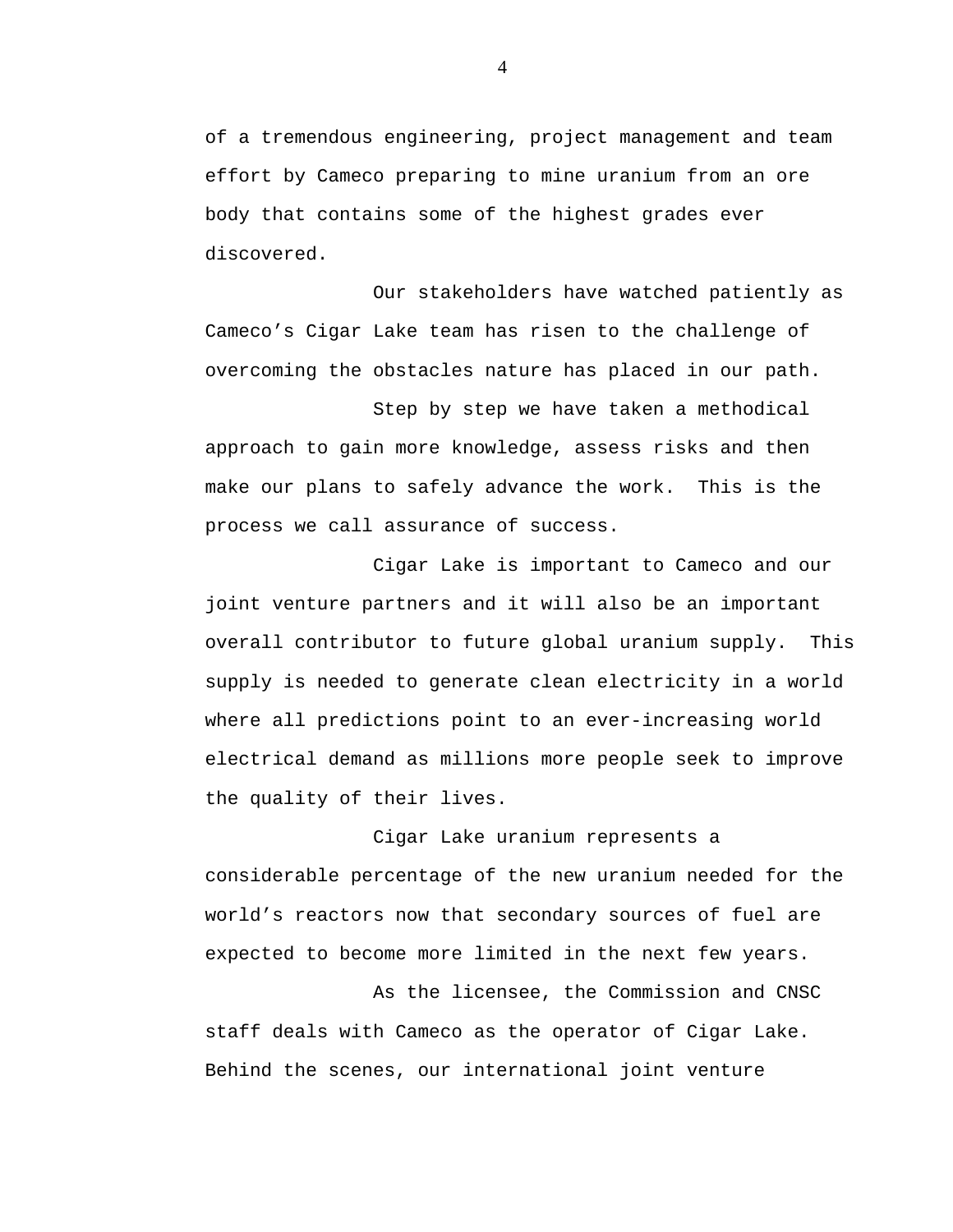partners provide another set of eyes, contributing their experience and expertise where applicable, as our plans evolve and we work to complete construction and move into operations.

Our largest joint venture partner, AREVA Resources Canada, is engaged in a parallel process to prepare their McClean Lake Operation to mill Cigar Lake ore.

What really speaks to us is the confidence all of our joint venture partners have shown in Cameco and the Cigar Lake management team as a qualified operator. They have always supported our commitment to Cameco's values and safety and the environment while achieving project success.

In Saskatchewan, northern residents have counted on the uranium mining industry for many years to provide ongoing jobs and business opportunities. Northern workers have been a big part of the recovery, remediation and construction phase at Cigar Lake. We expect residents of Saskatchewan's north to benefit from new permanent jobs as Cigar Lake moves into its initial mining and ramp up phase and onto long-term operations.

As Canada's largest industrial employer of Aboriginal people, Cameco takes pride in our programs that prepare people for jobs in our industry, and also takes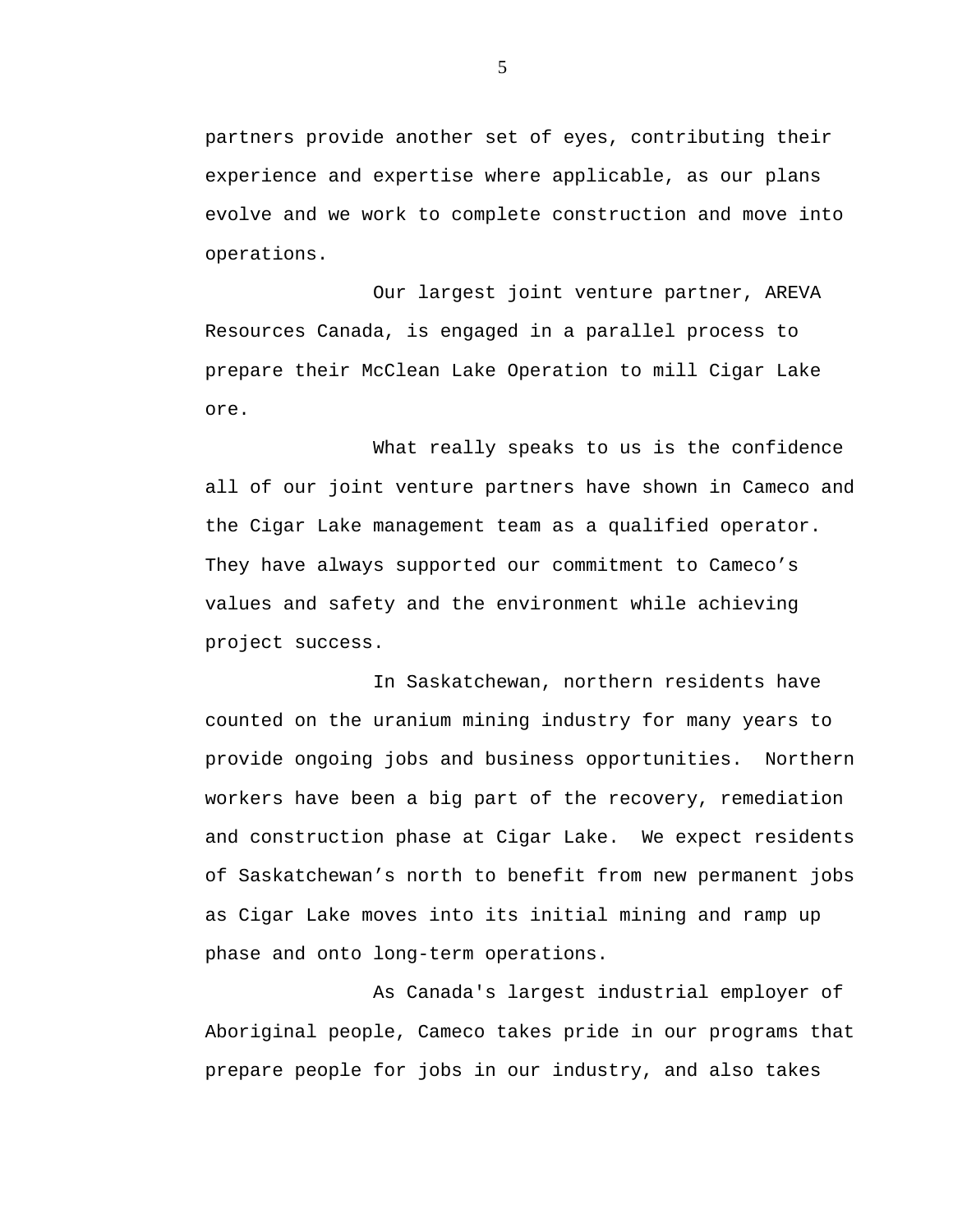pride in the encouragement and training we provide people to advance in their careers.

During the past few years, CNSC staff and Commission members have heard Cigar Lake management speak often about assurance of success. This approach has guided mine recovery, remediation and the current construction phase, ensuring that we have been and continue to keep people safe and the environment protected.

Assurance of success was built in to all of our program documents and in the highly structured processes within our readiness reviews as we prepared to re-enter the mine after we successfully de-watered it. Assurance of success helped to support the ongoing effort to build and maintain a strong safety culture at Cigar Lake which continues to this very day.

It has been about 13 years since Cameco received our initial operating licence from McArthur River, the world's first high grade mine. From that time until now, Cameco systems and programs have been refined consistent with a process of continuous improvement. Our safety, health, environment and quality specialists at Cigar Lake have benefited from Cameco's accumulated corporate knowledge as we begin to begin operations at what will be the world's second high grade mine.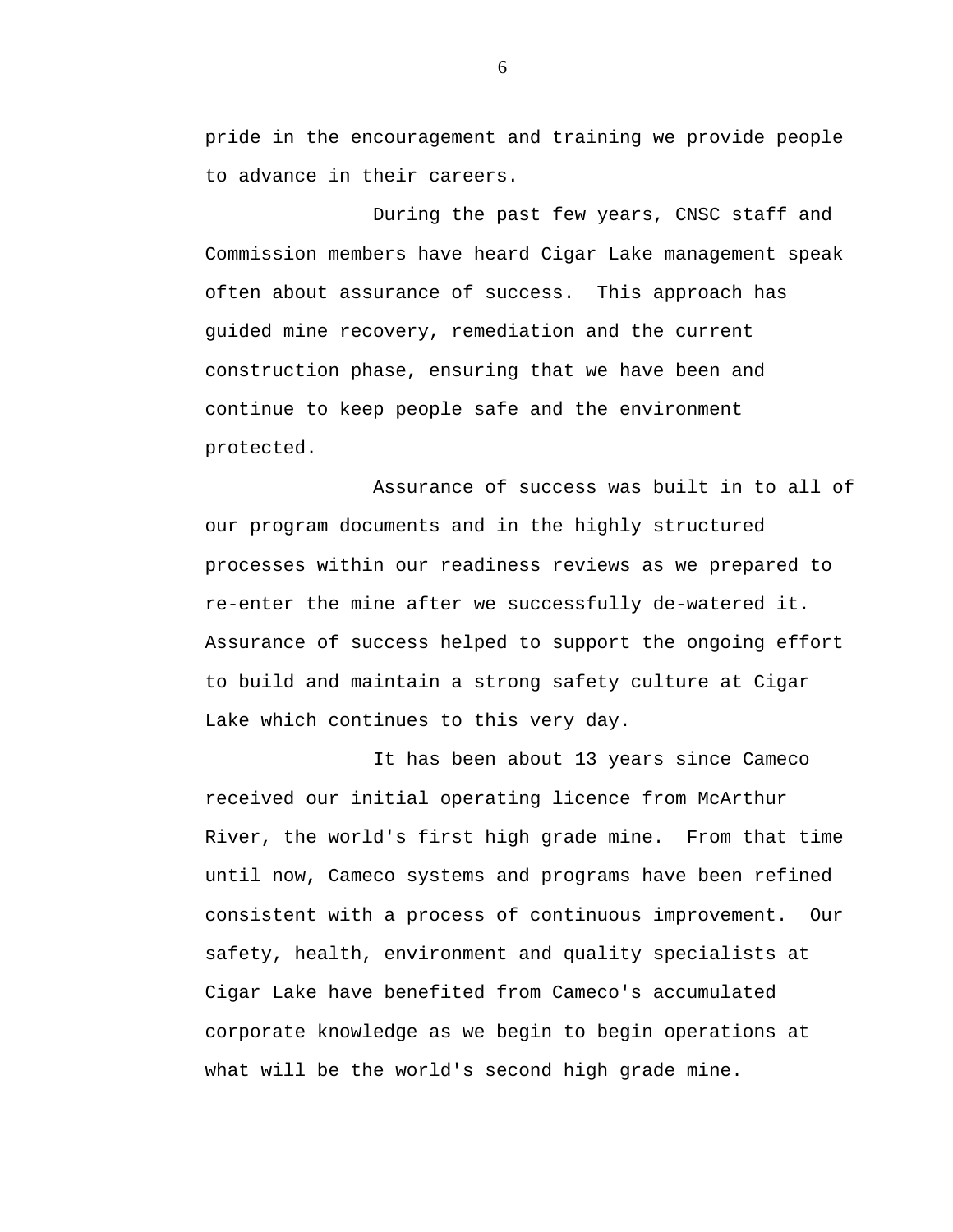To further expand on how Cigar Lake is preparing to become an operating mine while safely managing a major industrial construction project, I will turn this presentation over to Steve Lowen, general manager from Cigar Lake.

But first, I'd like to offer a little bit of background on Steve. During his 16 years at Cameco, Steve has had extensive managerial involvement in a number of Cameco assets and operations. Prior to his appointment as general manager at Cigar Lake in 2010, Steve spent 2007 and 2008 overseeing the creation of a new corporate standard for Cameco's Corrective Action Process. This standard is now in place at Cigar Lake and all of our operations in Cameco. The improvement of our Corporate Corrective Action Process demonstrates how Cameco applies what we have learned to improve the way we manage our operations.

In my time as general manager at Cigar Lake, I benefited greatly from Steve's leadership and thoughtful insight, particularly in the areas of governance and his focus on systems and process.

#### Steve?

**MR. LOWEN:** Thank you, Grant. For the record, my name is Steve Lowen. As Grant noted, this effort is being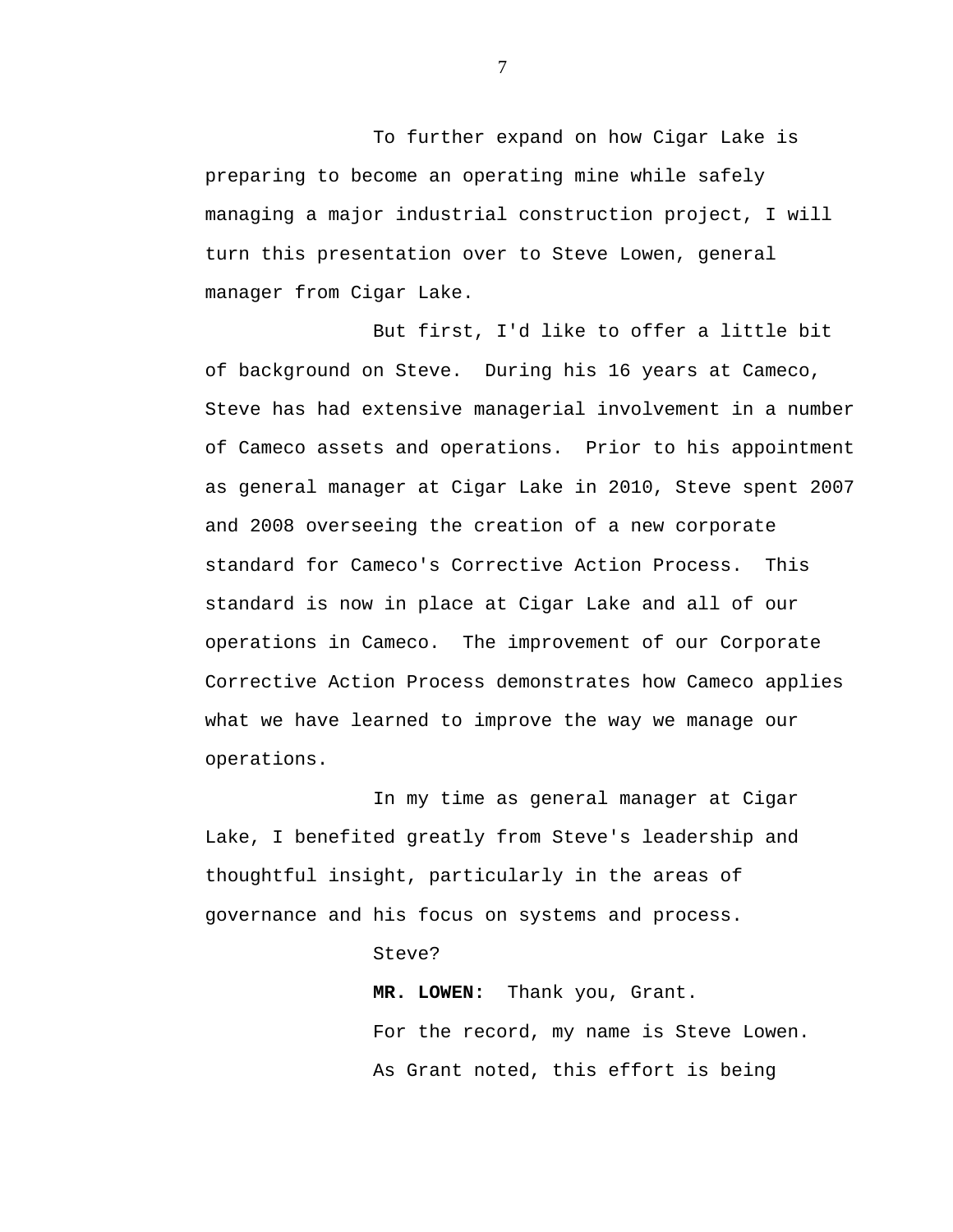watched by external observers in the nuclear industry. Cigar Lake's progress to an operating mine is also of great internal interest and focus at Cameco.

For the past 29 months, it has been my privilege, as general manager of Cigar Lake, to lead a team dedicated to successfully completing the project and transitioning to operations. My focus, as general manager, is to make sure our people are prepared for the start of operations and while -- and achieving our goal of safe, clean and reliable production. My job is to oversee all aspects of Cigar Lake site work, including operational readiness, while working with the team that is constructing the finished project.

Getting a new mine ready for operations is not a turnkey process where people only get to operate the equipment when construction is complete. A good example of how we are getting ready is the work we are doing in our Jet Boring System, or JBS.

Jet boring is a mining method that uses high-pressured jets of water to turn solid ore into a manageable slurry. The JBS is the heart of our mining process which is part of the fully integrated ore processing system. Construction of individual ore circuits within that larger system is ongoing. In the meantime, the JBS operator team has been busy with hands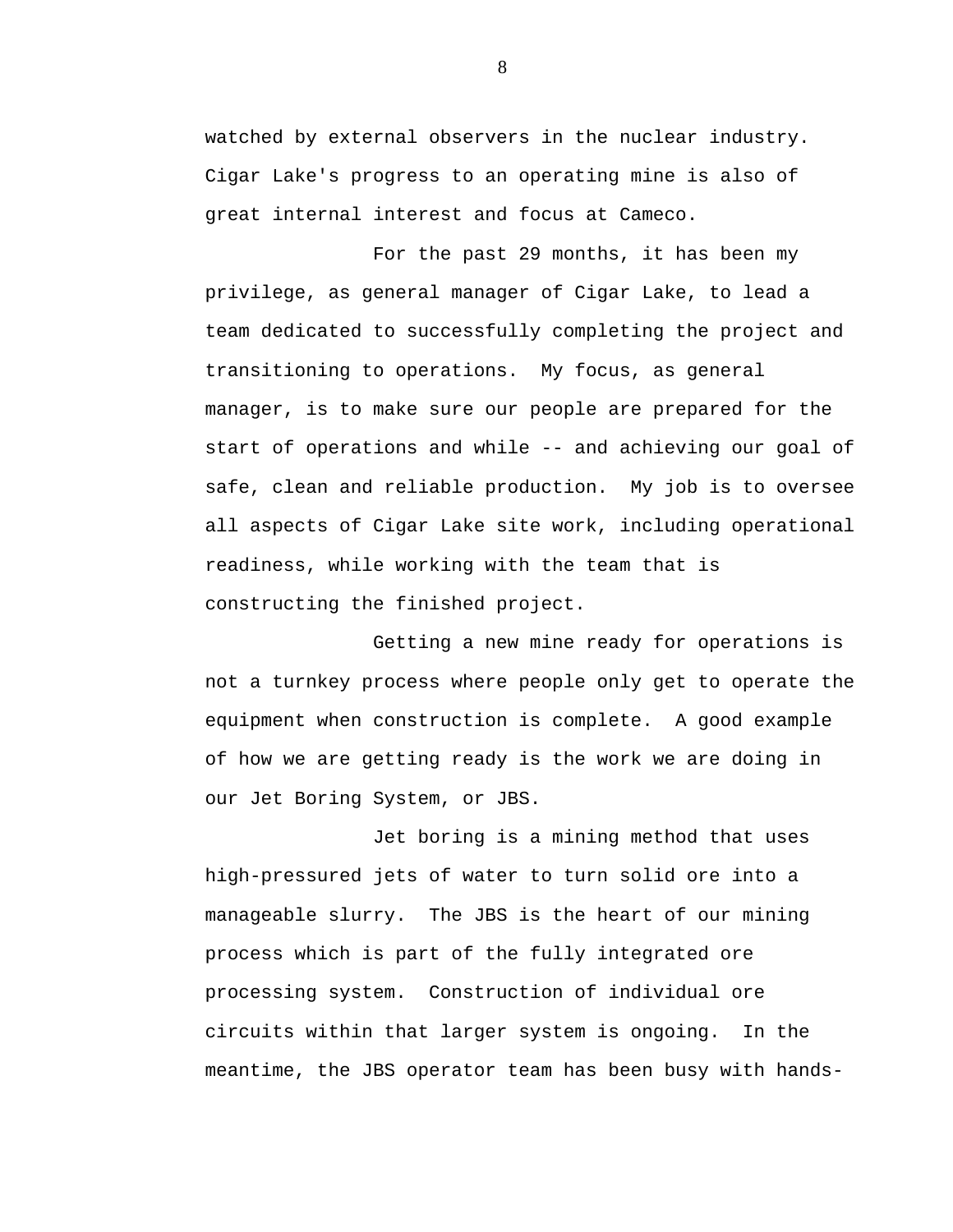on learning.

Working closely with the Austrian manufacturer, they first assembled the machine in a Saskatoon shop, inspected and tested it, then disassembled it again, delivered it underground to the mine, then reassembled it and prepared it for first use.

Now, as part of our comprehensive test program, the JBS team has been busy the past few months using the JBS in a development tunnel to drill in waste. This drilling is a part of our JBS mining procedure and is an early test of our mining method. As a result, we are confident our equipment and our people will be well prepared when they begin mining later this year.

Another example of assurance of success is how we approach mine development. Having the best available geological information before proceeding is one key to managing our risks. To get such information, we draw upon the extensive cross discipline expertise within Cameco, and also draw on the knowledge of world-leading experts in ground support.

In this context, assurance of success means we gather data ahead of new development to select the appropriate ground support. With that knowledge, we will have the ground support measures planned and the materials at hand ready for prompt installation.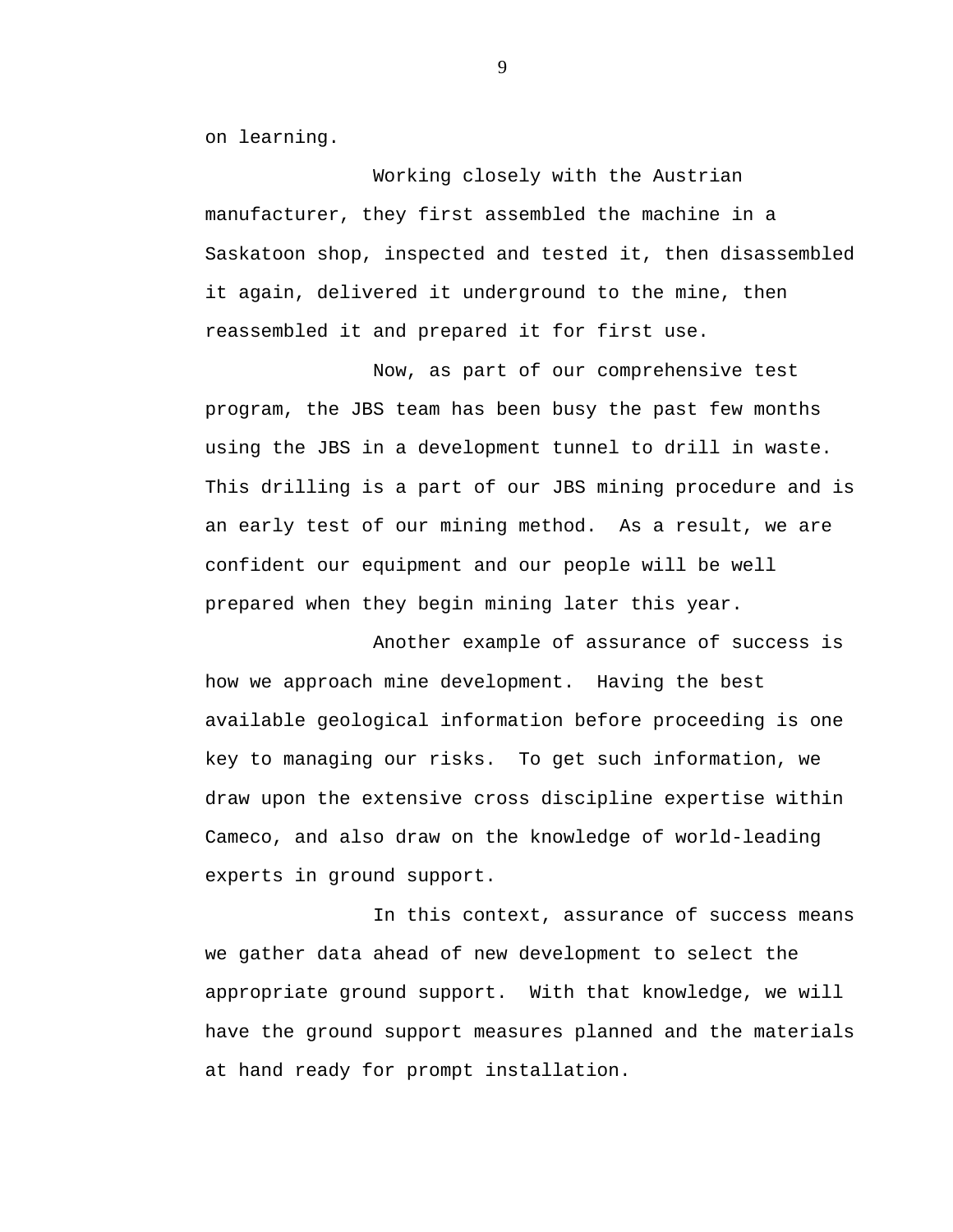Aboveground freezing is part of our technical answer to the ground conditions we face. This demonstrates our defense in-depth approach to managing our risks. A great success at Cigar Lake these past three years has been our program to drill and install freeze pipes from the surface. It has not only been a technical success but it is also a business success within our broader social responsibility mandate.

Team Drilling, a northern owned and operated company, has been responsible for executing this program. There are many northern workers on this project gaining experience in precision drilling techniques.

The complex nature of the geologic setting of Cigar Lake ore body in the Athabasca Basin poses its challenges to the development of any mine. Despite our extensive efforts to gain knowledge and implement risk mitigation strategies, including a defensive in-depth approach, we must remain ever vigilant to the potential risk of water entering the mine. Our Water Management Plan takes this risk into account.

Assurance of success means we have installed underground pumping capacity that is twice the modelled predicted volume of water inflow. At surface, we have built the infrastructure to treat and store these volumes and then safely release through our new discharge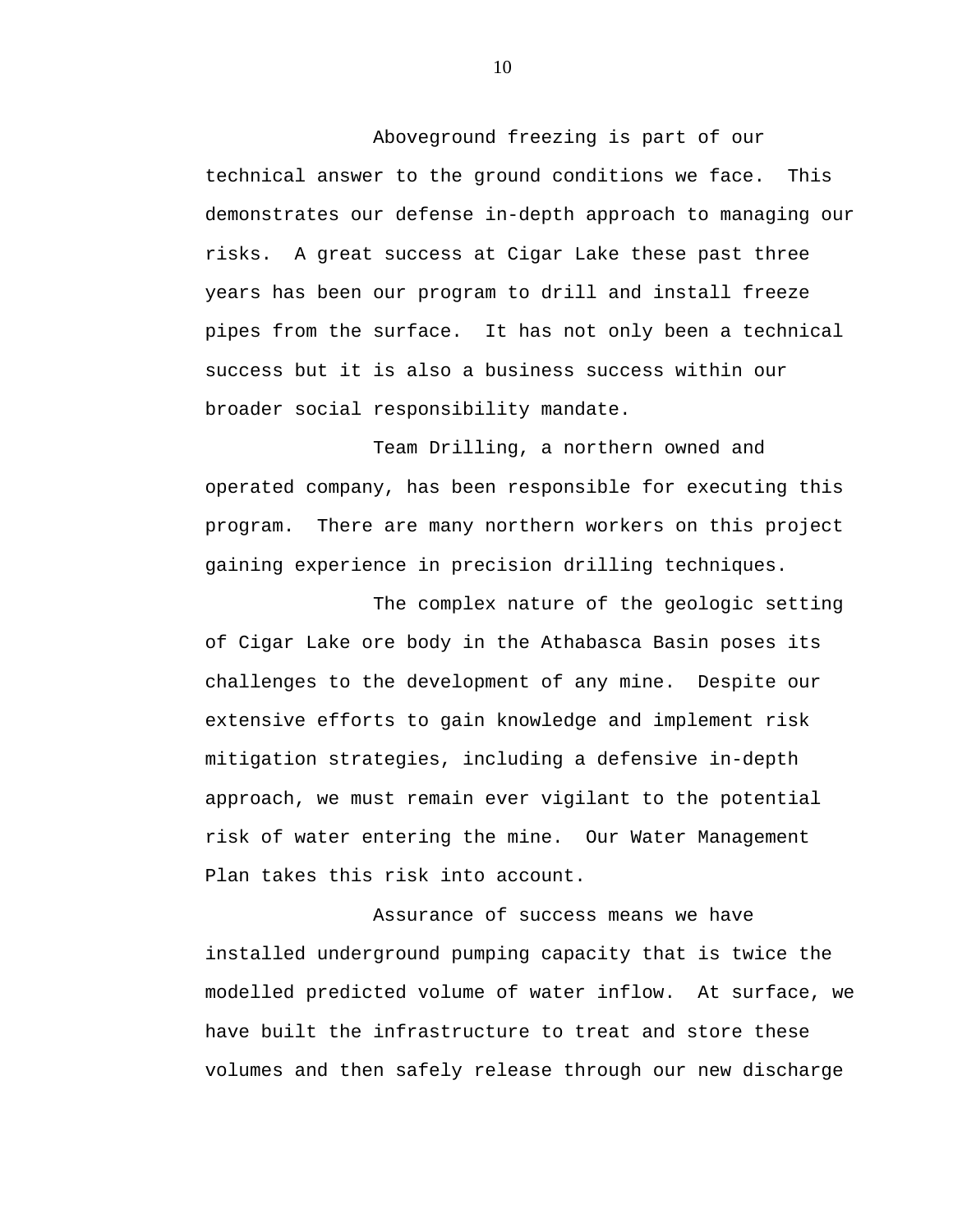pipeline to Seru Bay on Waterbury Lake.

To effectively execute our Water Management Plan, we train our workers and involve them in tabletop exercises for various inflow scenarios. This sharpens the human response to a potential inflow.

The ability to treat routine amounts of mine water safely is another part of our Water Management Plan. Our environmental quota practice anticipates the type of ore that we will be processing. Within our Environmental Management Program, our water treatment plant plays a significant role in protecting the local receding environment.

Building on the experience of our other operations, we designed and built a facility to safely remove molybdenum and selenium from groundwater and/or process water. It is now ready for first ore. We predict a high success rate in removal of the contaminants of concern, and as such, we will be well under regulatory guidelines in what we release.

Another goal of our environmental programs is to minimize waste. A side benefit of the Jet Boring System is that the amount of waste rock generated is extremely low compared to other mining methods. Since this method drills a hole of 16-inches diameter, only a relatively small amount of waste rock is removed prior to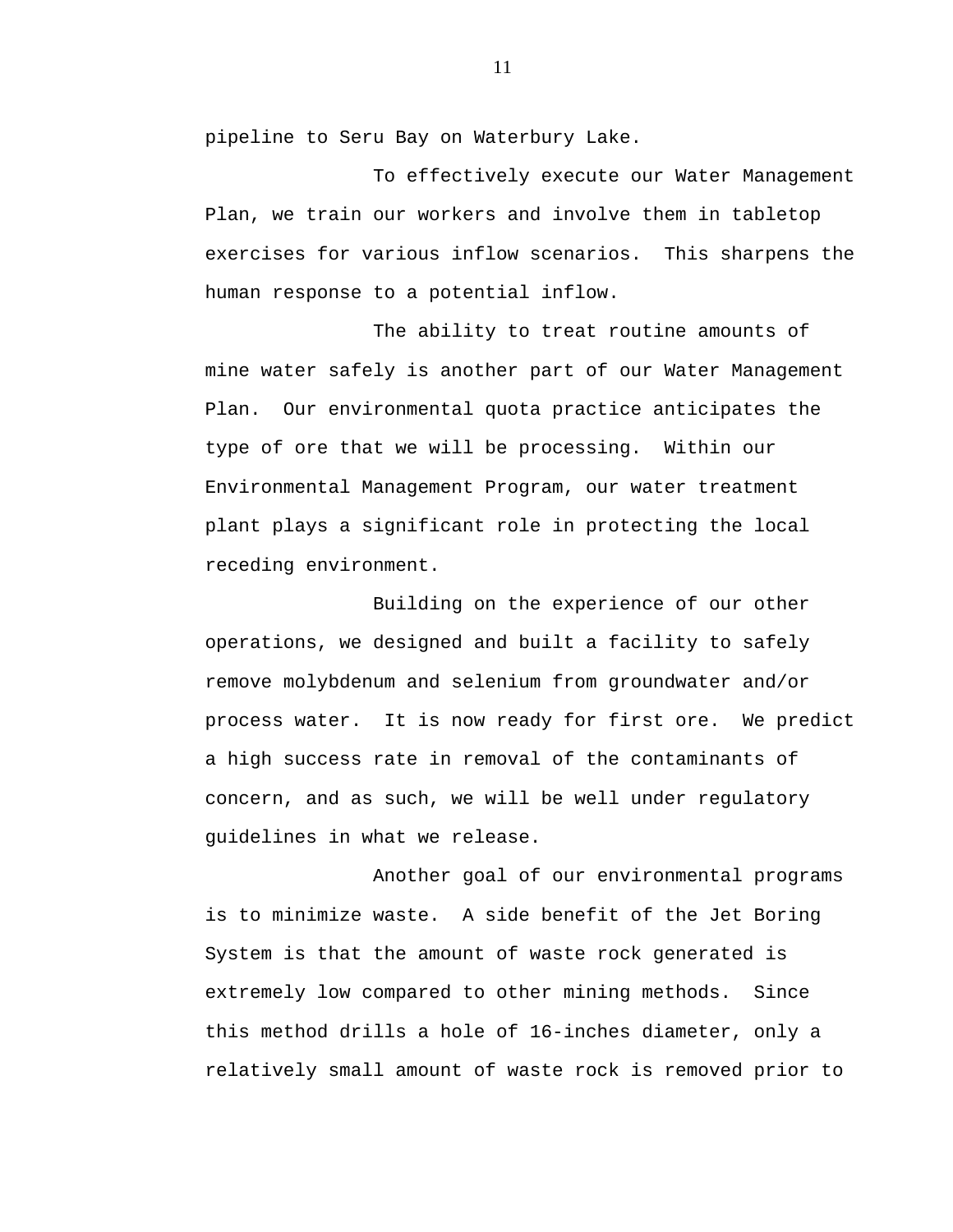reaching each ore cavity.

A clear advantage of jet boring is in its design to provide radiation protection. Jet boring, integrated with our ore processing infrastructure, forms a closed circuit system which minimizes worker exposure to the ore. There are many design features, including thickness of steel and concrete shielding, that provide effective protection for process operators and those doing maintenance. Work procedures in accordance with our radiation code of practise will also ensure that exposures are kept to a minimum.

During the current licence period involving mine remediation and construction, radiation exposures have been, as expected, very low.

Nevertheless, our Radiation Protection Program and the Radiation Code of Practice are both fully implemented. This means our people are used to routinely applying the level of care that will be required once we begin operations in ore.

During the current licence period, Cigar Lake has been both a mine in development and a construction project with a tremendous level of activity both on surface and underground. Despite the heightened activity, we continue to foster a strong site-wide safety culture.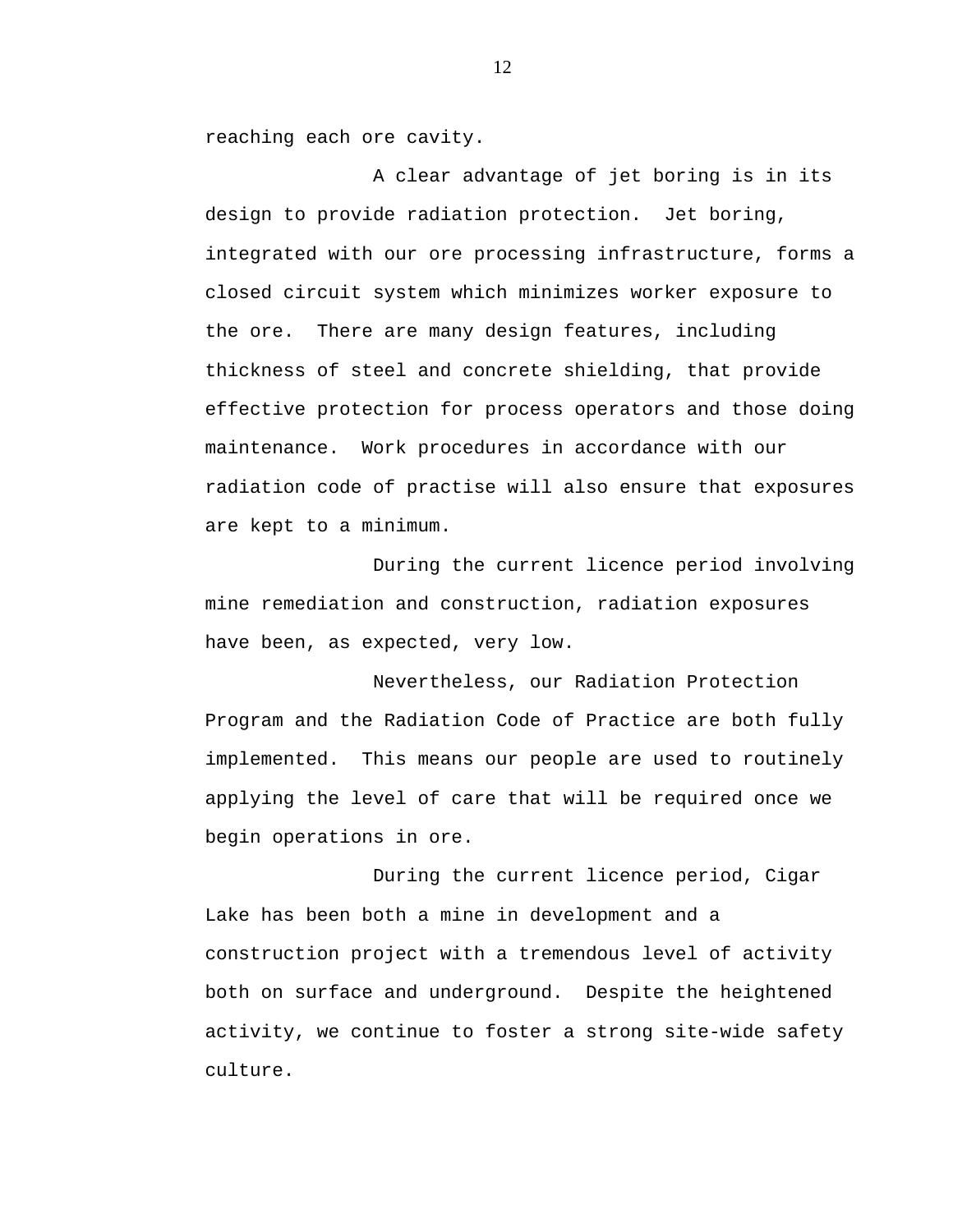Our Contractor Management Program ensures companies and their supervisors are adhering to Cameco's safety standards for the protection of all workers on site. For example, no one goes underground without getting thorough training on the use of the mine selfrescuer, as seen on the right.

Now, this past winter at Cigar Lake more than 800 people have been on site most days. All of them are exposed to our safety culture. An example of the profile that safety has at Cigar Lake can be found in our morning safety meetings. We discuss minor incidents and how they could have been prevented.

Regrettably, last month we also had a loss time injury. One of our contract drillers working on the surface freeze drill pad broke his leg in the course of doing a routine task. We have worked with our contractor to analyze this incident and have already completed our corrective actions.

I am proud of our safety culture and how we work to protect our employees and those working for our contractors. Yet, as this most recent event shows, we can never get complacent and we always must look for new ways to keep our workers safe.

As we progress through commissioning this year, a systematic way of putting assurance of success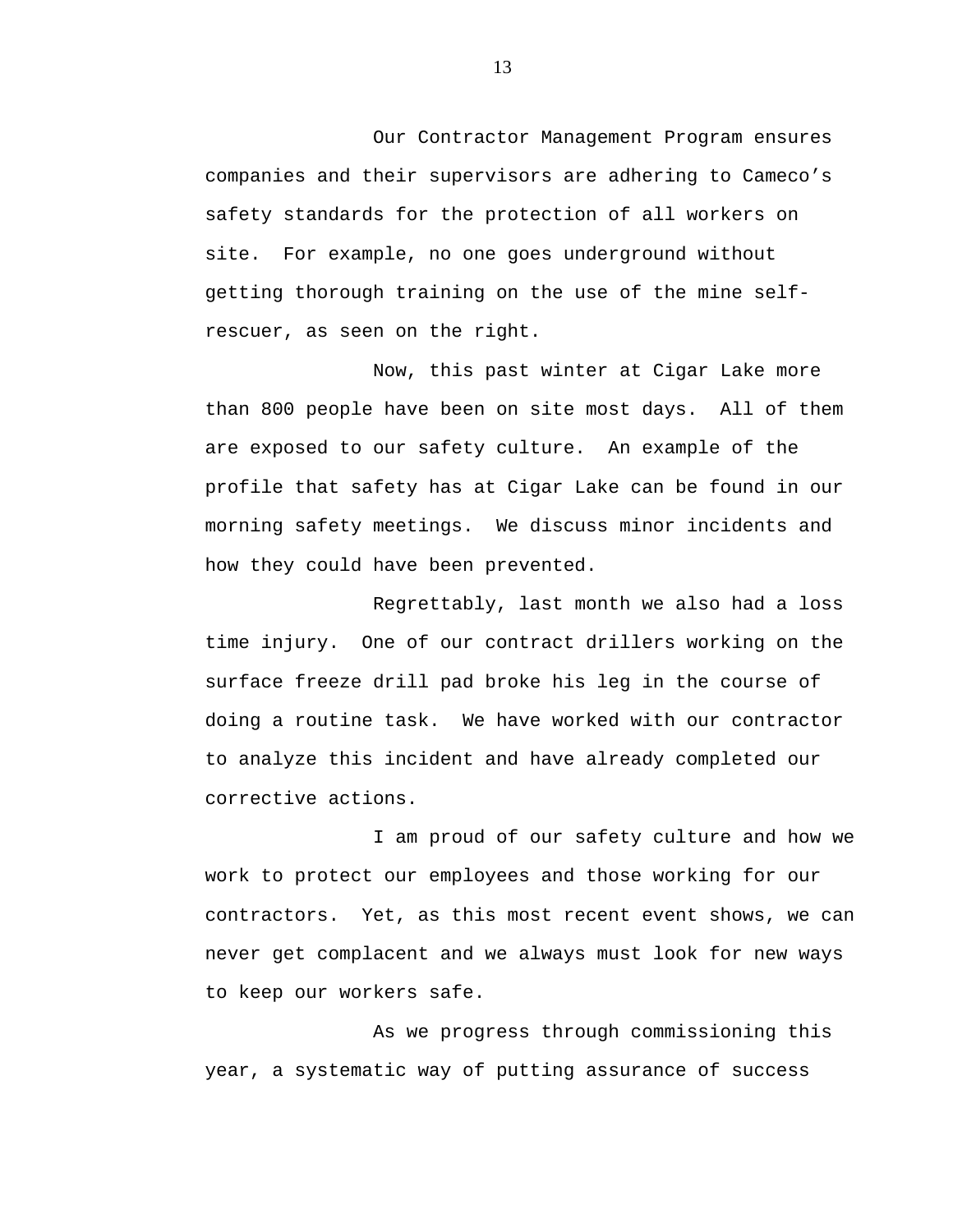into practice is found in our comprehensive readiness reviews. Cigar Lake developed readiness reviews prior to beginning the remediation work. It proved its value there and we continue to use it through subsequent work. We will use readiness reviews to validate the entire ore processing infrastructure prior to commissioning.

As part of a methodical approach to ensuring equipment is operating properly, readiness reviews give us the opportunity to establish internal checks. Through the process we can be confident a particular circuit is ready for commissioning.

During readiness reviews we ask ourselves important questions for each required stage of commissioning, are all safety assessments and control procedures in place; are all operating procedures written, and is training completed. Only when we satisfy ourselves that we have answered these, and similar questions, will we then proceed with commissioning.

It has been my privilege to take the Cigar Lake story to our northern audience in Athabasca Basin communities, as we did last September.

Also, just this past month we brought members of the Athabasca Working Group and the Northern Saskatchewan Environmental Quality Committee to the site to update them on progress since the September meetings.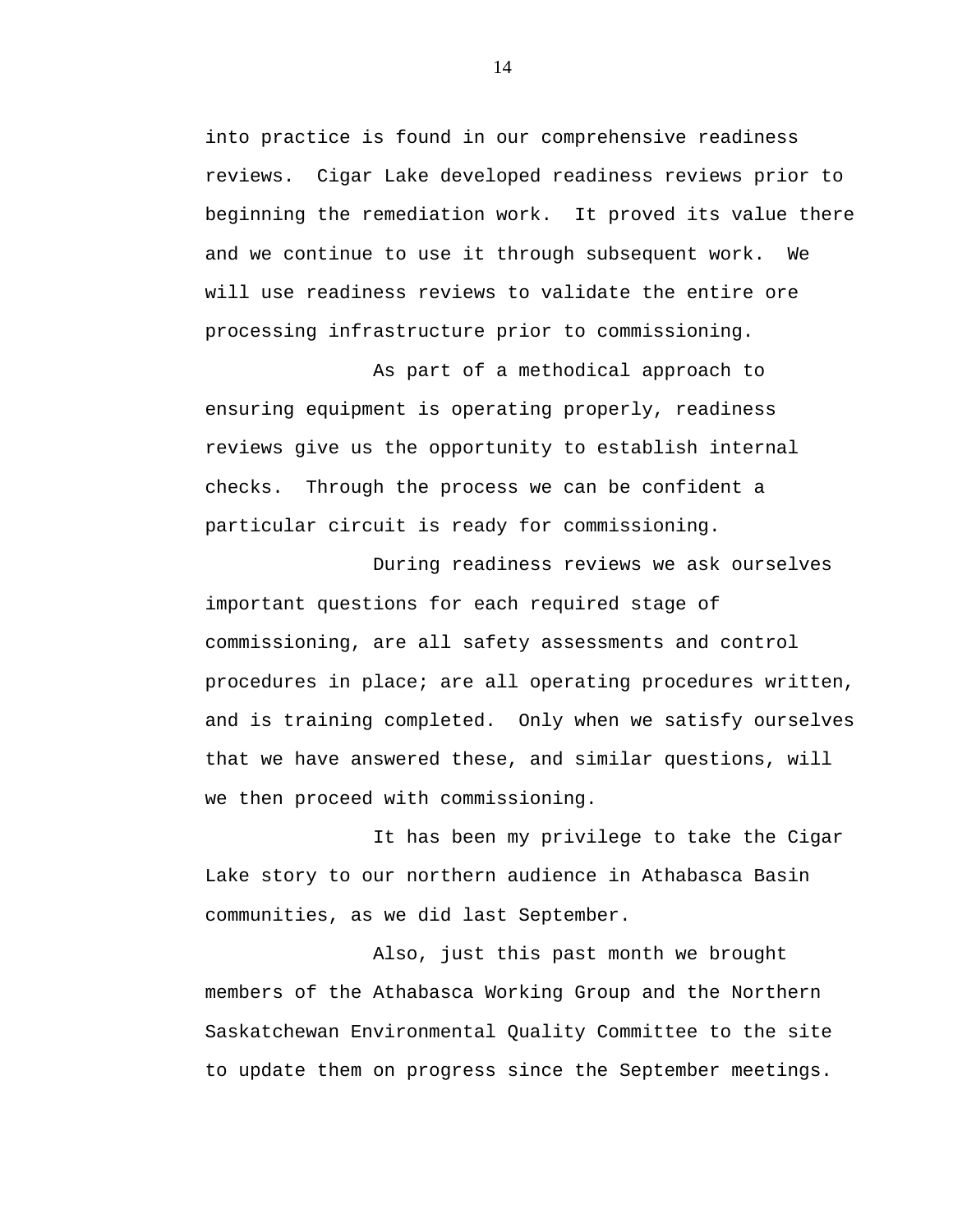During these meetings we outlined our plans for transporting ore slurry to the McLean Lake Mill.

Our commitment to northerners is that we will take all precautions to ensure slurry trucks are highly visible to other motorists on the road. Our slurry truck operators will follow the posted provincial speed limits or lower to match road or weather conditions. This will ensure the safety of other traffic and the safety of their load.

As indicated in our written submission, our Emergency Response Plan takes into account possible transport events. We have taken delivery of an emergency response vehicle equipped with a crane capable of lifting a loaded slurry tote.

The members of our Cigar Lake emergency response team will be using this vehicle in May for a joint emergency response exercise with a team from McLean Lake. We view this upcoming emergency preparedness exercise as being part of the readiness activities at Cigar Lake.

Assurance of success continues to be the driving philosophy and approach at Cigar Lake as we complete the final stages of construction and move into commissioning. This approach keeps us focused on our values of safety and the environment.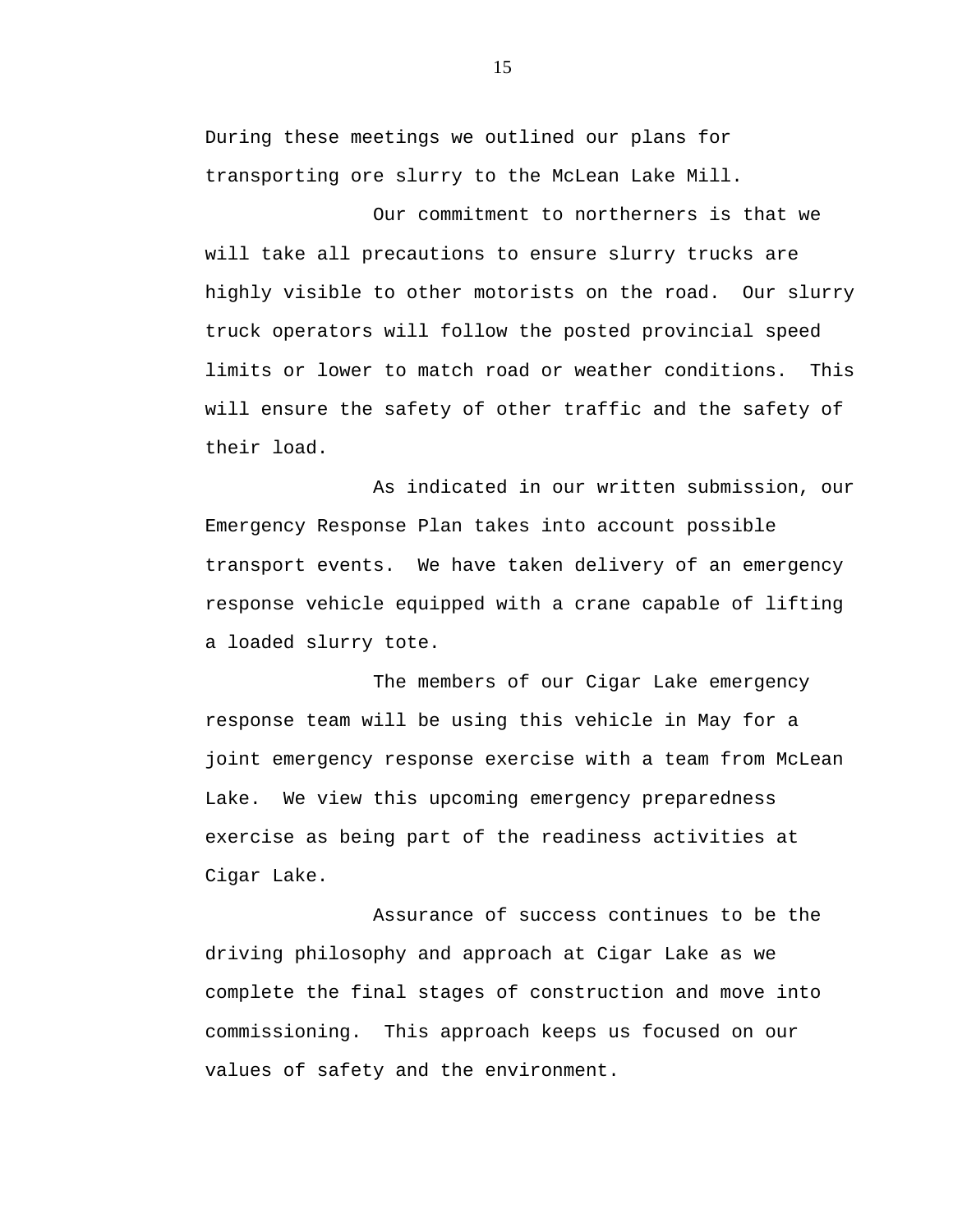During the past licence term we have demonstrated continuous improvement in our programs and procedures and have safely executed the extensive work undertaken in both remediation and construction.

At Cigar Lake I know we are on the right track. We have shown we are qualified to carry out licenced activities. We are seeking a 10-year licence. Our plans, programs and our procedures are in place to guide us through this licence term. We will continue to focus on keeping people safe and healthy while protecting the environment. We are ready for safe, clean and reliable production.

Thank you for your attention.

**THE CHAIRMAN:** Thank you.

Before getting into questions, I'd like to hear -- I'd like to move to the presentation from the CNSC staff as outlined in CMD 13-H5. I understand that Mr. Peter Elder will make the presentation. Please proceed.

**13-H5 Oral presentation by CNSC staff** 

**MR. ELDER:** Thank you. Good morning, Mr. President, Members of the Commission. My name is Peter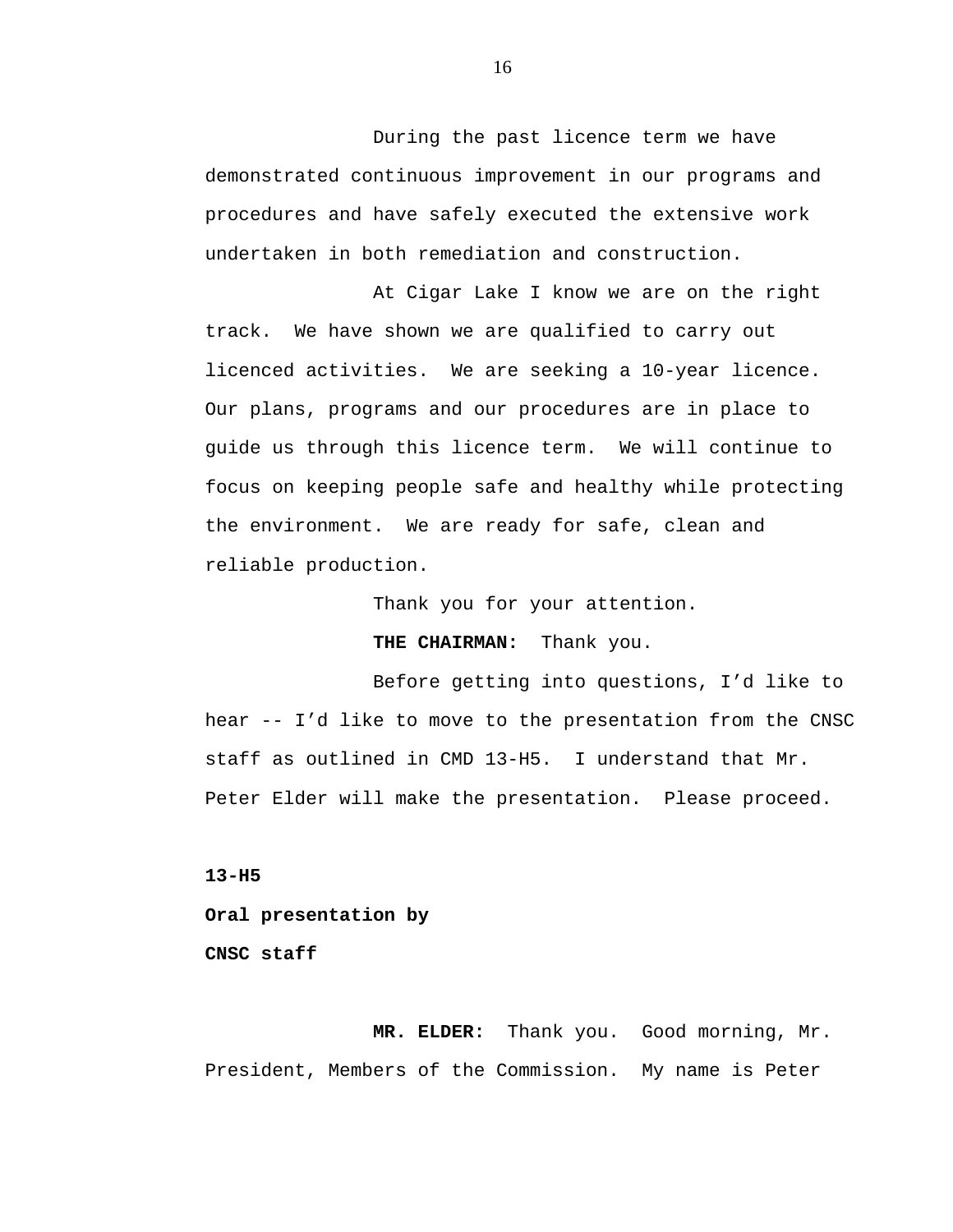Elder; I'm the Director General of the Directorate of Nuclear Cycle and Facilities Regulation.

With me at the front table today are Mr. Jean LeClair, Director of the Uranium Mines and Mills Division, and Mr. Salman Akhter, Senior Project Officer within that division who is responsible for this project. We also have a number of our CNSC licensing team with us. And as the Commission's secretary has noted, we also have representatives from the provincial regulatory partners as well.

Cameco has applied for that the Cigar Lake Uranium Mine licence be renewed to authorize mining of the uranium ore and completion of commissioning and operation of its ore processing circuits. This presentation contains CNSC staff assessment of that licensing application and Cameco's performance during the current licence term.

As well, CNSC staff are proposing to move to the standard licence format with licence condition handbook that has been previously implemented at other facilities, including AREVA's McLean Lake operation. The proposed licence and licence condition handbook provides increased clarity in regulatory expectations and ensures proper regulatory oversight and controls on the licensees operations.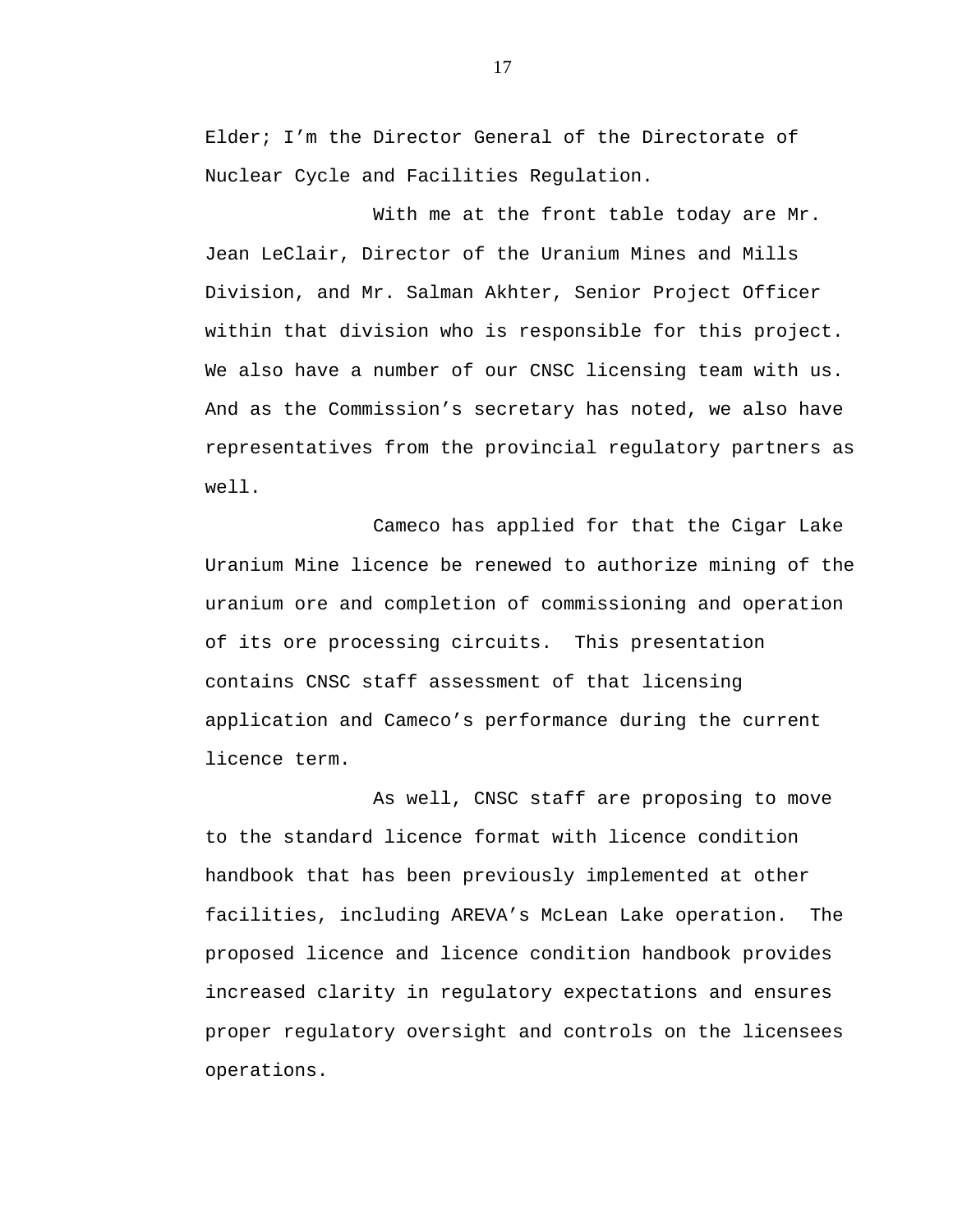Later this year, as part of applications for licence renewals that are currently being reviewed, we will be proposing the standard licence and the licence condition handbooks for the other uranium mines and mills operated by Cameco; that is McArthur River, Rabbit Lake and Key Lake.

I will now ask Mr. Salman Akhter to present CNSC staff assessment and recommendations.

**MR. AKHTER:** Good morning, Mr. Chairman and Commission Members. For the record, my name is Salman Akhter. I am the Senior Project Officer responsible for managing the licensing and compliance activities associated with the regulation of Cameco Corporation's Cigar Lake project.

CNSC staff are here to recommend that the Commission renew the Cigar Lake licence to authorize transition from construction to operation, commissioning and operation of all processing circuits, mining of uranium ore and to accept the revised financial guarantee for decommissioning.

We also recommend the introduction of a new licence format accompanied by a licence condition handbook.

**THE CHAIRMAN:** Can you speak closer to the mic please?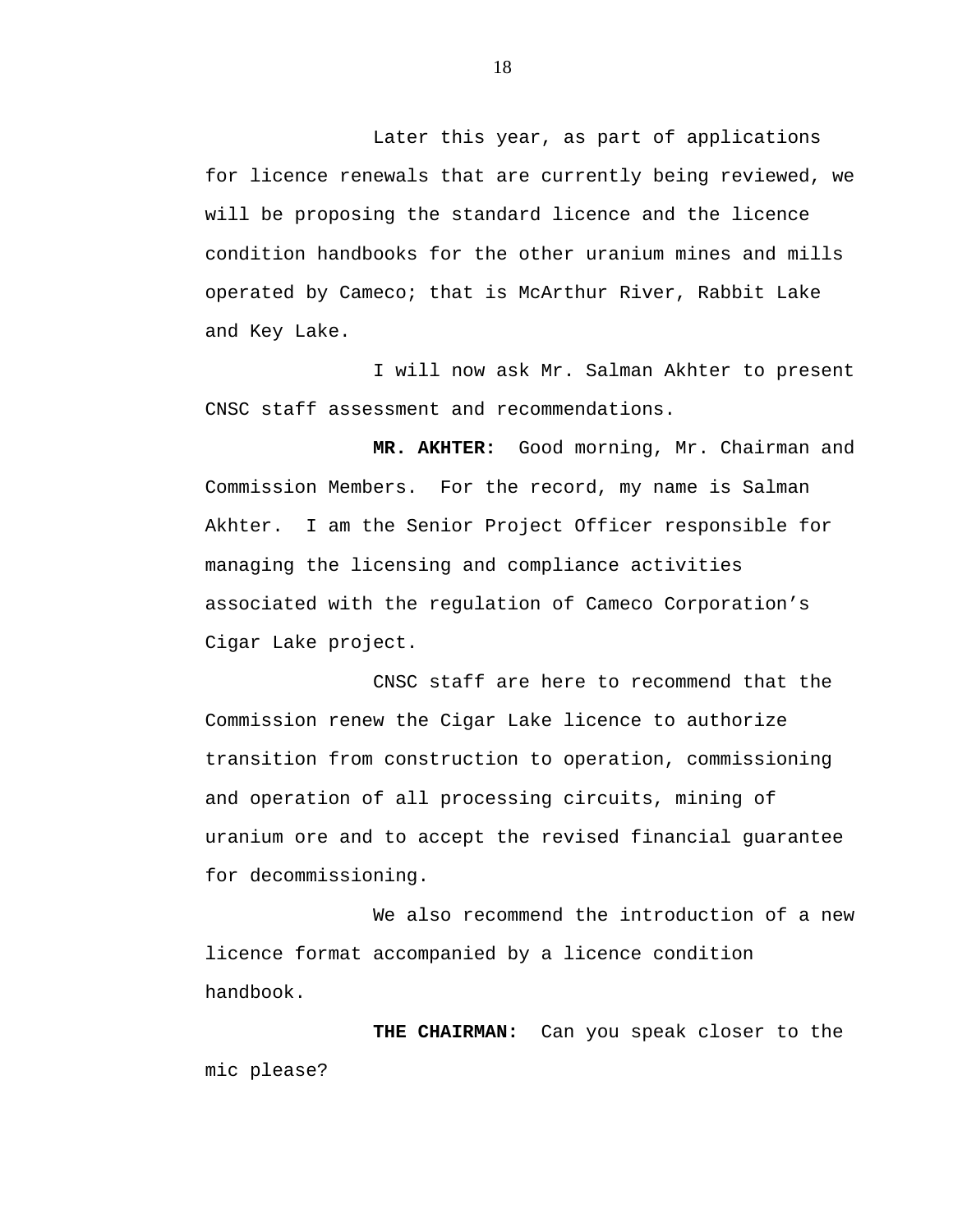**MR. AKHTER:** I will begin my presentation by providing an overview and a brief history of the Cigar Lake project. This will be followed by the current status and some key improvements made to the project.

A summary of Cameco's performance during the current licence term will be provided. The three key safety and control areas of radiation protection, convention, health and safety and environmental protection will be discussed. Finally, CNSC staff conclusions will be provided.

This map shows the location of the Cigar Lake project in northern Saskatchewan.

Cigar Lake is located approximately 650 kilometres north of Saskatoon and 450 kilometres north of Laronge. The closest communities are the northern settlement of Wollaston Lake and the Hatchet Lake First Nation; both are located about 80 kilometres to the east by air.

The Rabbit Lake, McArthur River and Key Lake facilities are the closest Cameco operations in the area.

Areva's McClean Lake operation is located approximately 70 kilometres northeast of the site and this is where the Cigar Lake ore will be milled.

This slide shows an overview of the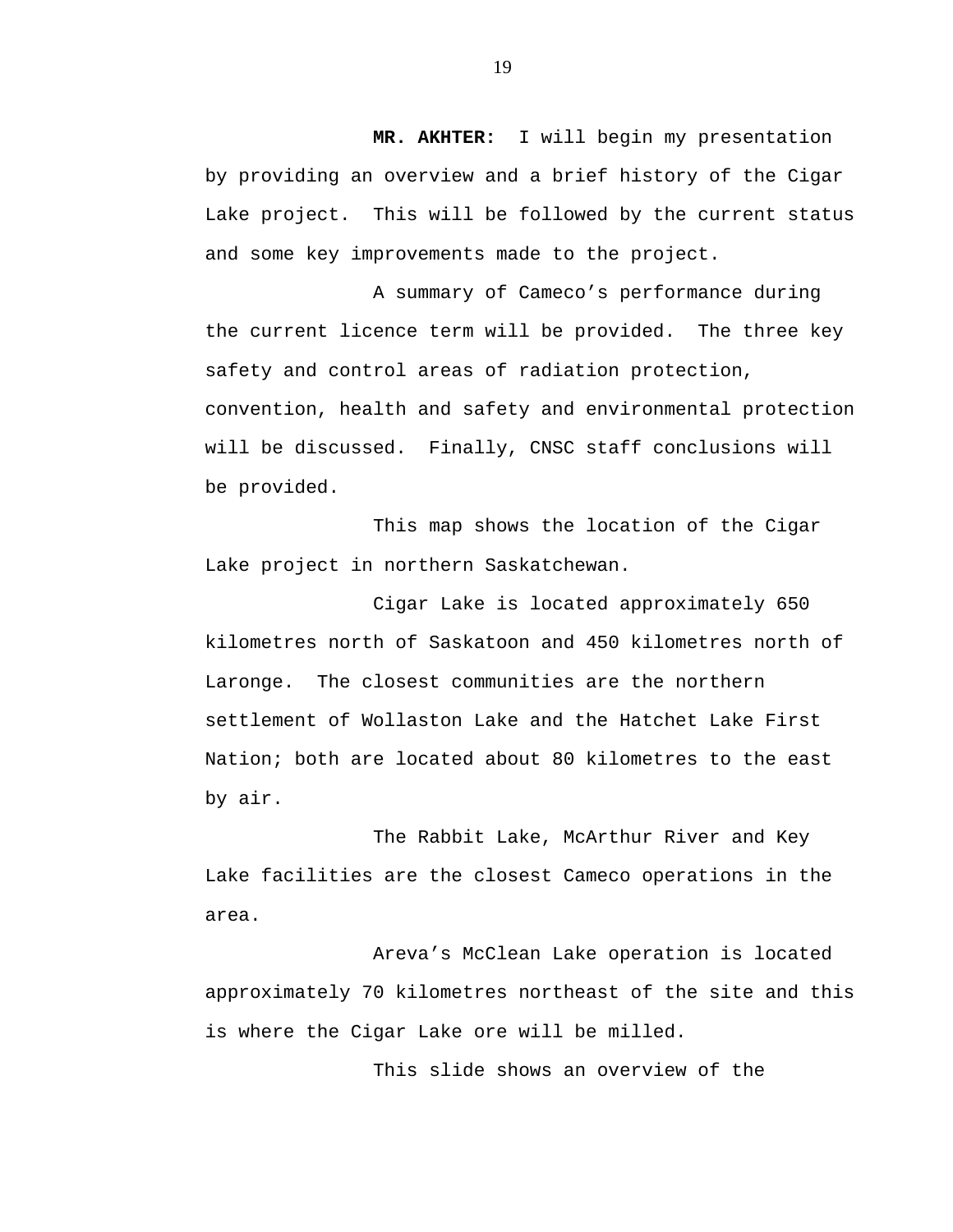facility looking north. The actual Cigar Lake is located to the west of the project site. Seru Bay is shown on the top right of the slide. The existing surface facilities shown include the main camp on the left side and Waste rock stockpiles on the right side of the picture.

The Freeze Plant, the slurry load out and shafts one and two are shown in the middle, while mine water treatment plan, slime ponds and monitoring ponds are shown on the lower side of the picture.

After completing an environmental assessment, a construction licence was first issued in 2004 for a three-year term. Following inflow events in 2006, the Commission granted a two-year amended licence in 2007 authorizing Cameco to conduct remediation activities.

The current licence was renewed on January 1, 2010 for an additional four-year term that authorized the completion of remediation and construction activities.

In response to the inflow events, the CNSC required Cameco to develop project remediation plans as summarized in this slide.

At the time of the licencing in 2009, Cameco had already completed phase one remediation activities which mainly included plugging the source of inflow from surface. Mine dewatering, re-entry inspection and securing the underground was completed as part of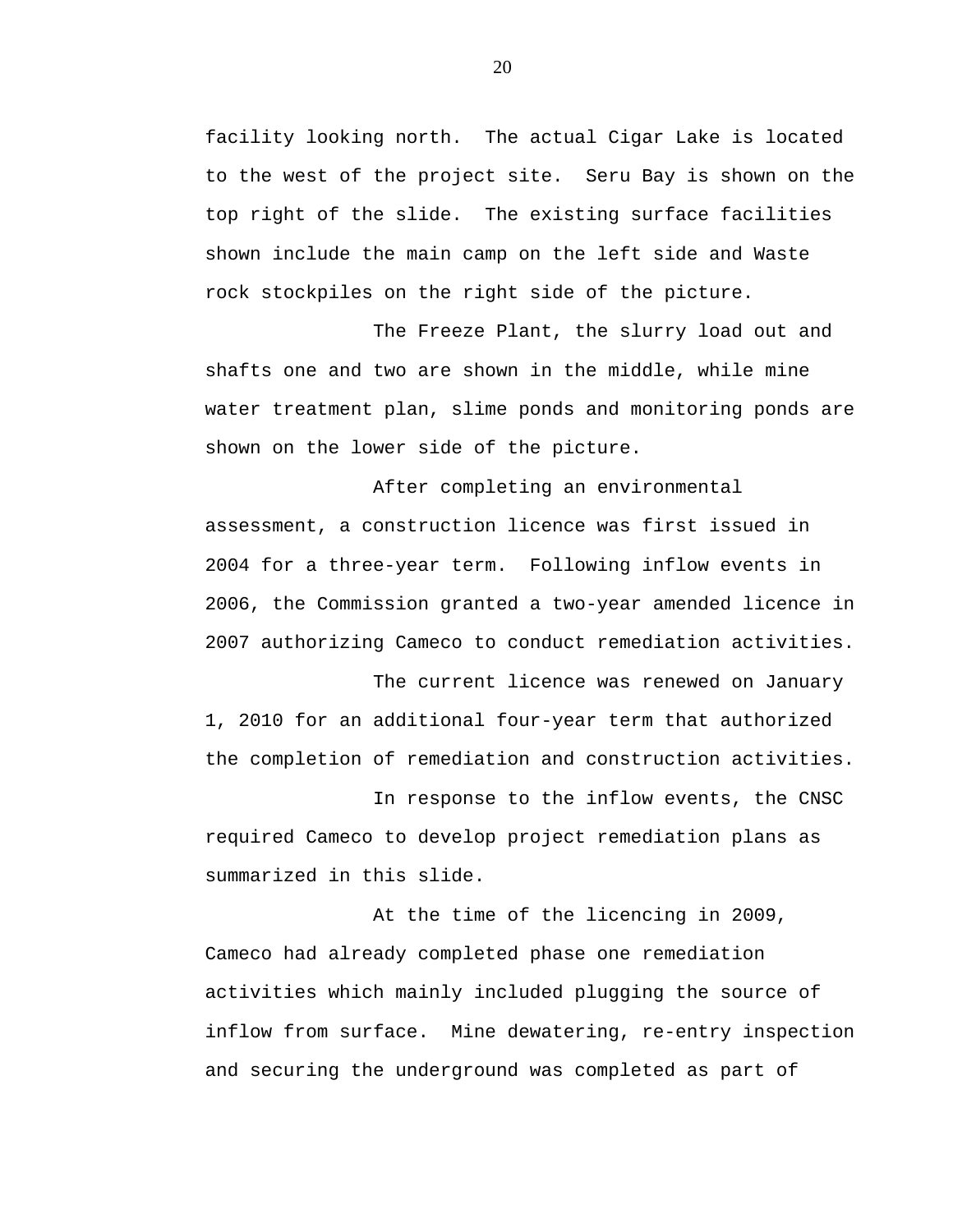phases two and three.

Mine rehabilitation, restoration of permanent surfaces and low risk underground development were also completed as part of phase four.

Cameco has also completed Shaft number two sinking which provides a second means of regress from the mine.

The picture on the top right shows the mine after it was dewatered. Mud and debris was removed. The bottom picture shows the area after clean up with ventilation and electrical system being restored.

CNSC staff reviewed and approved the mine dewatering and project remediation plans.

Phase five mine development and construction of ore processing facilities is progressing well. The main components of the ore processing facilities are jet boring system, run of mine ore storage and reclaim, grinding and clarification, water clarification and recycle, ore slurry hoisting from underground to surface, and slurry load out building on surface.

The function and operation of the underground ore processing facilities is similar to those at the McArthur River operation of which Cameco has had more than 12 years of operating experience.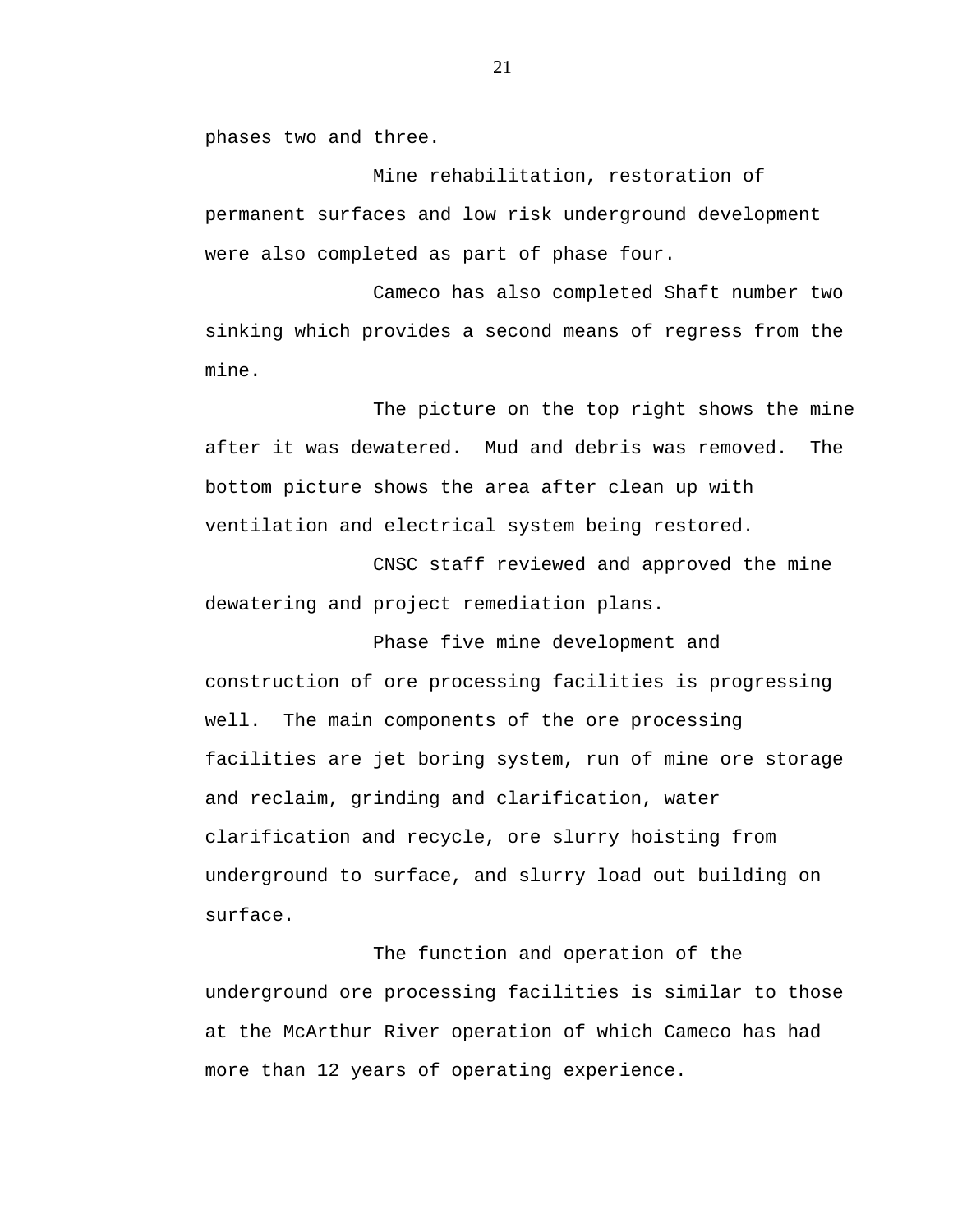The image on the right shows the high pressure pump roomunderground being constructed for the jet boring system.

CNSC staff reviewed the plans and designs to verify that the risks are effectively managed and controlled.

A brief summary of the significant improvements made to the project are: Cameco has conducted a series of geoscientific investigations which resulted in a better understanding of the geological and hydrogeological characteristics of the project.

Corrective action plan and rImplementation plan led to revision and development of new management programs and procedures to assure better planning, assessment and execution of all activities.

Cameco has developed and submitted to the CNSC staff an acceptable revised mine plan based on the results of the geoscientific studies to ensure a safe design and operation of the mine. Water management strategy was revised to ensure safe access to the mine in case of inflow. This has been achieved by ensuring sufficient pumping storage treatment and release capacity.

The ore grinding facilities underground are being constructed as shown in the picture on the right. CNSC staff verified through multiple inspections that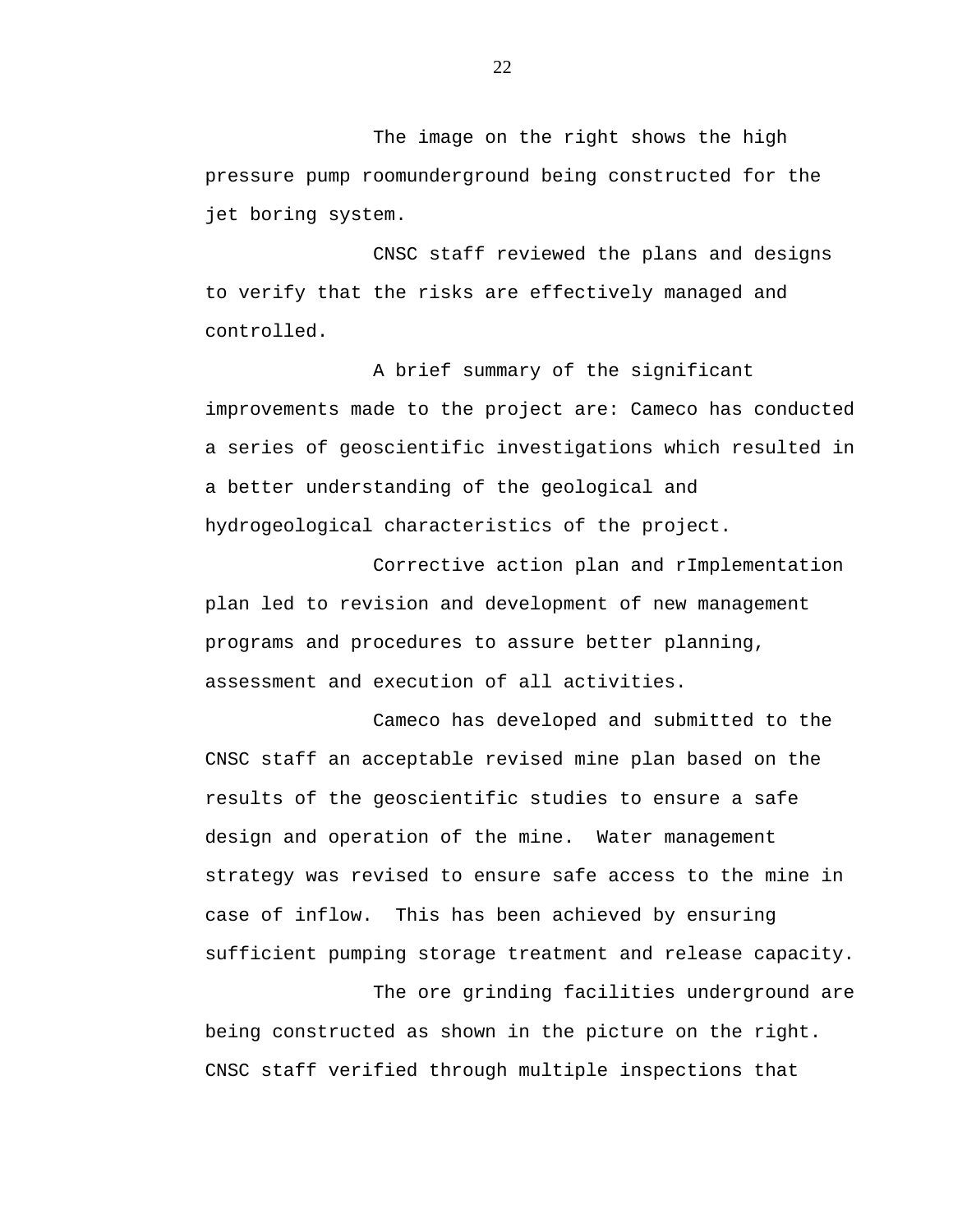Cameco is taking appropriate measures to protect the health and safety of workers and the environment.

Now I will discuss the increase in the discharge capacity in the next slide, effluent drainage.

Following an environmental assessment, the Commission approved construction of Seru Bay pipelines for the Cigar Lake Water Inflow Management Project in 2011. This has allowed an increase in the discharge capacity and moved the effluent release point from its current location on the Aline Creek drainage system directly to Seru Bay.

These new pipelines will prevent erosion concerns within the Aline Creek system in the event of a large volume non-routine inflow. This image shows both existing effluent drainage through the Aline Creek system shown in white and the newly constructed Seru Bay pipelines shown in yellow.

During the review period CNSC staff conducted ten compliance inspections including focus inspections on the subject areas of geotechnical, training, radiation protection, environment and waste management.

CNSC staff also reviewed Cameco's performance and compliance through desktop reviews including the review of monthly, quarterly and annual reports, the review of reportable incidents and events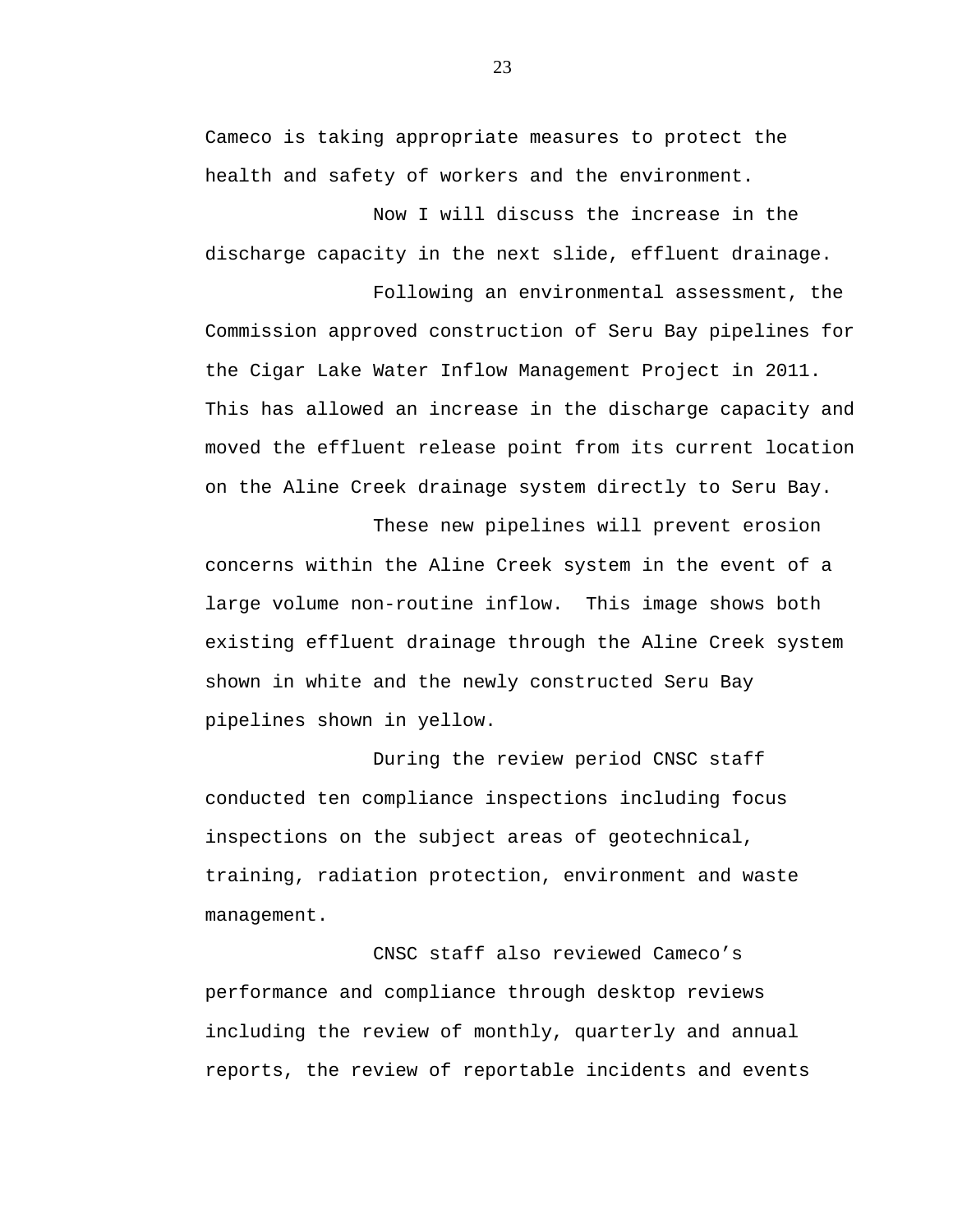such as spills, worker injuries or dangerous occurrences, the review of licensees' applications for new projects and activities and meetings with joint regulatory group comprised of CNSC staff, the Saskatchewan Ministry of Labour Relations and Workplace Safety and the Saskatchewan Ministry of Environment and with Cameco on compliance and licensing issues.

The picture shows CNSC staff inspecting a self rescuer cache which contains breathing equipment used by miners underground in the event of smoke and fire.

Cameco has updated and implemented their programs for the 14 safety and control areas to meet operational requirements.

During the current licence term, CNSC staff rated all safety and control areas as satisfactory except for conventional health and safety, which was rated as fully satisfactory.

There were no exceedances of action levels. Radiation doses remain low and well below the regulatory limits. The final treated effluent met discharge limits.

There were two last time incidents during the current licence period which I will explain later in my presentation under Conventional Health and Safety SCA.

This photo shows a radiation detector which measures radon in the work areas. When the light is green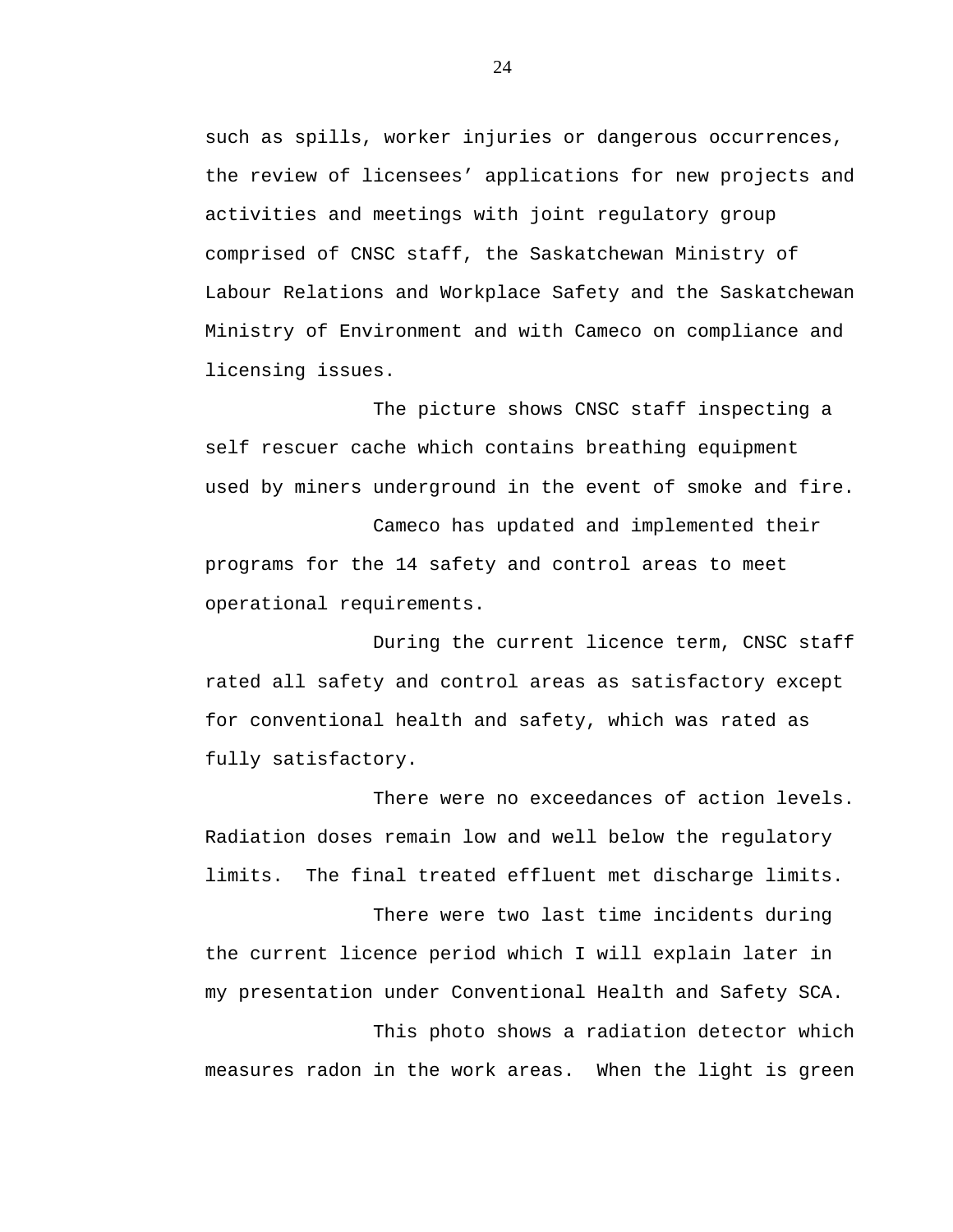it means that workers can continue work normally. If the light becomes amber, workers are required to investigate and take appropriate corrective measures to bring the light back to green. When the light turns red, workers are to evacuate the work area immediately. These lights can be found in most work areas underground and workers are trained to know what to do when the light changes colour.

I will now present further details for the three core safety and control areas of radiation protection, conventional health and safety and environmental protection.

This graph illustrates the annual effective radiation doses to workers from 2007 to 2011. The average worker dose and the maximum individual dose are shown. As indicted by the red line, the effective radiation dose to workers continues to be well below the annual regulatory limit of 50 millisieverts per area.

CNSC staff are of the opinion that radiation exposures are being adequately controlled and monitored. CNSC staff verified through a focus compliance inspection that Cameco has implemented a protection-ready radiation protection program.

In 2010 Cameco Cigar Lake Project was awarded the John T. Ryan Special Award Certificate shown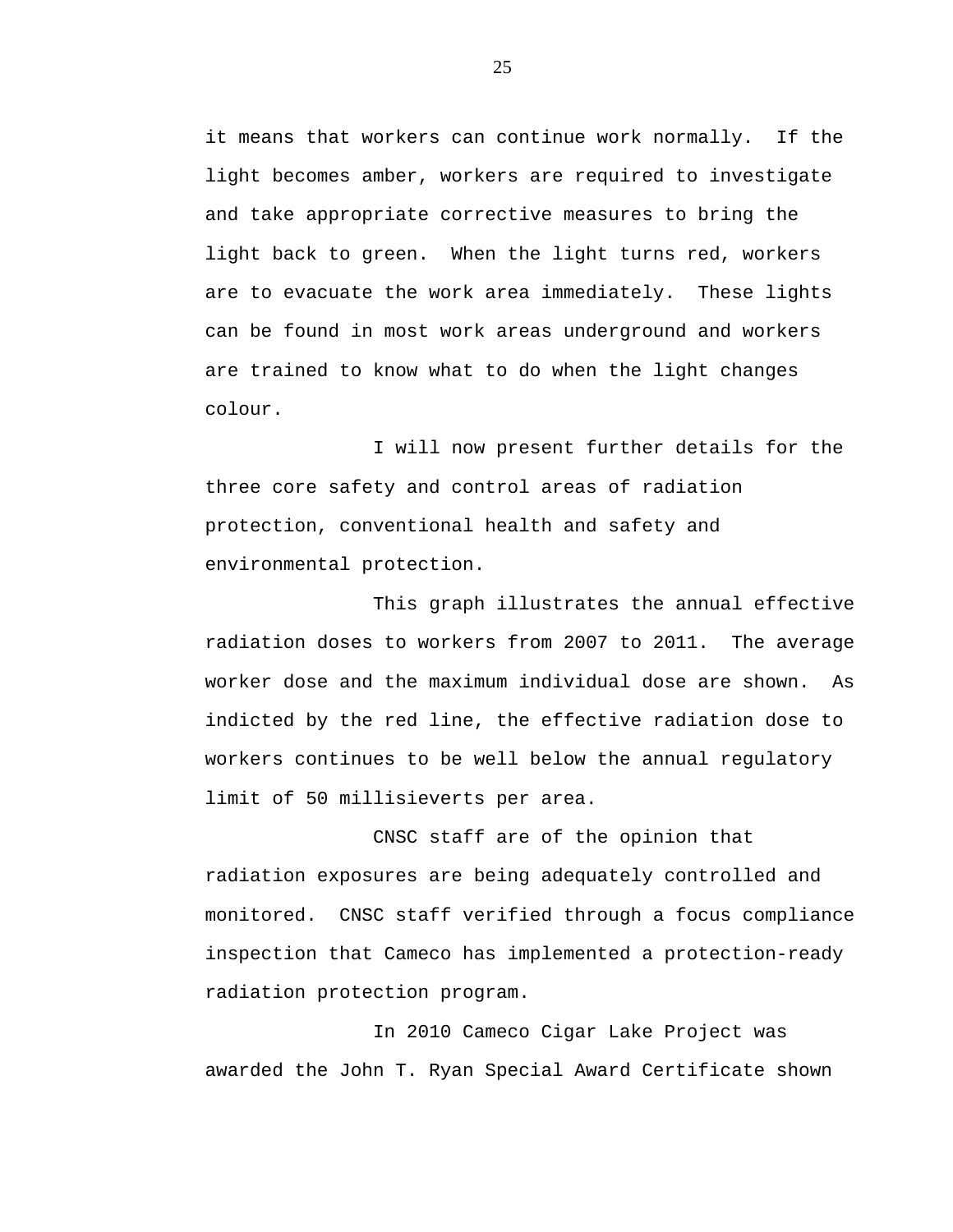on the right by the Canadian Institute of Mining and Metallurgy. The award was for its excellence in safety performance in safe mining at the Canadian Metal Mine Development Project.

Cameco reported two lost-time incidents during the current licence period.

In August 2011, an underground employee was struck by a falling object. And recently, on March  $10^{th}$ 2013, another employee broke his lower left leg while pulling a large pipe wrench. The licensee followed established protocol and informed its regulators in a timely manner, and is continuing the accident investigation and assessment for the recent event.

CNSC staff review all events with the Saskatchewan Ministry of Labour Relations and Workplace Safety to confirm appropriate actions are taken. Considering the large number of workers during peak construction activities, maximum of 800 per day, CNSC staff noted that Cameco has effectively managed workplace safety hazards and continued to maintain a strong safety culture and performance. As a result, CNSC staff rated conventional health and safety SCA fully satisfactory.

Please note that on page 27 of CMD 13-H5, in the paragraph after the table for number of lost-time incidents, the year 2011 is identified. The correct year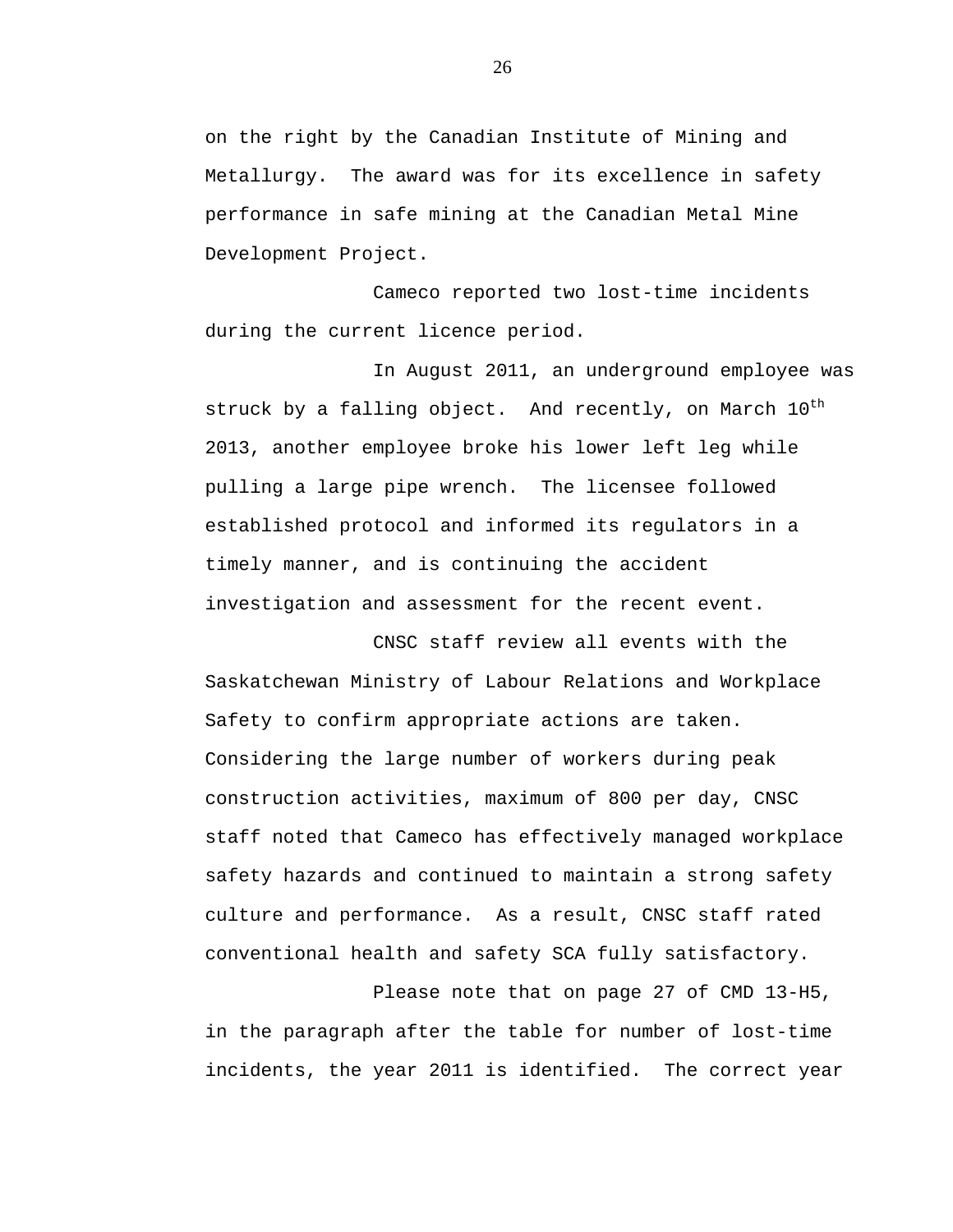is 2010.

The annual mean concentrations and associated licence limits for the final treated effluent are shown here. As seen on this slide, releases have been consistently very low and below the relevant licence limits. During operation of the mine, effluent limits are expected to rise but continue to remain below regulatory limits. As the project progresses to commissioning and operation, CNSC staff will continue to monitor, evaluate, and verify environmental compliance.

Please note that the limit for TSS provided in Table 3.9.1 on page 29 of CMD 13-H5 was in error. The corrected limit is 15 milligram per litre and not 1.5 milligram per litre.

Cameco has an effective monitoring and control system for spill prevention. Every new worker at the project has to complete a spill prevention and response training course within 90 days of starting work.

During the current licence term there were five minor reportable spills. Cameco's spill response was satisfactory. All spills were promptly cleaned up leaving no residual environmental impacts, and corrective actions were applied to prevent recurrence. CNSC staff reviewed Cameco's spill notifications and follow-up reports and verified the corrective measures implemented during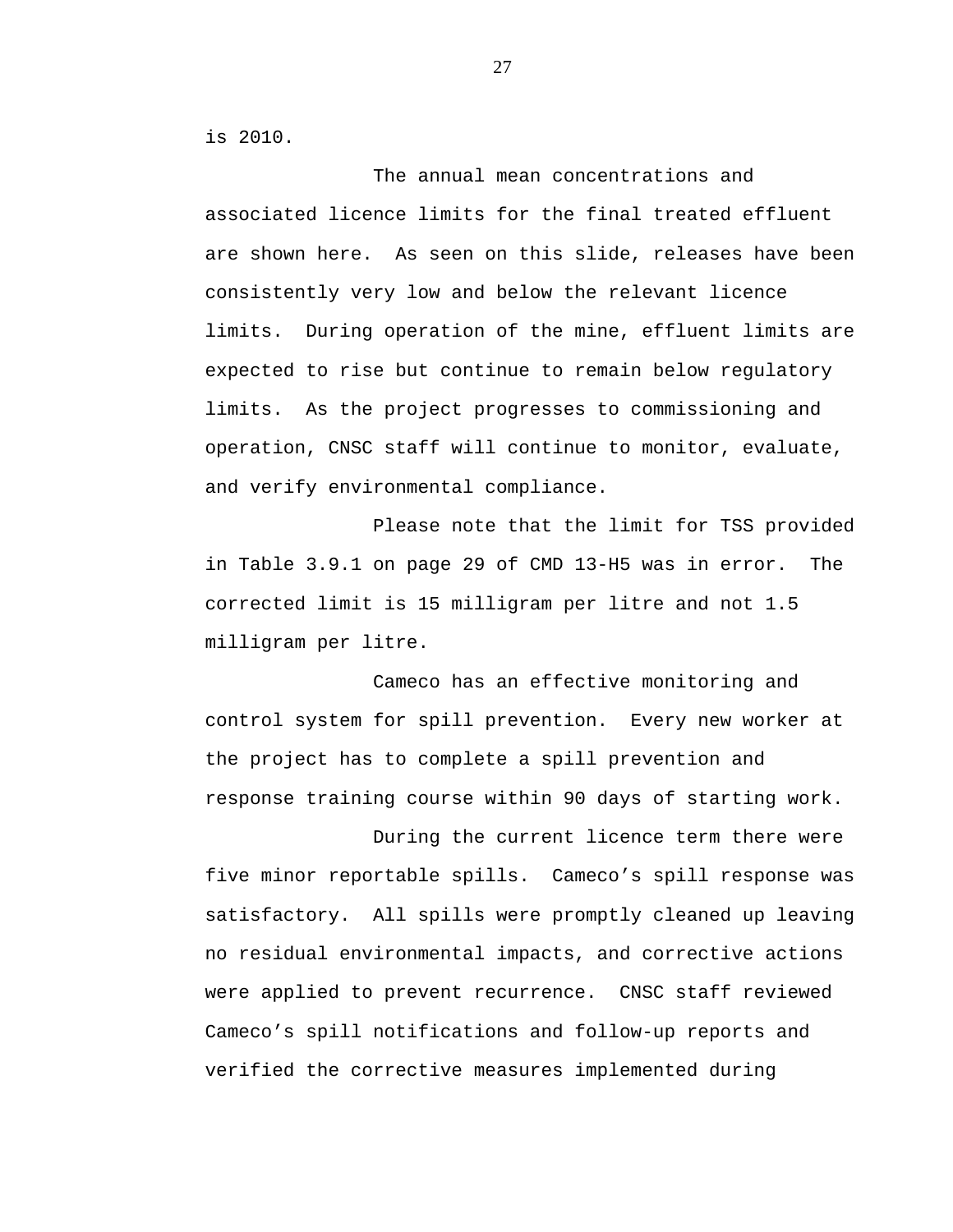inspections.

During the licence term, CNSC staff participated in over 12 public events relating to Cameco's operations, including Cigar Lake. During these meetings CNSC staff provided information to the public on the CNSC's mandate and provided interactive radiation protection demonstrations.

In addition to regular public events like annual community tours, meetings with the Northern Saskatchewan Environmental Quality Committee and Athabasca working groups, CNSC staff also participated in community meetings hosted by Cameco from September 18 to 20, 2012 in Uranium City, Fond du Lac First Nation, Black Lake First Nation, Stony Rapids, Wollaston Post, and Hatchet Lake First Nation.

These meetings were held to inform the communities about Cameco's request for licence renewal. In addition to these outreach activities the CNSC provided funding through the participant funding program to the public and Aboriginal groups interested in reviewing and commenting on the licence application submitted by Cameco.

CMD numbers 13-H5.2, 7, 10 and 11 are from the recipient's of this funding program. CNSC staff have verified that Cameco has conducted outreach activities throughout northern Saskatchewan.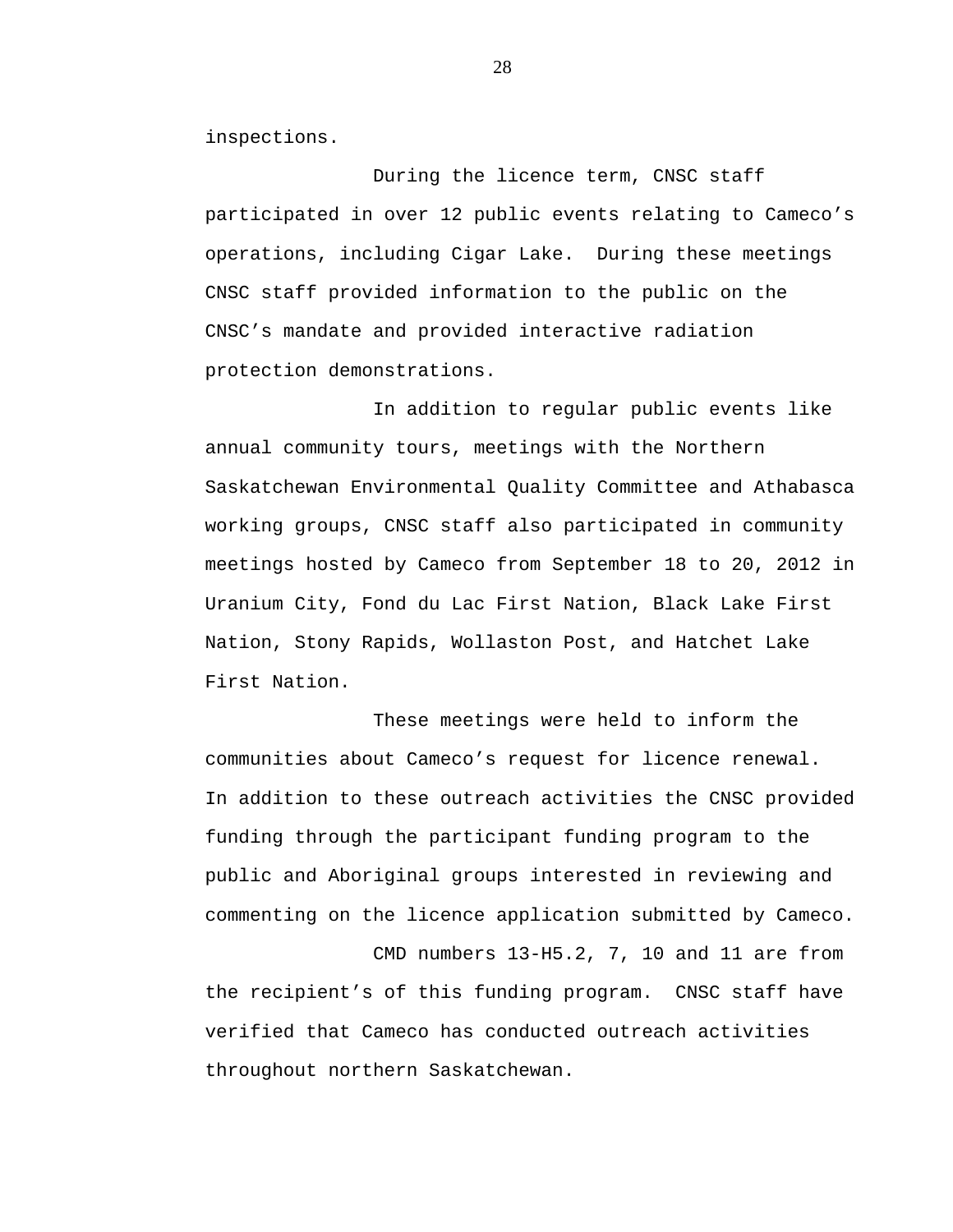Radiation risks at the Cigar Lake mine site remain very low during the current licence term because the project is still in the construction phase. Cameco's submission assessment of radiation doses to workers was reviewed by CNSC staff and found acceptable. During operation, Cameco has estimated that the average and maximum dose could increase to two millisievert per year and 11 millisievert per year. These estimated doses remain below the radiation limits for nuclear energy workers of 50 millisievert per year and 100 millsievert over five years.

A direct reading dosimeter is shown on the right. These are worn by workers underground and provide a real-time gamma dose reading. The workers are trained to report to their supervisor if their direct reading dosimeter is above 0.05 millisievert in a day.

While on inspections, CNSC staff also checked workers DRD badges. During commissioning and early operation, CNSC staff will conduct inspections to verify that radiation doses to workers remain within estimated ranges.

Cameco has planned to commission the equipment with progressively increasing grades of ore to allow for the verification of the safety and control systems related to radiation protection. As the ore grade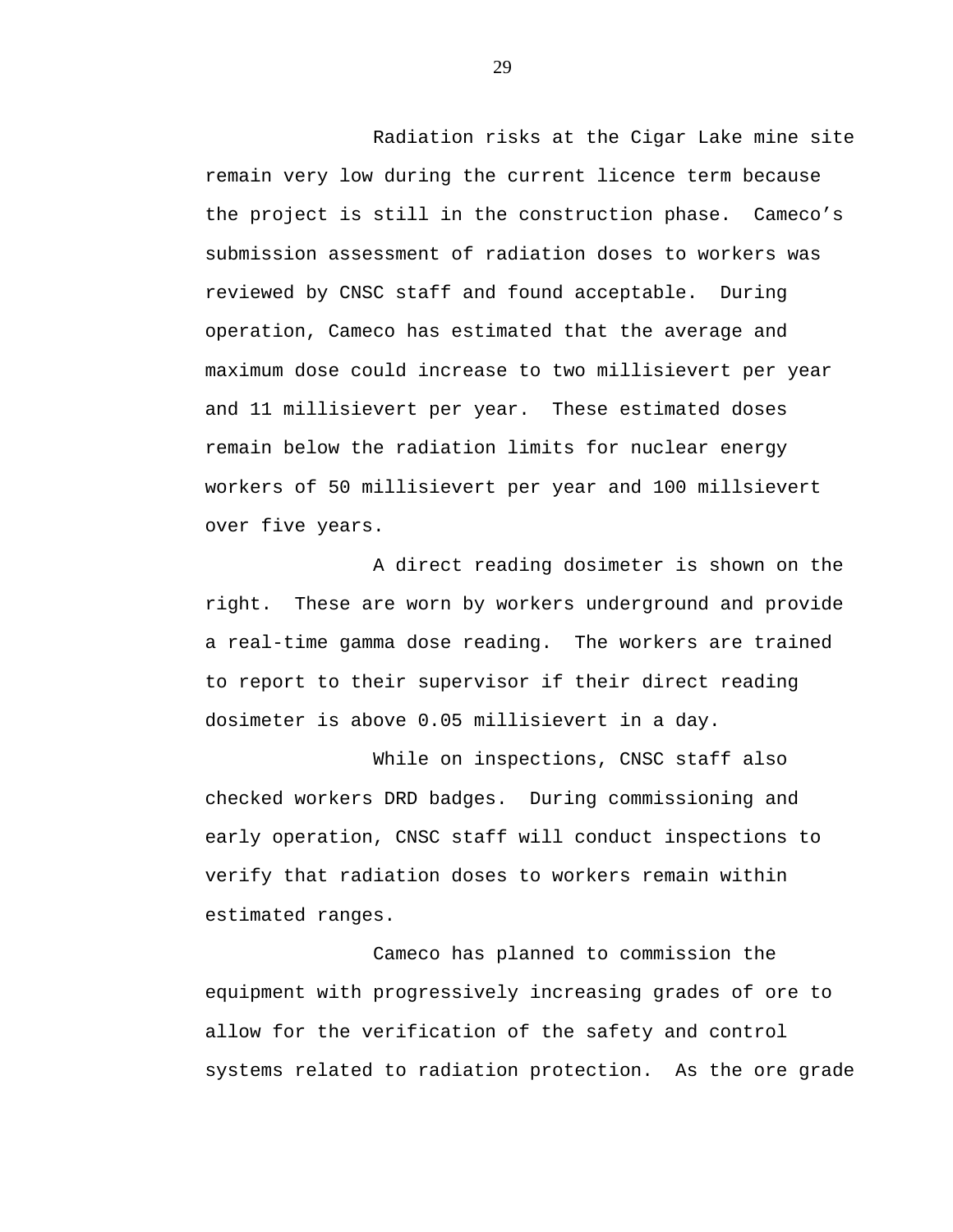is increased, additional radiation monitoring will be carried out to verify that the radiation levels and worker doses are within an expected range of values.

Necessary corrective and preventive actions will be implemented as needed to verify that radiation doses to workers are as low as reasonably achievable. A worker is shown in the picture collecting gamma radiation measurement underground.

CNSC staff will continue to monitor Cameco's performance in maintaining radiation doses to as low as reasonably achievable.

As requested by CNSC staff, Cameco has developed a four-stage commissioning plan. Stage 1 is to verify that facilities have been built to the specifications. In Stage 2 equipment checks will be conducted, including running pumps and motors. Stage 3 is initial start-up with water ensuring that systems are working together following with waste rock, and, finally, with increasing grades of ore. Stage 4 commissioning will focus on proving the design and identifying any limitations during normal operation. The picture shows Jet Boring systems set up underground for initial testing.

CNSC staff have reviewed and approved the commissioning plan. As captured in the draft Licence Condition Handbook, Cameco must demonstrate that Stage 1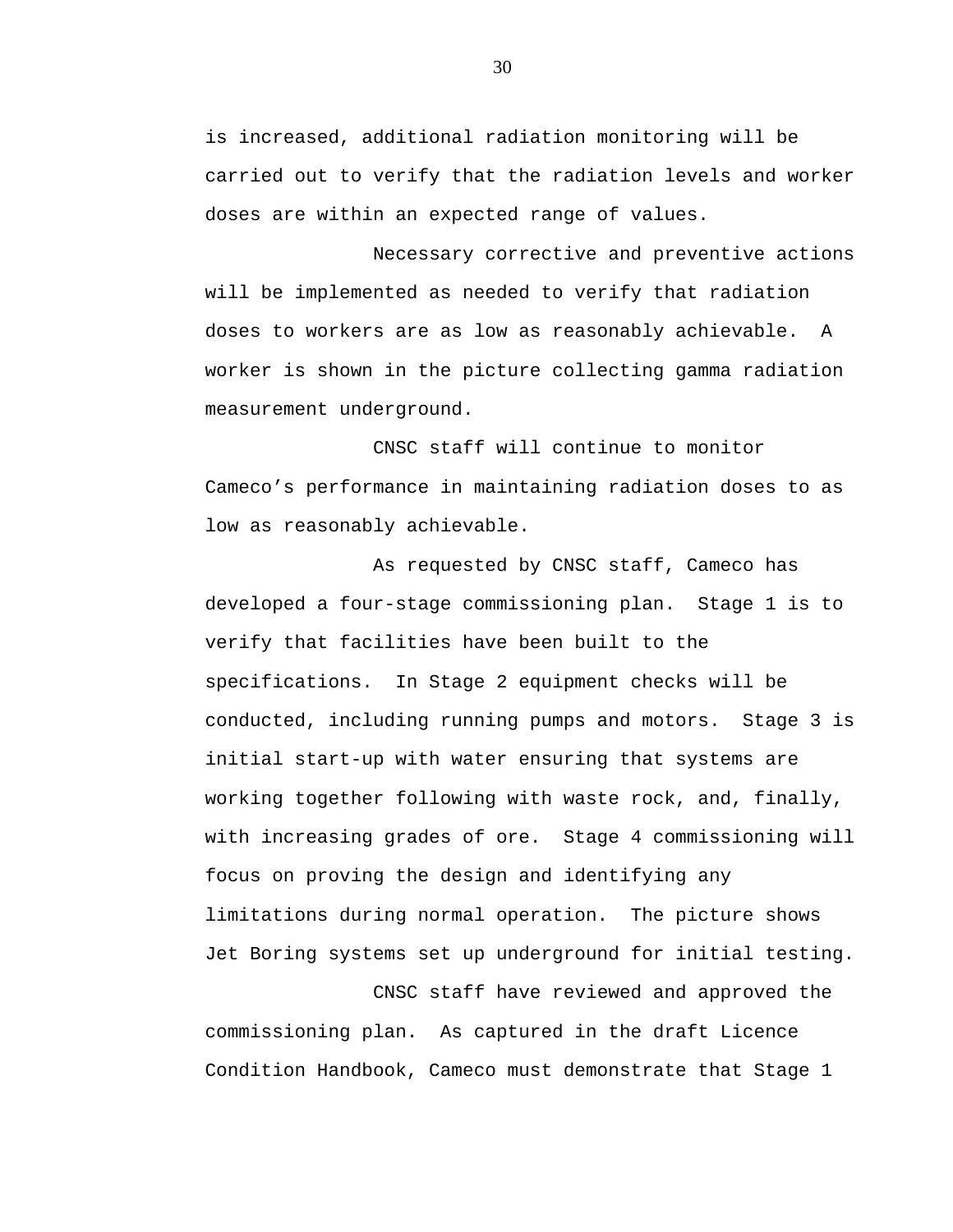to 4 commissioning is complete and ore processing circuits are operating safely and as per design. CNSC staff will continue to inspect and review commissioning activities and reports.

Due to high-grade uranium content, Cameco has selected a non-entry mining method known as Jet Boring system. Mass freezing of the ore body is required before mining. Freezing is conducted from surface and underground to prevent water inflow, provide ground stability and minimize radon release into the mine.

High-pressure pumps are used for jetting cavities in the ore. Ore is contained as slurry within pipes and tanks minimizing radiation exposures to personnel. Currently, commissioning of the JBS is progressing well. CNSC staff have reviewed and approved the JBS commissioning plan.

Cameco has proposed a financial guarantee of \$49.2 million. This includes all current facilities as well as any planned facilities to 2018. There are five reasons listed on the slide, but the primary reason for the cost increase is the addition of new infrastructure.

CNSC staff conclude that the revised decommissioning plan and cost estimate is acceptable and meets regulatory requirements.

I will now turn the presentation back to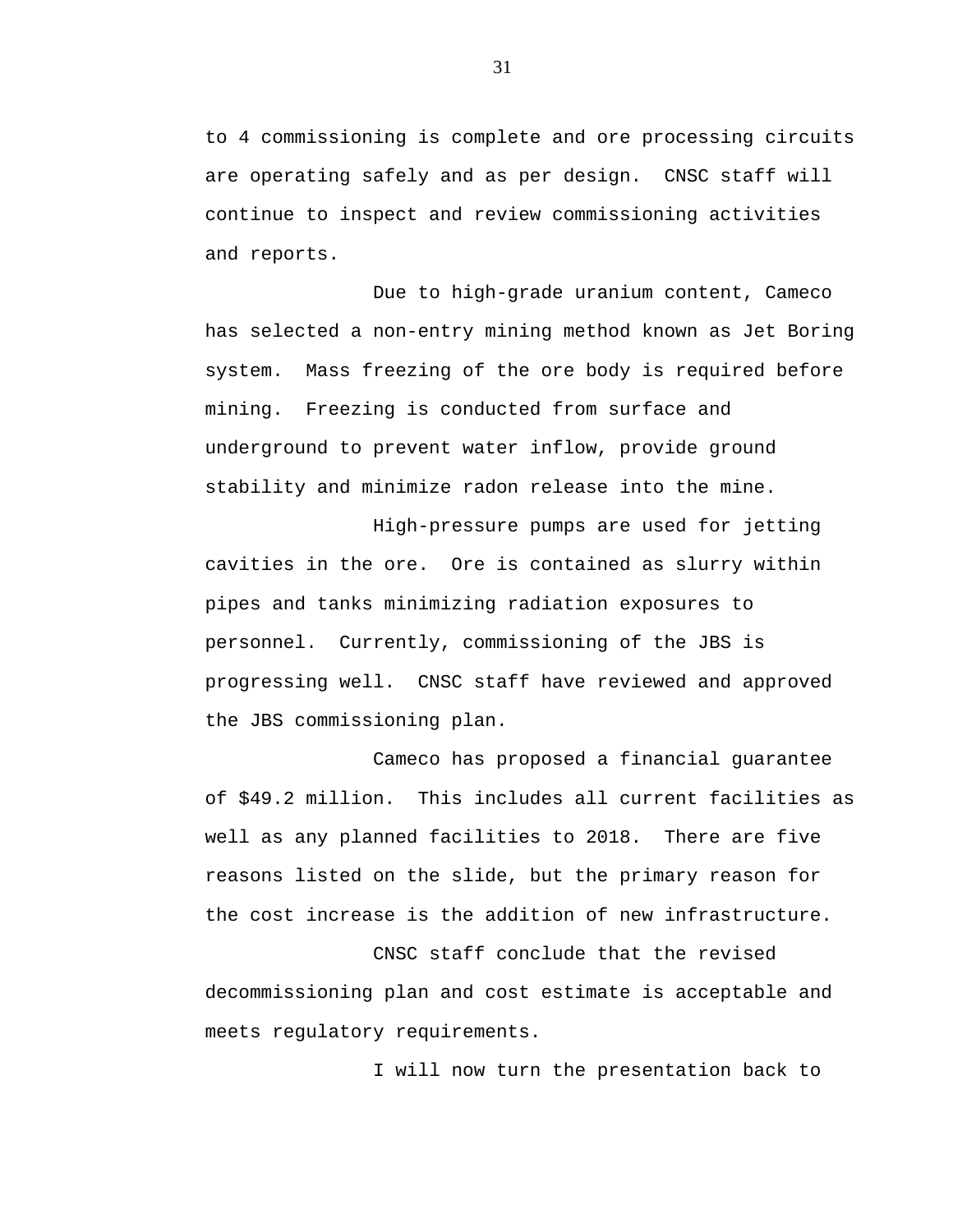Mr. Elder.

**MR. ELDER:** Thank you.

Before concluding I'd like to say a few words on the licence term.

As Cameco has mentioned they have applied for a 10-year licence term and CNSC staff have assessed Cameco's requests in accordance with our current practices in terms of licence term.

So what we looked at in terms of this one is making sure that Cameco has effective corporate-level management systems in place, and we believe this is the case, and they have been successfully used in the operating mine.

Cameco also has shown a consistent and good history of compliance during the licence term, not only at this site but at all their sites.

The proposed licence term is also consistent with other facilities where there is a defined operating plan, i.e. that for the next 10 years they plan to operate the current known ore body.

CNSC staff has strengthened the licensing compliance program with the introduction of the Licence Condition Handbook. As well, as has been mentioned, CNCS staff have established outreach program in Northern Saskatchewan that is based on on-going dialogue with the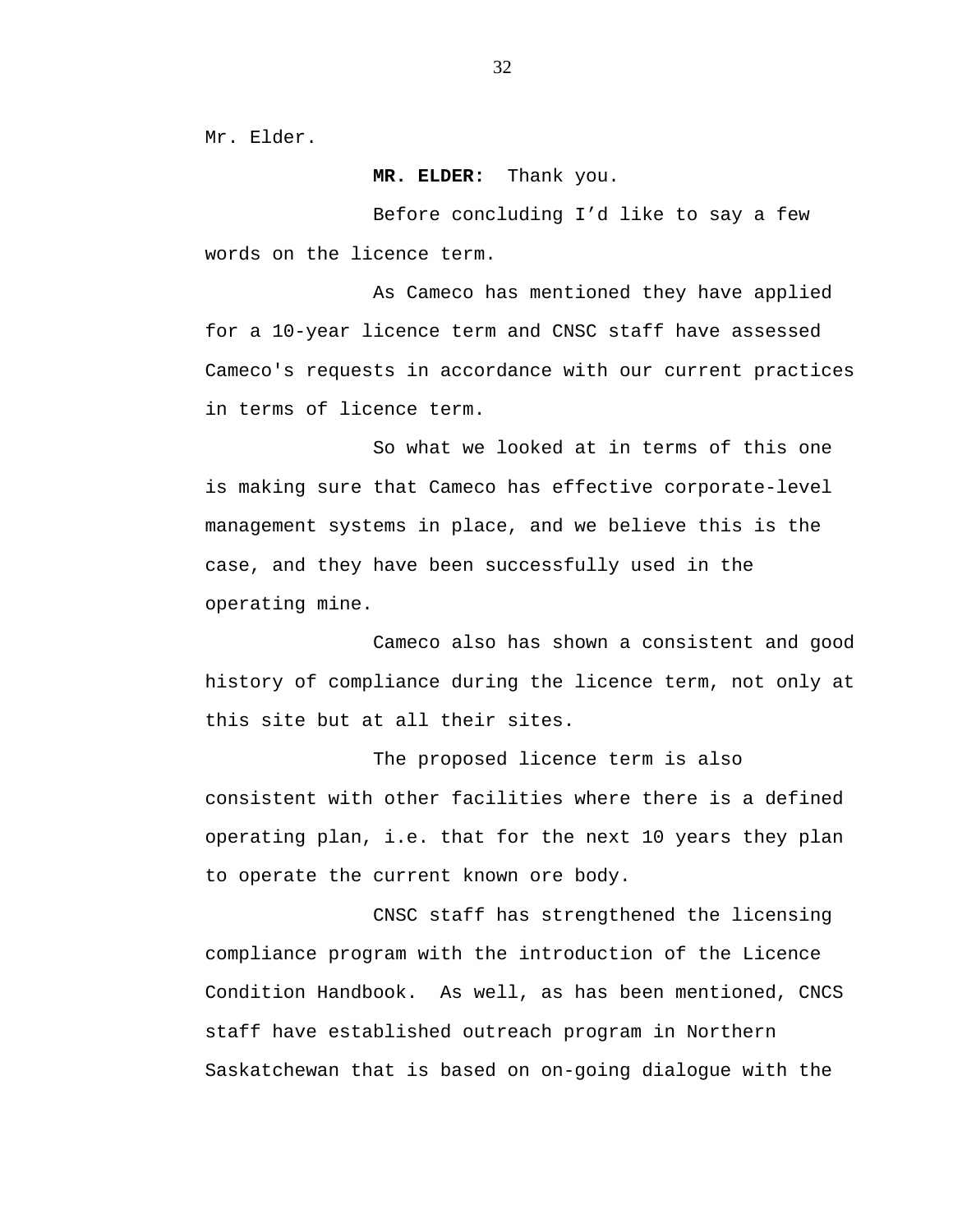communities and is not -- and is largely independent of licensing activities, and these will continue in the future regardless of the licence term.

CNSC will continue to present annual compliance report to the Commission on the performance of the uranium mines that -- and these performance reports allow opportunity for public intervention during the meetings when they are presented, as well as in current practice CNSC staff will report any significant event and the issues to the Commission on a timely basis.

In conclusion, we believe that all measures are in place to ensure that continued public involvement and robust compliance over a 10-year term.

Overall, CNCS staff inspection program has confirmed Cameco's satisfactory performance during the remediation and construction, and we have noted a strong safety culture at the site.

CNSC staff reviews have shown Cameco has the necessary programs in place to proceed to operation and we have the necessary compliance program to verify those at the key points.

That concludes our presentation. We are now available to respond to questions.

**THE CHAIRMAN:** Thank you. What I propose to do, Commissioners, is that we go through one round of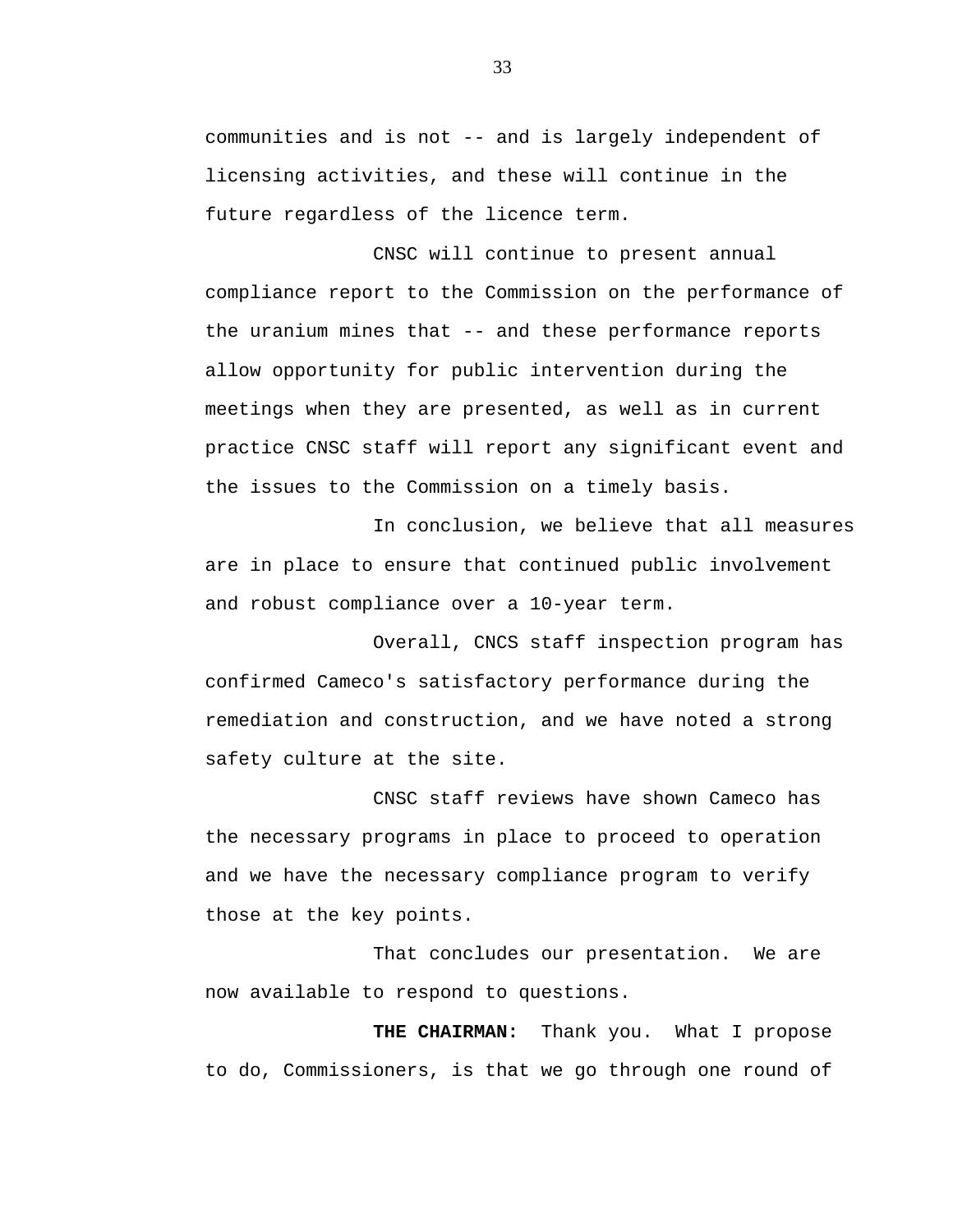two questions per member, and then open the floor for intervenors, and then we'll conclude with another round of questioning.

I also have been informed that we have a representative here from the Ministry of Labour. I understand that Mr. Crocker is here; also available for answering some questions.

So why don't we start with Ms. Velshi.

**MEMBER VELSHI:** Thank you, Mr. President.

A couple of quick questions then and I'll start with Cameco.

Can you elaborate on the experience with the jet boring system globally and how well it has performed, and are there any key teething problems that you may be anticipating?

**MR. GODDARD:** Grant Goddard, for the record.

I'll ask Mr. Lowen to provide you a little bit of detail on our most recent testing, which has been successful.

I would also say that jet boring system is a mining method that is not used elsewhere but will be used at Cigar Lake. We have had experience going right up too where Cameco undertook tests on the jet boring system followed in the year 2000, more extensive testing underground as well as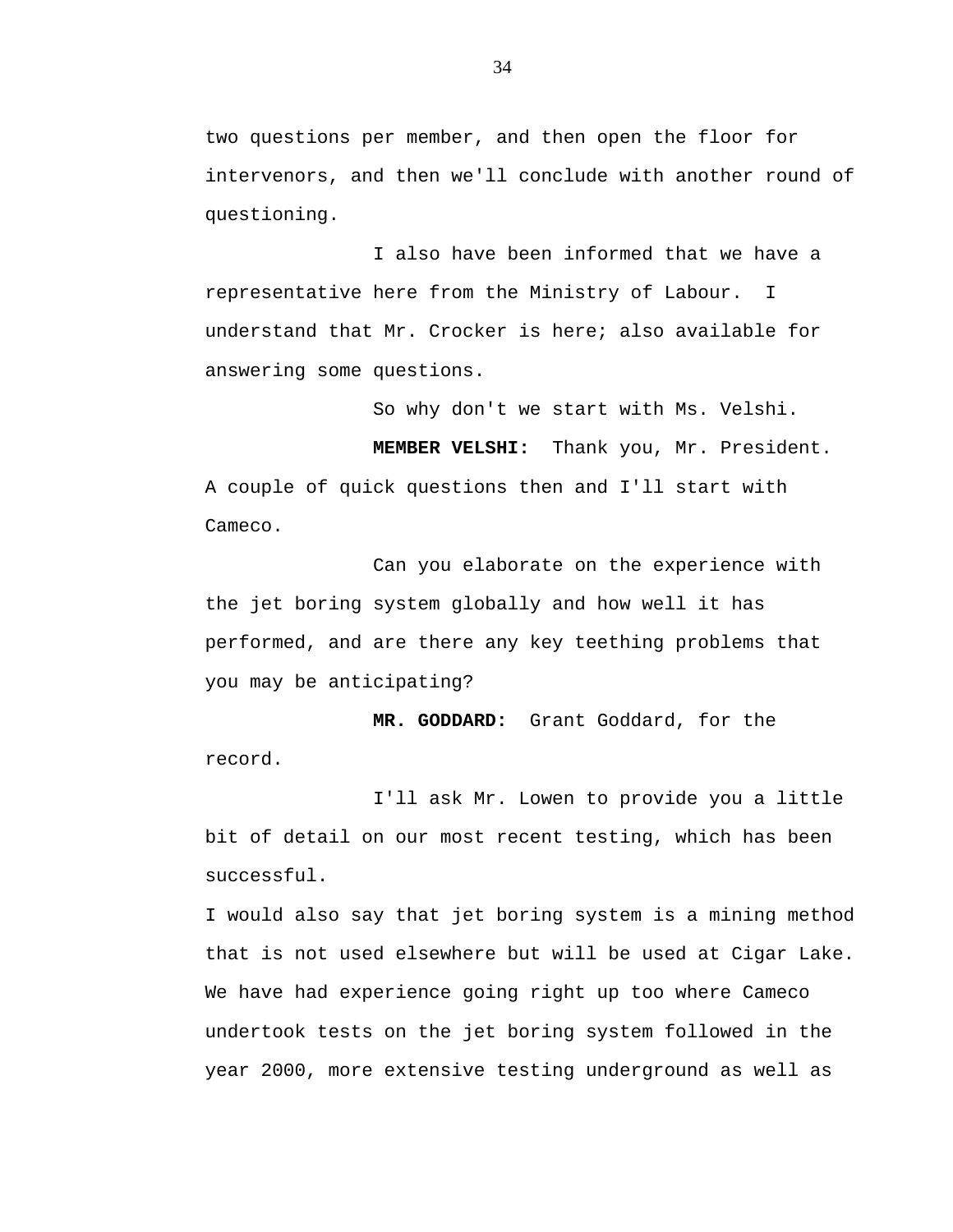including jetting of ore and waste.

So the jet boring system is something we've been familiar with for a number of years, and even through the period of mine recovery, the remediation, we had people assigned to the jet boring system assuring that our continued understanding of that system and its development prepared us fully for the implementation of that system as we started to in preliminary testing.

**MR. LOWEN:** Steve Lowen, for the record.

To add to Mr. Goddard's comments, our testing that we had done earlier in the decade was on the industrial scale. We actually had drilled out four cavities in waste and four in ore and, indeed, produced a bit of ore, about 766 tonnes from that particular test.

Recently, of course, we have been using the jet boring system in a more controlled fashion in terms of starting the test design in waste rock, the drilling; we have had a number of holes drilled. There are no cavities jetted yet, but a number of holes drilled just to get used to operating parameters and familiarization of the operators with the machine again as we approach mining.

**MEMBER VELSHI:** Thank you. So what you're saying is through all the testing you've done in the commissioning stage you'll really think you'll have ironed out all the kinks and it should be operating fairly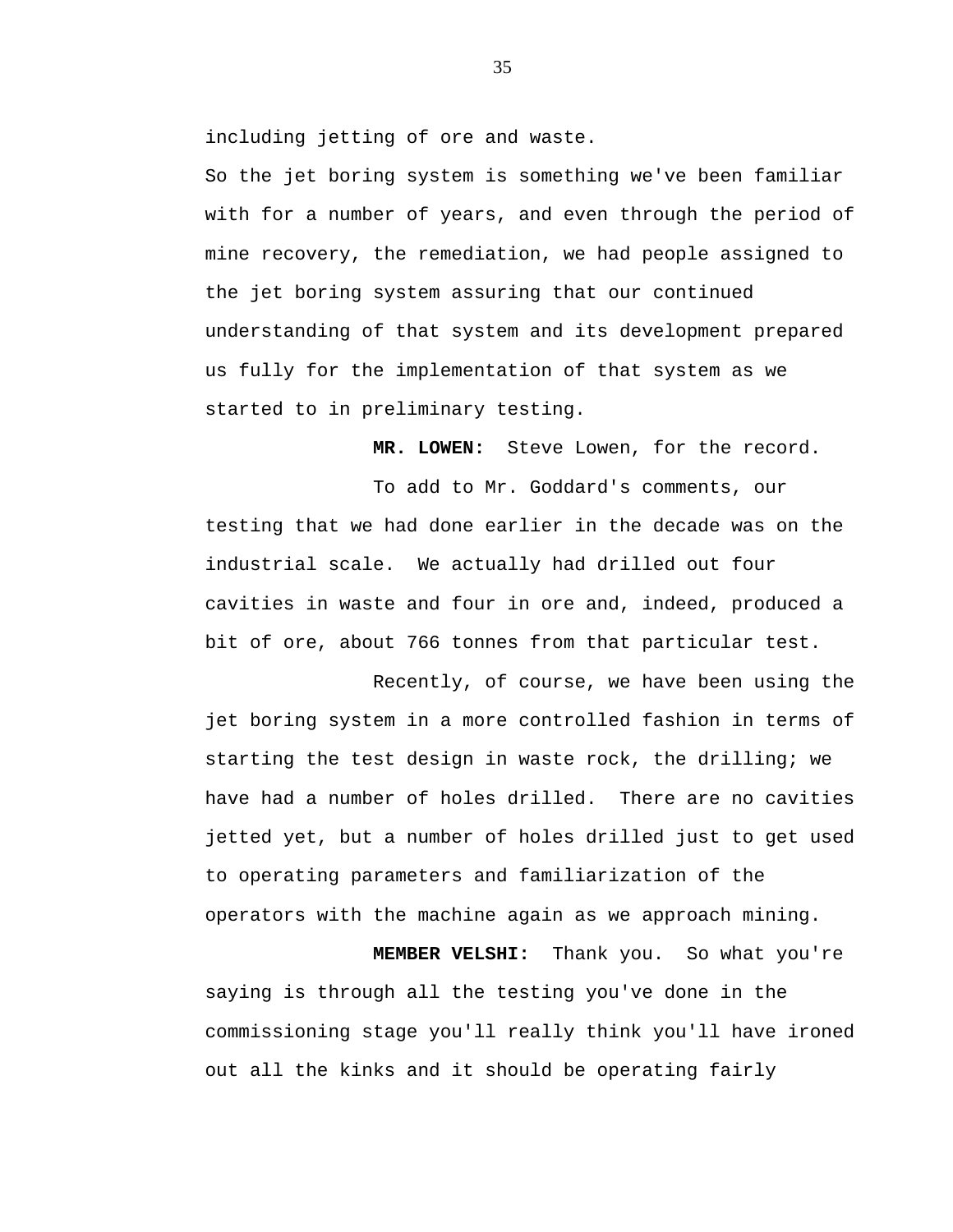smoothly then?

**MR. GODDARD:** Grant Goddard, for the record.

With respect to the JBS, we also have experience with the adoption of technology within Cameco to mining and the very successful adoption. Raise bore mining was new to Cameco and it was adopted as a mining method in McArthur River and very successfully employed over the last decade.

Certainly we were able to make adjustments during the ramp-up period to fine-tune that machine, but it was always focussed on the protection of people in terms of safety and the environment, and we would expect the same experience with the JBS.

Good groundwork, as Mr. Lowen as described, as we move into commissioning and start-up. Again, we will bring all of our experiences to bear in terms of focussing an assurance of safety of people and the environment.

**MEMBER VELSHI:** Thank you. And a quick question for staff.

Cameco has mentioned its staged or gated approach to commissioning in that at the end of each stage reports will be submitted to staff for review. Is that submission for review or do you have to approve before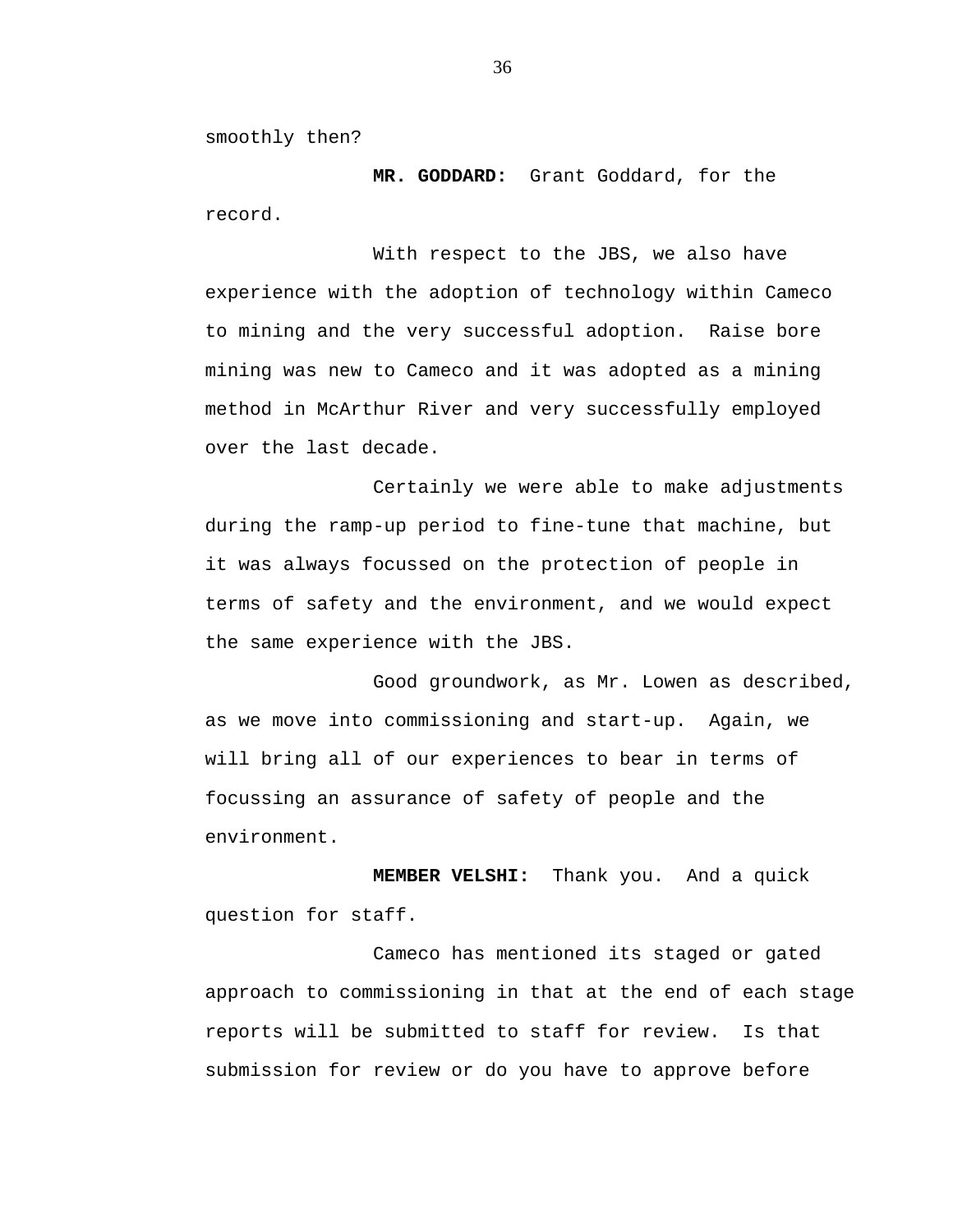they can proceed to the next stage?

**MR. LECLAIR:** Jean LeClair, for the record.

At the end of each stage there is a status review report only to be submitted and reviewed by CNSC staff. In addition to that, CNSC staff will continue to do on-site inspections. There's ongoing dialogue going with Cameco throughout the entire commissioning phase, so we can go out not only read reports but also independently verify the activities that are going on at the site, do interviews, review the activities that are going on. And if we identify any issues or if we have any concerns, we'll be having them address them at that time.

It's also worth mentioning that we're fortunate that under our Act we have the powers as well to even issue orders and stop it if we felt that there is a - we had identified serious concerns. From a safety and environmental point-of-view we could issue orders if necessary.

It is worth mentioning, however, we have noticed that with Cigar Lake they've been very responsive to being very proactive and addressing issues before they become more serious.

## **MEMBER VELSHI:** Thank you.

**THE CHAIRMAN:** Just piggy-backing on this question. Are all those reports made public? I'm trying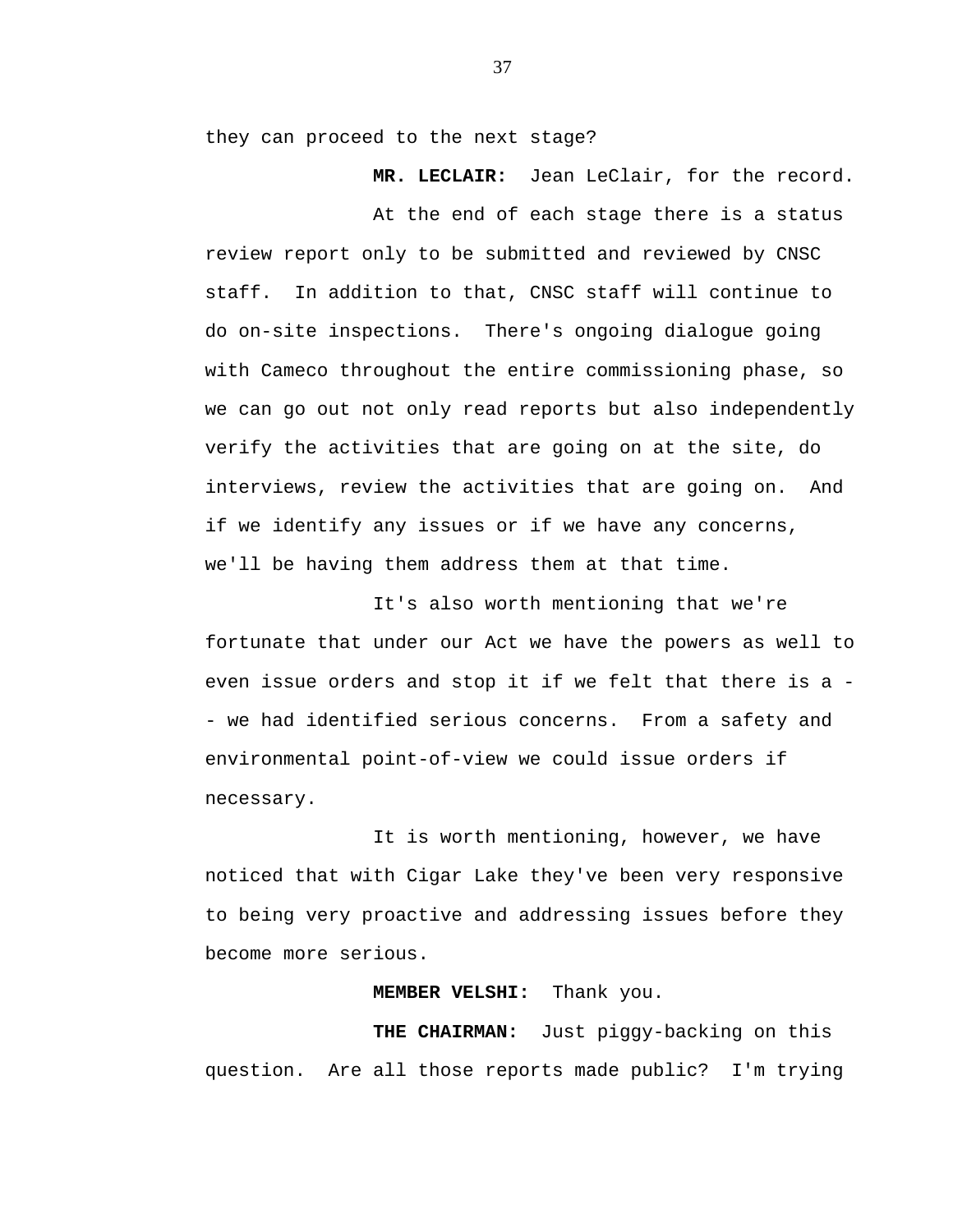to understand when such reports, background, safety achievement and all those, when are they becoming public?

**MR. LECLAIR:** There's several reports that we receive throughout the year -- monthly reports, quarterly reports, yearly reports, these status reports. All reports that we do receive, of course, are available to the public on request. We do make them available, and our main vehicle right now for providing the information is things like the annual report, the annual compliance report, that we're providing to the Commission that provides the overview of the entire operation. But certainly any community or any stakeholders that are interested in reviewing any of those reports, they can be made available if requested.

**THE CHAIRMAN:** So Cameco doesn't automatically post them? I'm just trying to understand which reports get posted.

**MR. GODDARD:** Grant Goddard, for the record.

Cameco does post broader reports that provide overview of the Cigar Lake operation as well as all of its other business units. For example, our technical report that was posted in, I believe, 2011, but in terms of the working-level documents that would be held at sites, those are not normally posted on the web.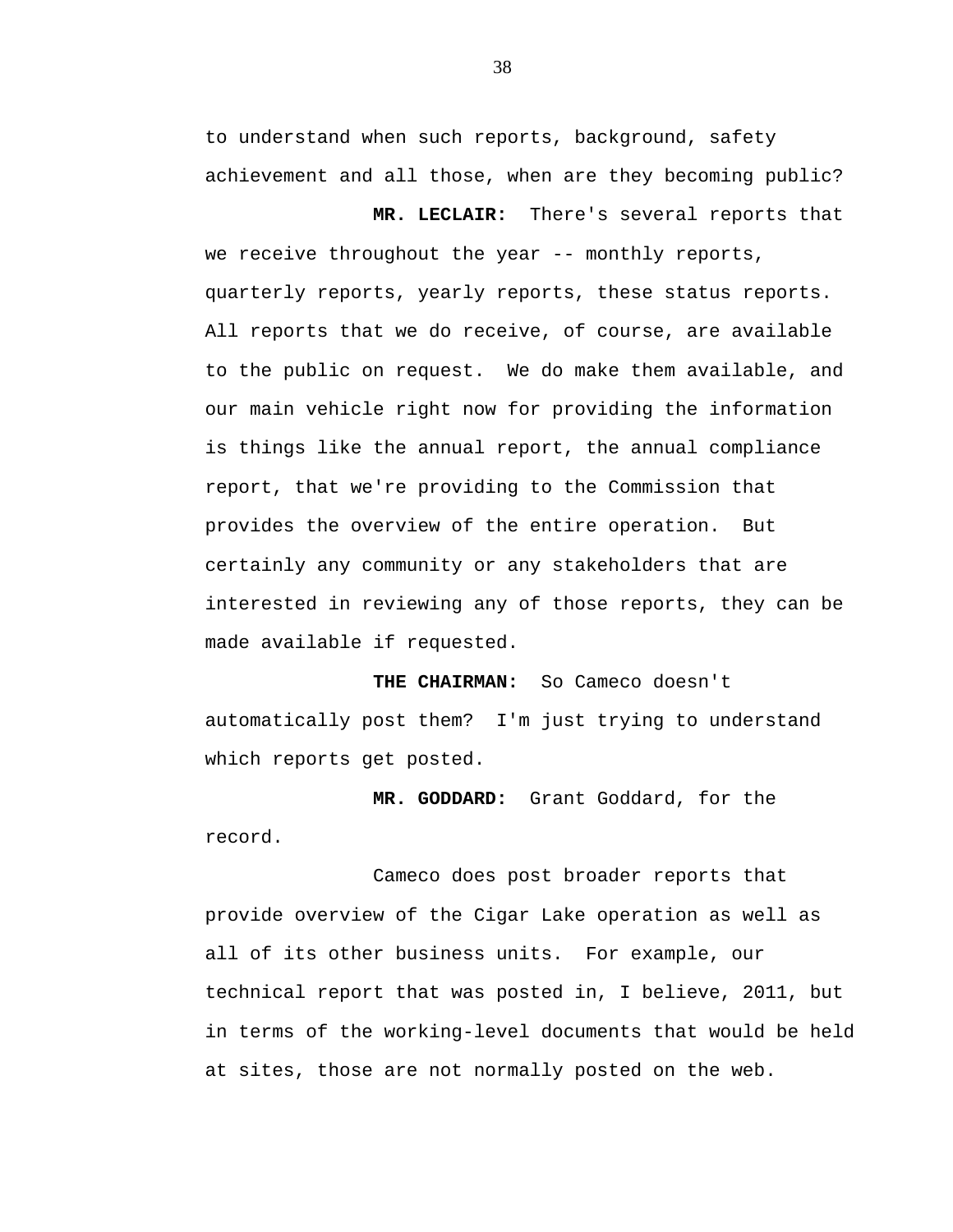**THE CHAIRMAN:** Okay, thank you. Dr.

Barriault?

**MEMBER BARRIAULT:** Thank you, Mr. Chairman. I guess my first question is to Cameco.

And your discharge is into Seru Lake -- or Seru Bay rather -- of Waterbury Lake. Why are you discharging into the lake directly? Is there a reason for this?

And I guess the next question is, how do you monitor what is being discharged into the lake?

**MR. GODDARD:** Grant Goddard, for the

record.

I'll ask Mr. Lowen as well as Mr. Mooney to provide detail in the two areas to your question.

I would say overall that the Waterbury Lake, or Seru Bay discharge, is part of our comprehensive water management system that we put in place, CNSC staff also described, over the past number of years, is a further level of defence in our risk mitigation against water inflow, and it provides the provision, certainly, to be able to handle any water that may, despite all of our measures, be encountered and allow us to deal with remediation of any water inflow, however small or large, at the site.

But in terms of the actual water and its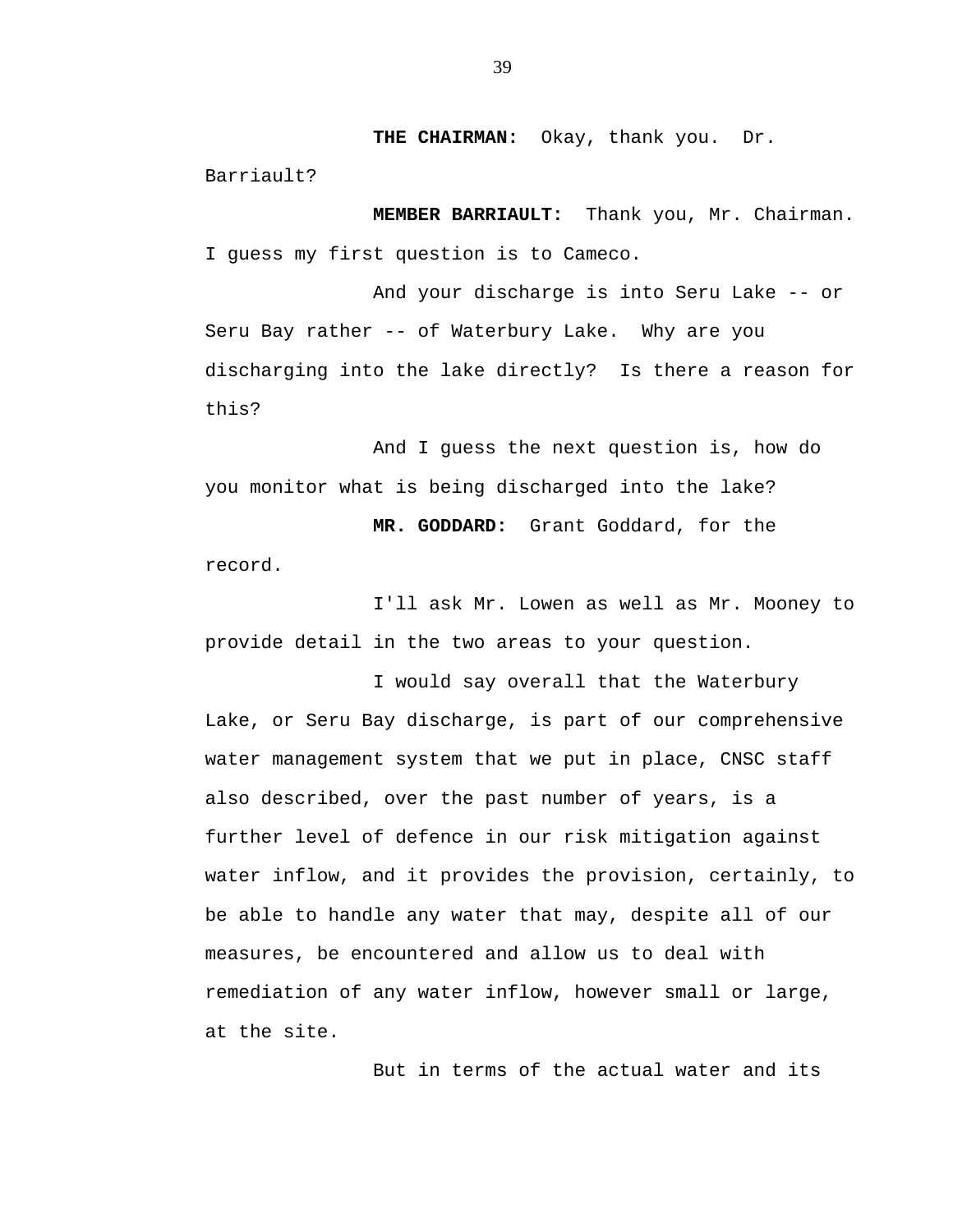distribution into Seru Bay, I'd ask Mr. Lowen to speak to that and perhaps Mr. Mooney in terms of the details around our environmental monitoring.

**MR. LOWEN:** Steve Lowen, for the record.

The history of the direct discharge into Seru Bay was the result of our look again at our water management plan following the 2006 and 2008 events and was the subject of an extensive environmental assessment.

And what we found at the time was at our current release point, or at least the previous release point into the Aline Creek system, would not be able to withstand a non-routine release of mine water should we have another inflow, and thus the Seru Bay discharge point was the response to that particular evaluation of our risk.

With that, of course, in the environmental assessment plan that we did, we also identified our monitoring in various places in the lake, we do sampling, we have specified areas which are being actually monitored and viewed by the Saskatchewan Ministry of the Environment and we have an extensive monitoring program for those areas for the lake.

**MEMBER BARRIAULT:** Is it because of diluting effect of the lake that you went there, or is there another reason other than the fact that you've got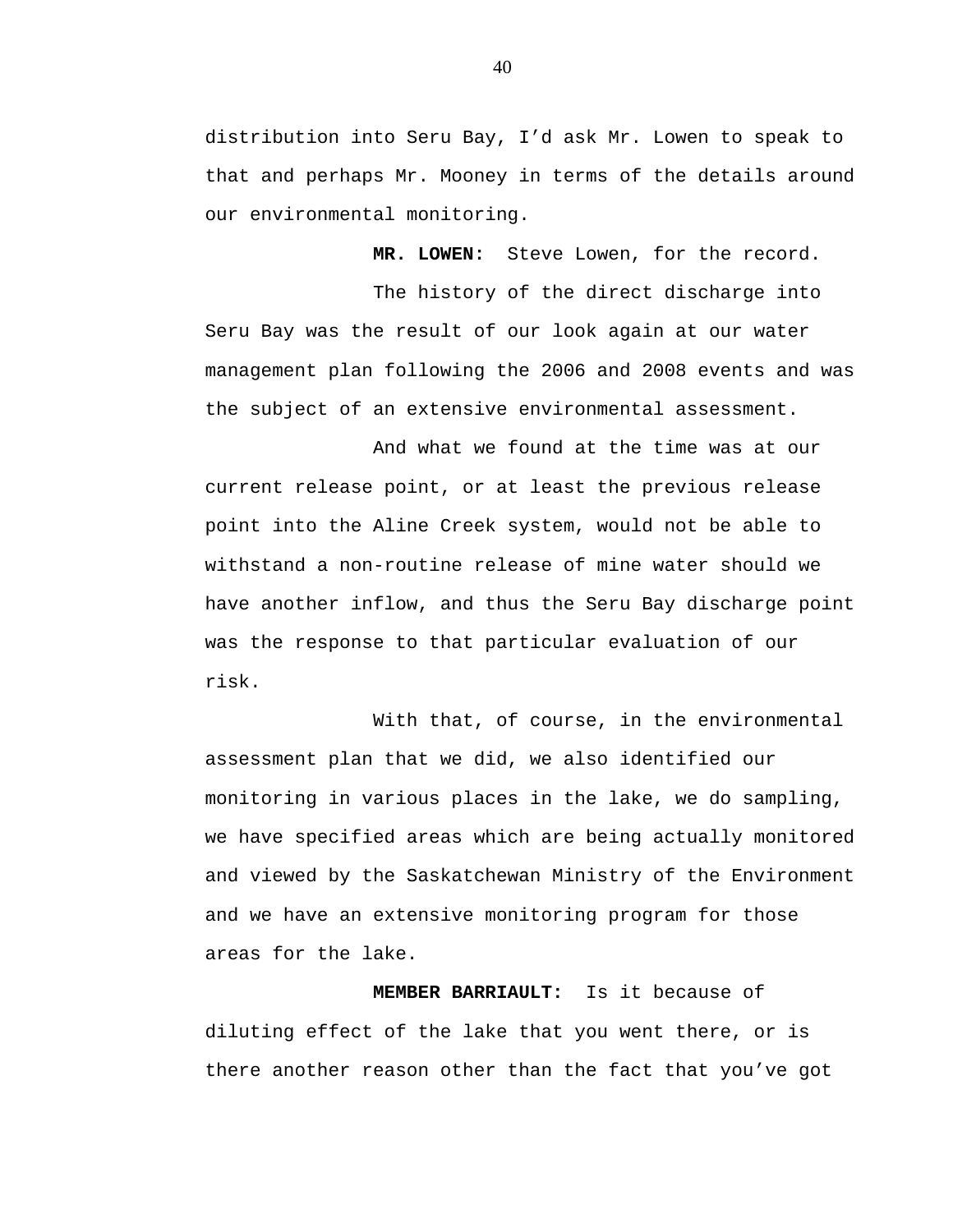more, I guess, water to dilute, whatever you're putting into the lake?

**MR. LOWEN:** Steve Lowen, for the record.

The amount of discharge would not fundamentally be any different than what we have planned throughout the years. However, the monitoring probably more reflects the point of discharge into the lake rather than any additional dilution from what we've planned in history.

**MEMBER BARRIAULT:** So the monitoring is done in the lake itself rather than at the effluent pipe I guess?

**MR. MOONEY:** It's Liam Mooney, for the record.

There are monitors before the water is discharged, and during the operation of the Cigar Lake project there will be batch release. So there's an additional control of the routine discharges to Seru Bay.

Going back to your question on the change from Aline Creek to Seru Bay, Aline Creek, as you could see from the staff slide that was shown to you, shows the -- ultimately reports into Seru Bay and Waterbury Lake, and so this is just an attempt to minimize the potential for any physical effects to that drainage system in a nonroutine circumstance.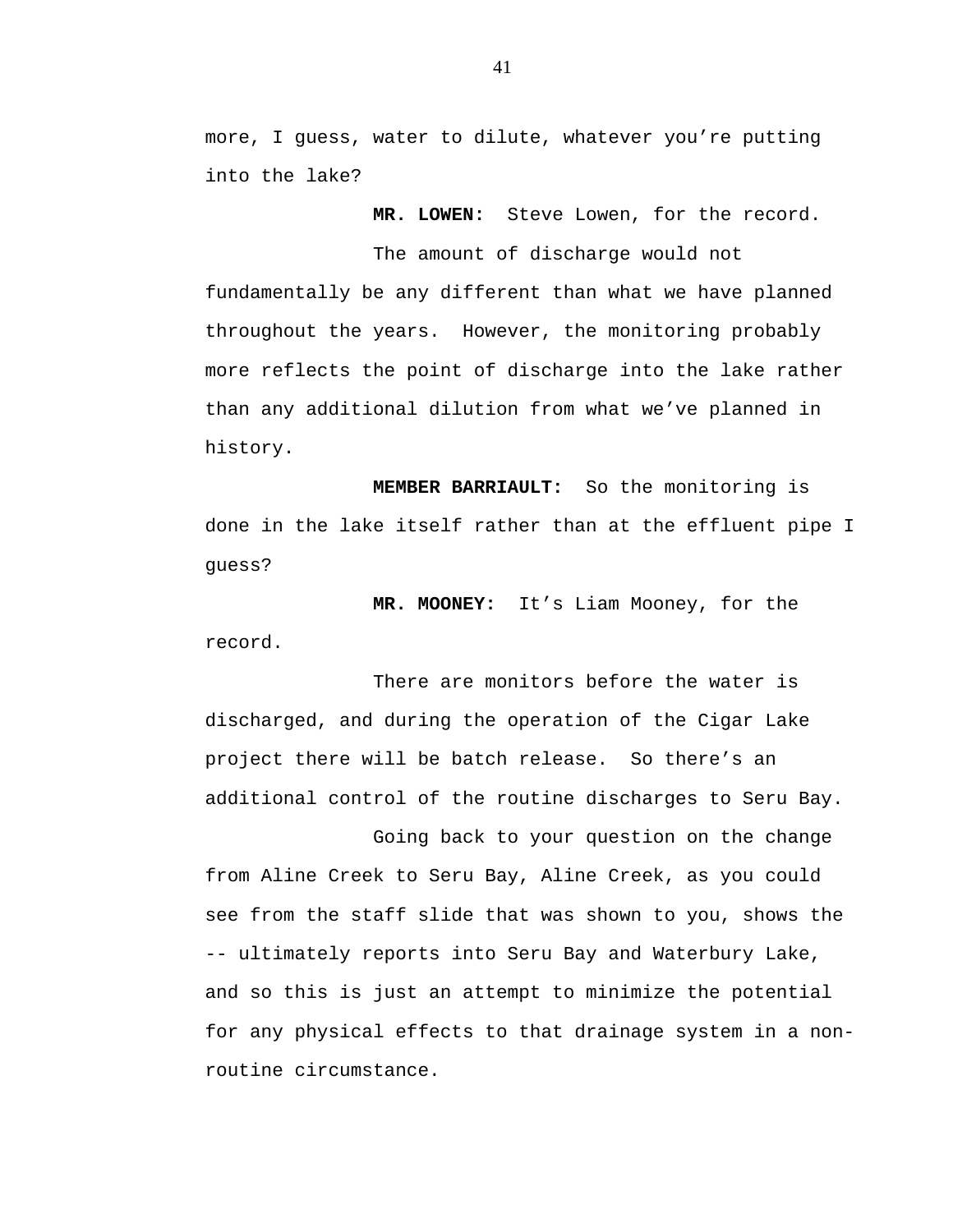#### **MEMBER BARRIAULT:** Thank you.

CNSC, do you care to comment really on is this an accepted practice of going and dumping underwater and into a lake?

**MR. ELDER:** I'll ask Mike Rinker in a second to give you some details on the monitoring and on the overall approach. But I think Cameco said the key points on -- said this is treated effluent.

# **MEMBER BARRIAULT:** Okay.

**MR. ELDER:** So it's treated on a batch scale and confirmed that it meets the release limits before it is released.

The change in release point is actually related to after the mine inflow events they were asked to do what's the maximum quantity of water that you would ever have to deal with. So they actually had to resize their treatment system to deal with large quantities of water to make sure that they could treat it.

And then the concern was if you were then, even on a batch scale, releasing larger quantities of water more frequently, you may be causing physical damage to a small creek system, and that's where they looked at alternatives to the release point. So it's not to get better dilution it's actually the controls are before you release it and they must make sure they meet those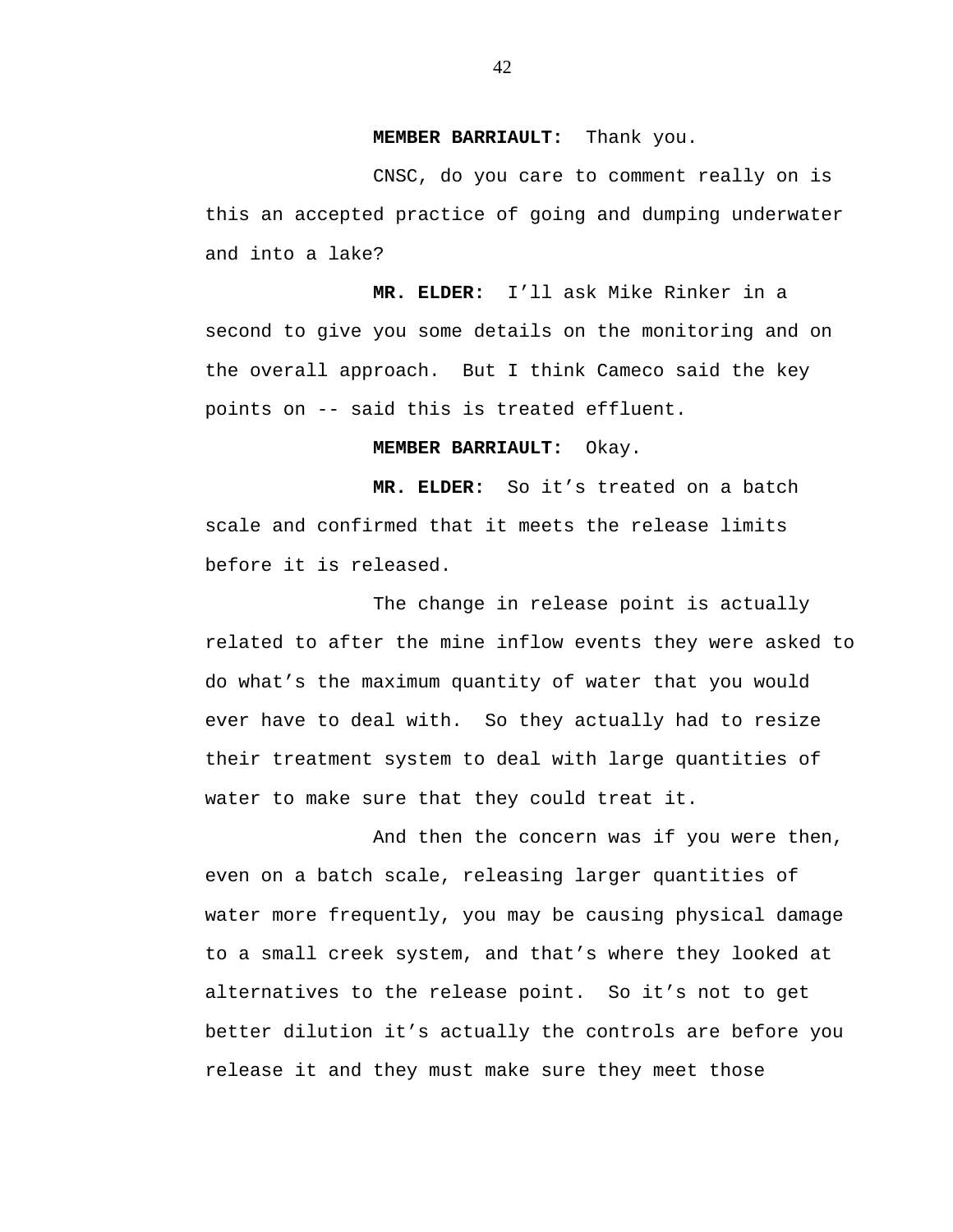controls.

And I'll ask Mike to give you some details on that.

## **MEMBER BARRIAULT:** Thanks.

**MR. RINKER:** Mike Rinker, for the record.

So I guess you understood that the change was to avoid erosion in Aline Creek with the high water flow.

But your question really related to concentrations and whether that's an acceptable practice. One of the concerns that we did have in the 2004 environmental assessment was when you put water through Aline Creek and then ultimately to Seru Bay, is you're looking at the Aline Creek system like a canary, if you see effects in Aline Creek you might have an opportunity to stop it in Seru Bay.

We don't really consider that as best modern practice because we don't want a piece of the environment to be a canary we want the whole thing to be protected.

So the environmental footprint in Seru Bay has not changed by directly putting the pipeline to Seru Bay because the risk -- the environmental footprint in Seru Bay is the same; the water would flow through Aline Creek leading to releases to Seru Bay, or the water would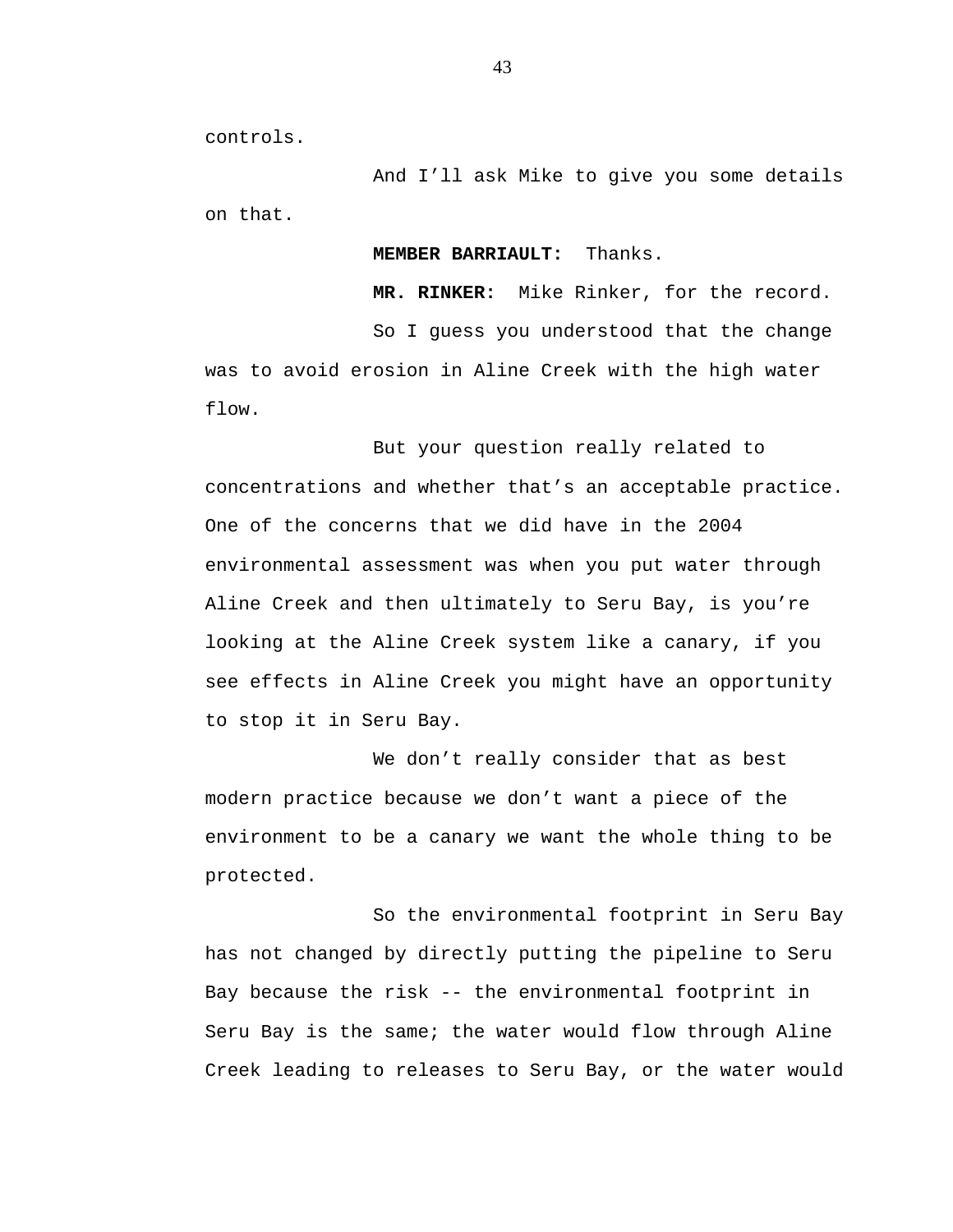flow through the pipe leading to releases to Seru Bay. So the environmental footprint in Seru Bay has not been altered but Aline Creek has been protected.

**MEMBER BARRIAULT:** Thank you.

Next question is to CNSC. The Joint Review Group meets how often?

**MR. AKHTER:** Salman Akhter, for the record.

The JRG group, Joint Regulatory Group, meets quarterly to review the performance of the licensee, and also they provide us the updates on the health and safety record and any major submission coming.

**MEMBER BARRIAULT:** Okay. So the CNSC reviews the minutes from this group. I know they're part of the group. But do they also have minutes -- records of the meetings?

**MR. AKHTER:** The record is the presentations which Cameco provides to the Joint Regulatory Group, this is part of the record.

**MEMBER BARRIAULT:** Thank you.

That's all for now, Mr. Chairman. I've got a bunch of other questions for later on.

**THE CHAIRMAN:** Again, to piggyback, remind me again who are the members of the Joint Review Group, and particularly I want to know if NRCAN and Eldor are members of this group or not.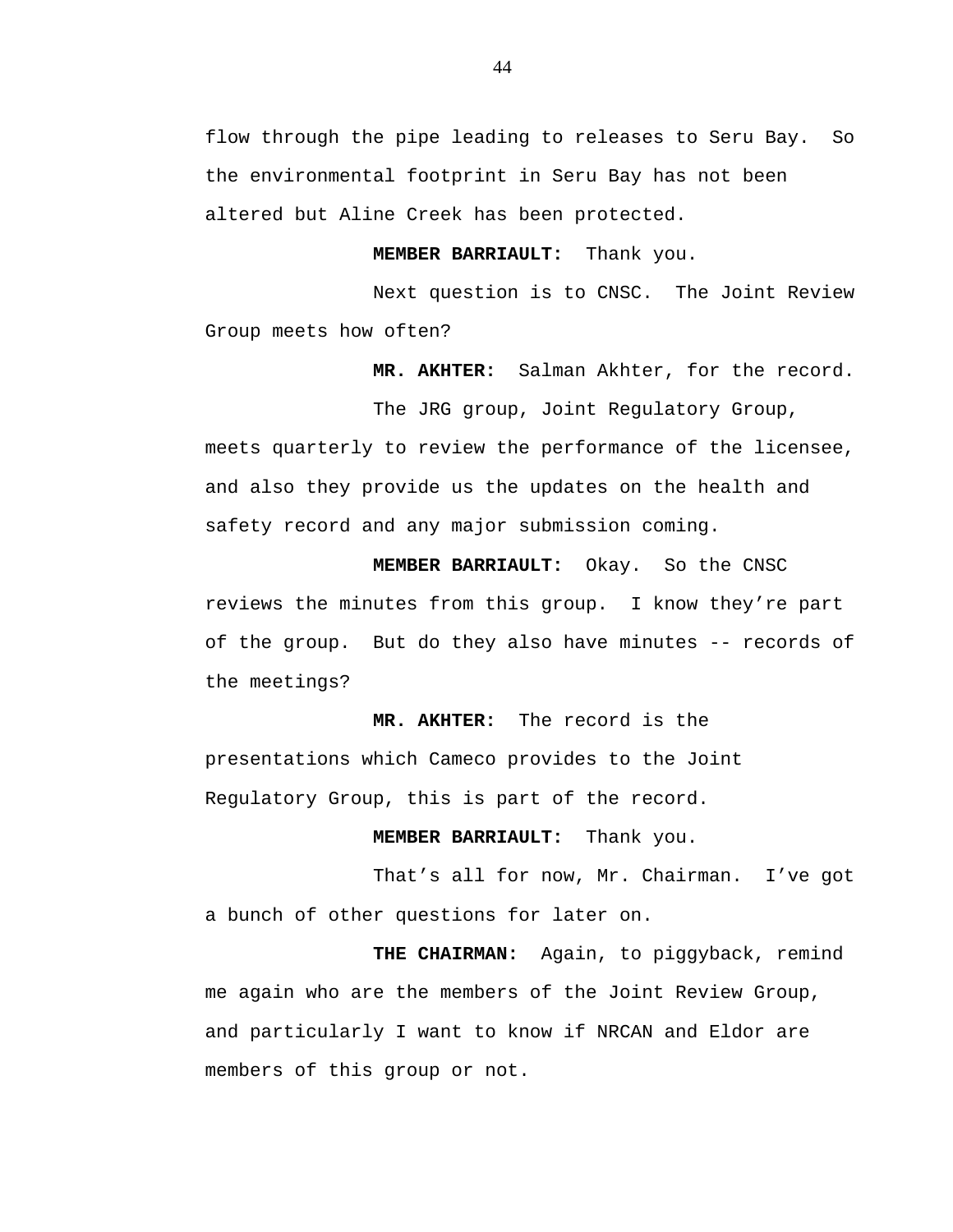**MR. ELDER:** Peter Elder, for the record.

Just to clarify, I think that would be relevant for Beaverlodge. This is ---

**THE CHAIRMAN:** Oh, this is -- sorry, right, Cigar Lake.

**MR. ELDER:** Yeah, but we will give you the members of this group.

**THE CHAIRMAN:** It's not the same membership?

**MR. AKHTER:** The members of the Joint Regulatory Group of Saskatchewan, Minister of Labour Relations and Workplace Safety, and the Saskatchewan Ministry of Environment and CNSC staff.

**MR. LeCLAIR:** So if I can perhaps just supplement to give a bit of a framing around why. So the environment representatives are also doing their own independent verifications and inspections of the site, so with the Ministry of Environment.

And Labour Relations and Workplace Safety, you mentioned earlier, we have Mr. Neil Crocker, who is available to answer any questions if you have them, who is responsible for workplace safety. So this is the conventional safety, safety of mining, inspection of mines.

So it's also worth mentioning, we do on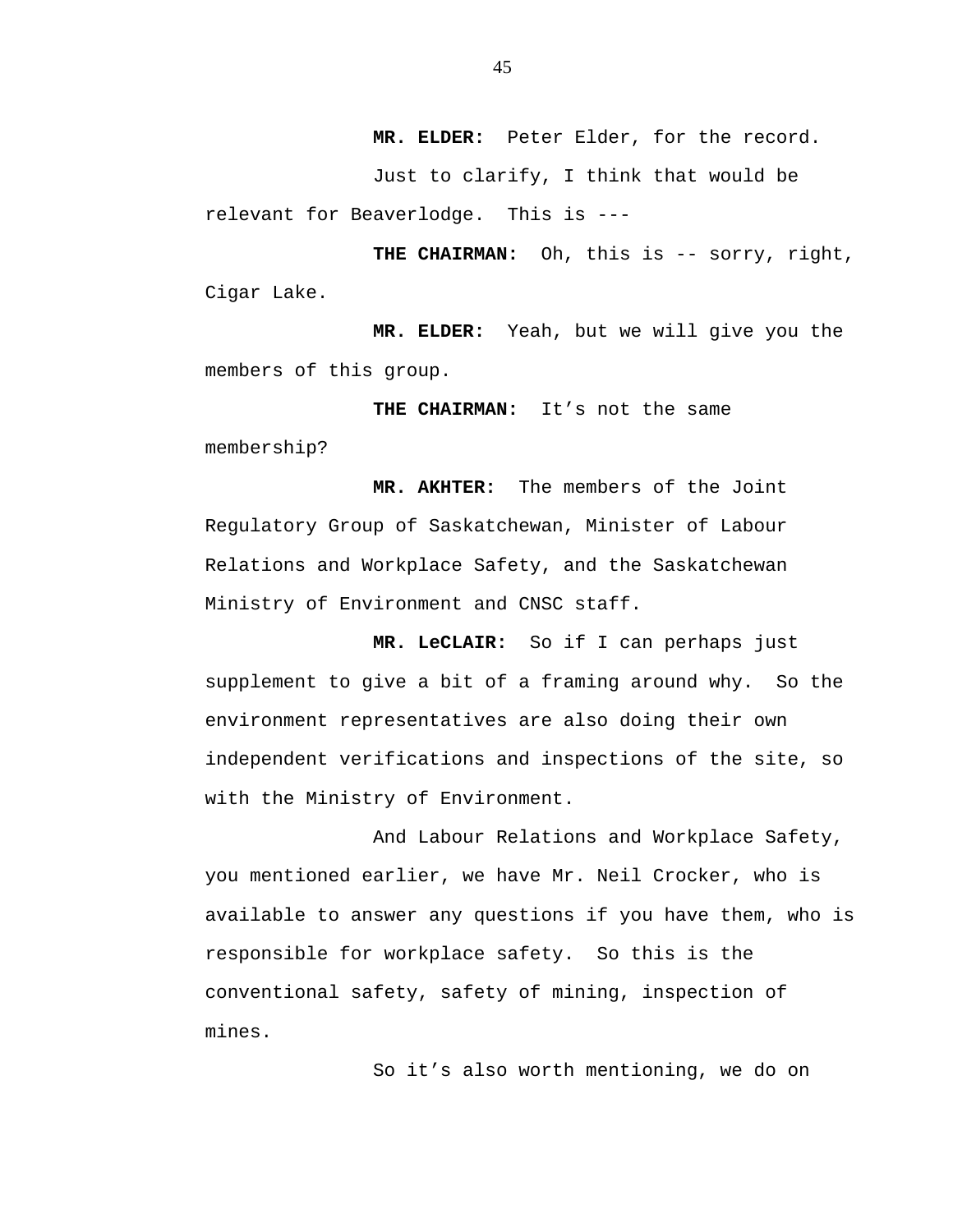occasion try to organize joint inspections where we will jointly inspect the mines with both provincial and federal. Now each respecting our own responsibilities and our own duties but trying to work together in harmony to verify activities.

**MEMBER BARRIAULT:** If I may, Mr. Chairman. On your Slide 10 you say as the compliant verification activity the Joint Regulatory Group but you're saying that applies to Beaverlodge and not to ---

**MR. LeCLAIR:** Just to clarify, there's -- Mr. Binder had mentioned a few names, Can Eldor, for instance, NRCAN ---

#### **MEMBER BARRIAULT:** Yes.

**MR. LeCLAIR:** --- are much more relevant in the context of Beaverlodge because Can Eldor is the owner of the Beaverlodge site, while for Cigar Lake really Cameco is the owner/operator of the site, and in that situation it's more consistent with all the operating mines where we have environment representatives from the province, and labour, conventional safety representatives from the province.

**MEMBER BARRIAULT:** So just three groups? And does CNSC participate also?

**MR. LeCLAIR:** Yeah, that's correct.

**MEMBER BARRIAULT:** Okay.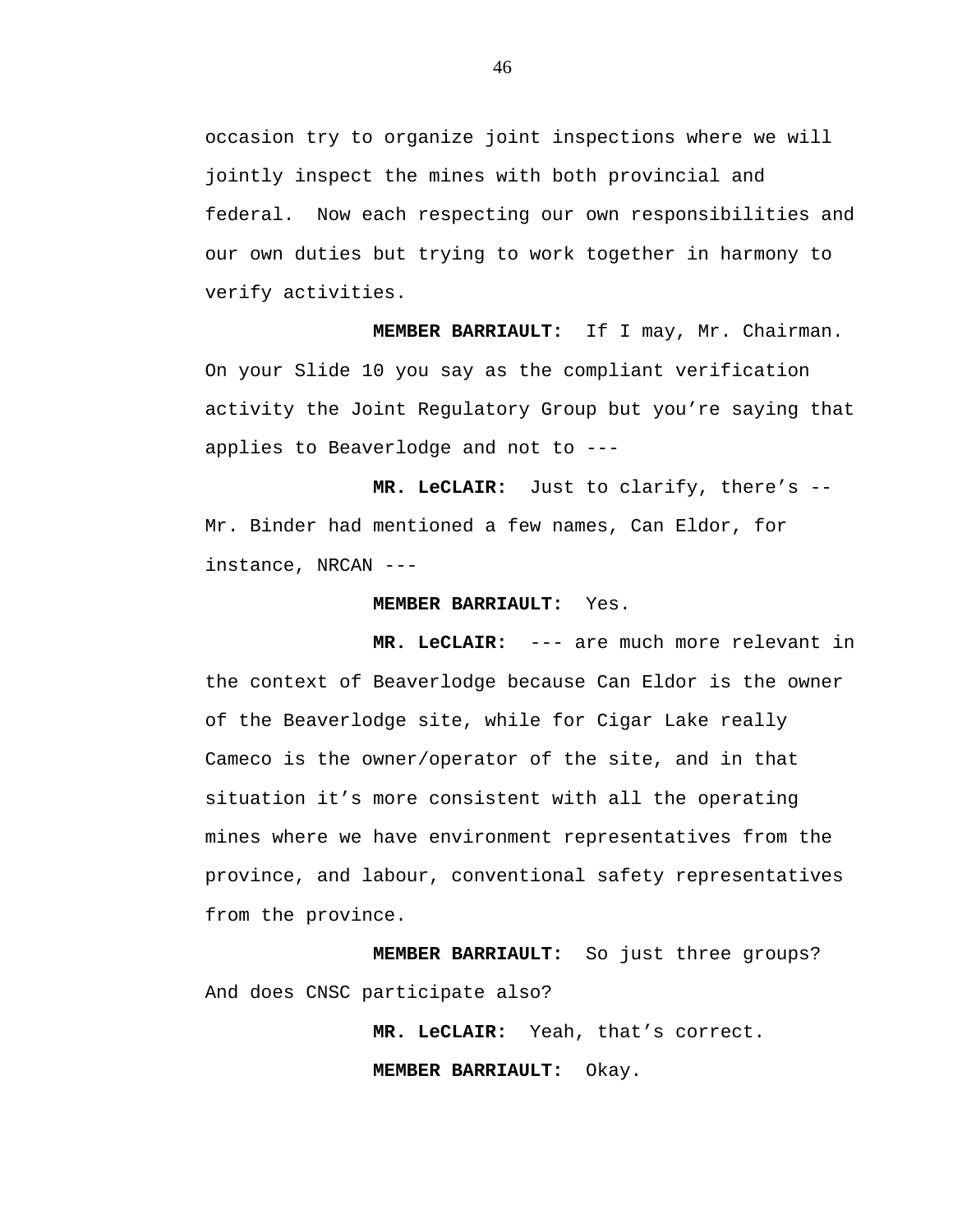**MR. LeCLAIR:** So the Joint Regulatory Group is ourselves, from a federal perspective, the Canadian Nuclear Safety Commission, and the Saskatchewan Ministry of Environment and the Saskatchewan Ministry of Labour Relations and Workplace Safety, three parties.

**MEMBER BARRIAULT:** Thank you.

Thank you, Mr. Chairman.

**THE CHAIRMAN:** Okay. Thank you.

Dr. McDill?

**MEMBER McDILL:** Thank you. It's nice to be here again.

My questions relate to starting on page 29 of the staff document. You may recall in 2009 I think it was we had a lot of discussions on molybdenum. And Cameco mentioned today in its presentation molybdenum treatment, but there is no reporting of molybdenum in Table 3.9.1, and that was my first question.

**MR. ELDER:** Peter Elder, for the record.

So what we have presented in 2.9 was what was being monitored under the current licence. And these are based on federal standards that are set by environment Canada, or provincial ones. In the case of molybdenum there is no number for either federally or provincially. So what we have done in the Licence Constitution Handbook is put in action level which is what is reported in on the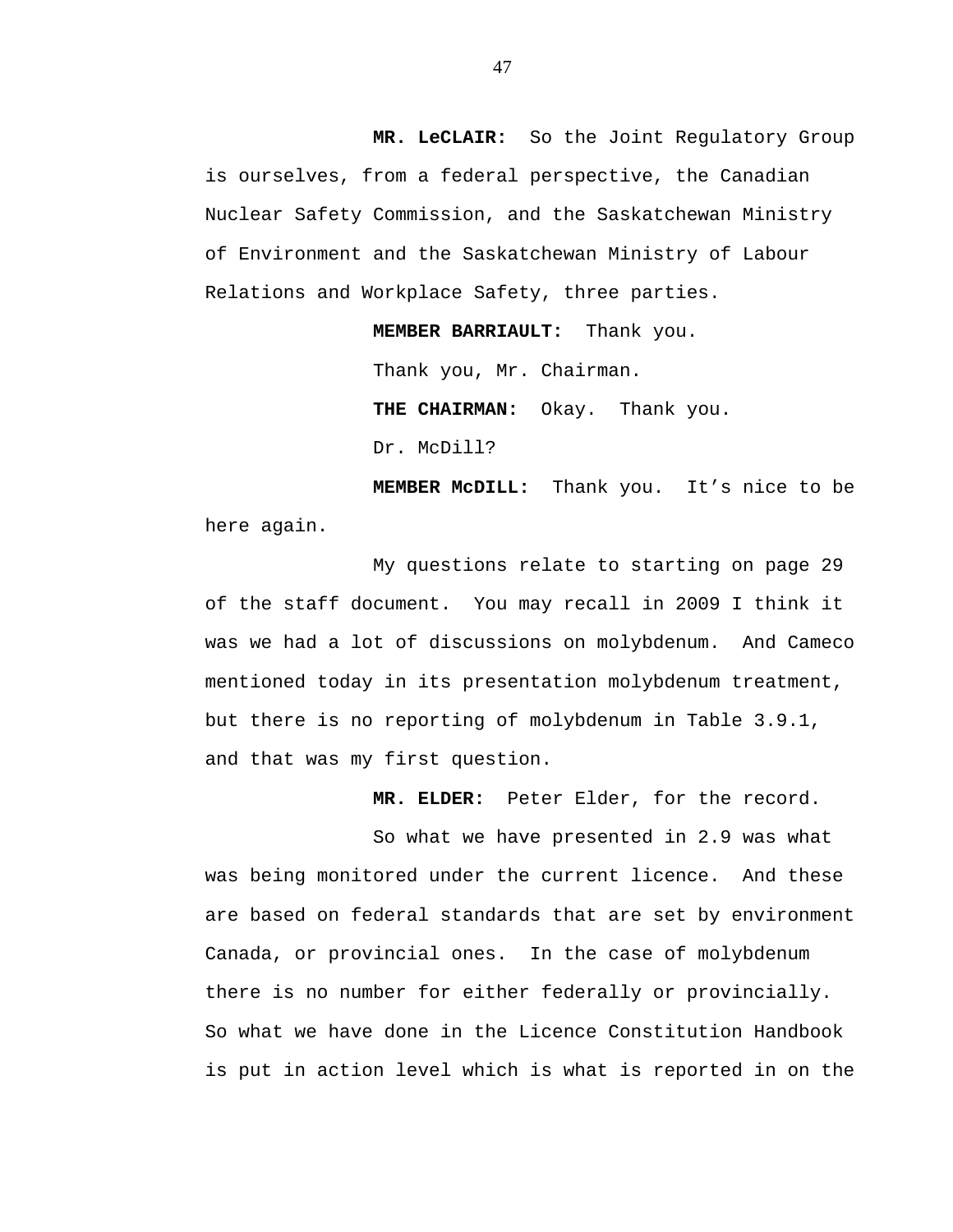slide on Slide 14.

So it is being monitored and we are working with the other federal partners and province to come up with what a particular number would be for a national standard. But in interim we are using internal control, like the action levels in internal controls within Cameco to make sure it is monitored and controlled. And we also look at their internal controls to make sure the system is operating as designed. If it operated in design you will not get anywhere near these limits.

**MEMBER McDILL:** One hopes.

**MR. ELDER:** Yeah.

**MEMBER McDILL:** Does Cameco want to comment? It was just I did find it in Addendum D; I was just puzzled as to why it was here with a double asterisk or an action level.

**MR. GODDARD:** Grant Goddard, for the record.

I'd ask Mr. Mooney to speak in detail, in terms of response.

Cameco has the experience, as said, at McArthur River for over a decade and certainly for several decades at our Rabbit Lake operations and Key Lake operations, all operating in northern Saskatchewan as we look to Cigar Lake's construction and development of its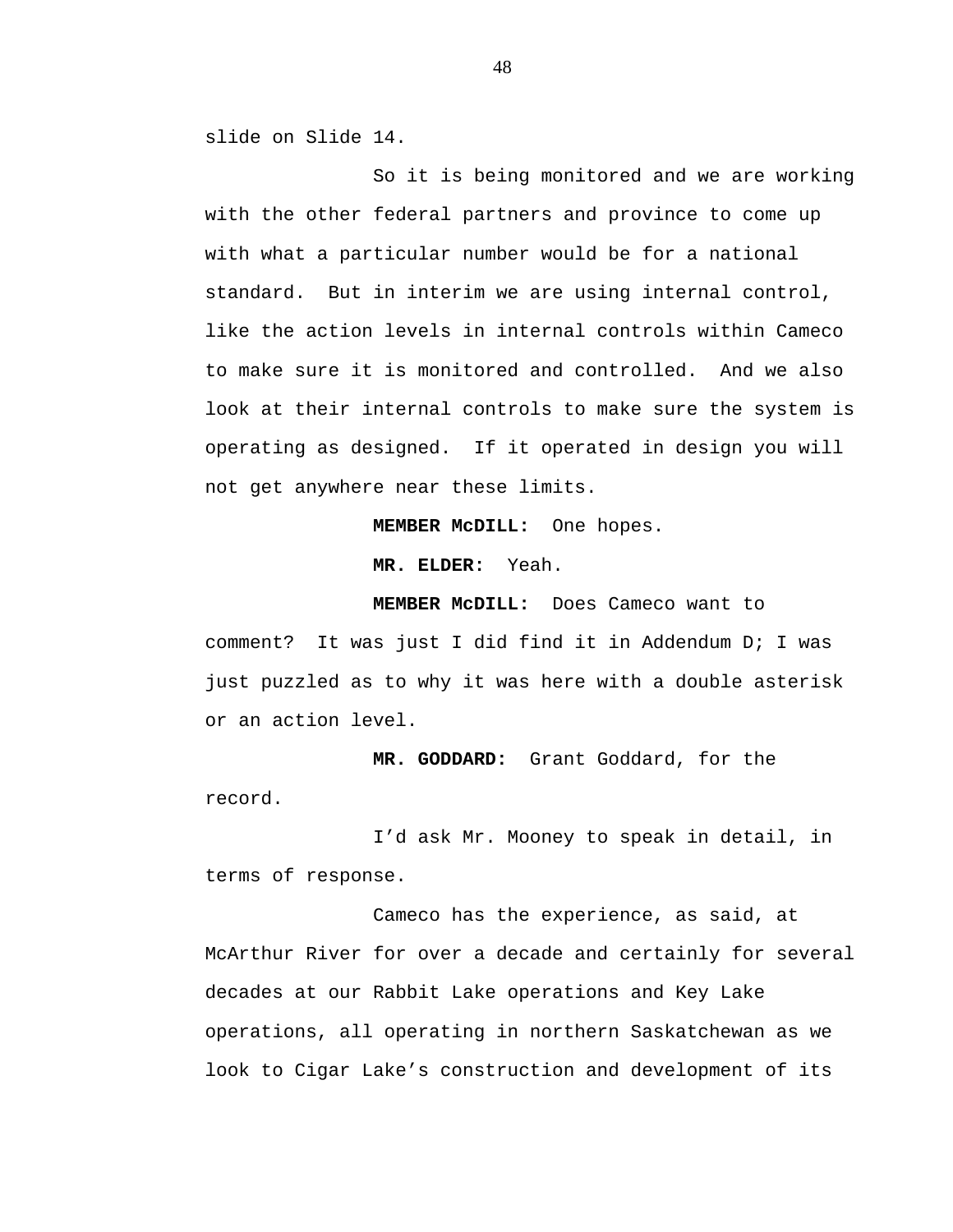water treatment facilities. And so we've been able to build on the learnings and the successes and implement in our continuous learning approach to arrive at the solutions we have in place today, which, as Mr. Lowen has stated, are prepared for us to move into mining of ore.

Perhaps Mr. Mooney can provide a little more detail.

**MR. LOWEN:** Steve Lowen, actually, for the record.

Our design of our water treatment plant does follow our learnings at McArthur River and we've designed a two-stage water treatment plant to remove molybdenum and other contaminants. Our pre-treatment area is actually designed specifically for that and we've had the practice at that at our other sites. And we certainly continue to expect to be below regulatory limits on the release of molybdenum from that methodology.

**MEMBER McDILL:** Thank you. My second question on that --

 **THE CHAIRMAN:** Can I interrupt again on this one?

Okay, so if memory serves we had a long debate about whether there are accepted regulatory limits for selenium and molybdenum. Do we now agree -- I'm looking at staff -- what they should be? And will the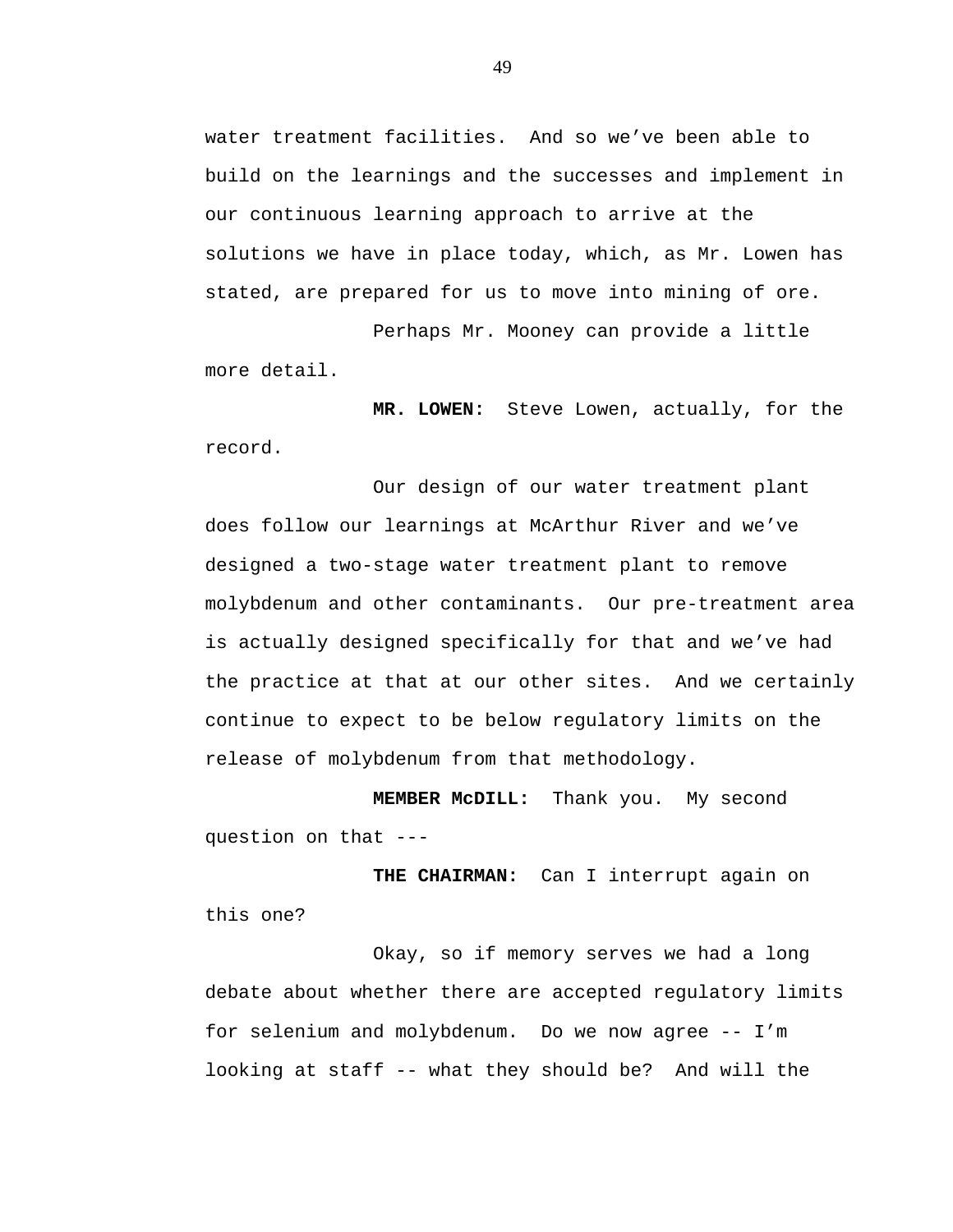operators be able to meet them?

**MR. ELDER:** So Peter; I'll ask Mike Rinker to give the update on where we are in terms of we've had a discussion appear out on effluent limits and I'll get Mike to give an update on -- especially those two parameters.

**MR. RINKER:** Mike Rinker, for the record.

I guess if the question was about if we are aware of a number that we could apply nationally that would provide a safe level? I would say we are not there yet. We are working with Environment Canada, who is the process of considering revisions to the Metal Mine Effluent Regulations, but they have not yet proposed a number that could be used as a regulatory number.

What we have done, and we've heard much debate, is setting limits on a facility basis. So Key Lake, nickel used to be the main driver, and then it was selenium with molybdenum. At McClean Lake arsenic is the important constituent, and at Cigar Lake molybdenum is the important constituent. So we have spent a lot of time and effort determining what is a safe level. I think about eight or nine years ago the Commission did make some decisions that led to Cameco putting in a molybdenum removal facility. But it was based on site-specific considerations.

**THE CHAIRMAN:** So when the proposed Cigar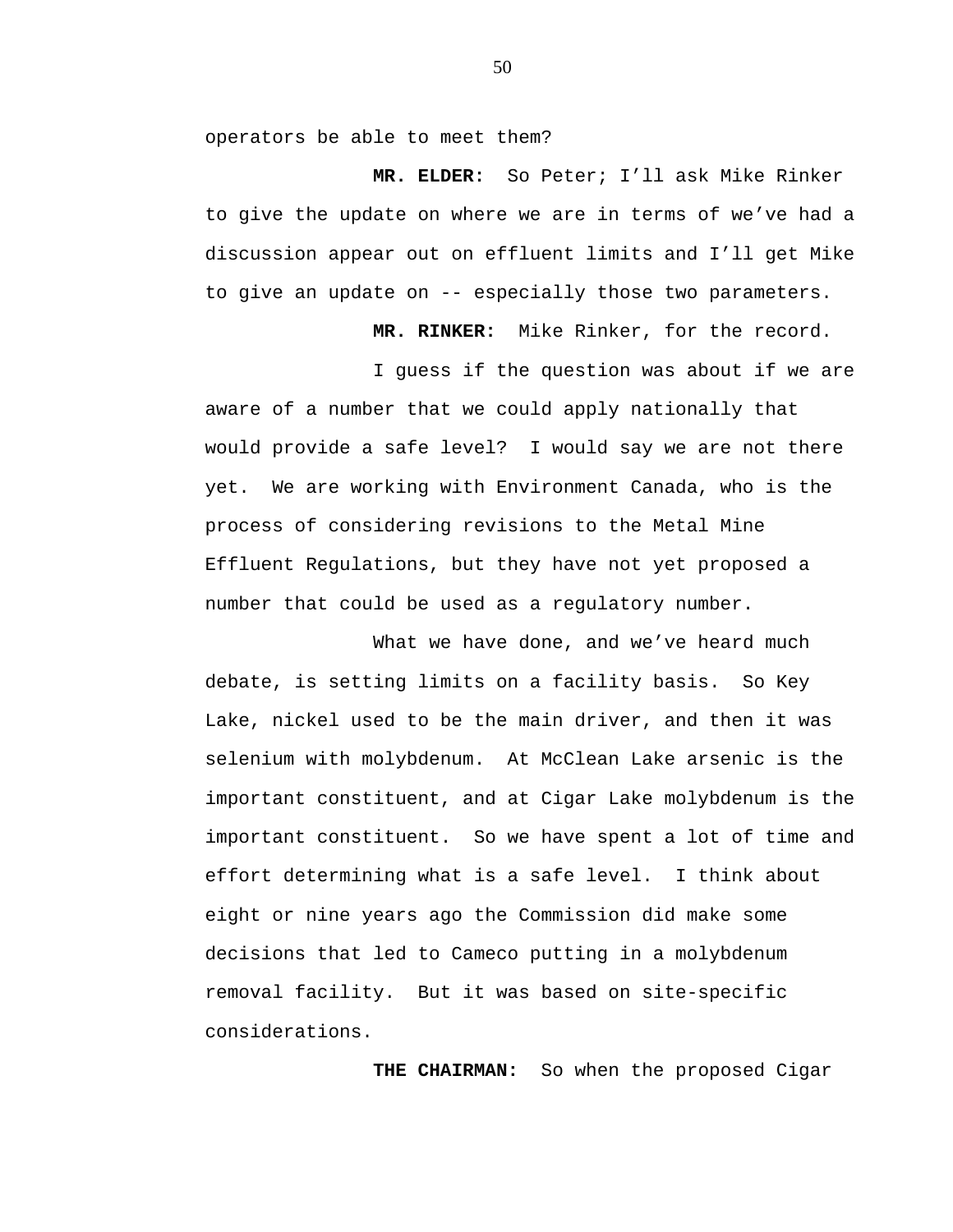Lake getting back online, they will meet our requirement, CNSC requirement?

 **MR. RINKER:** Mike Rinker.

Yes, and because molybdenum poses a risk to mammals and muskrats and minks and moose and not as much to fish, having the effluent going straight to Seru Bay where there is much less habitat compared to Aline Creek, we see that the risk to the environment is less when they are operating their molybdenum treatment plant.

**THE CHAIRMAN:** Thank you.

Dr. McDill?

**MR. ELDER:** Just one note that I want to add on that one. We had done, in turn at our review, as saying in the draft handbook we had noted that Cameco does have limits and has sampling and controls on molybdenum. They are in their Environmental Code of Practice. When we revise the handbook or finalize the handbook we will make sure those are very visible in the handbook as well.

**MEMBER McDILL:** That was my question because right now it's only in Addendum D, it's not in the Licence Conditions Handbook and that----

 **MR. ELDER:** Right, and we had noticed that over -- and we will make sure it's very visible in the final version.

 **MEMBER McDILL:** Okay. So I can pull all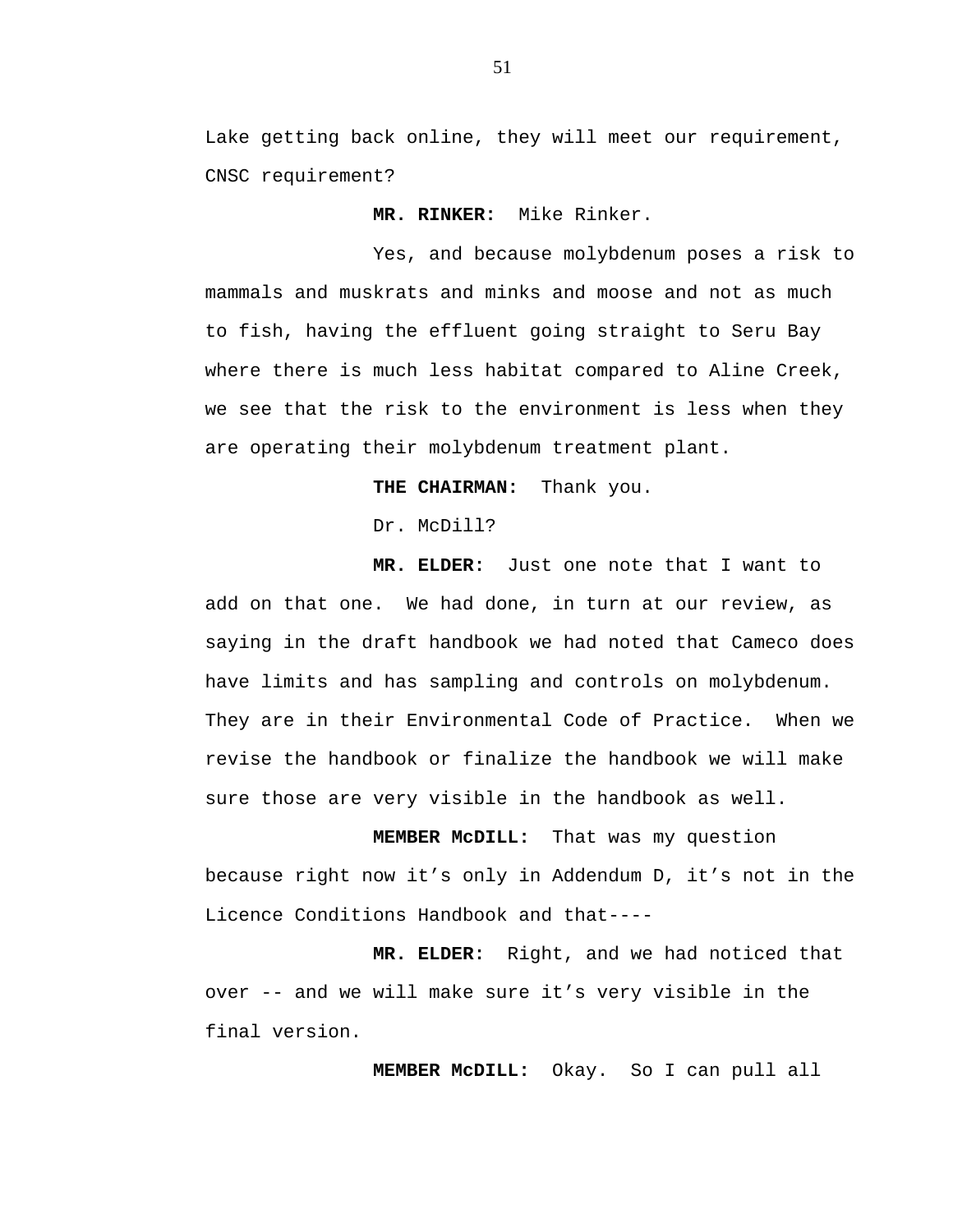the stickies out.

On page 29 at the very bottom, could someone correct the units for me? We have mine water approximately .08 to .1 cubic metre litres. What is that?

> **MR. AKHTER:** Salman Akhter, for the record. It's cubic metres, not litres.

 **MEMBER McDILL:** Thank you, Mr. Chair. I can pick it up in the next round.

 **THE CHAIRMAN:** Thank you.

Mr. Tolgyesi.

**MEMBER TOLGYESI:** Merci, Mr. President.

My first question is to Cameco. Do you do any ore sampling and analysis onsite?

**MR. LOWEN:** Steve Lowen, for the record.

As actually part of our surface freeze drilling programme we are drilling right through the ore body as we are installing brine pipes. And as part of that we are doing extensive geological review of the core sample to not only get information about the ore but the surrounding geology.

 **MEMBER TOLGYESI:** I'm asking that because I would like to know how -- you know, it's a high grade ore that's what you have. And the question was that how do you handle that while sampling when analyzing, because it is a high grade uranium.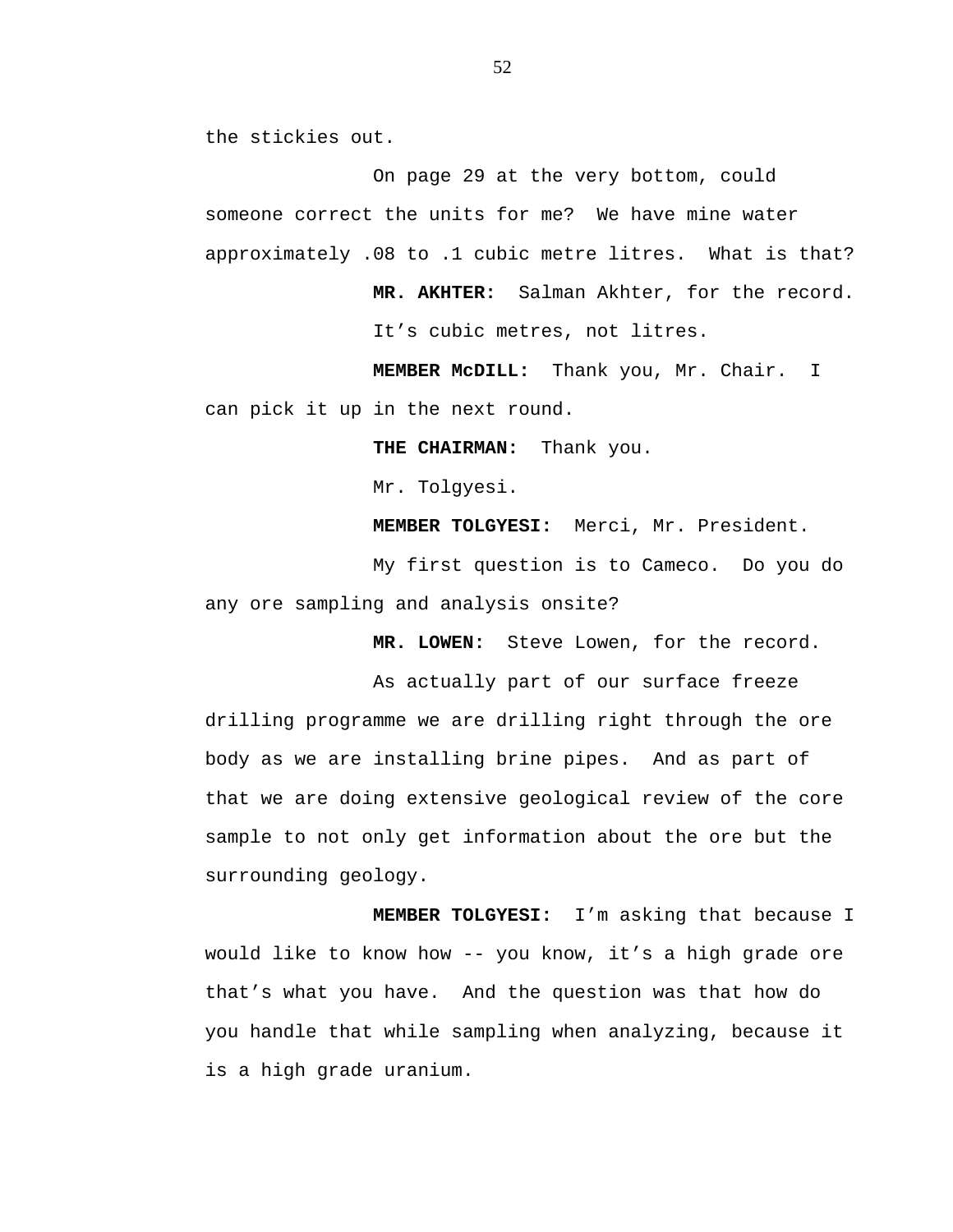**MR. LOWEN:** Steve Lowen, for the record.

Our radiation protection programmes and our monitoring systems are full in force for the geological team that is doing that analysis in the core shots. And we use radiation monitoring devices on their person to measure their exposures.

We also monitor individuals, their exposure through their week in accordance with good practice and make sure their work practices are keeping them safe.

 **MEMBER TOLGYESI:** I have two short little ones, Mr. President, please.

When you are talking jet boring, it's very high pressures. I don't know how much is that, I suppose it's quite high pressure of the water jets. Is this water with high pressure pumped through high-pressure pipes from a central high-pressure room? Or it is located on a course next to the GPS driller?

 **MR. LOWEN:** Steve Lowen, for the record.

Part of our mine design is to actually have a separate high-pressure pump room which is separate from the jet boring production areas.

 **MEMBER TOLGYESI:** That means you have a very high-pressure pipes going through the mine which needs a certain kind of special care because if you hit them or they broke, et cetera, it could be a quite severe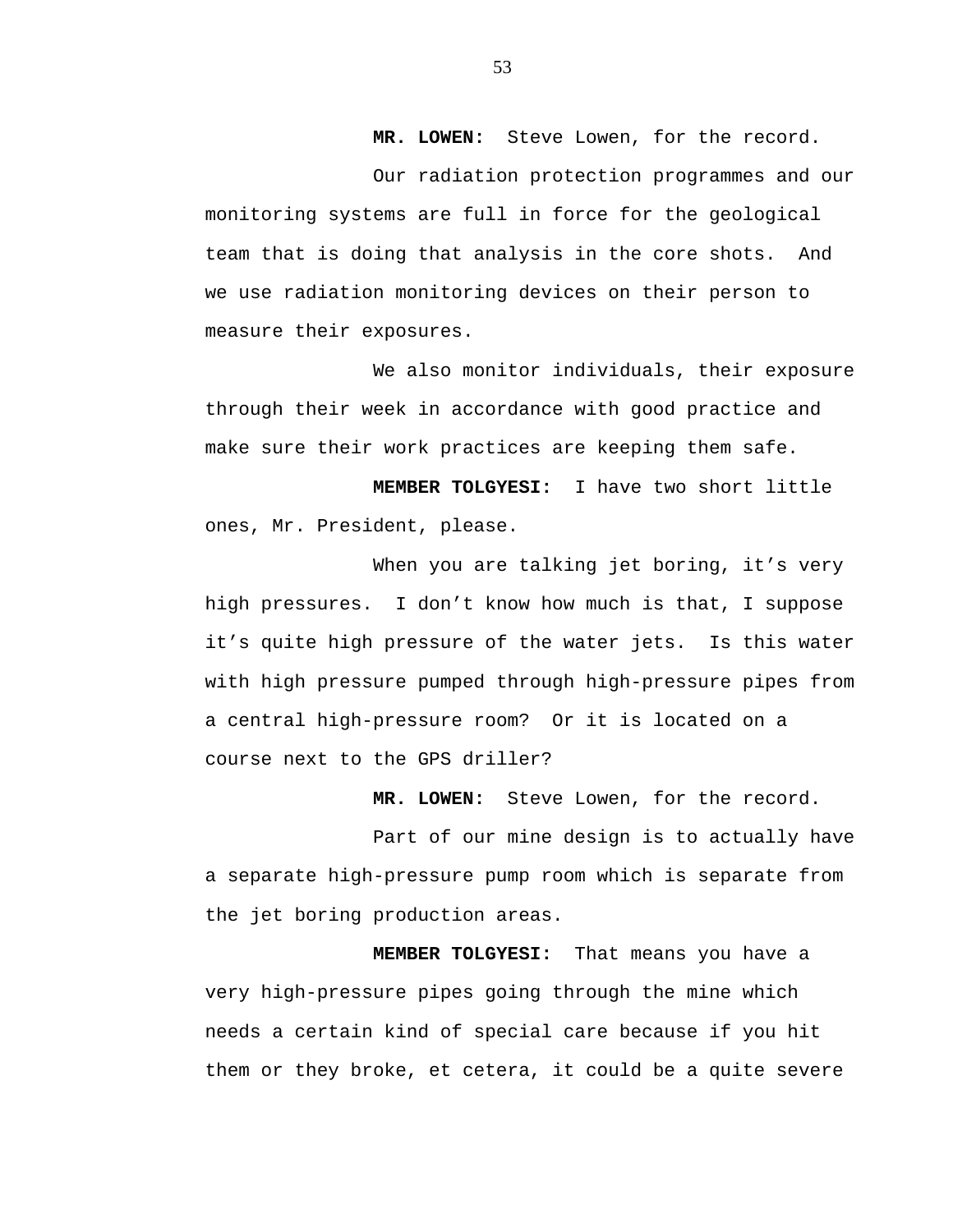consequence.

 **MR. LOWEN:** Steve Lowen, for the record.

There is high-pressure pipes that do go from the high-pressure pump room to the jet boring area. And, yes indeed, all pipeline obviously follows highpressure guidelines and regulations. But it is also we make sure it's an area where travel is restricted and watched, and that type of thing is watched out for, from a safety point of view.

 **MR. GODDARD:** If I could perhaps add -- Grant Goddard, for the record.

One of the great strides Cigar Lake has also made is the introduction of our operational reliability, and I know from visiting the site quite frequently that our reliability program would be applied to an area like the high-pressure pumping system and piping so that we would be taking -- ensuring that we're monitoring and measuring pipe performance and so on so that we always have an advanced view as to the condition and state of the equipment. So our advanced reliability programs would also be implemented there.

**MEMBER TOLGYESI:** And the last one is you use number 2 shaft as a main intake and exhaust at the same time, because it's split? That's what you are saying in your presentation on page 23. That: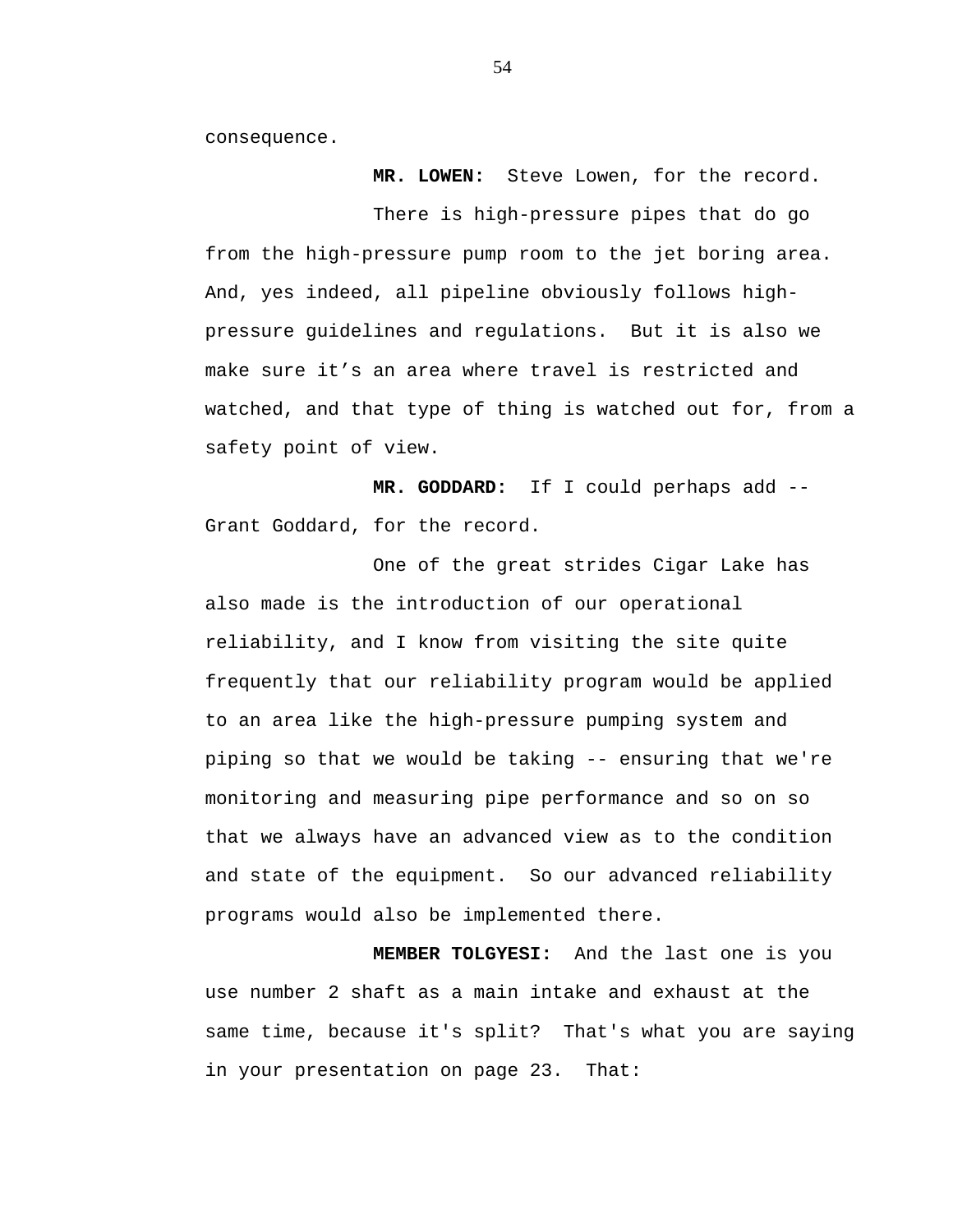"A portion of the number 2 shaft has been used as fresh air, intake, and the balance of the shaft diameter is used to exhaust mine air." (As read) That means in same shaft, air is going down, is getting - going up also?

**MR. GODDARD:** Grant Goddard, for the record.

Shaft two's design has within it a separate -- a compartment wall that runs right up the centre of the shaft that provides that ability to split so we can have fresh air coming in and also be exhausting air on -- in the same shaft. And we have the ability to keep that air going underground.

**MEMBER TOLGYESI:** And I am asking that because I don't see anywhere, nor in a level plans, nor in the description, you don't have emergency exit from a mine. You know, usually in the mines that have emergency exit, whereas in a fresh air, could be a raise, also in a shaft also there are ladders and the people could escape in the case something happens and they should walk out. But I don't see that in these plans nor in your description on page 23, Shaft number 2 infrastructure.

You mentioned that there is compressed air pipes, electrical conducts, processed water piping, slurry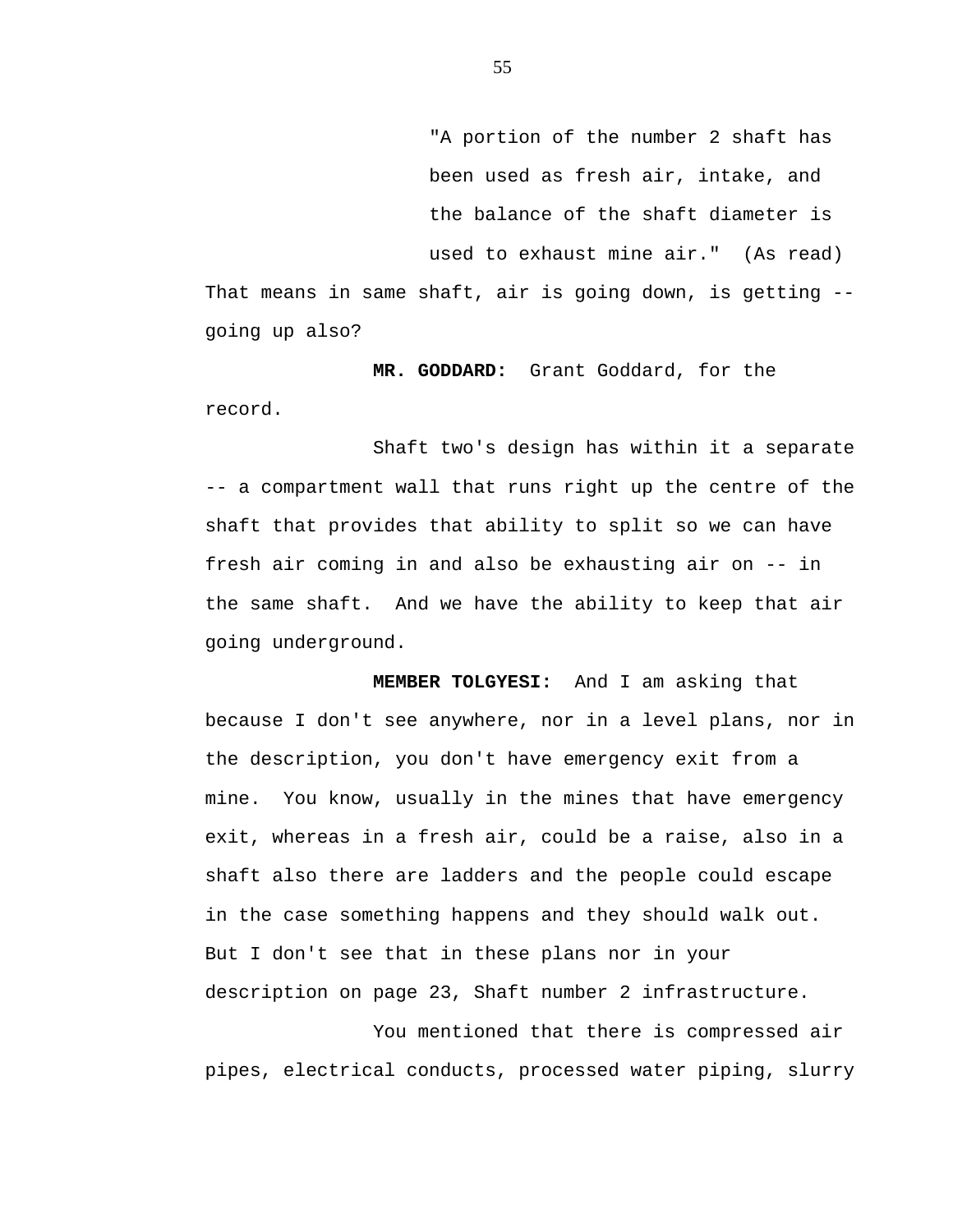pipes, but there is no emergency exit.

**MR. GODDARD:** Grant Goddard, for the record.

Cameco and Cigar Lake, like we have in our other operations that involve underground work, has multiple layers of defense to provide for the protection and safety of workers as well as the environment. In the case of Cigar Lake, we have underground, both on our 480 level and our 500, so those are the two primary levels that we operate on; mine refuge stations, where in the case of an emergency, workers would go to the refuge station and would have fresh air supply and so on. They would wait until the emergency was declared over or mine rescue personnel that are fully trained would come down to take them to safety.

But in addition, we also have the ability, with both shaft 1 and shaft 2, to have multiple egress points from the mine. The shafts both can carry -- shaft 2 in the future will be able to as well with its, what we refer to as a cage or an elevator, will also be able to carry workers up and down. They can today because we're in construction and we can use that shaft to, in an emergency, to allow egress. In addition, there are ladder ways installed in the shaft, and we also have the ability to place an emergency hoist over top of those shafts. So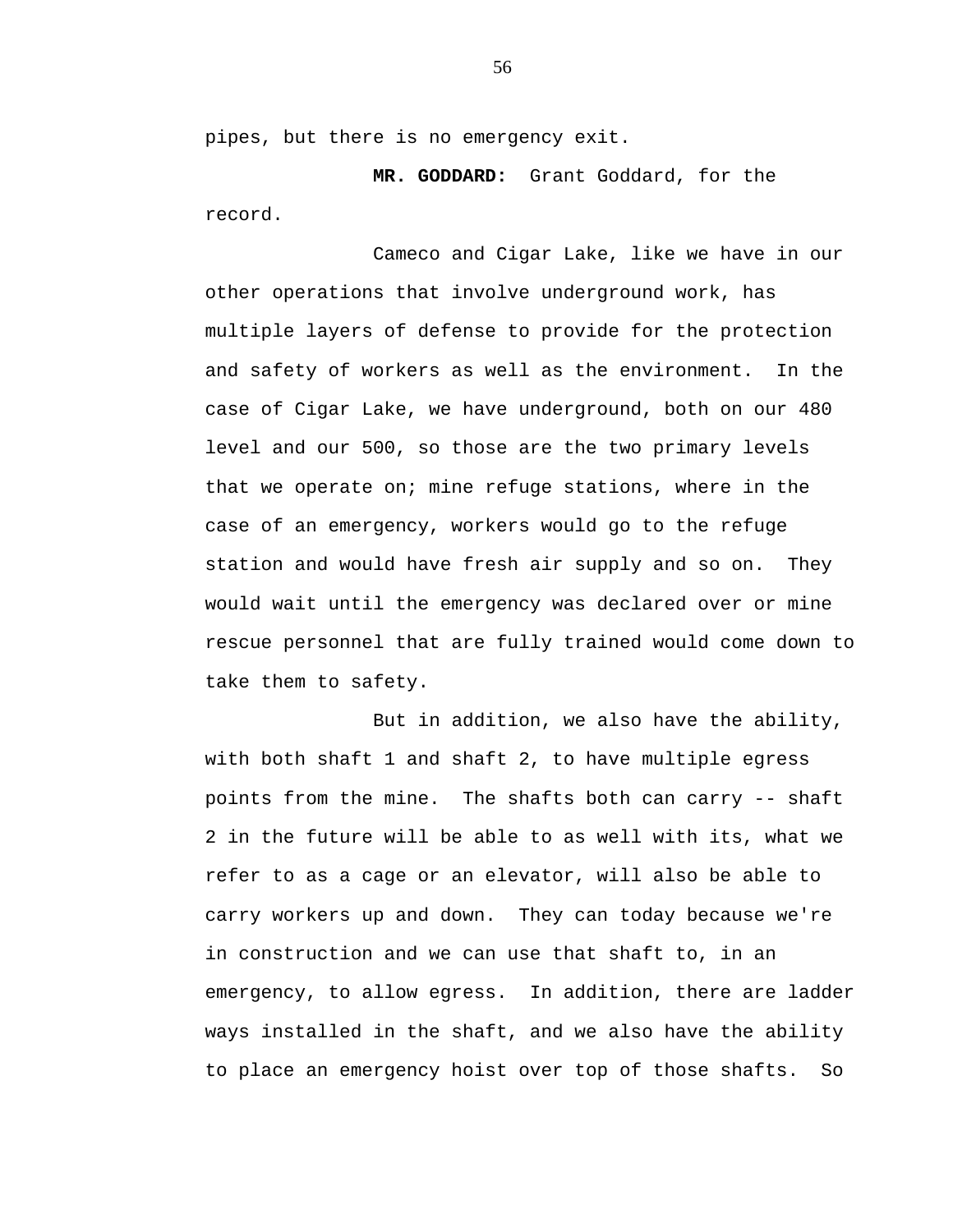we have several layers of defense.

Our primary plan though is not to use the shafts for egress, it's actually to use the mine refuge stations, which are outfitted, as we said, to provide for the provision for workers when they're underground.

#### **THE CHAIRMAN:** Okay.

Maybe this is a good time to hear from the representative from Minister of Labour about their view about the construction and the readiness to move to the next phase.

Is Mr. Crocker ---

**MR. CROCKER:** Neil Crocker, for the record. I'm the chief inspector of mines for the Province of Saskatchewan.

Saskatchewan Labour -- well we're not labour anymore, we're workplace -- we're Labour Relations and Workplace Safety, our third name change, I believe, - we're very pleased with Cameco's performance at Cigar Lake. We're very pleased that they operate at or below the provincial average for accident frequency.

We recently changed in Saskatchewan and we don't look at loss time accident or frequency very much anymore. We look at a total recordable incident rate. It's a much more better reflection of what's actually going on in the mines.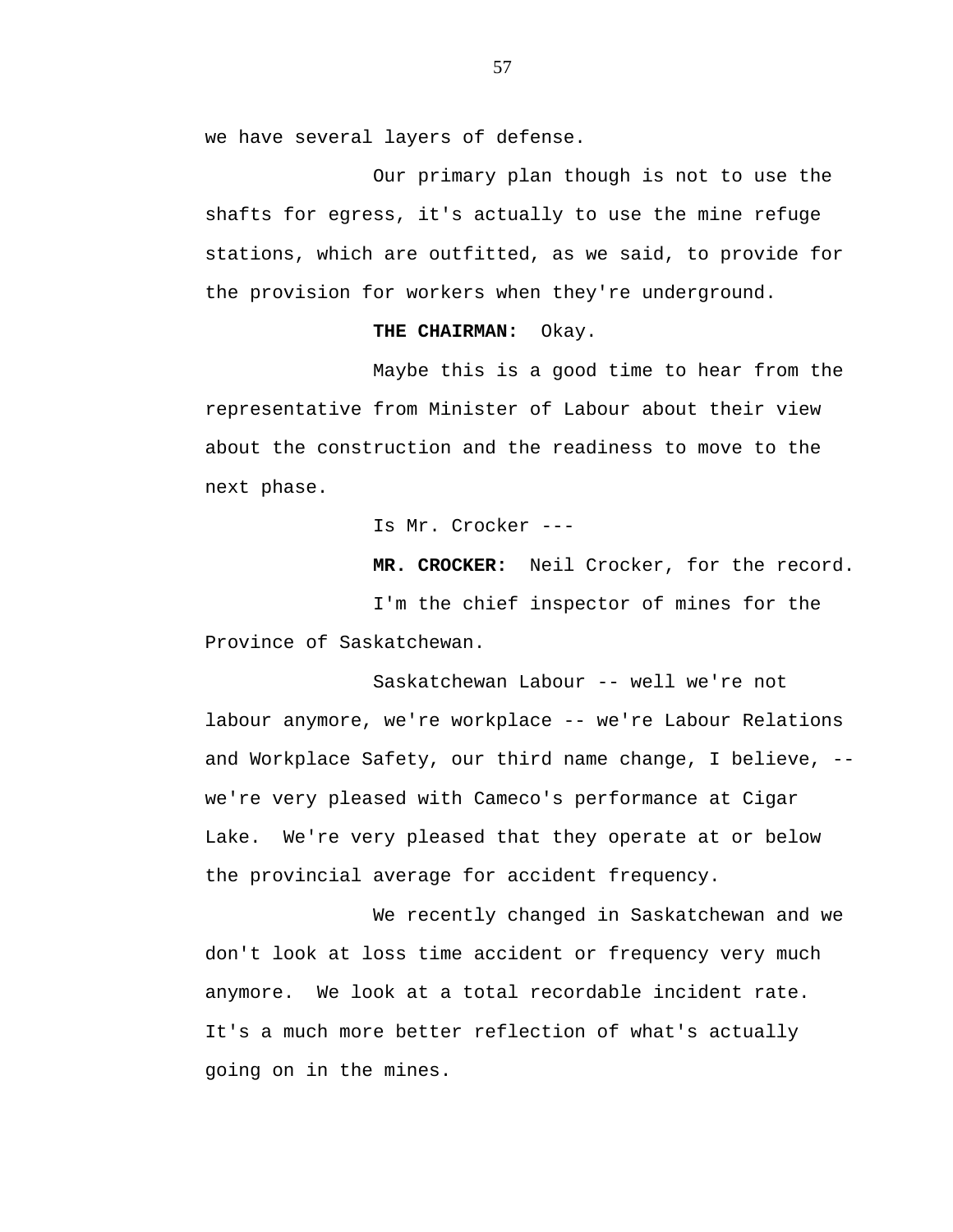The mines have gotten so safe in Saskatchewan that our loss time injury rate is well below 1 percent, and so we look at all the incidents that go on right now, Cameco is doing very well on that basis also. So we're extremely pleased with Cameco's performance, not only in Cigar Lake but at their other mines.

And I would add a little bit about the egress from the mine dam, that a little while ago I was talking to the contractors in number 2 shaft, because they had a very extensive method of -- double method of removing people in the event of an emergency. So they - and I was telling them, well, you guys are way beyond our regulations, and they are. So they actually have backups to their backups for getting people out of the mine.

So yes, we're very pleased with Cameco.

**THE CHAIRMAN:** Anybody want to ask an additional question while we got the Minister of Labour here?

Go ahead.

**MEMBER TOLGYESI:** Is there a special training or measures, because a mine rescue is a mine rescue from mine to mine, but in this case is a high-level radiation ore? Do you have any special training and special equipment for these type of mines?

**MR. CROCKER:** Well, if it's a radiation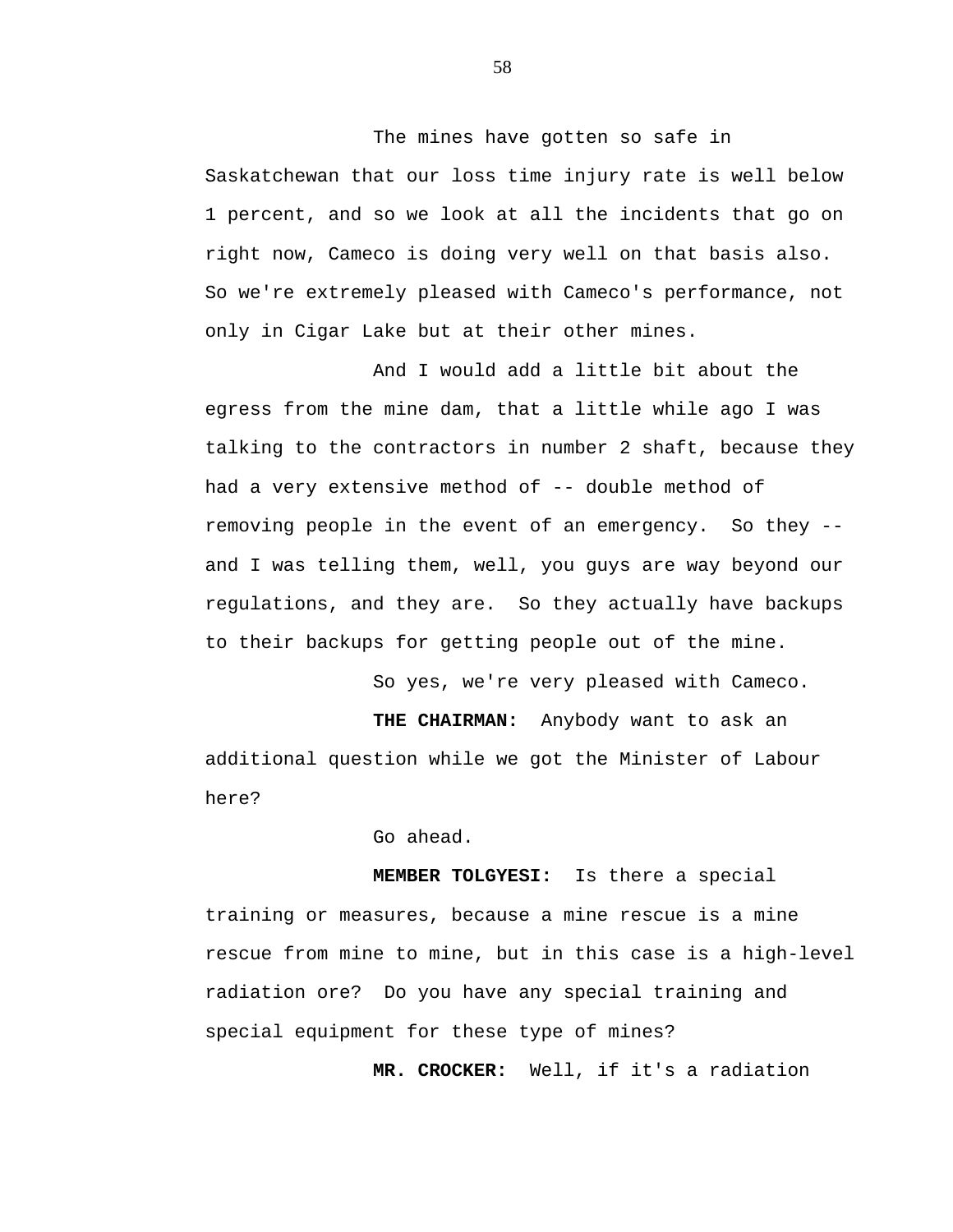question I'm probably not the right guy to ask. I'm a mining guy, not a radiation guy.

But on a radiation basis, my inspectors also monitor and audit. We also have an inspector that comes for our -- from our radiation unit that audits what's going on in the mines. We don't leave it entirely to the CNSC, we sort of work in conjunction on that. We have a guy that goes on a regular basis to all the mines every year just to audit what's going on.

And yes, everybody has to be trained. We also -- when supervisors and people like that come to us, they have to pass a radiation exam also from us, and we won't let them pass the exam unless they can demonstrate that they have training. Even if they pass our exam, we say it's not good enough. They still have to have Cameco's training on radiation.

So everybody gets trained, and you can ask other people that are a lot more knowledgeable than I am in the radiation field dam, because I'm a mining guy and that's something that you can't see, touch, but we have - -

## **THE CHAIRMAN:** I'm sure it's tough.

**MR. CROCKER:** Yeah. We haven't had any complaints. We haven't had -- you know, had -- our guys who are doing the audits are very pleased with what's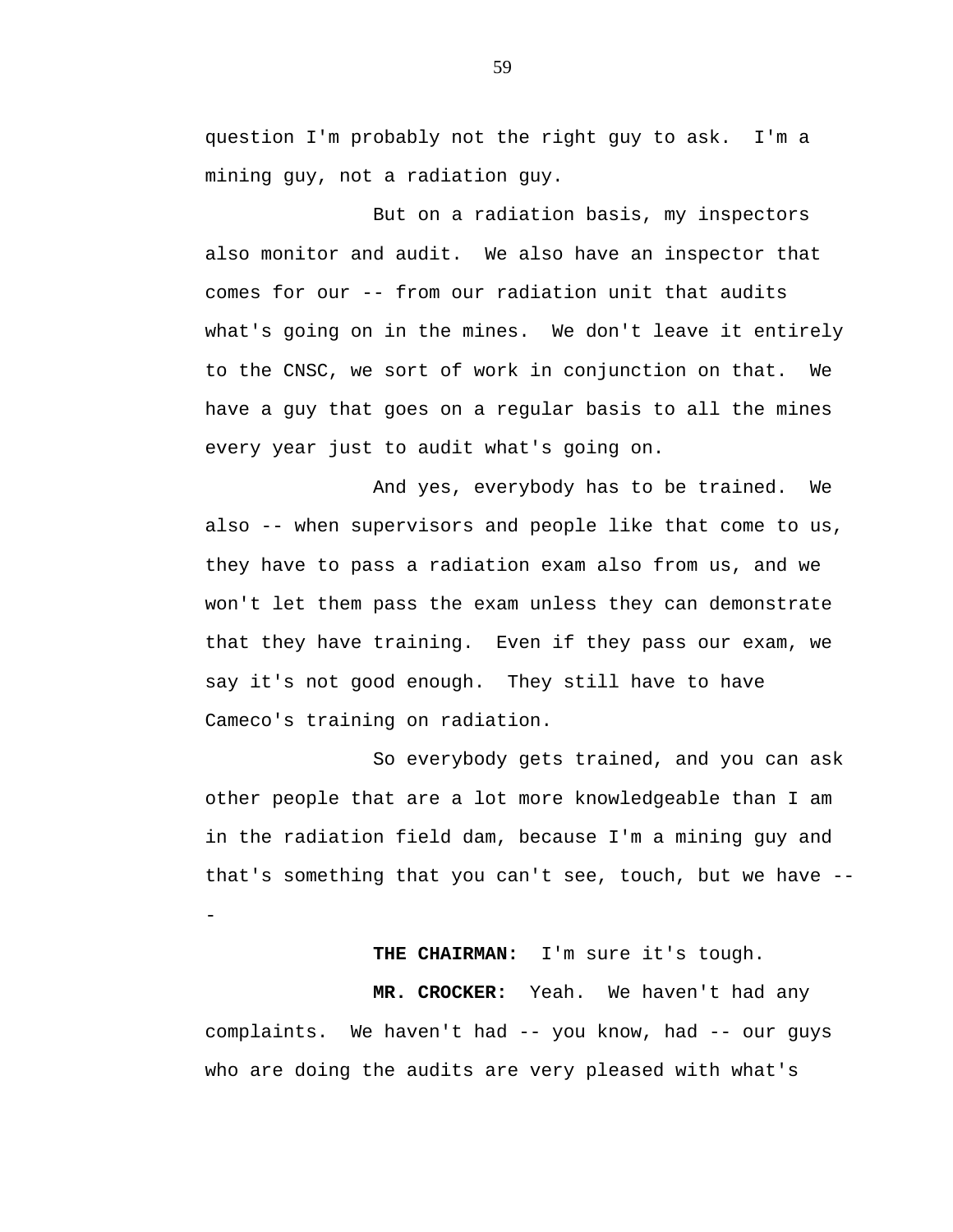going on in a radiation basis.

**THE CHAIRMAN:** Staff, you wanted to add on the radiation aspect?

**MR. LeCLAIR:** Yes, I can speak that.

Jean LeClair, for the record. So to touch on your question. So when

we're talking about second means of egress, usually it's through fresh air, so there's no risk of exposure. The main issues we're dealing with on emergency egress for the mine would be associated with radon; radon gas is what the concern would be. In fact, the refuge stations are there and are available also to deal in the event if the radon concentrations were to be elevated. We tend to look at refuge stations for smoke, carbon monoxide, the normal things that we would see associated with conventional mining.

In the case of uranium mining, we're looking at radon, radon gas or the other, is the contaminant, the radiological contaminant really concerned about. But it's the same rule, right, we want to go through egress through fresh air rather than through exhaust air, so we're not exposing people to exhaust fumes to some of these other contaminants.

So their ventilation programs, their refuge stations are actually all built in to consider the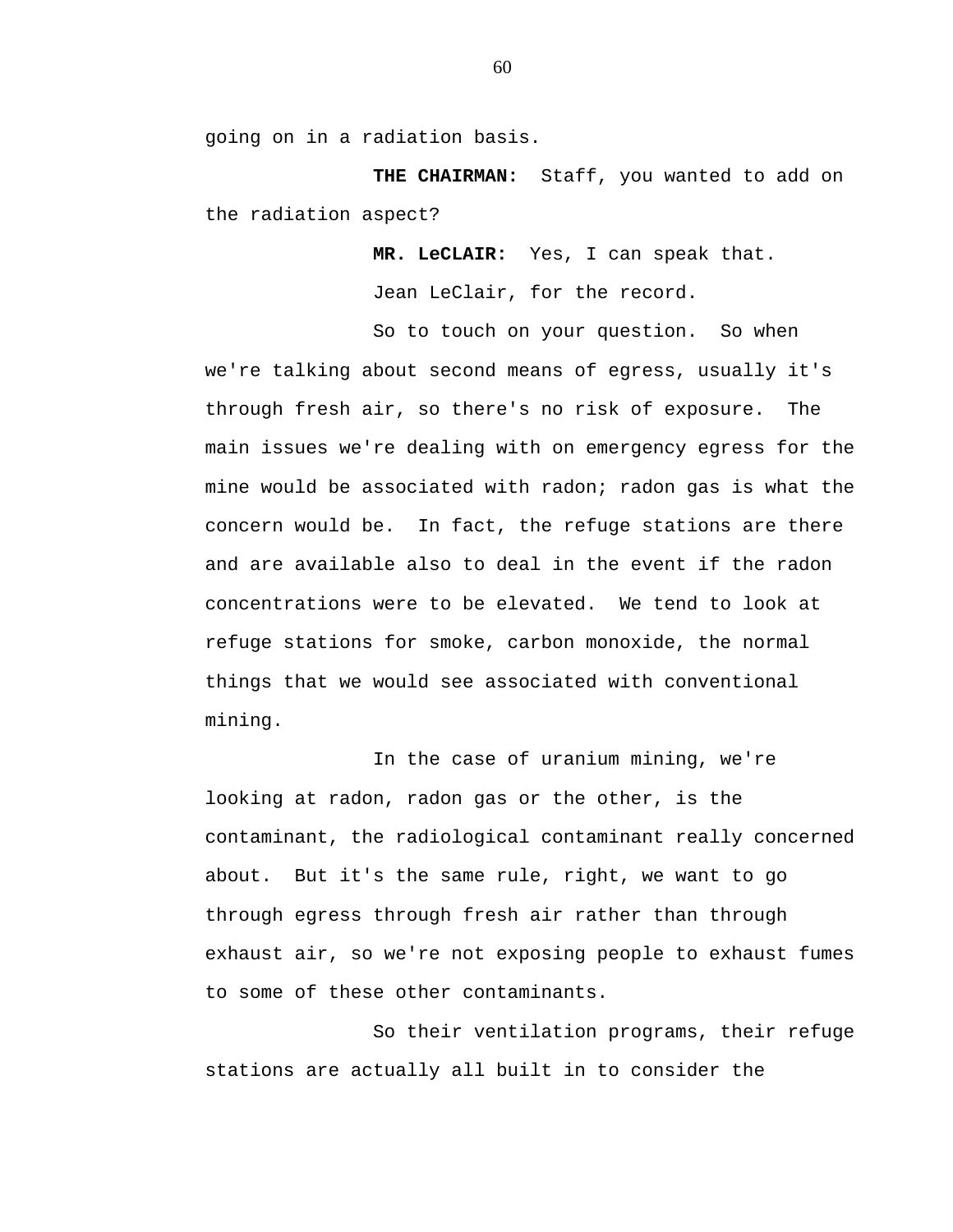conventional hazards, airborne hazards that we would need to address, and we supplement that with those associated with primarily radon, (inaudible) radon gas.

**THE CHAIRMAN:** Dr. Barriault?

**MEMBER BARRIAULT:** Just briefly.

With traditional occupational safety, how closely do you work with the CNSC staff?

**MR. CROCKER:** It's an overlapping function. Probably the only time we crossed paths in a lot of areas. The only time we really, I would say, intimately work together is when we're looking at things of basic joint concern and that would be something like the new  $SO_2$  plant that got built and in there, I know that our inspectors did a lot of talking back and forth when that plant was getting ready for construction.

So as required, our inspectors get together. As a routine basis, no, they don't.

**MEMBER BARRIAULT:** They don't.

 **MR. CROCKER:** But as required, they do.

**MEMBER BARRIAULT:** Okay, so CNSC, are you satisfied with the level of, I guess, cross-cultural exposure with the Provincial Occupational and Safety?

**MR. LeCLAIR:** Jean LeClair, for the record.

It's interesting you asked questions because, in fact, I was -- I was talking to Neil about two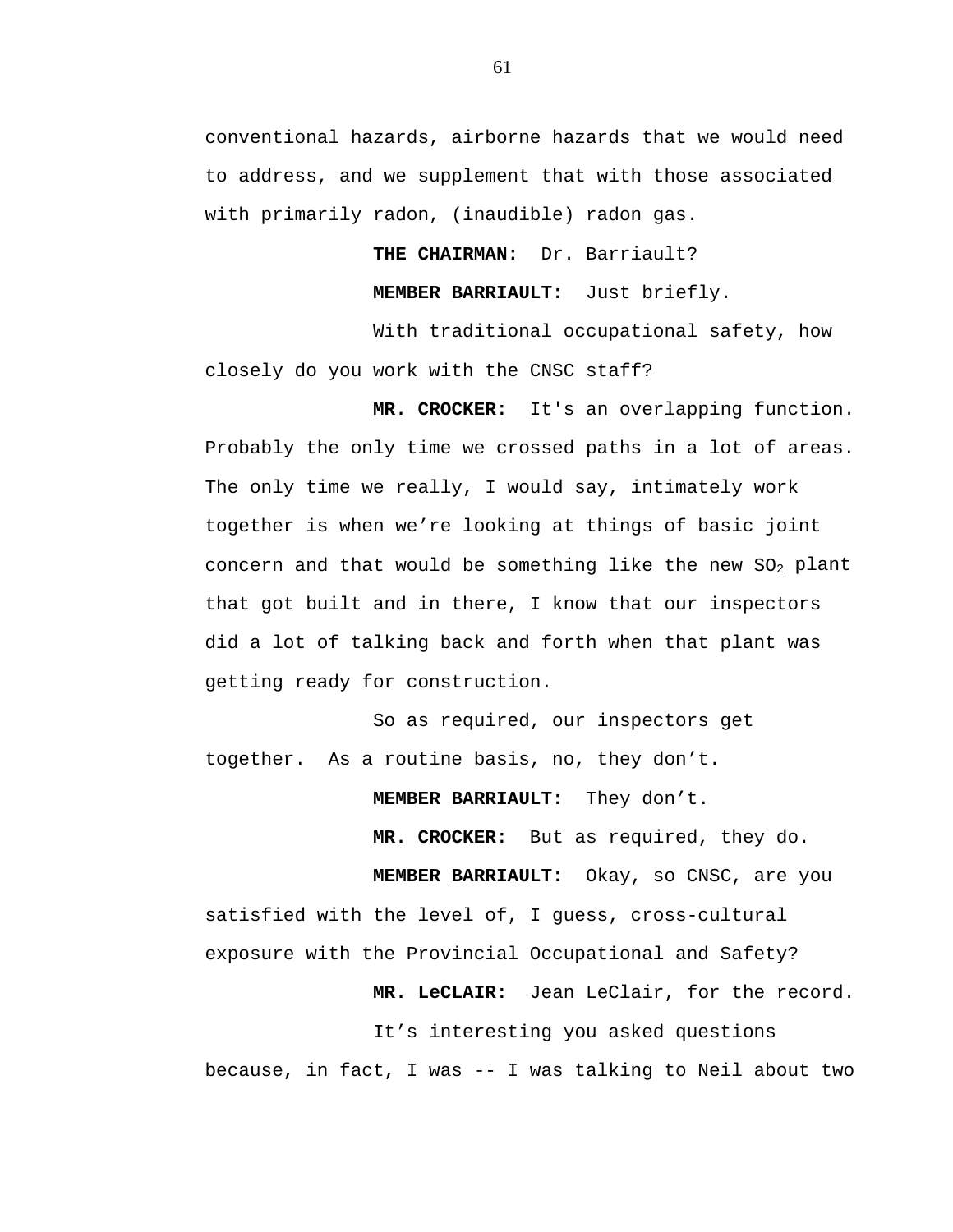weeks ago, in fact, saying this is an area where I'd like to strengthen our -- our working relationship.

In Saskatchewan, there's -- there's always been a certain amount of tension; provincial and federal jurisdictional issues have always been a bit more of a challenge. However, that being said, it doesn't mean there aren't opportunities for us to work together.

I -- I should mention also that when there are events that occur, particularly in the area of conventional safety, it's quite clear that the province has people who are competent inspectors who have expertise. They hire people who are mine engineers who have extensive expertise in conventional safety.

So when investigating events, we will work with the province and even defer to the provincial inspectors, allow them to do their reviews and their own independent verifications of the events to determine what they feel is necessary to deal with that. We monitor it and watch it and if we're satisfied with what's going on, we will just allow them to take the lead. If we're not, we obviously have the  $-$ - the power and the authority to act as necessary.

But we do recognize that there's a whole set of mining regulations that are provincial regulations that have been developed that are specifically to deal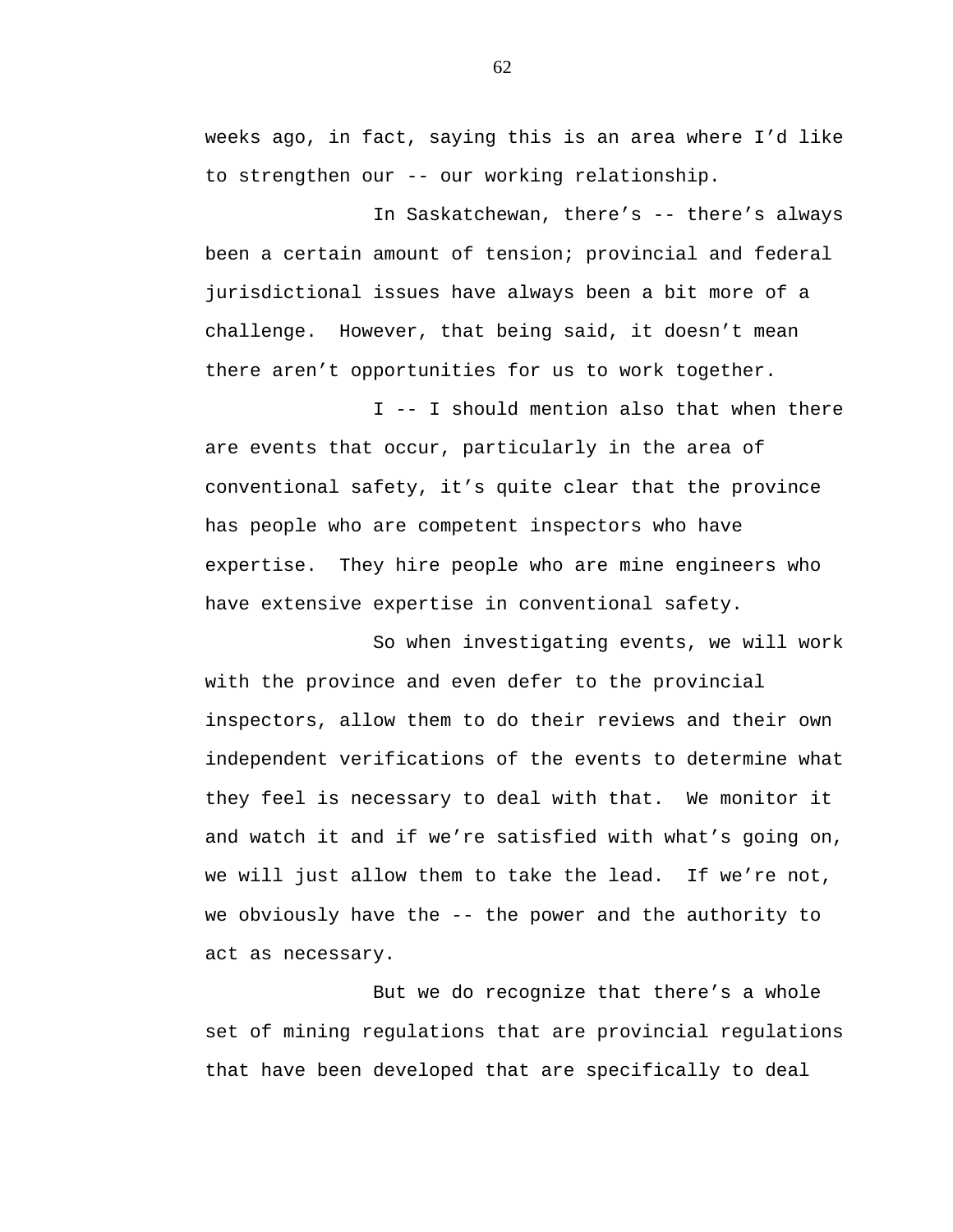with mining and whether that's a gold mine or a nickel mine or a uranium mine, there's some very important things that need to be there. So we recognize that -- that expertise that they bring to the table and -- and like I mentioned, I'm always looking for opportunities to further improve ---

**MEMBER BARRIAULT:** Work together, yeah.

**MR. LeCLAIR:** --- how we can work together. **MEMBER BARRIAULT:** Cameco, are you

satisfied with the relationship between the provincial and federal with regards to traditional occupational and safety, and do you find it's a hindrance or is it a positive experience, a positive working relationship?

 **MR. GODDARD:** Grant Goddard, for the record.

In answering your question, first and foremost, I'd say that at Cameco we're guided by our own internal, corporate policies and programs that -- that help us assure ourselves we're meeting the standards that we expect and that are -- are handed down fundamentally from our Board.

**MEMBER BARRIAULT:** So you have a third level is what you're saying.

> **MR. GODDARD:** Well, that is true. We --- **MEMBER BARRIAULT:** Yes.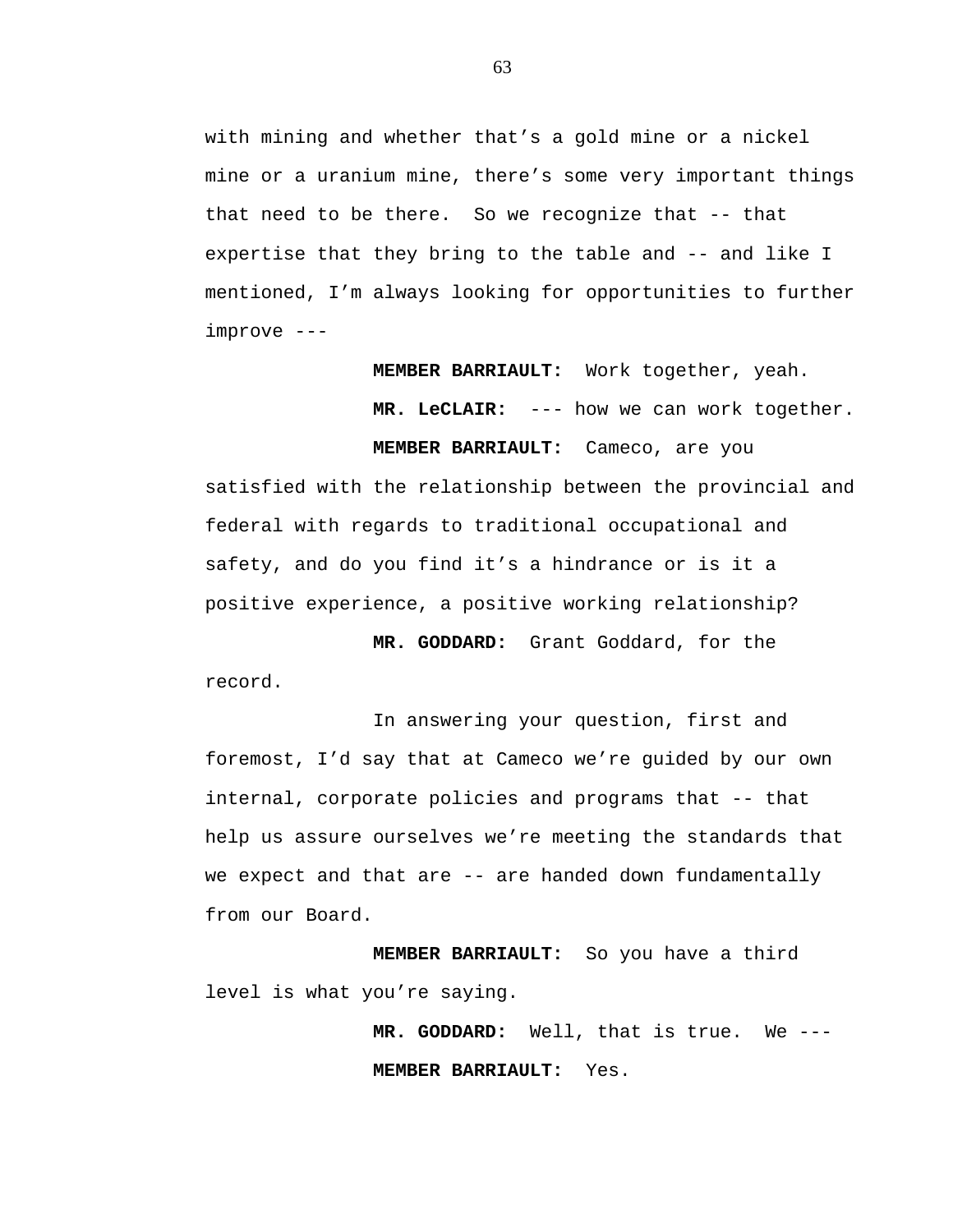**MR. GODDARD:** We obviously expect that both provincial and federal regulators are performing their duties. In doing so, we also find that we can tap into other learnings and advice that they may bring. So at this point, we find it -- they're fulfilling their regulatory responsibilities and providing support as necessary.

But first and foremost for us, it's -- we have a duty and an obligation to our employees and contractors that work for us and our focus is there on any incident whether it's in traditional safety or otherwise. We are focused on assuring that we can best understand what occurred, put in place the corrective actions to assure that to the best of our ability, this does not occur again.

We in turn, then, of course, would report that information through to provincial and federal regulatory authorities and look for their reviews and - and perhaps suggestions as well. We're continuously looking to learn to assure ourselves that we provide protection and safety for people and the environment.

> **MEMBER BARRIAULT:** Thank you. Thank you. Thank you, Mr. Chairman.

**THE CHAIRMAN:** Okay, thank you. Thank you very much. I think it's time for us now to take a 15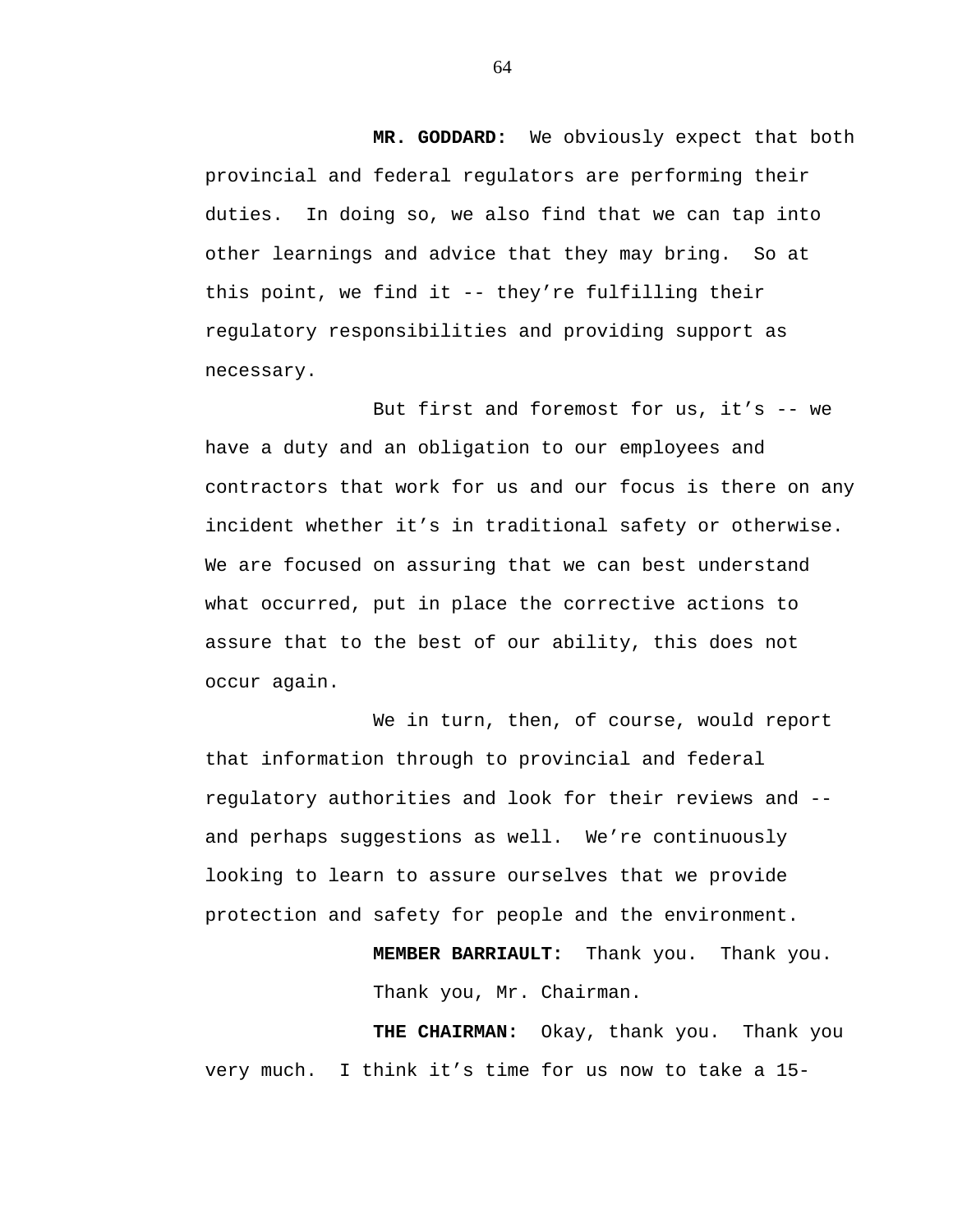minute break. That will get us back here to ten twentyfive. Thank you.

--- Upon recessing at 10:09 a.m.

L'audience est suspendue à 10h09

--- Upon resuming at 10:32 a.m.

L'audience est reprise à 10h32

THE CHAIRMAN: Okay, we're going to move now to the interventions and I'd like to remind the intervenors that first we've read all the written material that was given to us in great details and we've got questions about that.

On top of that, we've allocated 10 minutes for each intervenor to present their sense of their presentation or anything else they would like to add and so that everybody will have a chance to be heard here.

So the first oral presentation is by the Kineepik Métis Local Inc. as outlined in CMD 13-H5.8 and I understand that Mr. Natomagan will be making the presentation.

Sir, please proceed.

**13-H5.2** 

**Oral presentation by the**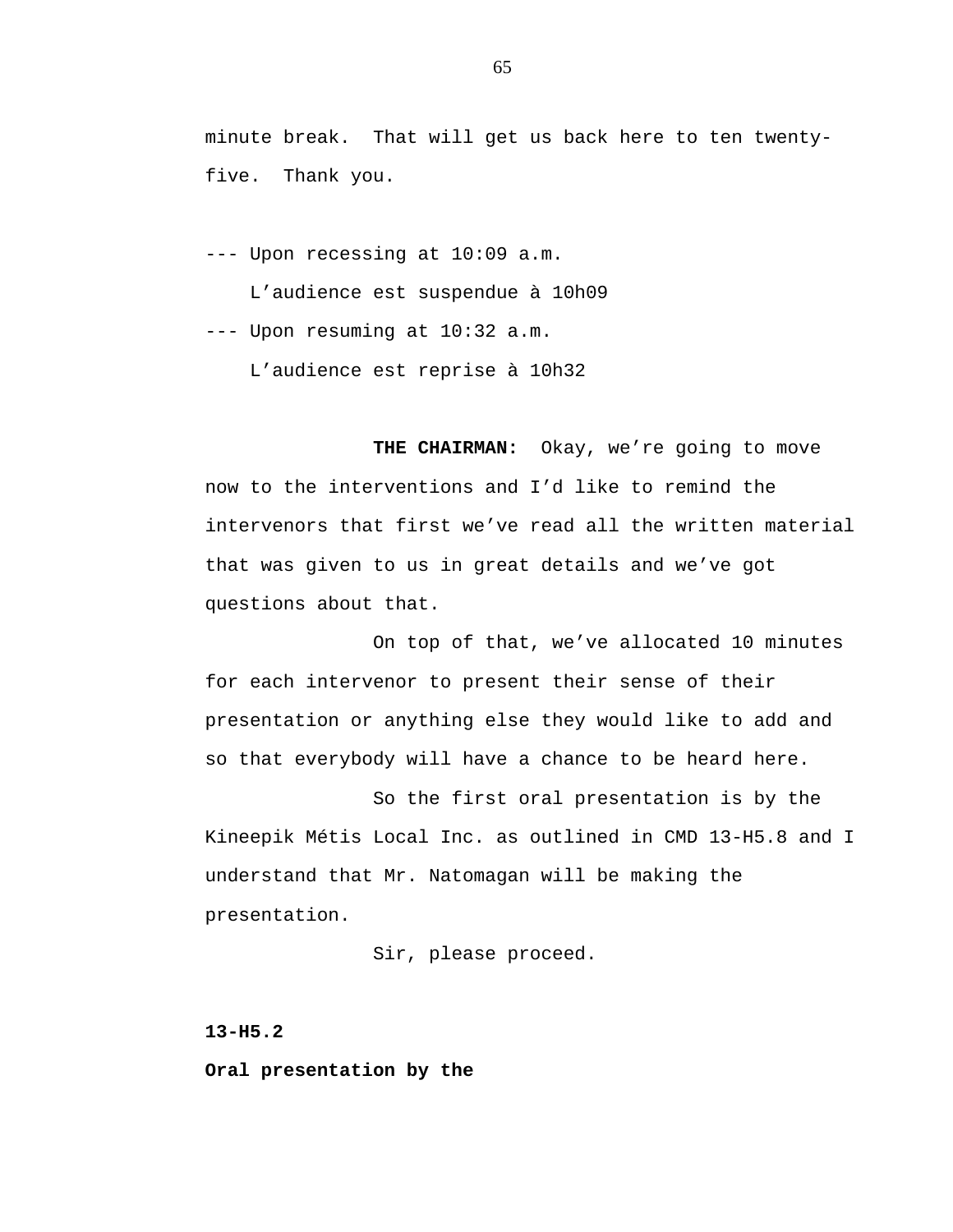**Kineepik Métis Local Inc. (#9)** 

**MR. NATOMAGAN:** Good morning. Good morning, Commissioners, ladies and gentlemen.

For the record, my name is Vince Natomagan, Executive Director of Kineepik Métis Local of Pinehouse. I am a 43-year-old Métis who grew up on the trap line with my adopted father Simian, adopted mother Ernestine, grandmother Helen and grandfather Leon. I have lived and worked in my hometown for all of my life. I am married to a wonderful Métis woman and we have wonderfully vibrant children with great potential.

I would like to take this time to extend my congratulations to you, Mr. Binder, on your recent reappointment as President of the Canadian Nuclear Safety Commission. This signals to us that this uranium regulator is strong, vibrant and -- and is with highest integrity and we put our faith in CNSC to protect the Canadian public including our precious, life-sustaining traditional lands.

On behalf of the constitutionallyrecognized, rights-bearing Métis community of Pinehouse, I am here to put forward full support of Cameco's 10-year licence application for the Cigar Lake Mining Operation as per our written intervention submission.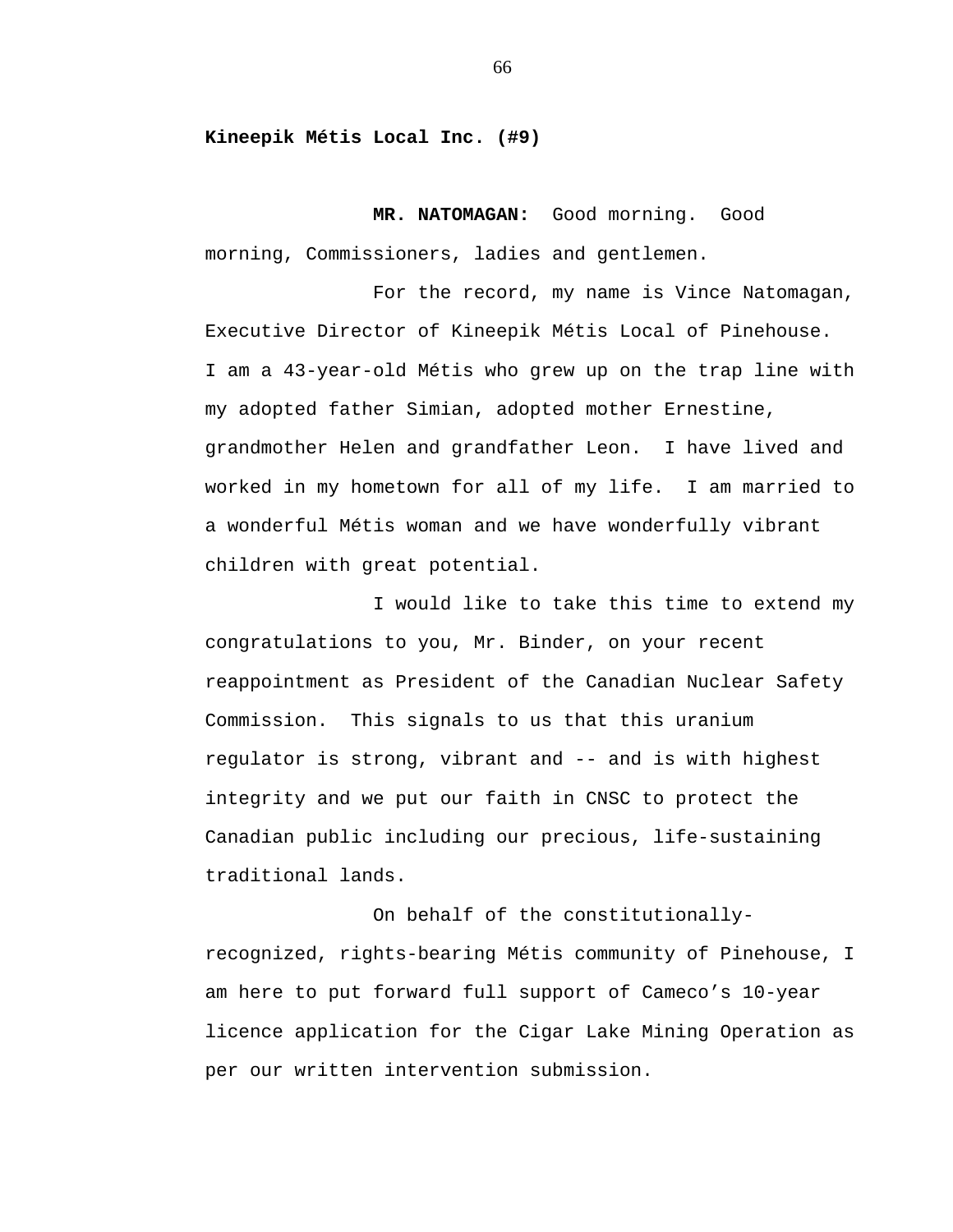The Métis community of Pinehouse is situated 480 kilometres north of Saskatoon. Eighty (80) percent of our 1,450 population is of Métis ancestry with direct ties to the historical Métis community that existed before effective European control. Our traditional lands and adjacent areas are rich with exploitable natural resources and abundant wildlife that -- that continue to sustain us to this day.

For the last 200 years, our community living has gradually shifted from the nomadic way of life along the Churchill River to the current location of Pinehouse, permanently settled on in the 1920s. Throughout our history, outsiders have had profound influence on our cultural way of life, but we're not here to talk about past wrongs and so forth; rather, I want to highlight the resiliency of survival and sheer determination of our community, the desire to live within a modern economy while trying to preserve our identity and culture.

When you walk into our community hall, you will immediately see our vision statement on the wall that reads:

> "Pinehouse is a holistic, healthy, self-sustaining community. We will continue to work in unity to reclaim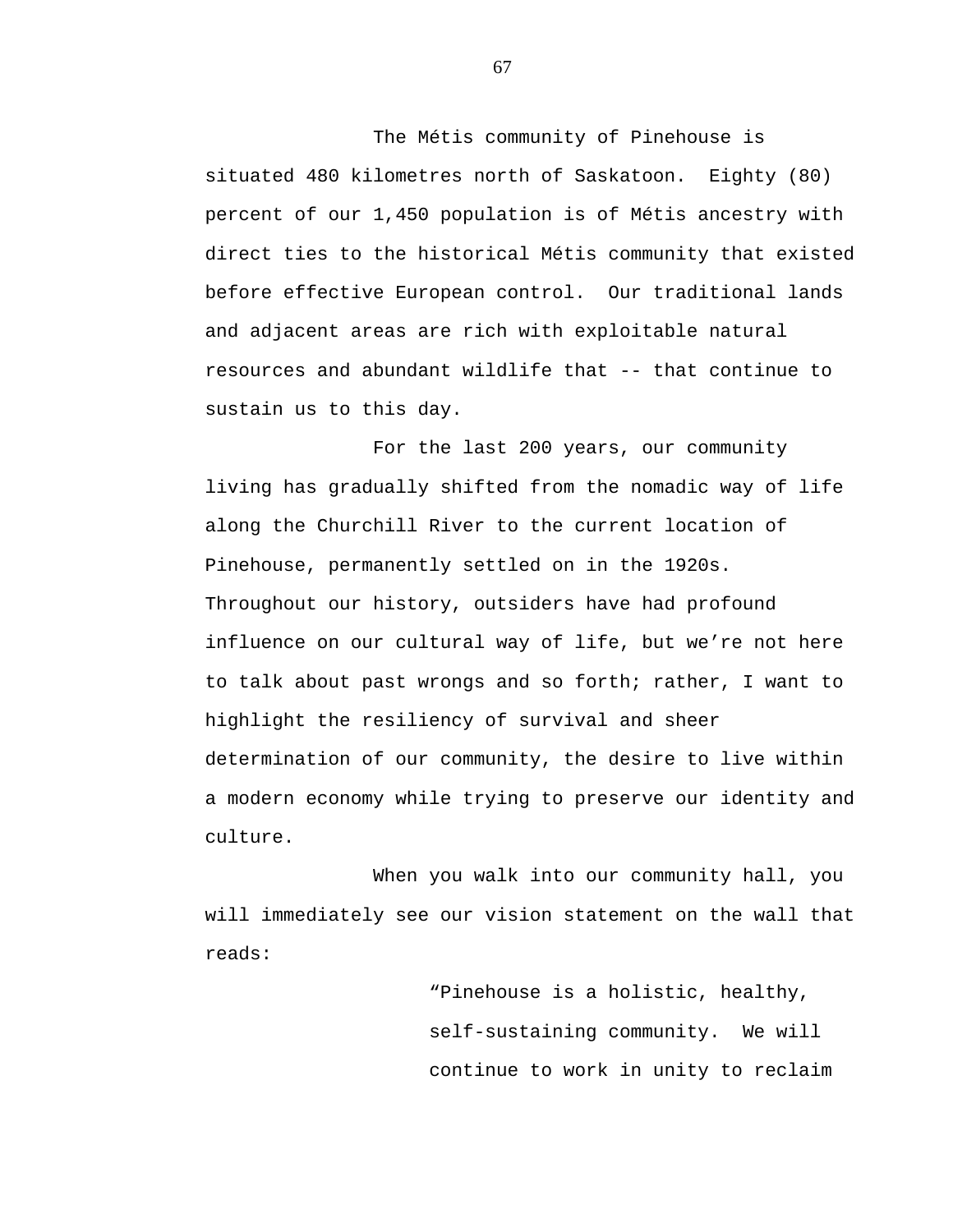our community through positive values and indigenous identity."

About six years ago, we had the audacity to dream up this vision statement. Little did we know how hard the task of rebuilding our community would be.

The first and most important thing we needed to do was come to terms with the sickness of assimilation and start to heal the wounds of broken individuals and divided families.

In order to move in any forward direction, we needed to just do it and use the tools that were at our immediate disposal. This meant utilizing our very own people and methodologies to commence family and individual healing.

We also recognized that we would not throw away any individual, regardless of age, education, or background. Through strong and visionary leadership, we started down the path of healing. We combined the homegrown recovery lake project with a circle of courage concept of mastery, independence, generosity, and belonging as our guiding principles to realizing incremental results as per our vision statement.

Relying on small community fundraising efforts to improve our social conditions wasn't going to cut it. What we needed was a steady revenue stream that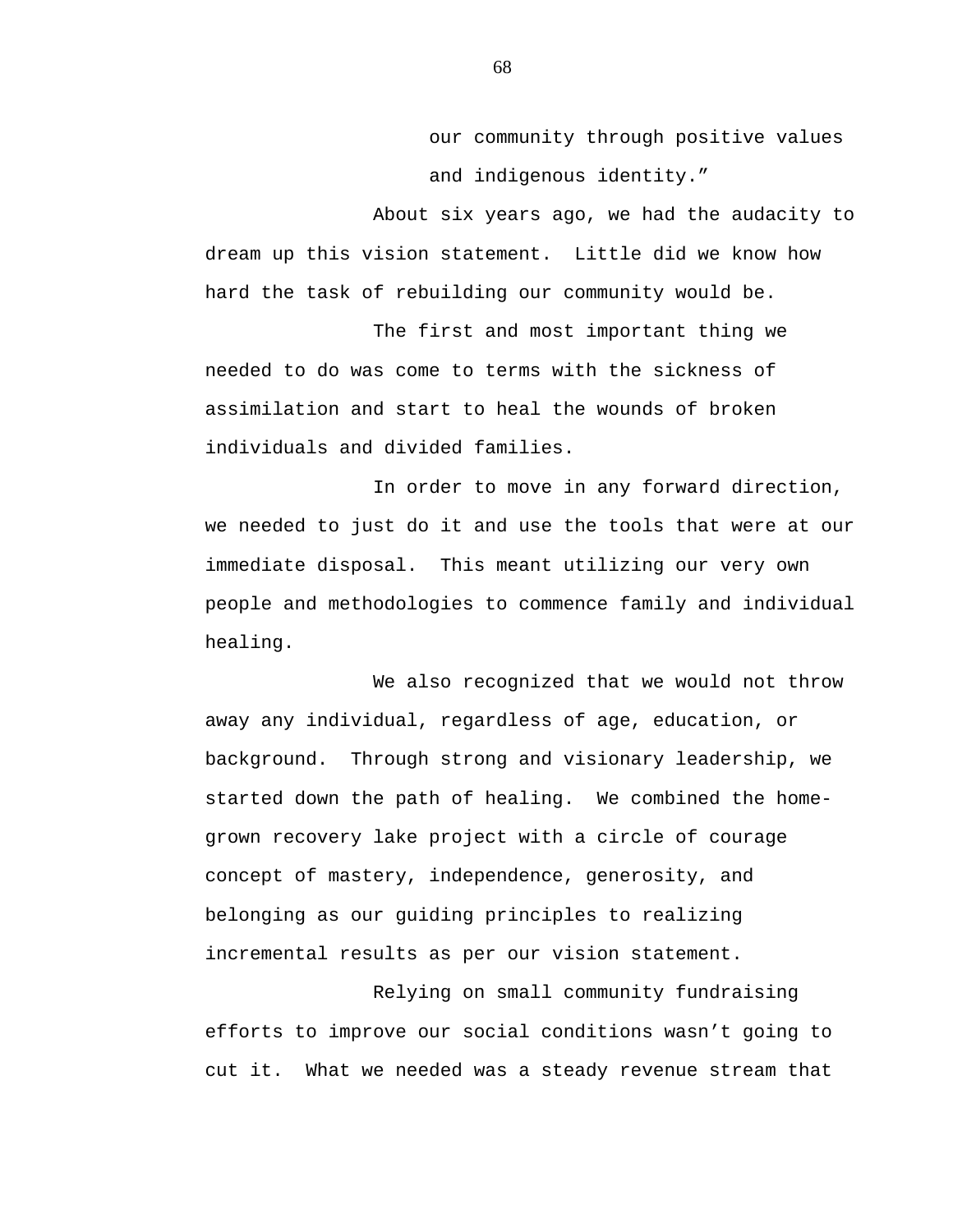would invest some dollars in social programming and basic community infrastructure, like the hockey arena.

On the morning of May  $17<sup>th</sup>$ , 2007 we took the bold step of sending six community members to Cameco's Key Lake mine site in the hopes of securing some labour work. Cameco personnel must have wondered who these six individuals were with paintbrushes and hammers in hand. Through constant lobbying and thousands of kilometres to Cameco corporate office and the Key Lake mine site, we started to slowly gather momentum.

About three years ago we realized that we would not reach our dream of being an independent northern community by painting handrails or hammering nails. We needed to professionalize our economic arm, Pinehouse Business North. With the help of Westcap Management from the bridge programme, we have been able to grow our company by adding capacity, making better business decisions, and investing in joint venture partnerships. We are proud to say that in 2012 our economic arm, Pinehouse Business North LP, realized retained earnings of \$3.75 million.

Generally speaking it has been a positive experience working for Cameco corporate and the mine sites. There have been substantial effort by mine site personnel to come to a full understanding of what a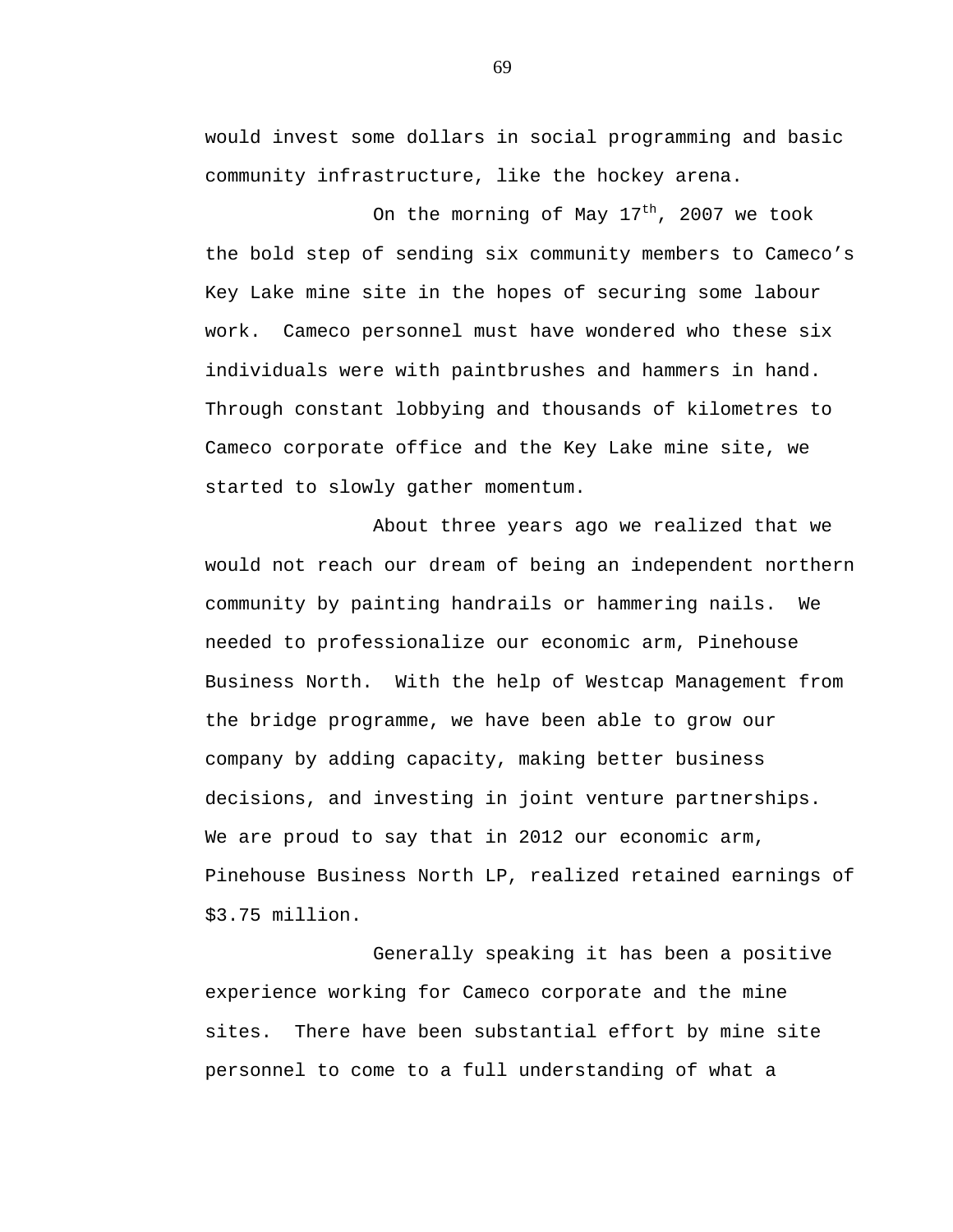northern contractor is and the skill set that could be brought forward if given the chance.

Although it is challenging at times, the mine sites are starting to give northerners a fair shake are contracting opportunities. As rights holders we have a constitutional and inherent responsibility to protect our traditional land and adjacent areas for this is what sustains us. We will continue to rely on the land for generations to come. Our language and culture might be challenged at times but we will always depend on the land for sustenance.

Through rigorous and redundant environmental legislation, we believe Cameco is doing its part in protecting the environment for our children and grandchildren. Through its internal administrative controls, we believe Cameco meets or exceeds these regulatory expectations. It is because of this fact that the Métis community of Pinehouse signed a historic collaboration agreement with Cameco Corporation on December 12, 2012. We knew that this obligatory agreement simply formalized what was already in place; a vibrant and vigorous relationship with Cameco at the corporate mine site and community level.

This collaboration agreement now sets out a protocol process of active and formalized community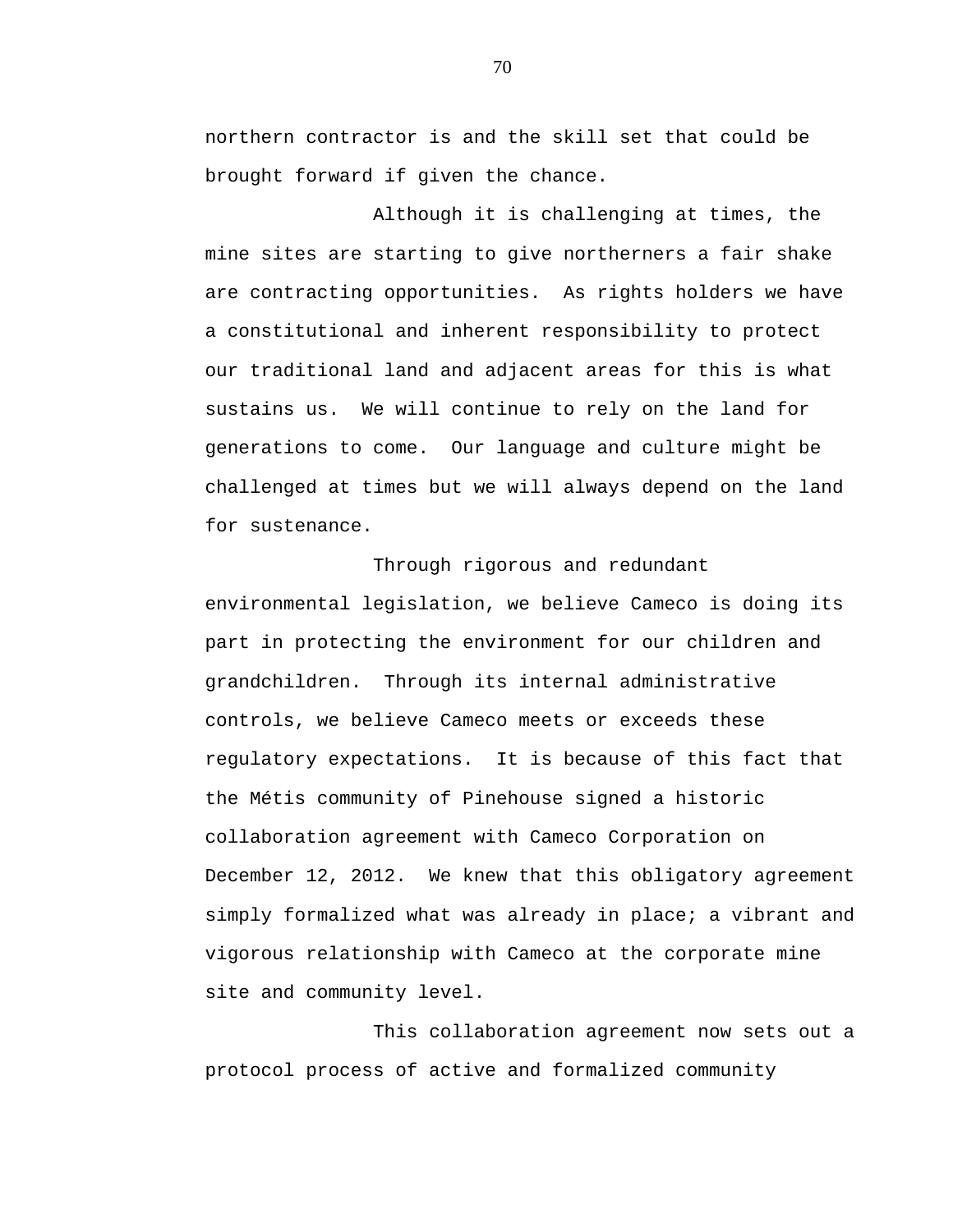engagement by way of a five-member environmental committee to address any environmental considerations within our traditional lands; formalizing the trust fund agreement with a legal trustee; and forming a six-member joint implementation committee to ensure effective implementation of all the pillars of the CA. This historic agreement now gives us a sense of assurance in terms of economic revenue streams to effectively start to alleviate our social ills and to start adequately addressing our infrastructure deficits.

We are a very determined bunch in Pinehouse. We have learned to get up each morning with pride on our faces knowing that the day ahead holds promise; a day that is better then yesterday. Although we appreciate outside feedback sometimes, we will listen to our own voices and our own hearts. We will do it our way.

A small bit of anecdotal evidence might be the fact that the Métis community of Pinehouse was named Northern Saskatchewan Community of the year in 2012 at the Northern Justice Symposium. The local RCMP also notified our reclaiming our community group that Pinehouse had the lowest crime rate in 2011/2012 as compared to other Northern Communities. We also have some positive feedback from Social Services that client numbers are steadily decreasing. This is surely good news.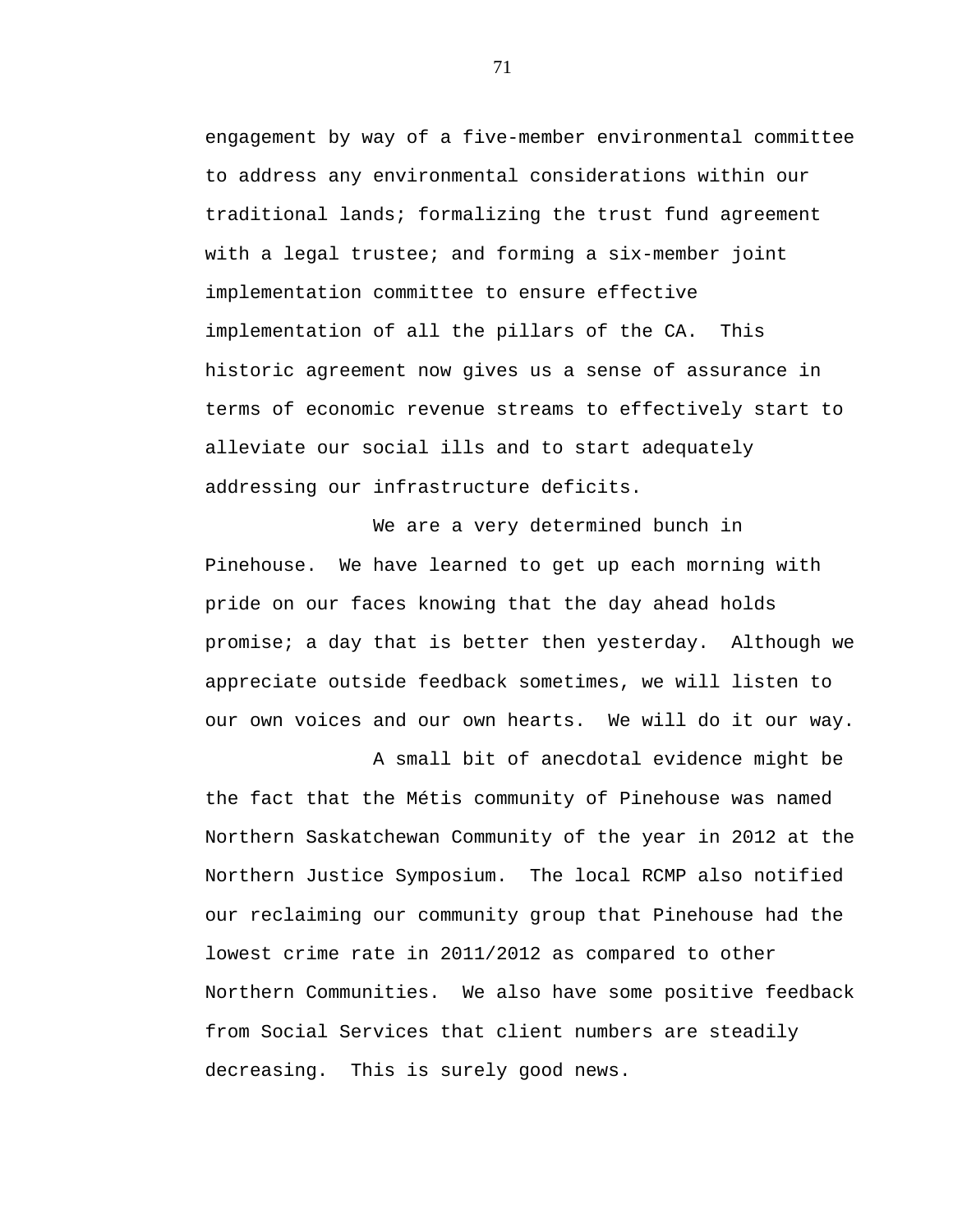In closing, we believe that Cameco Corporation desires a win/win scenario with Northern Communities provided that there is homework and due diligence. We believe that Cameco can continue to provide clean energy to the world while being mindful of its regulatory and social obligations.

In the spirit of collaboration and mutual benefit, we fully support Cameco Corporations 10-year licence application for the Cigar Lake mining operation.

Thank you.

 **THE CHAIRMAN:** Thank you very much, and thank you for showing confidence in this Commission.

Okay, the floor is open. Who would like to start?

Dr. Barriault?

**MEMBER BARRIAULT:** Thank you, Mr. Chairman.

In your presentation you mentioned something about medicine wheel. So pardon my ignorance, what is a medicine wheel as a traditional method of healing?

 **MR. NATOMAGAN:** Medicine Wheel, according to my understanding, is using a holistic approach of treating, essentially, the person instead of the illness or diagnosis. Treating the person, as indigenous people did for hundreds of years in millennia; that's essentially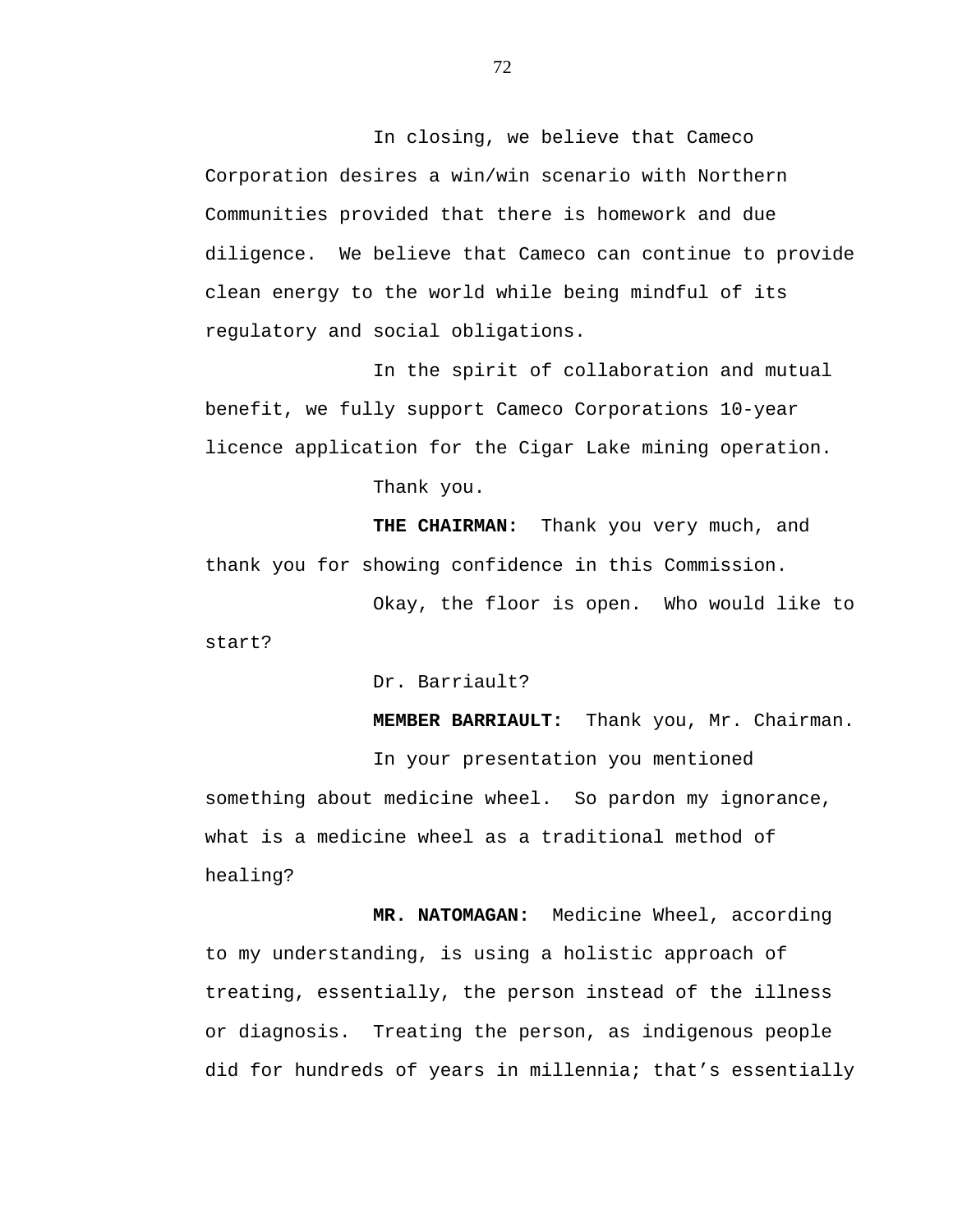what it is.

**MEMBER BARRIAULT:** Okay. Thank you very much, that's good.

My next question is that, if I understand correctly, is that you formed a waste management company?

 **MR. NATOMAGAN:** That's part of the CA.

**MEMBER BARRIAULT:** Okay.

**MR. NATOMAGAN:** Waste Management,

considering this day and age and what Pinehouse is currently involved in we have to not take that lightly. It might be taken out of context by certain members of society. Under the collaboration agreement, waste management as we understand it, and so does Cameco, is recycling tires or shredding pallets at the mine sites, or recycling plastics and tin cans. That's the understanding of what waste management is to us under the CA.

**MEMBER BARRIAULT:** Okay. Nothing to do with uranium or radiation?

 **MR. NATOMAGAN:** Nothing at all.

**MEMBER BARRIAULT:** Okay.

**MR. NATOMAGAN:** If we did we would fall

under -- if we -- our guys, under the economic arm working at the mine sites, we would have to fall under Cameco's Radiation Protection Programme, just like any other contractor.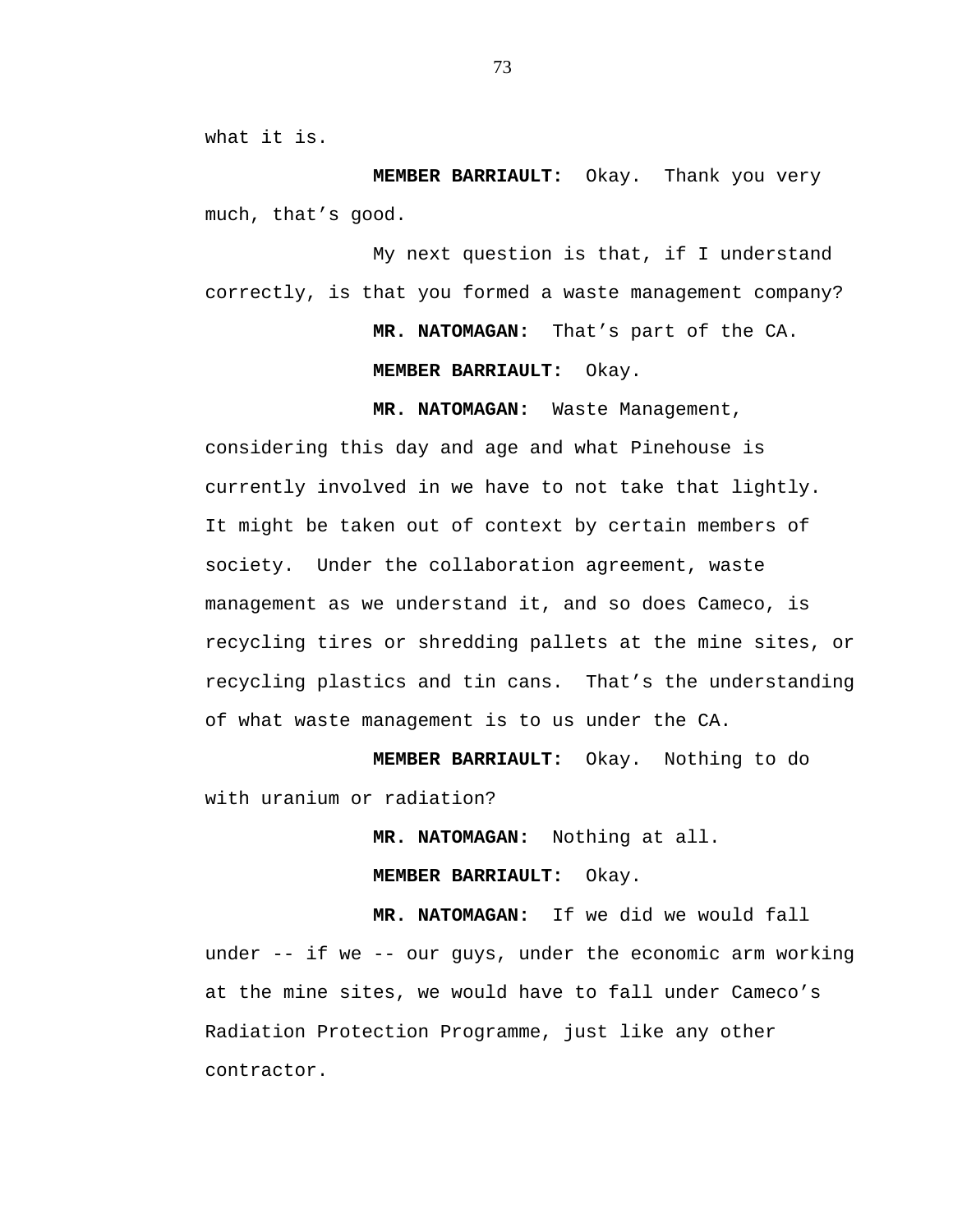**MEMBER BARRIAULT:** Okay, thank you. Thank you, Mr. Chairmen.

 **THE CHAIRMAN:** Ms. Velshi.

 **MEMBER VELSHI:** Thank you, Mr. President.

So you have presented a very hopeful and rosy picture of the relationship with Cameco and what the future may hold. SO what percentage of your community is employed by Cameco either, you know, as labour there or with their businesses that you provide?

 **MR. NATOMAGAN:** I do believe Cameco employs about 80-plus employees directly, as direct employees from our community. And our contractor, Pinehouse Business North, in a given year probably employs up to, I would say, 100 people off and on depending on the nature of the work we have. And then we have another privately owned contractor called Snake Lake Construction who probably employs another 50, and I don't know who else is involved in transportation or whatever. But a very significant portion of our community relies on Cameco. I would say, generally speaking, probably 20 to \$30 million flows into our community because of Cameco. So hopefully that answers the question. I can't give you a percentage, I don't have any stats; sorry.

> **MEMBER VELSHI:** No, that's good enough. In your written submission right at the end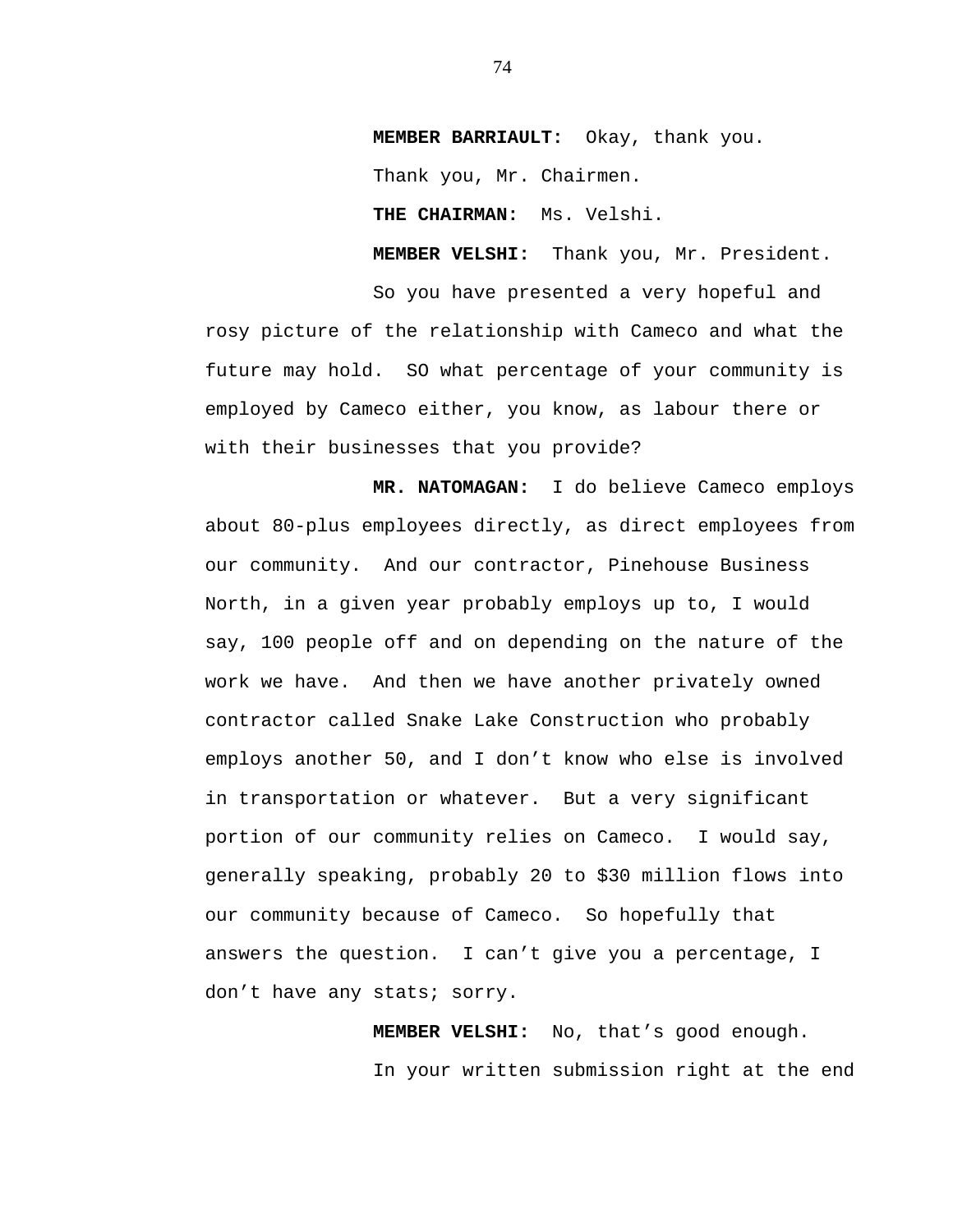on page 22 -- and if you don't have it in front of you I'll just read out the sentence. You said your:

> "...review provided little insight into the cultural impacts on the community of Pinehouse resulting from loss of use of traditional territory."

And then you questioned whether the 1997 Environmental Impact Statement considered cultural impacts to the community of Pinehouse.

Maybe I'll ask Cameco to comment on that, on cultural impacts and whether your EIS had looked at that. Certainly from your submission it seems like on all fronts it's been extremely positive. But were there any specific objectives you had set and how well are you reaching those?

 **MR. GODDARD:** Grant Goddard, for the record.

I'm going to ask Liam Mooney to provide a response on that specific question, I would say that Cameco has been working with northerners and making a contribution in Northern Saskatchewan for over 25 years and it's Canada's largest industrial employer of Aboriginal people. We've been proud of the ongoing relationship in Northern Saskatchewan, and continue to look forward to the future.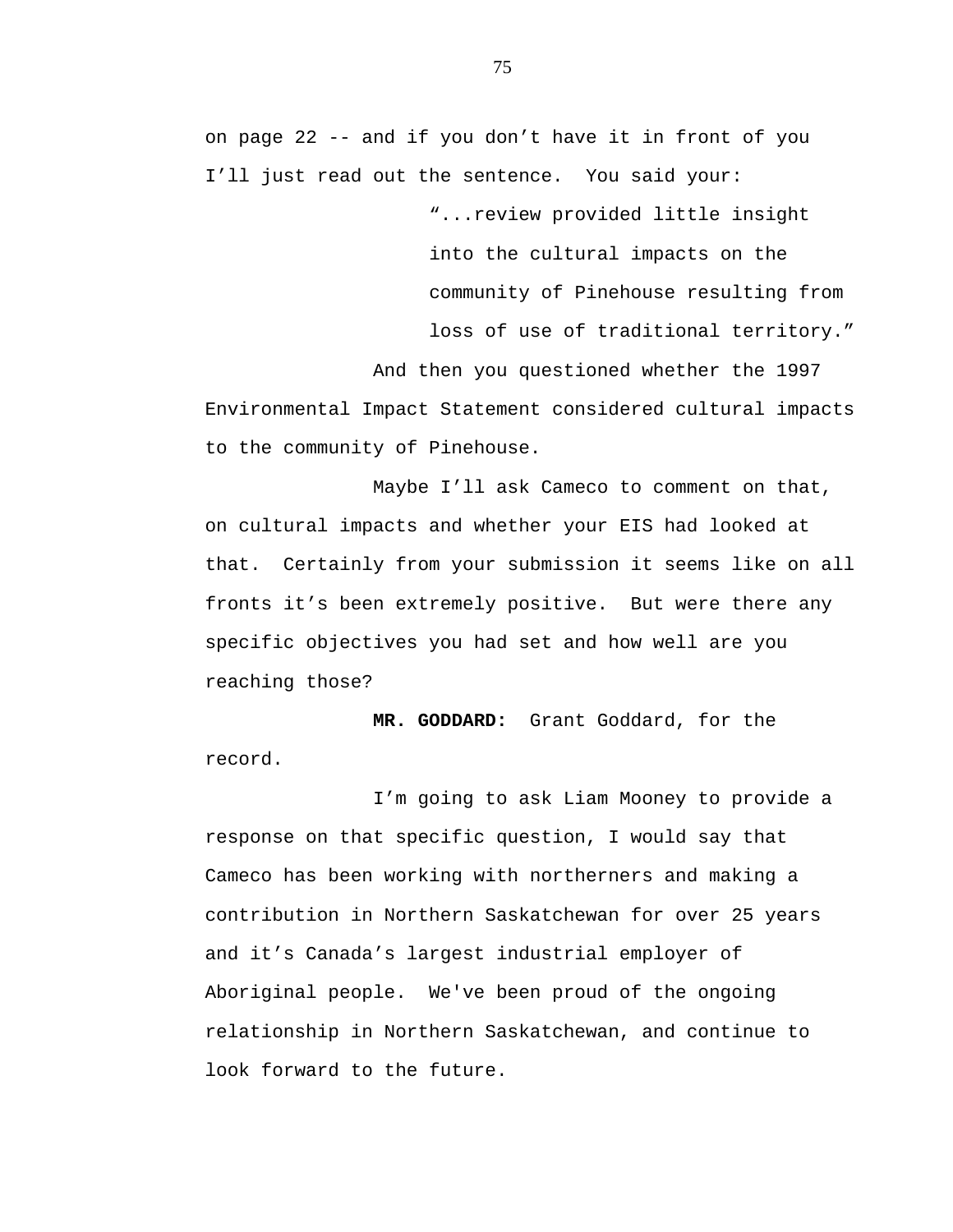There are approximately 1,700 people from the north in Saskatchewan that are employed at our operations, either as employees or contractors today. So success in the past and looking forward to continue to work together as we build a successful future.

 **MR. MOONEY:** Liam Mooney, for the record.

I think it's important to start the discussion around how many environmental assessments have involved the Cigar Lake Project. We have the 97 Joint Panel proceedings under the auspices of Earth Co., we also had a 2001 assessment, a 2004 assessment, and then a 2011 assessment, and as we've proceeded through those environmental assessments and -- the environmental assessment framework federally has become more defined, there's been more broad-based look at traditional and Aboriginal knowledge in gathering those.

So there has been an evolution in relation to assessing the potential impact of our activities, and taking those into account in coming to the conclusions that the effects are acceptable.

**MEMBER VELSHI:** Thank you. I'll ask you one last question.

So if you take this forum as an opportunity, there was an additional thing you'd like Cameco to do to help with the development of your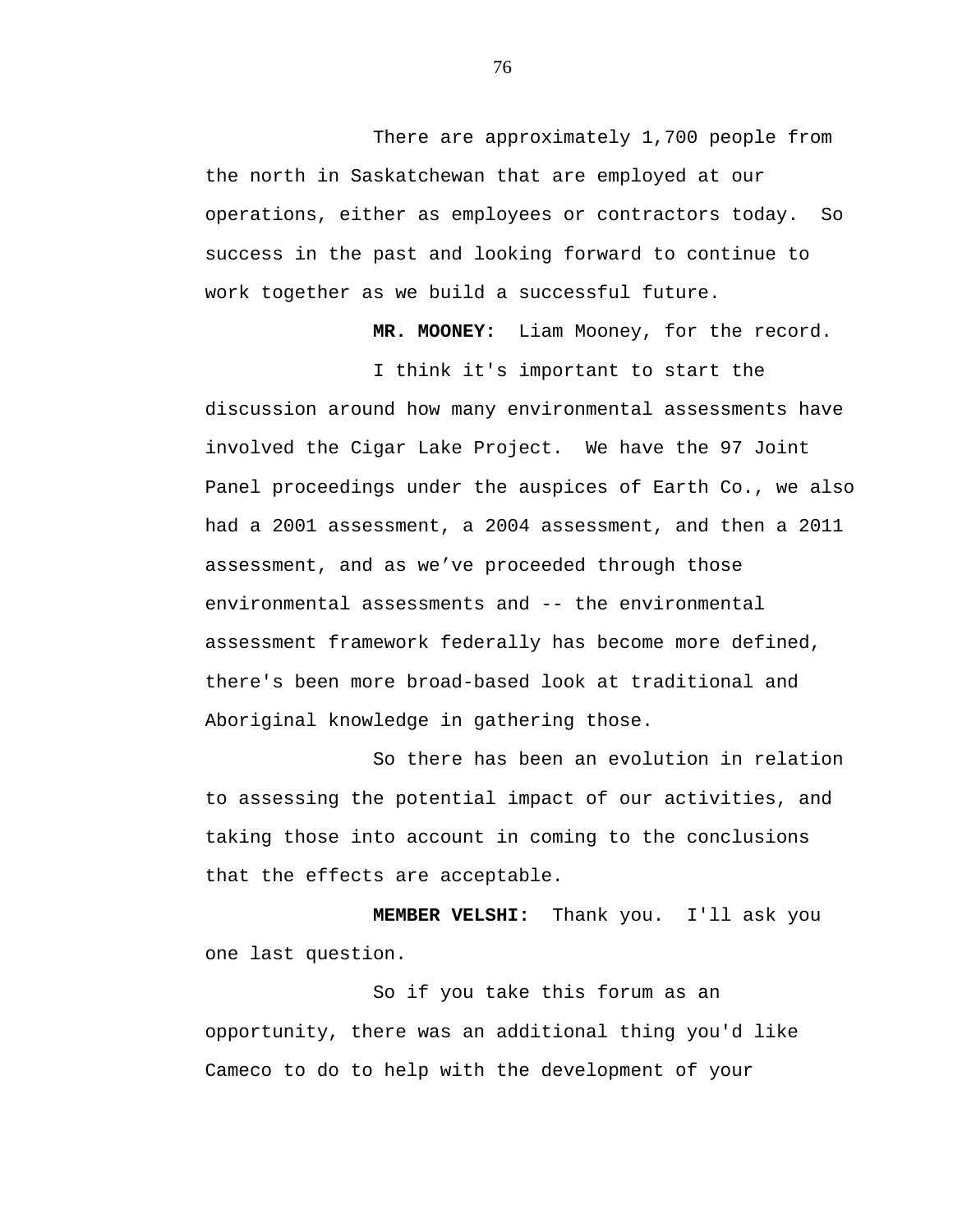community. Is there anything else?

 **MR. NATOMAGAN:** There is nothing else, in my opinion, that Cameco can do for us. Within the scope of what they can do, they have done what they can. At a certain point, it's up to the Northern community -- and I can only speak for Pinehouse. We don't ask somebody to hold our hand, we never have. We've never looked outside the window to blame everybody else for our social ills. Our leader, Mike, is very strong and adamant to say, "Look in the mirror, take stock of what we are." And if we know -- and as for my submission, my oral submission; if we know how to hammer nails and paint handrails for Cameco, let's start there. But we have to start somewhere.

When 50 population of your local population is under 19 years of age and forestry is gone, trapping - you know, the anti-fur people made sure that we had no livelihood on trapping -- what else do you go on? So Cameco can only do so much.

So right now, in my opinion, closing with this one, we're having robust conversations with Cameco on what effective implementation of the collaboration agreement really means. To make sure we, Pinehouse, reminds Cameco that it's a collaborative process; it's a partnership.

So right now I have to give Cameco complete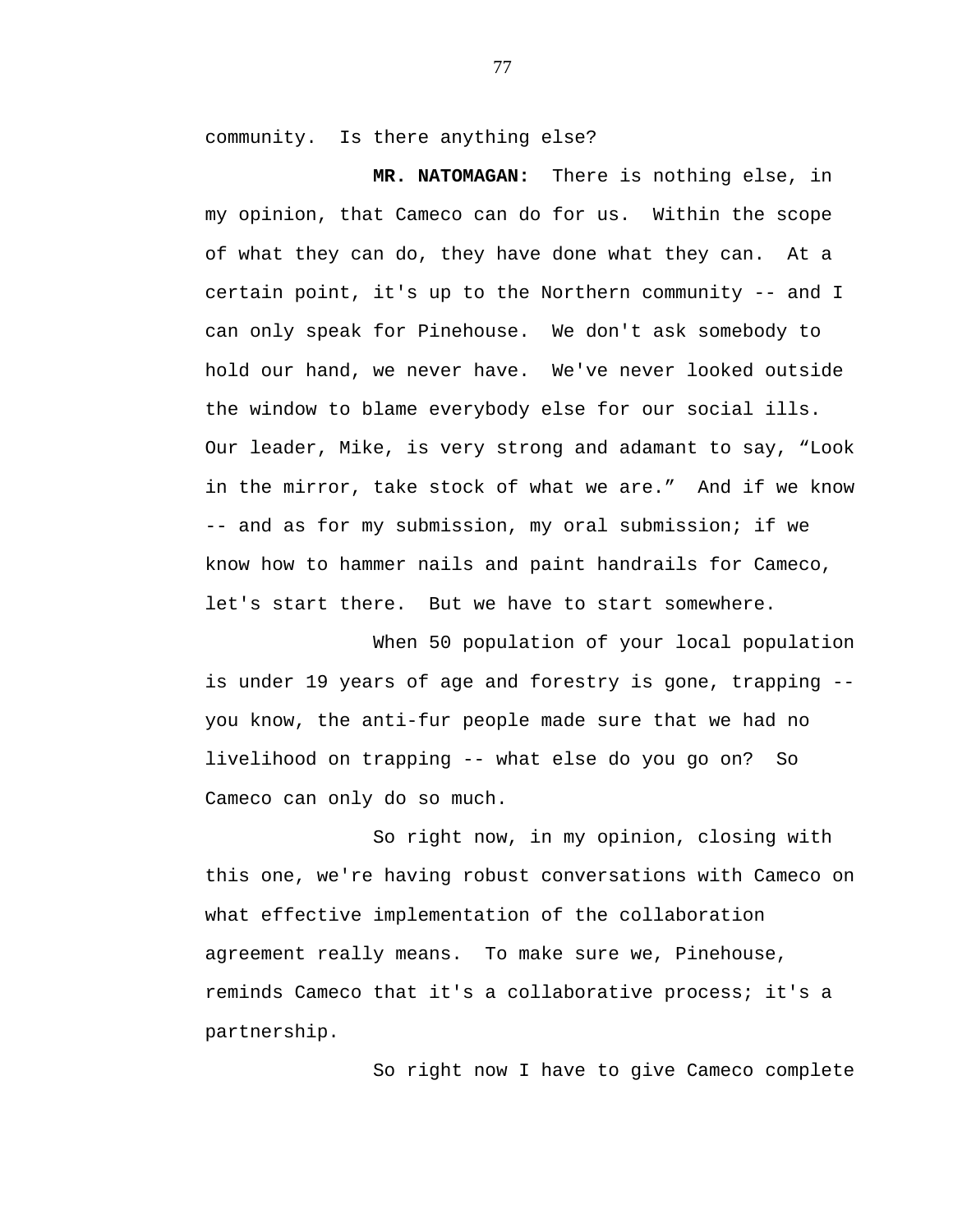credit, especially the CSR group. We're fully engaged in active conversations, and I can only wish that other Northern communities could do the same because, I'm sorry, but what else do we have? And Cameco has done an excellent job, in my opinion. Without seeming like I'm blowing smoke, I'm just stating a fact.

**MEMBER VELSHI:** Thank you. My compliments to both of you for -- you know, for making this work so well.

Thank you.

**THE CHAIRMAN:** Can I piggyback on this? I enjoyed reading this and I saw this picture of, I guess, the signatories to the agreement.

 **MR. NATOMAGAN:** Yes.

**THE CHAIRMAN:** So I assume every community has now seen this, and I've got two questions.

First of all, are they all going to knock on Cameco's door now and say, "We want the same deal"? By the way, the terms of the deal are described here pretty well as a function of production, and I'm just curious if all the Northern communities knock on Cameco, you know, and Areva, how's it going to be -- can you handle it, particularly since I also hear there's a lot of skill shortages and you're always looking for new recruits, so maybe it's a win/win on both sides for the long term?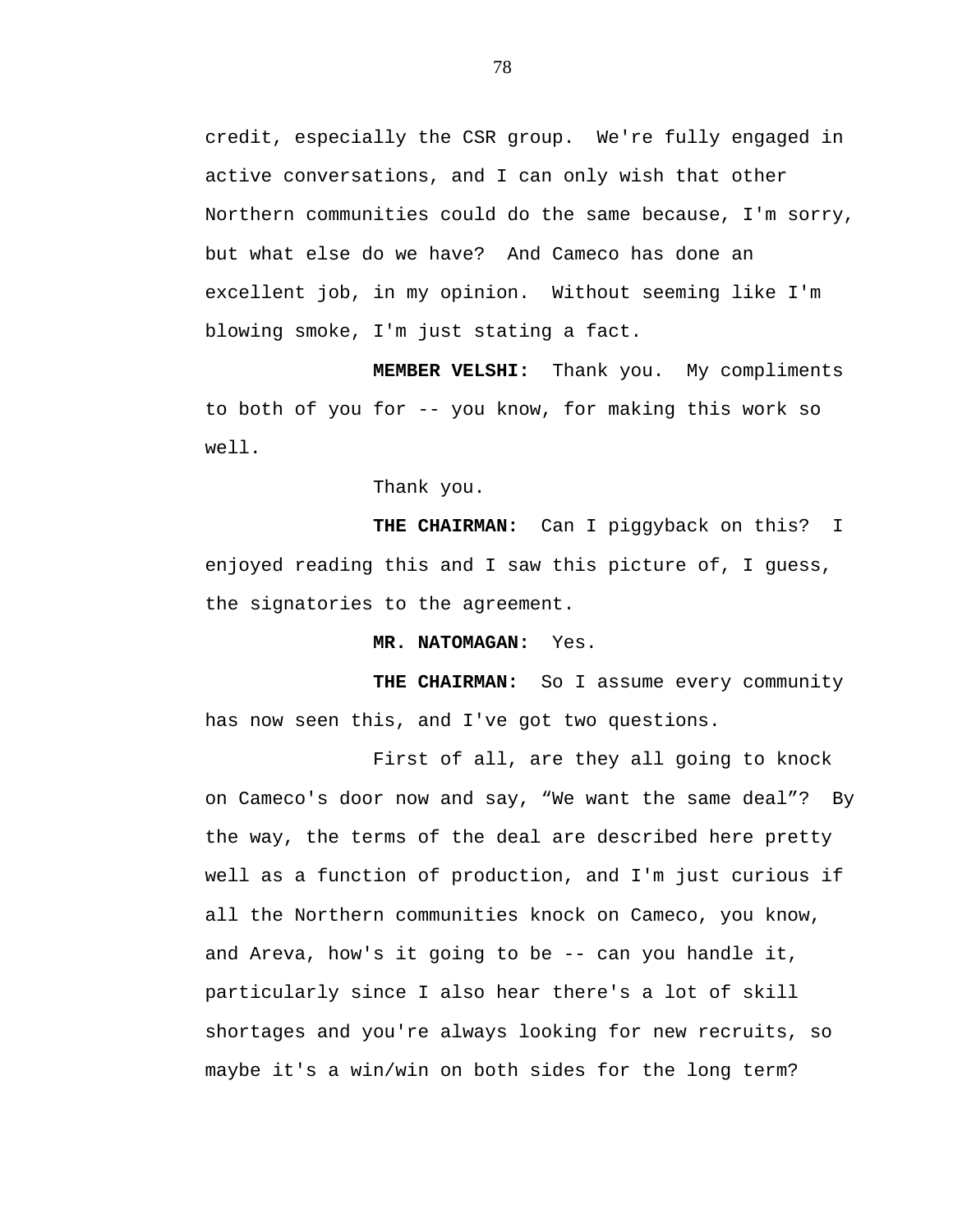Let me start with Cameco. Maybe -- how are you going to handle all those communities?

 **MR. GODDARD:** Grant Goddard, for the record.

I think win/win is exactly the right kind of terminology to use, and Mr. Natomagan's passionate presentation underpins the relationship that Cameco has had, not only with Pinehouse but with other communities. The collaboration agreements are really a means of formalizing something that has been going on for 25 years, as I've noted.

The strength of our organization, as you see in that Opportunity North Magazine, Mr. Gitzel is on the cover and our CSR group, our mining operations, for example, Cigar Lake led by Steve Lowen, all of the different components of our business are active and engaged in communicating and working with the communities in the North to see that win/win solution.

In terms of our path forward, yes, there's one collaboration agreement formally signed; there will be more, and we are active in discussions with the communities to put those in place.

Skill shortage is something that's affecting industries in Canada, if not across the globe these days, and Cameco is no different. And we look to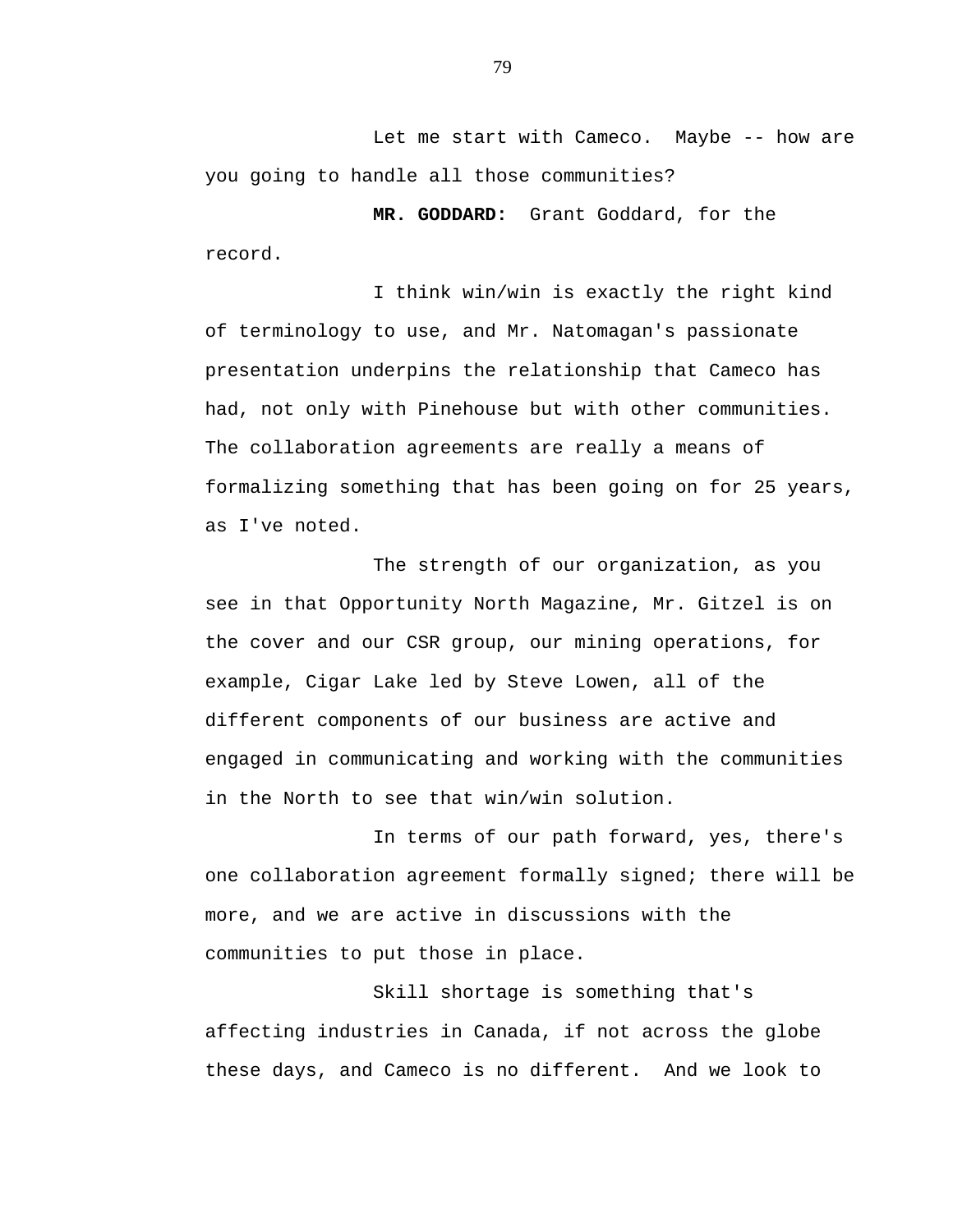continue to grow the skills of individuals in the North so that they can be active participants, not only in potential opportunities at Cameco but as they grow their own skills and capabilities to reach out beyond Cameco.

**THE CHAIRMAN:** So, you know, the agreement you just signed, at least in the press was reported as very controversial, there was some members of the community that did not agree. So what is the perception right now? Is the whole community behind you, and are there other communities going to follow your leadership?

 **MR. NATOMAGAN:** We make sure the community is fully engaged by way of quarterly public meetings. There is no excuse for not knowing anything, and the community meetings are very well attended. The last one we had before the signing, about two days before the signing, there was about 280 people in our little tiny community hall. That is a lot. And I'm not exaggerating when I say once the terms and conditions were fully disclosed by our major, we were given a standing ovation as leaders.

Unfortunately, in the real world, as you know, Mr. Binder, we can't satisfy all members of the community, any community. There might be a small French group -- and they have their merits in some of their discussions, but these particular people that we want to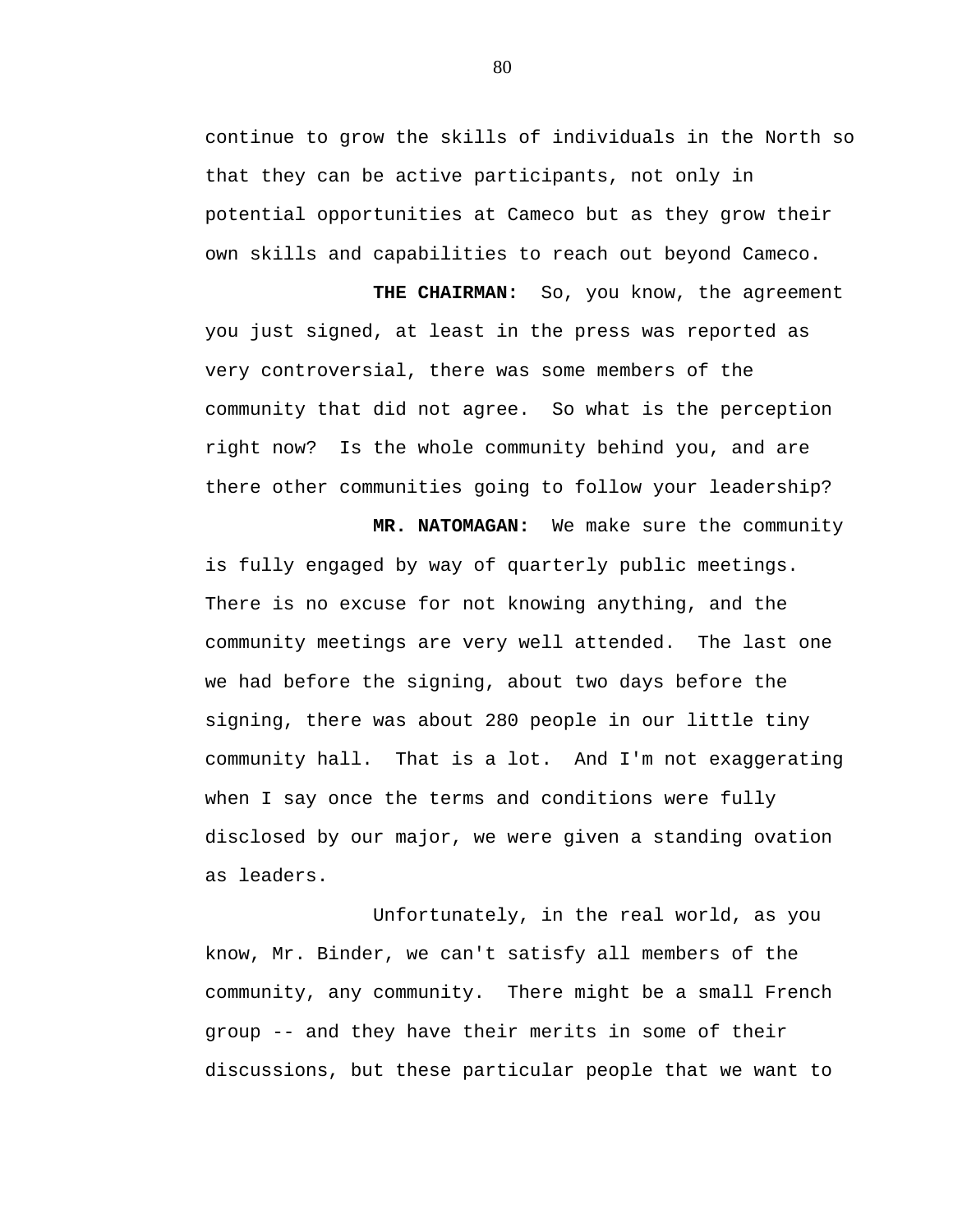really address here are not necessarily long-life members of our community.

And I probably should apologize before using this word but, in my opinion, they are transient members of our community, they're not Aboriginal members of our community. They came in there years ago, we're trying to enlighten them to help us rather than tear things down that we're trying to build up; we're trying to engage with them to help us out but they try, and if they want -- don't want to come onside, we have municipal elections and we just had one last October. Even though the CA signing was clearly imminent and it was in the air, it's very telling that 80 percent of the local population re-elected the same mayor and the same councillors. Now, that says something. That's says the leadership is strong, visionary, it's vibrant, and when 80 percent of your community members elect you in, something's got to be going right.

**THE CHAIRMAN:** Okay.

Dr. McDill?

**MEMBER McDILL:** Thank you. A quick question.

You reported that 50 percent of your population is under 19. What's the distribution under 19? Are 50 percent of those under 10? And how do you engage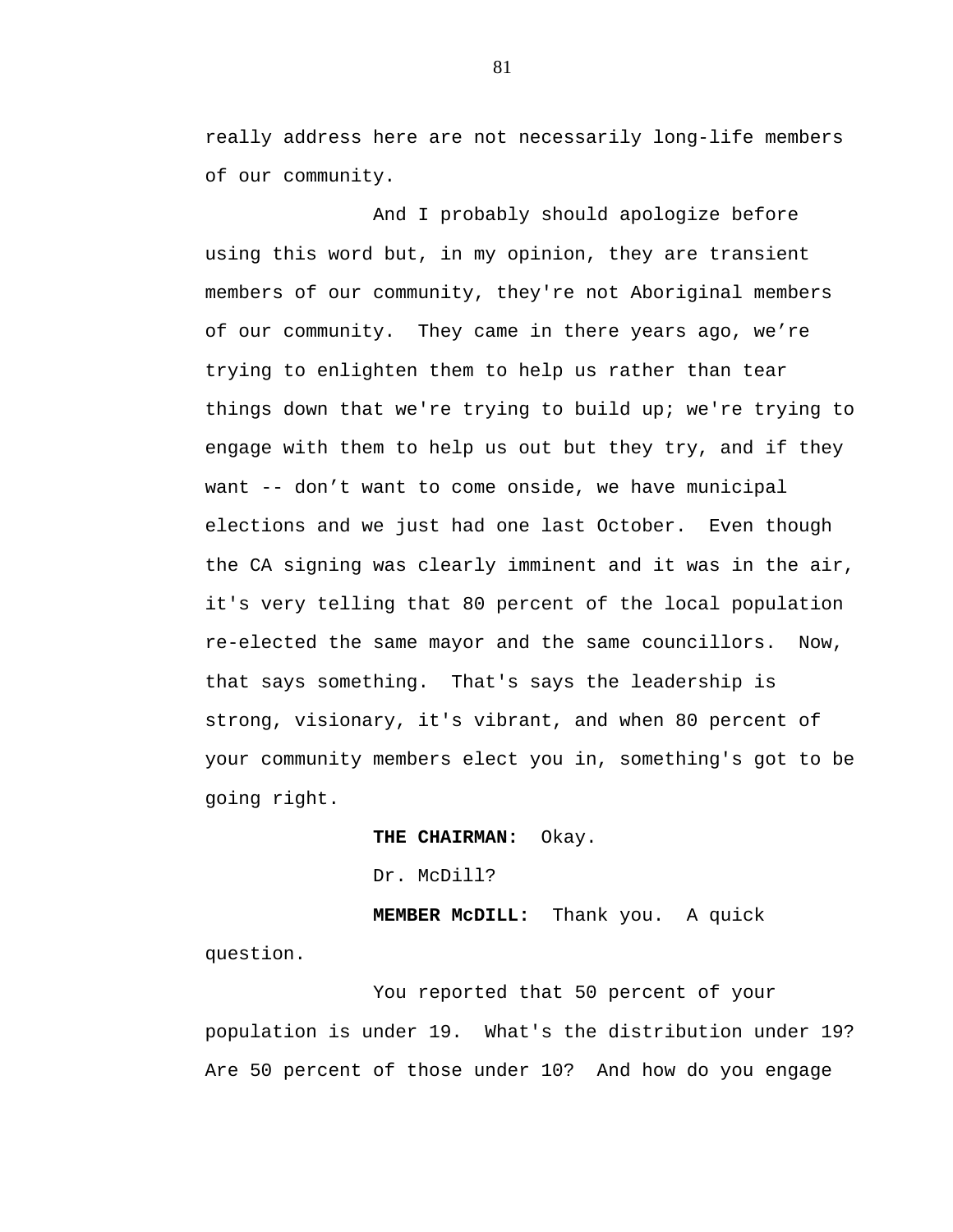the youth in the community who will be the next workers.

 **MR. NATOMAGAN:** That is a \$64 million question.

Thank goodness for strong leadership. We've had to think holistically on everything that we do. For instance, to answer your question in a roundabout way and to the earlier point of Cameco, we have to engage the health delivery people; we have to engage the local school, the high school, the elementary; we also have to engage post-secondary institutions, such as Northlands College, Gabriel Dumont Institute, all the way to Northtip, North Pak; and we also have to engage Cameco as one of the pillars under workforce development. We're currently putting a Skills Matrix Data Plan in our community to effectively gage, "Okay, how many of our youth are under 15? How many are employable? How many of them know how to read and write?"

Unfortunately, the reality is we lack capacity in a lot of ways, but according to our mayor, Mike, that doesn't give us an excuse to just sit on our hands. So we are using a holistic approach and making sure our mayor, Mike and our president, make sure all members of the community and the parties like Cameco and the educational institutions all come together and try and solve this problem.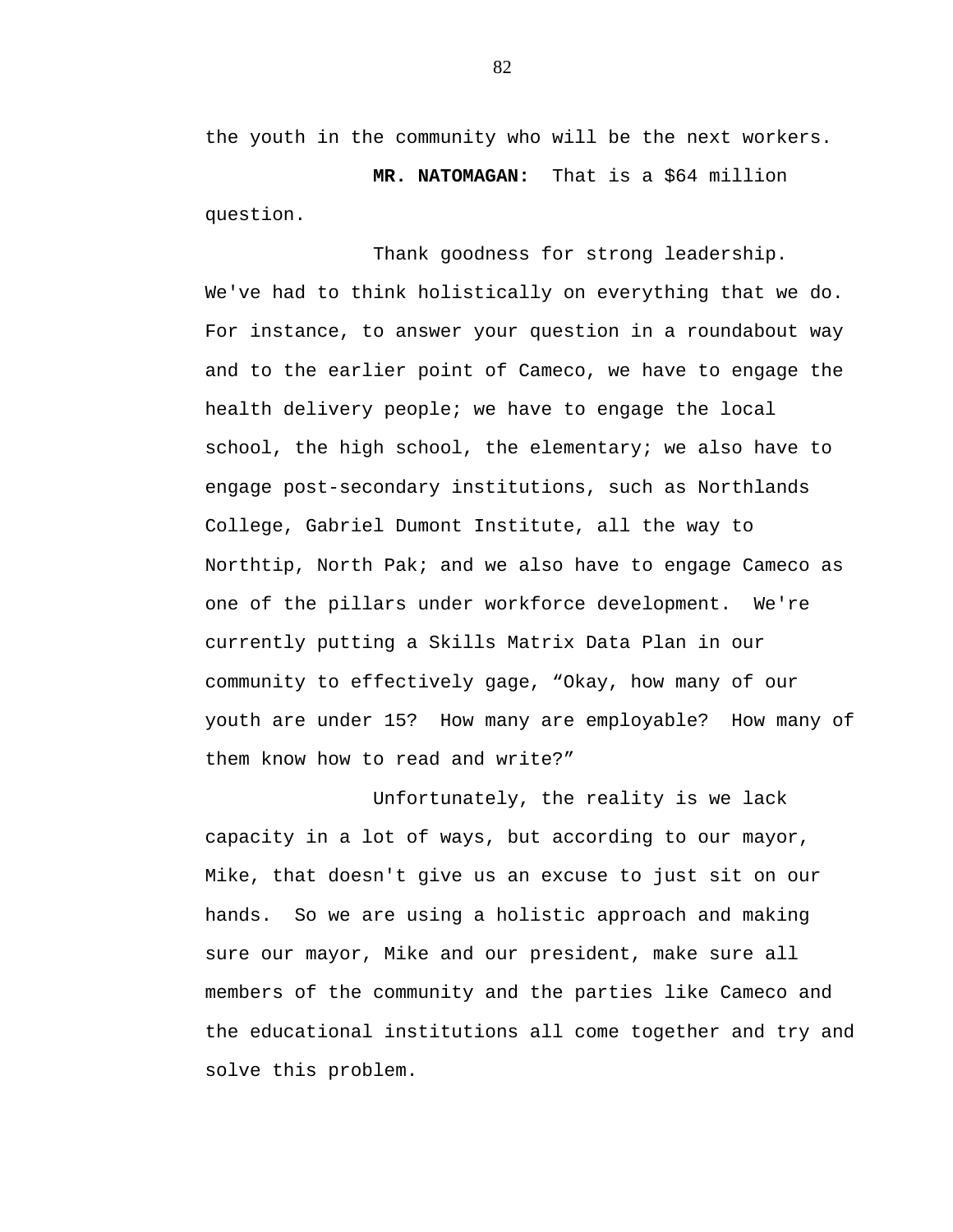I don't know the demographics, but when 50 percent of a community, probably generally speaking like other north communities, are under 19, there's a lot of work. As Calvin Helene said, a lot of baby boomers are about to retire. Where is the social net coming from? Who is going to get cut when, you know, the governments have to address all the baby boomers? It's probably, unfortunately, the less privileged in society.

And Pinehouse has -- that global statement has bearing for us, meaning, unfortunately, a certain percentage of our community still relies on welfare dollars, and that's what we're trying so hard to get away from. So when that day comes, the baby boomers are retiring and the money has to flow the right way, that Pinehouse is healthy, alive and vibrant, and that's all you can ask of us.

So I don't have any absolute demographics, we're not that detailed thinking yet. But to answer your question, we're trying to bring all the parties together and give our -- all our collective heads a shake and saying, okay, how are we doing to do this. We have a vision statement, as I said, and we have a CA, how do we make it all work? And I'll tell you right now it's very tiring, but -- some of us don't sleep, we just keep working in a little tiny community called Pinehouse.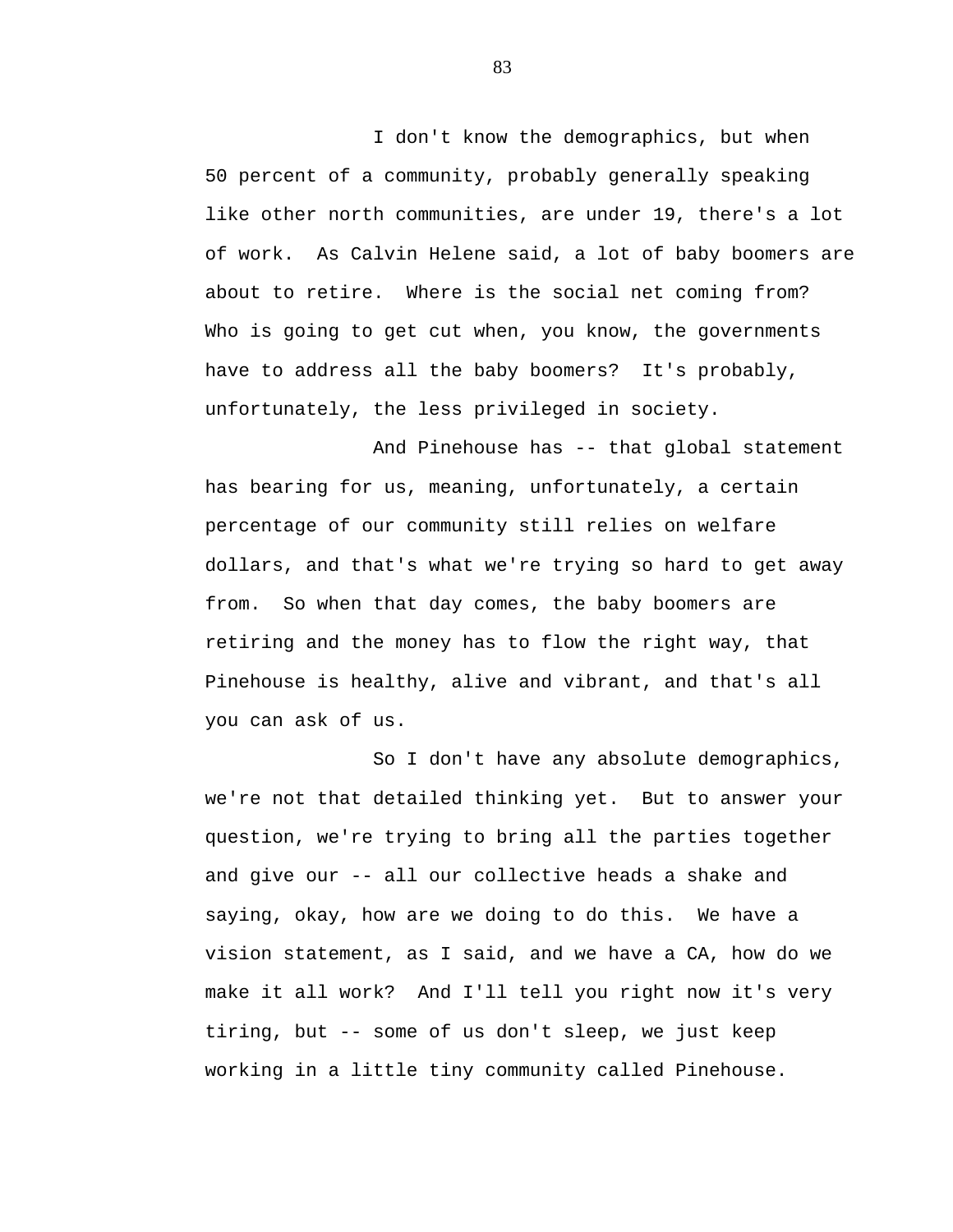**MEMBER McDILL:** Thank you.

**THE CHAIRMAN:** Mr. Tolgyesi?

**MEMBER TOLGYESI:** Merci, Monsieur

President.

Just to compliment what you are saying, that traditionally or should I say usually the content of agreement between natives and the mining companies were not public. You do, as Mr. President said, you do something that's new.

Do you think that the communities, native communities will follow this approach, which means that all these contracts eventually -- content of the contracts will be public?

**MR. NATOMAGAN:** They should be.

We for three years, close to three years, negotiated with Cameco. With the lawyers and CSR and everybody else, we negotiated for three solid years. We have always maintained to Cameco this needs to be public.

It's not in our collective health if we signed a secretive agreement just for because you don't want to know the neighbouring community just in case you're negotiating a (inaudible) with them and negotiating with them. Frankly, that doesn't really matter to us. That's -- if you're negotiating with other terms and conditions, that's fine. But we at the community level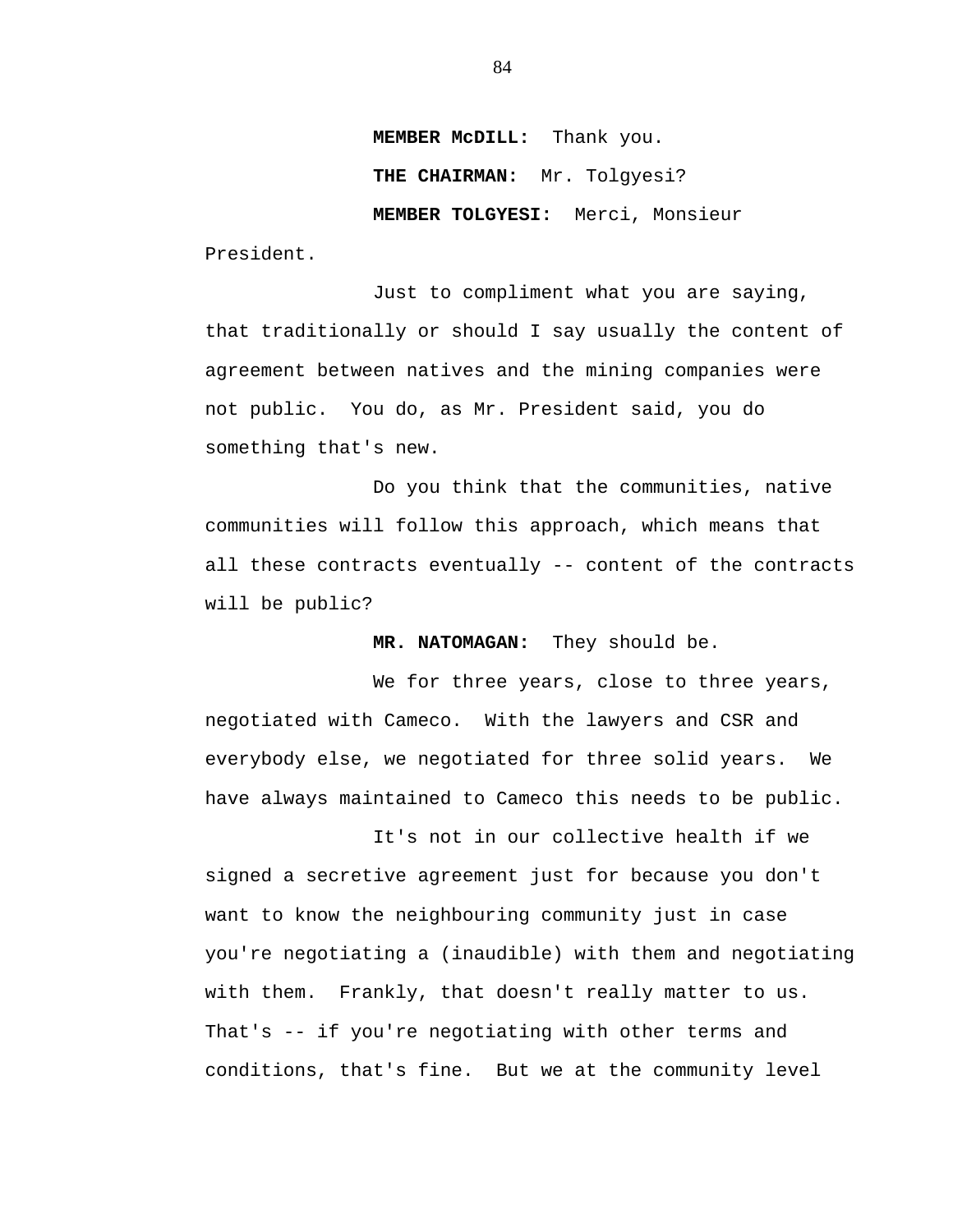have never had a closed door policy to anything.

So that's why on this day of the signing it was public. As a matter of fact, the whole 63 pages, I think it is, of the collaboration is on our web site, and pinehouselake.ca. Anybody in the world could read that. We have never operated under a premise that we're going to sign a confidentiality clause here and there. And as for those certain people that say there's a gag order, there's no gag order.

So I hope that answers your question, but we really encourage Cameco to be like us and keep an open door policy, because after all it's a win/win situation. Why wouldn't society as a whole encourage a northern community like Pinehouse, a determined northern community like Pinehouse that has a little bit of grey matter between its ears that could effectively negotiate on its own, thank you very much, and that's what we've done.

**MEMBER TOLGYESI:** And my last is do you as a Pinehouse business owner doing some specific trainings to expand your contract opportunities by new contracts or by new expertise to develop new expertise?

**MR. NATOMAGAN:** I'm not sure what the question is, but I'll -- we have a joint venture partnerships with our economic development arm, namely people like Nuna Logistics, Dowland. And within those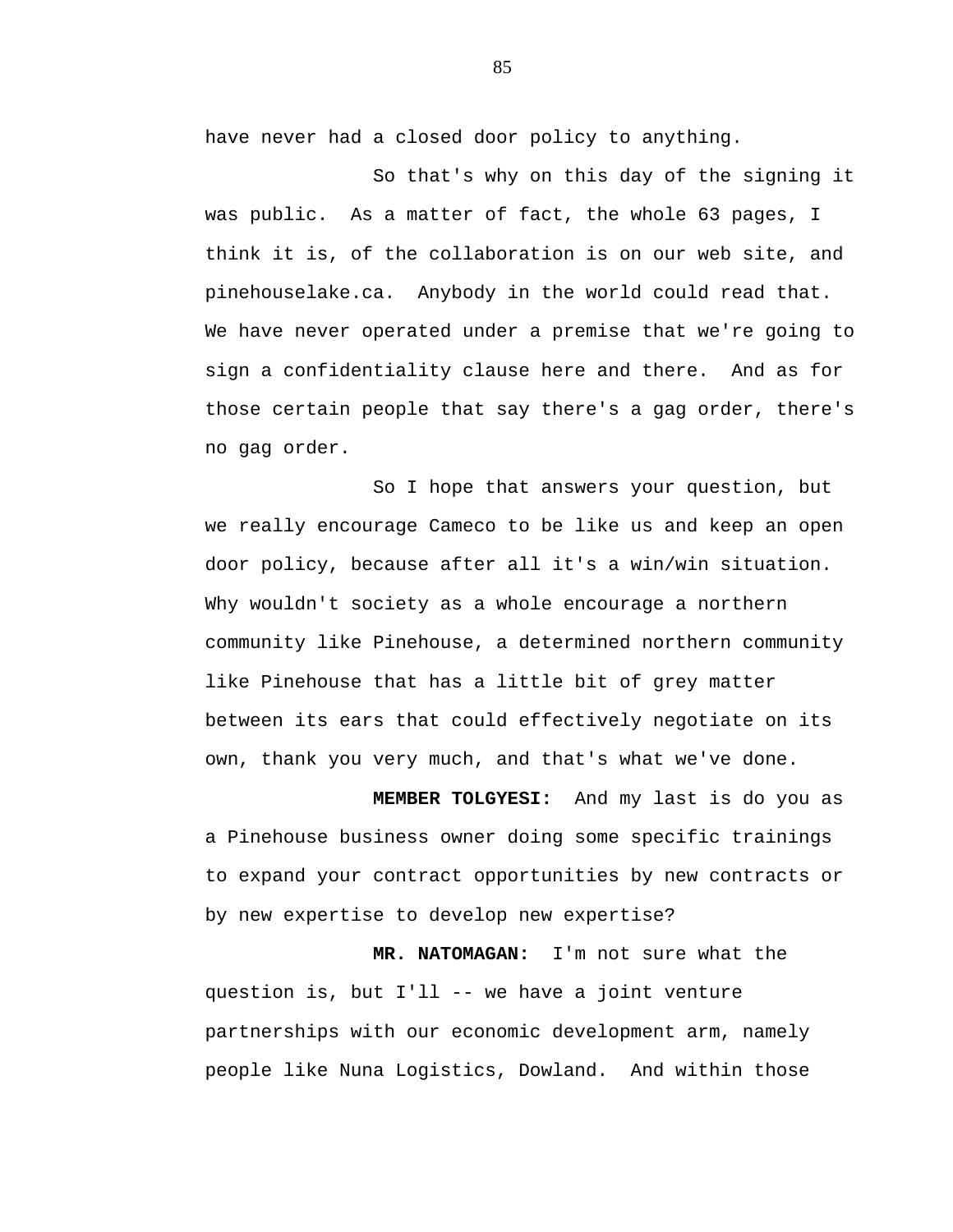partnership contracts we make sure people like the Nuna people, you know, don't just -- let's just not have a - and my language to them is this is not a brown skin game. We're going to have terms and conditions of the partnership agreements that say you will employ X number of people and on the job as well. And by the way, we're going to enroll 12 people at this trades course and we fully expect out of those 12, 50 percent you will hire, or else we're not signing.

So we're very determined to make sure our joint venture partnerships are very enlightened, that if they want to come onboard with Pinehouse they better really come onboard. We're not interested in brown skin games here.

**THE CHAIRMAN:** Anybody else? Any other questions?

I've got one -- two questions, two quick questions.

First of all, in your submission you mentioned something called Harvard Project on American Indian Economic Development. What is this?

**MR. NATOMAGAN:** I don't know much of that. I wasn't directly involved in the restructuring of Pinehouse Business North.

As you saw from my title, I'm the executive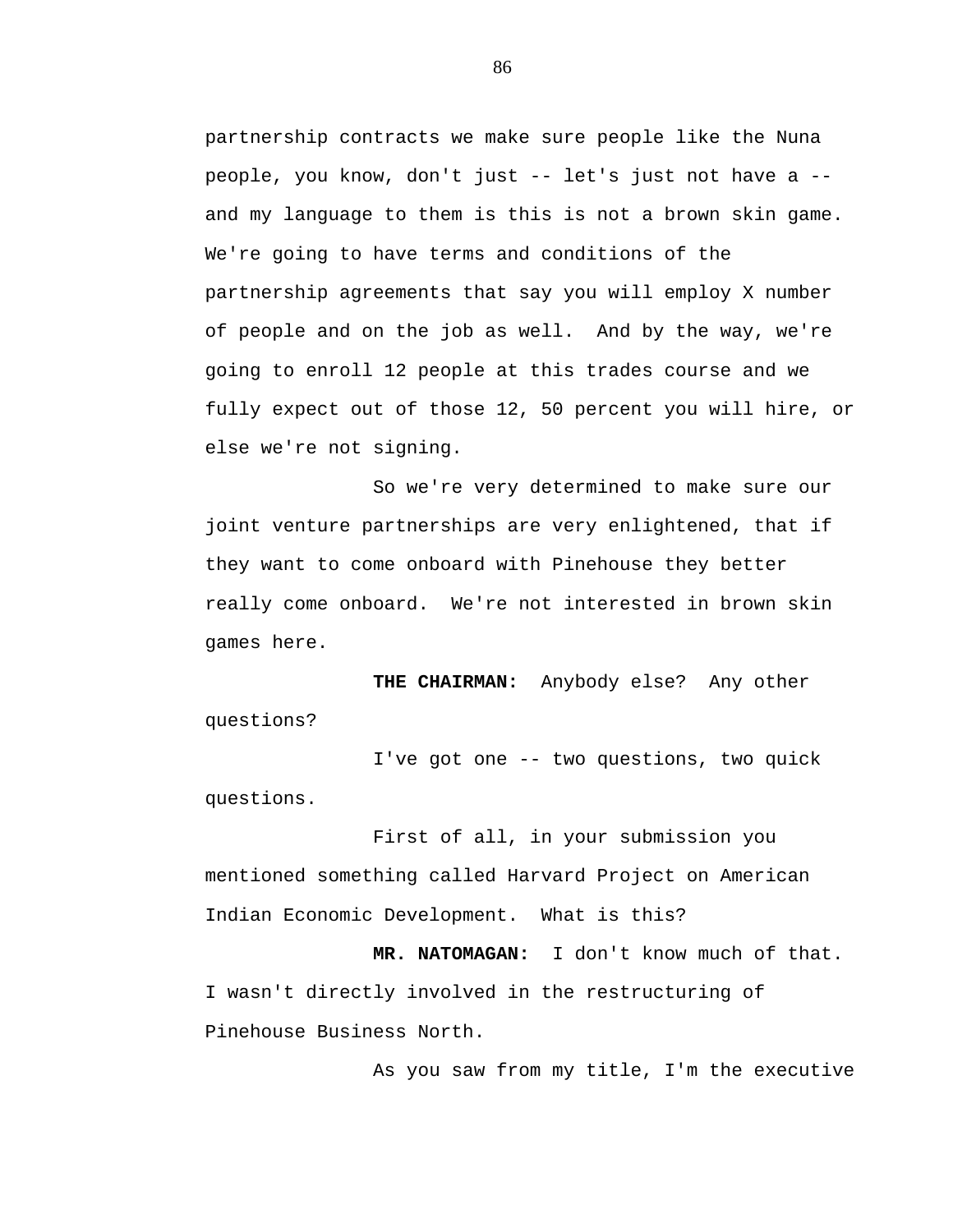director of Kineepik Métis Local, so I am too busy trying to engage with the Crown, if you will, on pertinent matters. But that question could be effectively answered if people within Westcap Management, whose offices are here in Saskatoon, could be asked that question.

But I think in my opinion, knowing what I know of that project, is a systematic way of approaching governance and protocols of restructuring small economic development entities in Aboriginal communities, effectively splitting politics and business. That's the essence of splitting politics and business, because a politician is not a good businessman, as we all know, or maybe sometimes.

**THE CHAIRMAN:** There'll be no comment on that one.

---

## (Laughter/Rires)

Staff, anybody came across that, or anybody is aware of that? It's in their submission as Exhibit D. So there is -- anyhow, if nobody -- maybe we'll just pursue it a bit later on.

My last question is a bit an unfair question. Are you aware of some of the debates that's ongoing know with the Cree Nation in Quebec adamantly against ---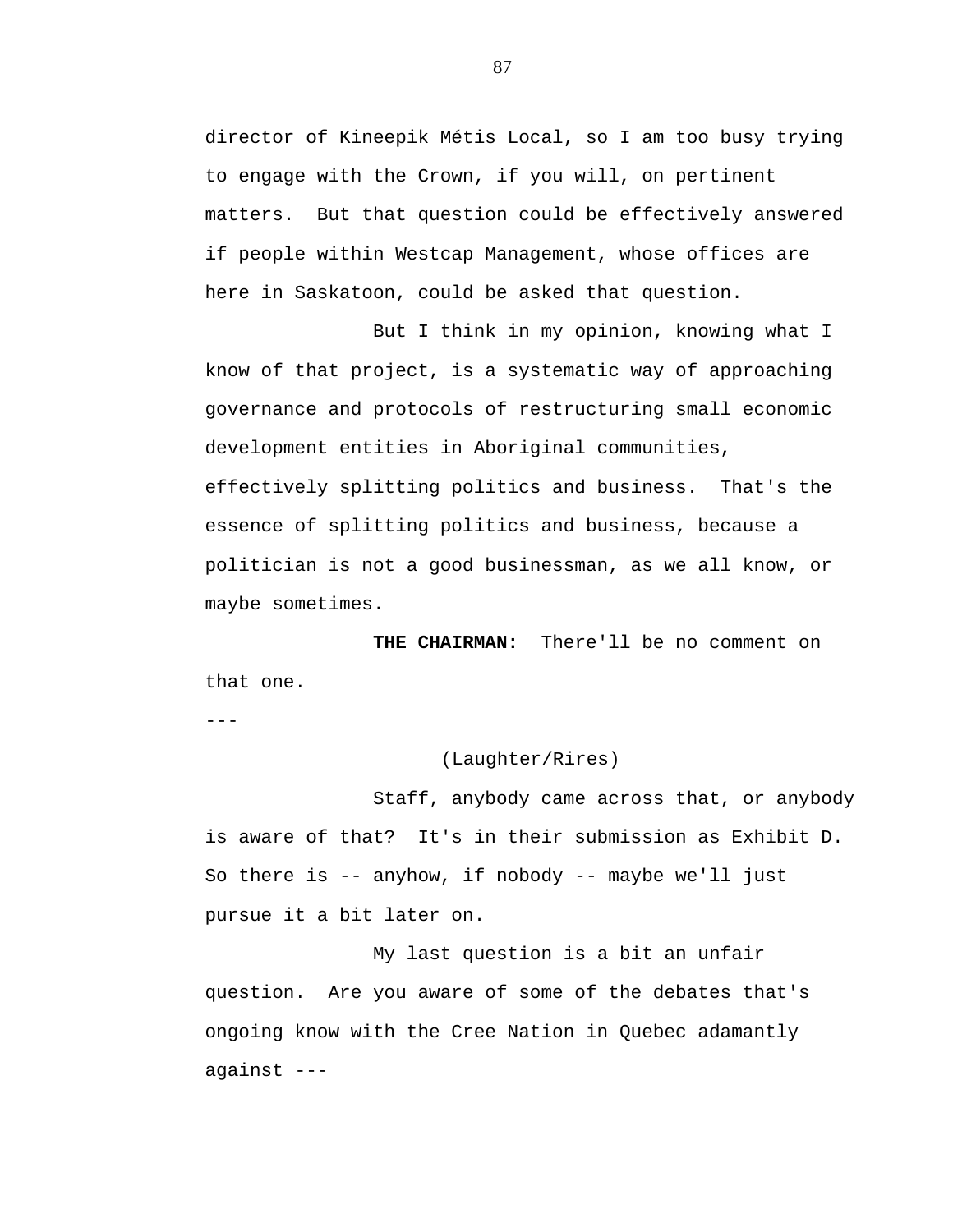## **MR. NATOMAGAN:** Yes.

**THE CHAIRMAN:** --- uranium mining? And it always fascinated me about the different perspective between northern Saskatchewan and northern Quebec. How do you explain this diametrically different approach and views about uranium mining?

**MR. NATOMAGAN:** Generally speaking, I think uranium mining or the introduction of that is a foregone conclusion in northern Saskatchewan. They were here since the mid-seventies. So generally speaking, a lot of northerners have gone through the working with the mine sites. A lot of northerners to this day see the rigorous management -- radiation management board, environmental protection or the safety, all those things. As a matter of fact, a lot of us, including myself, every time I go visit the mine sites I have to go through some kind of an orientation thing.

So I hope that answers that question where Cameco and AREVA have been a part of northern Saskatchewan in a lot of ways since the mid-seventies as opposed to northern Quebec. I don't know much of northern Quebec's and that company Strato. I think they're basically at the stage of a hello, how are you, my name is so and so in northern Quebec, so maybe that's why.

And maybe it's because of media. In my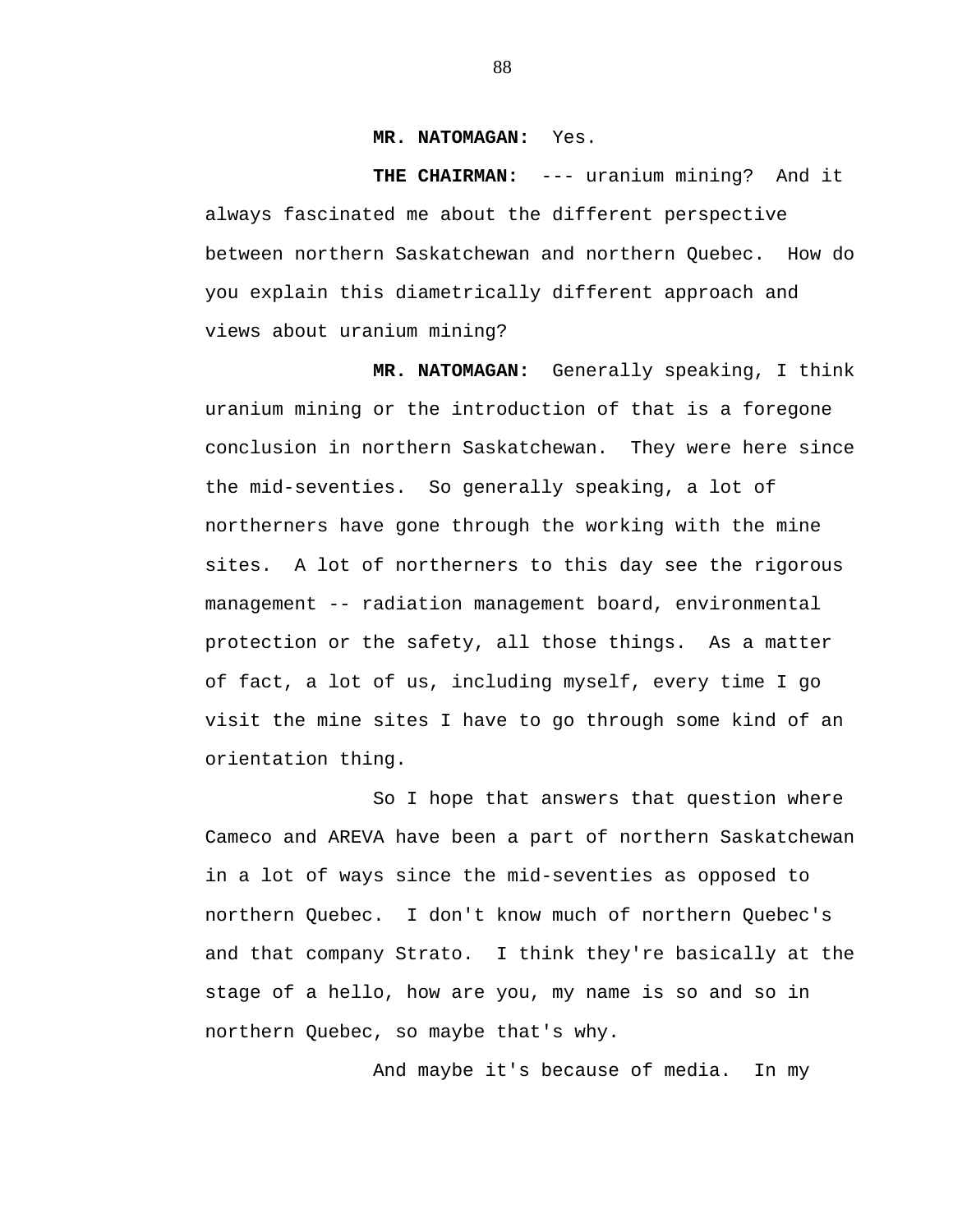opinion, the nuclear industry has been painted with a lot of strokes a lot of different kind of colours. Instead of black and white, there's a lot of in between. So maybe if -- being presumptuous here -- northern Quebec's community leaders can maybe just take the time and look at information for its own merits, rather than maybe opening up the newspaper and then making some kind of comment. It's not fair, even on the other, we're talking about nuclear waste, and oh, we're not going to oppose anything without knowing the information. I think that's called ignorance.

I'm not trying to paint the nice people in Quebec that, but I'm just making a fundamental statement here. If you're not prepared -- if you're prepared to say yes or no to something, you better be prepared to know the information. If not, don't waste anybody's time.

**THE CHAIRMAN:** Well, thank you. You may be invited to testify somewhere and ---

--- (Laughter/Rires)

**MR. NATOMAGAN:** Well, actually, speaking of baby boomers, Mr. Binder, if you ever retire, I'm around guys.

--- (Laughter/Rires)

## **THE CHAIRMAN:** It'll be an open

competition.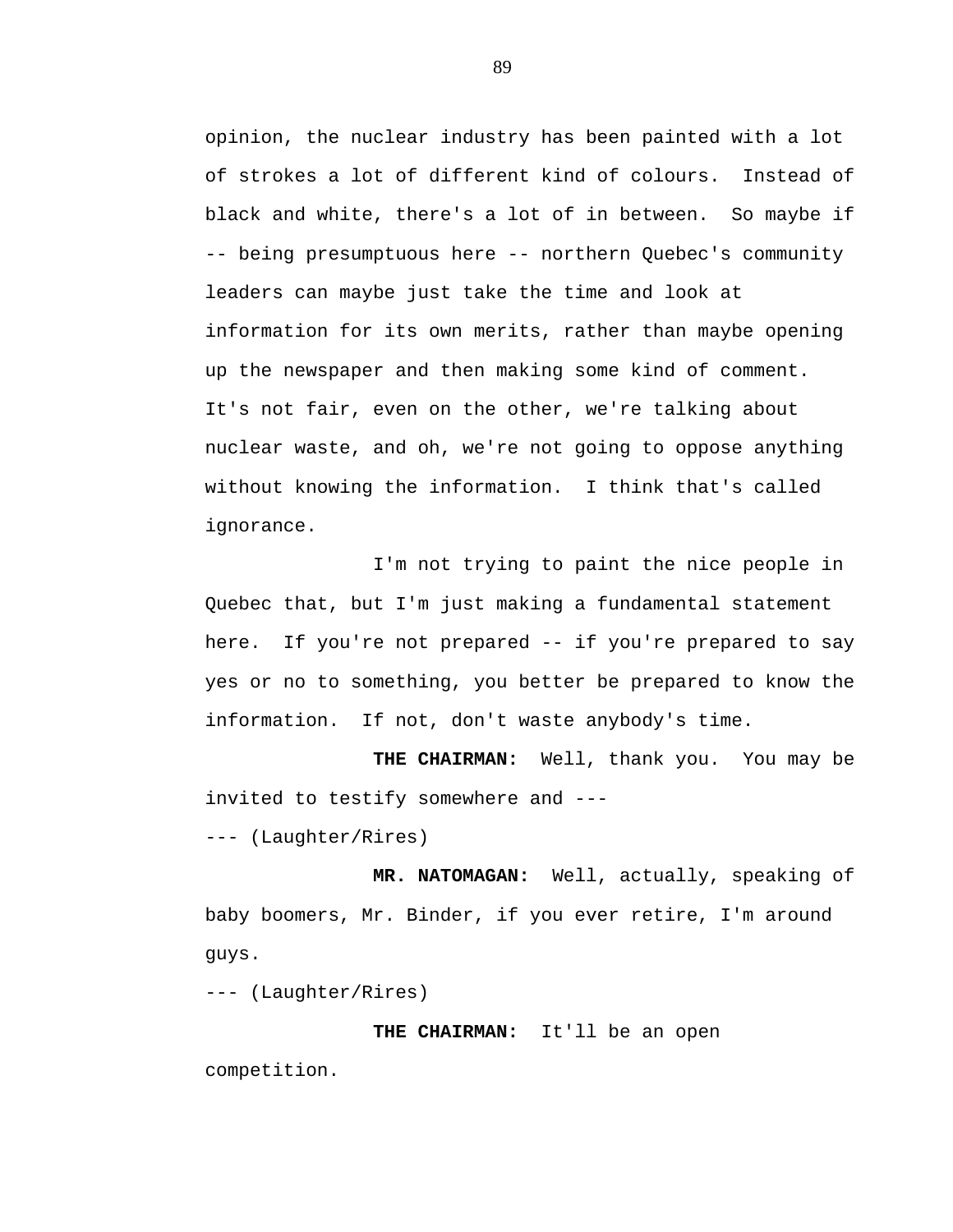--- (Laughter/Rires)

**THE CHAIRMAN:** Any final word to us?

**MR. NATOMAGAN:** No, other than just to

reiterate and again thank you, all commission members, for doing your job effectively. I follow you guys, not religiously, of course, but I follow you guys, and you have a very hard task. And we all know that the world needs energy in all its different forms, and you guys just happen to be in the crosshairs of certain members of society, that's fine. We'll all do our song and dance, but at the end of the day the world needs energy and we're going to have to find it somehow. And Pinehouse just wants to be an active player within that and that may be - you know, if some people can't handle that, well, that's their prerogative, not ours.

**THE CHAIRMAN:** Thank you. Thank you very much.

**MR. NATOMAGAN:** Thank you.

**THE CHAIRMAN:** The next presentation is by the Northern Saskatchewan Environmental Quality Committee as outlined in CMD H5.3, and I understand that Mr. Augier will make the presentation. I'm not sure I pronounced it right, but welcome.

**13-H5.3**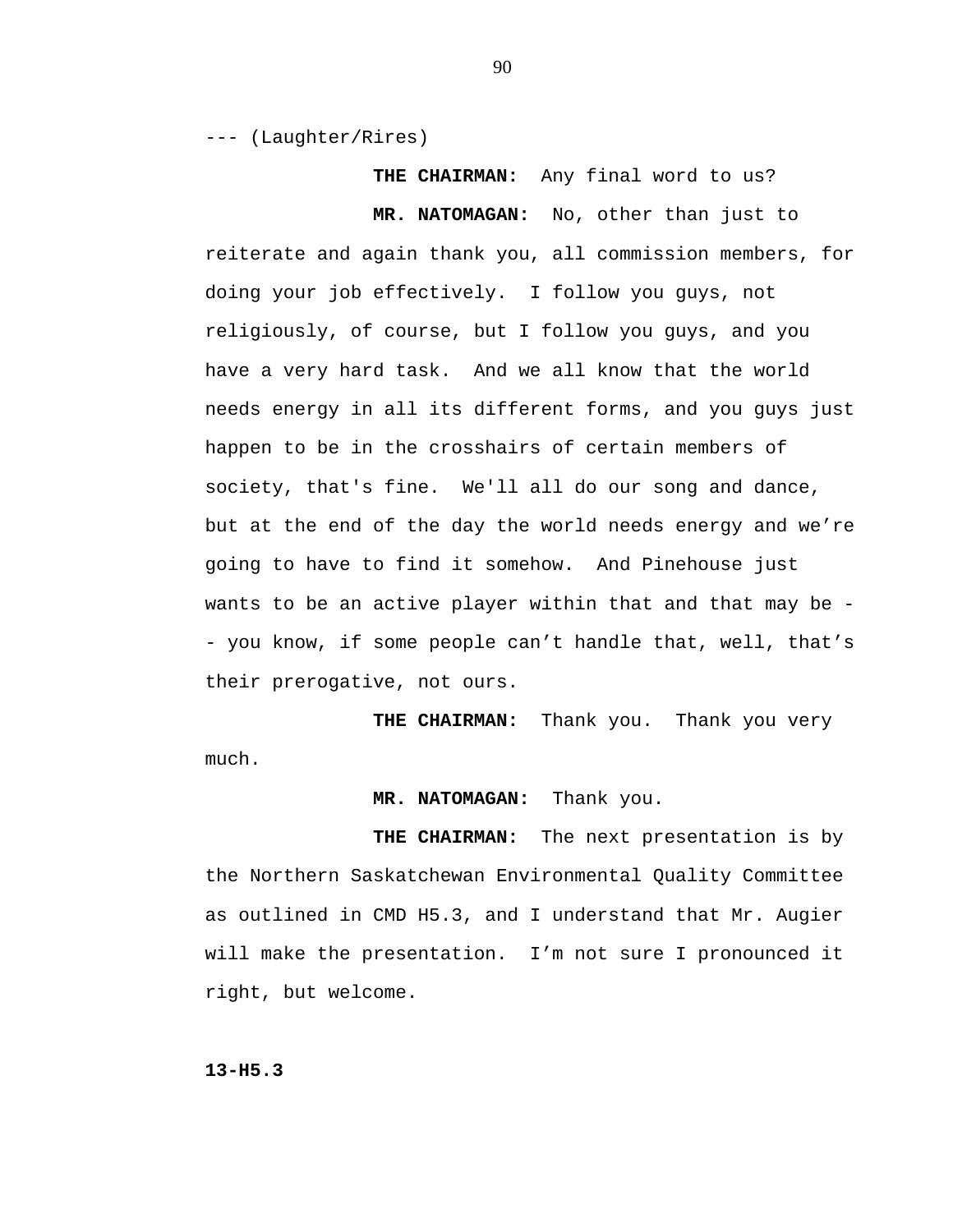**Oral presentation by** 

**the Northern Saskatchewan** 

**Environmental Quality Committee** 

**MR. AUGIER:** Close enough. It's Augier, it's French.

**THE CHAIRMAN:** Augier, okay.

**MR. AUGIER:** Good morning, Commission.

My name's Allen Augier. I'm fifth

generation Athabascan Métis; very proud of my ancestral background.

Of course, I was born and raised in Uranium City, lived there, actually, 95 percent of my life. Of course, growing up in a mining community, when you finish high school that's where you go to work, and of course I know the processing since I was 16. Also employed with Cameco with -- at that time when I was employed at Rabbit Lake it was Gulf Minerals.

And I have to admit that Cameco does a great job in training its people and the knowledge that we've gained since -- I remember starting at El Dorado Nuclear; it was built in the fifties, and the advances in technology has really gone -- the recovery is 90 percent. The recovery is great, and also the reclamation now that we have, the money that they have to do after the mining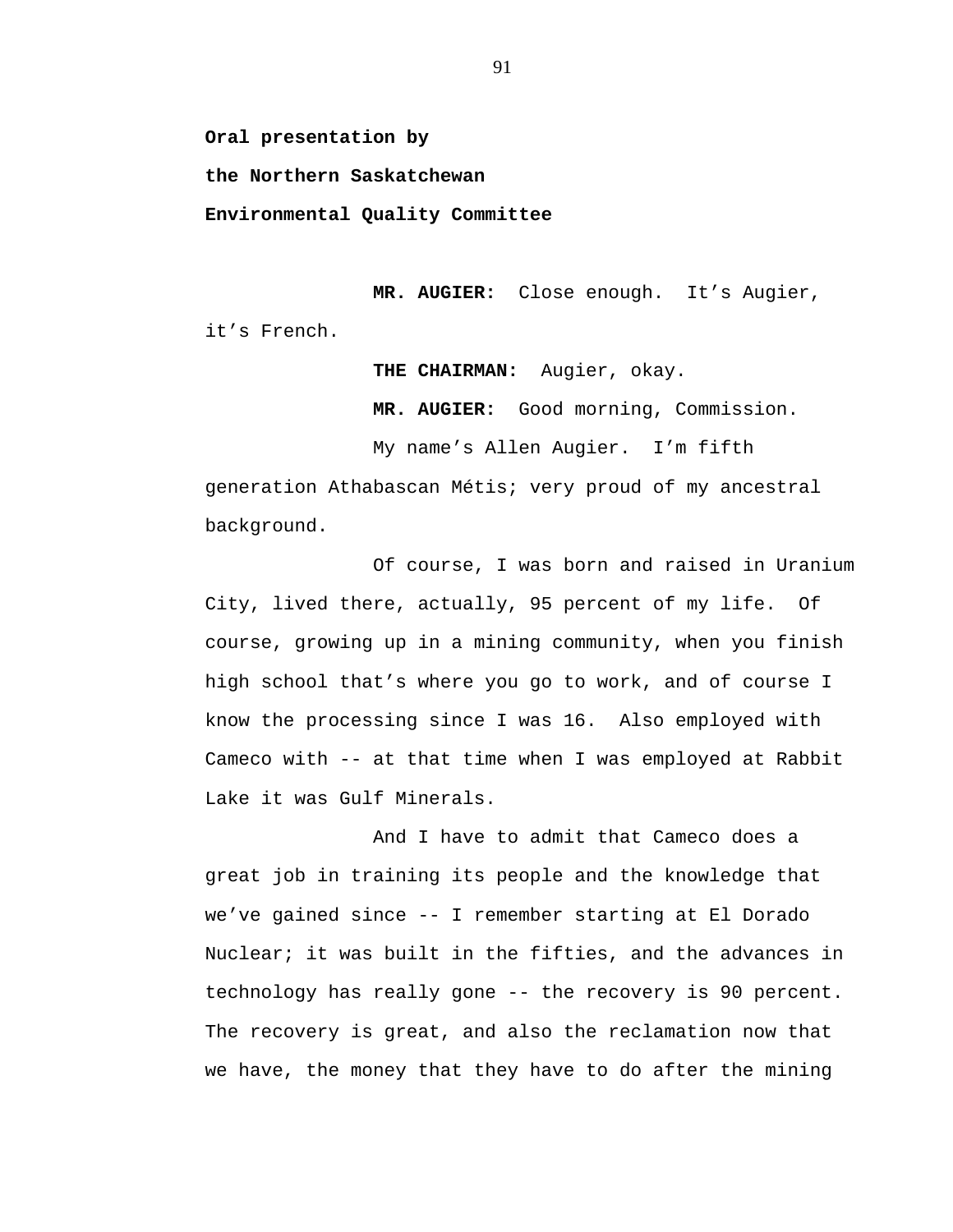is done, which we don't have in Uranium City, and it's a big issue, it's a big eyesore. And, actually, I get a lot of friends that come from overseas and they just can't believe what they see.

But further ado, I'll continue on.

I am Athabascan Northern Saskatchewan Environmental Quality Community Representative, and live in Uranium City, Saskatchewan, near where the Cigar Lake mine is located. As you are aware, that the North Saskatchewan EQC is a Saskatchewan Provincial Government advisory committee, presenting some 34 impact communities in Northern Saskatchewan. These communities and their representatives have given northerners an effective community voice on the uranium industry for the last 17 years. The representatives have come from multiple municipalities and First Nations alike, and the individual includes people of First Nations, Dene, Cree, Métis, and non-Aboriginal.

Over the years we have followed development of the Cigar Lake Project closely. We have visited the sites numerous times and are quite familiar with the specific projects, such as the Cigar Lake Water Management Project. In fact, we like to think of ourselves as civilian community experts, not only on Cigar Lake, but on uranium mining in general in northern Saskatchewan.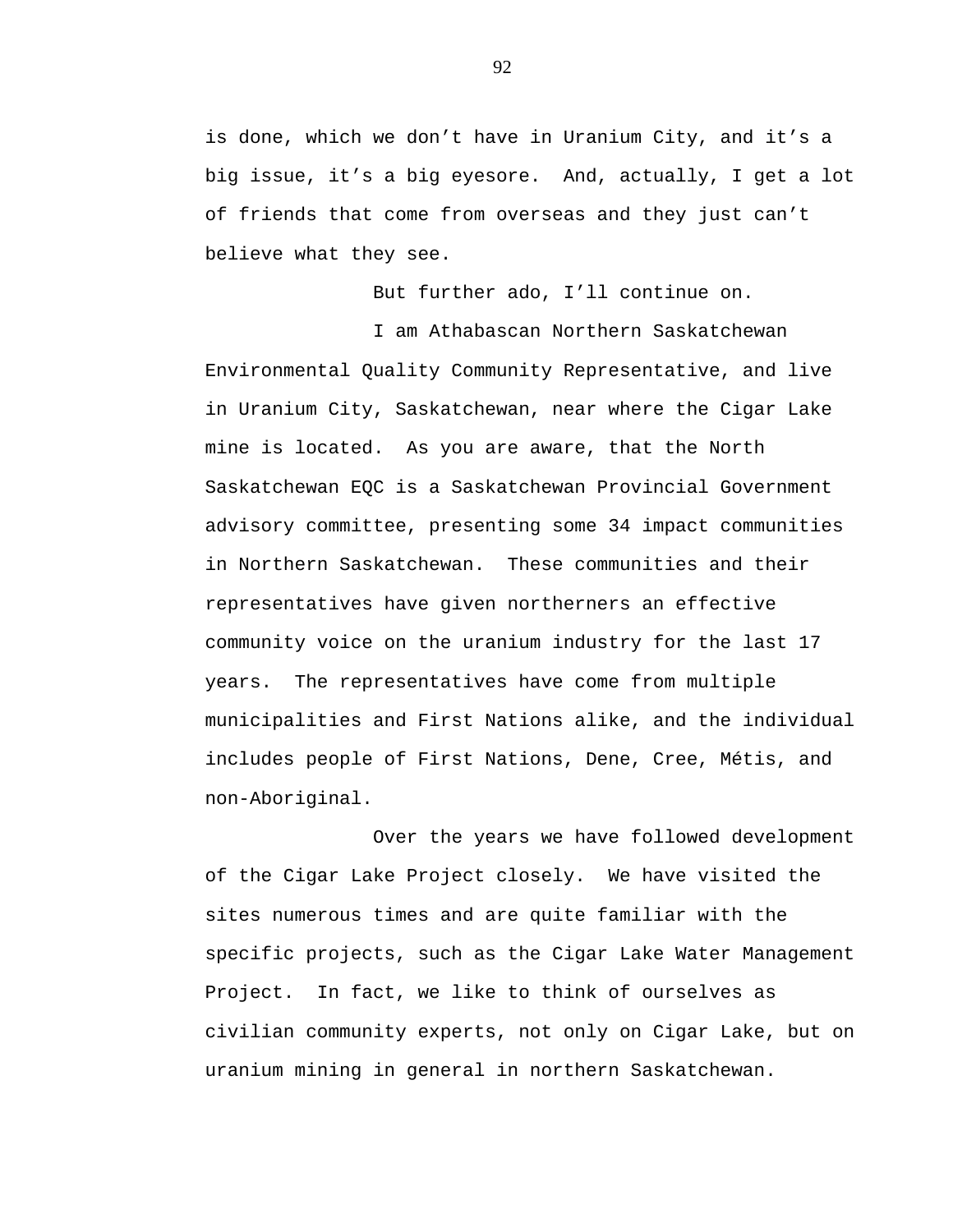Our activities are known to many stakeholders throughout the correspondence, direct reports to communities, our published annual report, our reliable media coverage in northern Saskatchewan, and leading business organizations -- magazines, sorry -- and the North Saskatchewan EQC 2010/2011 report to communities have been provided to this Commission.

The North Saskatchewan EQC has been involved in many excellent workshops and tours of Cigar Lake over the years, and these tours I go on. So being a processing operator is kind of in my blood. So at times I kind of look back if we have other people that are on the committee and I've worked with, and we kind of look back at the old days of how things are now compared to when we first started, and we know what we see.

So we can see vast improvements. We can see there's back-up systems without asking questions. So to me that really that kind of brings me back to the old days. It's part of my -- it was part of my bread and butter.

We are satisfied with the environmental performance for this site, and certainly recognize the economic importance of the mine and the attending mill of the ore or McClean Lake to northern Saskatchewan.

In our June 23<sup>rd</sup>, 2011 public hearing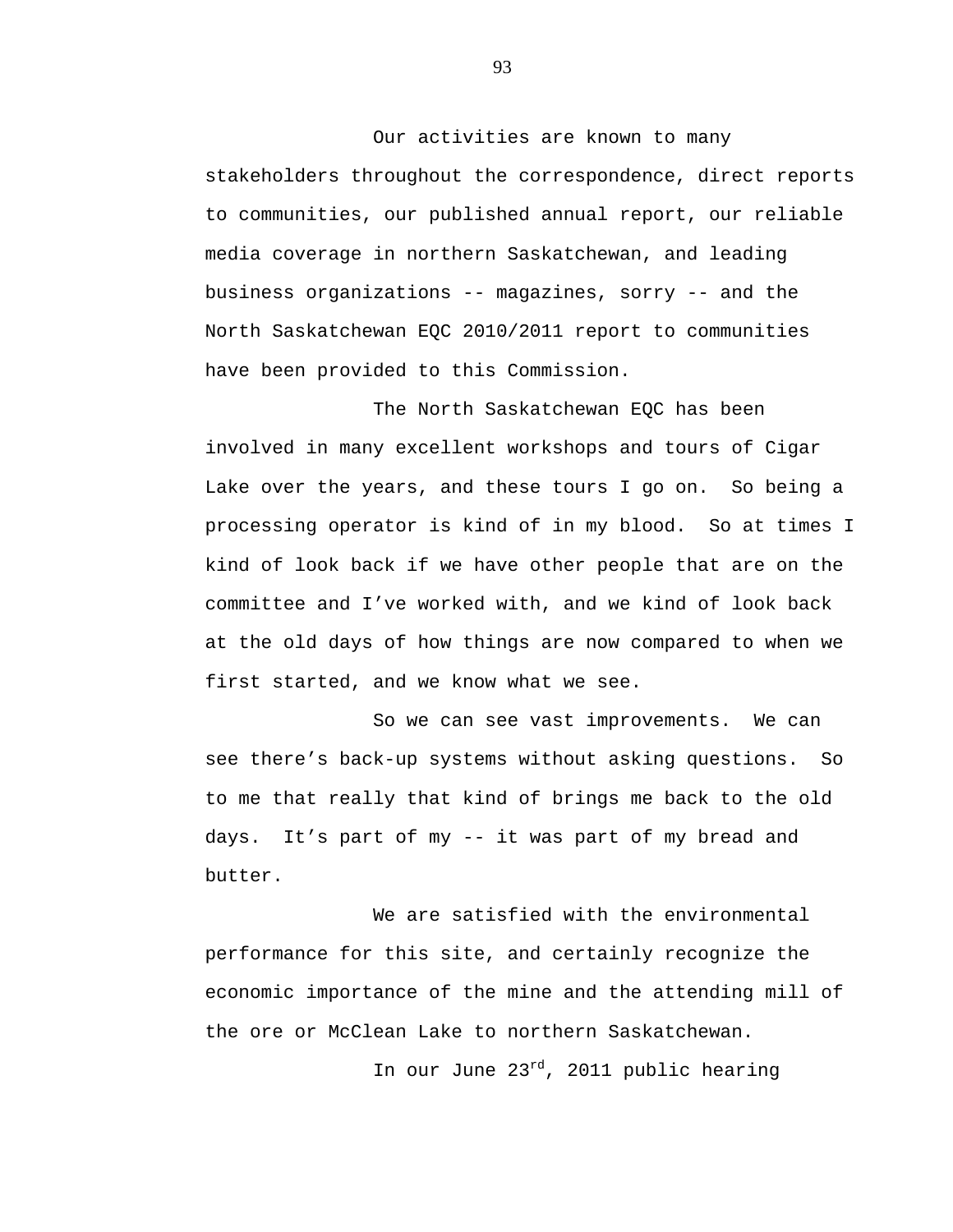intervention, we recommended that Cameco establish a monitoring program at the outlet of Waterbury Lake treatment effluent from McArthur River, eventually travelling to Waterbury Lake, and that the permanent stakeholders worked on our replacement for the provincial communitive (sic) effort monitoring program.

We felt that the CME program or its replacement do -- are very important with new mines coming on-stream and new mines being proposed; example, Millennium Midwest.

We are greatly encouraged to report that the province has found a replacement for the earlier CEM programme called Eastern Athabasca Regional Monitoring Programme, EARMP. Under the Provincial Boreal Forest Watershed Initiative, this programme has included a sampling site at the outlet or Waterbury Lake, something we specifically asked for in June 2011 hearing.

Our only recommendation for the details with Cameco's report for the 10-year lease, we recognize that a 10-year licence seems to be the norm now. However, Cigar Lake has not yet been operating and will be using a new Jet Bore method to obtain the ore. Also, there has been two major water influences at this site. We would prefer a five-year or eight-year licence.

If a 10-year licence is granted,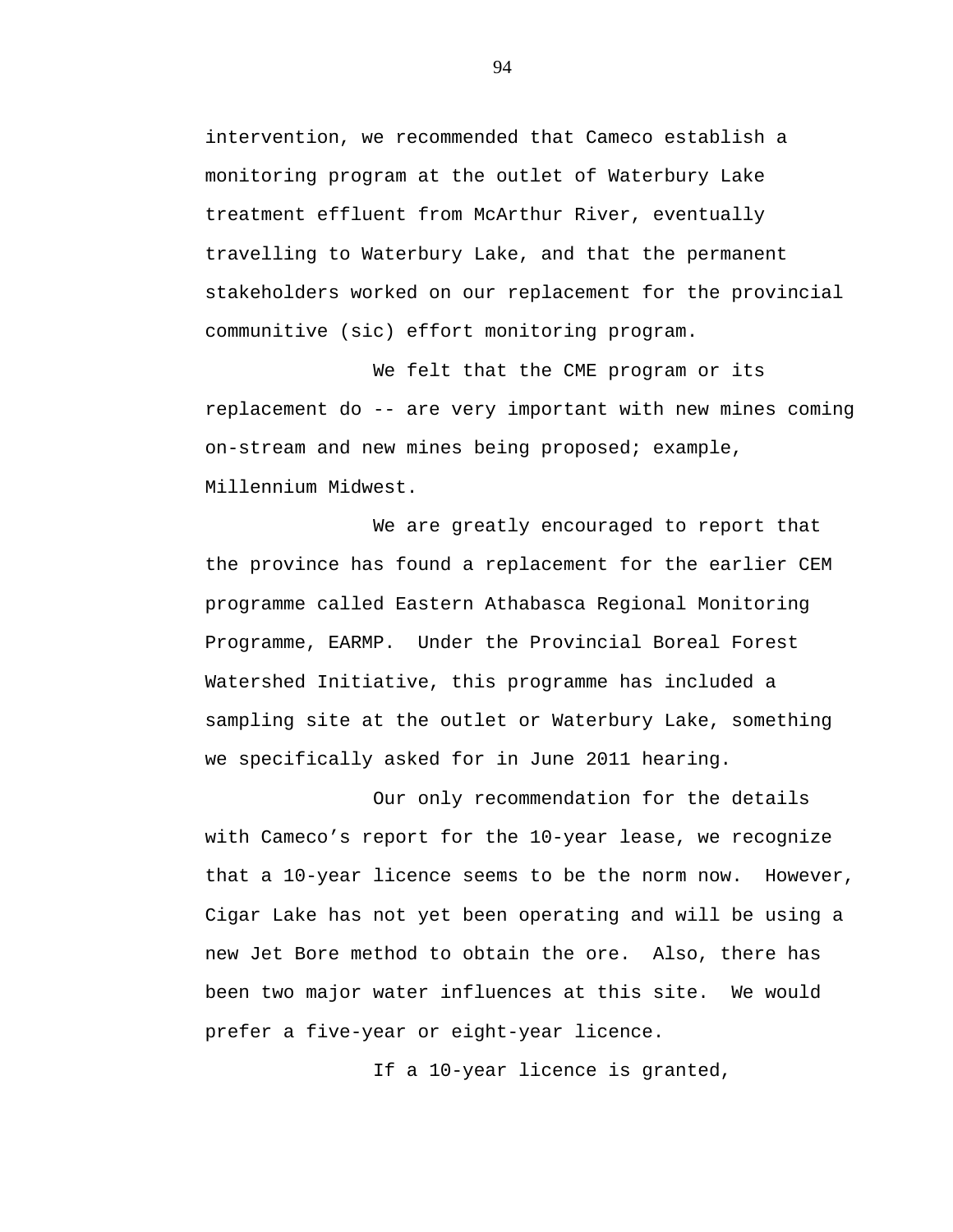consideration should be given to a mid-term public hearing, not a mid-term public meeting. The public hearing gives much more opportunities to public involvement.

In conclusion, the Northern Saskatchewan EQC supports the Cigar Lake licence renewal, with our recommendation for a five- to eight-year licence, and looks forward to our continual learning with Cameco and Cigar Lake site.

Thank you very much.

**THE CHAIRMAN:** Thank you.

It's open. Mr. Tolgyesi?

**MEMBER TOLGYESI:** You were talking about five- or eight-year licence. What do you think it will change from 10 years to eight years?

**MR. AUGIER:** I think because it's a new processing in Jet Boring. We have to look at the consumption of water, that's my main goal is the water consumption. We're using Jet Boring, which is a high pressure, and how much water are we going to use.

So it's going to increase your outflow. So it's a new process so we kind of want to look at this and go from there. So it's a new process, I think, more or less, so I'm not familiar with Jet Boring. So, you know, I like to be cautious in this field, not to jump too far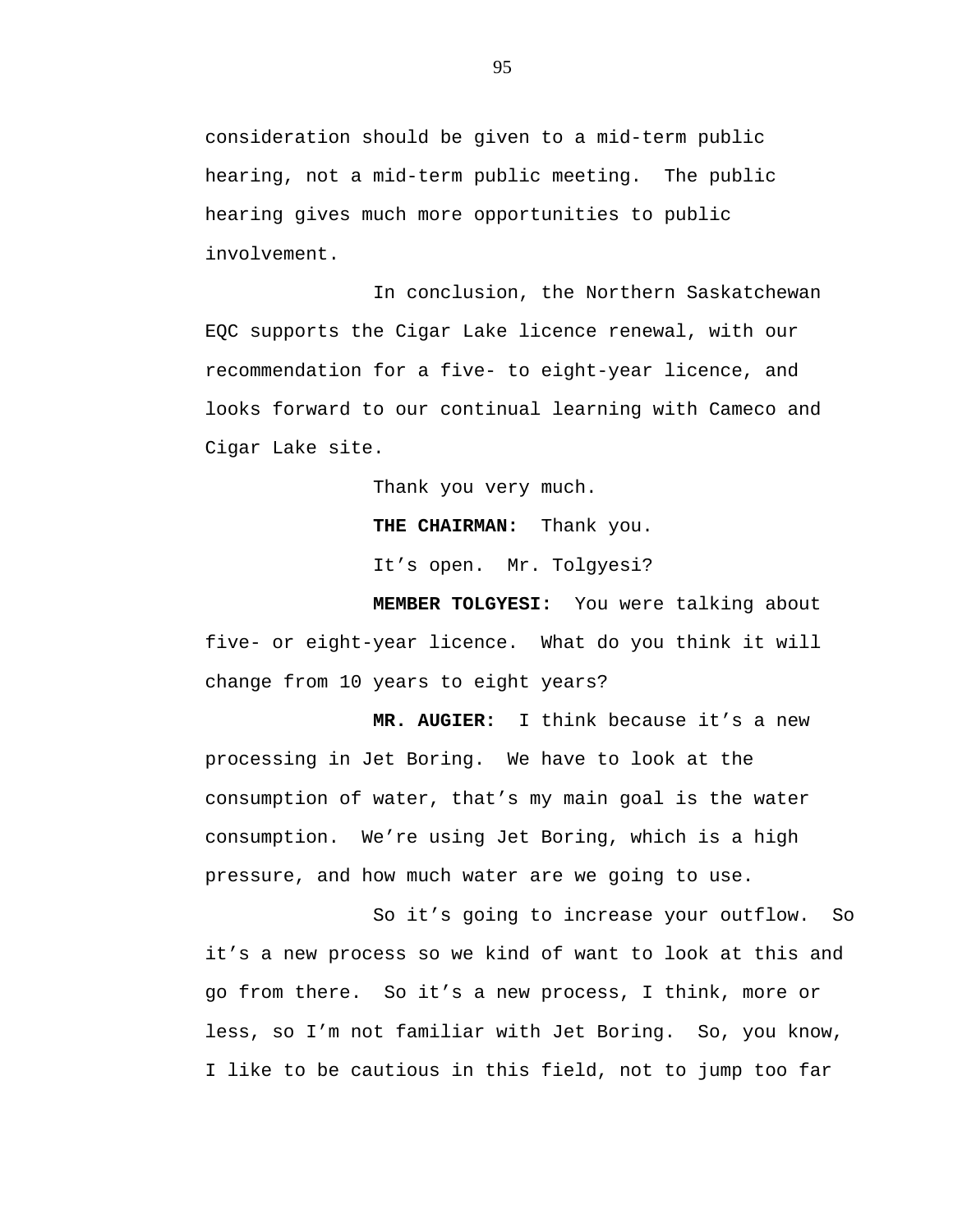ahead of our standard.

**MEMBER TOLGYESI:** Yeah. But you know what I'm saying, that -- if you say when is production supposed to start at Cigar Lake?

**MR. GODDARD:** Grant Goddard, for the record.

We expect to be moving into commissioning and start up through this summer period, with package pounds actually in the fourth quarter of this year.

**MEMBER TOGLYESI:** So why if you say two years or three years, I mean, it's one thing. You are saying from 10 to eight they should gain experience because they will start this summer, or maybe next spring, really speeding production, you know? And so I just ask, what's the difference between 10 and eight years?

**MR. AUGIER:** I'll let my colleague answer that.

**MR. KELLY:** Warren Kelly, for the record; I'm the EQC Manager.

I think the essence of this recommendation is Cigar Lake is moving from a construction licence to an operational licence. In the past, all the construction licences in northern Saskatchewan have been for five years; we've moved to 10-year licences for existing mills. If a 10-year licence is given this would be the first time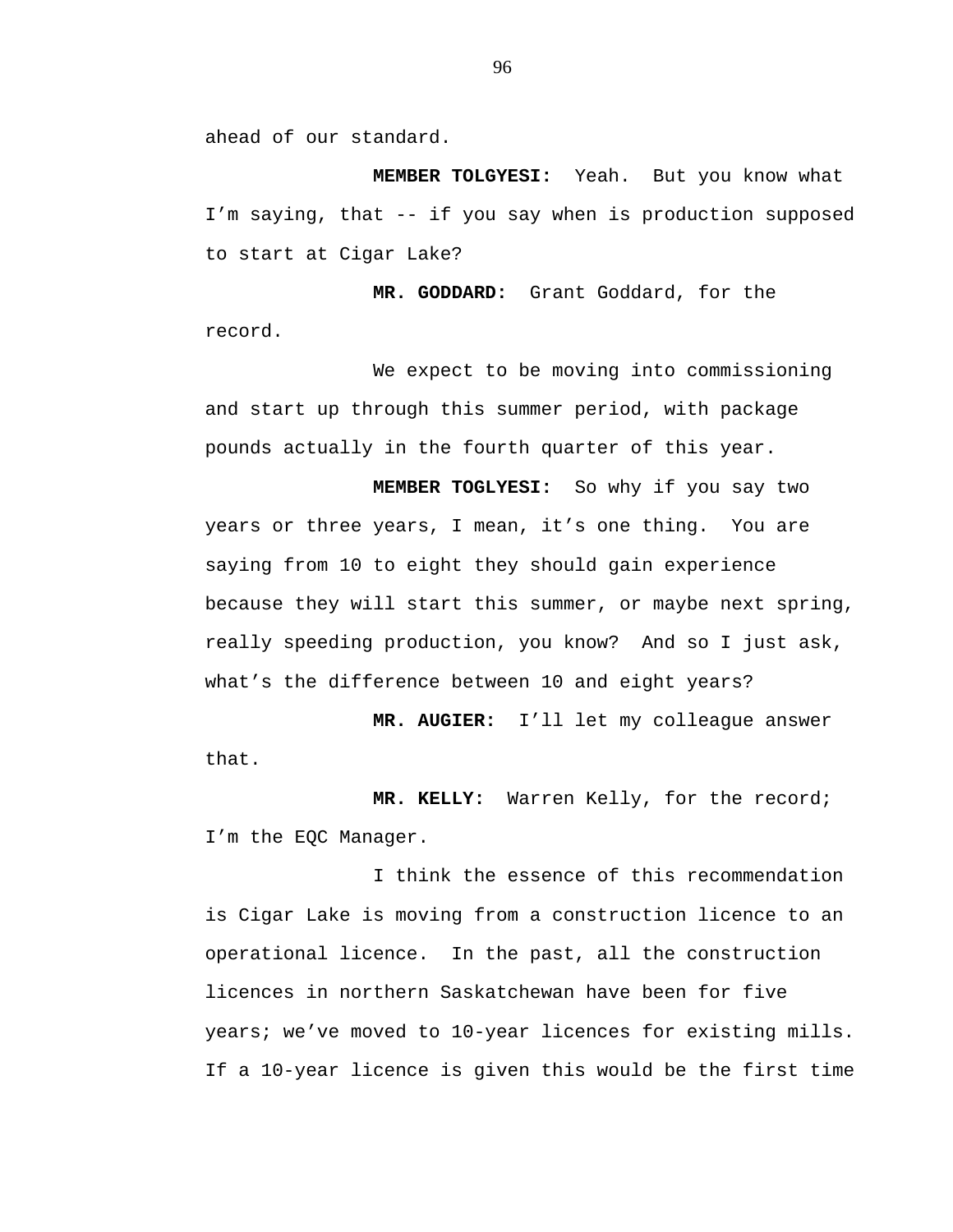in the history that a 10-year licence is given to a new mine, and we feel that because of the Jet Boring it's a new technology, it's been well worked out and so on, but it's a new technology to be used. And also there's been two inflows, and because of the history, operational licences have always been five years for a new mine starting up. We feel that it's much more prudent to give it a five-year licence, the five- to eight-year licence.

The other part of the recommendation is if you did go to a 10-year licence, we'd rather see a midterm public hearing that allows for public intervention, rather than a public meeting where the public can't intervene. So that's the essence of that recommendation.

**THE CHAIRMAN:** Dr. McDill?

**MEMBER McDILL:** So if you were provided with some means of having a public input sometime in the middle period, you would be content?

**MR. KELLY:** Well, I think, as CNSC staff will point out, there's always provision, sort of, for - for public discussion and so on, but we're concerned about having, sort of, a more official opportunity that -- that a public hearing presents. Like, we're -- we're always talking with Cameco. We're always talking with CNSC staff, but a public hearing is obviously much more official.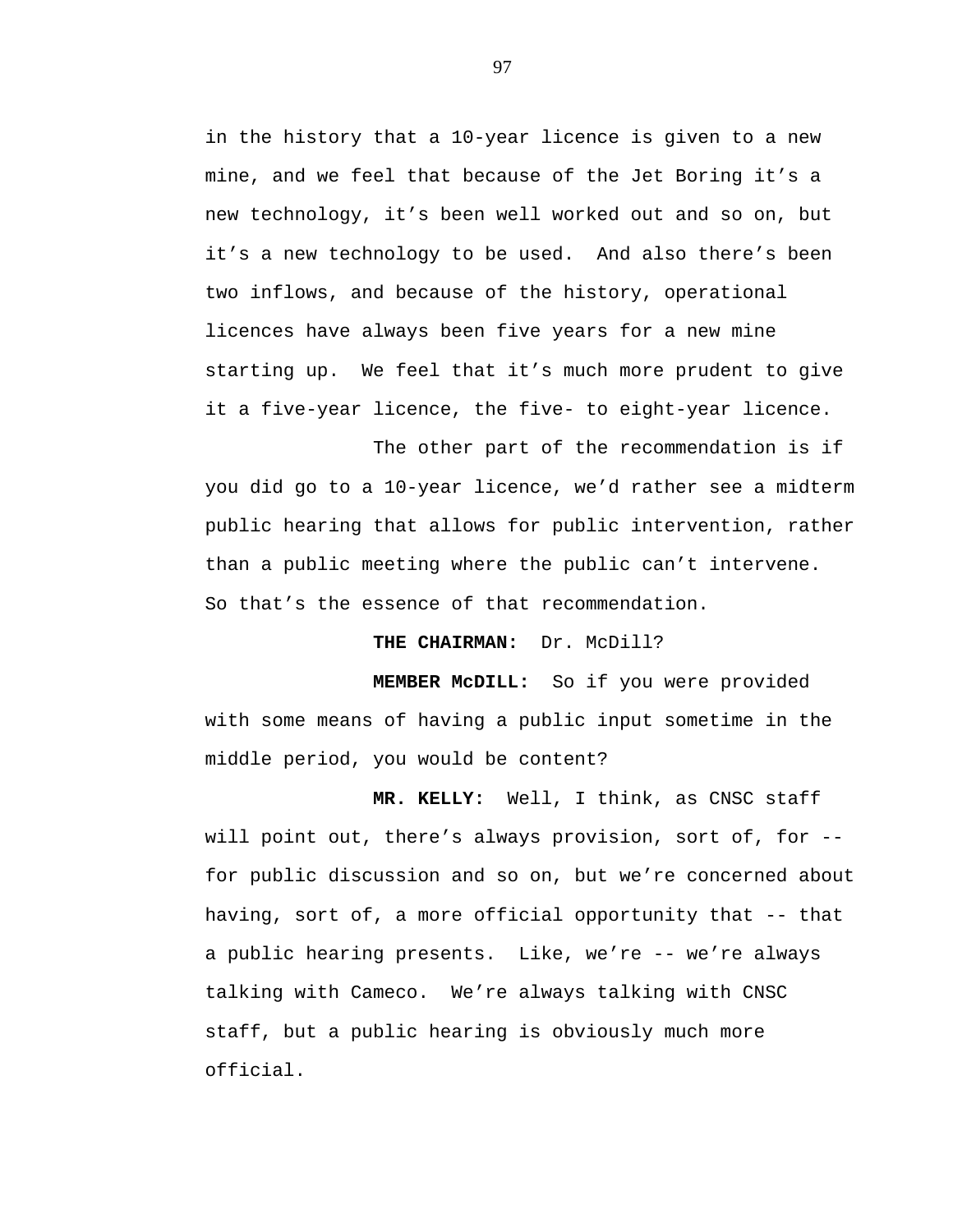**THE CHAIRMAN:** But I'm missing something. Most of the risk or apprehension is going from construction to operation; that's going to happen in the first year, so if there's anything that doesn't work, you will immediately know about this. So I thought that if you really were worried about those area, you would ask for a 1-year licence or extension and then -- and then 10 years; you know what I'm saying?

So you see what the first year of operation experience brings rather than 8 years which I don't think is much different than 10. I'm missing something.

## **MR. KELLY:** Warren Kelly.

I don't think it's reasonable to ask for a 1-or-2-year licence. You know, Cameco will hardly be away from here and they'll have to come back again and these - these hearings are very expensive for the proponent, so I think, you know, historically, a 5-year licence is -- is much more reasonable. But you know, that's our opinion and it's based on historical -- you know, the granting of licences to the other sites in Northern Saskatchewan in the past.

**THE CHAIRMAN:** But what is being recommended, I think, is a 10-year licence with annual reports. The annual reports could have public -- in fact, the MPP in the nuclear power presentation and annual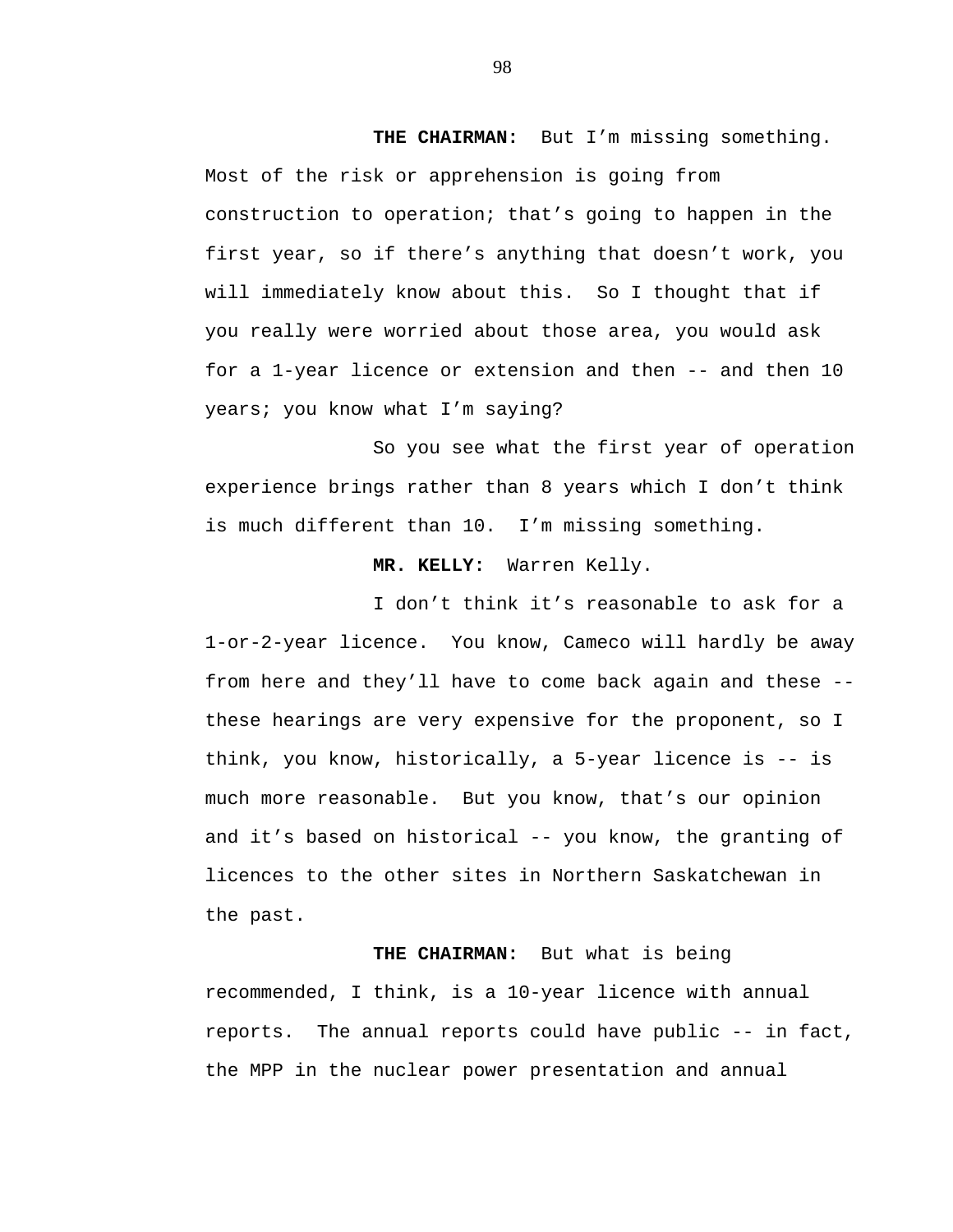report, there is a public input and depending on which phase and what concern are it can be a full public hearing.

**MR. KELLY:** Warren Kelly, for the record.

I don't think public involvement in these 1-year annual reports has really been defined. It -- it's I don't think defined in writing anywhere. It's just that we'd like something more -- more official, more prudent.

As I -- as I said, historically, the operating licence for the other sites, in my knowledge, has always been 5 years. We have -- CNSC has never granted a 10-year licence to a new uranium mine coming on stream. If  $-$ - if I'm wrong, I stand to be corrected.

**THE CHAIRMAN:** But there's a whole new licensing process with licensing -- with licence condition handbook and an annual report. But why -- staff, maybe you -- if it's not clear, it's -- obviously the message is not being articulated.

**MR. ELDER:** Okay, I'll start and see if anybody else wants to add. Peter Elder, for the record. Admittedly, maybe we -- we need to do in our outreach a little more explanation around the annual report that we started in -- you know, for our 2011 report. For that report that was presented last fall, we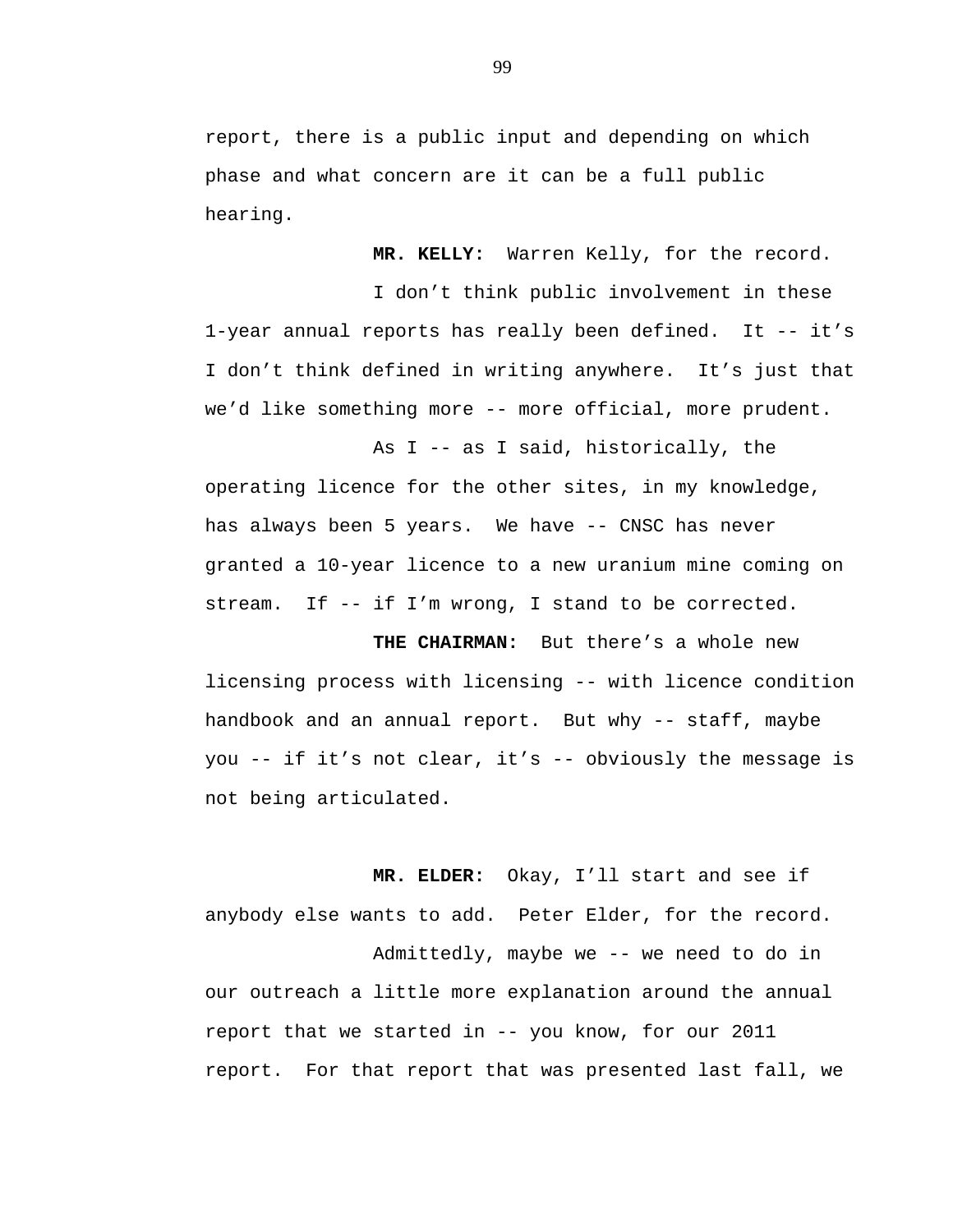did allow public intervention on the report for the first time and our intention would be to continue to do that on an annual basis.

And certainly, when we look at, you know, not prejudging what will happen later this year, but certainly if we get most of the -- the mine licences under longer licences, I think that, you know, the Commission would have to consider, at some point, holding one of their meetings to discuss that report outside of Ottawa. It's possible to come to Saskatoon sometime in that 10 year period as well.

But there is -- definitely, we are now allowing written interventions on those annual reports.

**THE CHAIRMAN:** Mr. Jammal?

**MR. JAMMAL:** Ramzi Jammal, for the record.

Thank you, Mr. President. Just to compliment Mr. Elder's answer, the CNSC licence reform of the CNSC is taking into consideration the verification criteria and clarity for the public and the proponent on what the expectations of the CNSC is and what it will be.

A couple of things I would like to mention is the -- I commend the intervenor on the request for a 5 year versus 10-year, but we have to recognize the fact that the new changes in the licensing process provide a yearly input.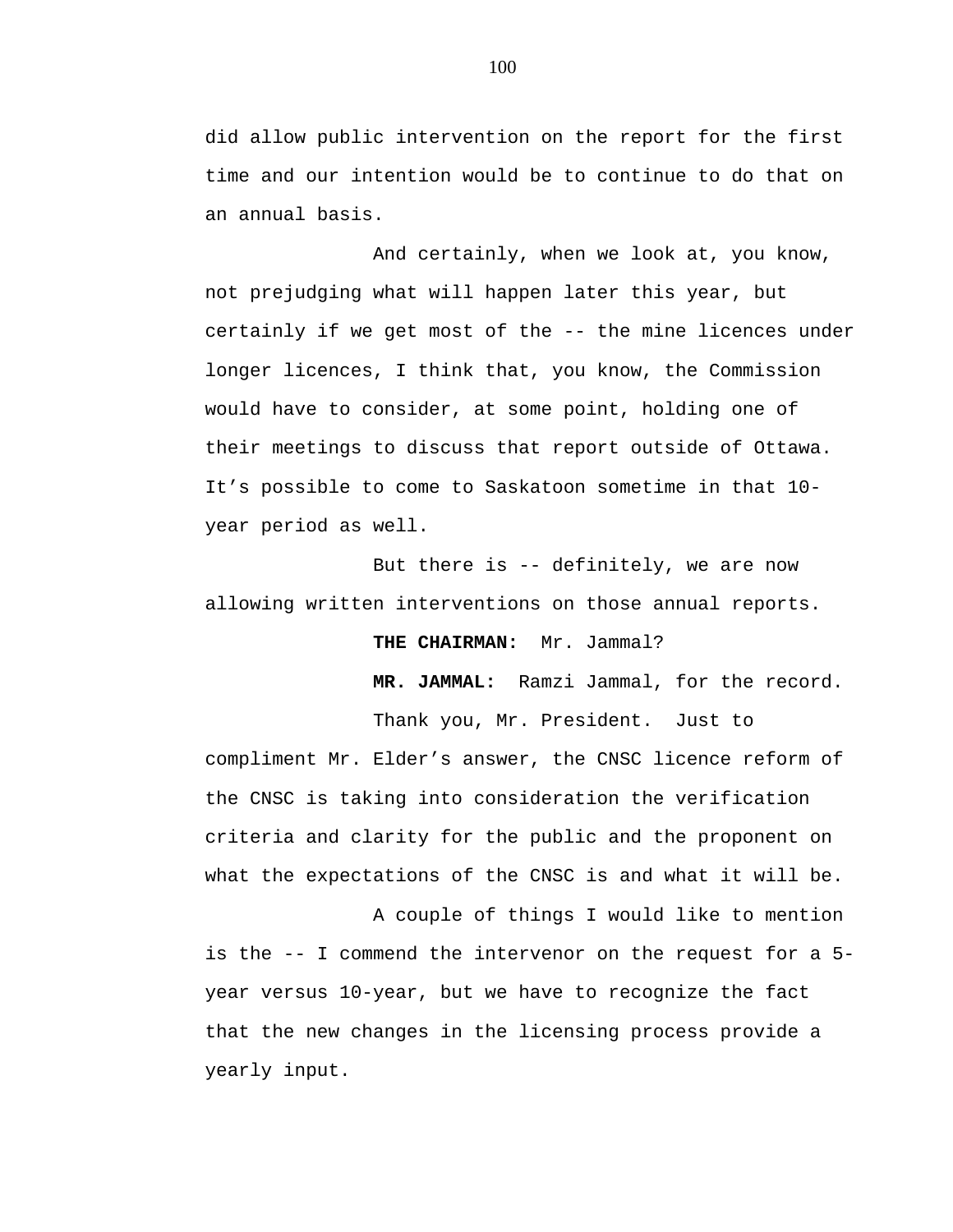You mentioned public hearing. Public meeting is just as equivalent or as official as a public hearing, especially on the input of the public.

You mentioned that the report is a synthesis report. It's -- potentially, it's a summary, but the public intervention is not limited to the report itself, so you can submit your intervention on the basis of what you know. And that's where the public meeting or the public hearing, from the public engagement, are fully equal.

And the licensing term is not a compliance tool. As Mr. Elder mentioned, the yearly review -- the yearly report of the industry, uranium industry, will allow the public intervention and the report will be regulatory in nature. So in 30 seconds, you've got the licence, the licence condition handbook and the annual report will be discussing the performance, the outcome of the regulatory oversight to include regulatory changes with respect to the LCH.

**THE CHAIRMAN:** Okay, Dr. McDill.

**MEMBER McDILL:** Often when we have a - a licence, it goes through a transition as this one will as the jet boring comes on stream and everything is set up and becomes running. We have a hold point and this - there's no -- there's no suggestion of a hold point in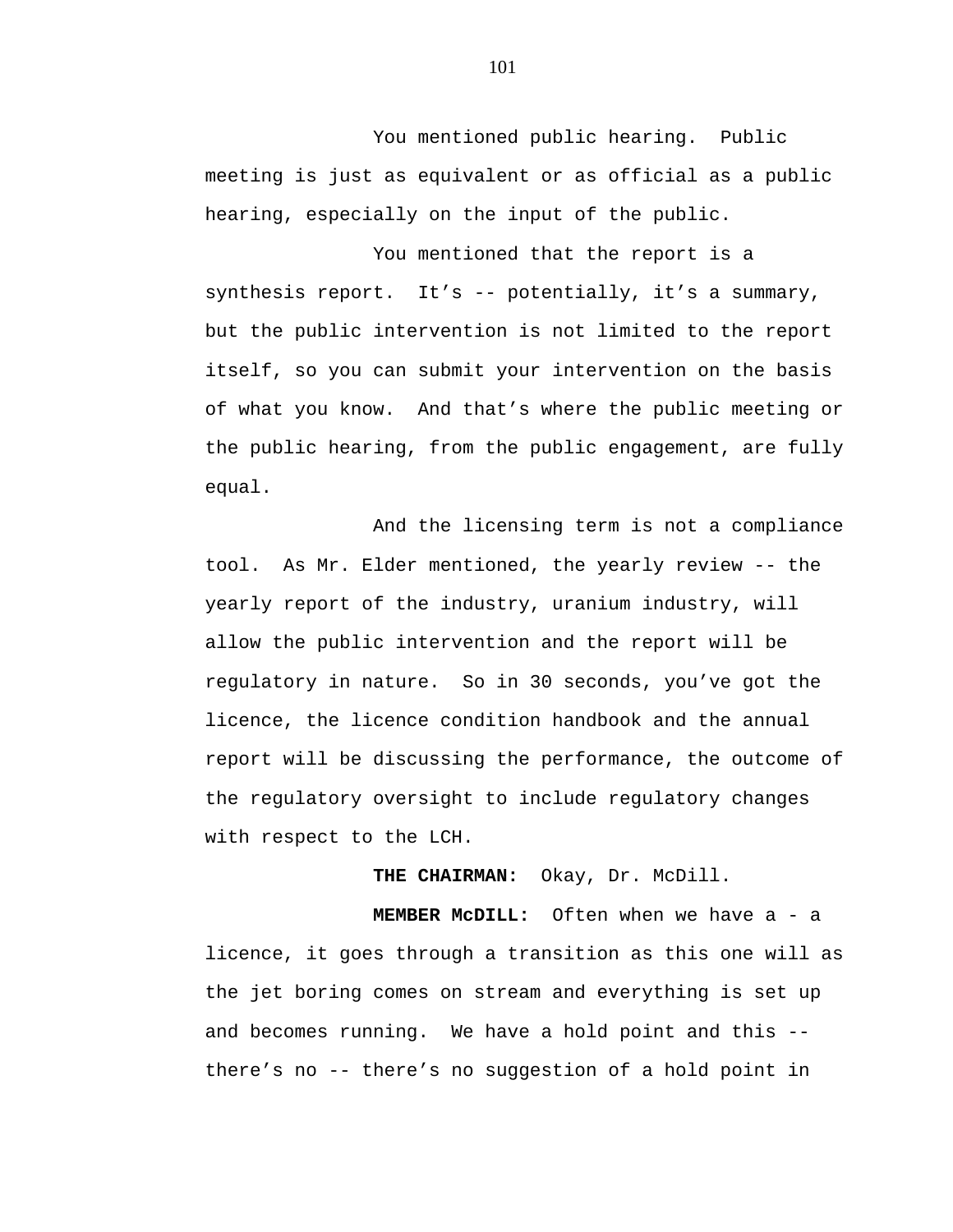this licence.

**MR. ELDER:** Peter Elder, for the record.

What we are it's analogous to a hold point in terms of the phase commissioning, so -- and why we didn't call it a hold point, in fact, is it's a continuous process that Cameco is proposing, so they don't plan to stop and do inspections. They actually do inspections as they're running on their system, so we put in analogy of the hold point and say, "You've got to give us this report and allow time to review it in conjunction with our inspections to allow us to make sure that you're okay before you go further in your continuous process".

So we are, you know, the -- we've used different terminology because it's not a physical stop, but is -- is exactly analysis of having all of the verification as you go gradually going from water to waste rock to low-grade ore to high-grade ore.

**MR. LeCLAIR:** If I could just add to that because I think part of what needs to be added here to perhaps help with the understanding and I think I'll ask Cameco to elaborate a little bit more.

But in -- in the start up of operations, it's not so much a start-stop or turning on of a switch, if I can use that as an -- as an analogy. The smooth transition, because it's a process, it moves gradually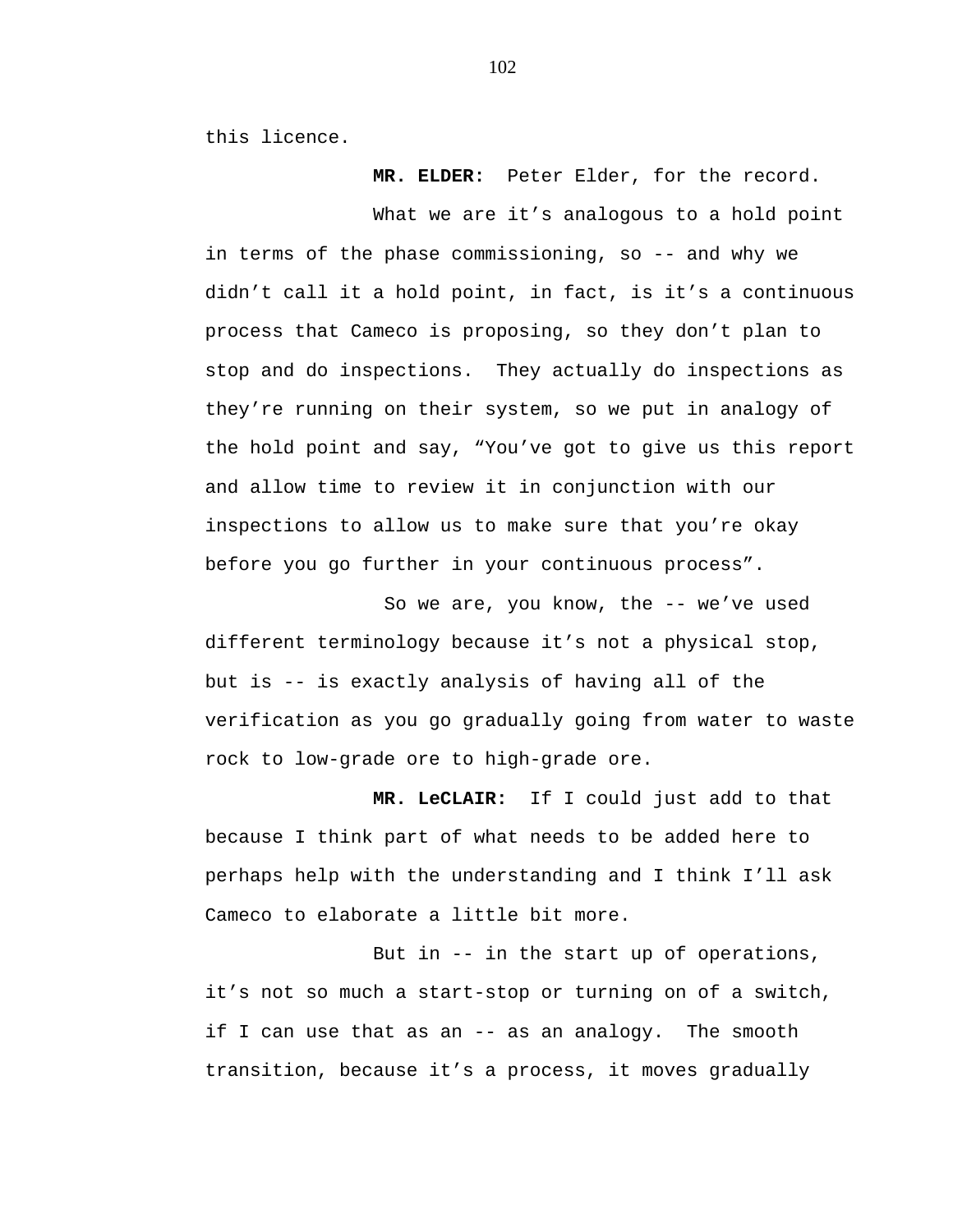from one to the other and start-stops are not things that you necessarily want to do. You want to allow that continuous flow.

In fact, that was one of the driving forces for coming for an early renewal rather than waiting until the end of December was there was a concern that they wanted -- make sure that they were not in a position where they had done all their commissioning, which is already authorized under the current licence, and come to a point where they'd have to stop and wait for a licence hearing to then allow to move into full operations.

But perhaps I can ask Cameco if they can elaborate a little bit more because this was a fairly important part of the discussions even with regards to when we were holding this -- going through the licence renewal.

**THE CHAIRMAN:** Go ahead, please.

 **MR. GODDARD:** Thank you. Grant Goddard, for the record.

Perhaps Mr. Lowen will also want to provide a little more detail, but perhaps several points to make in response to the intervenor and to CNSC's comments.

Overall, Cameco believes we have demonstrated during the mine recovery, the remediation and the construction that Cameco has the necessary programs in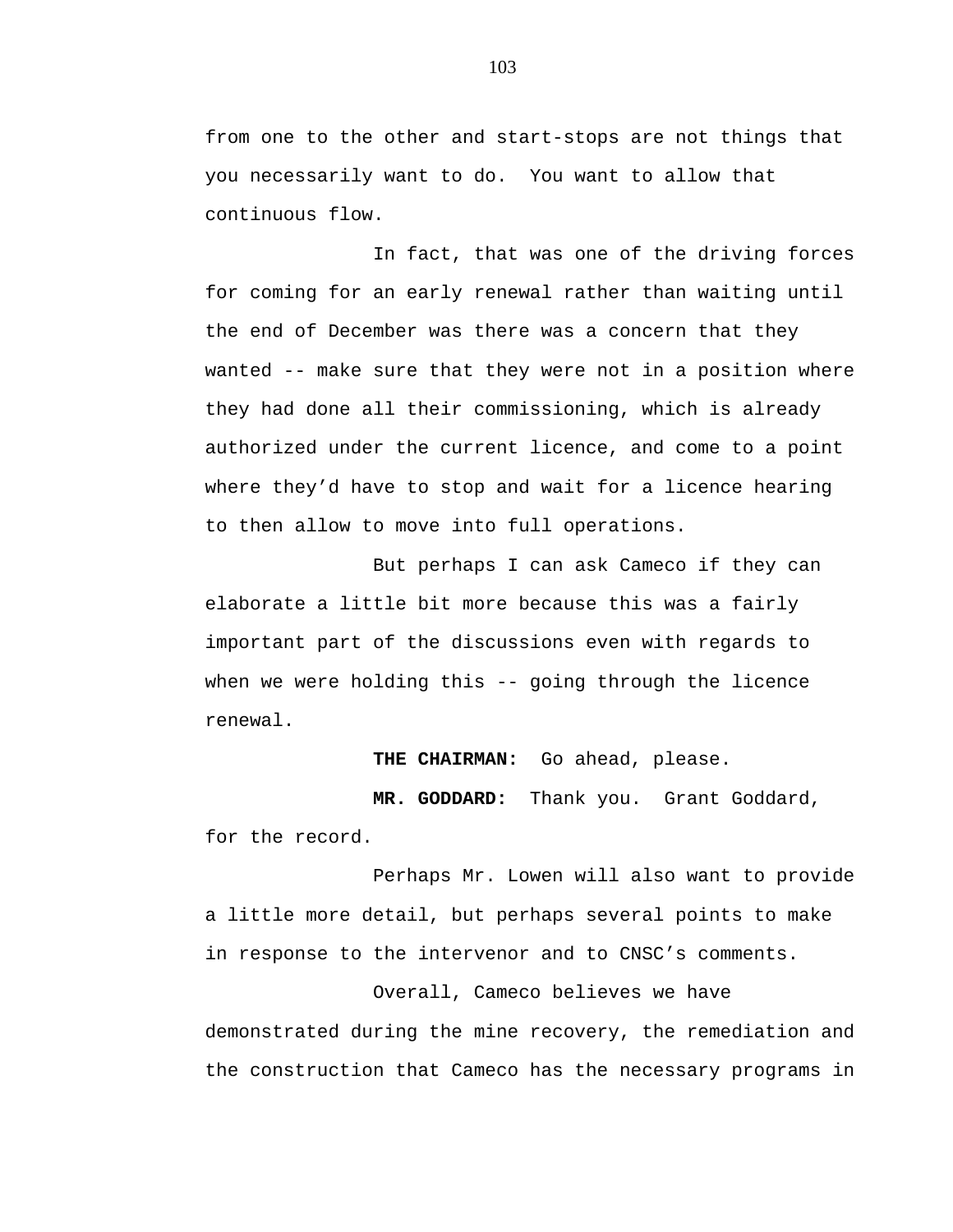place and we've demonstrated solid performance in the execution of those programs to warrant a 10-year licence term. This should provide confidence to the Commission that Cameco is fully qualified to carry out the licensed activity of uranium mining throughout the 10-year period.

I appreciated CNSC's presentation and it reminded me, as well, as I said, I had Steve's former or my former role was Steve's as GM.

The -- the very intensive remediation planning that took place over the past number of years, taking us through phase 1 right up to mine development and construction today in phase 5. The intensive effort put into assessing risk and assuring that we had all of the proper steps in place before we went ahead and executed that work which we did safely.

I -- I now see our approach to commissioning to be very, very similar. It is a very rigorous, methodical approach to commissioning and start up of the operation, takes into account full assessment of the risk. It ensures that we have the equipment, systems, the procedures, programs, the trained operators in place and it will be carried out with the same rigor that we carried out our mine remediation and recovery.

So as we move forward with that, we can provide assurance that: 1) we will be successful and 2)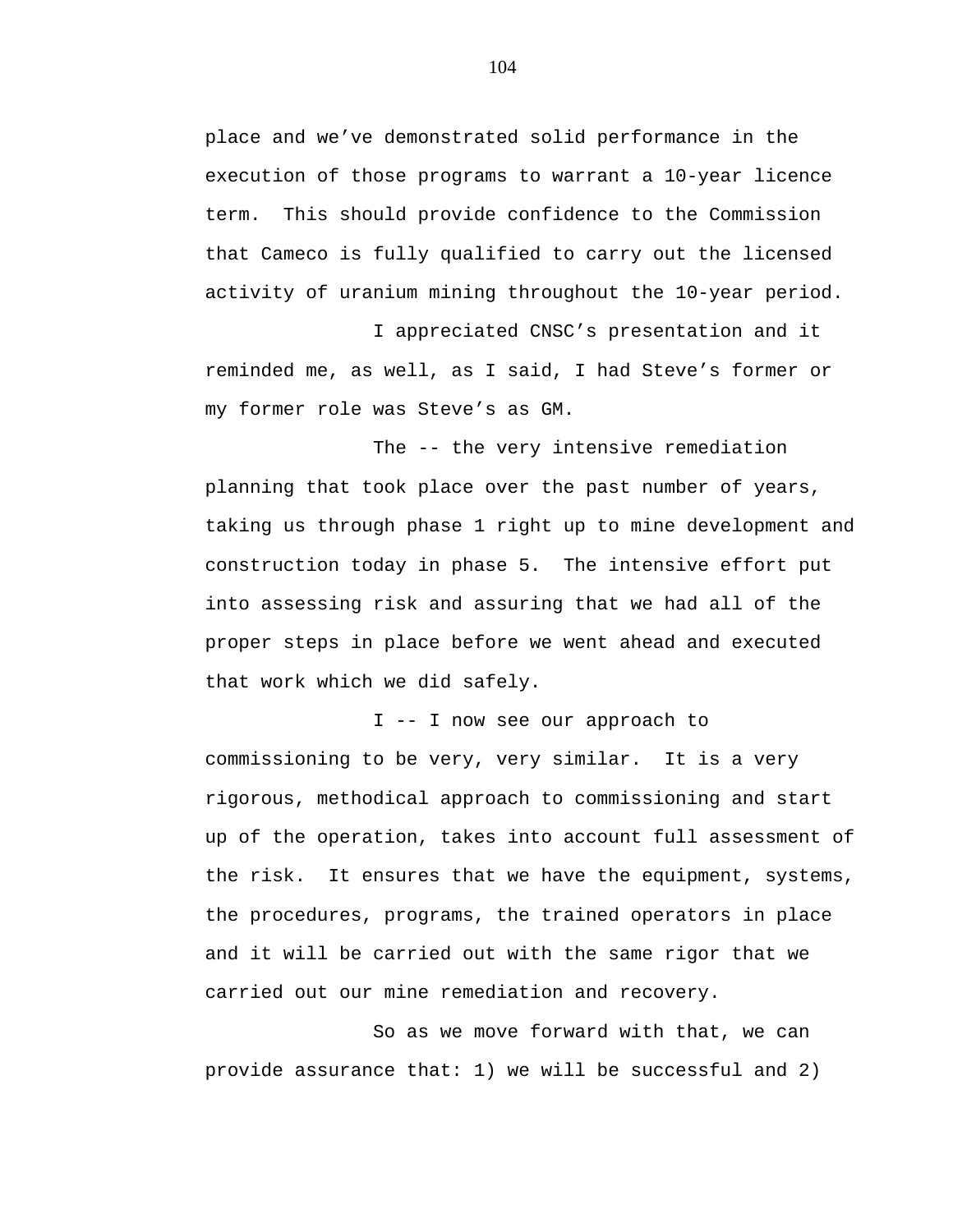any issues we encounter, we will always counter those and tackle them in the way we have in the past, and ensure the success of the operation will focus on the safety of our people and managing the environment, and it's really about having a safe clear reliable operation as an end result.

 **THE CHAIRMAN:** Okay. I think we've got enough on this, unless somebody -- last quick question, please, on 10.

 **MEMBER McDILL:** This is back to EQC. If this phase commissioning, which isn't a hold point as we normally have, is this something that reports become available, you'll be in a position to gain some comfort or express some concerns through the phasing?

**MR. KELLY:** Warren Kelly.

I just want to add that we'll certainly respect the decision of the Commission and also our involvement with Cameco and Cigar Lake has been excellent, excellent discussion, and also with the CNSC staff. So, I mean, it's been excellent discussion, certainly if a 10 year licence is done I have the assurance of success. I've seen things change at Cigar Lake and I'm sure the commissioning and start-up is going to be excellent.

So yes we'll certainly be continuing to discuss it and to go up to Cigar Lake and to talk to the CNSC staff.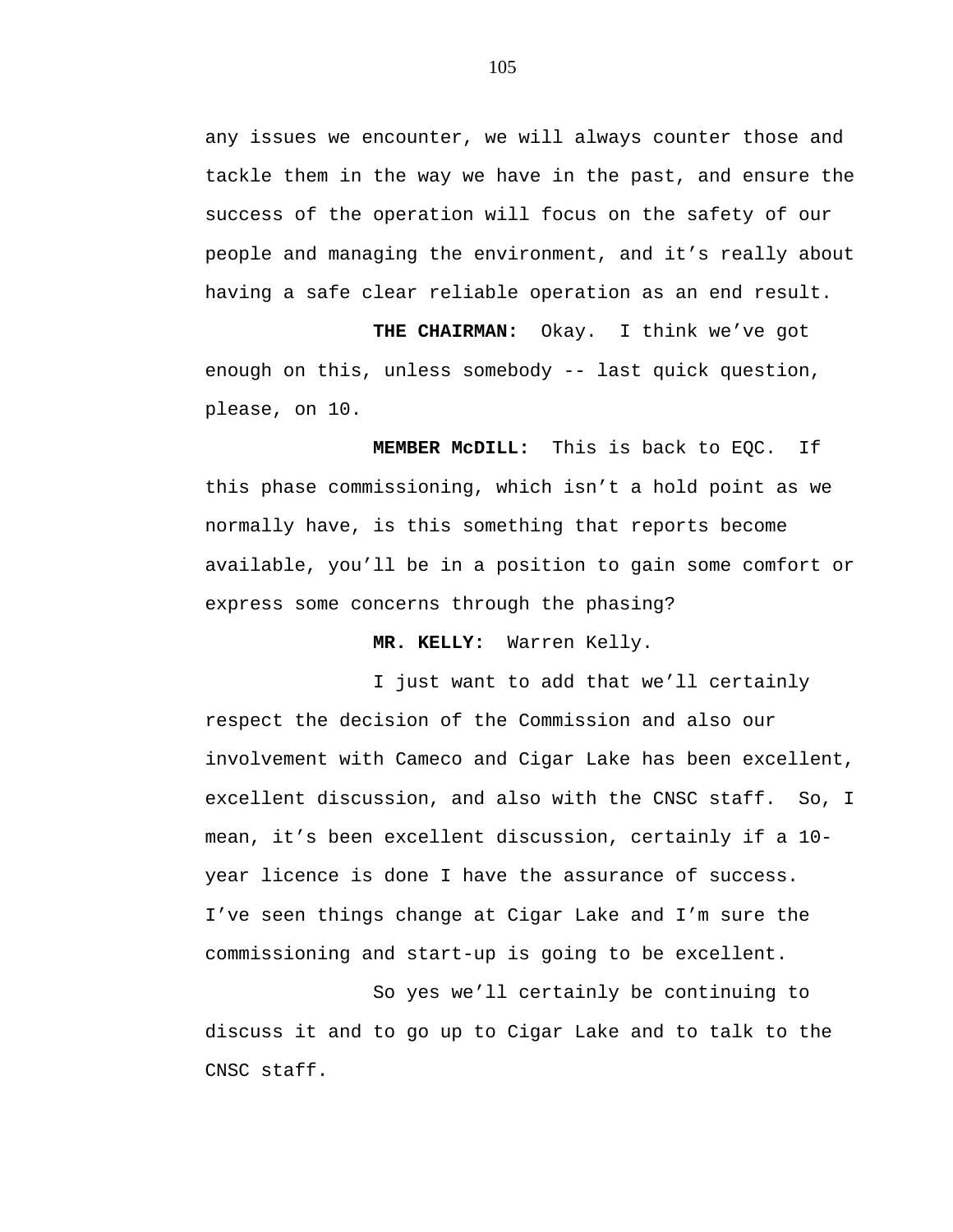**THE CHAIRMAN:** Okay. Mr. Tolgyesi, we interrupted you. C'est fini?

Ms. Velshi.

 **MEMBER VELSHI:** So I do want to pursue this a little further, this duration of licensing. And so there were a few factors that were raised here. One is that the annual reporting does allow public intervention but that's written and there isn't an oral presentation, and I wondered if that would be perceived to be undermining the level of public engagement. There was a recommendation that at some frequency we actually have those annual meetings; the meetings where we do the annual report review within the community. And again I'd like to get your opinion on that and from staff to see whether they've got any feedback on that.

But the bigger question I had was; what's so magical about 10 years? So once you've got your licence and the Licence Condition Handbook and these annual reports and they reach a level of maturity, do you envision going to perhaps a 20-year licence. I mean, you articulated very well why a 10-year licence but what's so magical about 10 years? And perhaps I'd like some insight into that.

So I'll start off with the intervenor first on do you see a difference between a written versus a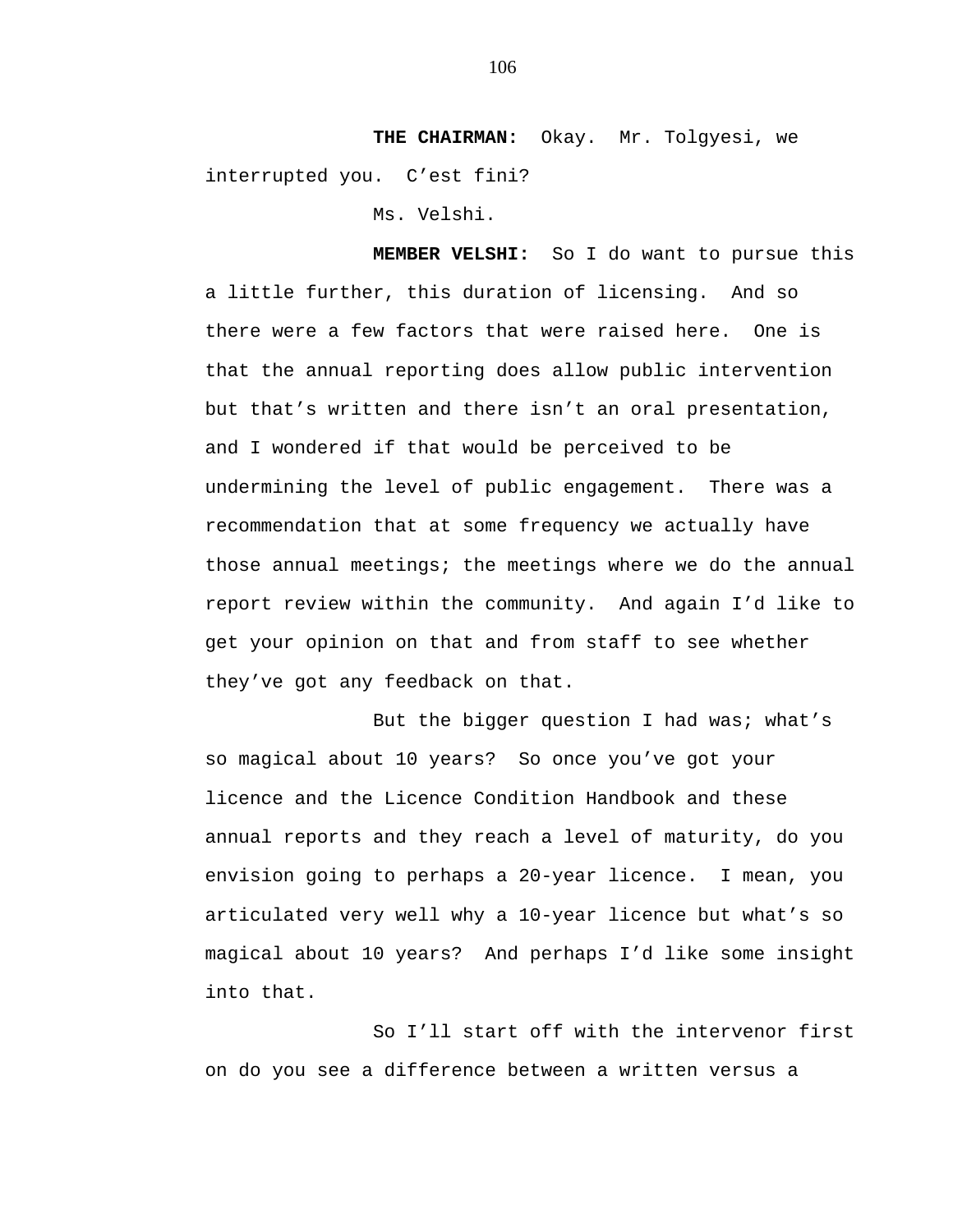written and an oral presentation, and would having these meetings at some frequency within the community meet the need to be able to participate fully?

**MR. KELLY:** Warren Kelly, for the record.

I think with different legislative changes and so on, you know, CNSC staff is still a work in progress of how they're going to allow sort of for more public discussion and so on. And I could be mistaken but the public meetings; like, there's a public meeting coming up on Gunnar and it's my understanding at public meetings, public can attend the meetings but they can't say anything. Now, I don't know if you have public meetings where public can say something; maybe I'm confused here but I was always under the understanding that CNSC public meeting, public can attend but they can't say anything.

 **THE CHAIRMAN:** It's up to the Commission to decide when public meeting is purely a meeting amongst ourselves or a meeting with intervention. Or it could be a full-blown meeting with oral presentation.

**MR. KELLY:** Okay.

**THE CHAIRMAN:** But it's up to the Commission to determine, depending on the subject and the file.

**MR. KELLY:** Yeah, I guess the essence of sort of our intervention is that we just think the public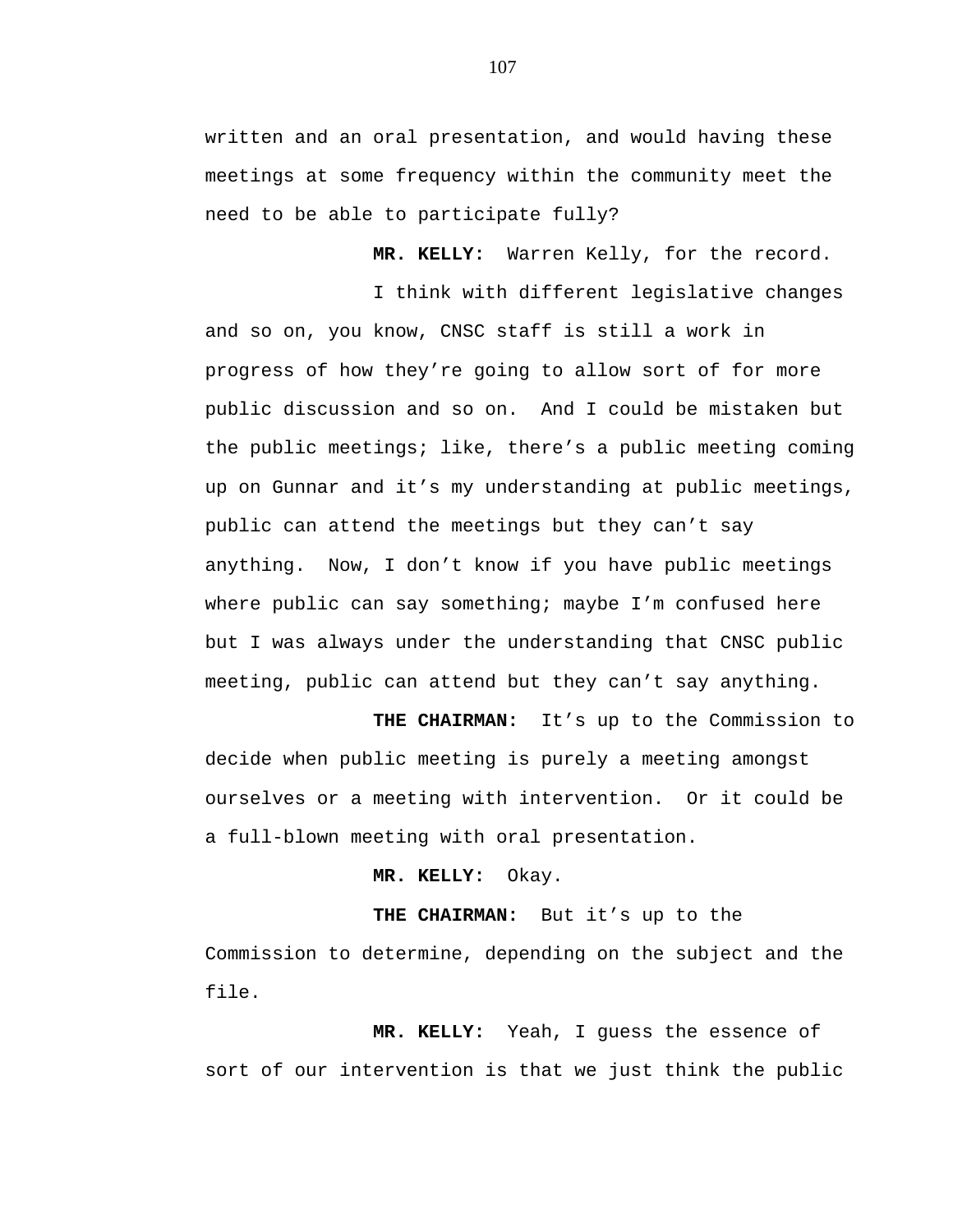hearing is more official, is what we're used to. I don't think there's anything about the 10-year licence it's just that industry has moved 10 years. It literally costs a proponent millions of dollars, you know, to prepare and come to sessions like this. So I think that's why the industry has gone to 10 years. Again, just going back it's just that we think with going from a construction licence to an operating licence for a mine that's had two inflows, and using Jet Boring, a new method that maybe it's a little more prudent to offer a lower licence of five years.

But as I said, we've had excellent discussions. We go up to Cigar Lake every year, CNSC staff is always there. I'm sure there'll be lots of opportunity for discussion and as we've talked about different hold points and so on. But as I say I just returned to -- it would be the first time in history that you've granted a 10-year licence to a new uranium mine starting up in northern Saskatchewan, and I think that takes a little bit of thinking.

### **MEMBER VELSHI:** Thank you.

Staff, do you want to comment about 10 years and what do you see the future evolving to?

# **THE CHAIRMAN:** Mr. Jammal?

 **MR. JAMMAL:** It's Ramzi Jammal, for the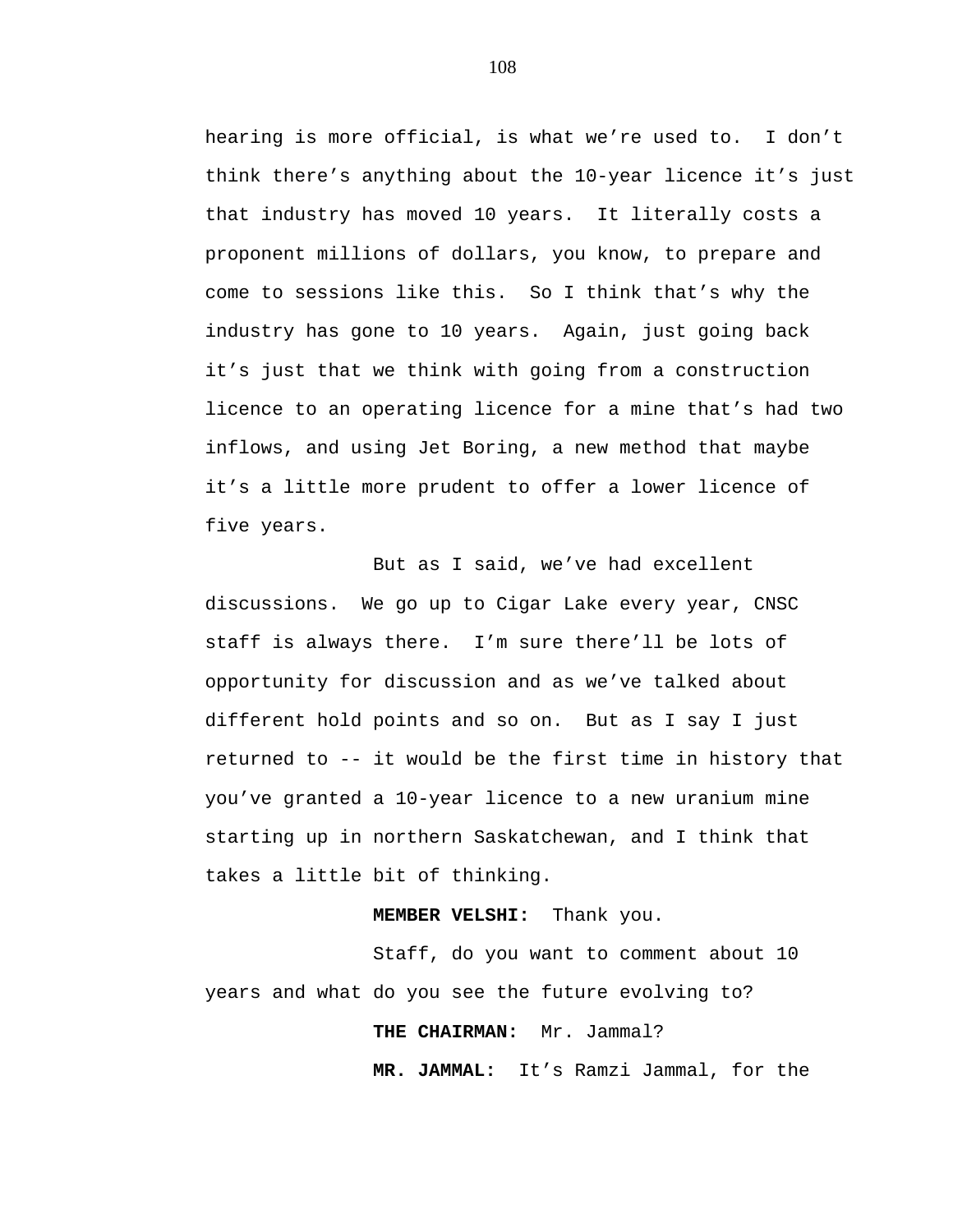record; Executive Vice-President.

Ms. Velshi asked the question about what is the significance of the licensing term. As the regulatory oversight matured at the CNSC and as the old timer under the AECB and the CNSC, the CNSC used to issue indeterminate licences for certain Class 2 nuclear facilities for undetermined period. And at the time our computers could not put "undetermined," we used to put 30 years as a time limit.

So this is where the evolution of the licensing structure has taken place from the CNSC itself. For the record, the licensing term is a Commission decision; we make recommendations based on our maturity of the regulatory oversight, number one. Number two is the establishment of the licensing reform, the public input, the compliance activity. We had the discussion of hold points and verification points; they're both equal with respect to the regulatory oversight.

And, again, the licensing term is not the compliance tool. With the change, the Proponent or the intervenor is talking about public hearing because the classic structure, for the longest time, was the public engagement during the hearing. But has been proven, the Commission meeting can have a public meeting as the Commission decides on the intervention. So it's a change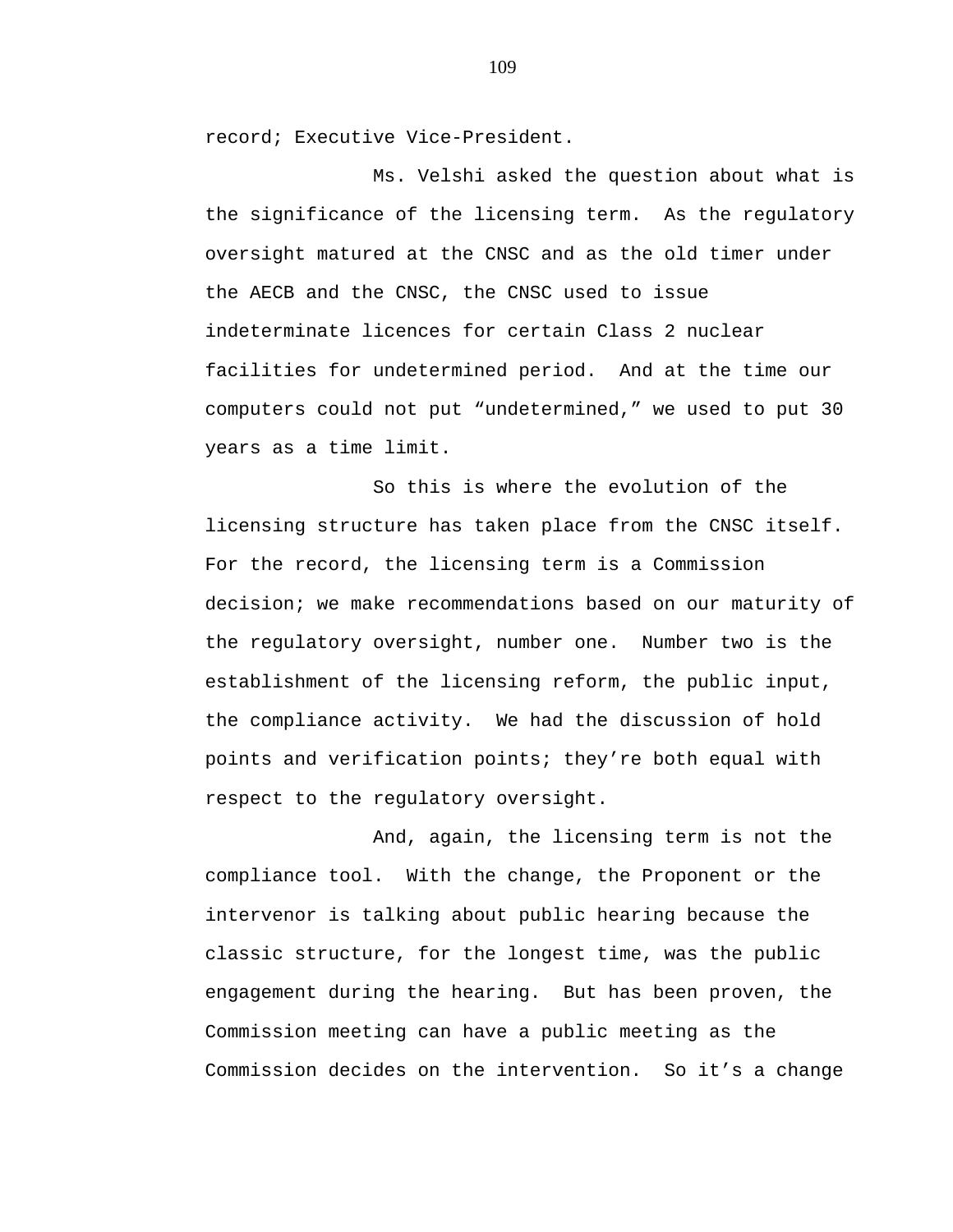of culture but it's not a blind change, it's based on the maturity of the licensing process at the CNSC.

**MR. MOONEY:** Sorry, could I -- It's Liam Mooney, for the record for Cameco.

I'd like to add that as the Applicant who's seeking the 10-year licence we feel, given the strong environmental and safety performance at Cigar Lake, there is a good track record there to establish that. And I think another point that we saw earlier today when we had Mr. Crocker from the Ministry of Labour Relations and Workplace Safety, there is additional oversight to our operations provincially from both the Ministry of Environment as well as Labour Relations.

And it goes again to the point that Mr. Jammal made along the lines of what we're talking about is we still have an obligation to comply with our licence and all of the legal and regulatory requirements. So that the term of the licence we are happy to have 10 year; we would be happy to see a longer licence term, but the 10 year we are happy to start with that.

 **THE CHAIRMAN:** Dr. Barriault.

**MEMBER BARRIAULT:** Thank you, Mr. Chairman.

In your presentation you mention monitoring a Waterbury Lake, and I guess you are asking for closer monitoring. Is it because you have concern over the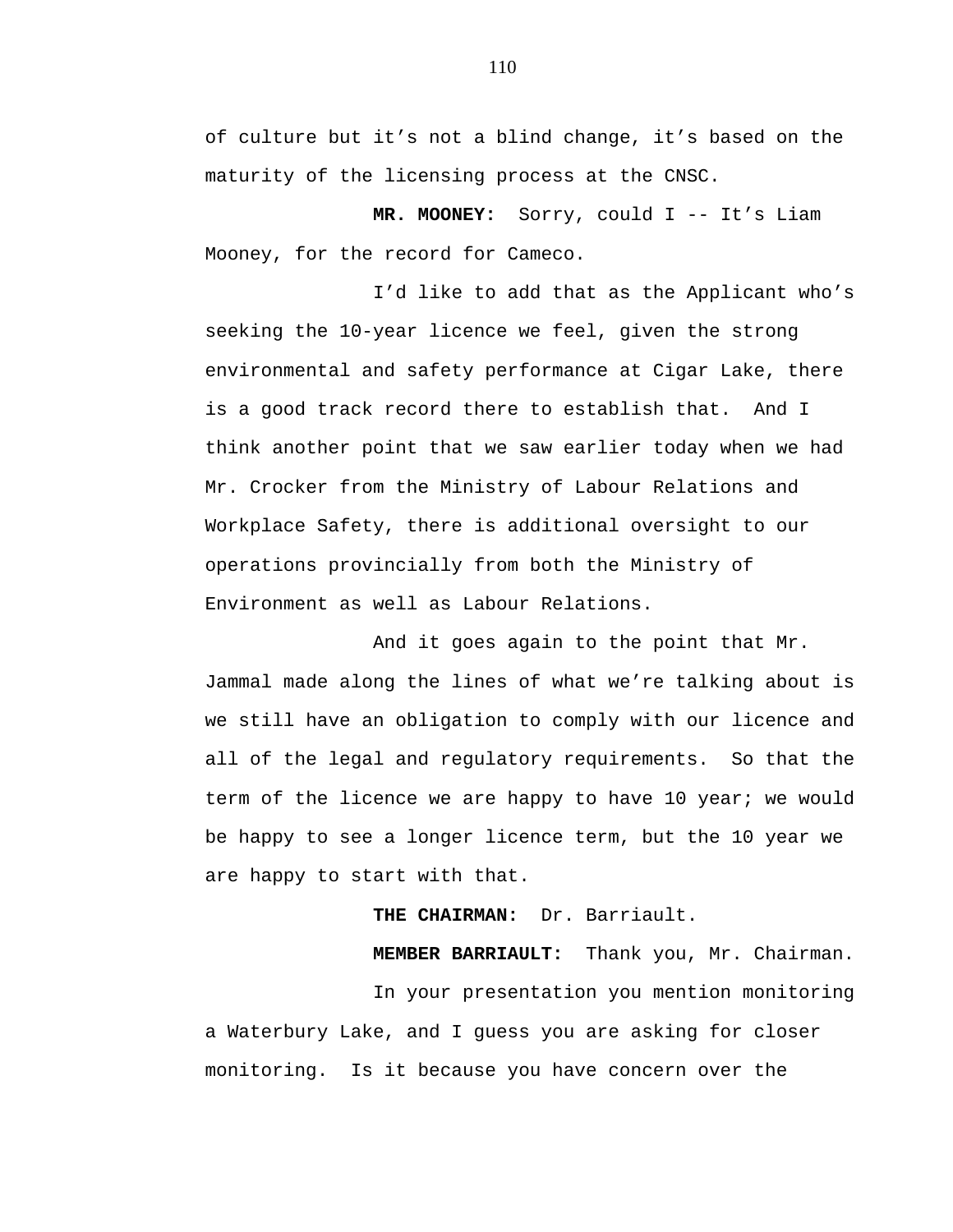contamination of Waterbury Lake?

 **MR. AUGIER:** For the record yes. We're also considering the communities downstream from us, from the mine which we are a part of it. And also it's a great concern of water for us because it's -- the water is very important to us because we do live in, and fish and hunt and gather as the Métis and Dene, and so on. If they do have a monitoring system so if there is a problem they can catch it before it gets too out of hand. So it's kind of a safety precaution we're kind of asking for.

**MEMBER BARRIAULT:** Okay. As a follow-up, is there any fish that you cannot eat out of your lakes now because of contamination?

 **MR. AUGIER:** Yes. Actually, in the Beaverlodge region right now we have a limited fish advisory to eat so many fish because of selenium. This is, of course, the Beaverlodge which I have come from. And there is one other lake, which is Martin Lake, we do not eat fish out of there. But we do have fishing there we just catch and release because of selenium. And that's kind of a thing that happened. So this is a big mistake that happened years ago and we don't want this to happen again.

#### **MEMBER BARRIAULT:** Okay.

**MR. AUGIER:** So, you know, we want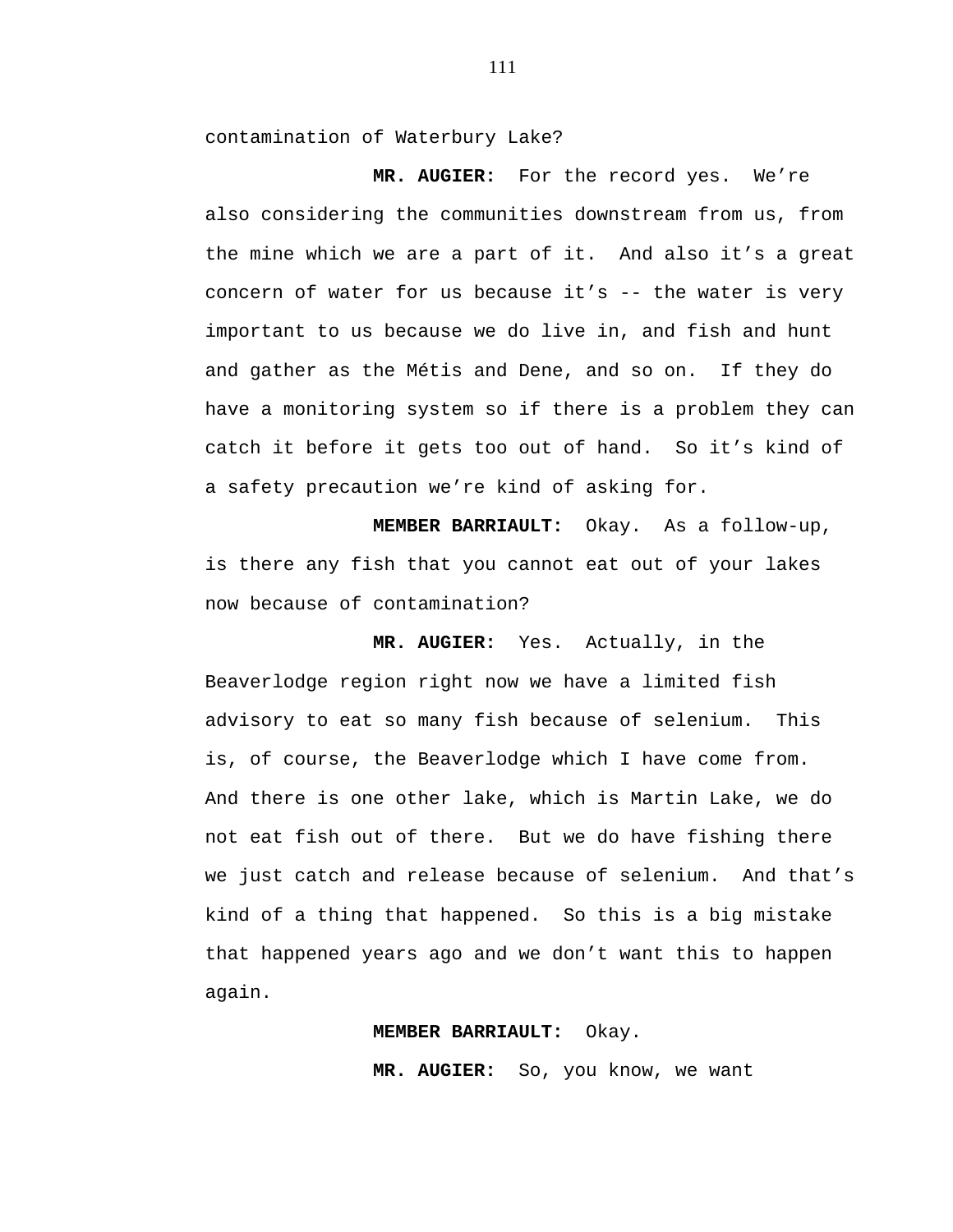precautions. It's very important because once the mines are gone, we're going to still be there. My family - well, my relatives, ancestors they'll all be there. I know because Uranium City is close; I'm still there.

**MEMBER BARRIAULT:** To date, have you been satisfied with Cameco's monitoring of the environment?

 **MR. AUGIER:** Yes, actually I am quite adamant that the monitoring system is at full throttle, so to speak, and they're updated. And we do request certain monitoring and also environmental studies that they do.

So, you know, I'm really fine with that, and it's just how we have a new mine starting up. So it's not only my concern it's also other communities within our region.

**MEMBER BARRIAULT:** Have you found the public health system useful in helping you and assisting you with monitoring?

**MR. AUGIER:** Yes, by far, yeah. It's a very useful tool. It's also a good educational tool for the people that are not familiar with the mining. Of course, I'm familiar with it because I started working in the mines since I was 16. And we have older people who are not familiar with it so them to come to give presentation on it, so it gives them some idea of what's happening and to put their fears aside, it's not all bad.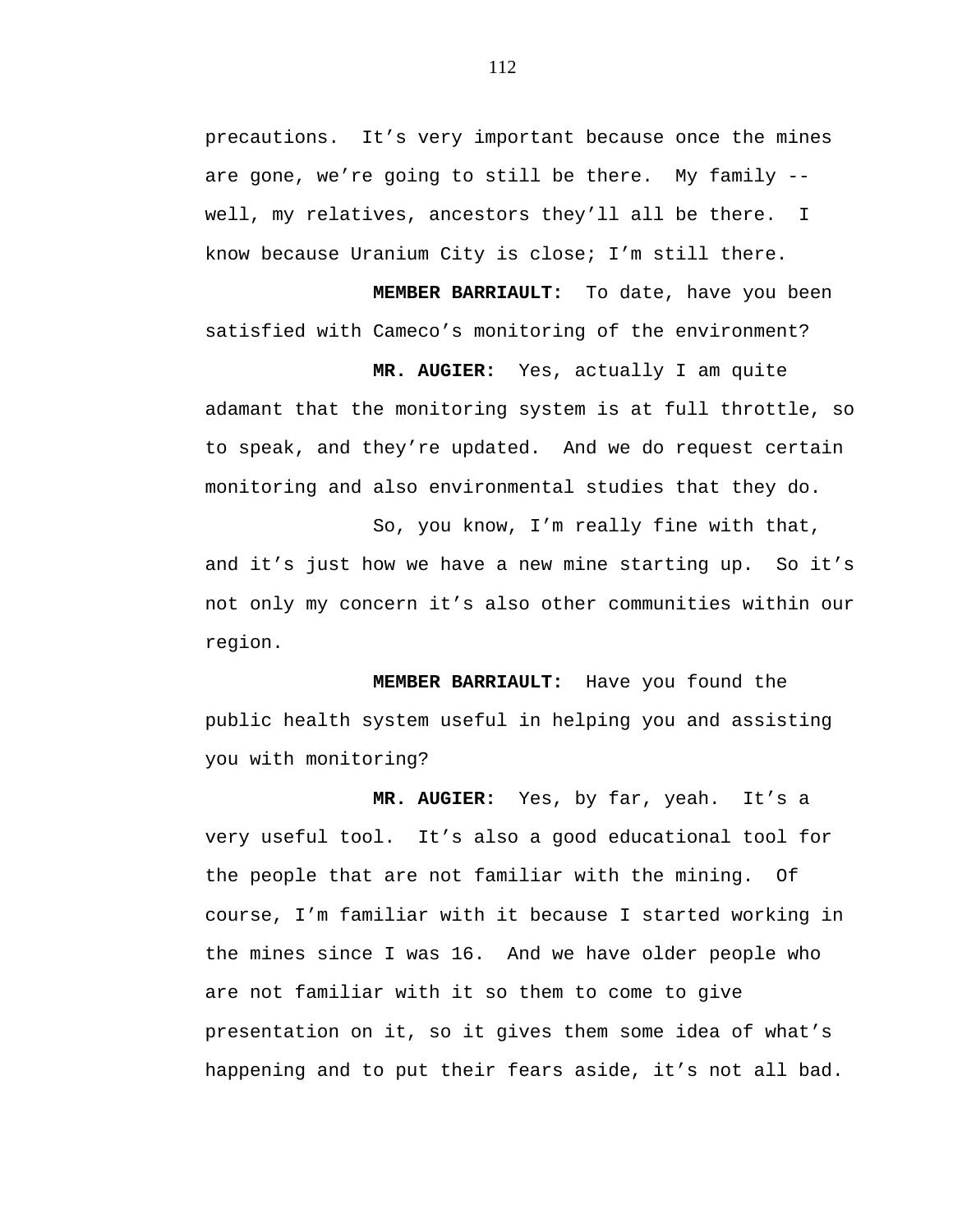And in the end, we've got to look at it this way, we do need work in our region, and the city life is not good. I tried the city life and there's no place like home in the north. And it's difficult for people that live in the north the small communities to come to big communities because it's a big shock.

And what I'm saying is yeah we would like to see that more because it's a safety precaution. Also the other communities within my region have that concern also.

## **MEMBER BARRIAULT:** Thank you.

Thank you, Mr. Chairman.

**THE CHAIRMAN:** Just to piggyback on that, I understand that there is a regional medical health studies of northern Saskatchewan that's being done periodically and shows that the health of the communities is good or is better than anybody else in Saskatchewan. Am I -- I don't know if somebody can remind me, when was the last such study been done and was it released?

In fact, I was hoping that the regional medical officer would have been here to talk about that.

**MR. LeCLAIR:** Jean LeClair, for the record.

The regional medical officer will be present later on today. He was going to be here for I believe the Beaverlodge part of the hearings.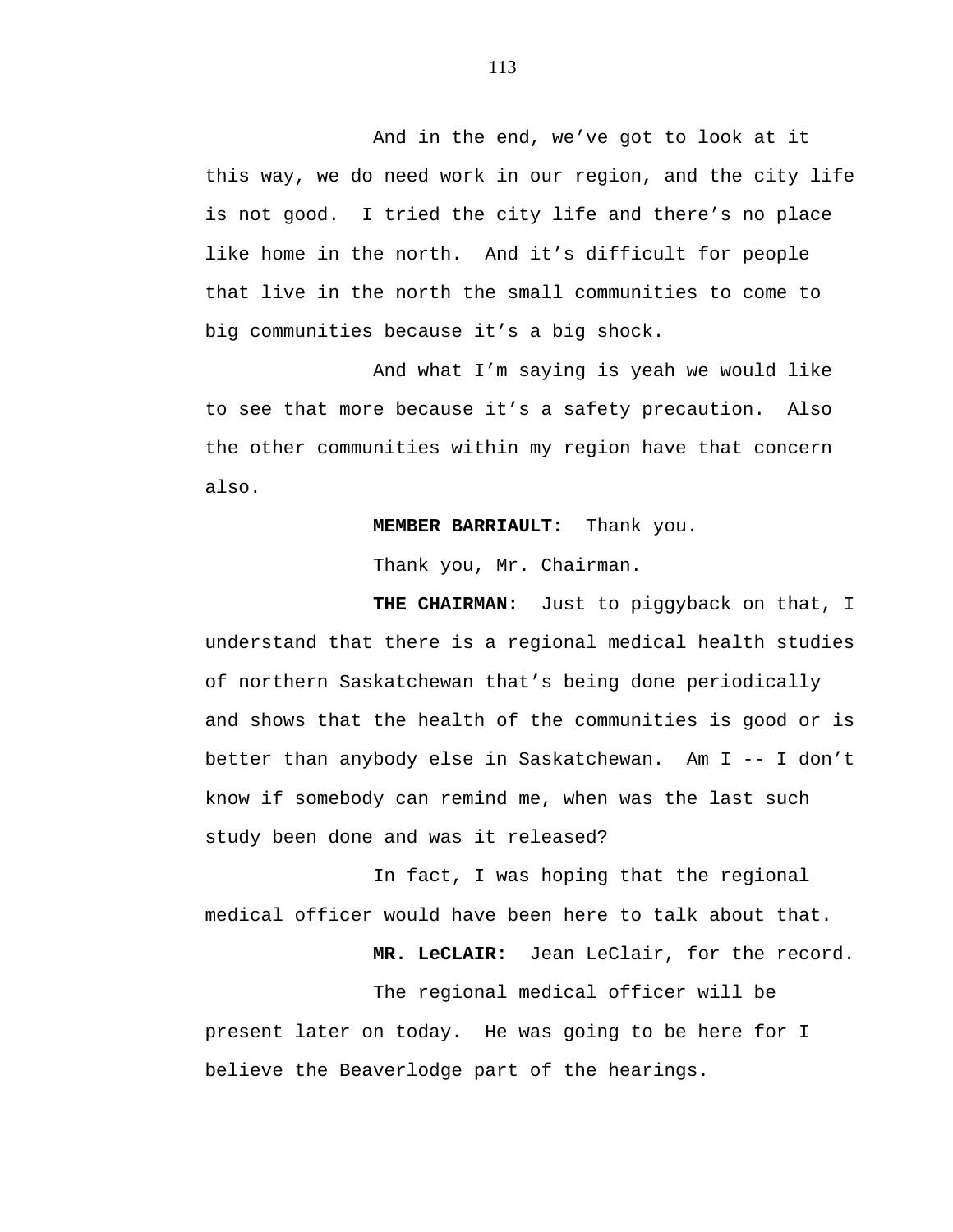**THE CHAIRMAN:** So we can ask a general question then.

> **MR. LeCLAIR:** Yes. **THE CHAIRMAN:** Okay. **MR. KELLY:** Warren Kelly.

Just another report that you may not be aware of, but the community vitality monitoring partnership process, which has government people, Cameco and AREVA, we've just finished a report on the socioeconomic effects of uranium mining in northern Saskatchewan. And Jean LeClair can certainly provide you a copy of that.

But that's an examination of the socioeconomic effects of uranium mining in northern Saskatchewan over the last -- well it's sort of what we call the modern era of uranium mining in the last 20 or 30 years, and it's an excellent report that you might want to take a look at.

**THE CHAIRMAN:** Give me the 10-second clip. What's the bottom line?

**MR. KELLY:** Well, the bottom line is that uranium mining has been very important to northern Saskatchewan. It's helped the people in the communities a lot. But you might be aware of some reports; there's still a lot to do in terms of housing and different things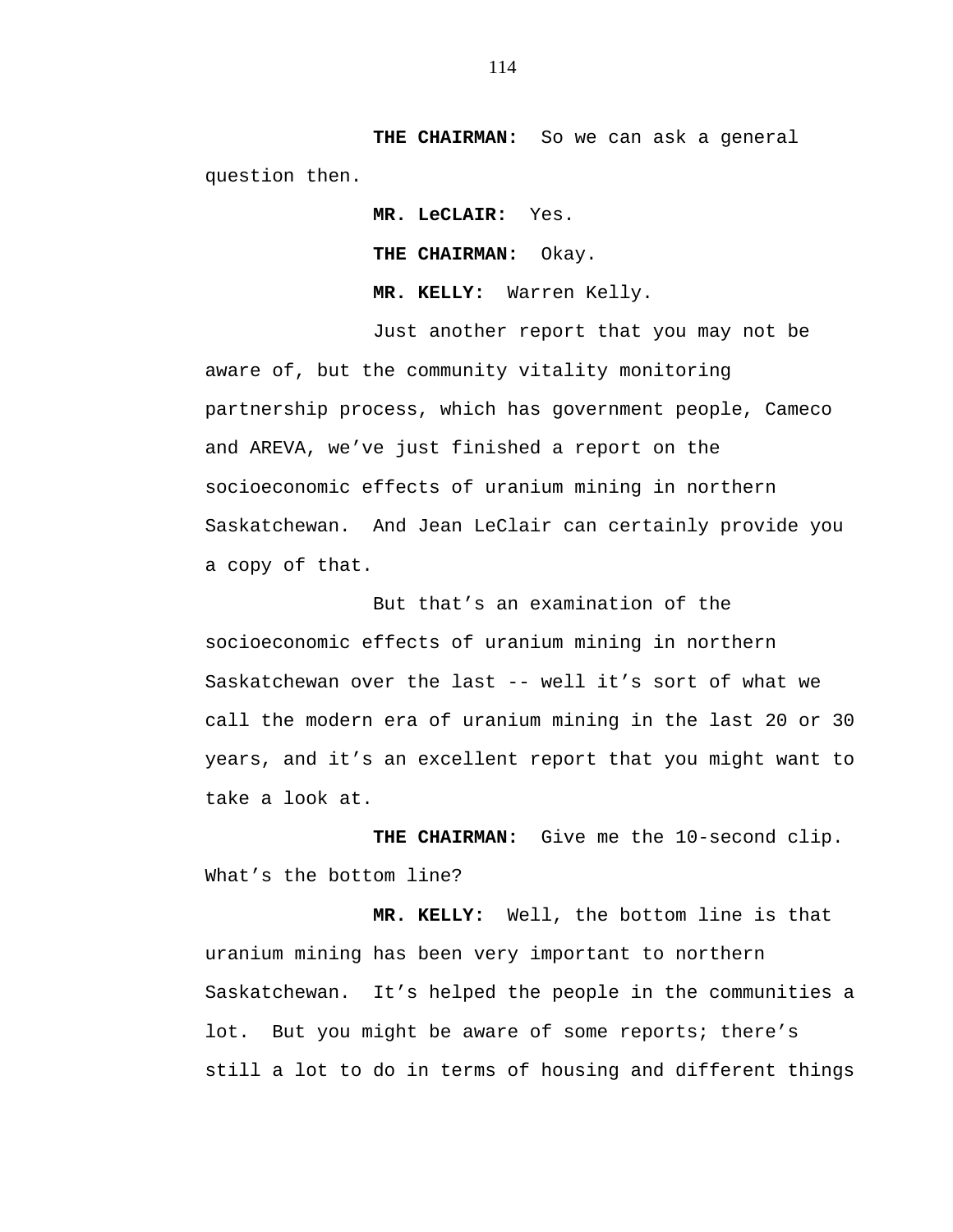like that, but the uranium mining industry has been very, very positive for northern Saskatchewan.

THE CHAIRMAN: So we have a copy of this? **MR. LeCLAIR:** Yes, we have a copy of the report.

Just to give a synopsis as well. Some of the on-going -- you heard from one of the previous interventions, 50 percent of the population was under 19. What that means is there's a boom in population growth in northern Saskatchewan, and some of the things that are mentioned in the community vitality report is there's so much growth in the population -- in the young population. While there's been tremendous employment and major growth in the employment in northern Saskatchewan coming from the northern mines, it still doesn't make up for the rapid growth in population and there's still some social issues that continue to be a challenge in northern Saskatchewan.

However, I'd rather leave that perhaps to Dr. Irvine to speak to it because he certainly can speak to it much, much better than I can.

**THE CHAIRMAN:** Okay. Thank you.

**MEMBER McDILL:** Mr. Elder wanted to say something a little while ago.

**MR. ELDER:** Peter Elder, for the record.

I'm not sure that we answered Mrs. Velshi's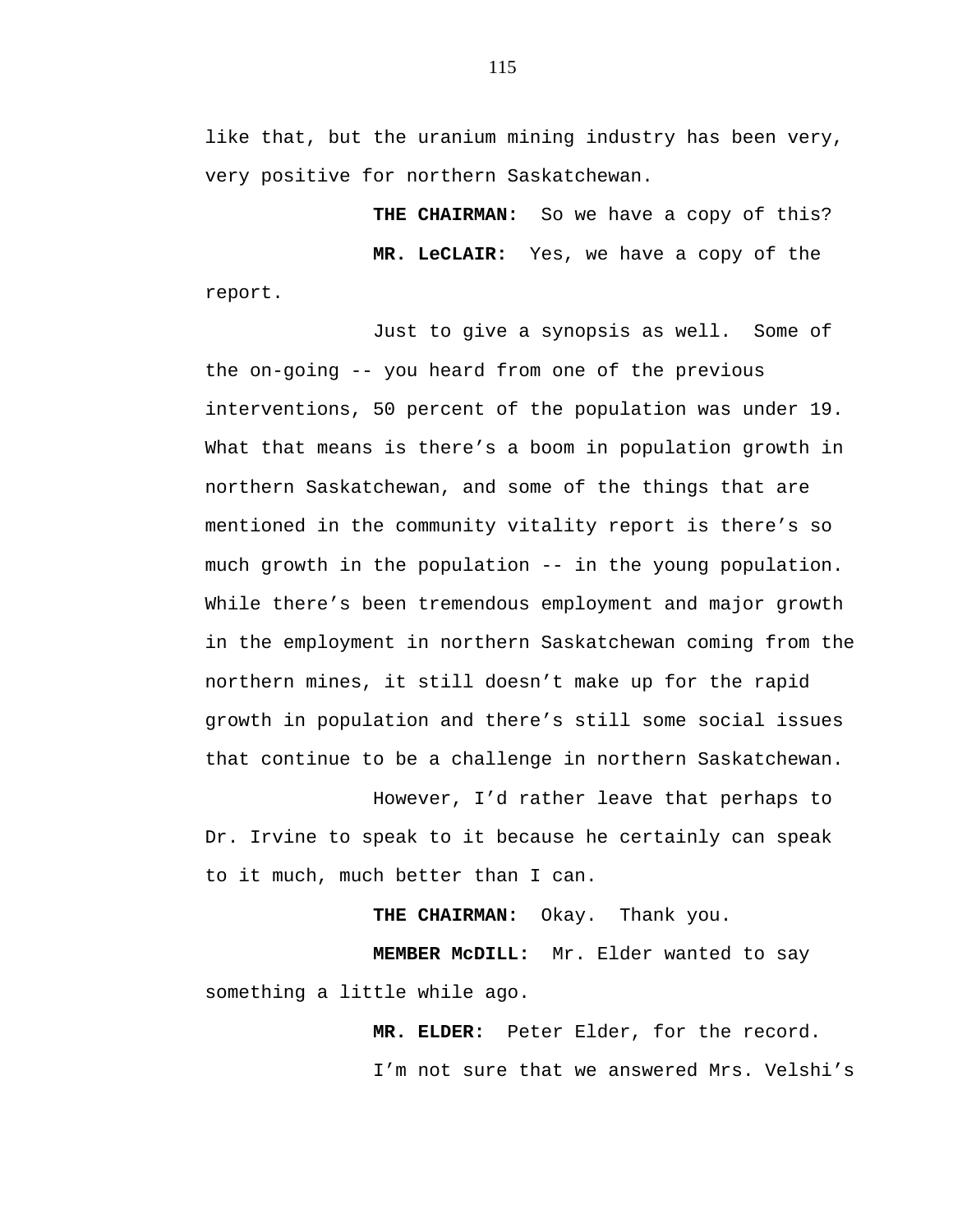question about why 10 years. And our view has been internationally 10 years of some sort of formal review actually makes sense. If you go to a much longer period than that, standards can change and you get the possibility that the facility will be well away from modern standards.

So internationally, even if you - regardless of the length of the licence, you should actually do about every 10 years a check about how the facility is comparing against good practice, internationally as well.

 **MEMBER VELSHI:** I'm sorry; is this something that the annual review would not do?

**MR. ELDER:** The annual review would not do it in terms of -- I'll give you an example, from the power reactors is much more of a periodic where you do a comprehensive review. And one of the things more in the mining side is that you look at -- you know, you have long period environmental monitoring programs, five to 10 years, and you need to look at those and say well what's that telling you about the operation of the facility and should I be changing my risk assumptions around that operation.

So we're looking in terms of annual reviews don't capture everything. Occasionally you need to look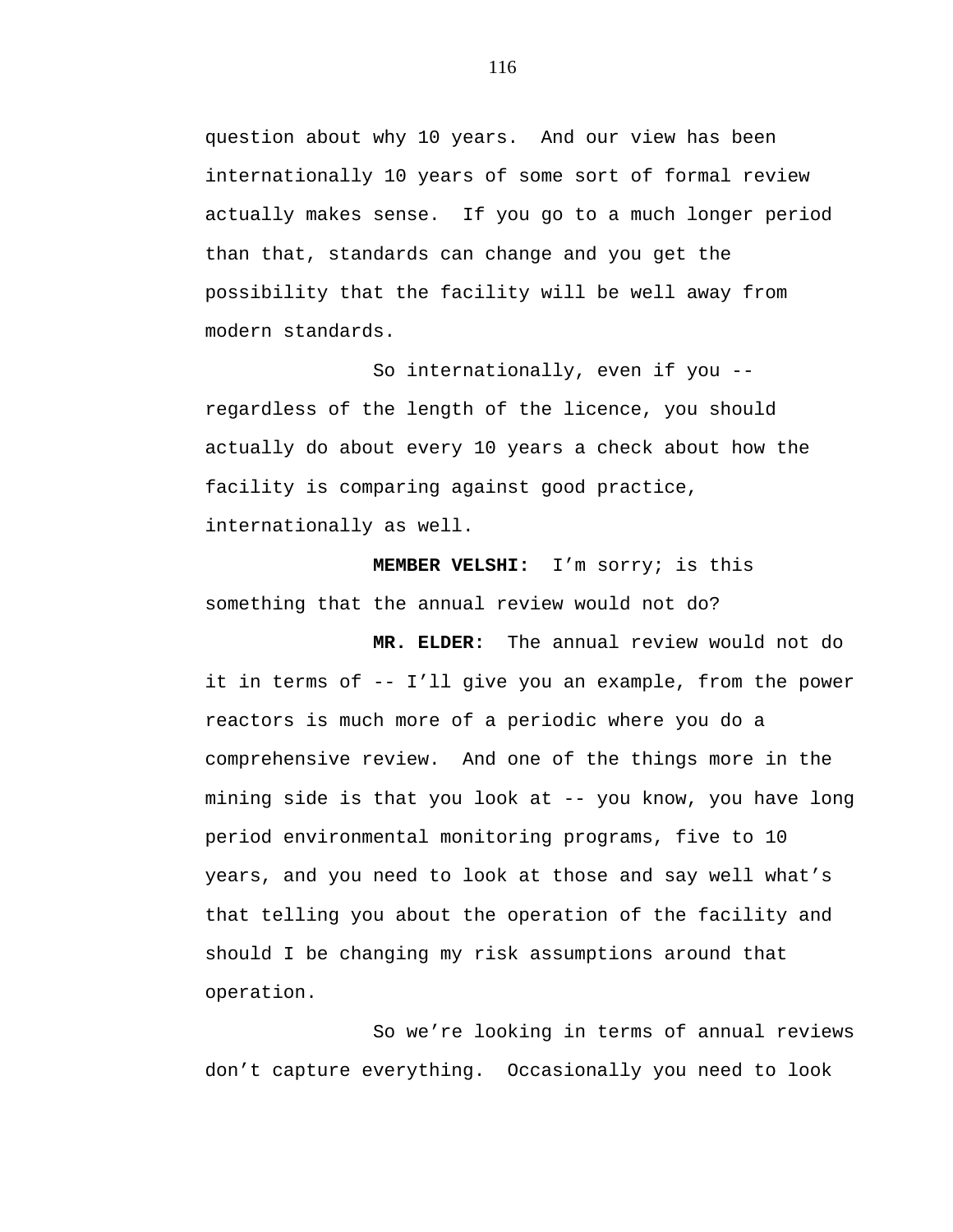at the cumulative and internationally about 10 years is where people are settling.

**THE CHAIRMAN:** Okay. Any other questions?

Okay, thank you. Anything else you - final words you want to say to us?

 **MR. AUGIER:** Yes, I have great faith in what you guys are doing. And I do follow you like the former person before me, but not religiously, but -- and congratulations to your extended term. And it's a pleasure meeting you all and hearing what you had to say. Have a great day. Cheers.

**MR. KELLY:** And I just have one comment. You asked about the difference between northern Saskatchewan and northern Quebec. I think it's because uranium mining has been going on for 50 or 60 years. It was a little different, you know, back in the old days. There was a lot of mistrust and so on. But because of the operation of Cameco and AREVA and the communities and so on we've built up a great deal of trust and relationship, and basically that's, you know, over the period of time, and both Cameco and AREVA are very good corporate citizens.

**THE CHAIRMAN:** Okay. Thank you. Thank you very much.

The next presentation is by the Greater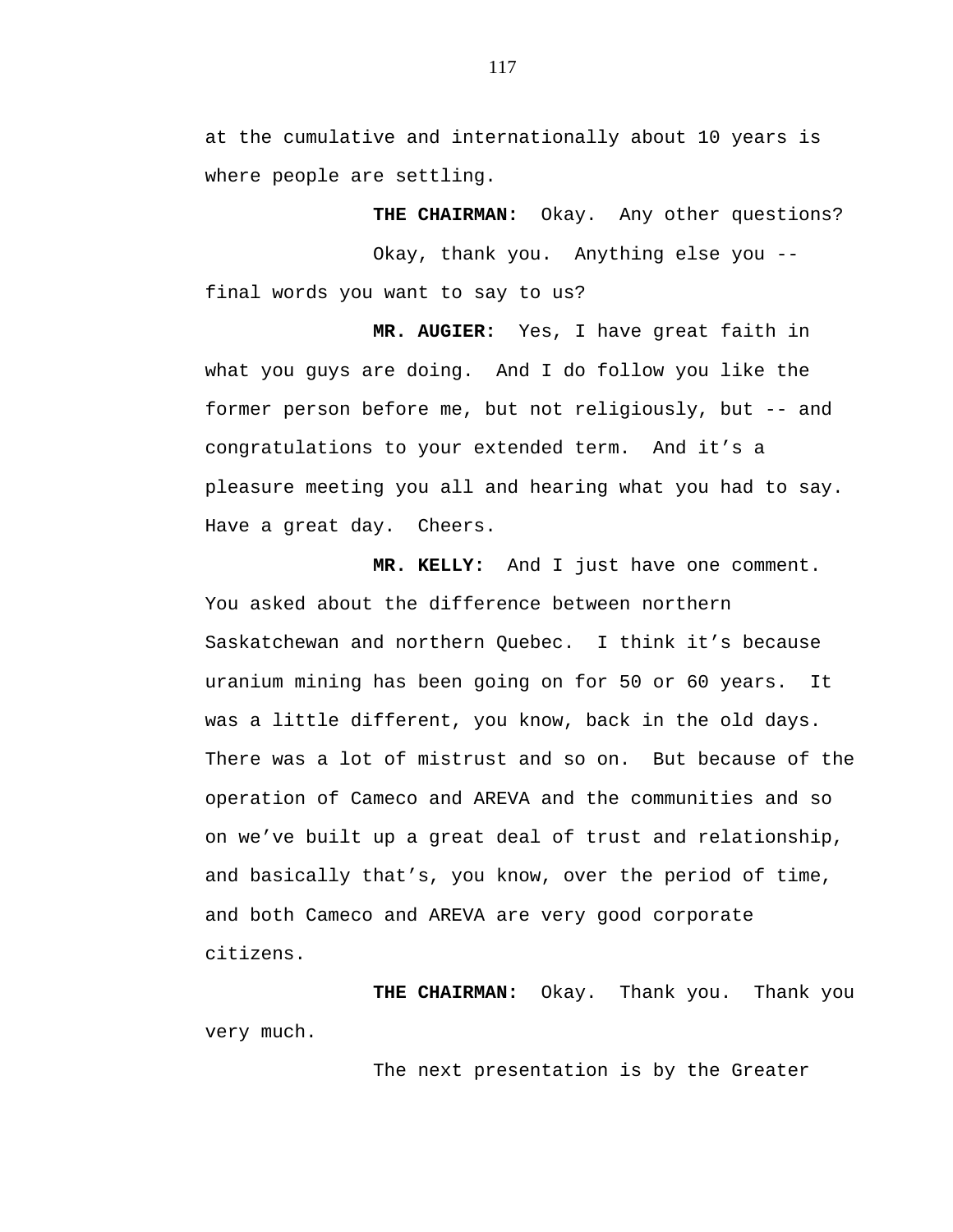Saskatoon Chamber of Commerce as outlined in CMD H5.4. I understand that Mr. Smith Windsor will make the presentation. Please proceed.

**13-H5.4** 

**Oral presentation by the** 

**Greater Saskatoon** 

**Chamber of Commerce** 

**MR. WINDSOR:** Yes, thank you very much. My name is Kent-Smith Windsor. I'm the Executive Director of the Greater Saskatoon Chamber of Commerce.

Our membership is now approaching 1,900 businesses. In aggregate they would employ in excess of 60,000 people in Saskatoon and region.

There is a significant portion of our membership base both in terms of the direct business side in consulting, support and engineering that have benefited from economic activity under the oversight of your committee or commission.

We are speaking in support of this project, and you will note that we didn't have a very extensive written submission.

I thought it would be useful to pull us back to a project that we were able to participate in some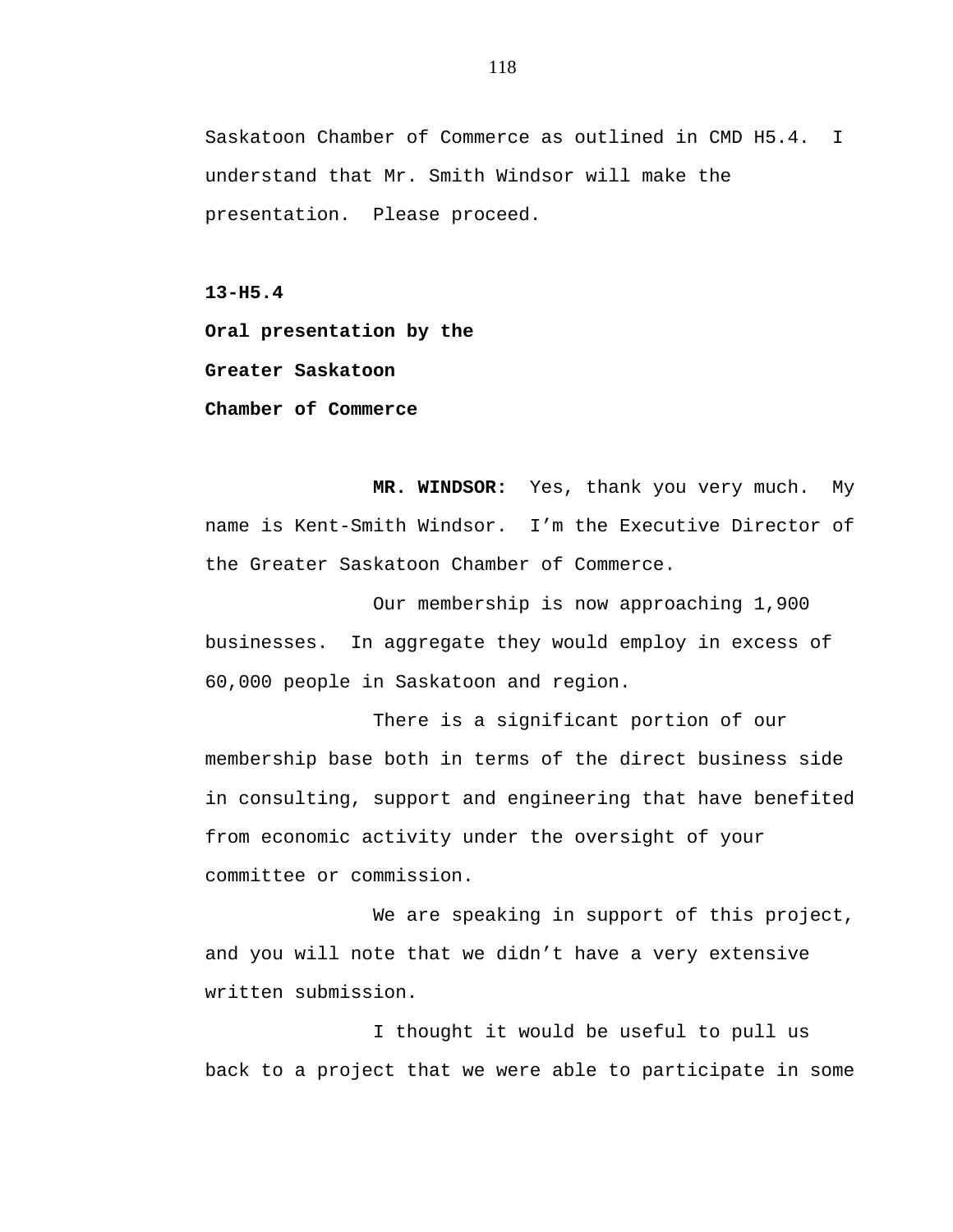years ago in 2004 where we were able to, for the very first time, get the technical committee from the International Atomic Energy Agency to attend one of their technical sessions on mine safety standards and environmental stewardship in Saskatoon for the very first time.

Our Chamber was involved in hosting the visitors from around the world. And I personally had an opportunity to attend their trip to northern Saskatchewan and participate in their activities, to some extent, in and around Saskatoon.

And it is very safe to say that when the visitors from around the world that have similar responsibilities towards the staff team that your Commission deals with were able to be in northern Saskatchewan and see the activities that were going on at that time, they were in awe. They were simply the best in the world.

That was further buttressed by a more recent report from the International Nuclear -- International Atomic Energy Agency where it annotated in 2010 the best practices in environmental management of uranium mining, and it identified a series of projects that were regarded as being the best practices in the world.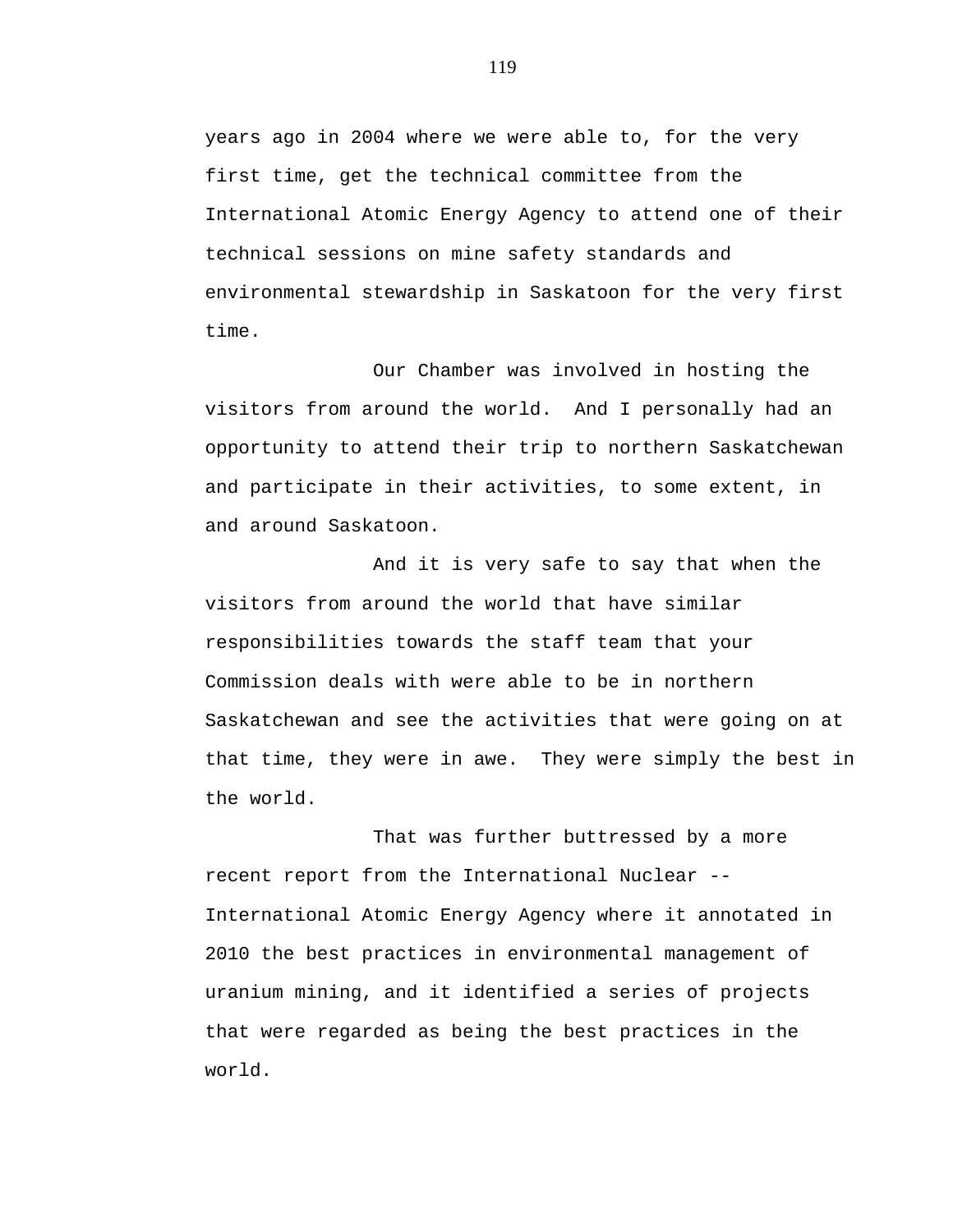Four out of six of the examples that were used were from northern Saskatchewan; they were under the auspices of this applicant, Cameco or AREVA. And so in our observations, from the people around that were able to attend, not only were they thoroughly impressed with the oversight that your commission offers, but the genuine commitment on behalf of the industry, in this case Cameco, to bring both the attitude and aptitude to continuously improve their operations.

I think you would have heard a little bit earlier from some of the intervenors as to the progress that we have seen in terms of further engagement with northerners, which was of particular note to a number of the visitors over and above the technical expertise and prowess that was demonstrated in their visit. They were very taken with the extent to which aboriginal engagement and northerner engagement had occurred within the employment fabric of the mining operations.

And we've heard further progress in that area. The commitment to best practice, the commitment to continuous improvement, and the commitment to bring the best available technology under the oversight of your commission, gives us full comfort that this license should be approved. You know, I think as Canadians we have a little bit of a difficulty understanding when we're the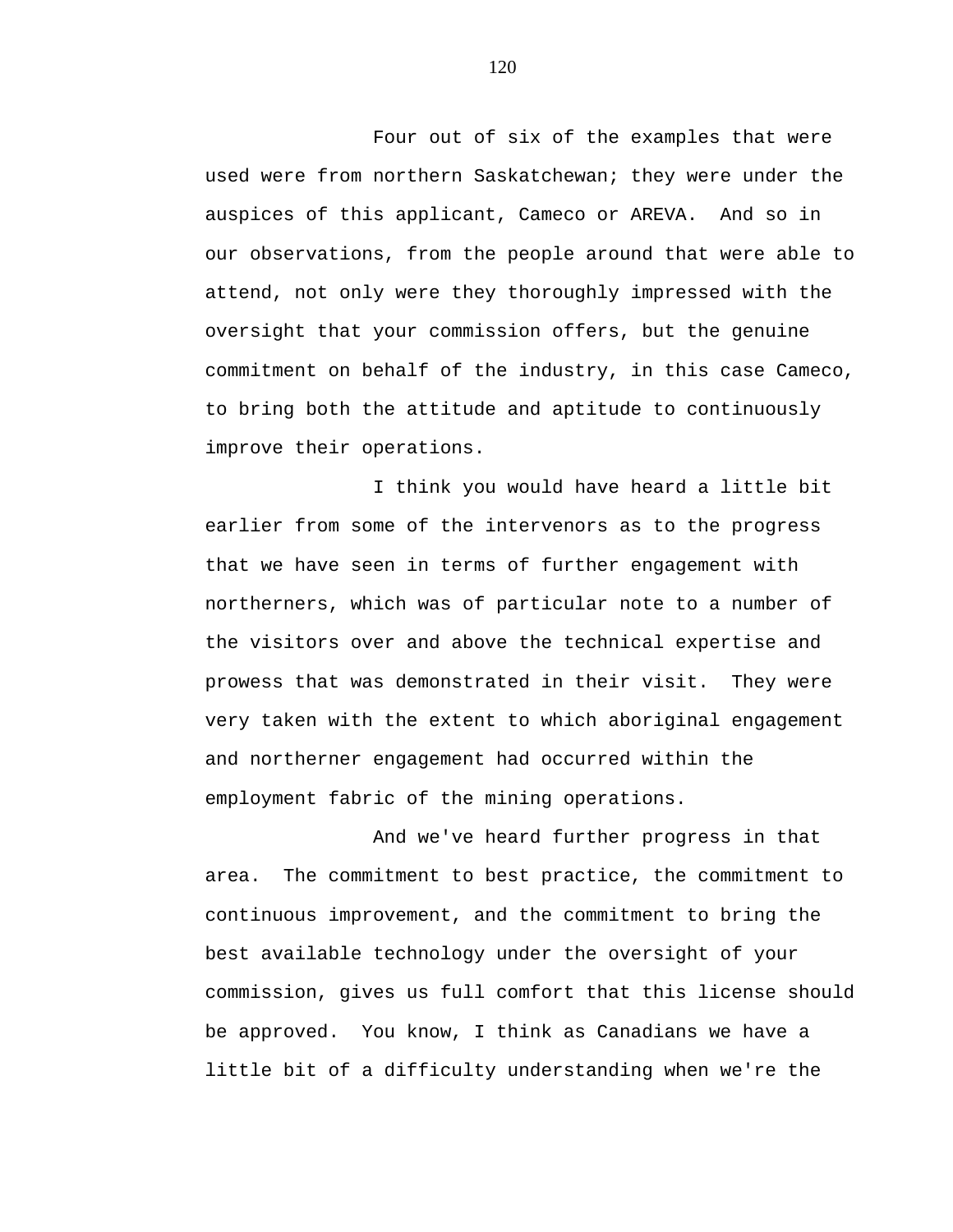best.

I happened to be listening the radio in one of our traffic jams yesterday -- and we do have traffic jams now, and they are substantially as a result of economic success of projects like the projects that's being proposed -- but it was from Tim Horton's, and they were sorry that we were the best at hockey. They were sorry that they had the best coffee; and if people from other parts of the world didn't get the joke, they were sorry.

My point being is, is that when we are the best and we have an aptitude to bring the best to the table with sincerity that's demonstrated through their involvement with northern communities, the proficiency of your staff team, your rigour as you analyze this, and the obvious integrity that had been applied on behalf of Cameco and others in the industry, we're fully comfortable that this should -- license should be offered by your commission. Thank you.

## **THE CHAIRMAN:** Thank you.

Questions?

So let me ask you as -- what's the role of the Chamber of Commerce to -- or is there a role in the Chamber of Commerce to inform the world on some -- such technologies?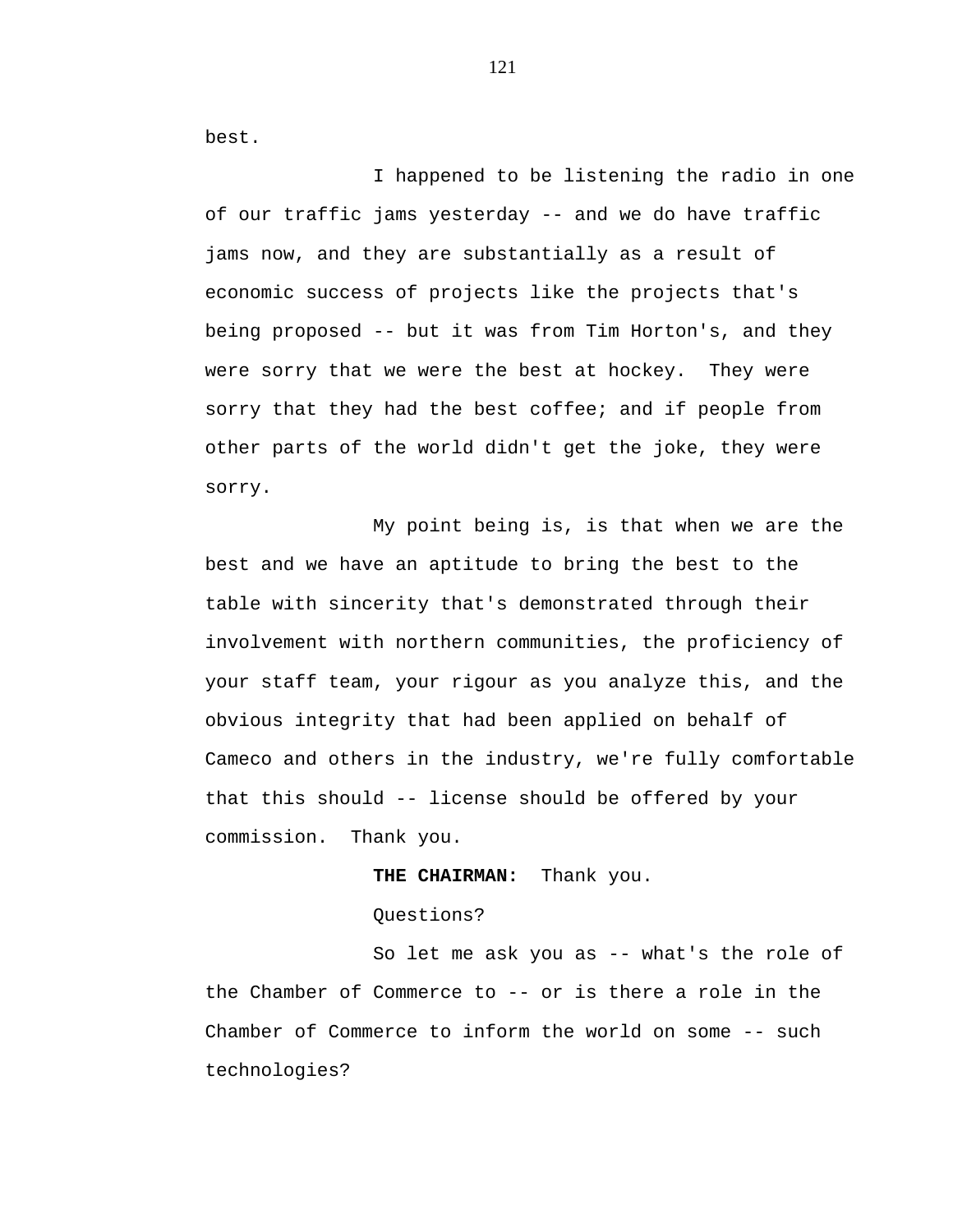I assume that the JBS is a Canadian invented technology? I don't know if it is or not, but if it is, are you helping Cameco marketing this internationally?

**MR. SMITH-WINDSOR:** Yes, I can say we do our little part.

I much liked the comments that were asked about how we could see more progress in terms of economic success of the peoples of northern Saskatchewan. These are one projects at a time kind of work. It does require persistent, consistent and significant effort. Cameco has been a great supporter of some of the projects that we've undertaken to reach out to the world to tell the story of proficiency in this market, not exclusively relating to uranium expertise but of many others.

Most recently, we were involved in a project that had support from the industry relating to hosting a group called the Pacific Northwest Economic Region, which is made up of both administrative teams from various states in the northern part of the United States and western Canada, along with elected officials and businesspeople in the region. Cameco was able to host some people to be able to see that their mining operations in northern Saskatchewan as part of that project.

So we were able to touch some pretty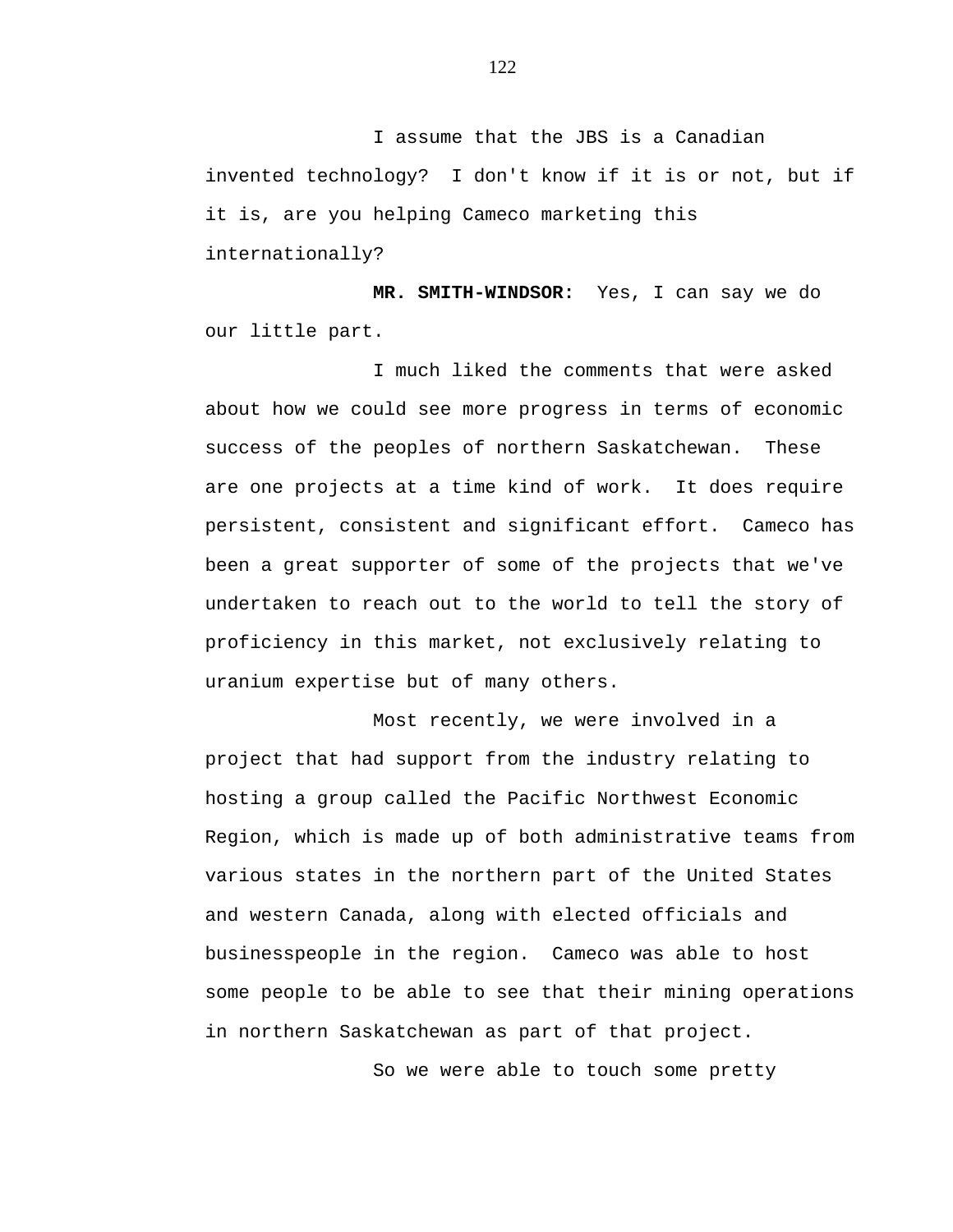significant influencers in the region, and what continues to not surprise us but continue to cement our resolve on the importance of reaching out is the extent to which the prowess that is exhibited here in the uranium industry and others is simply unknown in the United States. And we can take a more classic Canadian example of blaming our customer for their ignorance, or we can say we've got a job to do to tell that story, and Cameco has certainly helped us to do that.

We continue as a Chamber to do that outreach. We have very regular visitors coming from all over the world to attend and participate in projects. We are under the microscope of the world. I've probably been dealing with five to eight delegations from China alone a week for the last year and a half. Not all totally interested, solely interested in uranium activity, but they are certainly interested in the activity and why Saskatchewan has amazing stories to tell, and certainly the prowess of the industry here is one of those amazing stories.

**THE CHAIRMAN:** Okay, thank you. Thank you very much.

--- (A short pause/Courte pause)

**THE CHAIRMAN:** Okay, thank you.

The next presentation is by the Fond du Lac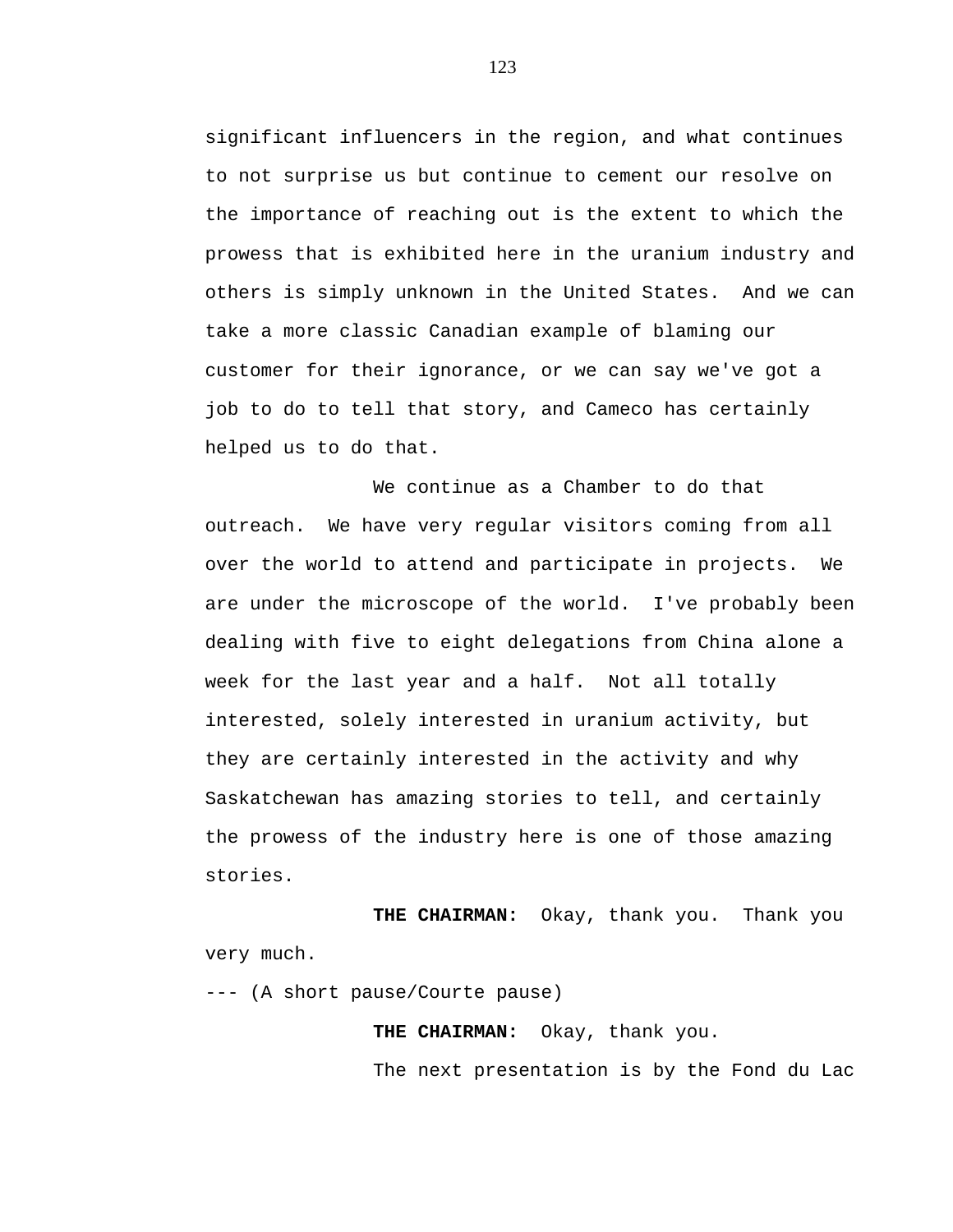First Nation as outlined in CMD H5.10 and 5.10A. And I understand that Mr. Froess and Mr. McDonald will make the presentation. Please proceed.

**13-H5.10 / 13-H5.10A Oral presentation by the Fond du Lac Denesuline First Nation** 

**MR. McDONALD:** For the record, Darryl McDonald, CEO for the Fond du Lac First Nation. Just a bit of background: I'm Dene from the Fond du Lac First Nation, part of the Treaty 8 adhesion, grew up and raised by trappers and fisher parents, grandparents. We're about a fourth generation experience exposure to uranium industry mining, as well, a product of residential school systems. Grew up in the community partially, went off educated outside the community, came back just over - under five years ago, and now working for the community.

And part of my work at this capacity as CEO is the -- working with the First Nation community on substantial hearings such as this, that we take whatever opportunity we can with the limited resources, and human resources, and financial resources. So we're very glad that we're here, that this is our second hearing that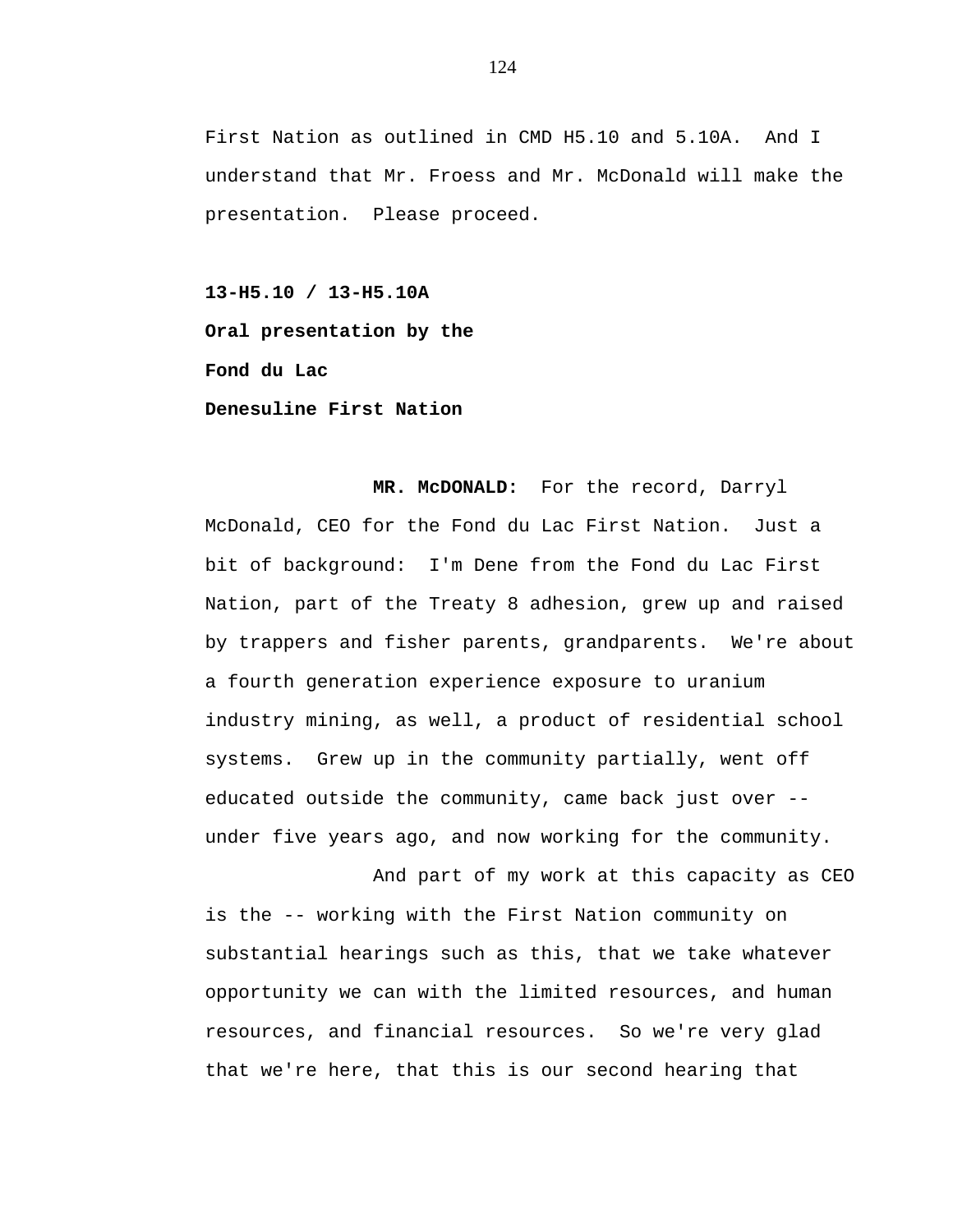we've presented.

And now I'll pass the mic to Ryan. Thank you.

**MR. FROESS:** Hello, my name is Ryan Froess. I'm a aquaticologist with Canada North Environmental Services here in Saskatoon. I will be presenting today on behalf of the Fond du Lac First Nation concerning the renewal of Cameco's uranium mine construction license for Cigar Lake Project.

I would first like to welcome Darryl for being here today. Unfortunately, Chief Earl Lidguerre, who was supposed to be here as well, was delayed up north due to weather, so he'll be joining us this afternoon for the Beaverlodge hearings.

I'm just going to start by giving a bit of a background on the Fond du Lac First Nation.

Founded over 150 years ago, Fond du Lac is one of the oldest and most remote communities in Saskatchewan, the band members of -- primarily of Dene, Cree, Métis descent. The band currently maintains a total registered membership of 1,842 members and manages and administers their own programs for education and health as well as economic and social development.

The Fond du Lac community is located on the on the north side of the Fond du Lac River in the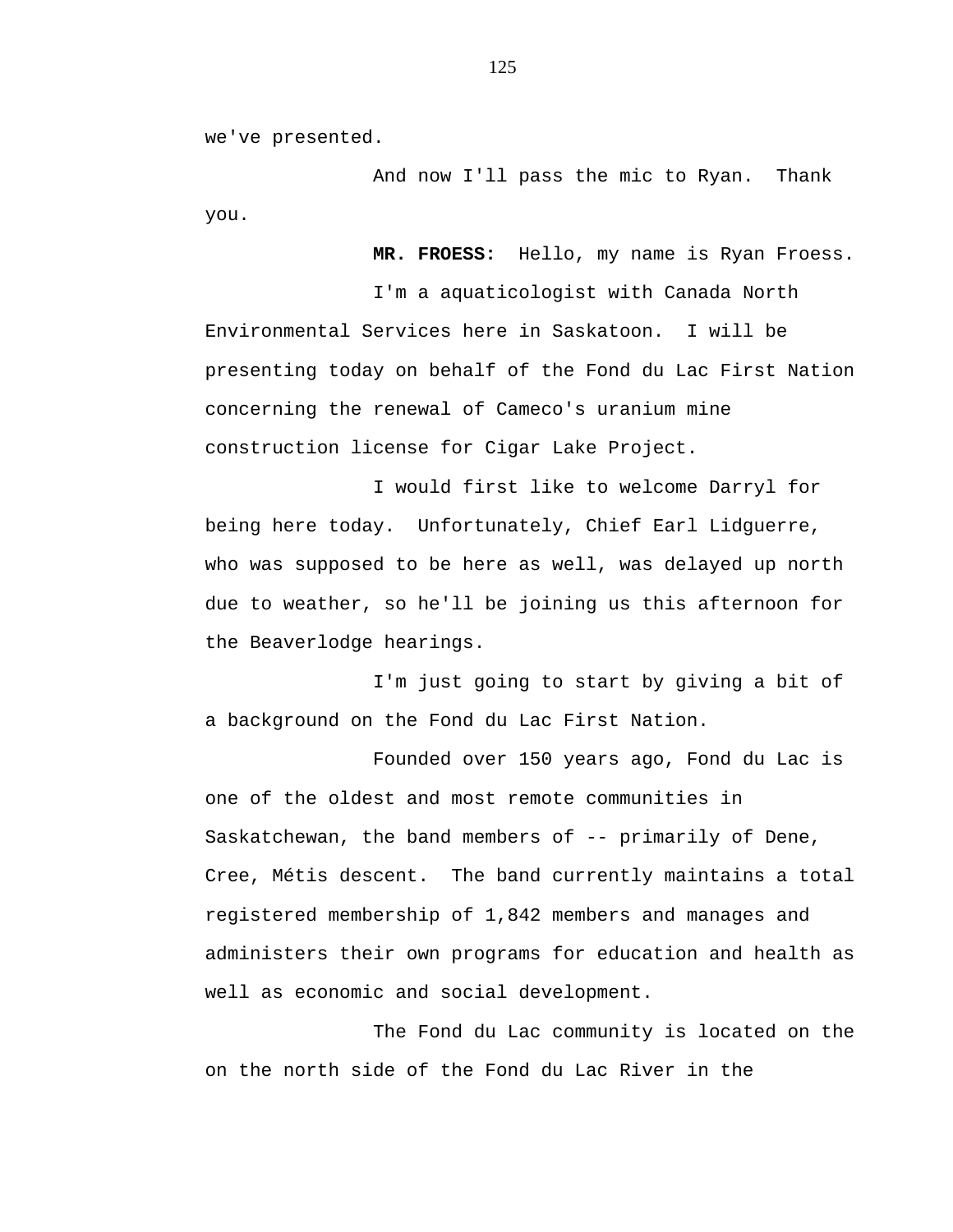Athabasca Basin of northern Saskatchewan. The band has a total reserve land base of over 36,000 hectares, and today approximately 1,000 members live on the reserve.

Access to and from the community is by seasonal road in the winter months and via boat from Stony Rapids, which is accessible by Highway 905 during the open-water months. Two airline companies also provide year-round access to and from the community with daily flights.

The Cigar Lake Project is located within Treaty 10 which covers the northern and north-eastern parts of Saskatchewan. The Fond du Lac First Nation is located within Treaty 8, which was signed in 1899. The signing of the Treaty 8 was spurred by the mining development in Northern Canada in the late 1800s. The Treaty protects the Band's right to live off the land, including hunting, fishing, and trapping throughout the traditional territories pursuant to Treaty 8.

Governments have the right -- have the duty to consult with Aboriginal peoples whenever they are contemplating actions and may potentially infringe upon these treaty rights.

Cameco is requesting the renewal of a uranium mining construction licence for Cigar Lake Project for the period of 10 years. The licence period will allow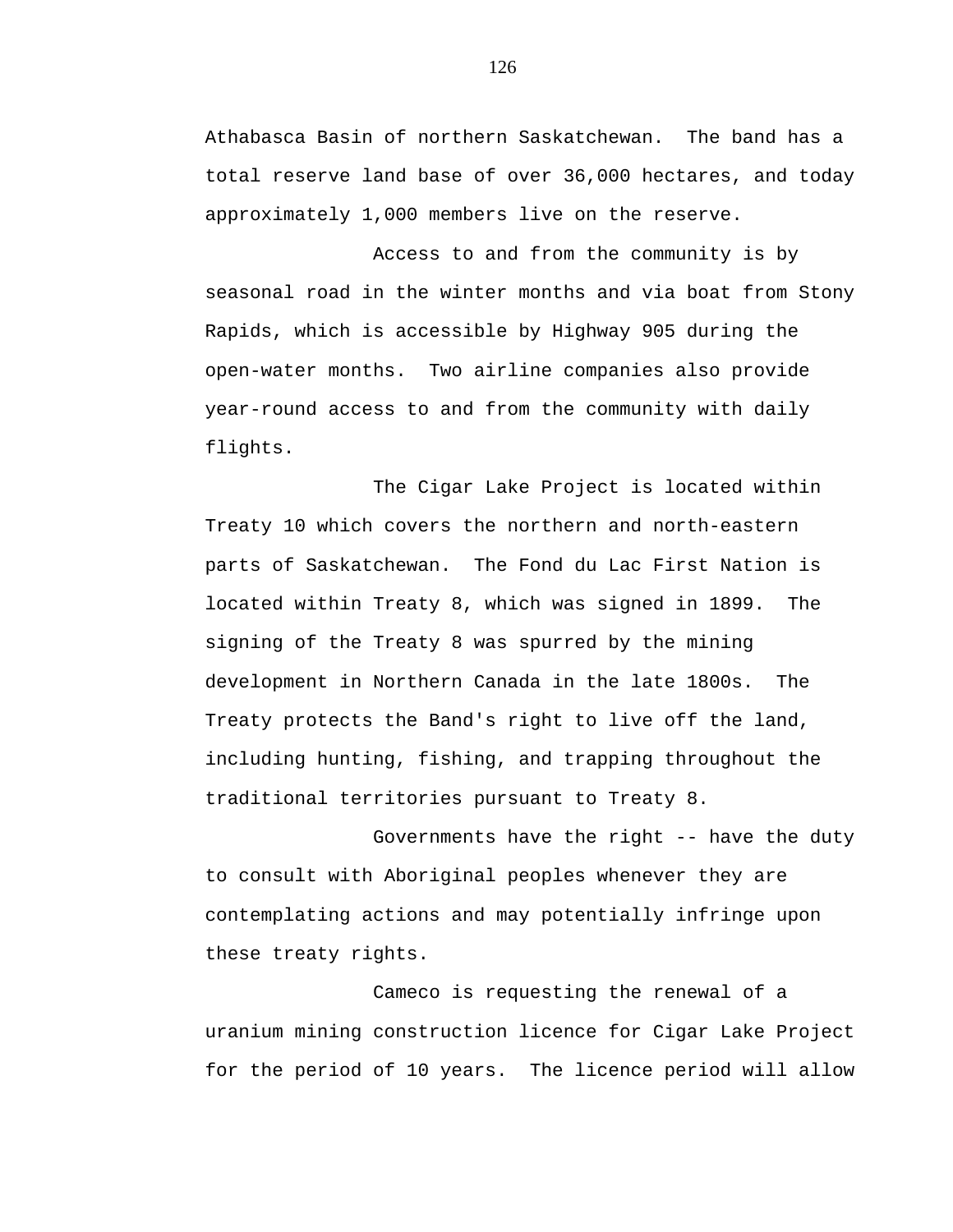Cameco to complete the final stage of commissioning at the facility, transition it to operations, and to commence shipping uranium ore slurry from the Cigar Lake Project to (inaudible) McClean Lake operation.

The Band supports the renewal of Cameco's licence for Cigar Lake Project for a period of 10 years. However, they have some concerns they would like to call attention to you today.

The Band's primary concern is in terms of operational change at the Cigar Lake Project is regarding transportation safety. The Band is concerned with the hauling of uranium ore slurry and the acid-generating waste rock from the Cigar Lake to McClean Lake site.

The ore haul route between the two mine sites includes a stretch of 10-kilometres stretch of Highway 905. Highway 905 is a public road and is the Band's only roadway to southern Saskatchewan and is frequently used by community members. A higher volume of mine traffic may increase the potential for traffic accidents and fatalities.

So this map just shows an area of primary concern for the Fond du Lac First Nation. This stretch of road, this 10-kilometre stretch of road is used by the residents of Fond du Lac and other northern communities as a public Highway 905 year-round access to southern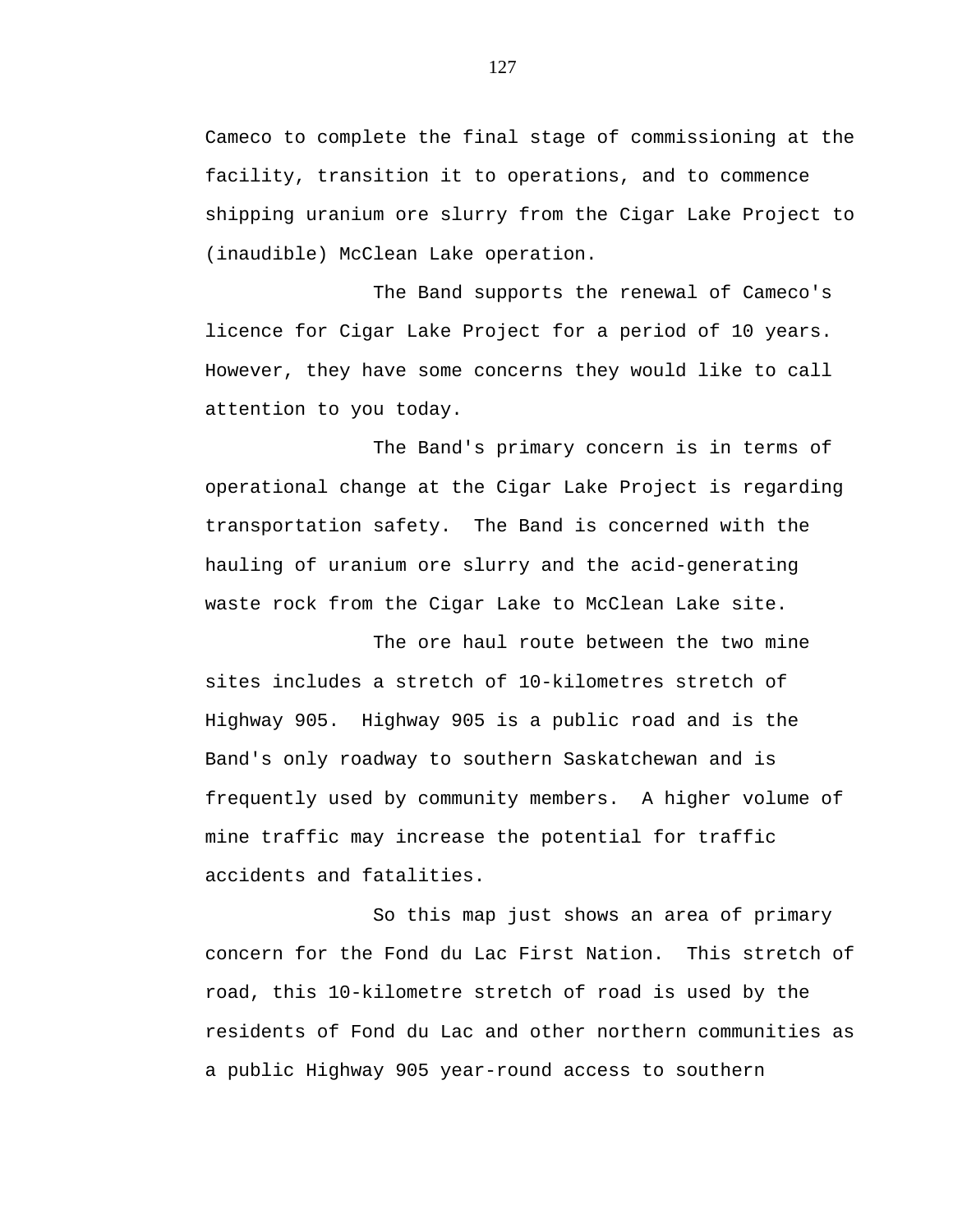Saskatchewan and back up north.

Fond du Lac Band members have also continued to express an interest in protecting the environment and having implemented industrial development in northern Saskatchewan. The Band is concerned with the potential environmental issues that may result from increased mine traffic between Cigar Lake and McClean Lake operations.

Environmental concerns may potentially include: Spills and other accidents from increased haultruck traffic; dust emissions from increased mine traffic; and the cleanliness of vehicles travelling between Cigar Lake and McClean Lake after the loading and dumping of uranium ore slurry and acid-generating waste rock.

Cameco also has a comprehensive public information programme. However, there still appears to be mixed messages amongst community members and the lack of detail in the type of information communicated. The Band would like to emphasize the need for clear and direct communication between Cameco and the community members regarding safety and environmental concerns due to the increased haul truck traffic on Highway 905.

In addition, other environmental issues that may occur at the Cigar Lake Project including spills, waste management issues, and engineering challenges need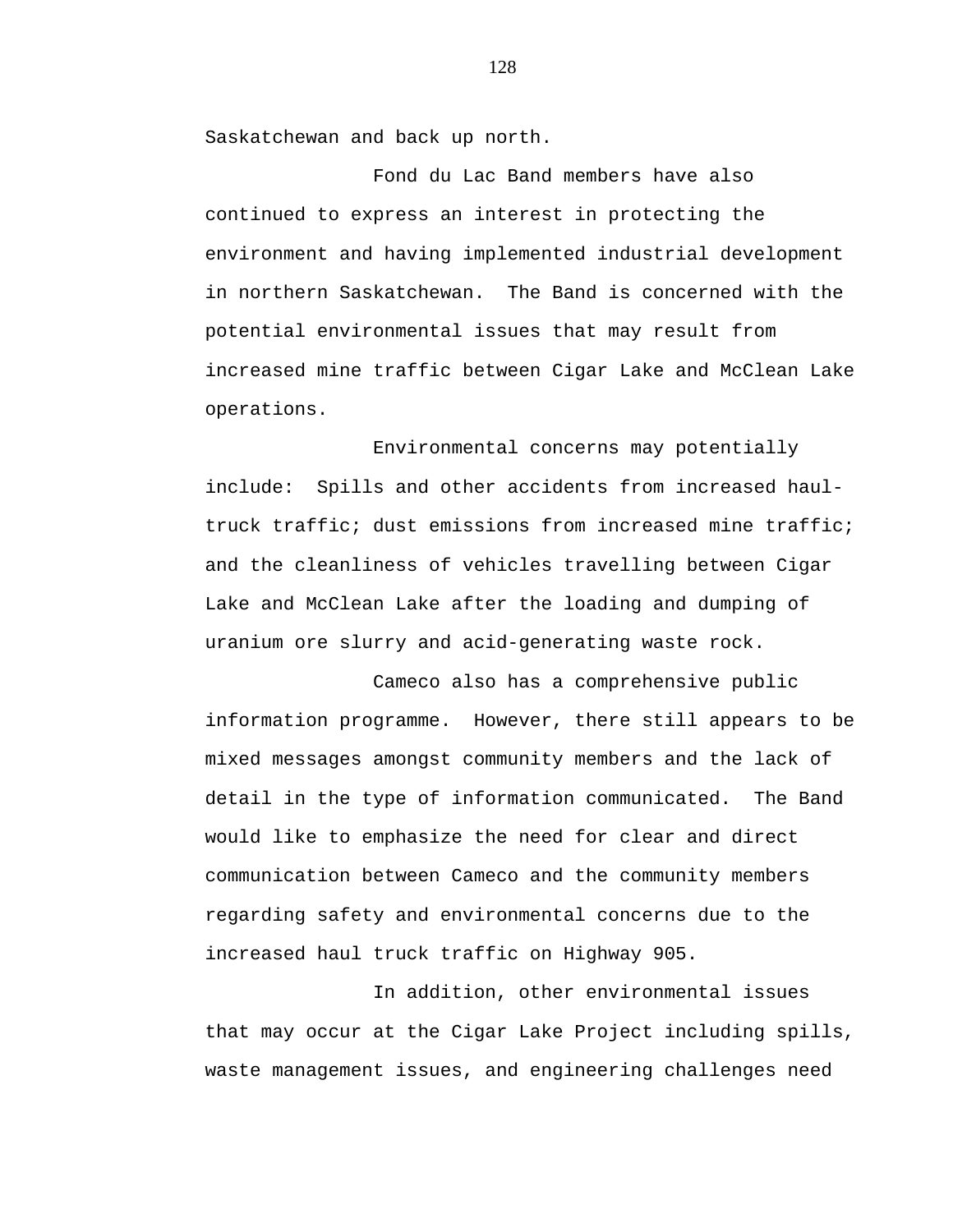to be clearly communicated to the Fond du Lac Band.

Finally, the Band would like to note that any information translated into Dene should be peerreviewed before being distributed throughout the community.

In summary, the Fond du Lac First Nation supports the renewal of Cameco's licence to operate Cigar Lake Project. However, the Fond du Lac First Nation would like to highlight the need for further consultation to ensure the safety of Cameco's plans to use Highway 905 for hauling uranium ore and waste rock. In addition, the Band would also like to emphasize the need for clear and direct communication between Cameco and the Fond du Lac First Nation moving forward.

In closing, the Fond du Lac First Nation would like to thank the Canadian Nuclear Safety Commission for the opportunity to participate in the hearing today.

Thank you.

**THE CHAIRMAN:** Thank you. Thank you very much.

Okay. Dr. Barriault?

**MEMBER BARRIAULT:** Thank you, Mr. Chairman.

I guess it begs the question really how can your concerns with transportation be addressed? What would you see as a solution compared to what's been going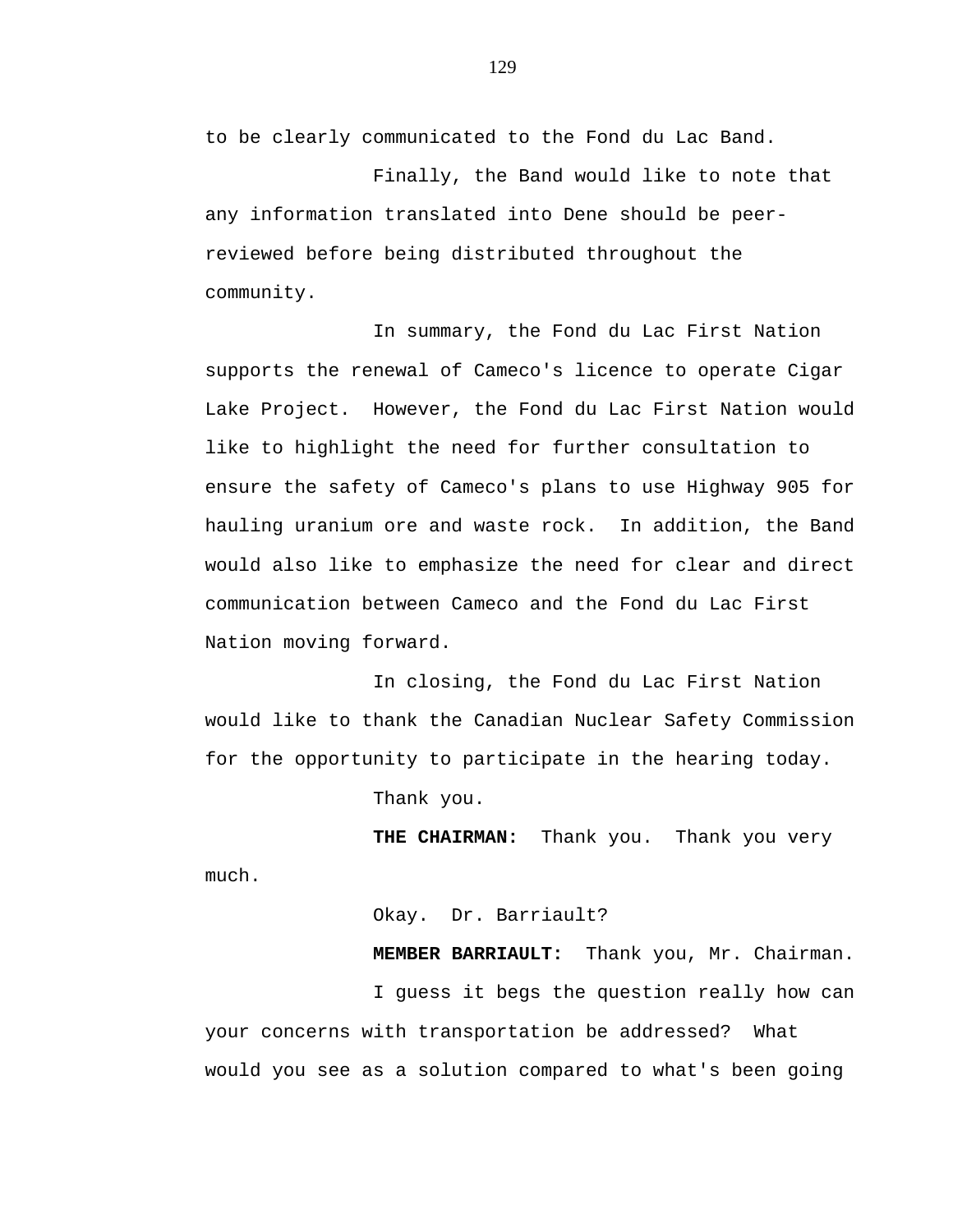on with the preparation for the transport of the ore slurry?

 **MR. McDONALD:** For the record, Darryl McDonald.

One of the main concerns is the narrow roads and there's continuing traffic day and night from community members, like our vehicles, usually half-ton trucks, and those roads are windy and narrow and there's some highway maintenance, I guess, at some points where there's provincial road access or near uranium mining sites that there's some rural clearing. But the concern is the narrowness of the road and there are other overlapping access like (inaudible) companies. There have been fatalities there already and concerns have been voiced and -- so one solution would be the widening of the roads.

**MEMBER BARRIAULT:** Okay. Pardon my ignorance but is the road gravelled or paved or ---

 **MR. McDONALD:** Gravel.

**MEMBER BARRIAULT:** Gravel road. Okay.

I guess, Cameco, it begs the question

really, how many trucks per day do you envisage being on the road in excess of what's going on now?

 **MR. GODDARD:** Grant Goddard, for the record.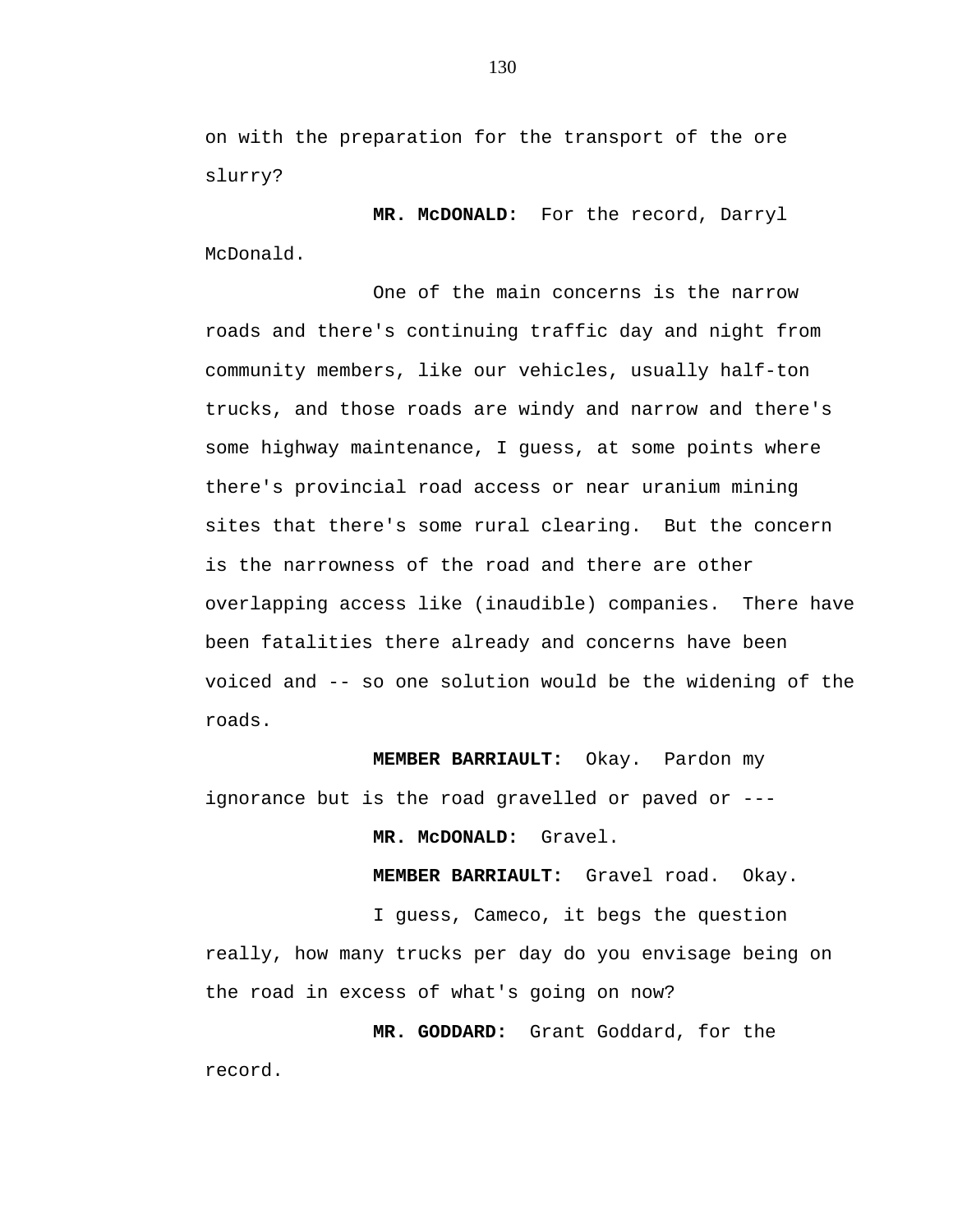I'm actually going to ask Steve Lowen to provide not only the answer to that, which I believe is about eight to ten in full production, but just a little bit more detail on the precautions to be taken and our approach to assuring safety.

The entire road haul, as the presentation clearly showed, is a total of about 80 kilometres from Cigar Lake mine site to AREVA's facilities at McClean Lake, and the portion that is being discussed the concern is the 10 kilometres that lie between the two sites.

Whether it's the 10 kilometres or it's the entire 80, Cameco is focused on assuring the safety of people and protection of the environment throughout the entire stretch, and has undergone comprehensive risk assessment, assessments of all activities involved in the slurry haul, as well as later waste hauling.

And for that reason, I think it is worth asking Mr. Lowen to provide a little bit more detail because there's been a lot of work done in this area.

 **MR. LOWEN:** Steve Lowen, for the record. Thank you very much.

The focus on safety of our ore slurry loading, haulage has actually been a very strong focus. As Mr. Goddard pointed out, at the start of operations we will be transporting roughly about six to eight trucks per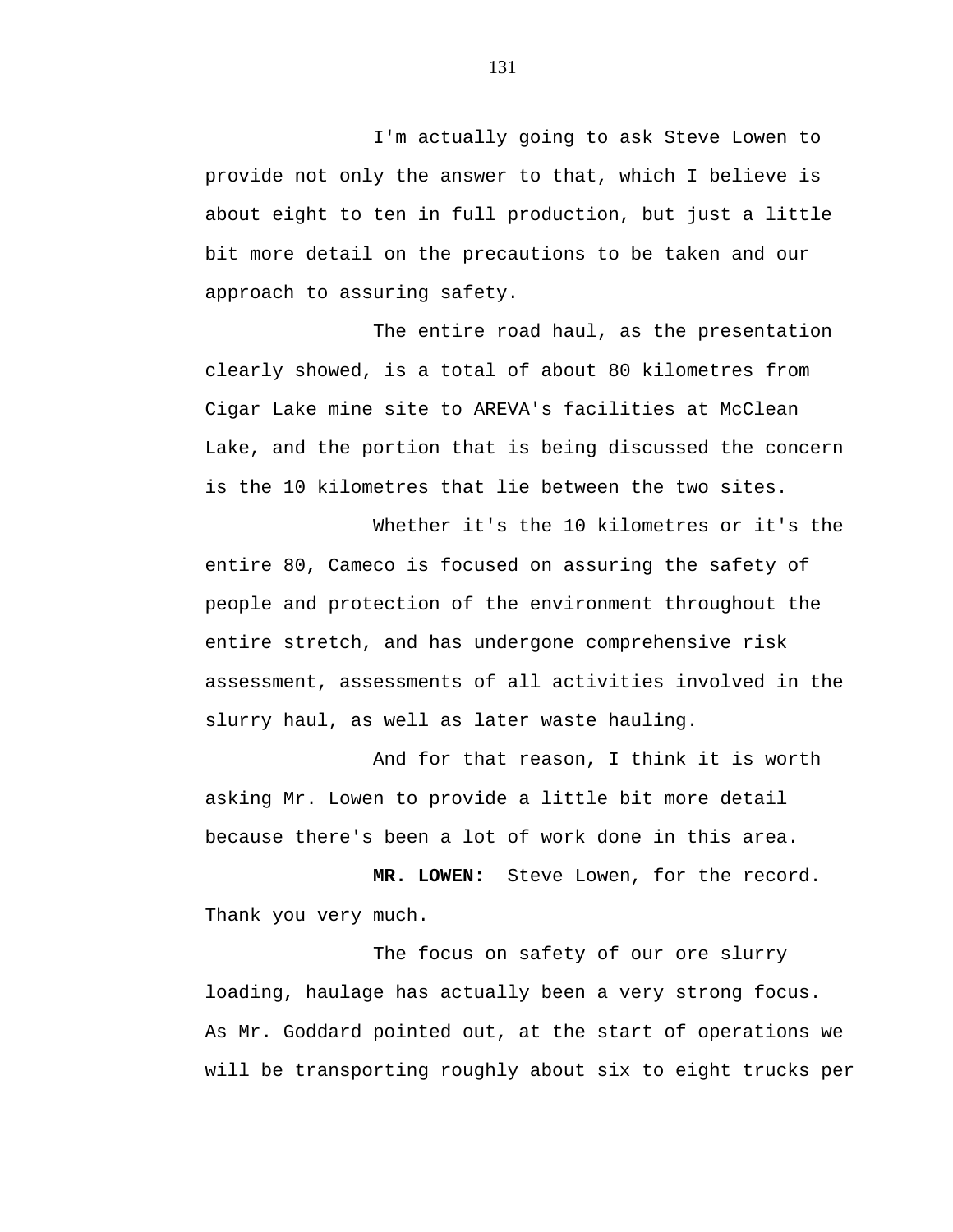day with some days no transport at all. At full production, that will ramp up to roughly about 10 trucks per day of slurry haulage between Cigar Lake and McClean Lake.

I would say that we are very experienced in hauling slurry totes. We do exactly the same thing from McArthur River to Key Lake, and have many years of experience on doing that as well. But for the portion of the 10-kilometre road where there is a provincial highway, we are also making sure that we're putting in safety procedures such as high visibility on the trucks themselves, reflective lights, reflective markings, flashing lights; making sure that trucks are reporting regularly; travelling at posted speeds or lower if conditions warrant; and using the professional drivers that we are using up north for all of our transport, whether it's through just normal delivery of normal mine goods and ore slurry transport.

> **MEMBER BARRIAULT:** Thank you. Thank you, Mr. Chairman. **THE CHAIRMAN:** Ms. Velshi?

**MEMBER VELSHI:** Do you share the intervenor's concern about the narrowness and the windiness of the road, and perhaps as an opportunity of widening the roads, down the road?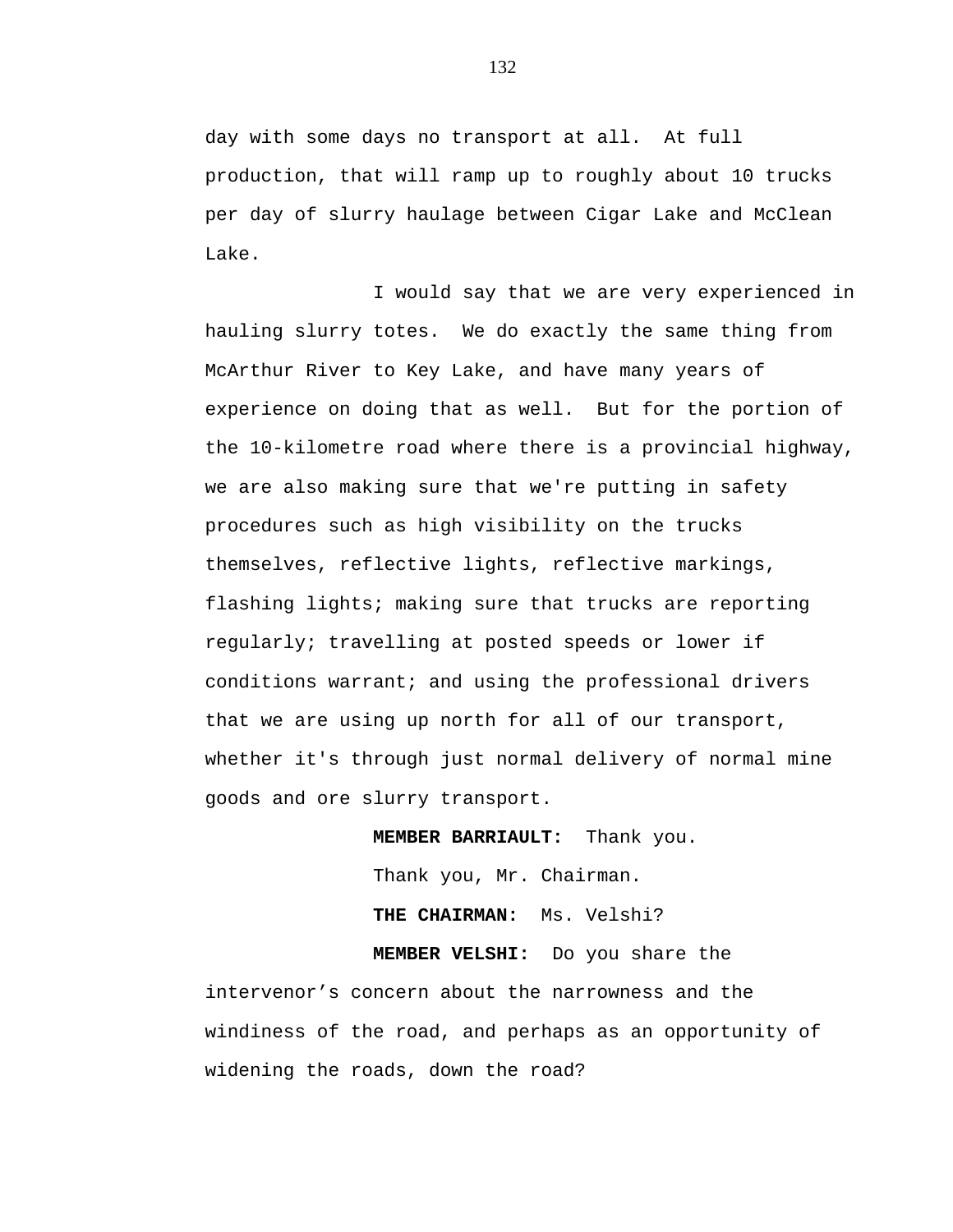**MR. LOWEN:** Steve Lowen, for the record.

The intervenors are correct that Highway 905 is a narrower road than what we have put in place for the access between Cigar Lake and the turnoff to 905, and from 905 to McClean Lake.

However, the 905 is maintained by the provincial government and they put the -- they maintain the road on their own -- on their terms.

In an emergency, we obviously do -- if we have snowstorms or whatever, we do make sure that the road is kept clear and we can put people out onto that to make sure that that highway, that stretch, is kept safe, but that is a provincial government responsibility.

**MEMBER VELSHI:** There are other concerns raised by the intervenor around communications.

But before I get to the communications there was actually one here that caught my eye about the cleanliness of vehicles. Is that because of a track record or you know why did you single that out as an issue that you had?

**MR. McDONALD:** Well it's going from one mine site and proper procedure, from what I understand when I used to work at the mining company, was wash down in a wash bay when a vehicle leaves. So in this circumstance, the vehicle is leaving a mine site and going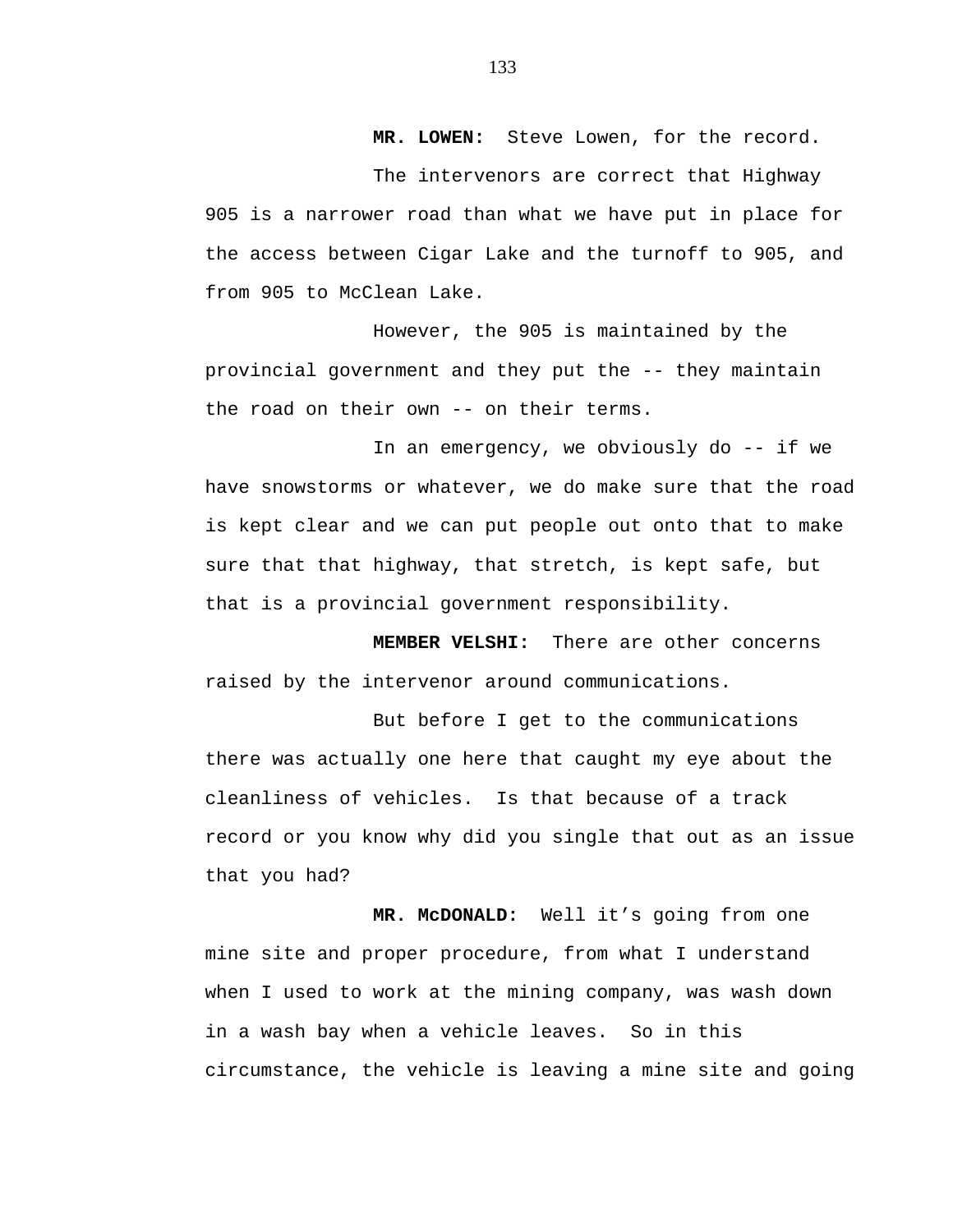on a public road without washing or clear down and then going to a different site.

 **MEMBER VELSHI:** So is washing down part of your standard procedure?

 **MR. LOWEN:** Steve Lowen for the record.

Washing down and scanning the vehicles are both part of our procedures before we would send a vehicle on the road.

 **MEMBER VELSHI:** So comment on the communication concerns that have been raised whether it was around the clarity or the completeness of communication or the translation request?

 **MR. MOONEY:** Liam Mooney for the record.

I want to start off by saying that we have a very robust and long history of consultation and engagement in Northern Saskatchewan with respect to our operations there. We are seen as best in class and leaders in that regard. With respect to the consultation in relation to Cigar Lake, the Ore slurry transportation as an example was the subject of discussion with the communities in the Athabasca.

In September last year, there was also further follow up in early March with a site tour of Cigar Lake for representatives from some of those communities. So there has been good deal in that regard. We, as part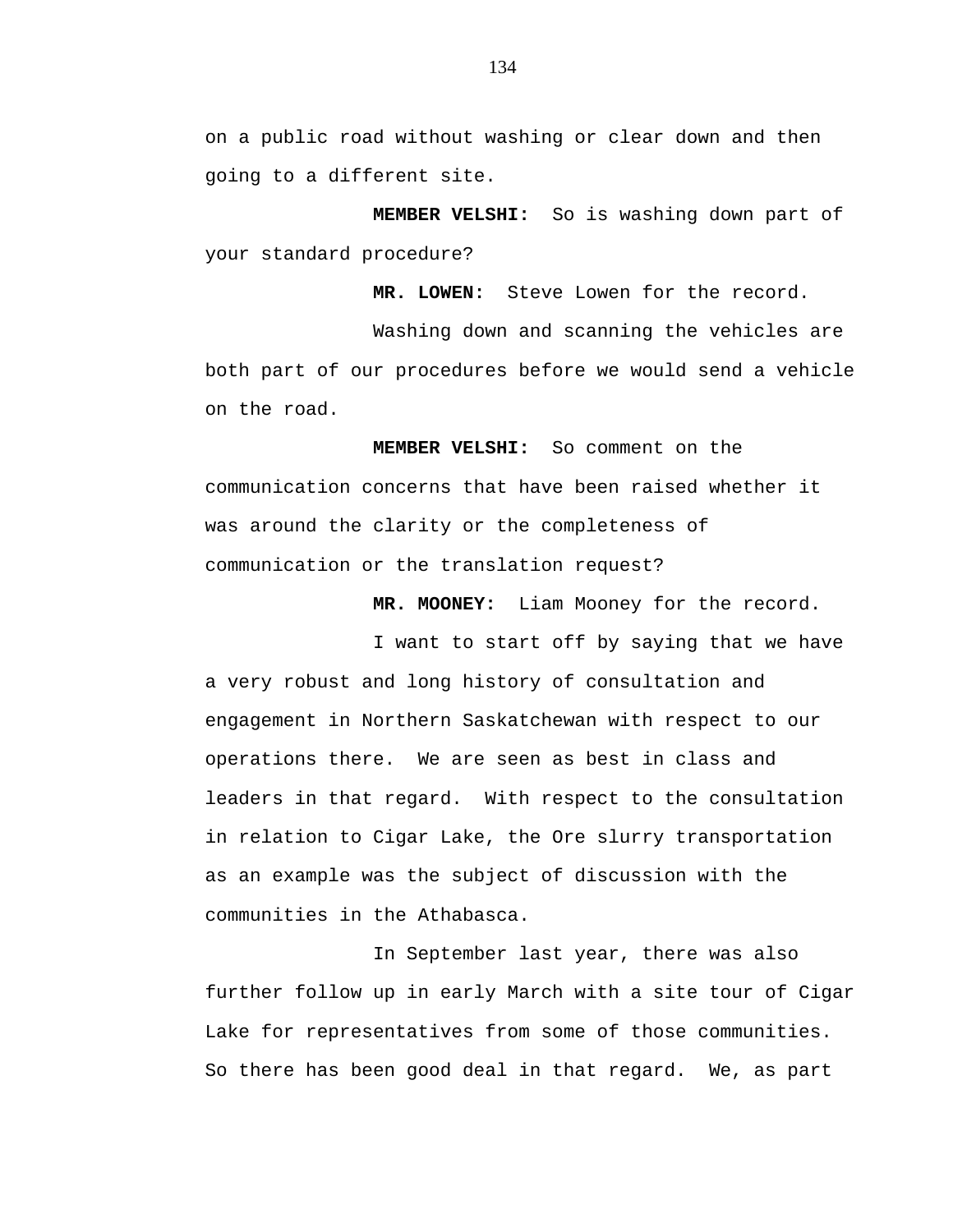of our compliments of staff, have a representative, a community liaison officer actually stationed in Fond du Lac.

All of that being said, we take -- part of the reason we got to where we are in our consultation and engagement efforts is because we take feedback very seriously. So we've heard the intervention and we'll be exploring that both with Fond du Lac and our corporate social responsibility group.

 **MEMBER VELSHI:** Thank you, and can you comment on translation to Dene to be peer reviewed?

 **MR. MOONEY:** Sure, Liam Mooney again for the record.

Cameco takes the matter of communicating clearly again very seriously. And in that respect we try to have regard for the various Cree and Dene dialects that are in play in Northern Saskatchewan and making sure that things are reviewed before they are disseminated, whether that's posting on our website, whether that's put out into the community in relation to those community activities; we also try to have translators present. And give them coles notes, synopsis of the presentation in advance of the presentation so they are prepared and can discuss that as the presentations are provided to the communities.

 **MEMBER VELSHI:** Thank you.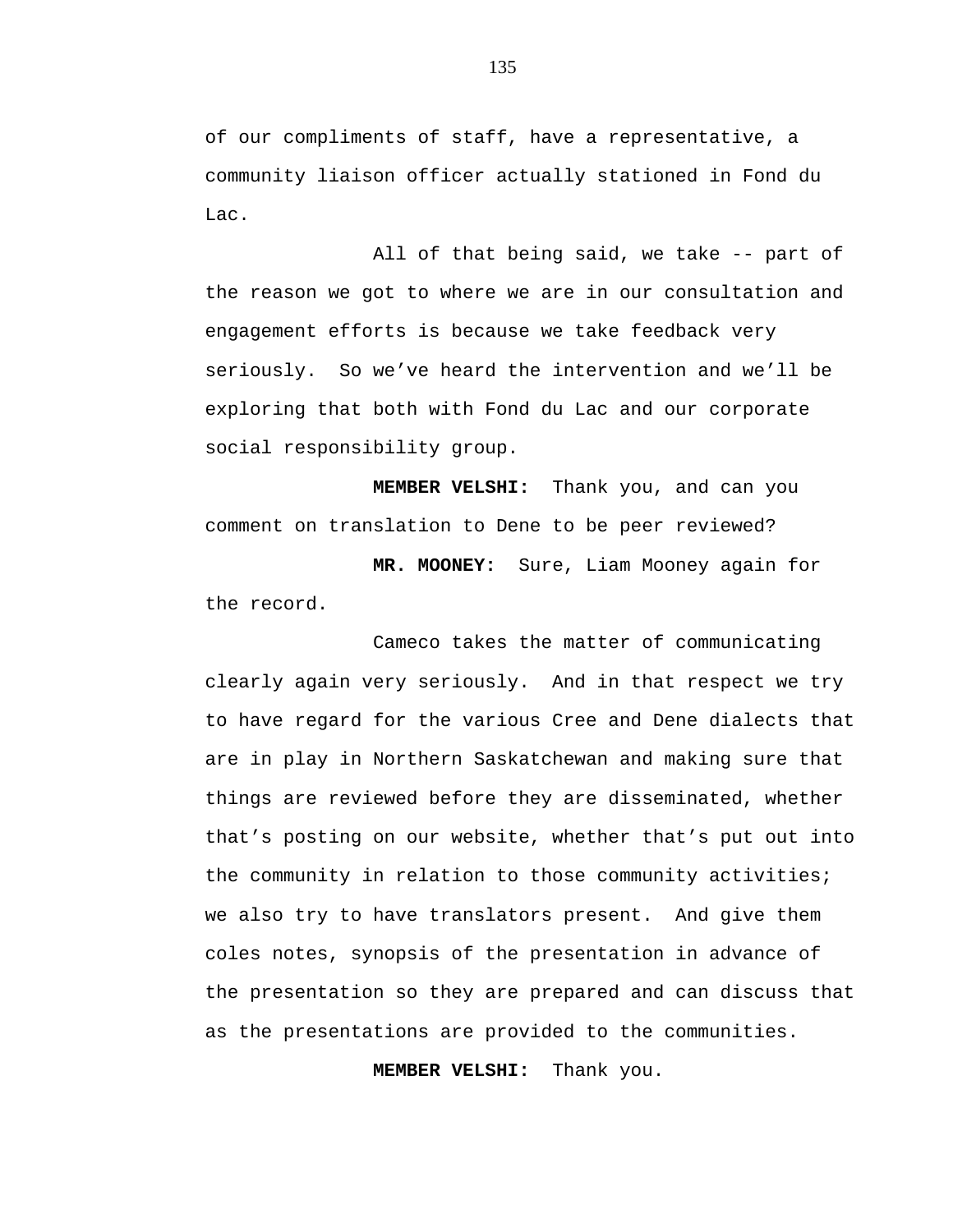**THE CHAIRMAN:** Mr. Tolgyesi? Still on traffic, I'm trying to get an understanding. You said that full production; it will be 10 vehicles a day as a maximum. What's the existing traffic in terms of vehicle per day, and maybe we heard that there were some traffic accidents. What's the accident rate? I'm just trying to get a feel for the actual volumes going on right now.

 **MR. LOWEN:** Steve Lowen for the record.

I do not know about the overall accident

rate on highway 905. I do not have any recollection of any accidents involving Cigar Lake vehicles right now, or collisions with other sites, just very specifically for our site. However, at the current time, the amount of traffic that's coming to the site is roughly about 10 trucks. And these are normal transport trucks delivering construction materials to the site. So what we would be seeing would be roughly on the same order in volume as what we're seeing right now. Of course construction is going to tail off and then it will be replaced by Slurry transport. So the significance difference is roughly about the same as what we're seeing right now. And you know, certainly, we take seriously all safety of truck traffic on the road in between us and Mclean Lake and wherever we are sending materials to.

 **THE CHAIRMAN:** The Saskatchewan government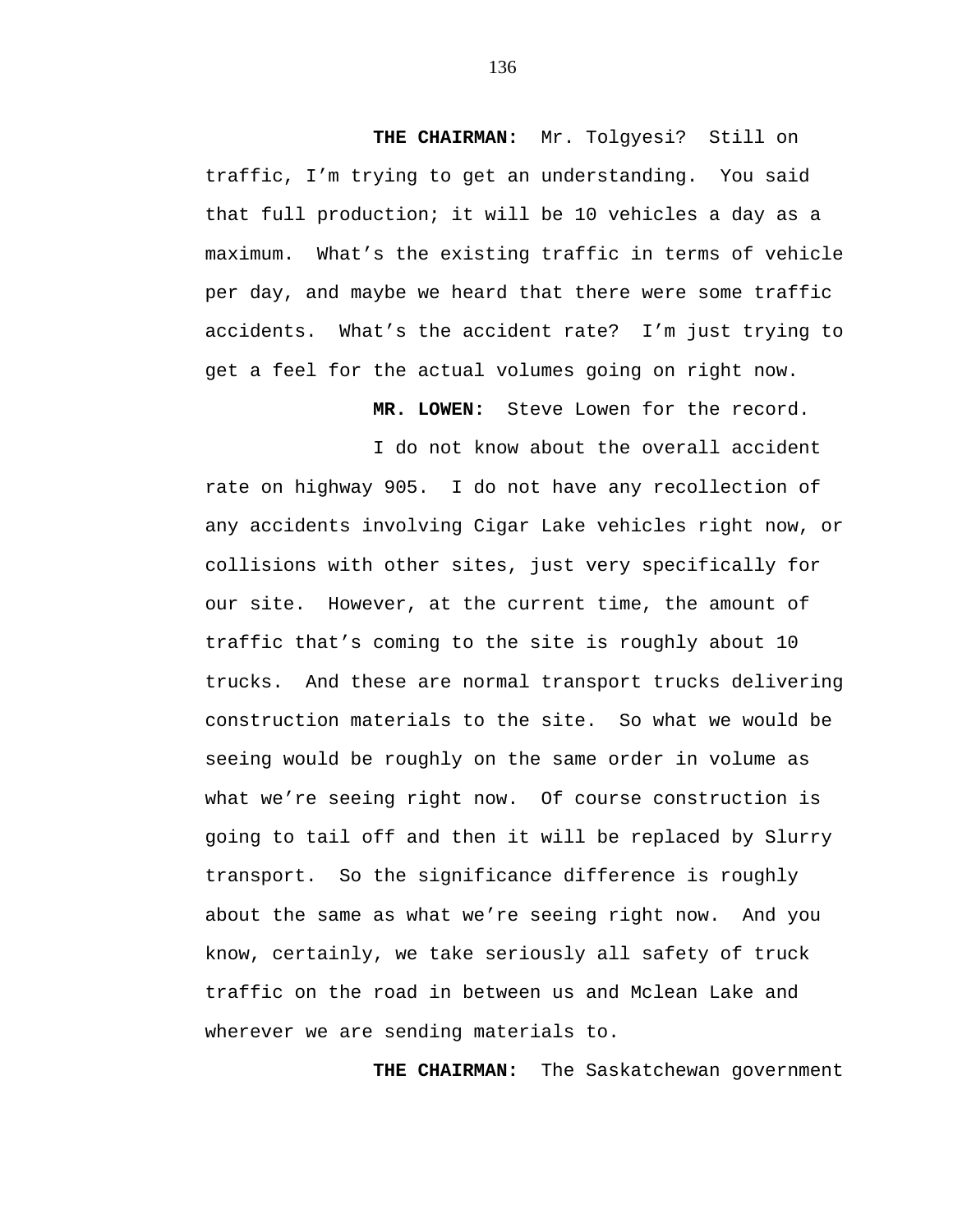thinking about improvement or they don't believe it's right now required?

 **MR. MOONEY:** Liam Mooney for the record.

I think that we have worked with the province. We share the concerns of communities about having good safe roads in Northern Saskatchewan. We use them, our contractors use them so it's in everyone's interest to have safe roads. Our experience with the government of Saskatchewan has been positive about communications, about road conditions and working with them to improve those as required.

 **THE CHAIRMAN:** And your professional drivers, are they locally engaged? Are they people from the communities?

 **MR. MOONEY:** A lot of our truck traffic is from NRT, Northern Resource Trucking, which is a Northern Saskatchewan Owned company. And there is a good deal of representation of residents of Saskatchewan's north in their work force.

 **THE CHAIRMAN:** And my last question is to staff. The intervener, I guess, argues that the information on spills and things like this could be better? I know that you have been working on improving the information requirements. So is that now manifest itself or is it all practice?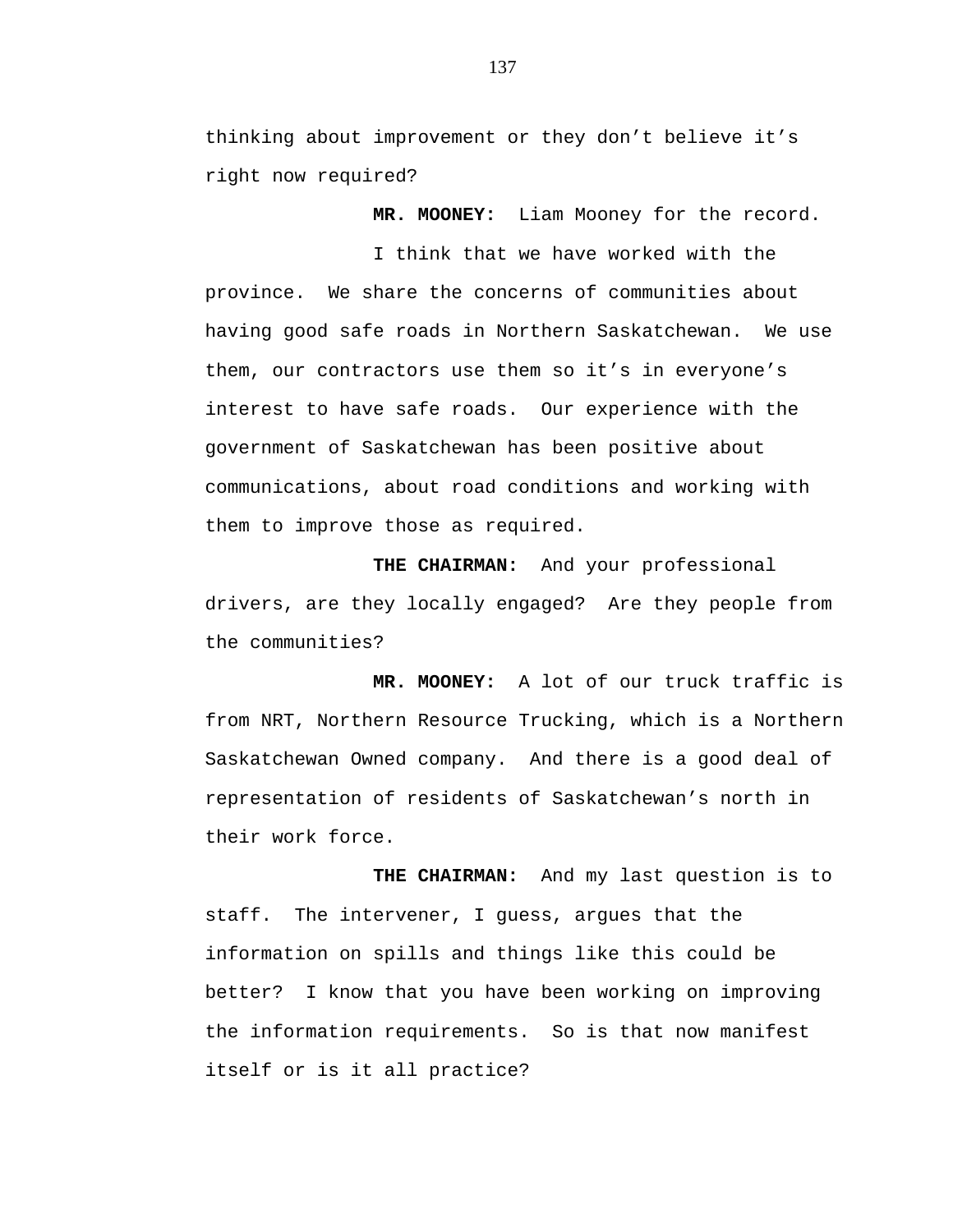**MR. ELDER:** Peter Elder for the record.

I think for Cameco, in terms of spills that are reportable to province in this of any spill, they are available on Cameco's website. I think they are obviously with these communities. We have experienced that you can't rely only on the websites; that you have to work with the communities to figure out what works with that particular community in terms of information.

 **THE CHAIRMAN:** So you think in the future it will get better because of 99?

 **MR. ELDER:** Well in terms of the public information, it's not, you know, and Cameco's been doing quite a good job on this one. It's only based on making available one way it's talking to the communities and continuing to refine the information to make sure you're meeting the community's needs. So imbedded in the requirements, in our standard which is 99.3, is that ongoing dialogue with the communities. So that's one of the things that we monitor when we are talking to the communities, is making sure that there is that on-going dialogue about the information the licensees are providing.

 **THE CHAIRMAN:** And the last thing on just by way if they interveners know if any Dene translators that are available, we would be very much interested to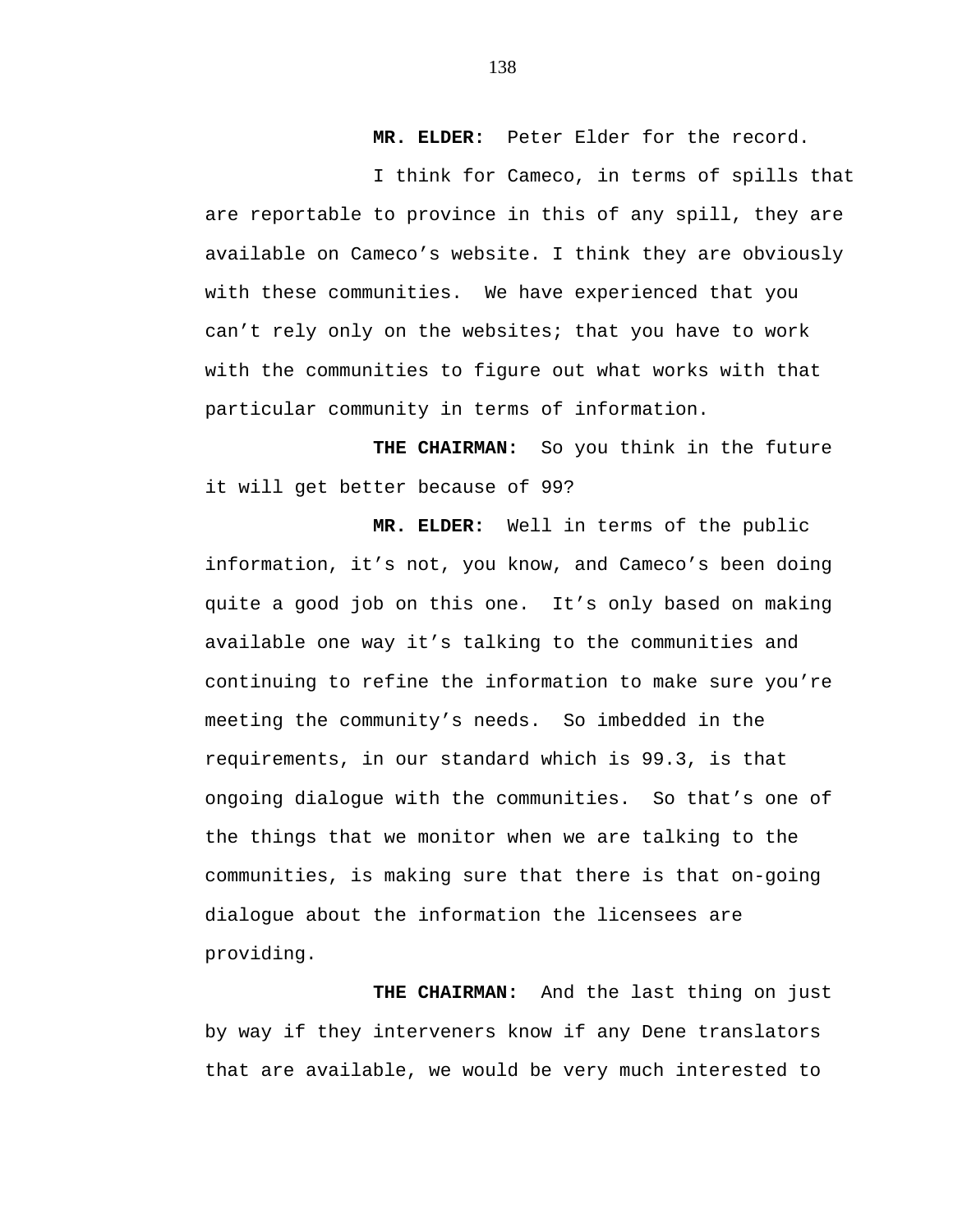find out. I tell you we've been trying to find Dene translator for this hearing and we also for La Range coming up. Very difficult, so if you know somebody who is available all the time whenever we need them, please let us know, send us a name.

**MR. McDONALD:** For the record just some further comments on the peer review. I'm not promoting myself, but I do speak Denesuline and I did translations before and transcriptions. But there are other individuals out there; Allen Adam is one of them. But that's where some other peer review is where I question. The translations like, say Selenium, there is no Dene scientific word for Selenium. So how do you describe and engage community members to understand scientific background information such as that? That's a prime example. Other areas of engineering processes and procedures. So those types of comments that are in the peer review. That's why I'm saying there needs to be more peer review. Individuals from the Denesuline Communities to look at before prior to presenting an official document of Cameco or AREVA. So that's my greatest concern, is when communities welcome companies and you have the presentations being done which hasn't been peer reviewed. And from my understanding, where I'm bilingual in Denesuline, for me as an educated person as well and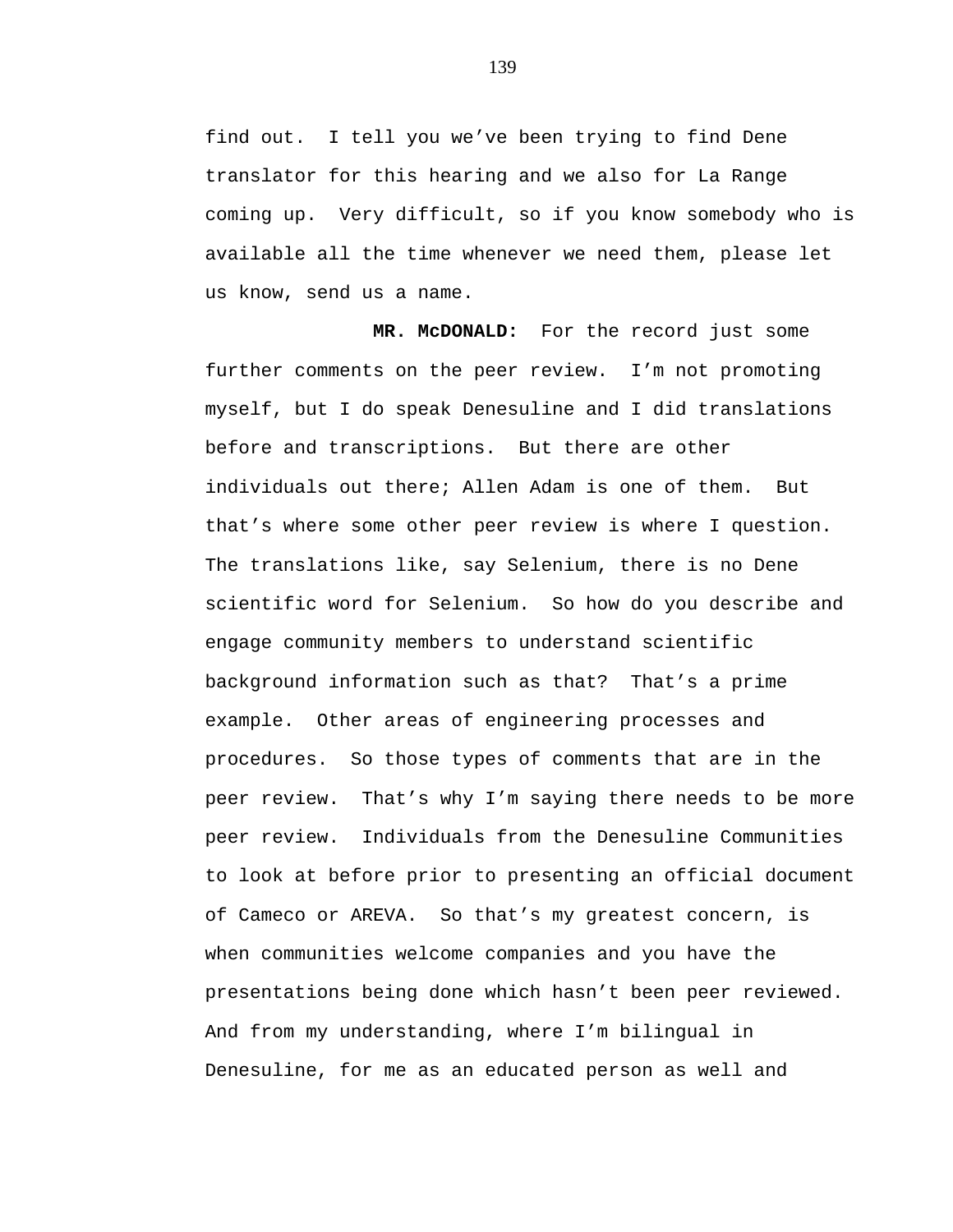individuals such as an elder trying to explain to them and then the information that's presented by Cameco or AREVA doesn't jive with me when it's transcribed and translated. And knowing the difference and this is where I always question CNSC or Cameco or AREVA, but the focus of those communities are not really Q's and A's. Because like you said, we've been experienced with the companies and after a while, that we have generations that come to the meetings. So you have the old elders who are more the sovereigntist who have that position of indigenous rights; part of their treaty and that teaching. And then you have the baby boomers, and then you have individuals like myself were either educated or have limited education and work experience, and then you have the youth who were promoting more education and it was sort of in limbo there with regard to how they view the operations and the overall whatever it is, outreach, community consultations or whatever buzz word that is out there now; outreach is what I hear now. Prior to that it was open analysis, so stressing that point, we need more Denesuline peer review in the documents are being presented.

**THE CHAIRMAN:** Thank you. Mr. Tolgyesi, do you have another question?

**MEMBER TOLGYESI:** Yes, a short one for Cameco.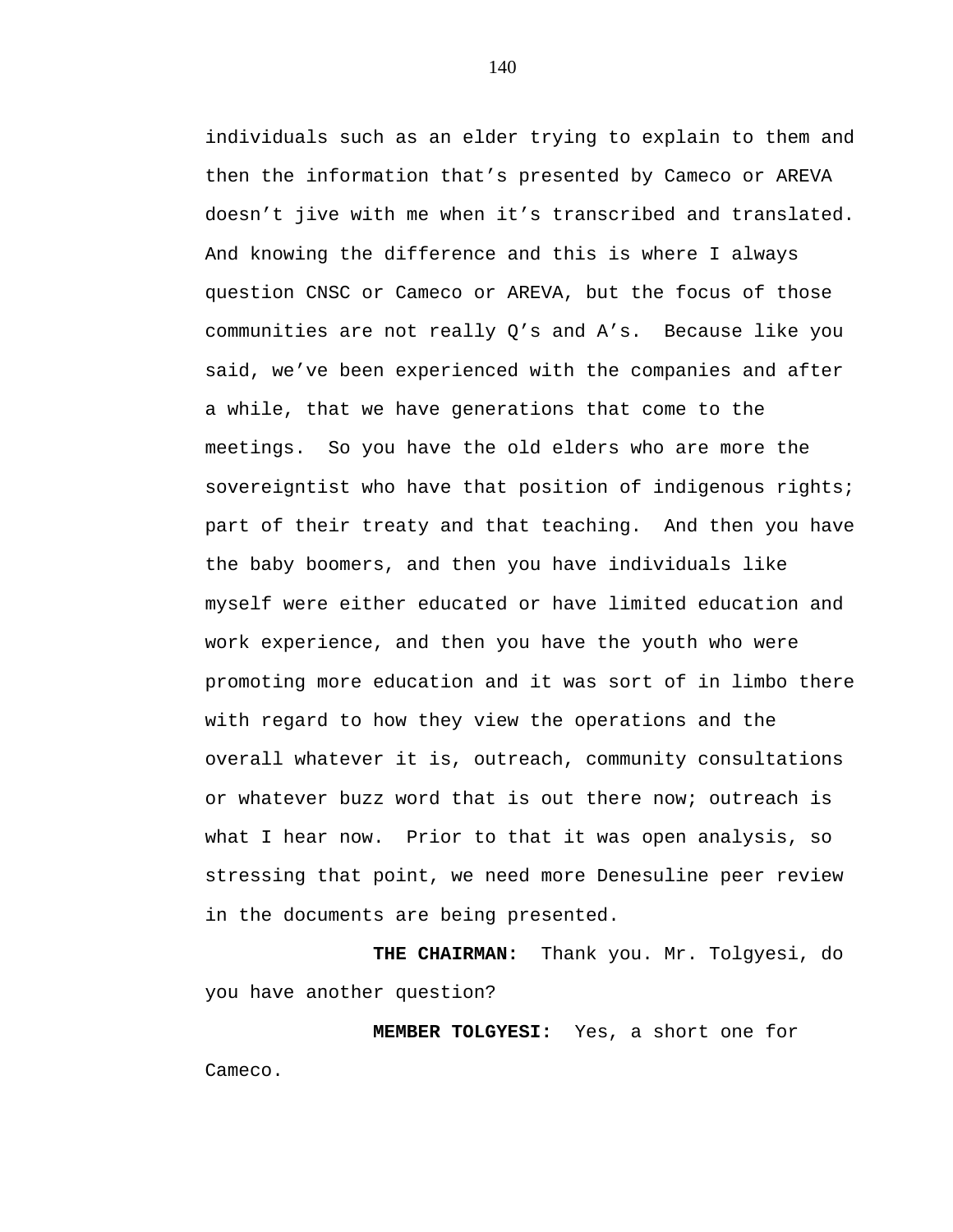The intervenors are talking about this waste truck hauling from Cigar Lake to McClean. It's something which is continuous. It will continue or something which is just temporary because when you are talking about ten trucks a day, I think it will be a little bit more if you want the waste material plus slurry.

**MR. GODDARD:** Grant Goddard, for the record.

The waste truck, excuse me, waste rock haul that is referred to is something that is not going on at this point in time but it's plan for the future is part of our ultimate decommissioning where we'll place waste rock into one of the abandoned pits, thereby making more efficient environmental usage of the land. So it's not today but it's something for the future.

**THE CHAIRMAN:** Anybody else? Anything else? Okay, last word to you. Anything else you would like to share with us?

 **MR. McDONALD:** No, thank you.

**THE CHAIRMAN:** Thank you very much.

The next presentation is by the Canadian Nuclear Association, as outlined in CMD H5.5, and I understand Mrs. Kleb will make the presentation. Please proceed.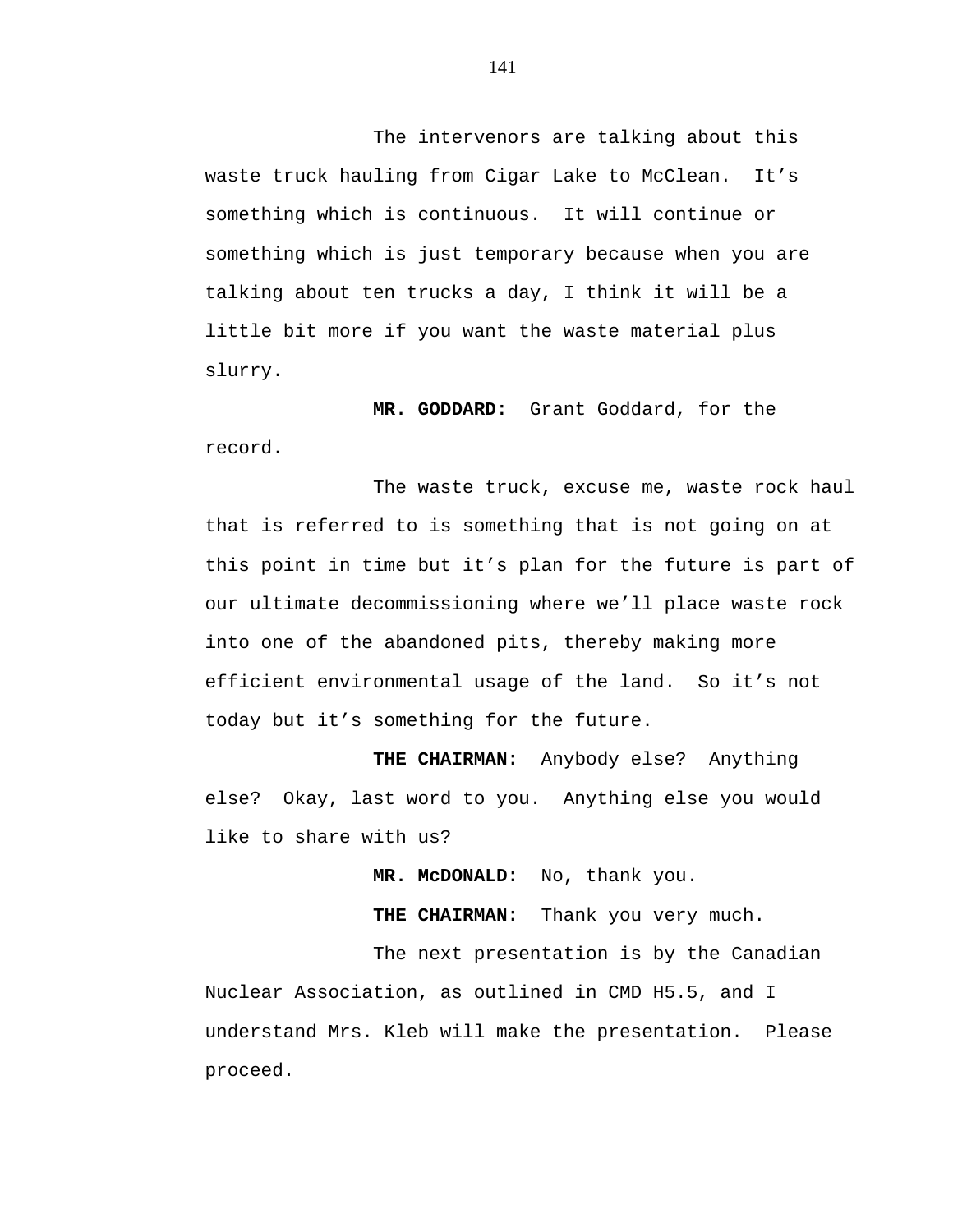**13-H5.5** 

**Oral presentation by** 

**Heather Kleb** 

**MRS. KLEB:** Good morning, President Binder, Commission members and members of the public.

My name is Heather Kleb and I am the interim president and CEO of the Canadian Nuclear Association and I am here today to speak to you on behalf of the 60,000 Canadians whose livelihoods are supported directly or indirectly by our industry. These men and women explore for and mine uranium, generate electricity and advance medicine through live-saving diagnostics and therapies.

Our members work and live in communities across Canada where they maintain a deep commitment to the safety of their workplace and the protection of the environment. That is why I am here today supporting Cameco's applications for the renewal of the Cigar Lake and Beaverlodge licences because they affect not only our livelihoods but the communities where we live and work.

During my presentation, I will focus on two main themes. First, the numerous socioeconomic benefits that Cameco's operations bring to Canadians, and second,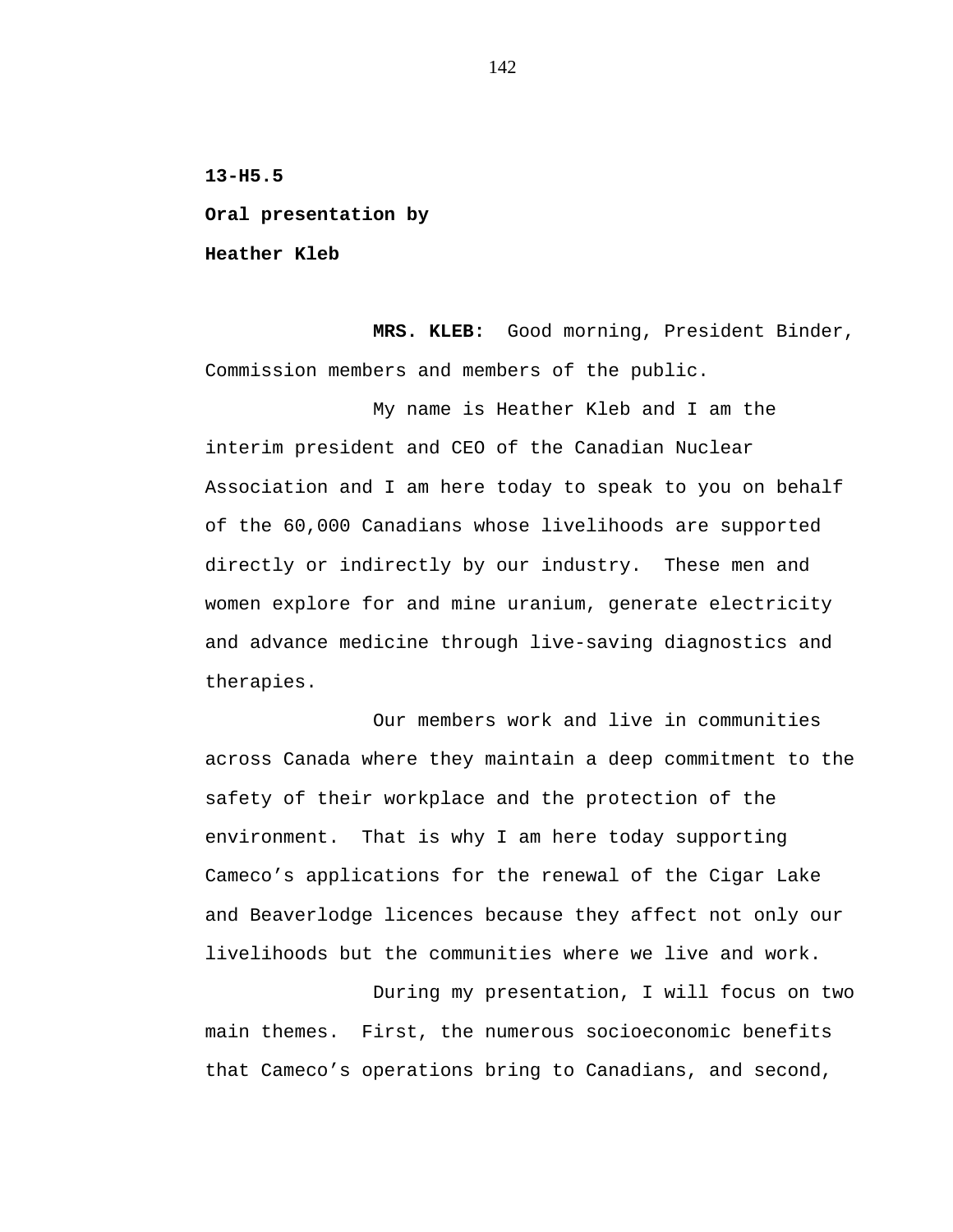Cameco's commitment to the protection of health, safety and the environment as they provide these benefits.

The development of Saskatchewan's uranium resources brings clear socioeconomic benefits, not just to the local communities but to the vendors and contractors across Saskatchewan and beyond its borders.

Cameco is the leading industrial employer of Aboriginal people in Saskatchewan, providing high paying, secure jobs in northern communities. The uranium mining industry employs some 5000 Canadians and pays them roughly 500 million in wages and benefits.

In 2010 uranium exports from Canada totalled \$753 million. The uranium mining industry also contributes directly to government revenues so uranium exports in 2010 yielded taxes and oil fees for the province worth nearly \$150 million.

In reviewing the written submissions from the other intervenors we saw broad recognition of the significant role that Cameco and the Cigar Lake mine play in Saskatchewan's economic health. However, your decision does not rest on these benefits alone. The health and safety of every nuclear industry worker and the protection of the environment where they live and work are also very important.

Development can only occur in a workplace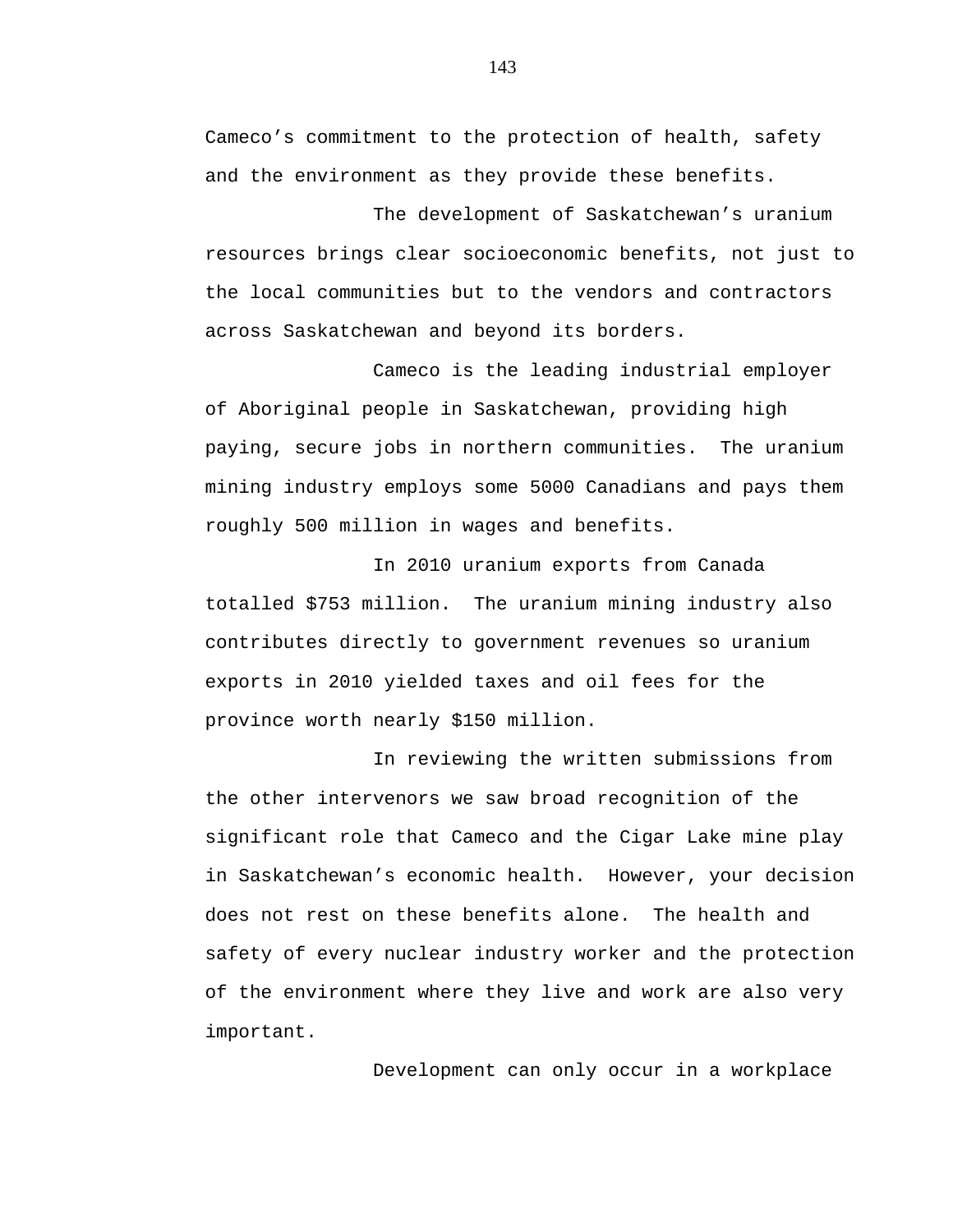that does the utmost to protect the health and safety of the people who work there. The health and safety of the people undertaking activities at the Cigar Lake and Beaverlodge facilities is a priority for Cameco. Cameco is committed to the safe, clean and reliable operation of all of its facilities and is continuously improving its safety performance.

The effectiveness of Cameco's health and safety programs and procedures is evident in Cigar Lake's record of lost-time injuries. Only one lost-time injury occurred between 2010 and 2012 even though their work hours increased from 1.3 to 2.3 million over this period. Further, there have been no lost-time injuries at Beaverlodge in the current licence term.

In fact, in 2010 the Canadian Institute of Mining, Metallurgy and Petroleum awarded Cameco the prestigious John T. Ryan National Safety Trophy for having one reportable injury over 700,000 working hours at McArthur River in 2009 and also a special certificate for reporting only one injury in a similar timeframe at Cigar Lake.

Over the years Cameco has helped maintained Canada's strong safety track record. Canada has a track record of over 50 years of occupational and public health and safety. We are a safety leader in the industry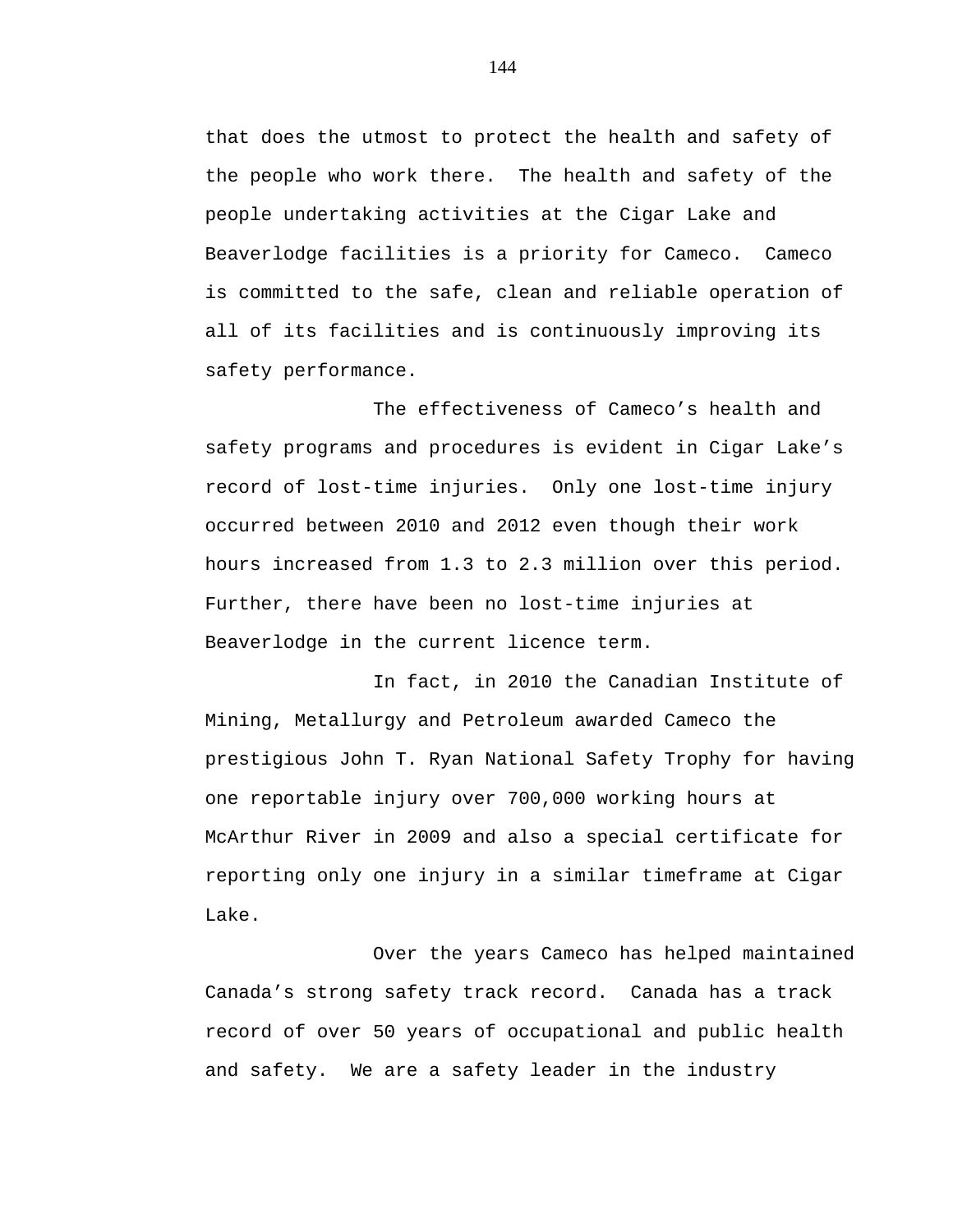worldwide. Even so, we strive to continually improve.

When it comes to safety, we are never complacent. Cameco values safety and like all of our members strives to improve even further.

Cameco also holds environmental protection as a core value. We can see this in how well Cameco has integrated the mitigation of environmental risks into the design and operation of the Cigar Lake mine. Protecting the environment is not an afterthought, it's at the centre of Cameco's business.

We also see this core value in the responsible environmental stewardship demonstrated at the decommissioned Beaverlodge properties. Cameco continues to demonstrate responsible environmental management many years after these facilities have been decommissioned. Since forming in 1988, Cameco has managed these properties to ensure the health and safety of their workers, the public and the environment.

Canada's uranium mining industry is in fact recognized as the best performing mining sector relative to the metal mining effluent regulations under the *Fisheries Act*.

Cameco is also specifically recognized by the Prospectors and Developers Association of Canada with an Environmental and Social Responsibility Award.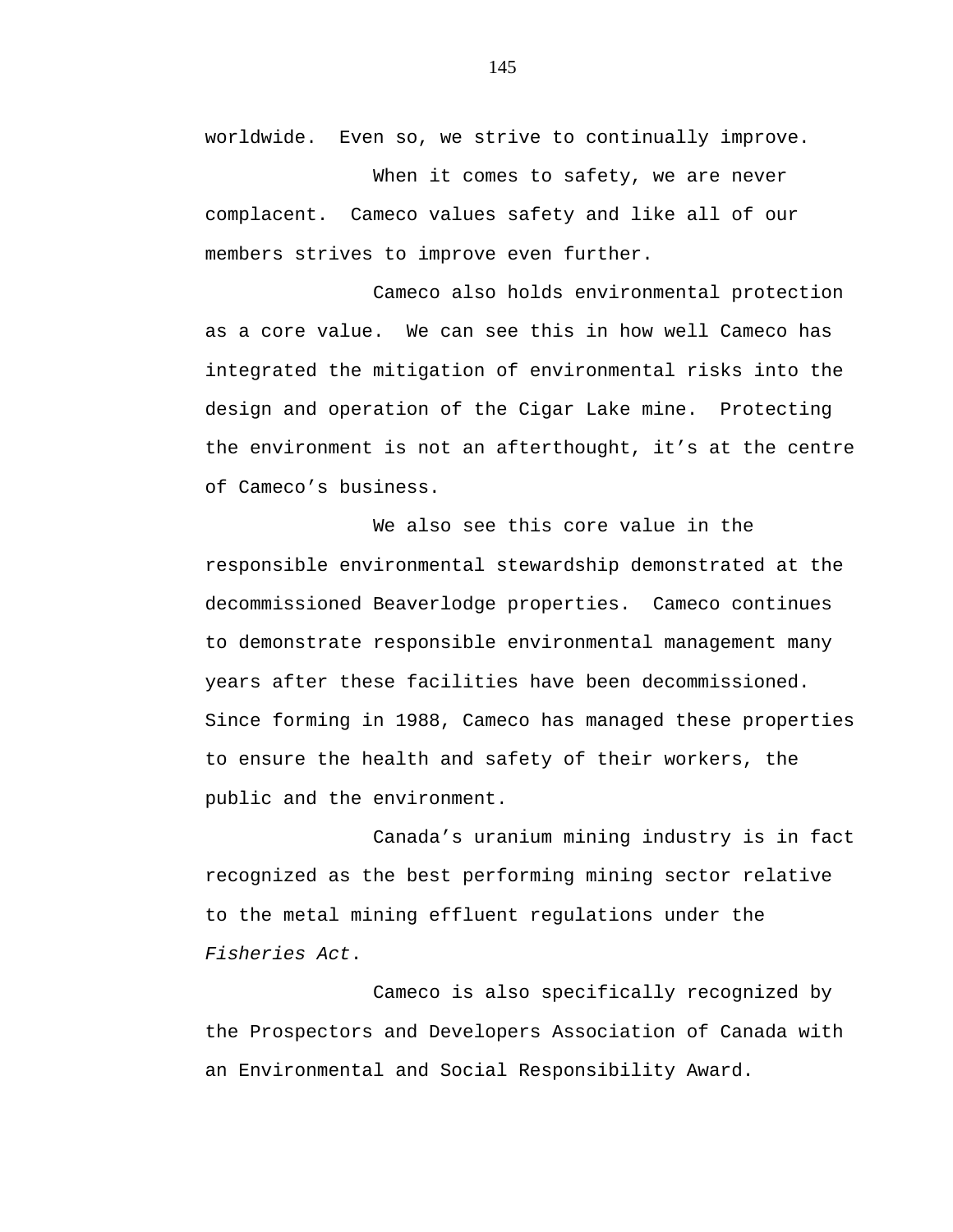By maintaining its commitment to the high standards of environmental stewardship, Cameco continues to demonstrate our industry's responsible management over the full life cycle of our activities.

While reading the submissions provided by other intervenors, it was satisfying to see the recognition of Cameco's strong track record in protecting the environment. Some of the community groups that wrote in to support the project also questioned how Cigar Lake could affect the environment, and we ask these questions too.

That's why I draw your attention to the effectiveness of the infrastructure and programs that Cameco has put in place to protect the environment. We believe that Cameco has demonstrated, both through the information they provided to the Commission and through its historic track record, that it is qualified to carry – qualified to responsibly carry out the required activities at the Cigar Lake and Beaverlodge facilities.

The question before you in this hearing is specific to the relicensing of Cigar Lake and the decommissioned Beaverlodge facilities. As you approach this decision, I hope to have helped renew your confidence that the companies who are safely managing nuclear projects today will continue to do so in the future and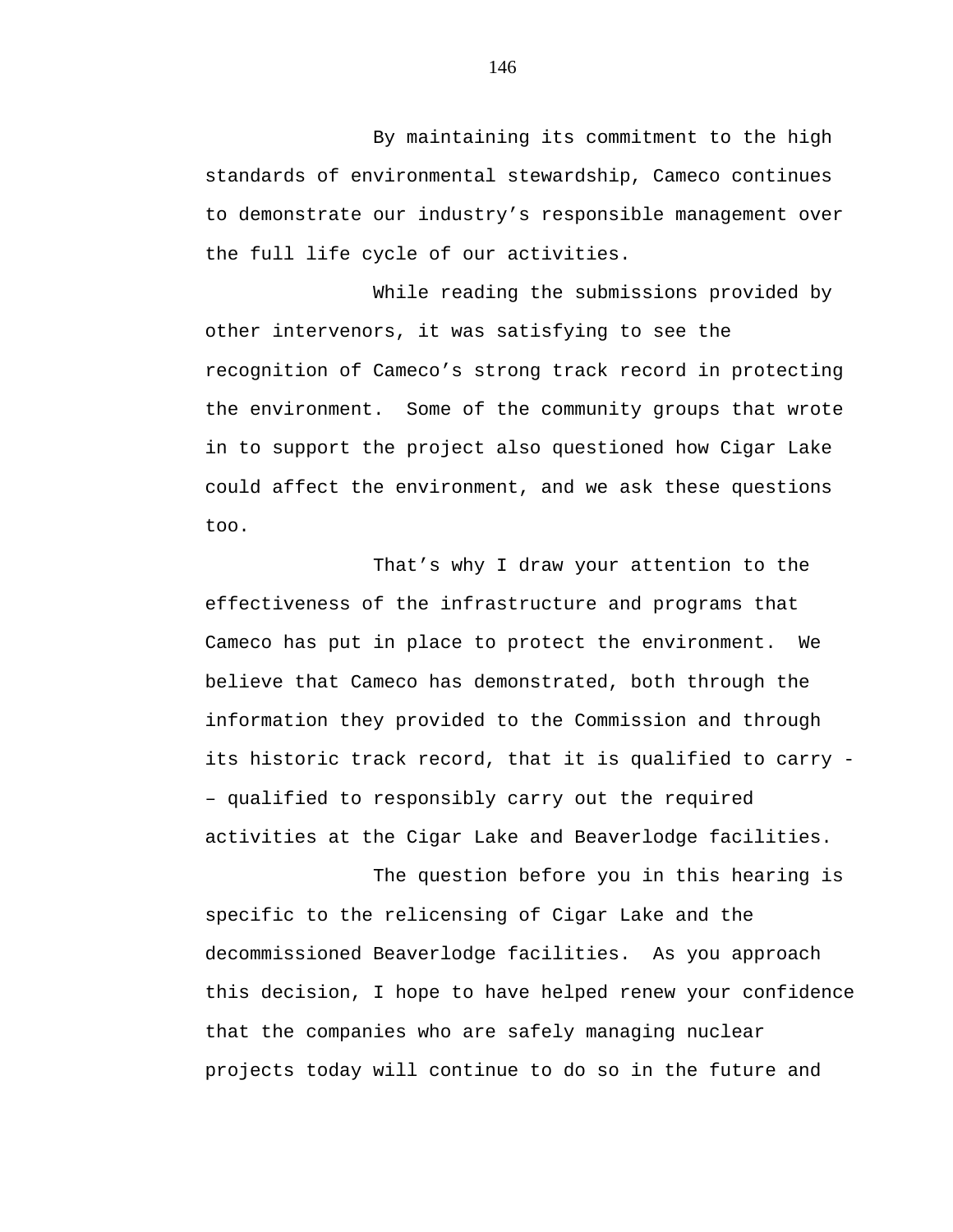long after commercial operations are complete.

Before I wrap up, let me leave you with a thought or two about how your decision could affect Canada's future. Around the world today there are 64 new nuclear reactors under construction in 14 different countries; most of these are in China. The ability of Canadians to access this market is likely to go out now that Canada and China have signed a memorandum of understanding on energy cooperation.

We foresee hundreds of new jobs and billions of dollars in new investment for Canada. To realize these benefits, we will need to build new mines and mills and extract more uranium. That work will happen in communities just like the ones that made submissions to the Commission. We support their call to develop a northern community that is healthy, vibrant and prosperous.

The CNA supports Cameco's applications. They will provide social and economic benefits to Saskatchewan, and this will be accomplished while maintaining the highest standards of workplace safety and world-class environmental standards.

In summary, Canada enjoys a natural wealth in uranium that contributes to economic growth locally and across Canada. Cameco has demonstrated that it is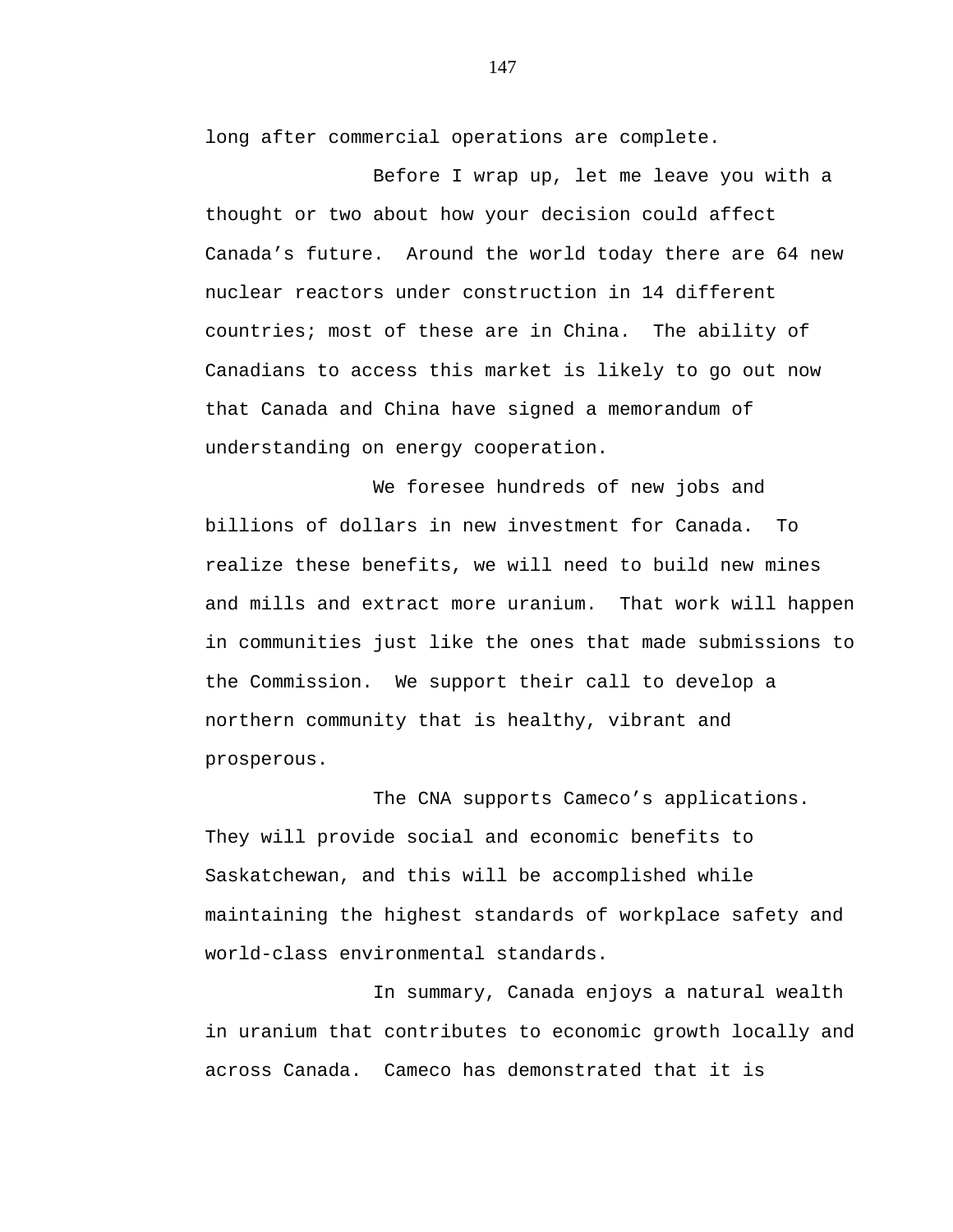qualified to safely carry out the activities sought in its application and has made adequate provisions for the protection of the environment. The Canadian Nuclear Association therefore recommends that the Commission approve Cameco's application to renew the Cigar Lake and Beaverlodge licenses.

Thank you very much for the opportunity to appear before you today, and I'd be pleased to answer any questions that you may have.

**THE CHAIRMAN:** Thank you.

Okay, questions? No. Monsieur Tolgyesi? **MEMBER TOLGYESI:** What's the role of

Canadian Nuclear Association?

**MS. KLEB:** Heather Kleb, for the record.

The mandate of the Canadian Nuclear Association is to promote the acceptance of nuclear – Canadian nuclear technologies and to create a positive, public, political and regulatory environment in Canada and abroad.

**MEMBER TOLGYESI:** Do you have a specific public targeted or it's broad in general?

**MS. KLEB:** Our primary focus -- Heather Kleb, for the record.

Our primary focus is the Canadian public. Our members are -- we have over 100 member companies that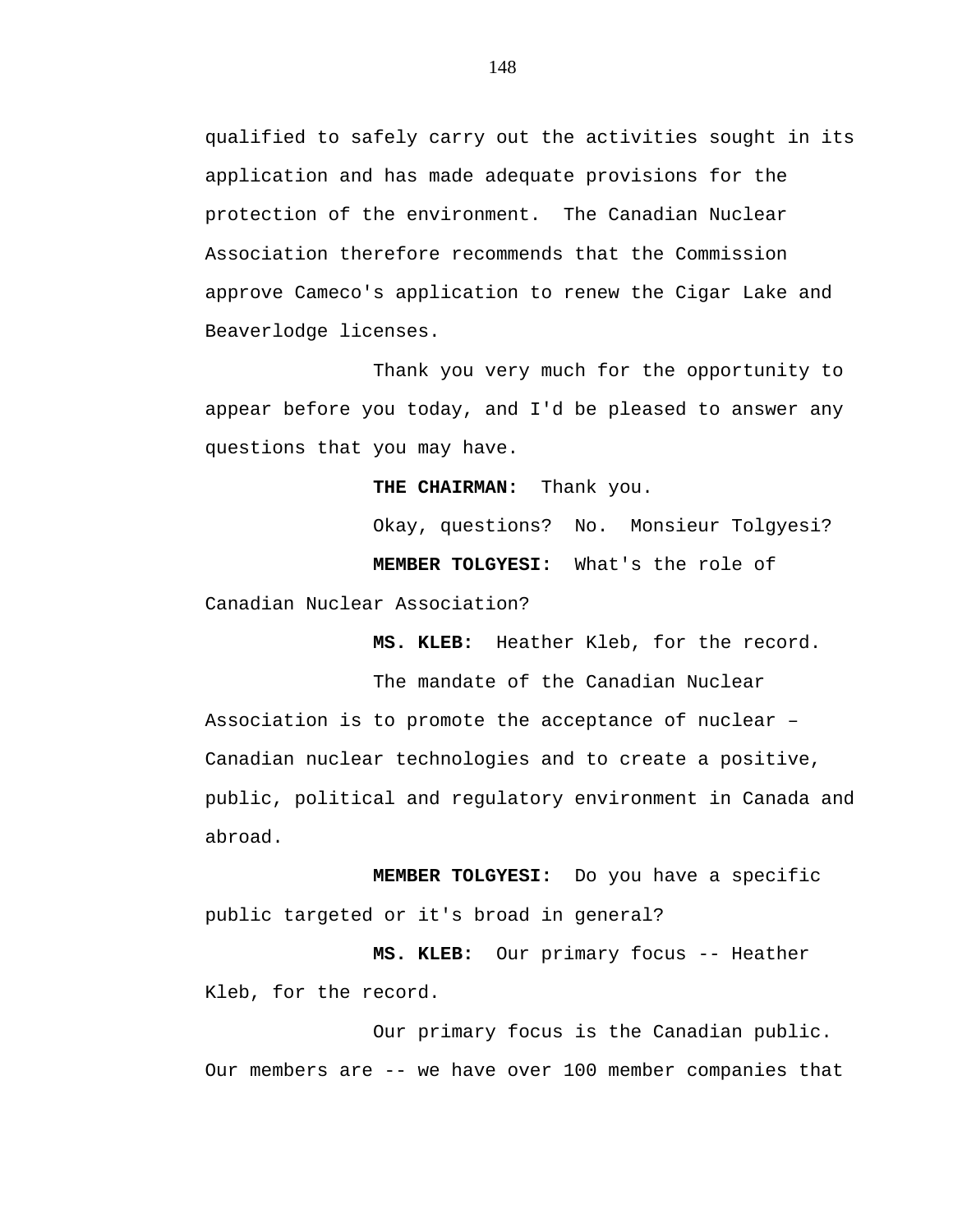are located right across Canada.

**THE CHAIRMAN:** Anybody? Ms. Velshi?

So just to build on that line of

questioning, so you have any your role in duty to consult?

**MS. KLEB:** Heather Kleb, for the record.

I wouldn't say that the Canadian Nuclear

Association has a role in the duty to consult. Our members are obviously very active in consulting local Aboriginal communities throughout the environmental assessment process and in the course of doing business. My understanding is that the duty to consult rests primarily with the federal government.

**THE CHAIRMAN:** But I was thinking about, you know, at least as an association you can share good management practices. So if Cameco is doing such a good job in northern Saskatchewan, wouldn't it be something that would be useful other parts of the country, such - which the Association can be a conduit? It's a question; I don't know the answer to that.

**MS. KLEB:** Heather Kleb, for the record.

Actually, that is one of the benefits of membership with the Canadian Nuclear Association. When we express an opinion on a regulatory development or a public policy issue, it's built on the opinions of our members. So we are constantly grouping and regrouping to address a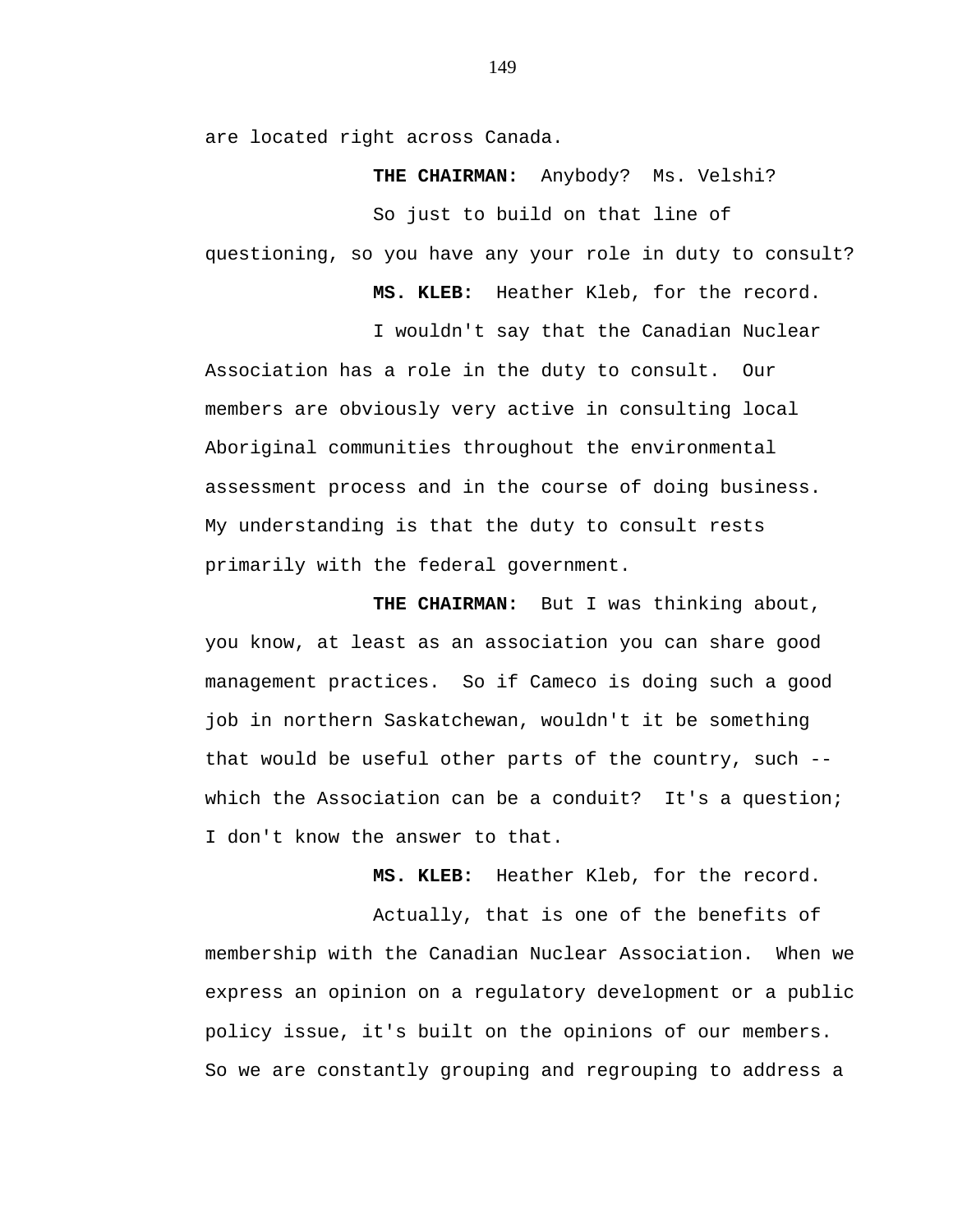whole range of issues, and those networks are established, and the learning's are shared, whether it's in the regulatory, or environmental compliance realm, or a public policy, or a political realm. They are constantly sharing information and experiences.

**THE CHAIRMAN:** I'm just coming back to the theme that there's such differences between different parts of the country from moratorium against uranium in B.C., and Quebec is now playing with this, and Saskatchewan just the opposite. So I just don't know whether you think that the Association has any role in explaining and educating, sharing information.

**MS. KLEB:** Heather Kleb, for the record.

I absolutely do believe that we have a role. We have a few members in Quebec, but whether we visit local communities, say Aboriginal communities to provide education or informational support, it's -- to date it's been on an invitation only basis. So if our members invite us into discussions with Aboriginal communities then we'll certainly comply.

If an Aboriginal community were to approach us and request our presence, in terms of an education or information capacity, we would certainly comply, but it's -- typically, it's -- there has to be an invitation, because the relationship between our member companies and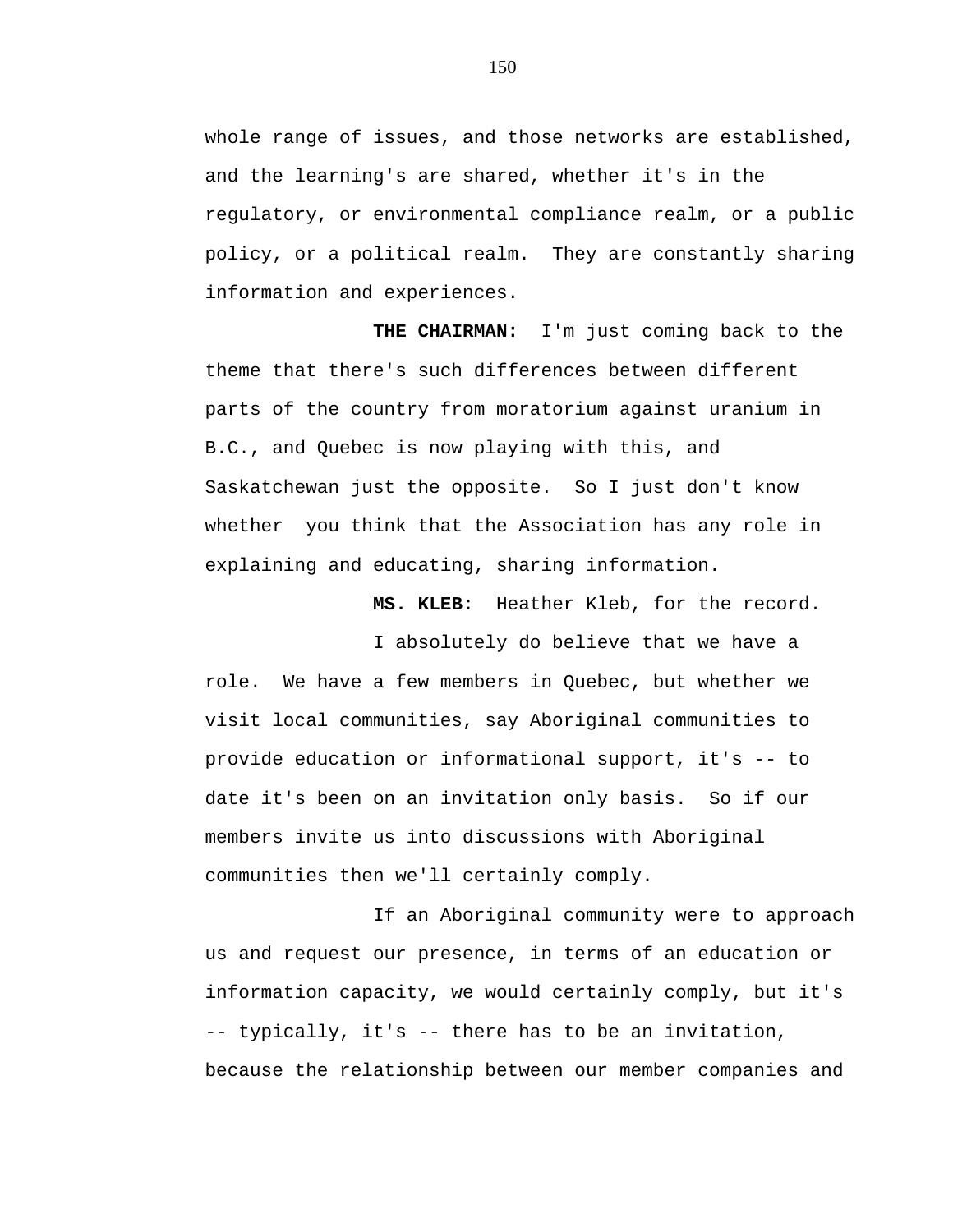their local Aboriginal communities are more important than our relationship, the CNA's relationship with those communities. But we're certainly willing if we're invited.

**MEMBER TOLGYESI:** Yes, to what extent, because you have large companies like Cameco, you know, they are well staffed, they have experience, they have all these departments, you know, those small junior companies who are looking for, searching, exploring, and they don't have the staff and they don't have experience. So what's the role, how do you transfer or how do you help the knowledge, which is from -- in Quebec or in AREVA, and to transfer to these junior companies? Because they could do things, which eventually are not good, negative, because they don't know how to do that. So how do you see your role there?

**MS. KLEB:** Heather Kleb, for the record.

We have many -- a whole range of events that allow our members to network and share views, ranging from our annual conference, to workshops on specific topics, to working groups who are focusing on a specific issue and taskforces. And just at a recent event, I saw AREVA basically sitting beside Strateco. So we do provide those opportunities for them.

**MR. MOONEY:** It's Liam Mooney, for the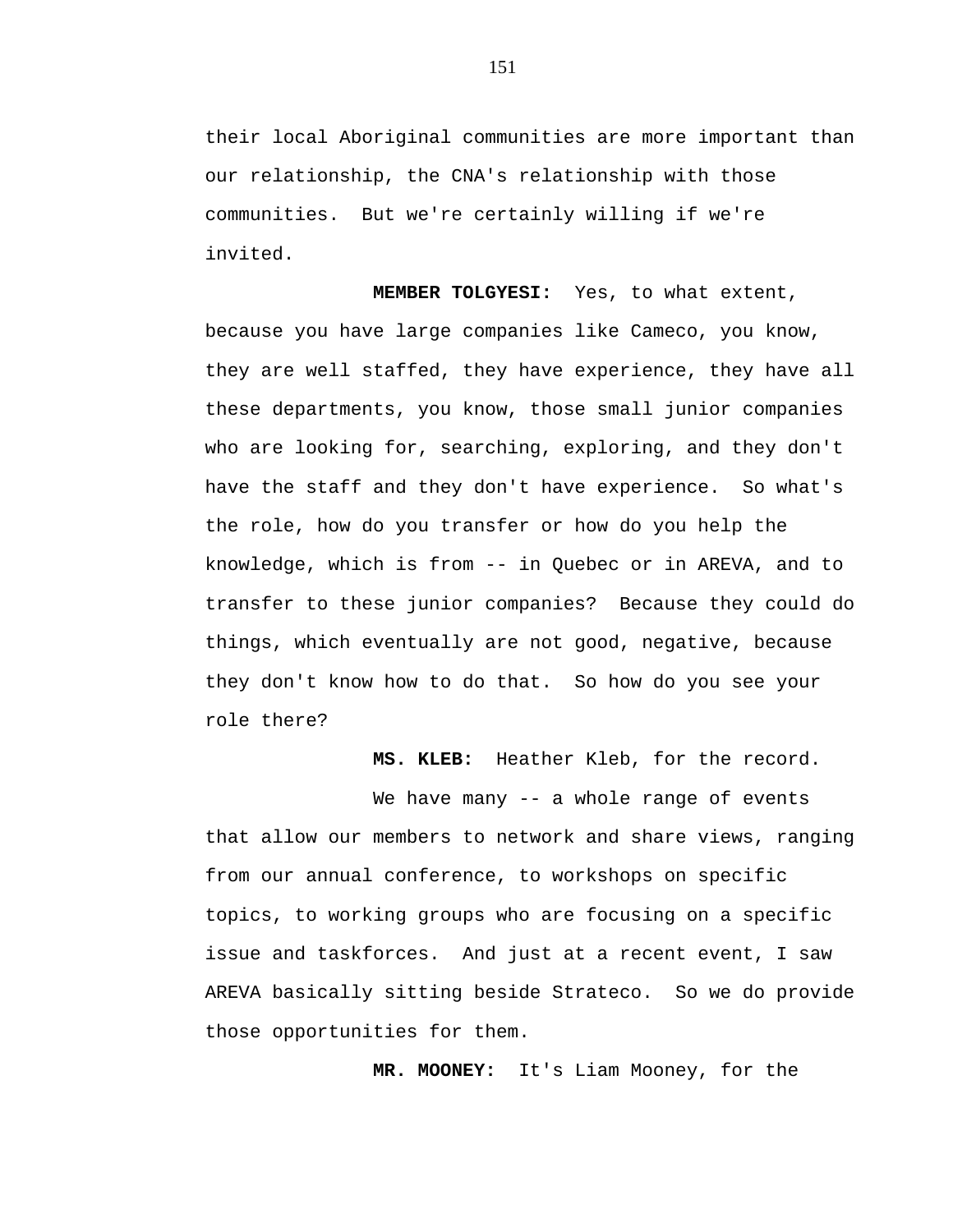record.

And I was going to weigh-in previously with relation to this, and for both the Quebec circumstances and when we were negotiating an agreement in Australia, there was a concerted effort by Cameco to bring those communities into northern Saskatchewan to see the successes that we've had there, and for those communities to talk without us in the room at times on what the challenges were, how they got to where they were, and why they are so accepting of those benefits.

So there has been efforts by the -- in addition to what Heather outlined, but there has been efforts by industry directly in that regard.

> **THE CHAIRMAN:** Anybody else? Okay, thank you. Thank you very much. **MS. KLEB:** Thank you.

**THE CHAIRMAN:** I think it's a good time to break for lunch, and we'll reconvene at 1:30. Thank you. --- Upon recessing at 12:34 p.m./L'audience est suspendue à 12h34

--- Upon resuming at 1:33 p.m./L'audience est reprise à 13h33

**THE CHAIRMAN:** The next presentation is by the Prince Albert Grand Council as outlined in CMD 13-H5.11. I understand that Mr. Hardlotte will make the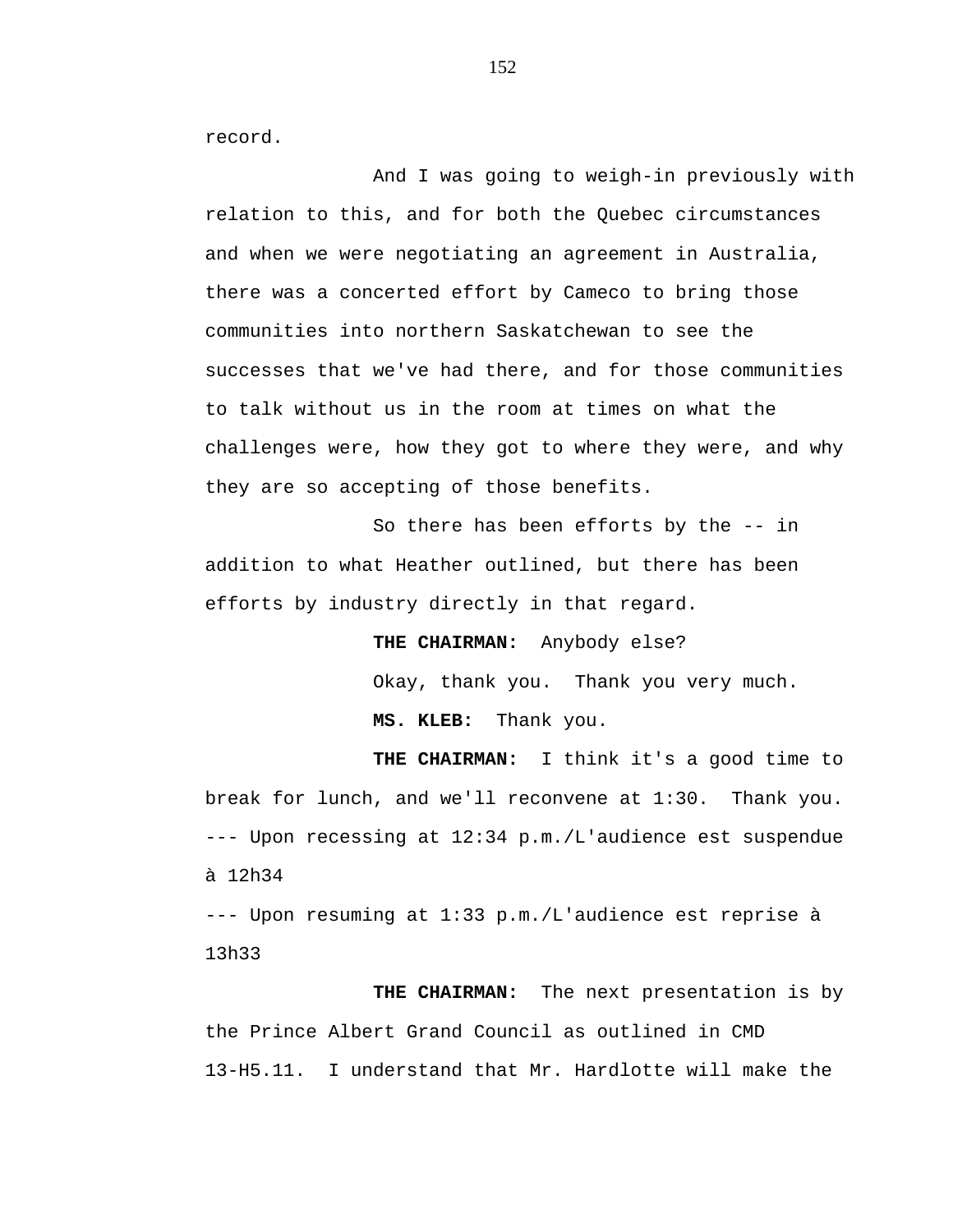presentation. Sir, please proceed.

**13-H5.11** 

**Oral presentation by the** 

**Prince Albert Grand Council** 

**MR. HARDLOTTE:** Good afternoon to Dr. Binder, and the Commission. Ladies and gentlemen, (speaking in native).

I just want to start off by introducing who's here from the Prince Albert Grand Council.

To my right, I have Dene Vice Chief Joseph Tsannie, and to my left I have Mr. Ron Beatty, and back here I have Robin McLeod that works for the Woodland Cree. He's from the Lac La Ronge Indian Band, as well as Wollaston Lake Elder Emil Hansen, and Southend Ranger Lake Woodland Cree Youth, Adam Jobb.

The Prince Albert Grand Council is made up of 12 First Nations that are divided into four sectors; the eastern sector, which includes Red Earth, Shoal Lake, and Cumberland House; the Plains and Dakota, which include James Smith, Sturgeon Lake, and the Wahpeton Dakota Nation. In the north, we have the Woodland Cree Lac La Ronge Indian Band as well as Peter Ballantyne Cree Nation, as well as Montreal Lake Cree Nation. In the far north,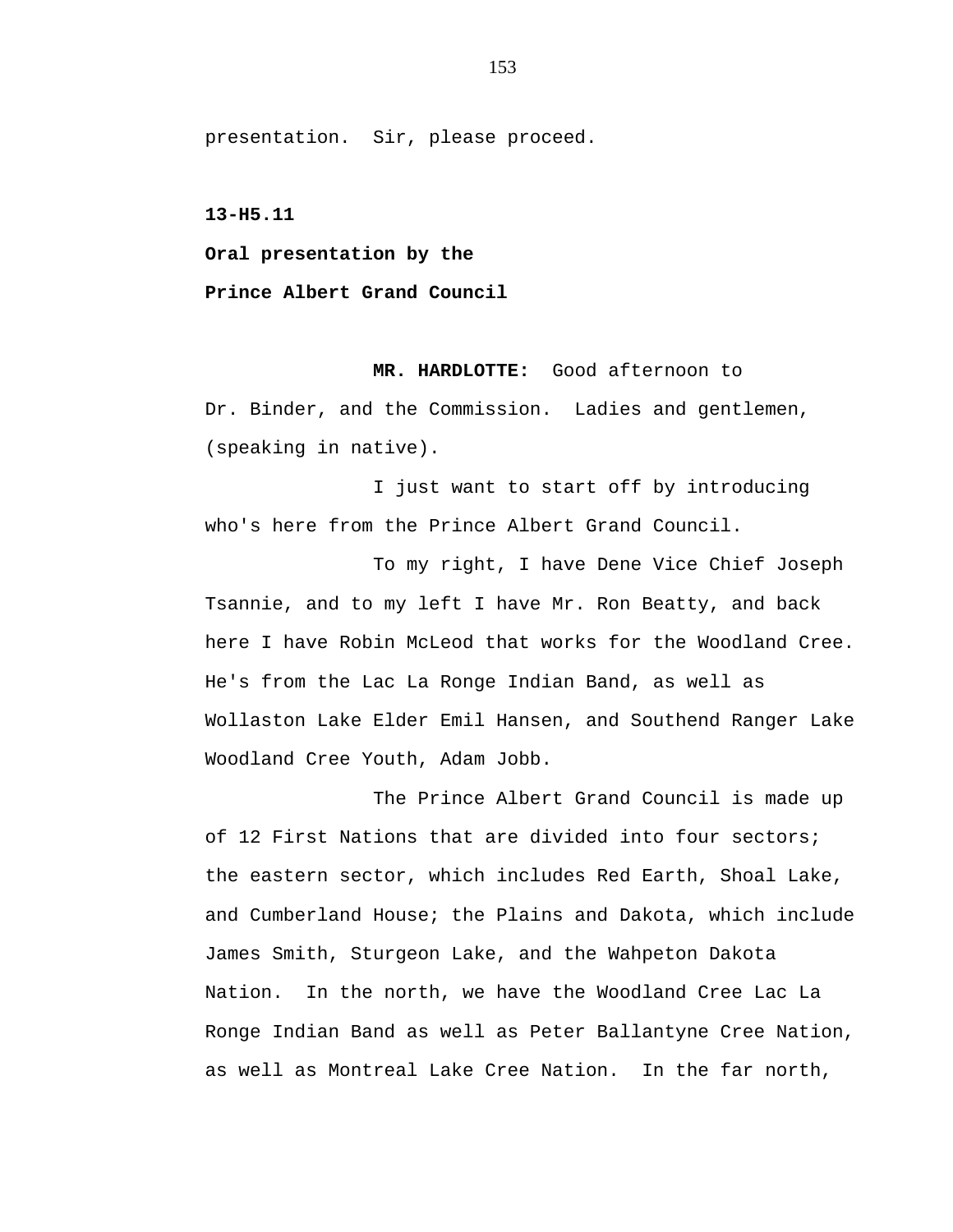we have three Dene Nations of Fond du Lac, as well Black Lake, and Hatchet Lake, which is at Wollaston Lake.

In 2011, there was 36,336 members from the First Nations of the Prince Albert Grand Council in 27 communities that covers one-third of Saskatchewan in territory. We do have the two largest bands in Saskatchewan, the Lac La Ronge Indian Band that has over 9,000 band members, and Peter Ballantyne Cree Nation, which also has over 9,000 band members.

This afternoon, ladies and gentlemen, we'd like to discuss both issues of Cigar Lake and Beaverlodge at the same time.

And the Chiefs have asked me to state at the beginning that no one is to misconstrue this as the duty to consult and accommodate, first of all, which is important. And I know that many people that even if they meet with one of our First Nation members from different companies, call that a duty to consult and accommodate, even if that person jumps up and down and says no to any process.

And the other issue is that the First Nations at the Prince Albert Grand Council want it stated that they are not opposed to industry but industry in a responsible and sustainable and maintainable manner, maintainable meaning we want to maintain what is there, as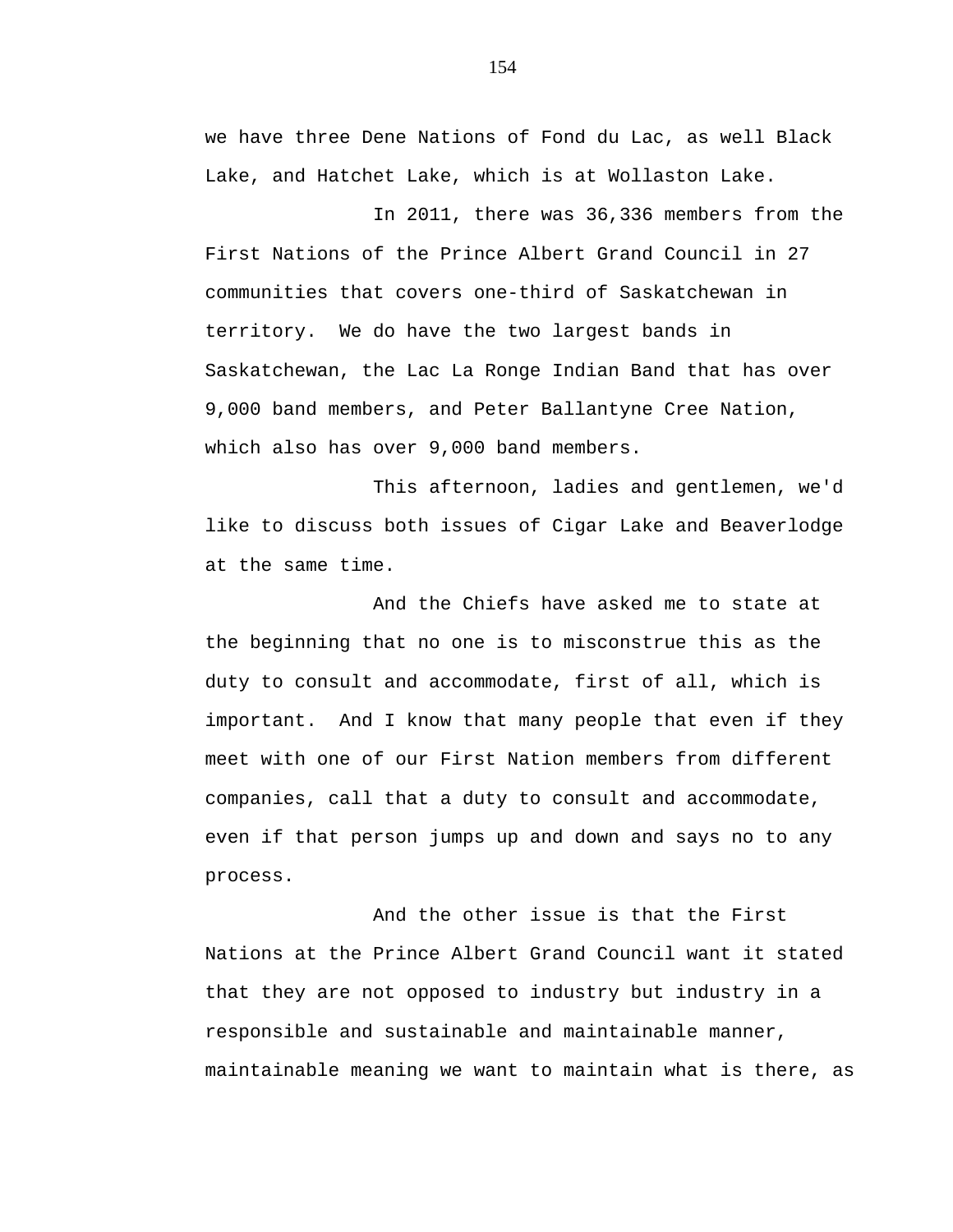close as we can.

With that, I'll turn the microphone over to Vice-Chief Joseph Tsannie.

**CHIEF TSANNIE:** (Speaking in native language)

I just want to say I had to speak my language. I know we talked about that on translating equipment. I posted on Facebook that this hearing is broadcast web so people back home, the far north. I'm originally from Hatchet Lake, Vice-Chief of the Prince Albert Grand Counsel.

Some of the concerns were some of the Elders don't know how to use the computer and technology; there's no translation in Dene how can they understand what's happening to our land and our territory.

We do have some recommendations for the hearings -- for future hearings. We could probably show them at the community level for our people where there's going to be translations, and we do have some people that can translate in both languages.

I just want to say thanks for inviting us and giving us this opportunity to hear some of the concerns.

The Dene people of the Athabasca are the true owners of the land. We never give licences out to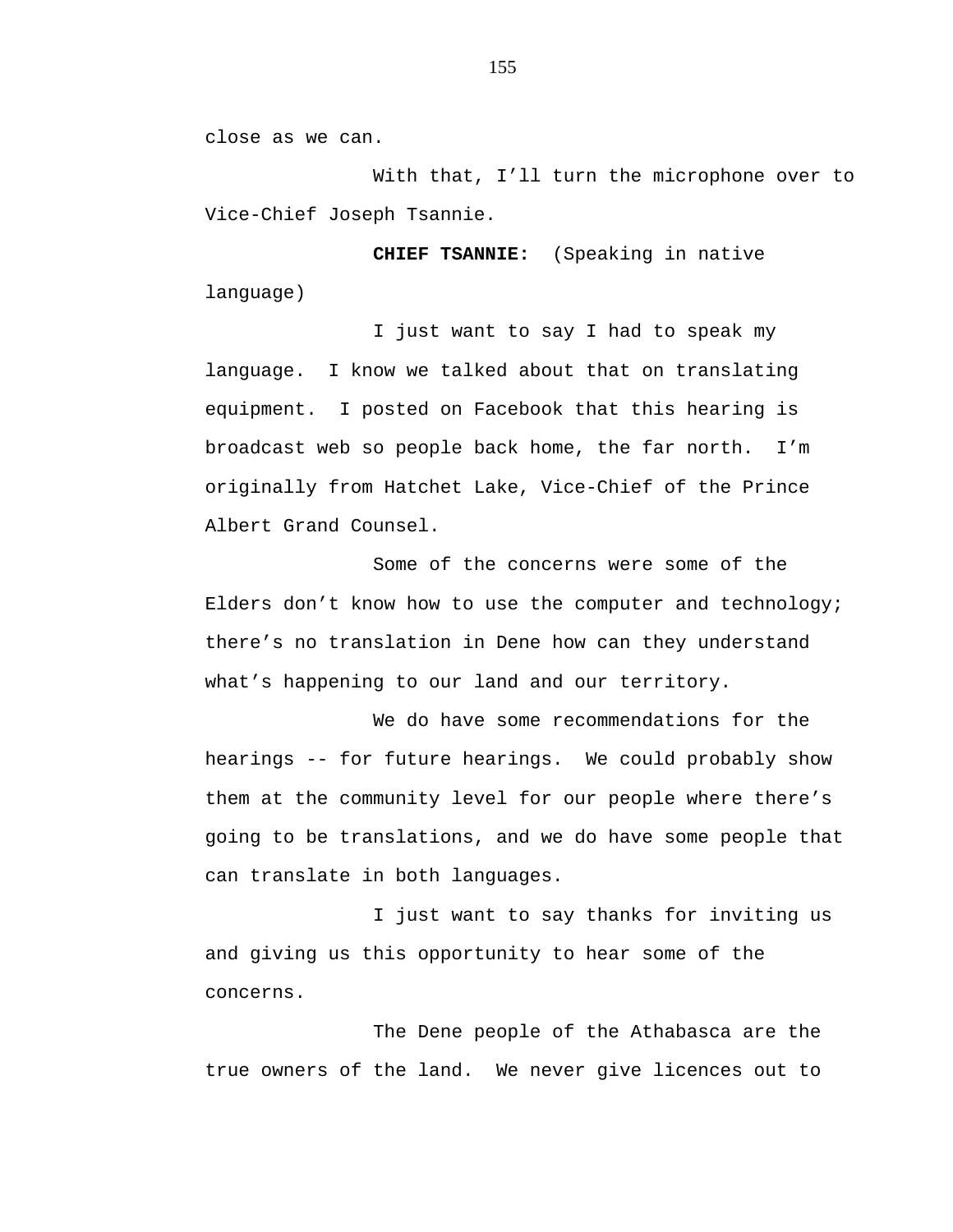any industry. We should be the ones that should be issuing the licences. I think we have to make that clear. If we want to be true partnerships we've got to accommodate both parties. We should have members because it is affecting our land. We should have members on the Commission that are from our people. We should have Elders asking some of the questions as well.

Those are some of my recommendations.

If we need to move forward working together we need to start working together and building those relationships with government, the province and the First Nations and the true owners of this land.

Like my partner said, we're not against development but we need to be part of it. We need to be -- we need to feel included in those decision makings right from the beginning.

So with that, I don't want to take any more time here, just thanking you for the opportunity. And I'll hand the mic over to Leonard Hardlotte. Thank you.

**MR. HARDLOTTE:** Thank you, Chief.

We do have documentation here that we had a preparation meeting for the hearings on March 13<sup>th</sup> in Prince Albert where we brought Dene Elders, trappers, hunters and fishers to Prince Albert, and we also brought youth from the far north as well as the Woodland Cree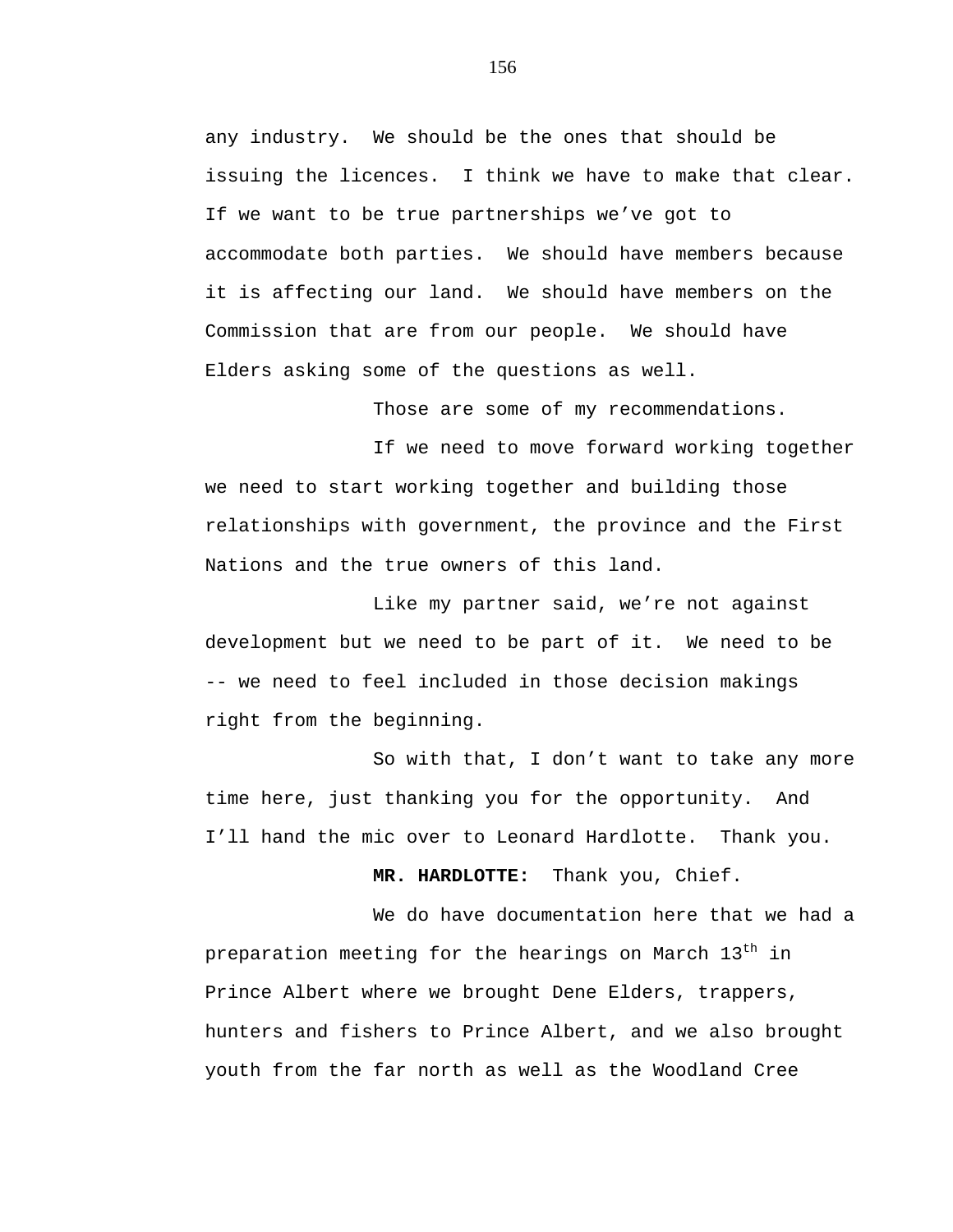sector, and everybody had a chance to talk and then to reiterate what they had said.

And then we had our northern Saskatchewan Trappers Association Convention 2013 on the 14<sup>th</sup> and 15<sup>th</sup> where many more Elders, trappers, hunters and fishers discussed issues surrounding the north, and a lot of the discussion was around the nuclear industry right from line cutting right to nuclear waste management and everything in between.

We also have a -- we've audio and videotaped the three days and we broke down the video to a half hour presentation, and we have that available if you call the Prince Albert Grand Council and request that, at a price of course.

And many of the Elders had similar concerns, and some of those concerns were also mentioned through the presentation of Fond du Lac, and we shall have our Elder speak on some of those issues that's here at the table with us. But at this time I'm going to turn the microphone over to Ron Beatty.

**MR. BEATTY:** Good afternoon. The Prince Albert Grand Council thanks the Participant Funding Program for allowing us to be able to come to today's hearing and to be able to discuss some of our concerns and some of our comments to the Commission. Without this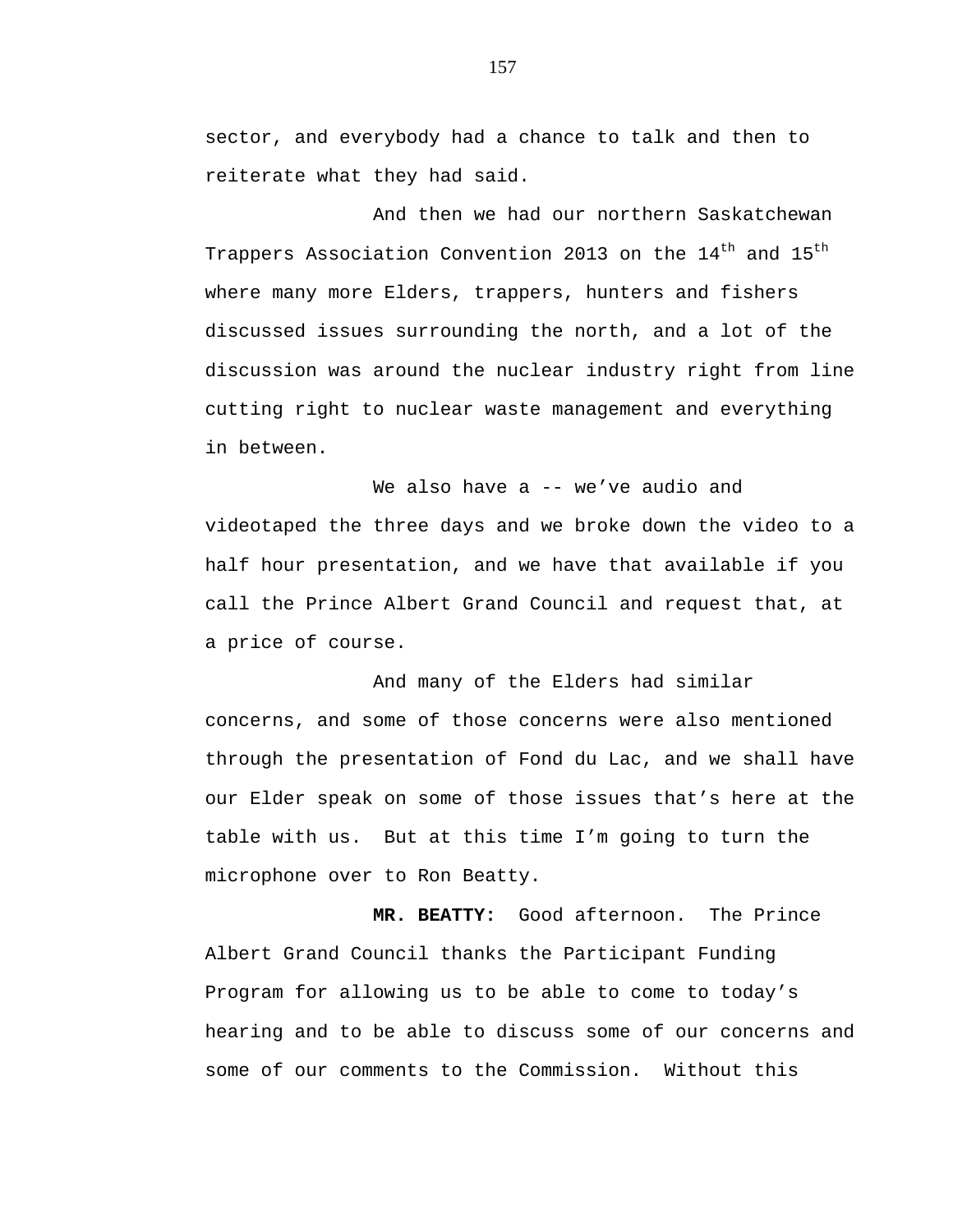funding -- you know, this is the first time that we've been able to participate. It's only the second PFP that's been issued, the first one in Saskatchewan, so we were able to get the first too.

From our point of view, you know, we've got a population of 36,000 people occupying a quarter of the northeast part of the province, and we don't go to each community to figure out how they feel on nuclear issues. So we're glad that we're able to get a little bit of money here to be able to come here today.

We've looked at Beaverlodge mine and mill that occurred in the '50s and ran for 30 years, about eight kilometres to the east of Uranium City, and it ran from 1952 to 1982. And during that time it produced 4.8 million tonnes of waste rock.

And there's been many studies with waste rock in the Cigar Lake project and with the Midwest Lake project that are coming up, and there's been concern of the potential for acid mine generation with the sulphite and the sulphates that are occurring within the rock.

There's so much concern involved that they're going to do two campaigns of waste rock disposal from the Cigar Lake site. I know we were talking about transportation this morning but we didn't address the issue of the two campaigns that would occur within the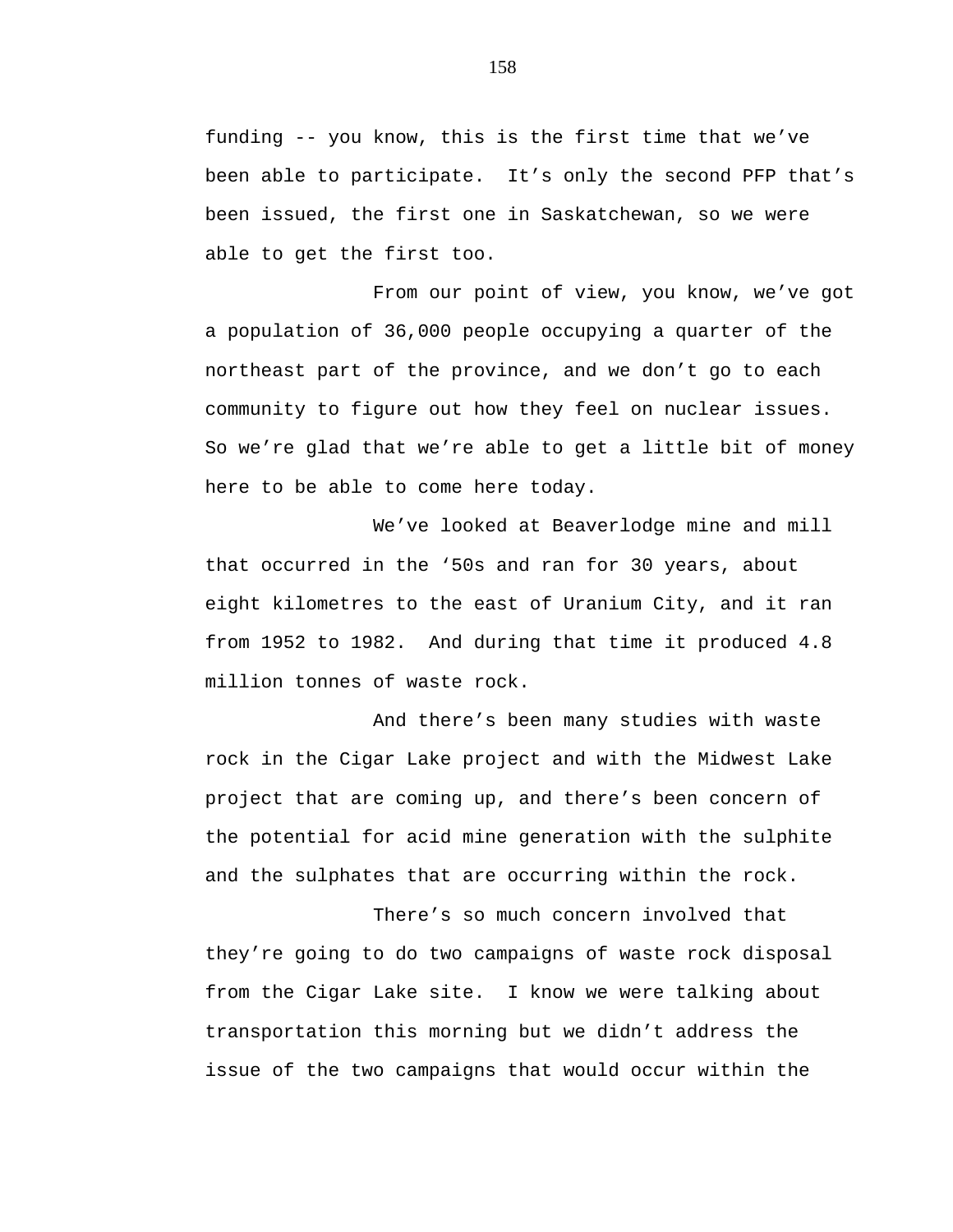short life of that Cigar Lake mine, the 15-year lifespan.

This waste rock has the potential of lowering the ph, of creating acid and affecting the organisms in our waterways where we've always used these for all our country foods. We live off the land. So this is a concern raised by the PAGC that we've got 4.8 million tonnes of waste rock at the Beaverlodge mine site.

Once the rock has been mined from underground and put through a milling process, in the life of that 30-year span there was 10 million tonnes of mill tailings produced. Six million tonnes of this was deposited into the waste management facility. The waste management facility are three lakes. The three lakes are Mine Water Lake, Foukes Lake and Marie Lake.

Currently, radioactive radium 226, with a half-life of 1,509 years. It's part of that mill tailings in the lakes. In addition to the radium-226, there's total dissolved solids that are elevated with the mill tailings that are in the current three lakes: Marie, Minewater, Fookes Lake. There is no way that these will ever decrease. These will always be a problem. They are a problem today; they will be a problem for our children because we are not addressing it. Cameco has the mandate to look after that. The money comes from Canada Eldor.

Perhaps Cameco's not the proper operator.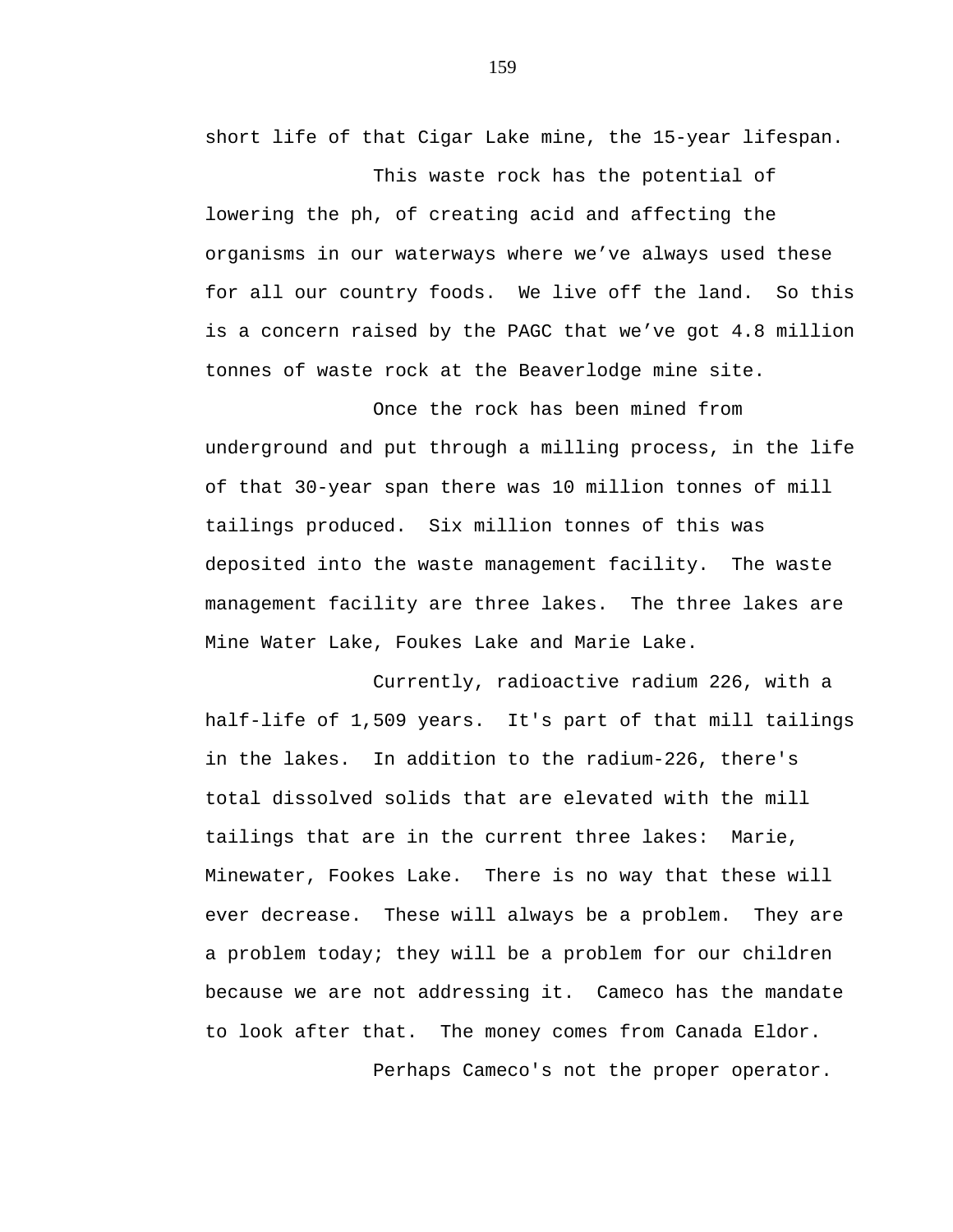Perhaps we need someone to clean up the site or to isolate the mine and mill waste. Isolate it or clean it up because it's continuing today and it'll persist for time immemorial.

There are groups monitoring it, an Athabasca working group. Takes some nice pretty pictures of people fishing on Lake Athabasca, which is downstream, but in between there there's Greer Lake and between that is -- prior to Greer Lake is Beaverlodge Lake. And that's where all the waste continues to go and it's downstream, and the monitoring, you're not going to find anything in Lake Athabasca. That's Canada's third-largest lake; it's a large volume of water. There is a very small amount of monitoring occurring.

Radon is not a concern. It's monitored for though, good for the public image. But they're not monitoring at the source, they're monitoring away downstream. So if the monitoring is also questionable, all the mining projects that are occurring, they got Jet Boring system, raise-bore technique, all state-of-the-art technologies that are occurring in the mining end. But in the waste management portion, there's no new, emergent technologies are used: No satellite imagery, no satellitelinked automated networks; no (inaudible) chip biomarkers; no sensor-based integrated samplers.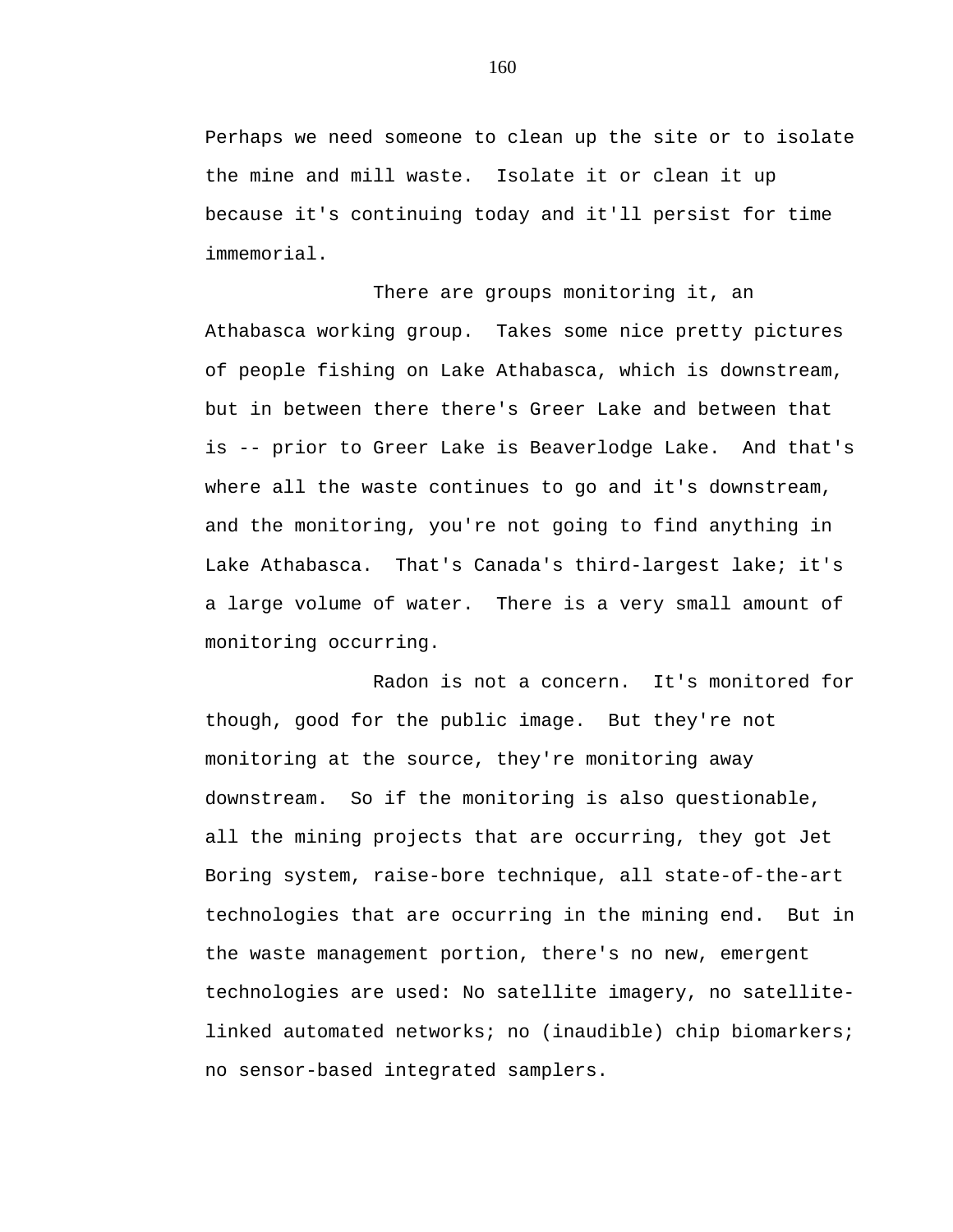It's all -- monitoring may occur a few times a year, of water samples. It's not in the peak periods when there's high water level, low water level, the snow-melt period, ice jams. There's no -- it's been -- the way it's been taken care of is just routine monitoring and maintenance, that's it. So another 10-year licence is all you'll find, is more routine monitoring and maintenance.

To transfer this over to an institutional control programme that would be looked after by the Saskatchewan government is preliminary because we've got tonnes of radioactive material in the lakes, so how can Cameco hand it over now to the province and leave out the Canadian Nuclear Safety Commission?

I'd like to switch to Cigar Lake. The Cigar Lake mine is going to run for 15 years. It was discovered in 1981. They spent a lot of money on it. Went through a few floods; I've heard two, I thought there was three floods. There's -- again, the 10-year licence is going to be 67 percent of the total life of the mine. If that occurs, a question would be the participant funding program, so maybe the next time we'll see is 10 years' time?

And also there are other companies besides AREVA and Cameco that are involved in the nuclear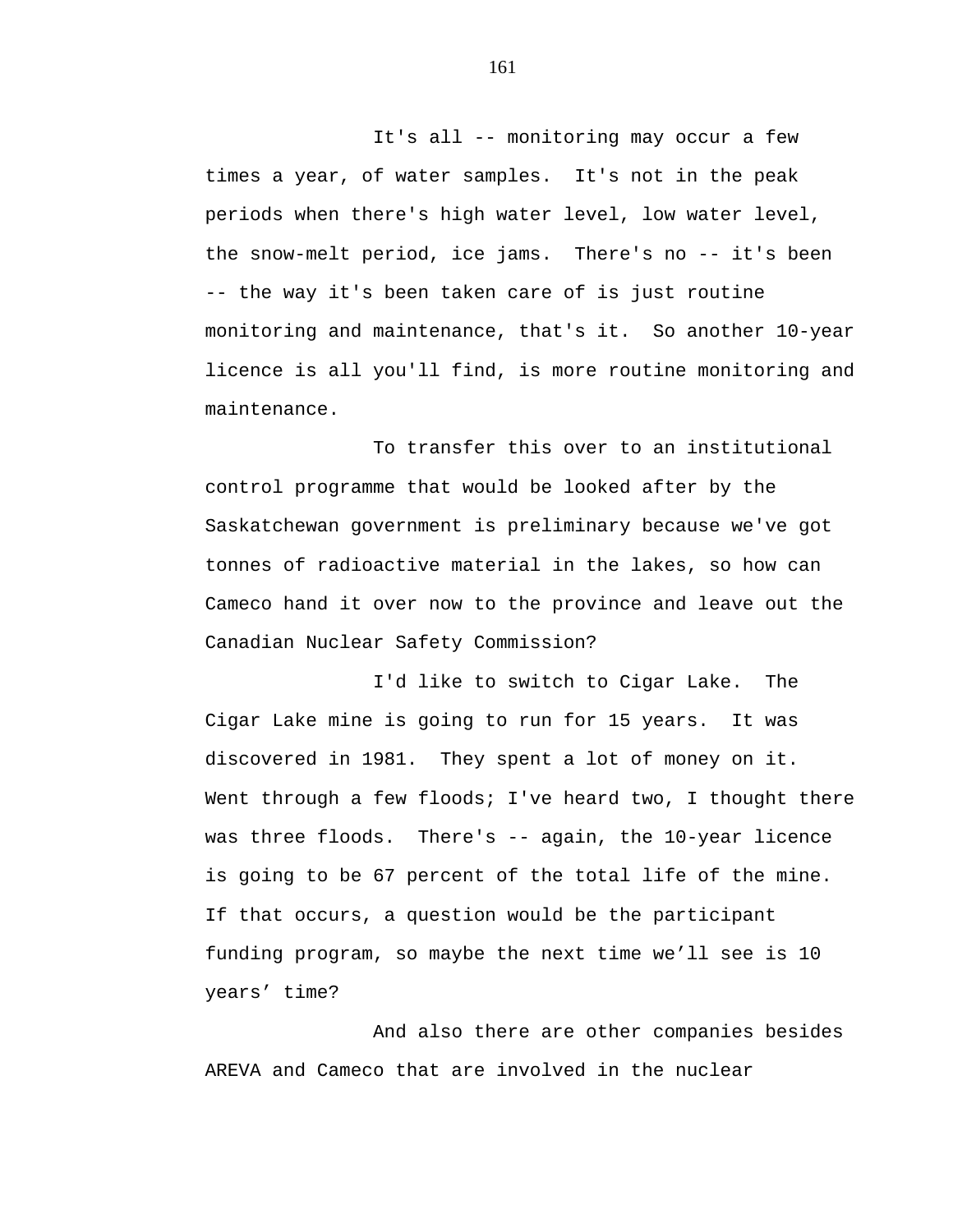industry. And Rio Tinto will try the Russell Lake project between Key Lake and McArthur, and also at Midwest Lake. They have the Roughrider deposit, which would be the highest grade deposit in the world.

A 10-year licence is not -- it's going to be pretty tough for them to get a licence. When you see numerous operating mines and mills in the area, the public is not going to be keen on letting another mining company start up. So by having a 10-year licence, you're going to -- you're keeping them out as well.

The final two concerns is with the Seru Bay discharge. Prince Albert Grant Council were - unfortunately was not involved in the Seru Bay study that took the discharge away from Aline Lake, or from the Aline Creek into Aline Lake then into Seru Bay. If you have a quick look at the satellite image, try Google Maps, look at the mine site and have a look at the brown area. That's vegetation that's not growing in the Aline Creek system.

One of the CNSC members called it a canary; they don't want to kill the canary, but the canary has been wounded. Now, if you're not killing the canary out in the Aline Lake, you're doing the same thing to Seru Bay. Discharging it straight out into Seru Bay with no natural filtration of a creek, muskeg; that used to be the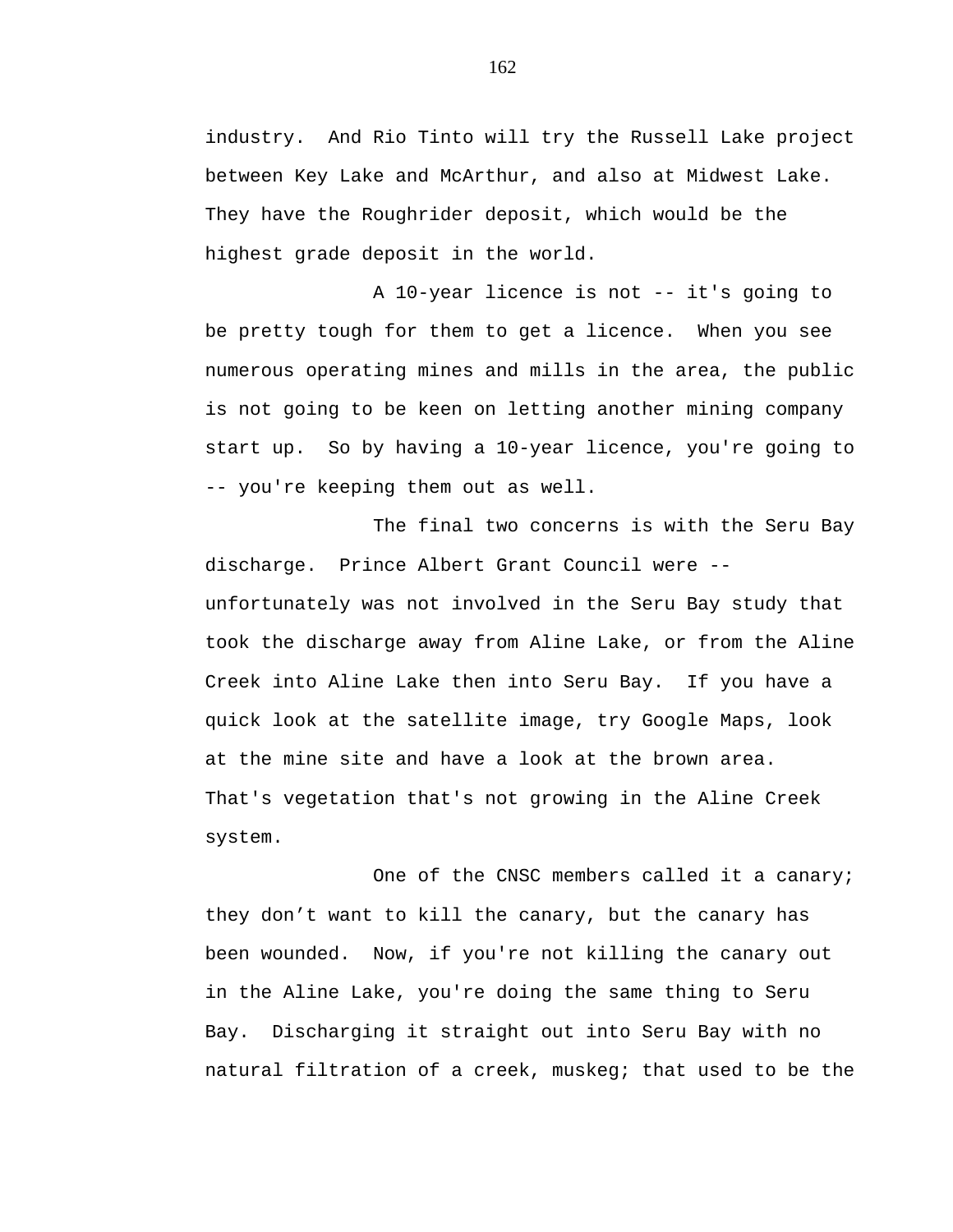way to do it was it.

Now, finally, the cumulative effects is a concern of the Grand Council. We have Rabbit Lake Mine - at Eagle Point, Rabbit Lake Mill, McArthur River which is currently producing the highest grade ore and has also had a flood of water which is -- you know, that's another flood in a similar area, were all around the Athabasca Sand Basin area. And we've got the Key Lake mill.

Joining those projects in the future will be Midwest. At points north, near points north, Rio Tinto Roughrider Project. There's Russell Lake's Rio Tinto project between Key Lake and McArthur, and there's Cameco's Millenium Project. All these will impact the existing water system. All of them drain down through - from Key Lake to McDonald -- Horsefly Lake, McDonald Lake into David Creek down to Russell, Geeky River, flowing up to Wollaston Lake, branching off from there. Part of it -- 70 percent going to Cochrane River and down to the south end. The other 30 percent joining the other flows from Cigar Lake, McClean Lake, Rabbit Lake. So those projects are all going to impact the water and if you're not going to look for it properly, you're not going to find it, any damage.

I think that's about it right now, that I've -- I'd like to bring to your attention. I did -- I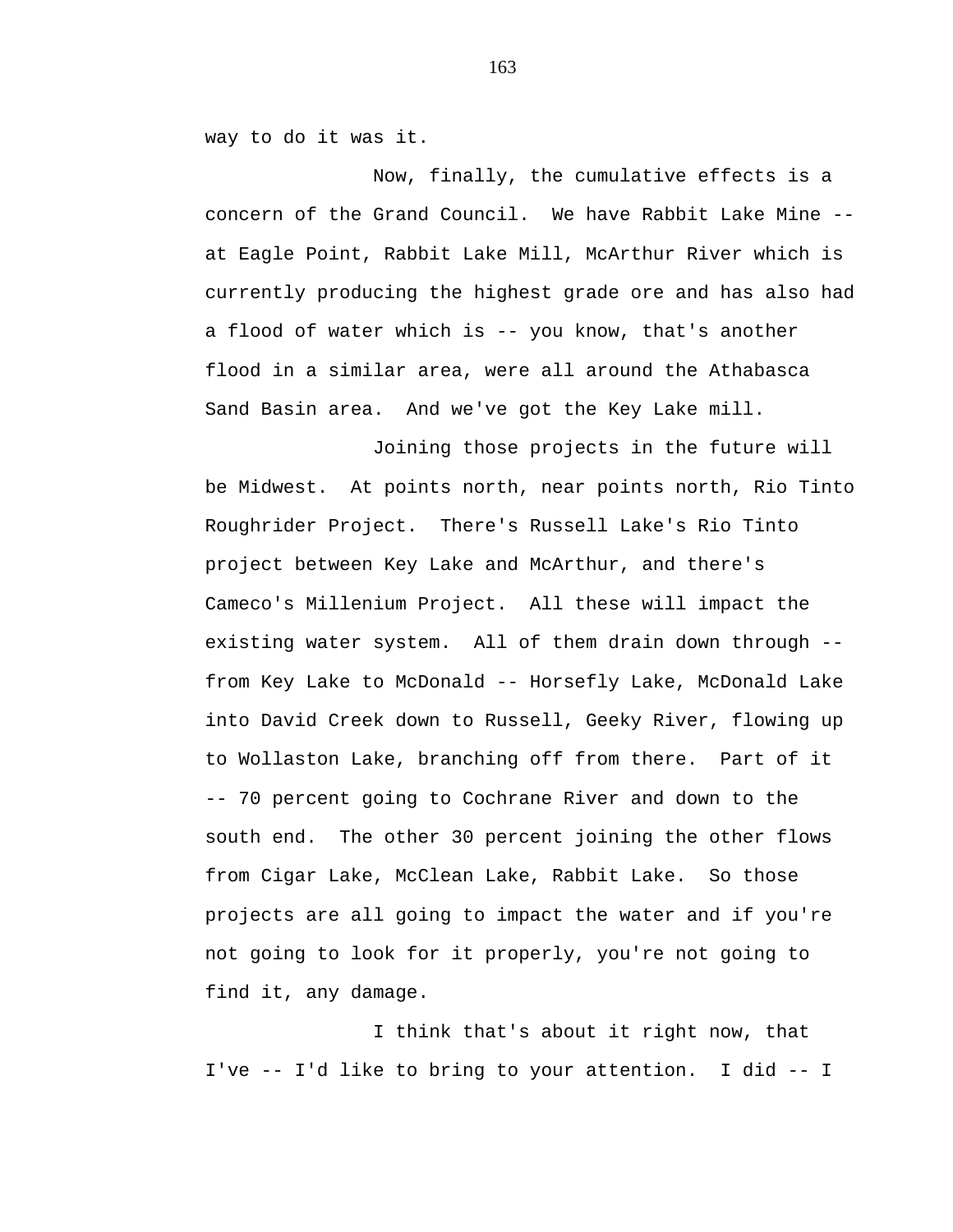have provided all that material in our submission.

Thank you very much.

**MR. HARDLOTTE:** Thank you very much, Ron. I'll go to our youth from South End

Reindeer Lake, Adam Jobb.

**MR. JOBB:** My name is Adam Jobb. I'm representing the youth of northern Saskatchewan, more specifically, Prince Albert Grand Council.

I was born in northern Saskatchewan and raised at South End Reindeer Lake. For time immemorial, we have inhabited the area that is known now as northern Saskatchewan.

We have sustained and continue to sustain ourselves from the land. This was made possible by maintaining respect for Mother Nature by only taking what was needed for survival, nothing less and nothing more.

The environment in its entirety continues to be a fundamental aspect of our livelihood. We are active users of the land. We hunt, we fish, we are active gatherers. We hold the land very close to our hearts. We eat the animals, we eat the fish, we gather the plants for the medicine, we pick the berries and other food plants that are found on the land. And, I guess, one of the big concerns from that aspect is the environment, like keeping it safe.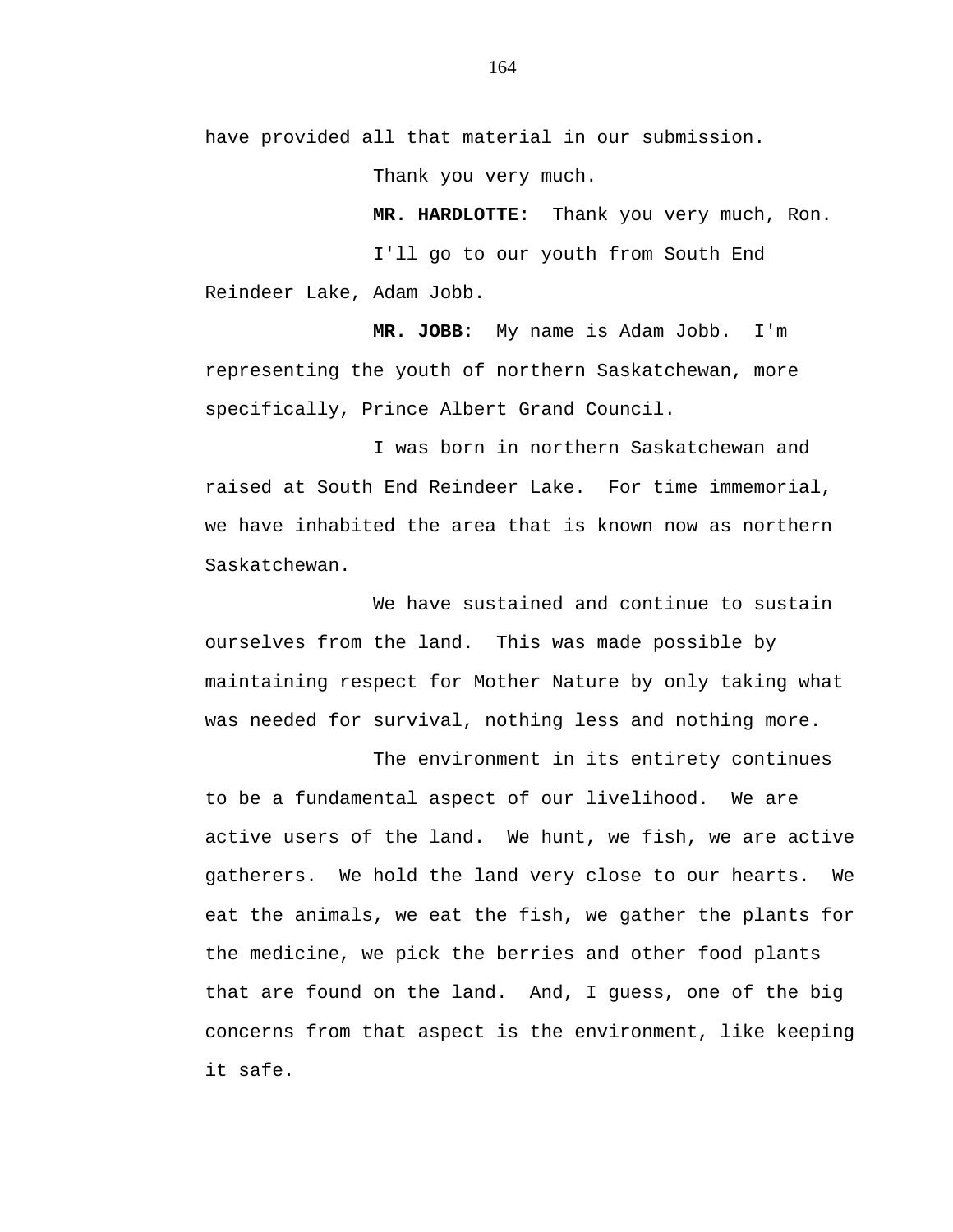I have a young family myself. I have a young son whom has just turned five years old and he is following my footsteps. I took him hunting this past fall. He was able to enjoy and experience the land the way I did when I was his age when my father took me out.

Okay. Fortunately, the area that we are in hasn't have -- hasn't had as much activity as for exploration and mining, so we, in that part of our territory, we are able to enjoy it the way it has been enjoyed. The trees continue to grow, the plants and animals continue to be healthy, and so, what my son's seen and what I've seen is the same thing that my father has seen, that my grandfather has seen, that my greatgrandfather has seen. And it has sustained us ever since we have been here and we want it to sustain us for as long as we are here.

We need or we are going to pass these customs on. The life span of the mines -- Cigar Lake, for example -- is 15 years. We're going to be here long after that 15 years. What is going to be put in place? How are we going to be able to say that our land is going to be safe for us? How do we know that industry, uranium mining in particular, is not going to destroy us?

In First Nations culture, we are living right now, not for us but for our future generations, and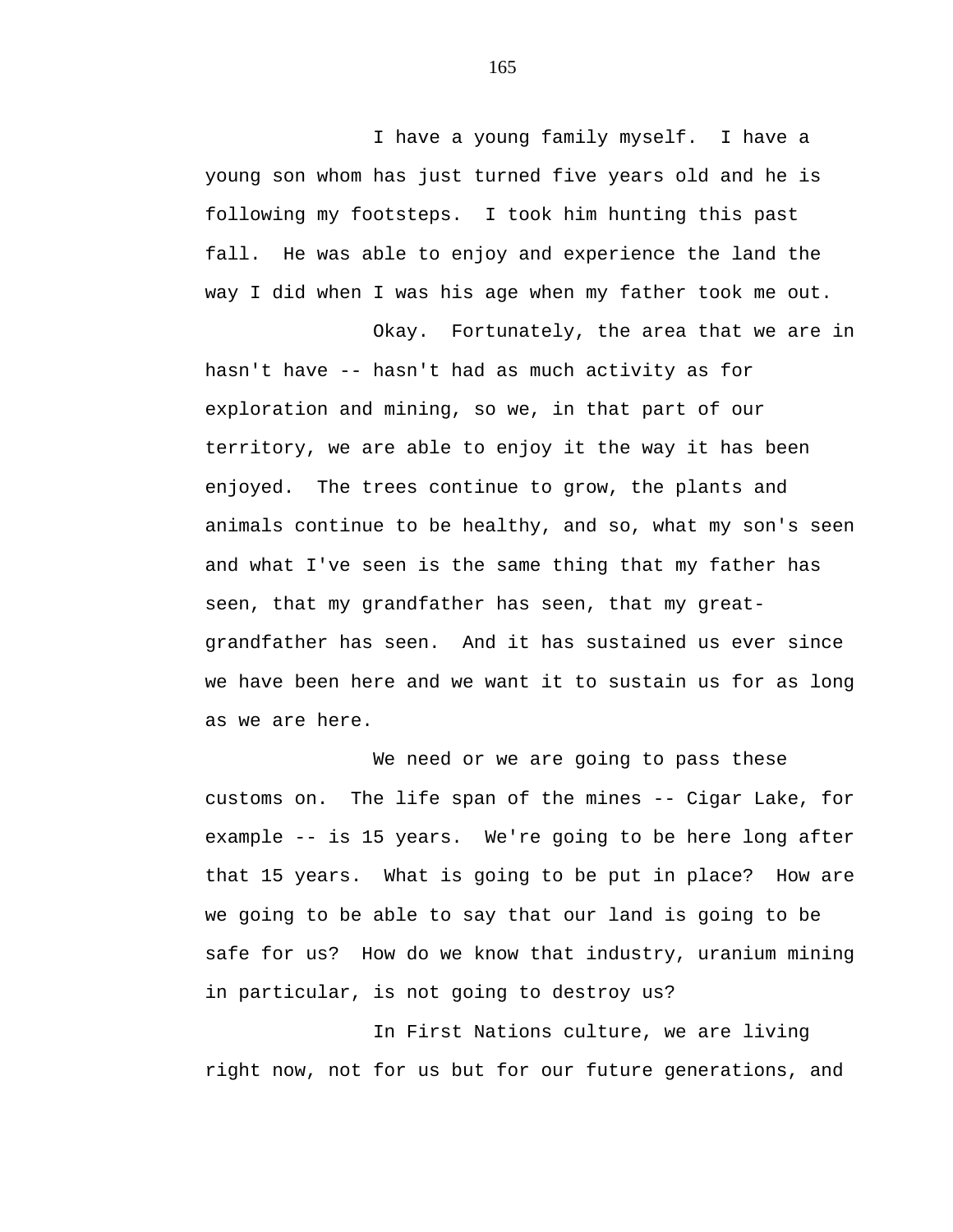we look as far as seven generations. That's our responsibility right now: the next seven generations. And that continues on and it's passed on. So, what we do now is going to affect what's going to happen in the future and we do not want to compromise that.

Thank you.

 **MR. HARDLOTTE:** Thank you, Adam.

We'll go to our Elder from Wollaston Lake, Emil Hansen.

 **MR. HANSEN:** Thank you very much. My name is Emil Hansen. I'm with the Hatchet Lake Band in Wollaston Lake.

I grew up in Wollaston Lake where all the uranium mines are. I was born in Pinehouse, Saskatchewan, when we moved up there to do some commercial fishing and that was back in '57, before any mines were up there.

Since then, they started mining uranium. I have seen the destruction of trap lines and not only one company, there's 30 companies out there right now. They're all diamond drilling, cutting lines all over the country. May be there's a couple of trappers that are getting compensated for that because they a mine right in their trapping, but the rest don't get nothing even though their trap lines are being destroyed by line cutting, diamond drilling, prospecting, you name it. And it's all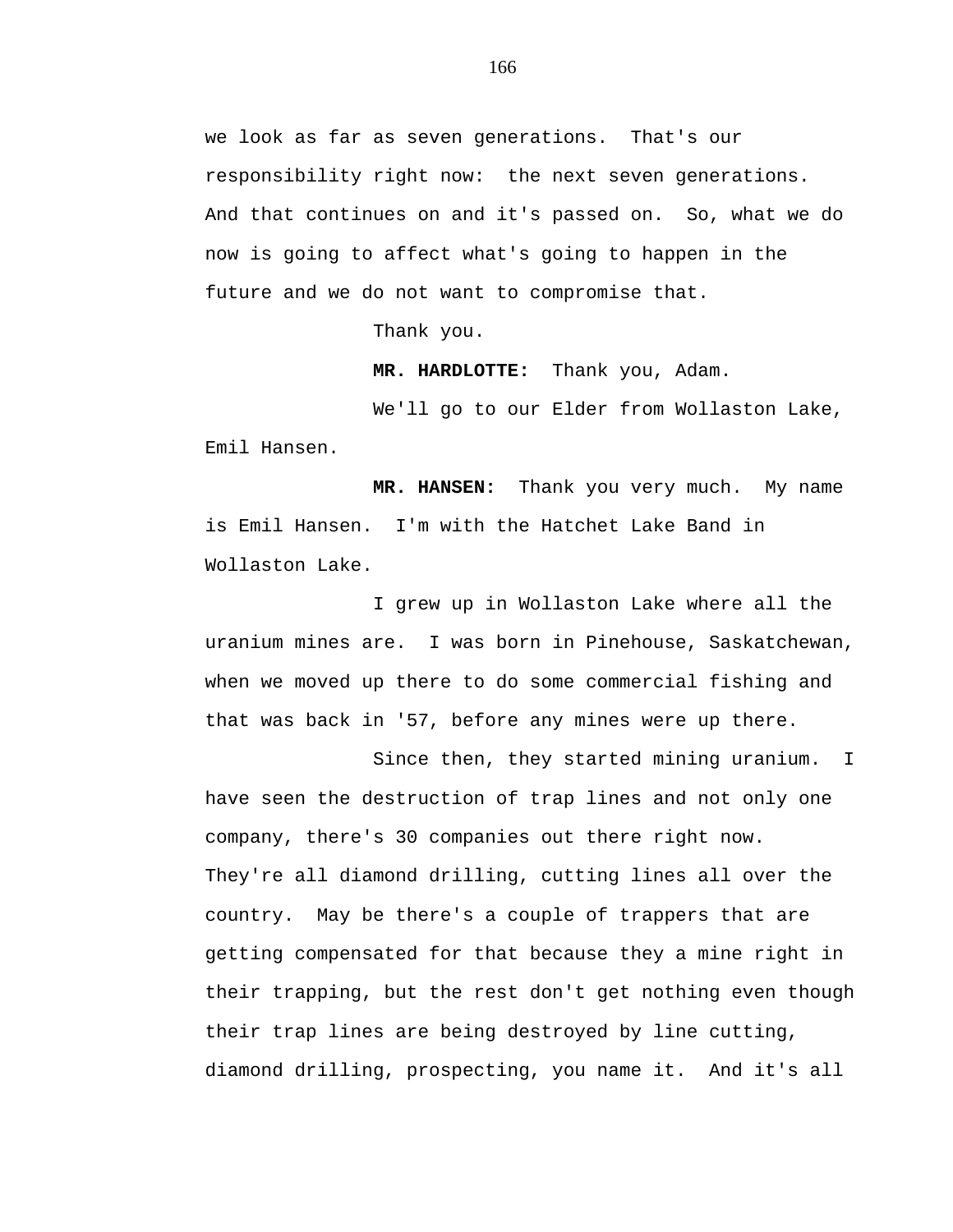over the Northern Wollaston Lake there right into Manitoba and there's a lot of exploration going on and the trappers are not happy because their trap lines are getting destroyed and they're getting nothing for it.

The fishermen, the commercial fishermen, we hardly have any left. Our young people are all going to work now and not learning how to commercial fish, so we're losing a lot of our young people to the mines.

But, what's going to happen when the mines are shut down? When everything is gone and the resources are taken out and they shut down the mines and -- how are they going to survive if they don't know how to fish, they don't know how to trap, you know? A lot of them, they don't even have a training centre up north, you know, to train our people, our young people, in how to do -- how to get a job at the mine. They don't have a training centre. They have to come down south here to learn so they can get a job at the mine site and, you know, that's something that the mining companies should have thought about: to put a training centre up there already affected the communities are, so they can train these young people and if they want them to work at the mine, train them. Train them right, you know. That's the safety of it.

You know, it seems a lot of -- a lot of our older people, the Elders, that don't read and write, you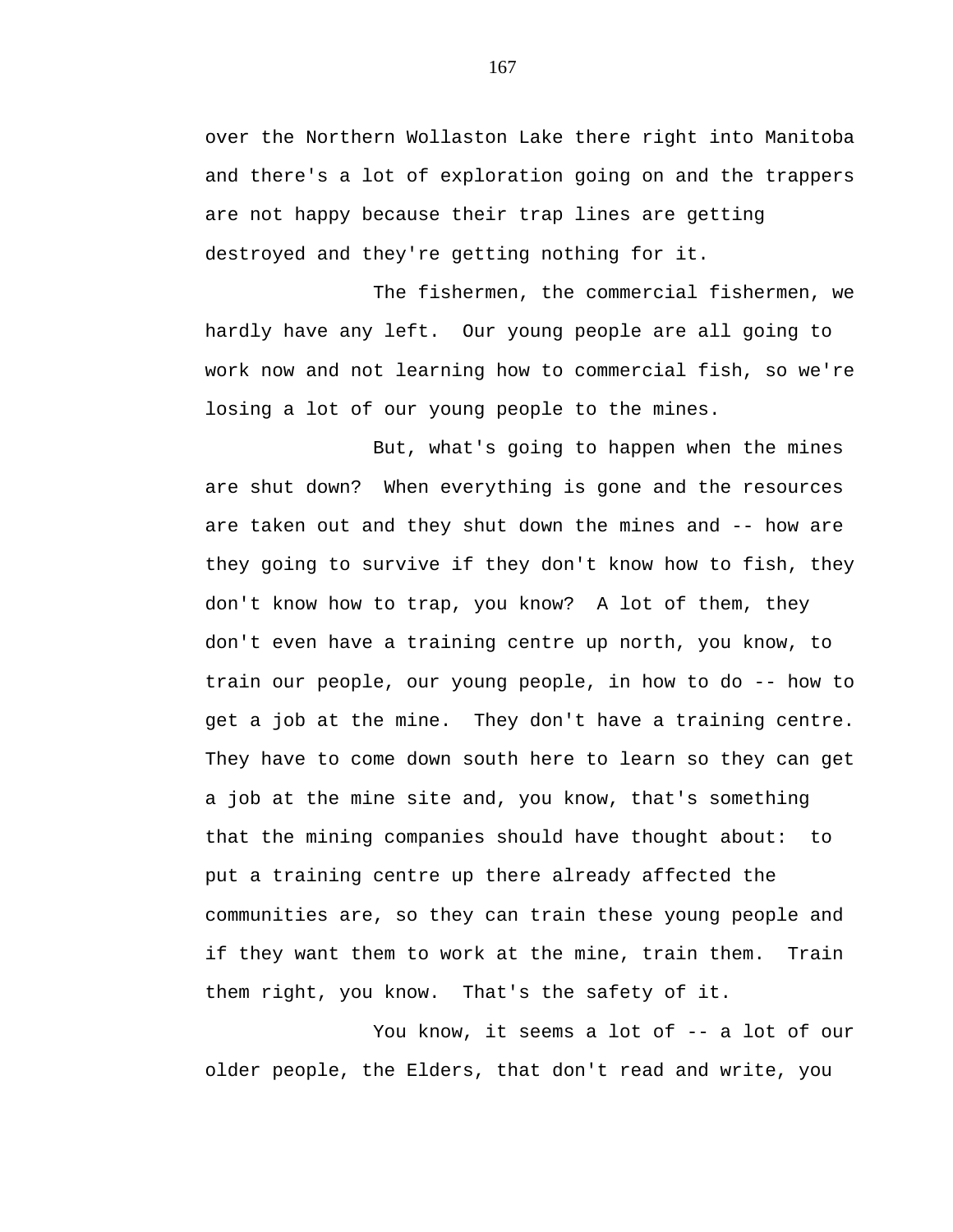know, but they see all this stuff going on and they don't know these high technologies that people talk about, you know. They say "well, the water is safe and the area is clean, the environment, you know, we're watching it", but people don't understand all this. They give us a bunch of readings, you know, and who knows? They don't understand that, you know. Maybe they understand what's a dollar and what's five cents and nobody don't understand what's 6% of this and that, and the water --

They're worried. They're always worried because they don't know. They hear that uranium is dangerous, the most dangerous ore they can take out of the land and they're always worried. What happens if it gets into the rivers and the lakes? What happens if the animals are getting sick from eating the plants? Lots of animals live in the rivers and the water flows all the way -- goes up all the way to Lake Athabasca or Wollaston, and then it goes south, back to Reindeer Lake to the south and back to the Churchill River; that's where the water turns around. One river goes north and one comes and turns around coming back south and back to the Churchill River.

So, all these communities in between are all connected to the water system. So, what happens if something ever gets into the lake, the water? It's going to drift all the way up north and all the way back down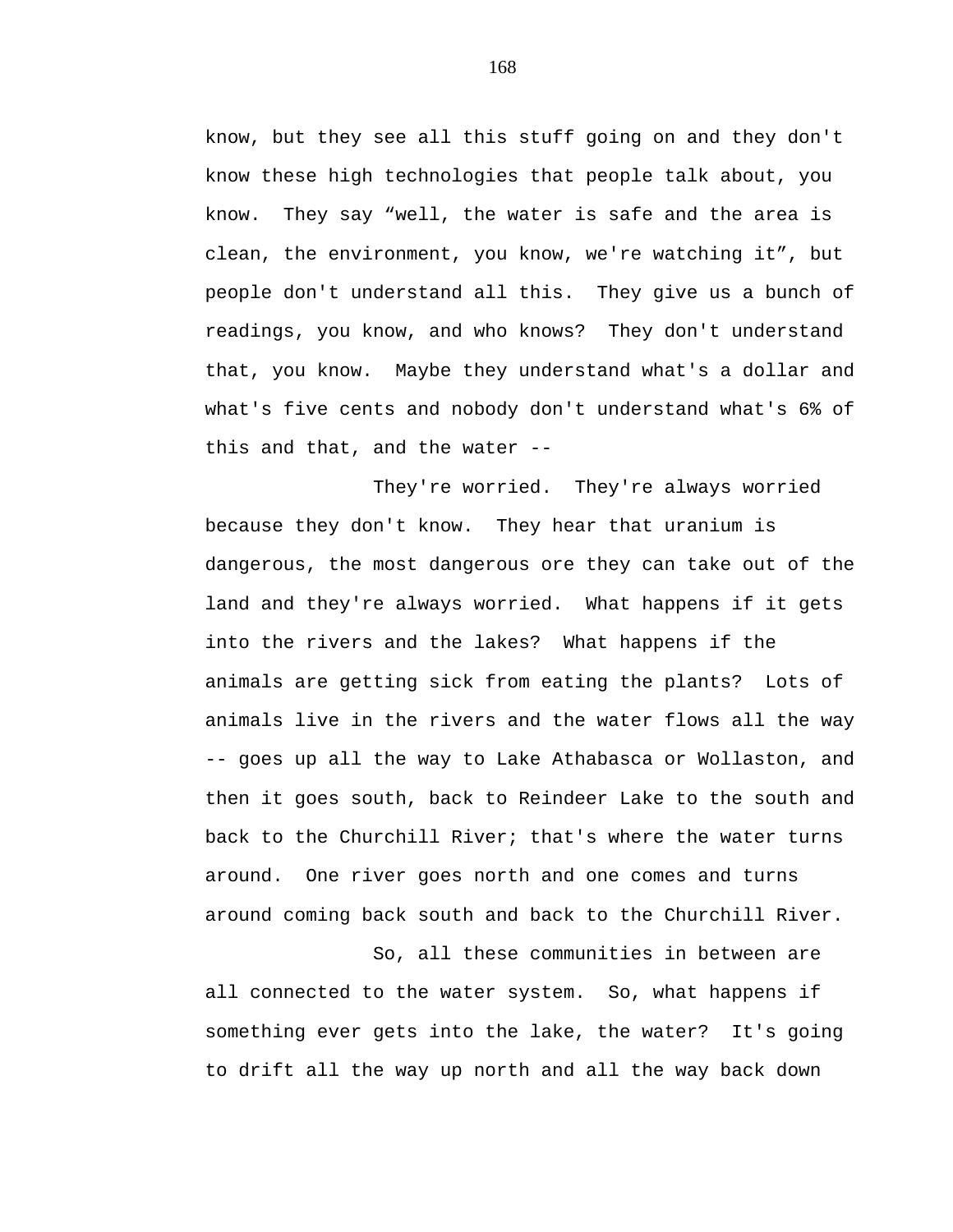south again.

What guarantee do we have? What guarantee can they give us? I don't think they're going to ever guarantee anything to the people that they'll be safe even if something happens, if something leaks into the lake.

We've got a mine right in Wollaston Lake that's under water. What would happen if it ever caves in? What happens if they get a crack and then the water starts flowing into the mine underground?

There's a lot of things that people are worried about today and there's -- we all will be worried until the mining is gone and then they're back to their normal life as it used to be: nice and quiet. Today, they can't even trap because there's so much noise, you know. When you're trapping, you don't want no noise, you know. You scare the animals away. Today, they can't even trap because there are diamond drillers going all over, the drillers going all over and roads being built through the bush bulldozing their trap lands so they can build the road to take the drills in there.

It's not quiet anymore and it's not like before. They don't even have to use their Skidoos because there are roads open, they just use the trucks.

Anyway, it's all I want to say for the people: the Elders of the North are really worried about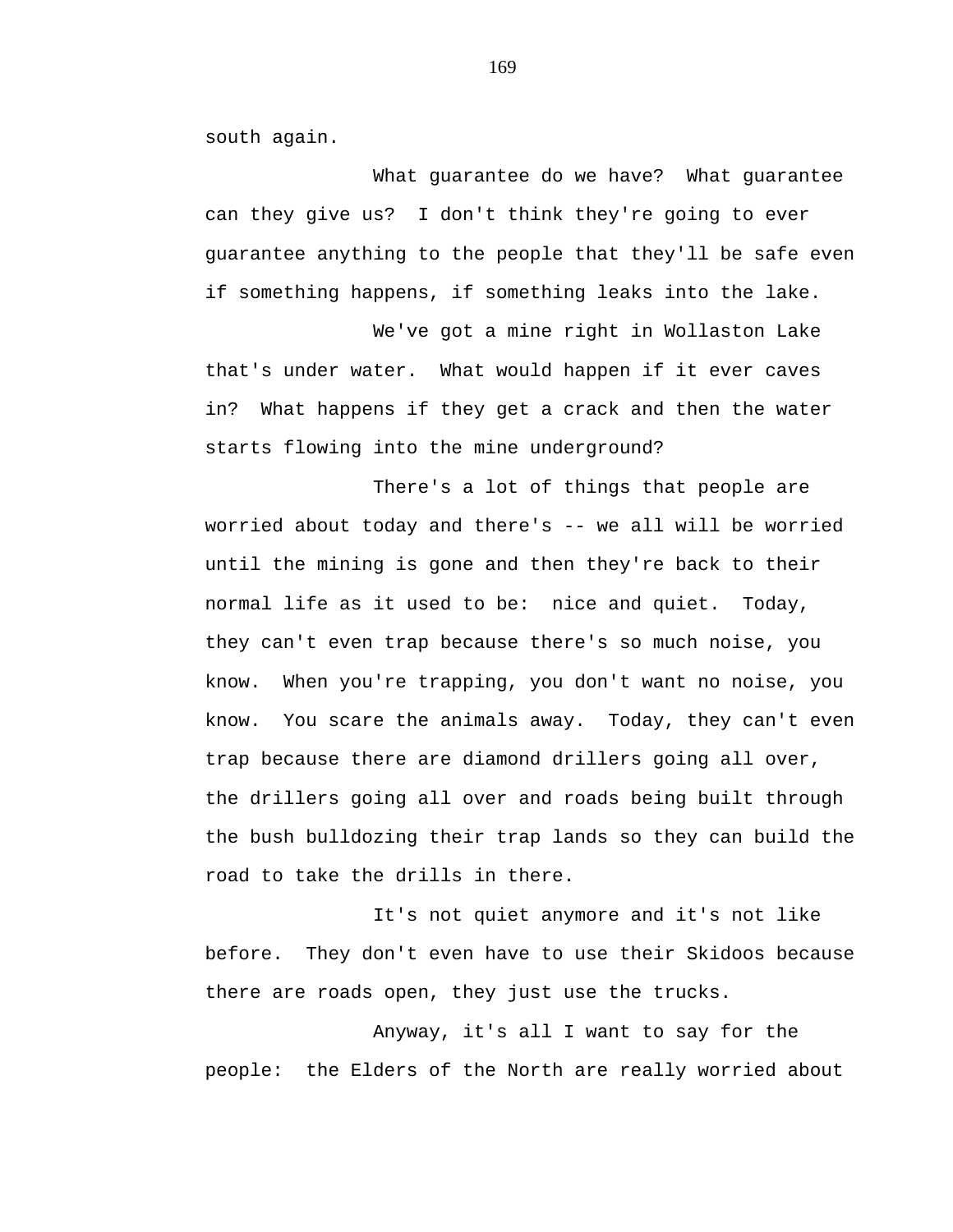this. You know, giving them a 10-year license, they haven't produced anything yet at Cigar Lake but they're getting a 10-year license. When you're a trapper, if you don't produce in two years, you don't get your license, you know. You lose it and somebody else uses it. Same with a commercial fisherman. Every year you have to buy your license to commercial fish.

And here they're given them a ten year license and they haven't produced an ounce of ore yet from that mine. So I don't see why they're given a ten-year license. You can give them a -- maybe a five-year license and they can review it to see if they're producing anything. It's been there for a long time and they haven't produced nothing, and they're still -- and now they're applying for a ten-year license, I don't think so. Thank you.

**MR. HARDLOTTE:** Thank you to our Elder Emil Hansen.

Just in summary, to the Panel and to the ladies and gentlemen that are here, we have the concerns from different trappers and hunters and traditional cultural land users, written down and on video and audio, and many of them echo the same concerns.

And the issue of the licensing was questionable right from the beginning when we had our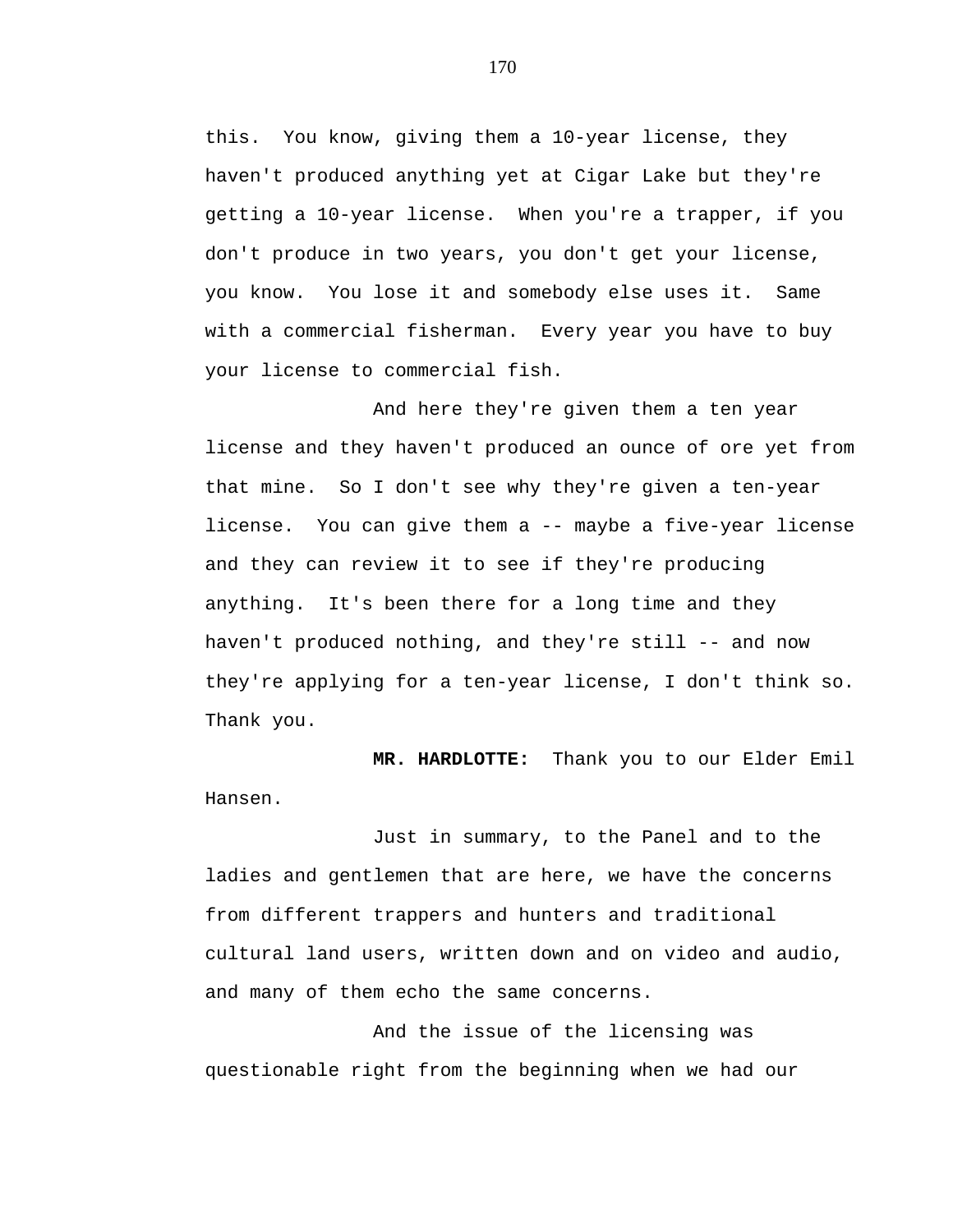preparation meeting. And when we discussed this with the trappers, and the Prince Albert Grand Council is suggesting that there is a three year license for the Cigar Lake project, followed by an application for a five year license to see where Cameco goes with this project and what happens to the environment, the sustainability of the environment, and see who gets employed at this sites directly by Cameco or the subcontractors. Because we know in the Prince Albert Grand Council that number is not high from northern Saskatchewan for our First Nations people, and that's a concern of the leadership from the Prince Albert Grand Council.

The Prince Albert Grand Council is concerned about the environment and the natural resources in our ancestral and in maintaining that, and they are also concerned about the treaty issues surrounding our ancestral lands.

We are not partners in the sense of real partnership with any of the mining companies; we don't own big shares. We have a partnership in transportation with Northern Resource Trucking. We have a partnership in catering and raw crushing and other small jobs. We deal in hundreds of thousands of dollars in business but not the millions and the billions that are taken out from our ancestral lands, and we need to be a part of that.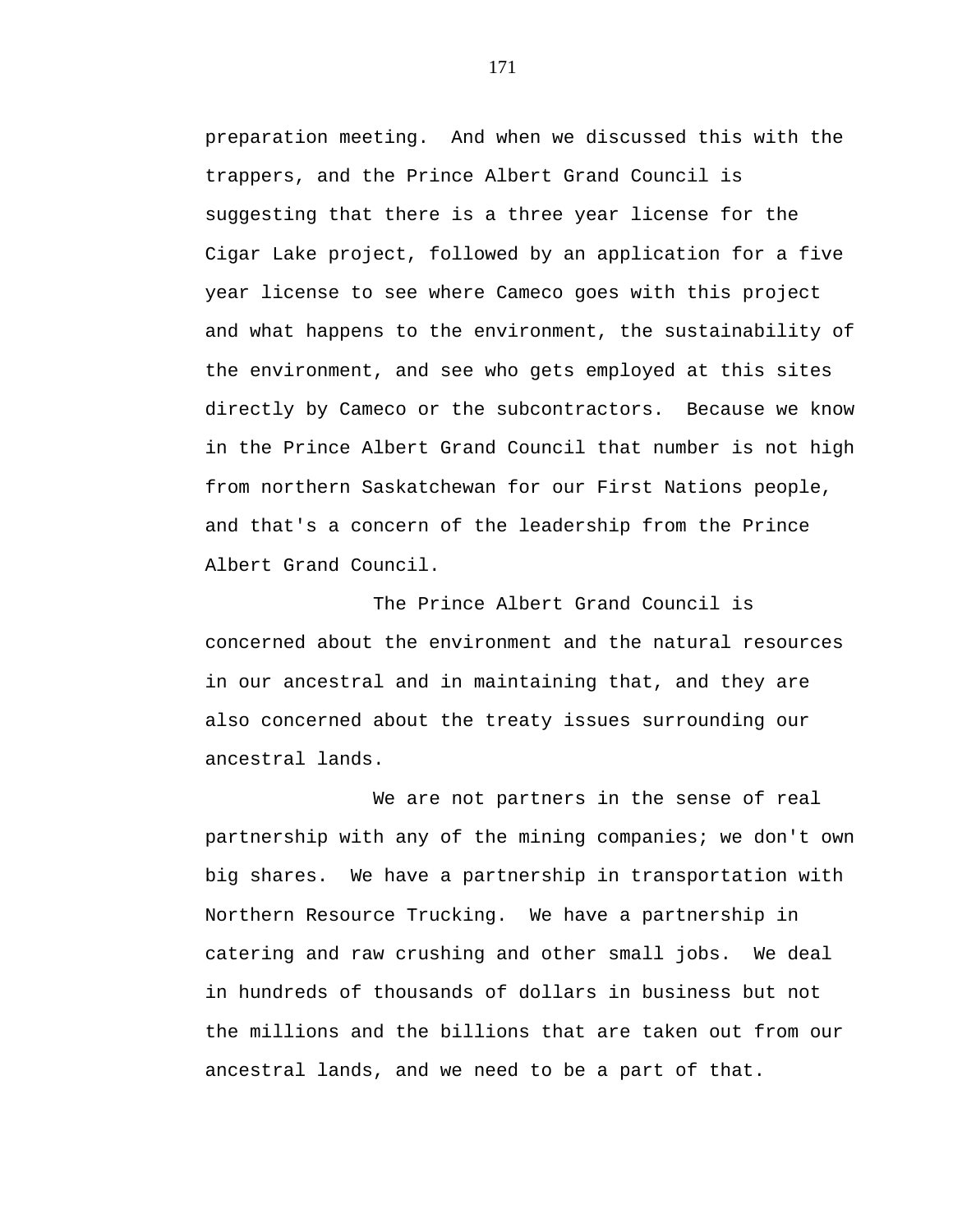In this Province of Saskatchewan, the First Nations are not a part of revenue sharing or royalties. All the southern communities and rural municipalities have revenue sharing, but not First Nations, where a lot of these minerals are taken out of in our ancestral lands. What are we left with at the end of the day? If we don't have it now, we'll never have it.

We get zero percent of royalties and revenue but we get 100 percent of the garbage; that is what one of the elders said. And one of the trappers from the area where there's a lot of exploration and the uranium mining stated, we were here long before the uranium mines and we'll be here long after. It's what we're left with that concerns me.

So with that the statement by Cameco with their assurance of success, the First Nations can assure there will be no success without First Nations involvement. (Speaking native).

## **THE CHAIRMAN:** Thank you.

I would like to -- you raise many, many issues, and maybe we'll open up the discussion here for any questioning. Who wants to go? Dr. McDill.

### **MEMBER McDILL:** Thank you.

Let me begin by asking a question. You presented both for Cigar Lake and Beaverlodge. You --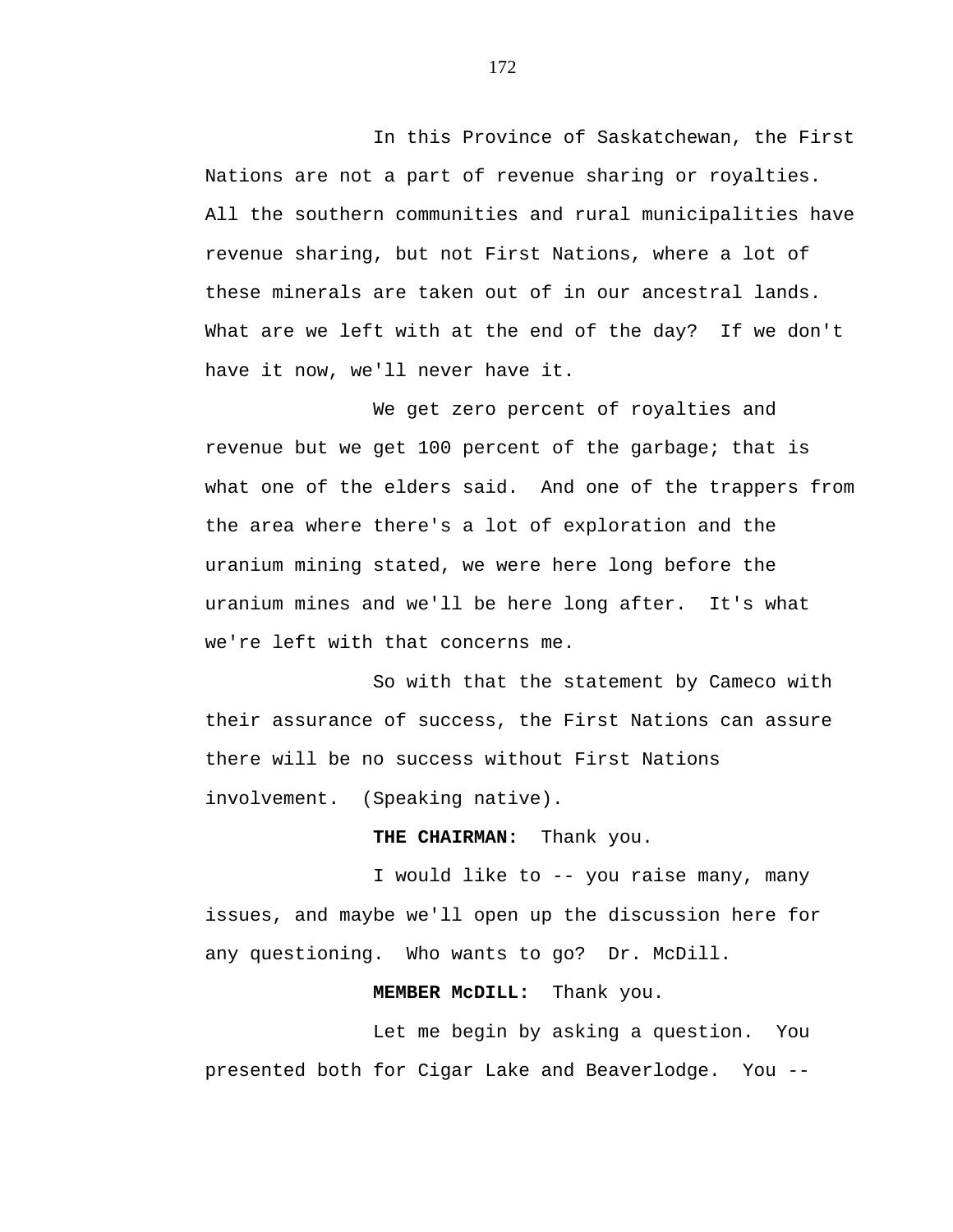that was a comfortable thing for you to do? There was no -- that was your wish to do so?

Yes, thank you.

**MR. HARDLOTTE:** To answer that question, we were asked if we wanted to do ---

#### **MEMBER McDILL:** Yes.

**MR. HARDLOTTE:** --- that, go through that process that way, and in dealing with Beaverlodge decommissioning and the Cigar Lake project, one would run into the next with our concerns. So at the beginning we had decided to go with the original agenda, but upon discussion we thought because they would overlap within our concerns that we would do both.

## **MEMBER McDILL:** Thank you.

I just wanted to make sure that that was a comfortable decision for you.

I -- the next question may be more difficult. You said at the outset that you believe that the First Nations should be granting the license. If you were granting the license, what would your position be?

**MR. TSANNIE:** I guess it comes from as two owners of the land. If I were to come into your home, in your backyard, start digging up your backyard and, you know, start putting a swimming pool or a little hut behind your house without talking to you, it's about partnership.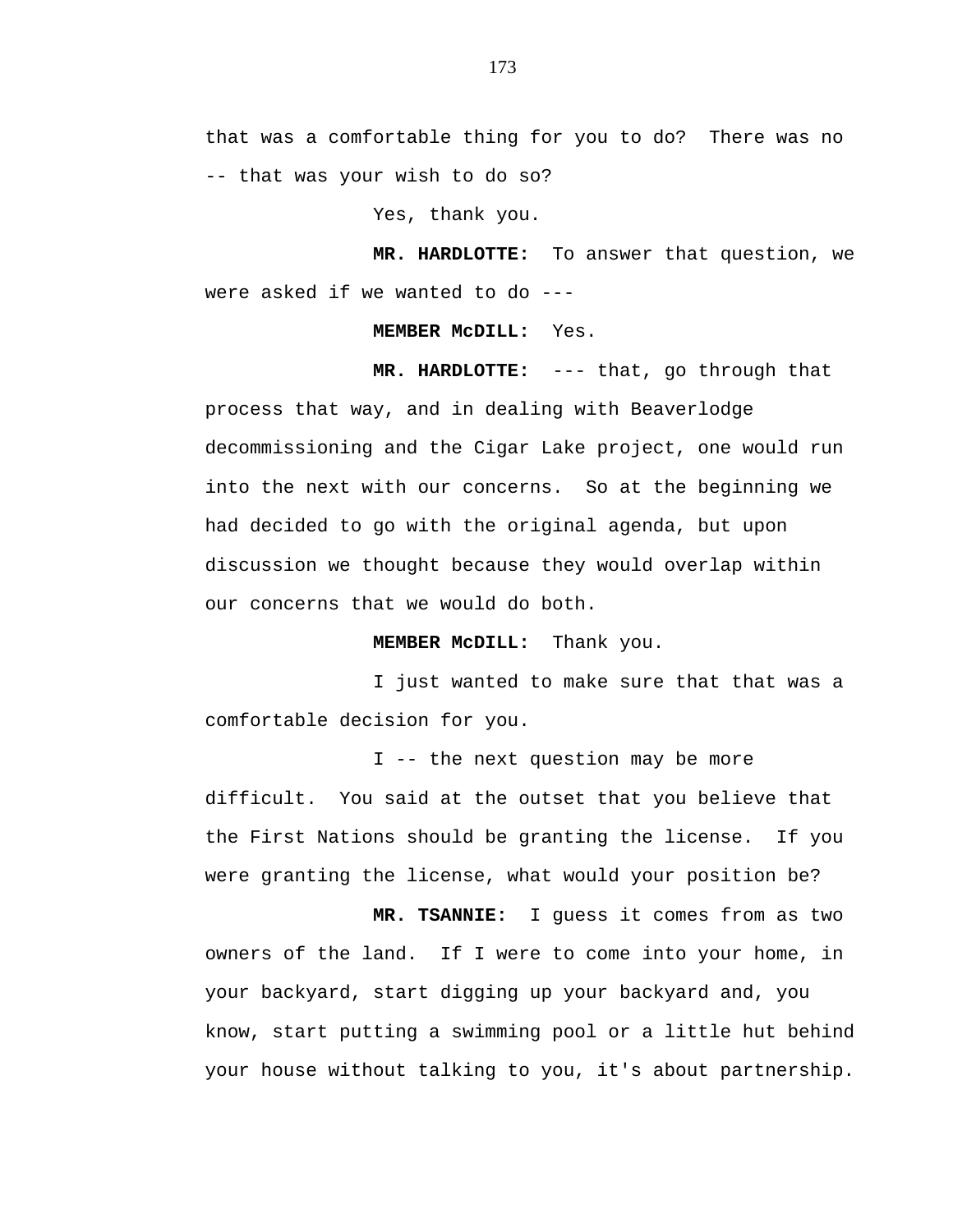It's about building relationships with the First Nations.

This is our home. This is what we depend on. Long after uranium mining is gone, we're still going to be there. It's about building that partnership and relationship with the most -- with the impact to communities in the north. That's our home. We can't be taking -- we can't be stealing, that's what it is. We never gave up our right. We agreed to share the land.

So the people need to be included. We're having a meeting here in Saskatoon. There is only a handful of Dene people that are from -- ask them the question. Go into the communities in the Athabasca, would you give us the license to start tearing up the land. I can't speak for the people. Everybody has their own minds.

**MEMBER McDILL:** Is there anybody else in the group who would like to add to that?

# **MR. BEATTY:** Yes.

The chief is making a point that when the treaties were signed we agreed to share this land so the newcomers would survive, to share the land to the depth of a plough, as it states in the treaties, and that the Indian's way of life would not be altered in any way or manner.

Of course, we know that's not true, and it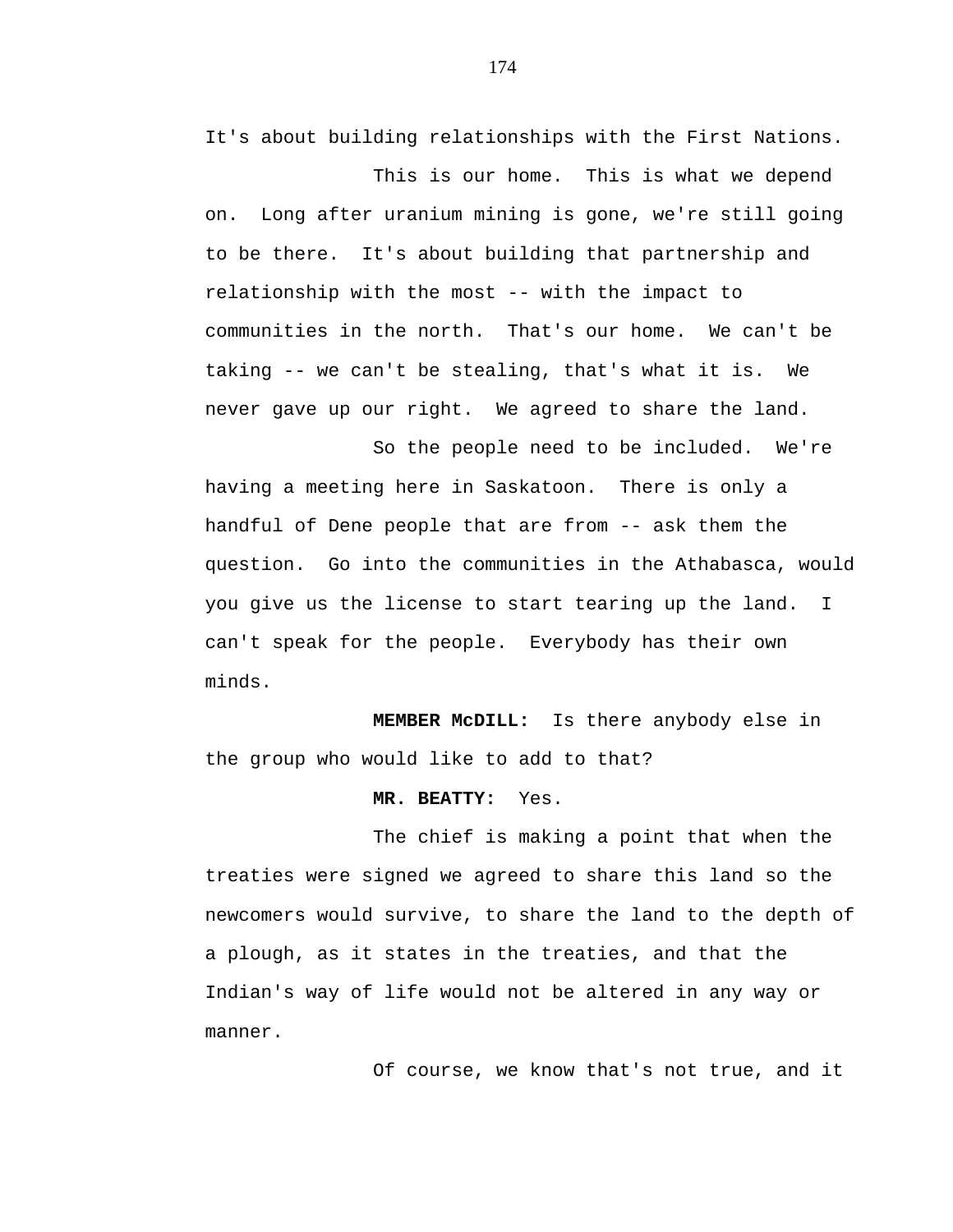was very smart for the Government of Canada to get the Queen to sign away the United Kingdom's responsibility over Canada. And before that, for Canada to divide this country into territories and provinces, then to take the responsibility through such legislation as the Northern – the Natural Resources Transfer Agreement in 1930 and give the natural resources to the provinces and the territories when it was not theirs to give.

Those treaties have been broken many times. Now, the federal government and the provincial government are giving out licenses and there is no real duty to consult or accommodate with our First Nations people come to northern Saskatchewan communities. Even if there's one person that goes to that hall or talks to that person, they translate that as that duty to consult. Institutions and companies have done that to our northern people. That is why the Chief was making a point; we should be giving out the licences. We know that's not going to happen.

There was a comment earlier that there has always been tension between the Canadian government and the Government of Saskatchewan, and that they should work on that relationship to make it better and that it's getting better. Well, how about First Nations government? How about the First Nations people; the indigenous people of this land that you're taking all the wealth out of?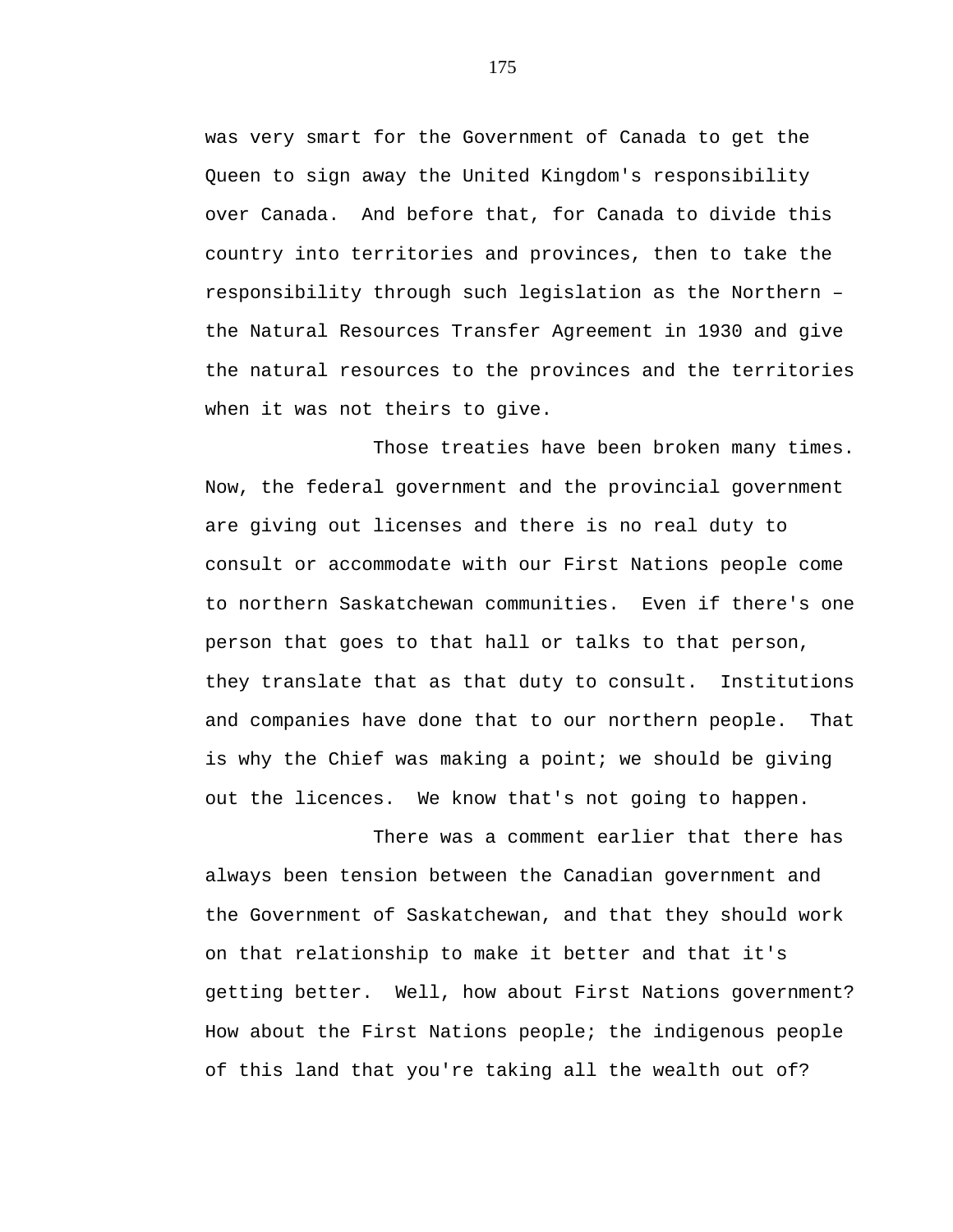(inaudible)

THE CHAIRMAN: Can you -- look, there are certain issues that this panel, this Commission, cannot deal with, as sympathetic as we may be. But you keep referencing a few times about the duty to consult. Well, the Commission developed a whole protocol of what we thought was acceptable process for duty to consult and maybe I can ask our own people to just, very quickly, describe what is the process and you tell me what is wrong with it or what is missing in it because I'm missing something and maybe staff can tell us about what is your view of when a duty to consult is being exercised properly.

**MS. MANN:** Good afternoon. This is Kimberly Mann, for the record.

At the CNSC, as an agent of the Crown, prior to making a decision that may have an adverse impact on the Aboriginal or Treaty rights, we do realize we do have a duty to consult with potentially impacted communities. That could include a range of activities from our first letter of notification to meetings with the community to, if adverse impacts on practising of those protected rights are identified, of having those discussions of accommodation.

We do also take into account all the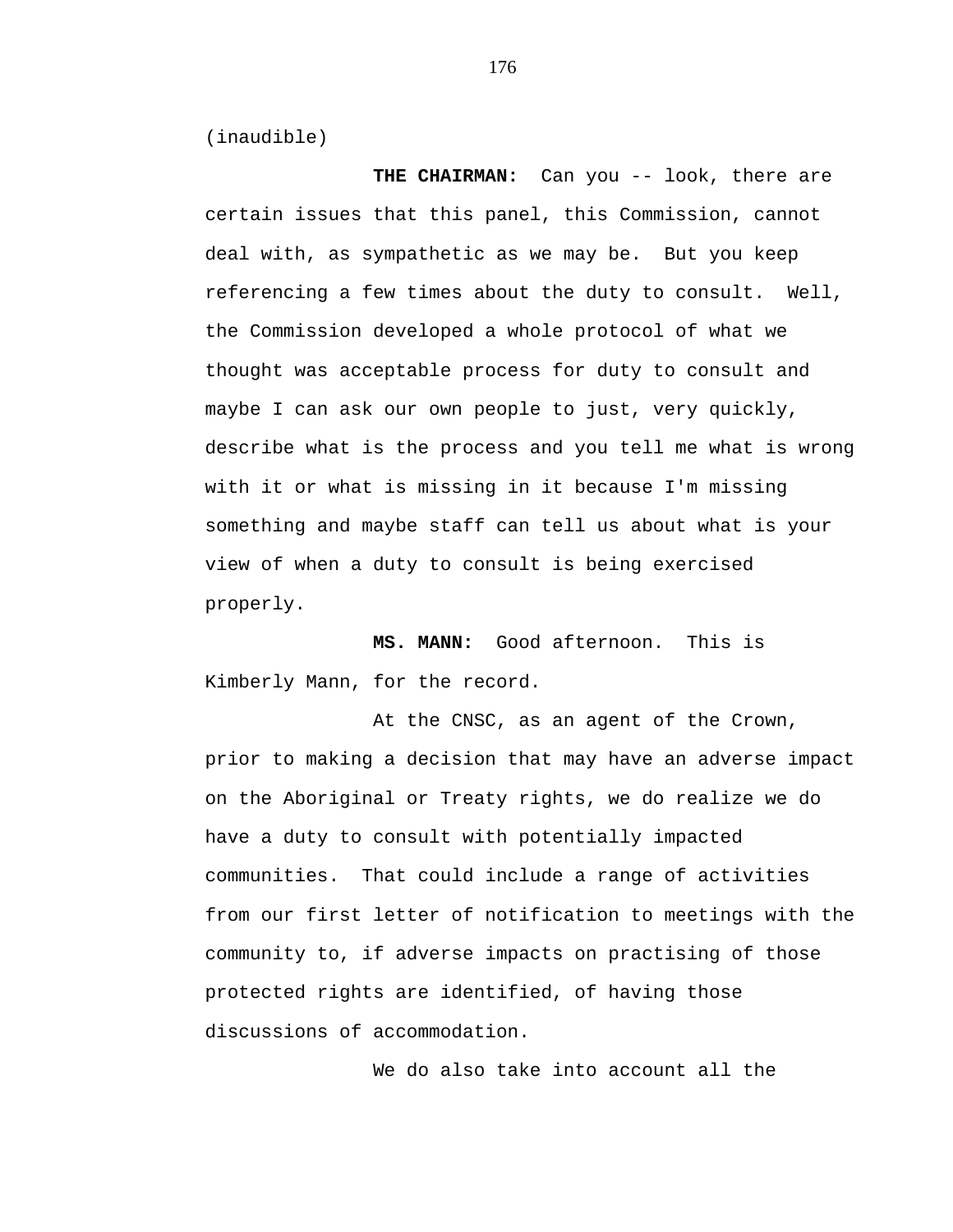activities that various proponents do do, so that the community meetings, the information they're sharing with the communities, the feedback they're coming back with, the mitigation that they're proposing, our various experts within the CNSC review that to consider if the proposed project is having an adverse impact on the environment. We do feel we go to the communities, ask for their input on those findings to identify any adverse impacts or any infringement on communities' ability to practise their rights.

And so there is a various -- various process and these hearings are also part of the process that communities can come forward and not just tell the staff but to tell our Commission members, and our Participant Funding Programme is also there to assist communities in this whole process.

**THE CHAIRMAN:** So the process, as we understand it, is within our own mandate. So what -- and I assume that that was done for the Cigar Lake and the Beaverlodge licence application process; is that correct?

**MS. MANN:** Yes. Kimberly Mann, for the record.

In conjunction, staff did travel with Cameco on various community meetings, participation in the environmental quality meetings, letters were sent, and we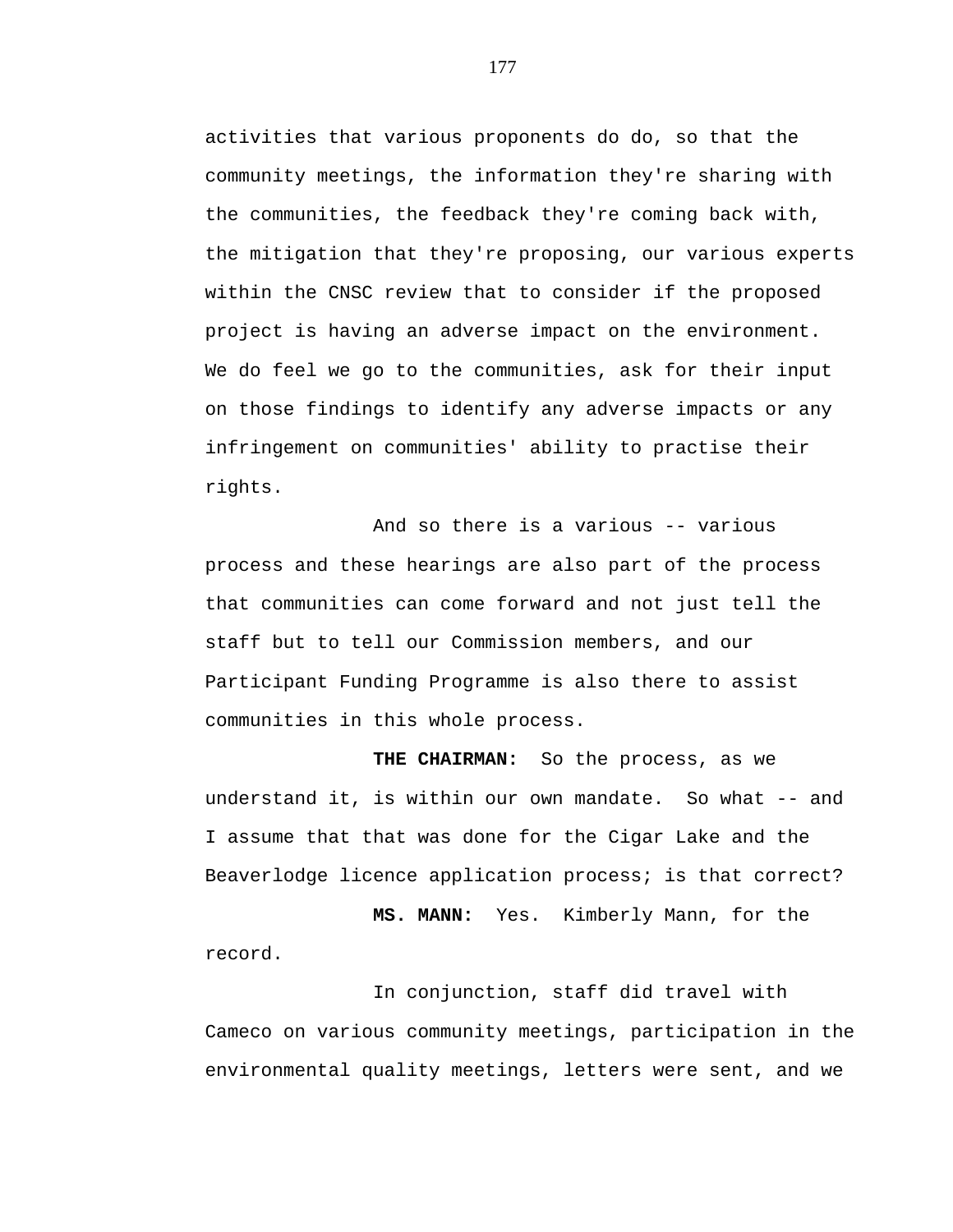had not heard -- we had heard various concerns about the projects like you've heard today, we felt that they were addressed through our reviews, but we had not heard specific infringements upon the practising of any other rights for either of those projects.

**MR. HARDLOTTE:** Thank you very much for that explanation.

There's a -- for the direct issue of did you do consult and accommodate, there's very few people that are with us here today that have been a part of those, and in the future the Chief suggests that all levels of First Nations be invited, whether it's from the hunters, trappers, fishers and gatherers, to First Nations leadership at those communities, and First Nations leadership at the Prince Albert Grand Council, and other tribal councils, and the Federation of Saskatchewan Indian Nations, so that that information can be shared properly amongst everybody and that it's discussed properly at the meetings in Prince Albert Grand Council so that everybody is aware and everybody knows what's going on, not a handful of people, and not to be diluted by other discussions at the same time but just those issues where we are a part of the decision-making process.

And that's another question that I was asked by First Nations leadership when we came here, like,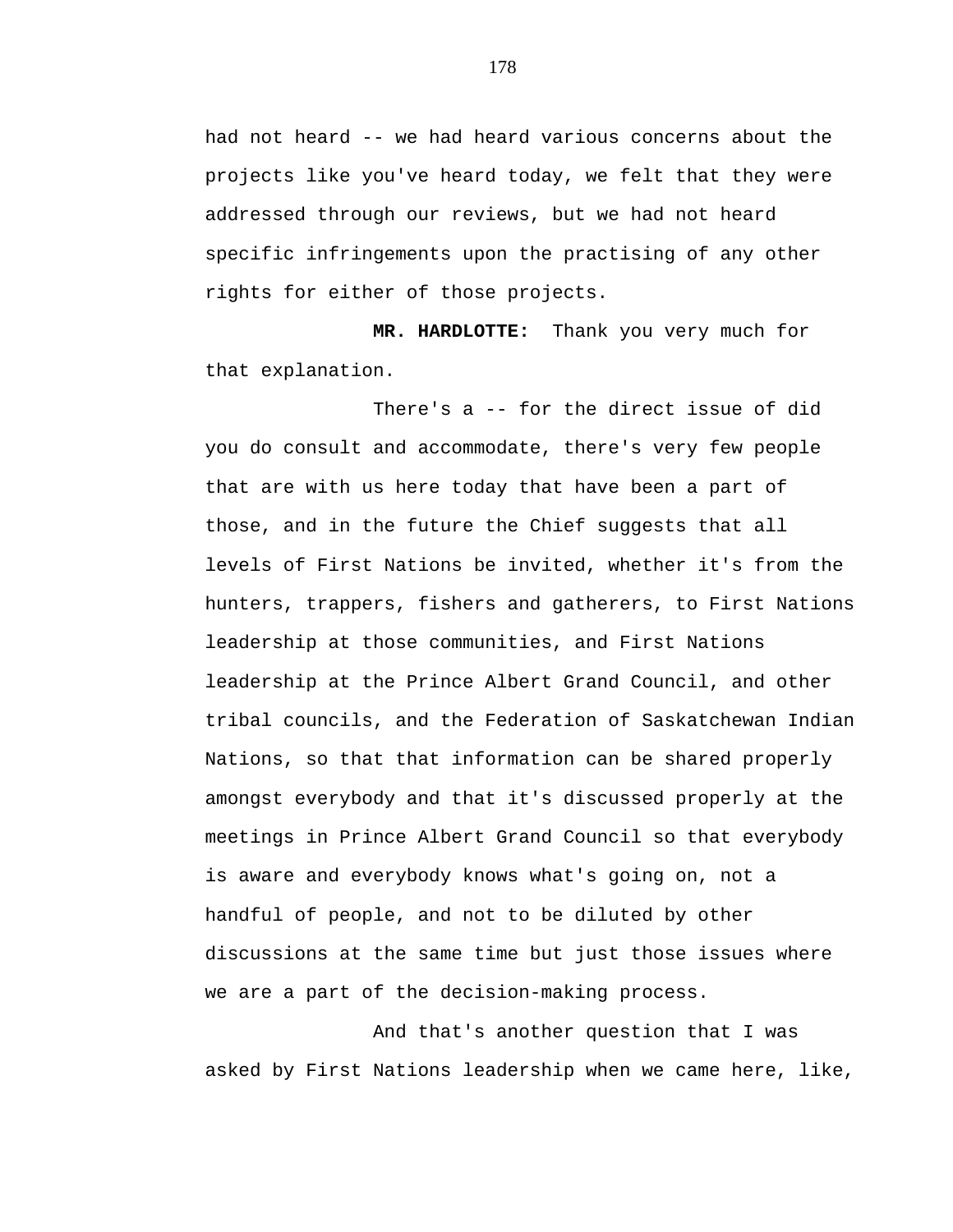are you just there to rubberstamp the process and they'll give them the 10-year licence regardless of what you say? And my answer was, they're going to do this hearing anyways. We need to be there to voice our opinion and to hear what the others and what the Commission has to say.

**THE CHAIRMAN:** And we believe that's very important for you to be here and to share with us your thoughts about what's working, what's not working. And, in fact, still on -- we're continuously told that Cameco, in fact, these communities are -- they've extolled the virtue of their discussion between Cameco and the community. But you are not very happy with the discussions, so maybe I'm going to ask Cameco.

You heard, I think, some criticism about the process itself of consultation and accommodation. Maybe you can comment about your view, about what you've done with the Council?

 **MR. MOONEY:** Liam Mooney, for the record.

I think it's important to sort of walk through this suite of tools we do use to engage in northern Saskatchewan, as was discussed earlier today. We do have a website and there's a good deal of pointing in conversations to the website for some of the documents that we use.

The Northern Saskatchewan Environmental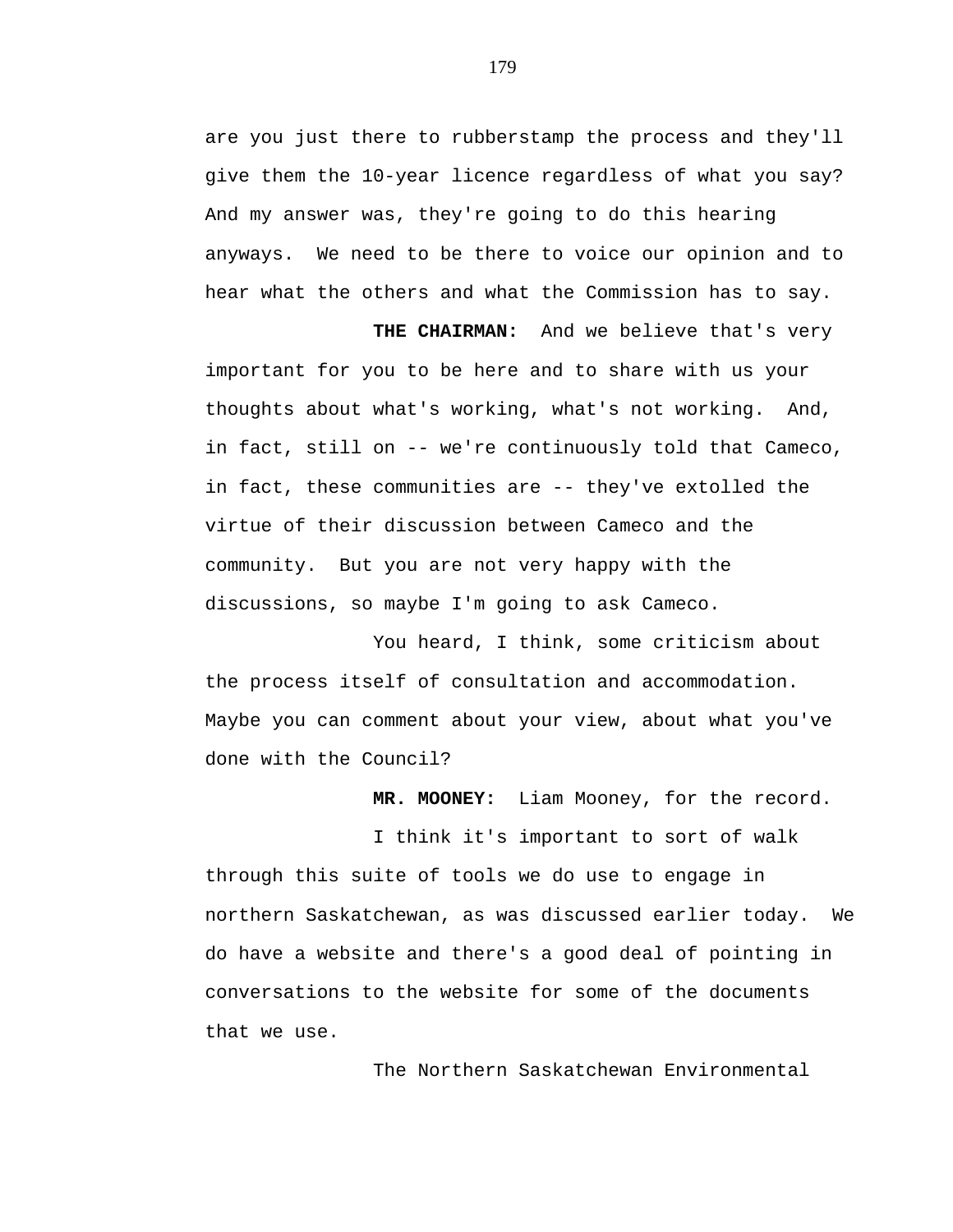Quality Committee, the EQC that we heard from earlier today, has representatives from more than 30 committees from northern Saskatchewan that is administered by the province. The Northern Mines Monitoring Secretariat manages and facilitates the meetings of the EQC.

We also have the Athabascan Working Group which is a group of representatives of six of the Athabasca First Nations, including Fond de Lac and Hatchet Lake and those -- there is a monitoring program associated with that as, well as ongoing meetings on a quarterly basis, as well as site tours.

We also look at our consultation process and, as I said earlier today, we do look for opportunities to improve that, and one of those opportunities that our corporate social responsibility group organized was a Leadership Round Table for northern Saskatchewan which really was asking the question, "How would you like to be consulted?"

And a good deal of our engagement, our efforts to discuss our project activities, our ongoing activities with northern Saskatchewan, was shaped around feedback that we had from that Northern Leadership Round Table.

We also have heard, on the communications piece, how we can be clear. There's animation videos that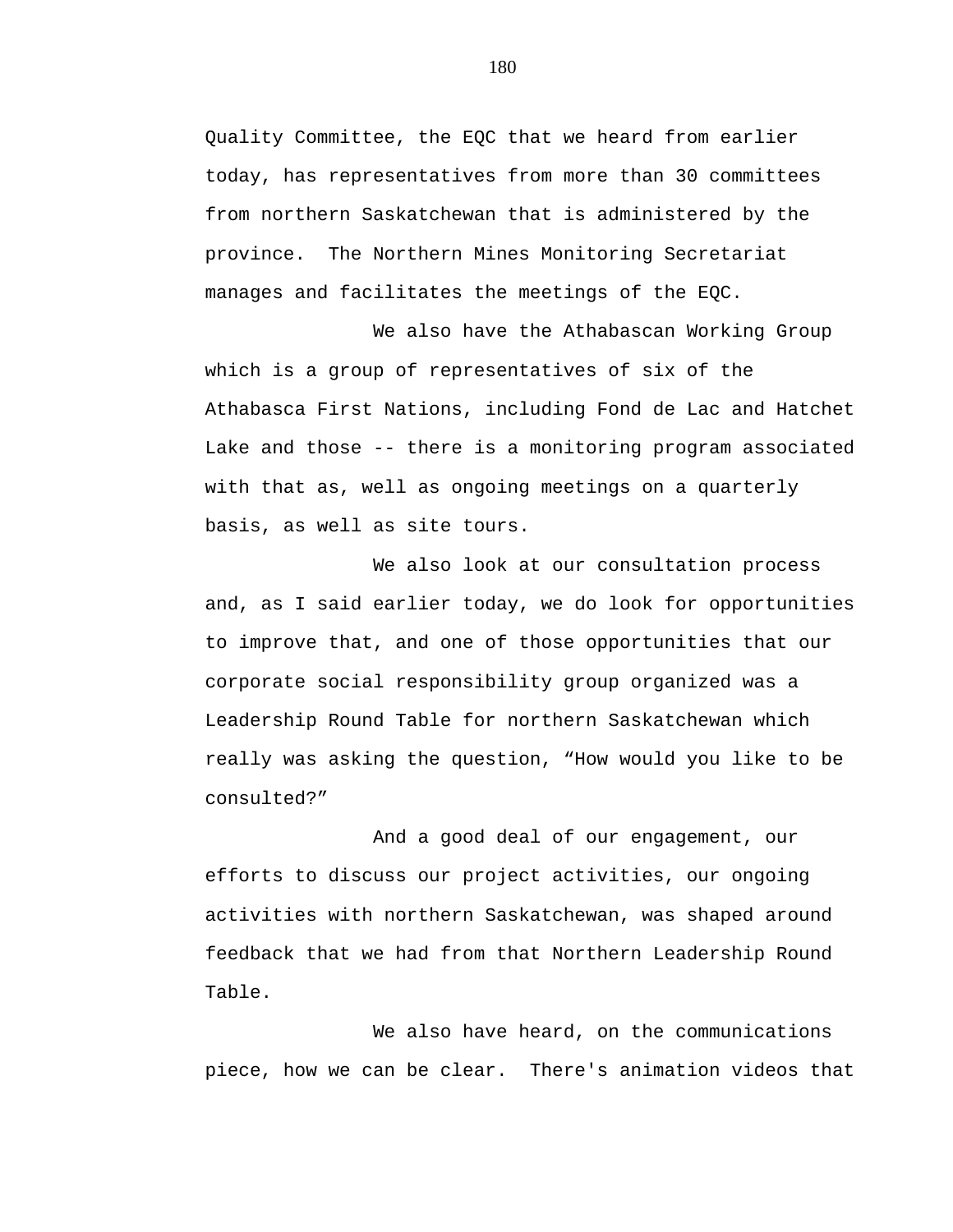we prepare to sort of walk through what exactly our mines are doing, to give them a very physical sense to things.

We also, because of our numerous visits to northern Saskatchewan, we have a good deal of information on what are the frequently asked questions. And so we developed fact sheets in that regard and we circulate those at the meetings that we have in northern Saskatchewan, as well as try to get them onto our website for broader distribution.

So there is a -- there's not just one way that we try to engage in northern Saskatchewan. It's a multi-faceted, well thought out, and comprehensive programme.

**THE CHAIRMAN:** Did you meet -- it seems to me that the Grand Council represents a pretty important segment of, you know, the whole northern population. Have you met with them and discussed the various portfolios?

 **MR. MOONEY:** It's Liam Mooney again, for the record.

I'm going to apologize. Garry Merasty, our Vice-President of Corporate Social Responsibility, was going to be here with us today; he could not be.

I can say that we have engaged with communities that are in the vicinity of our operations, and a lot of the members of the PAGC that were listed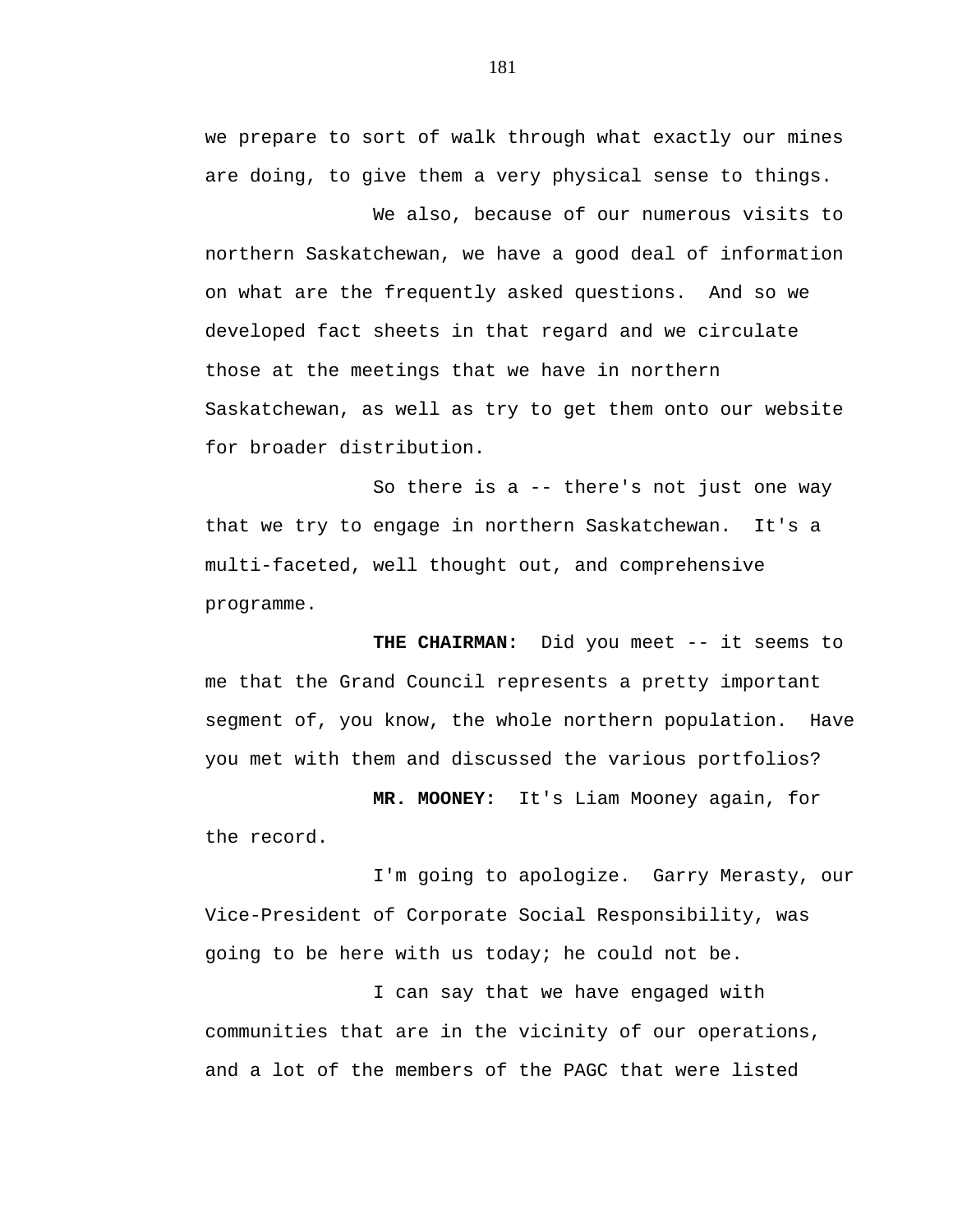earlier are in those group of communities that we engage directly with, whether it be the leadership, whether it be the appointed EQC rep, whether it be the AWG representative.

So I can't say positively on the PAGC. I can say with respect to those communities that are impacted by -- that have potential to be impacted by our operations that we do engage with those.

**THE CHAIRMAN:** Dr. McDill?

**MEMBER McDILL:** Maybe I can redirect that question. Have any of you here today spoken to people at Cameco? Have any of you who are sitting in front of us today -- maybe I'll say sitting with us today -- spoken to Cameco?

**MR. BEATTY:** Yeah, we speak to Cameco. I speak to Gary, some Darwin Roy (phonetic) from -- but because I know them personally but we don't -- haven't sat down. I've been in leadership since October. Met with them in Vancouver once with Gary and them. But there has been some contact. But we talk about duty to consult and accommodate. I think that's what we were kind of talking about and kind of drifted off.

**MEMBER McDILL:** Let me rephrase the question. In terms of consultation, the duty to consult, at what level have those conversations occurred?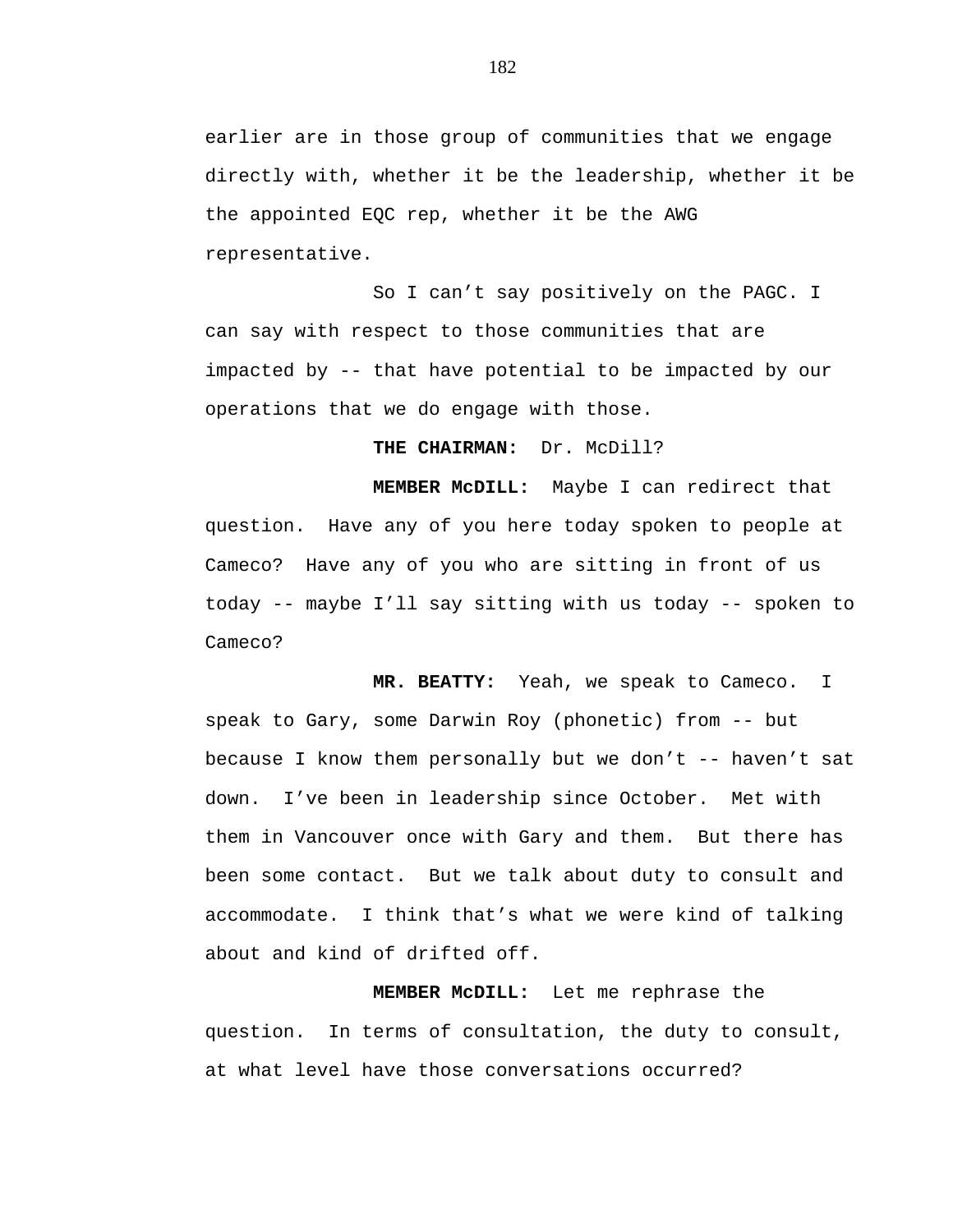**MR. BEATTY:** With me, nothing, zero. It's new to me with the relicensing and the 10-year Beaverlodge, but then again, I'm newly elected since October, so this was my first opportunity to be part of this.

**THE CHAIRMAN:** You're familiar with the Pinehouse deal that they just cut? What do you think about that?

**MR. BEATTY:** Like it's an opportunity. At least the community is getting something out of it. I've been living on the reserve in Hatchet Lake. I used to be on council in Hatchet Lake. I used to work with youth and the kids. We used to be lucky if we can get \$5,000 from the mining companies.

Cost to fly nine kids across to points north \$900 one-way to fly. If you want to take a hockey team, sports team down the cost is so high.

But now I know there's other opportunities. We want to attract more businesses in our communities. We're trying to build a road in our community and we're having a hard time building that road. But anything - any opportunities in partnerships with the companies I think the community would be open to something like that.

## **THE CHAIRMAN:** Okay.

**MEMBER McDILL:** One more if I might, Mr.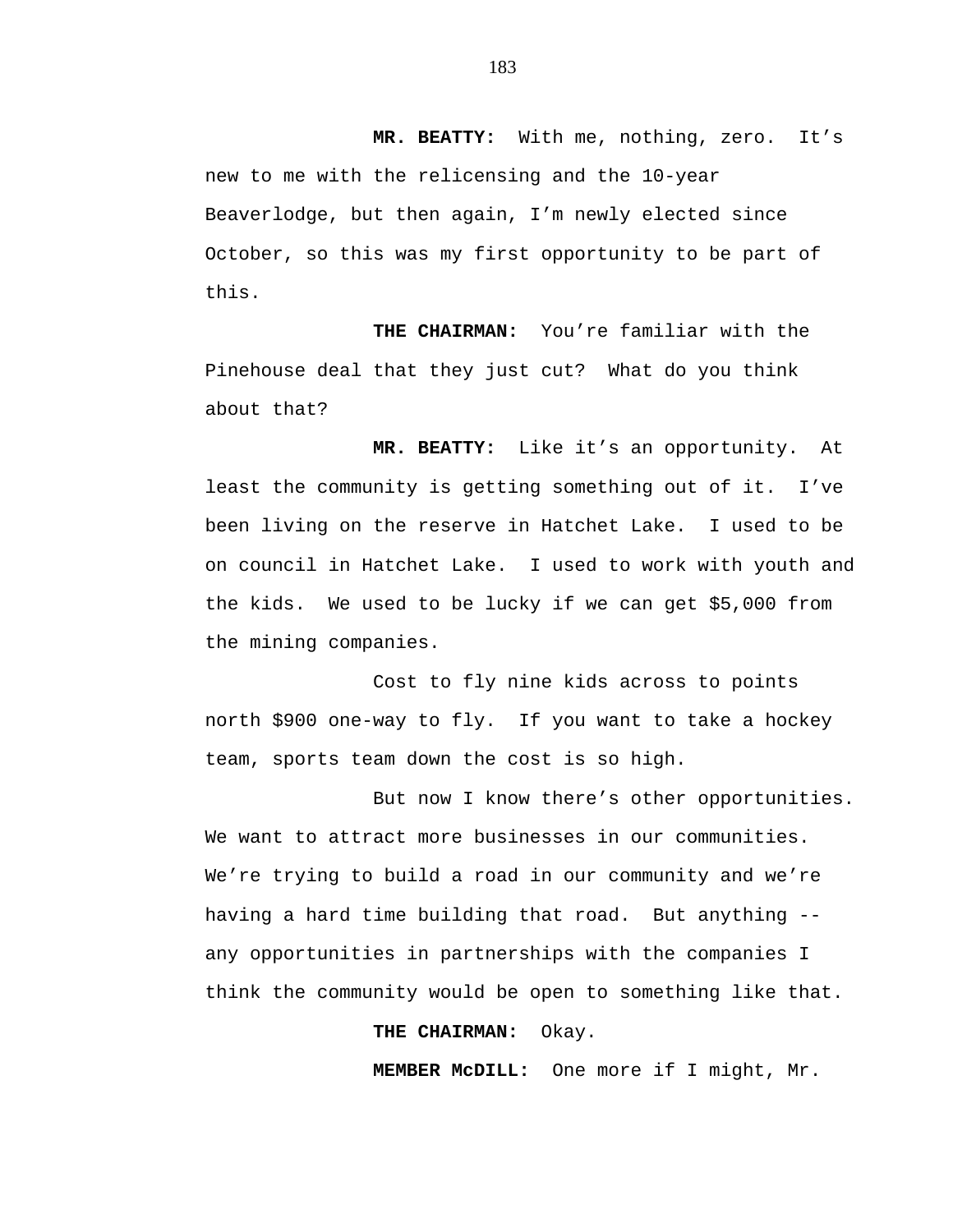Chair.

## **THE CHAIRMAN:** Go ahead.

**MEMBER McDILL:** With respect to websites and that sort of thing, I think it's fair to say that my elders have some trouble with that also. But have you - have the youth, for example, who may be more savvy with that sort of thing, have you invited the Elders in to see these animations so that they can understand perhaps a little better what is being proposed?

I understand the concern of the Elders. If you don't have a name for uranium or a name for selenium you can hardly say well in Latin it comes from. But this is something that I think the youth could have a very strong role in helping some of the Elders have a more - yeah, a share it, a more visual understanding of what's happening.

**MR. BEATTY:** No, we're getting -- I know the community gets the cell phone services now from the mining company because they have a tower at Rabbit Lake. Not all the communities have cell service still. We're still isolated communities.

And technology is very important. A lot of the young people are using technology nowadays, like the iPad, iPhones, but that transition -- you know, we put stuff on, we expect -- we can't expect the Elders to look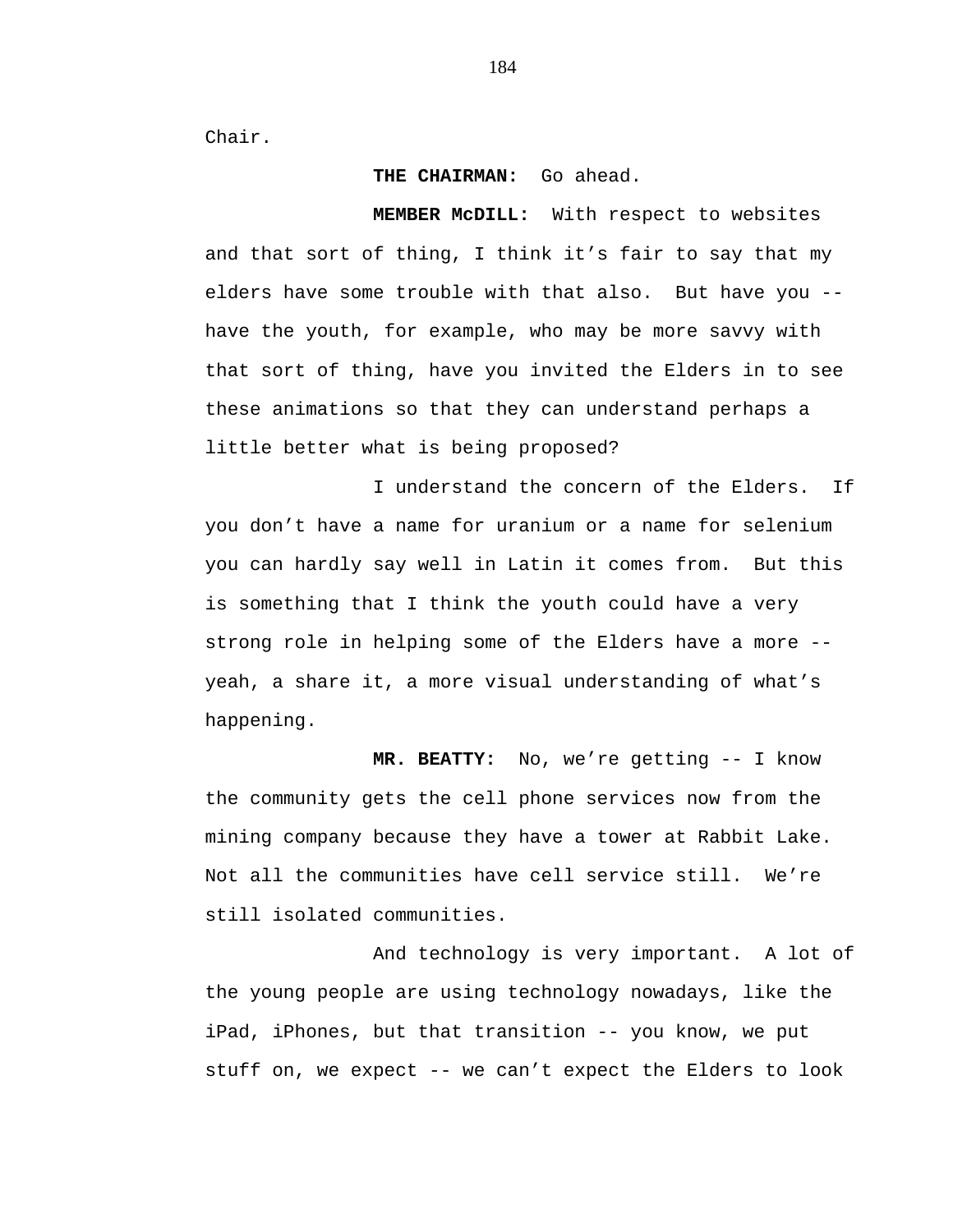at the website and animation. We're visual people. They need to touch, and feel and smell things. That's how they learn.

But that transition -- if there's an opportunity to have that transition from the young and teach the old and both vice versa, the traditional, I think that would be awesome.

> **MEMBER McDILL:** Thank you, Mr. Chair. **THE CHAIRMAN:** Dr. Barriault?

**MEMBER BARRIAULT:** Thank you, Mr. Chairman.

Just I guess a few basic questions I'd like to start off with, if that's okay, and one of them deals with Beaverlodge, for example, and I'm wondering if you are happy with the progress -- obviously not as happy as you could be -- in trying to clean up the area of Beaverlodge, and is it really happening, is it really - and are you part of the on-going discussions, if you want, or monitoring of the clean-up?

I guess it's a variety of questions but perhaps you can answer that.

**MR. BEATTY:** Yeah, Ron Beatty.

The process -- the clean-up occurred in 1983 to 1985, a two-year clean-up of mostly building structures and a few tonnes of material removed from the surrounding area around the tailings pipes and stuff. But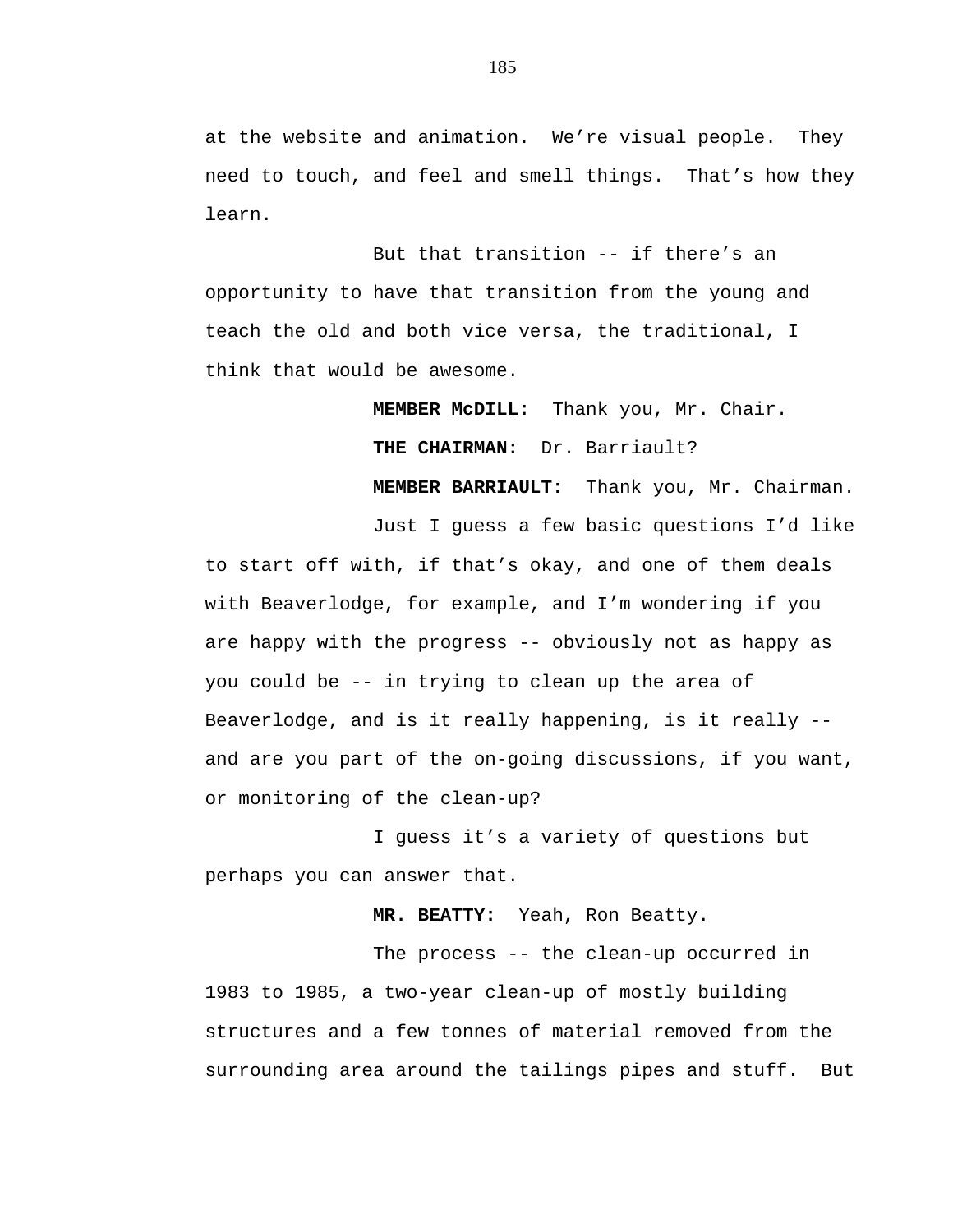other than that it's routine monitoring and its continually and slowly removing some of those responsibilities from the CNSC towards Sask Environment, but there is no clean-up, no.

**MEMBER BARRIAULT:** So what I'm hearing is that there's been no clean-up over the last 10 to 15 years really?

**MR. BEATTY:** That's right. And it's going to continue that way in the next licence period. It's just routine monitoring.

**MEMBER BARRIAULT:** And are you part of the monitoring of the clean-up? Is the community involved?

**MR. BEATTY:** The Prince Albert Grand Council's involvement is the Participant Funding Program that we just received.

**MEMBER BARRIAULT:** Okay.

**MR. BEATTY:** That's our involvement.

**MEMBER BARRIAULT:** And the Participant

Funding Program is from CNSC not from Cameco?

**MR. BEATTY:** That's right.

**MEMBER BARRIAULT:** Thank you.

My next question is to CNSC. The Saskatchewan service water quality objective, how do they compare with the -- I guess with the natural objectives for surface watering?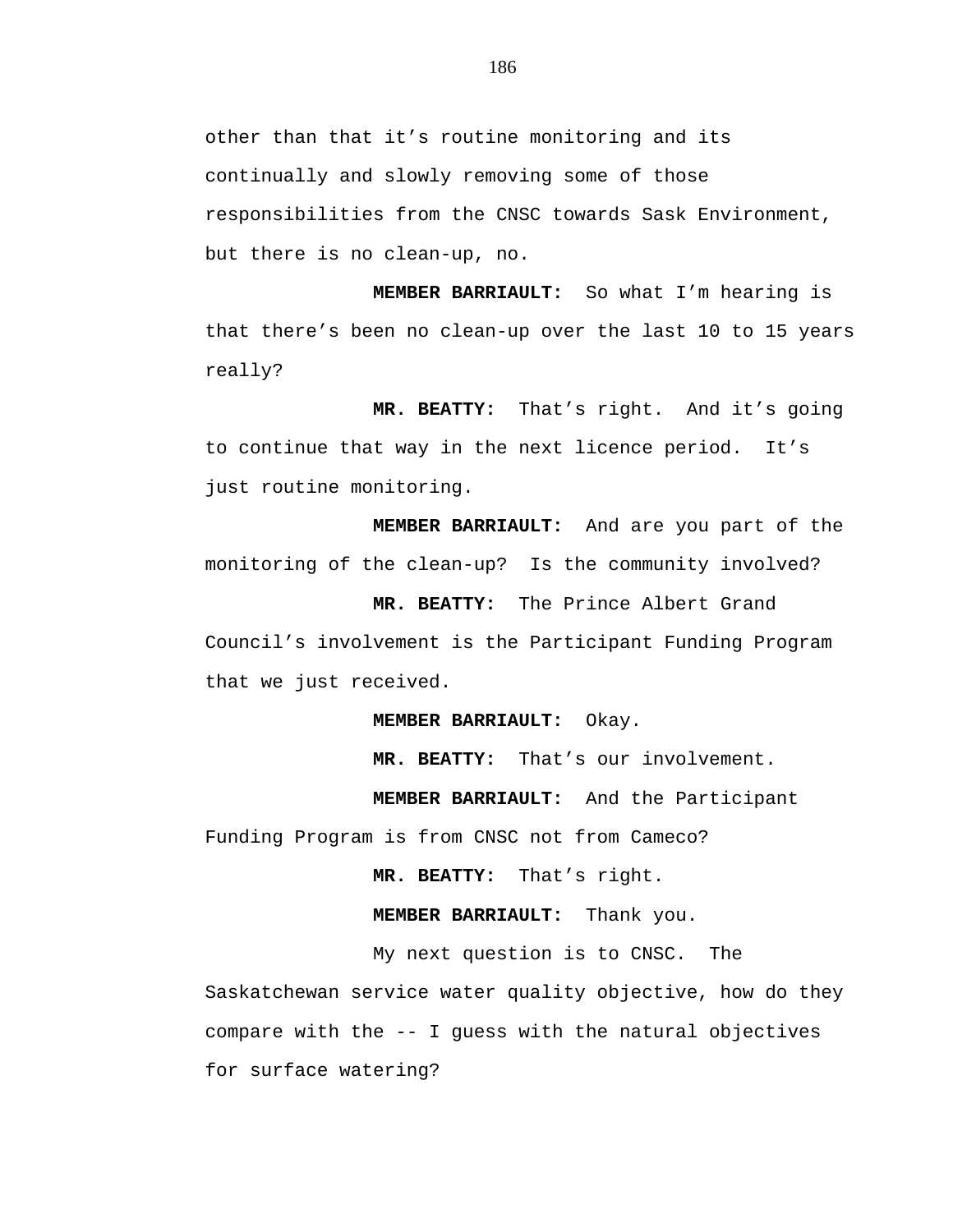**MR. ELDER:** I'll ask Mike Rinker to answer the question.

**MEMBER BARRIAULT:** Thank you.

**MR. RINKER:** Mike Rinker, for the record.

Could I clarify? How do you mean how do

they  $---$ 

**MEMBER BARRIAULT:** Well, you know, what's going to happen is that they're looking for approval to release untreated water that meet discharge guidelines Saskatchewan surface water quality objective. Is that acceptable to the CNSC, the levels of contamination, if there is, in surface water?

**MR. RINKER:** And this is for Beaverlodge? **MEMBER BARRIAULT:** Yes, for Beaverlodge. That's correct, yes.

**MR. RINKER:** So the objective is a level below which we would know that the environment is protected, above which you would have to do an assessment to see are the species which that objective was set present and are they at risk.

So they're appropriate values -- the Saskatchewan surface water quality objectives are appropriate values for what we would ---

**MEMBER BARRIAULT:** So they're acceptable to CNSC is what you're saying?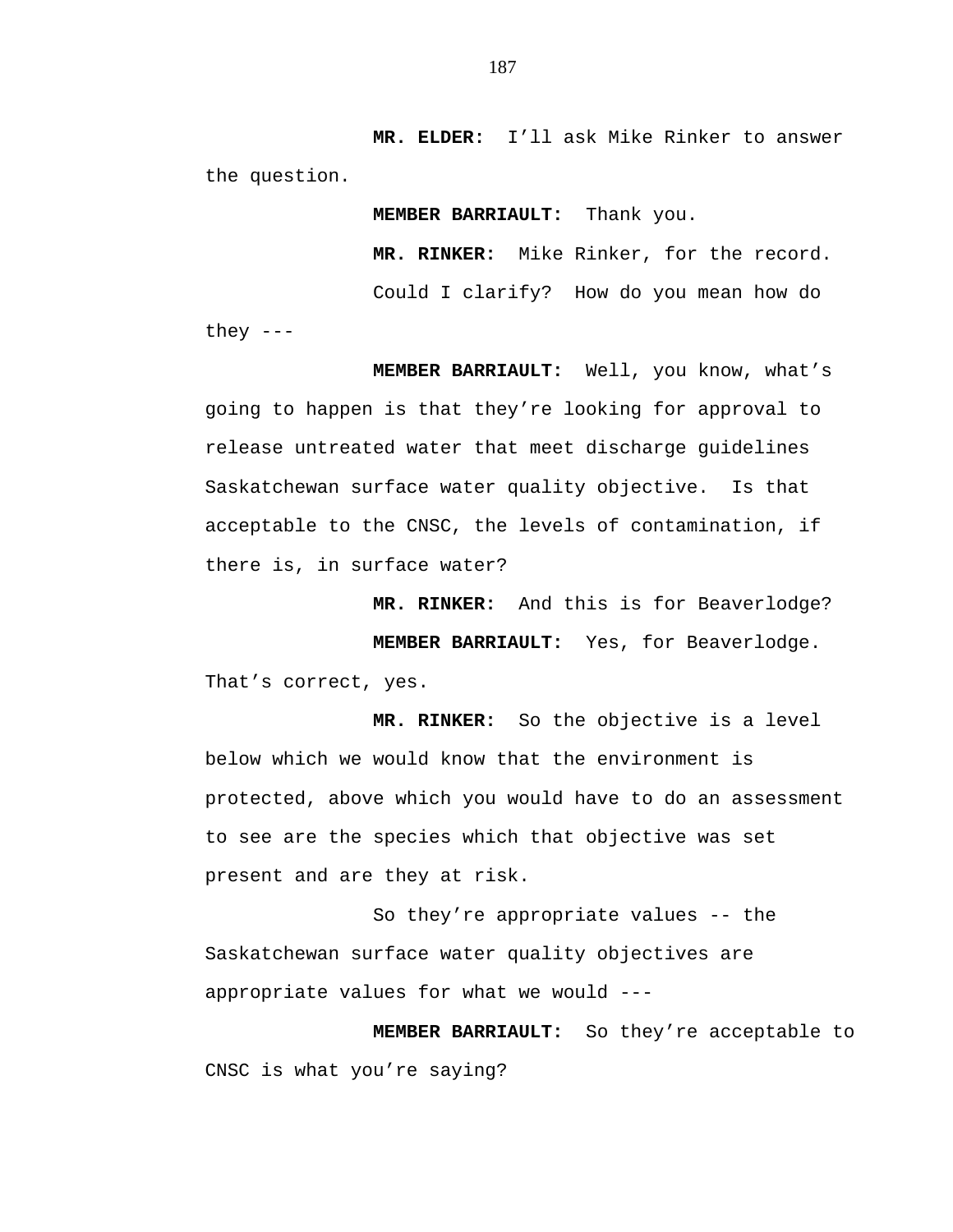**MR. RINKER:** Yes, they are acceptable, yes.

**MEMBER BARRIAULT:** Thank you. The next

question really is that in terms of contamination of the Beaverlodge again area, how much of the area is not fit for food consumption?

And I know there's been some monitoring done and testing of fish and animals in the area, but are there any areas that you would certainly not, I guess, gather food, or hunt, or fish in that area?

**MR. ELDER:** Peter Elder, for the record.

There is a fish advisory -- provincial fish advisory on one of the lakes at Beaverlodge. So it's a consumption advisory, do not consume more than this amount.

**MEMBER BARRIAULT:** And is it for the Beaverlodge Lake or just for an area of the Beaverlodge Lake?

And the reason why I'm asking that is because just a few days ago I was looking on the internet for fishing lodges, Beaverlodge fishing lodge, and if anybody's got a few thousand bucks to spend they can go spend four days fishing up there, apparently, and there's no mention at all that this area may or may not be contaminated if you do spend the money to go fish there. And I'm wondering really if we're aware of that and if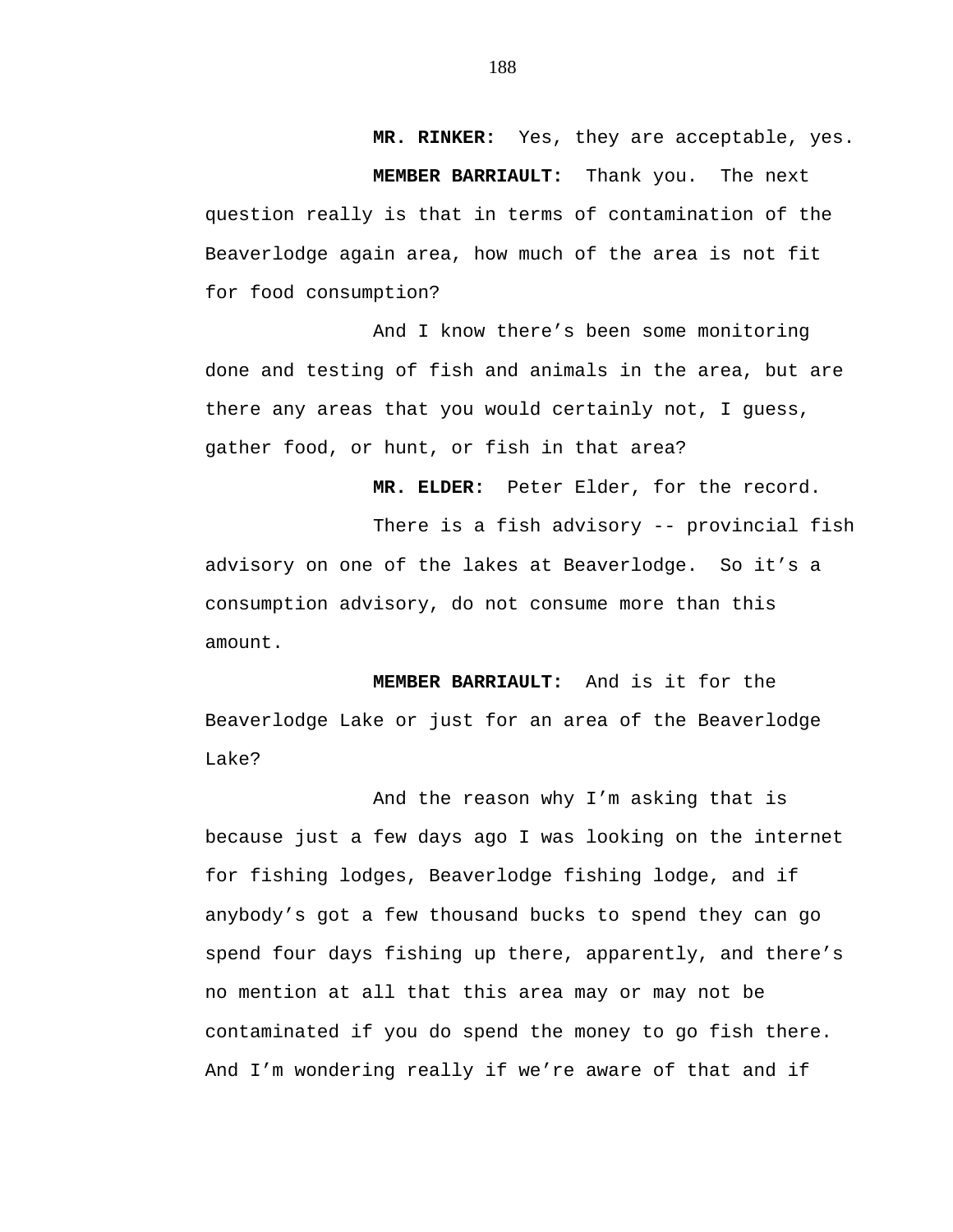they are aware of that in terms of contamination.

**MR. ELDER:** Peter Elder, for the record.

Yes, it is on Beaverlodge Lake, and there are -- you know, when we get to the presentation, there are posted signs around the lake about the warning. Again, it's a consumption -- it's not a zero consumption warning it's a do not eat more than a certain amount a week.

**DR. BARRIAULT:** Okay. And have you noticed any decrease in these numbers from public health or are they maintained the same or are they increasing?

**MR. BEATTY:** Beaverlodge Lake is four lakes down from the original tailings site. So we got Minnewater Lake, Marie Lake, Fookes Lake.

**DR. BARRIAULT:** Okay.

**MR. BEATTY:** Muskeg into Greer Lake then into Beaverlodge Lake. So it's still -- it's going to continue to persist.

**DR. BARRIAULT:** I understand that. Yeah. In terms of commercial fishing operation, is there any commercial fishing operations on that area of the lake?

**MR. ELDER:** Not in that area.

**DR. BARRIAULT:** Thank you. In terms of, I guess, and just to reiterate Dr. McDill, duty to consult, obviously, there's a lot of room for improvement. Are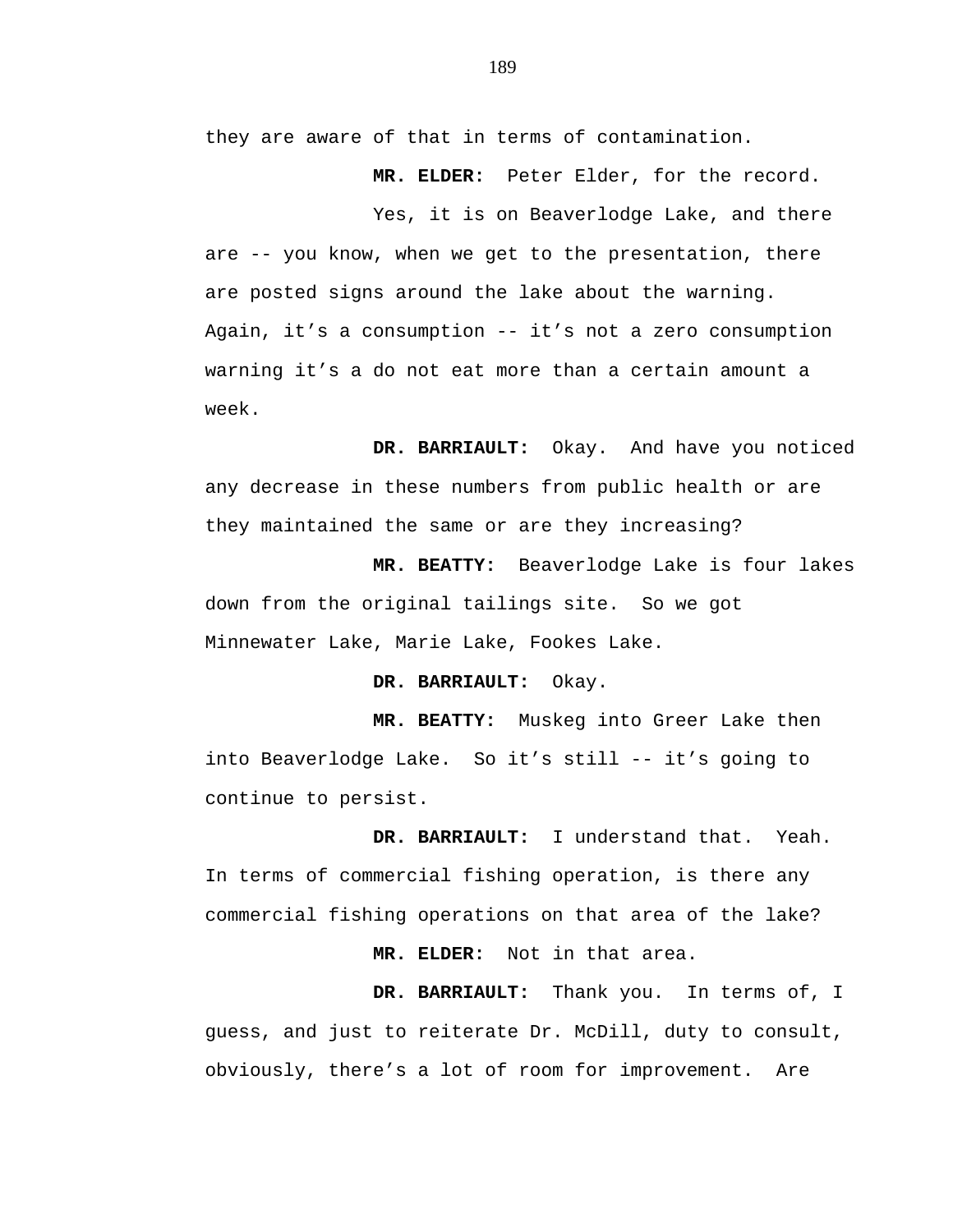there any committees that you can be involved with to be part of that communication package, if you want?

**MR. HARDLOTTE:** Yes, we have a lands and resources department within the Prince Albert Grand Council that should be notified on all the issues. And so that we can work with our First Nations. And I know that a lot of companies and institutions go to individual people and sometimes individual First Nations and try and deal with them and say that they've consulted. And what they do includes everybody, all our First Nations in northern Saskatchewan.

**DR. BARRIAULT:** So even though they're not part of the group, if you want, just by virtue of the fact that they've been consulted, it's assumed that they've consulted everybody?

**MR. HARDLOTTE:** Absolutely.

**DR. BARRIAULT:** Okay, thank you. Thank you, Chair.

**MEMBER VELSHI:** Thank you, Mr. President. A couple of questions for Cameco. A number of times today, you have said, you know, you're continuously improving and listening to what your stakeholders have had to say.

So the intervener we've just heard from now has presented a picture quite different from some of the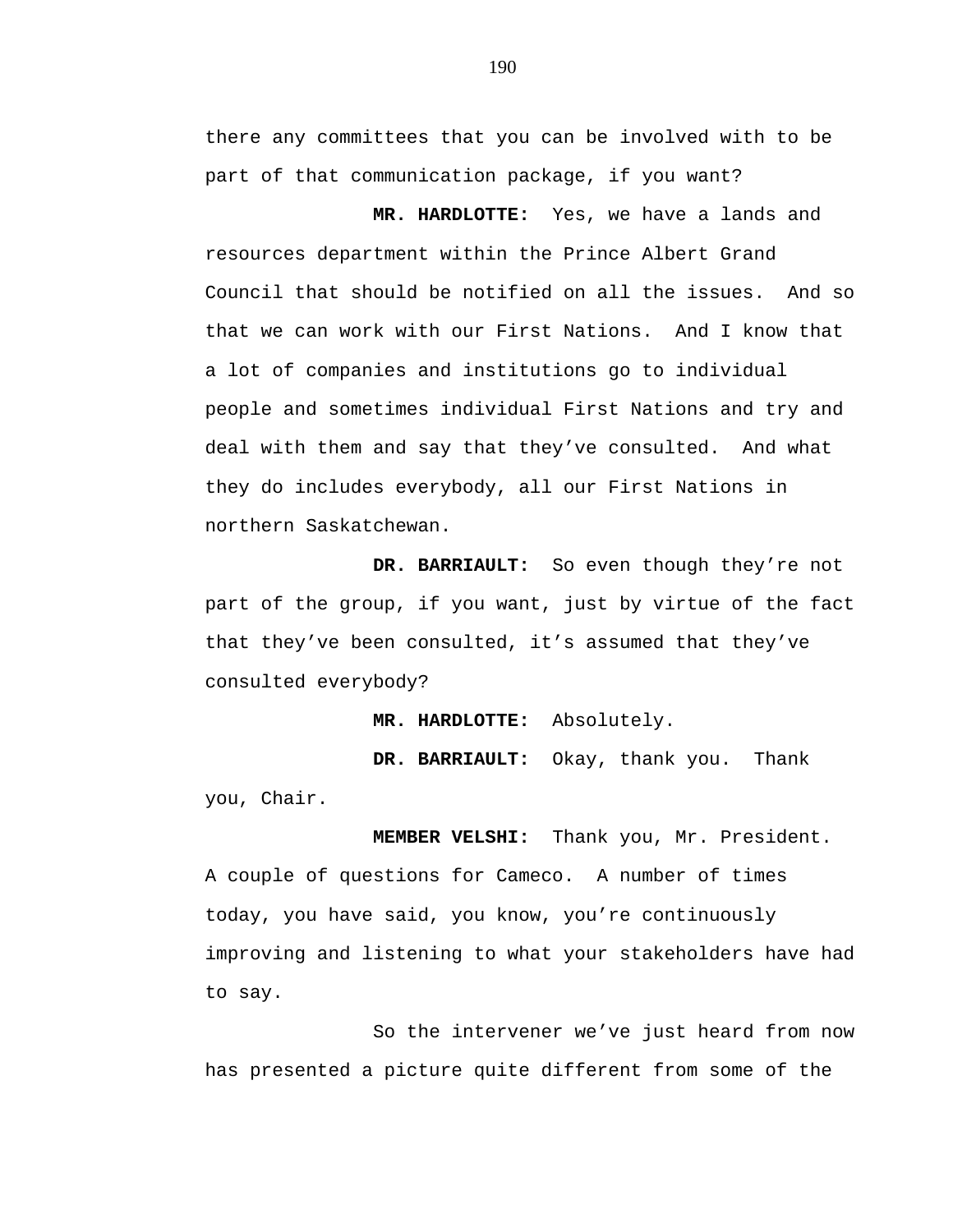earlier interveners we've heard today. I don't know how much of this is a surprise to you, but I wanted to get a sense of your reaction to it and what are you planning on doing about this?

**MR. MOONEY:** Liam Mooney, for the record. We do consult with the dually elected representatives of the First Nations and their representatives that they put forward for consultation, that's part of the program.

The relationship between those First Nations and PAGC, that becomes a bit more complicated then, but we do feel quite strongly that we are talking to the right people. If we need to be talking to potentially a broader circle in relation to that, that's something we would take away.

**MEMBER VELSHI:** I think what you've heard, and I think I heard that, that they believe you need to speak to a wider group of people than you probably have. So maybe something for you to investigate.

My second one is ---

**THE CHAIRMAN:** Sorry, just a clarification. Is the Grand Council not an elected body of the communities?

**MR. MOONEY:** Liam Mooney, for the record. We -- when I say the elected representatives of the community, I mean the band council and elected band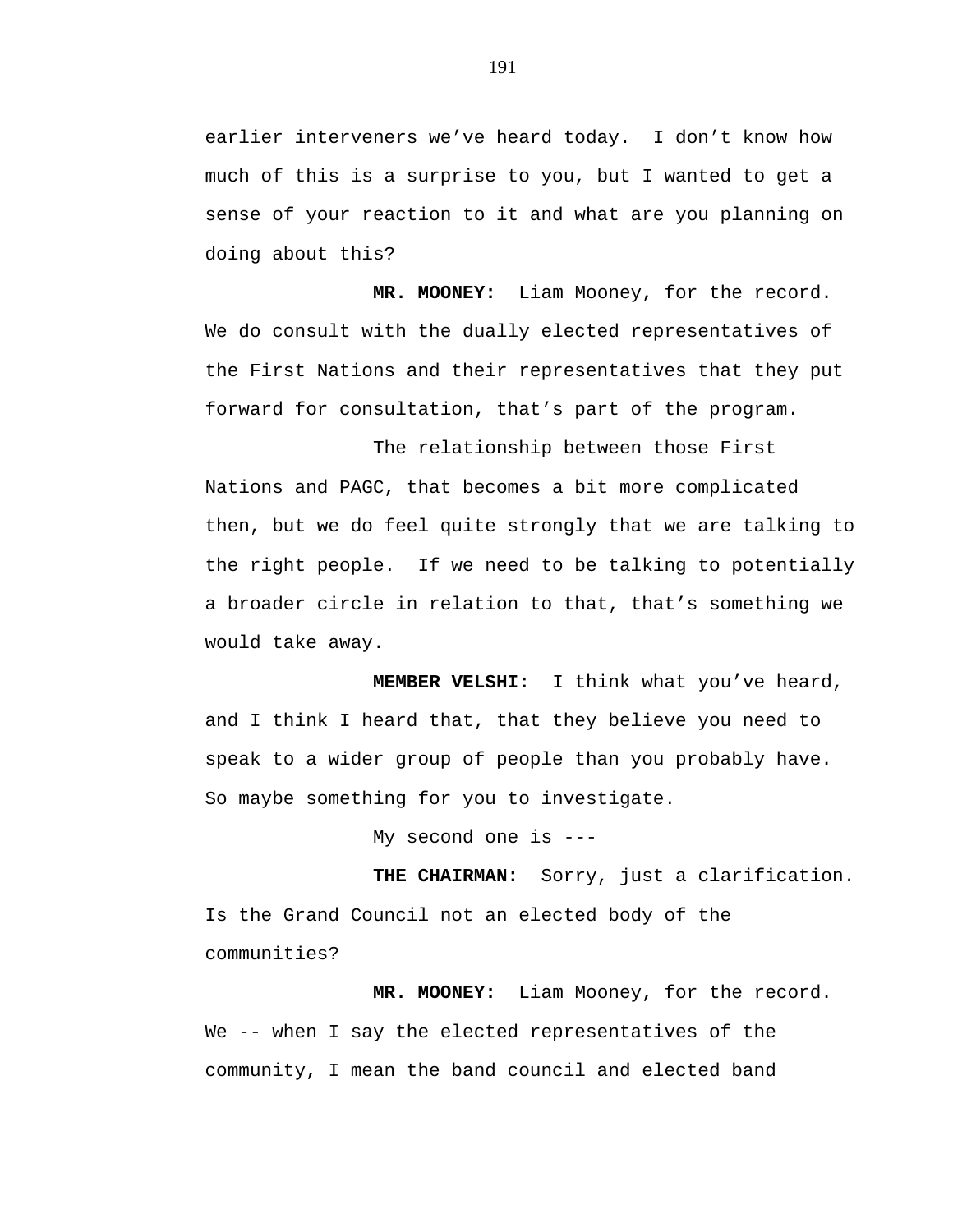members, not necessarily the PAGC. There's a difference there, if you will. And PAGC, by all means, is dually elected representatives, but there's two different levels to the conversation.

**THE CHAIRMAN:** But it seems to me you should hedge your bet and you consult with all. That would be my advice, let's put it this way.

Sorry, Ms. Velshi.

**DR. McDILL:** We have -- an Elder would like to speak to that. I just saw a hand.

**MR. McLEOD:** Thanks for the -- I'm not an Elder. For the record, my name is Robin McLeod, I work for the Prince Albert Grand Council. To answer the question that this guy was trying to answer on our behalf, the Grand Council works for the First Nations, it's not the other way around. The First Nations don't work for us, we work for them.

The only role we have, duty to consult and accommodate, is to facilitate meetings. That's our only role. We cannot answer to the duty to consult at the PAGC level unless we're mandated by the First Nation -- the actual First Nation that requires duty to consult. If they mandate us to facilitate and also to answer questions, then we will do so. But any given day, we are not -- we cannot answer questions on duty to consult, we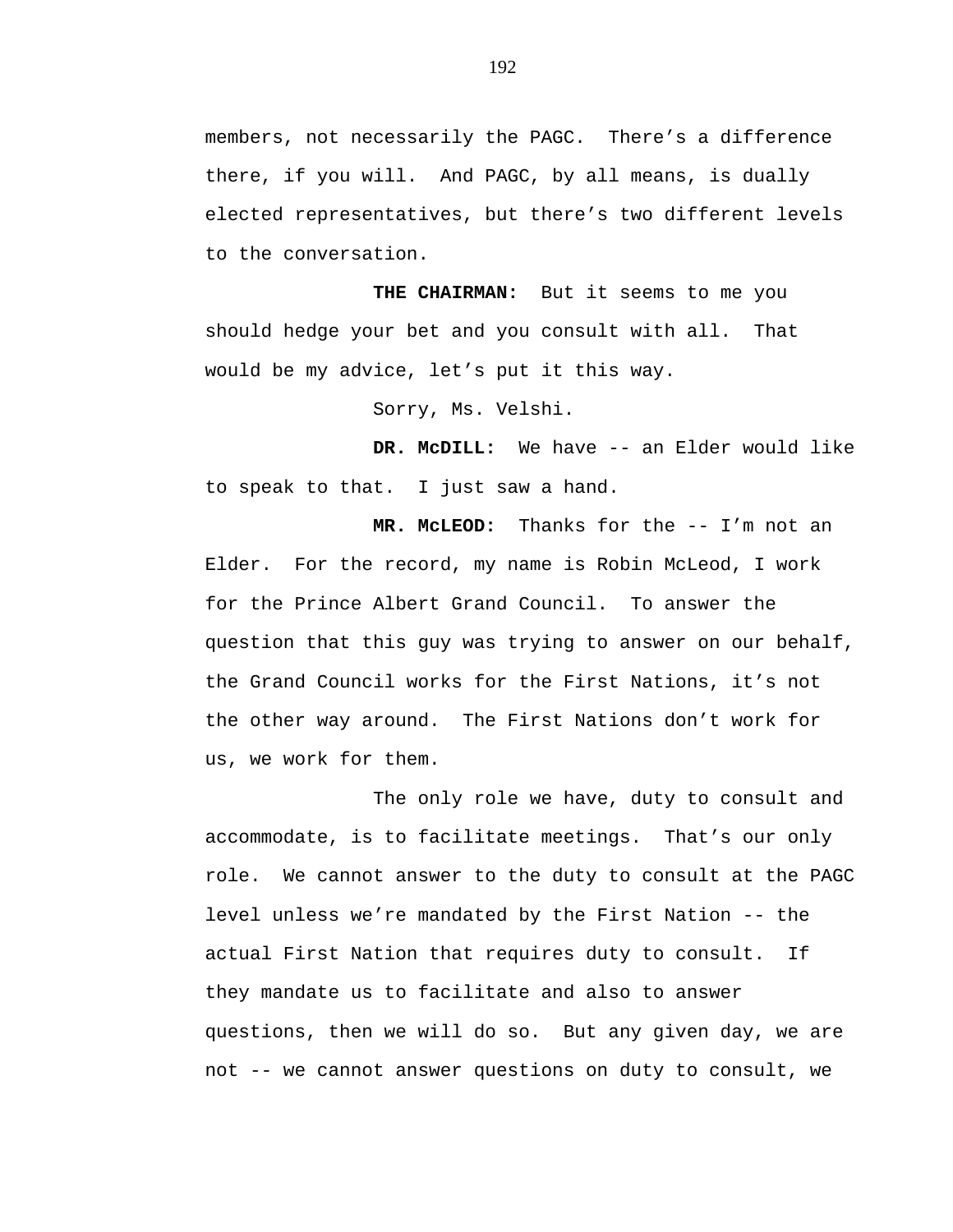have to pass it on to the actual affected First Nation.

And the duty to consult doesn't end in leadership, it doesn't end with the chief, it doesn't end with the chief and council, it still has to go to the grassroots level. Usually, it goes to the land users; the land users that are affected within the area, which is likely a trapper, commercial fisherman. And then it goes back to chief and council and then it goes back to you.

So there's -- there has to be a process there that Cameco has to respect or any other industry. There are many times, you'll come to chief and council and they cannot provide you with an immediate answer. So you have to respect that because they want to be sure they answer it properly. And in some cases, you have to go back to the grassroots people to get the proper answer. So Cameco has to respect that. That's duty to consult.

And I heard somebody saying letter writing, that's not duty to consult. Maybe it's a first step to say we need to talk with you on the duty to consult and set up a meeting. That's all you can do in letter writing. You can't say: "We're going to go into this territory, we're just letting you know." I've seen so many letters like that from industry. They don't get the permission, they just tell the First Nation, say: "We're going to go here."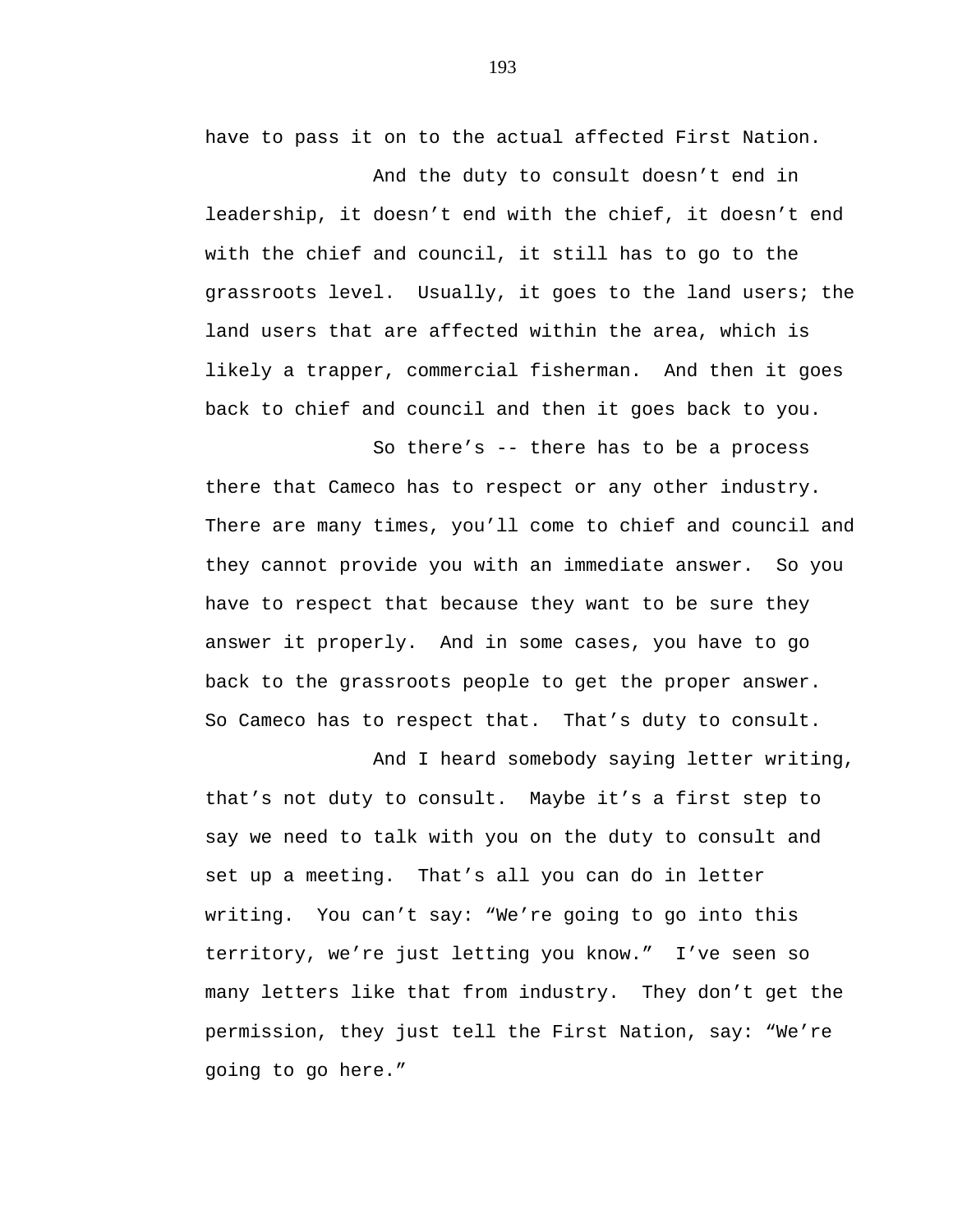**THE CHAIRMAN:** Thank you for that information.

Ms. Velshi.

**MR. MOONEY:** Sorry, it's Liam Mooney, again, for the record. On engagement with the PAGC, there has been engagement specific to Cigar with a PAG [sic] representative and notifying others within the PAGC. So there has been efforts with respect to consultation. It's not that there's been nothing with no attempt in that regard with PAGC.

**THE CHAIRMAN:** Ms. Velshi.

**MEMBER VELSHI:** Okay. So I'm just going to shift gears to something else that the chief had -- sorry, the Elder had mentioned earlier. Which was about what happens once the mine closes and the young folks who have been attracted to the mine have not learned the life skills of hunting and fishing.

In your experience over the decades in the mining business in northern Saskatchewan, is this a fairly mobile population? So they've learned some great skills, technical skills and do they move to a different mine? Is this capacity mobile?

**MR. MOONEY:** Liam Mooney, for the record. I wouldn't speak to -- have that sort of information readily at hand. I would speak to some of the successes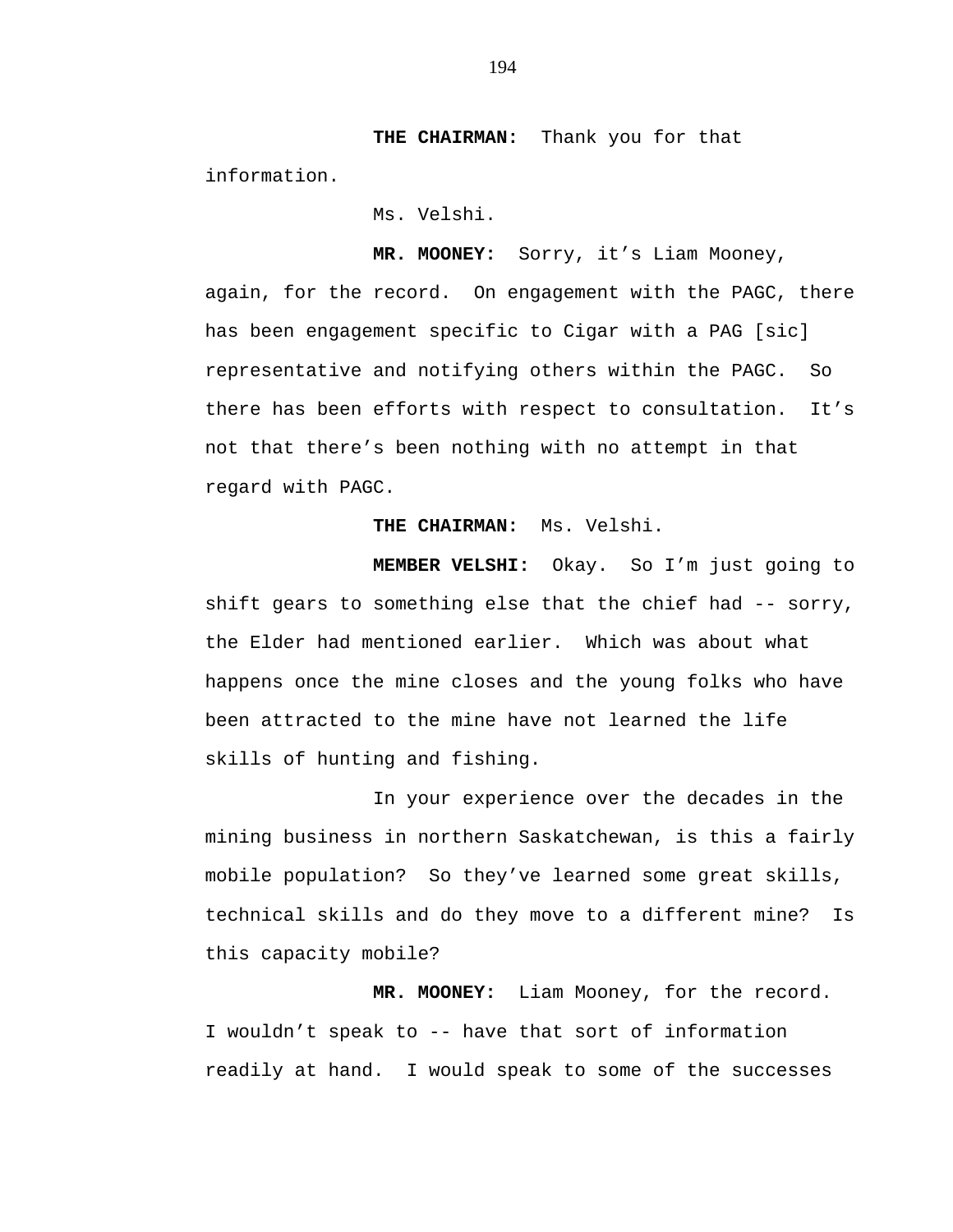that we've had with some of the contracts -- the contracting parties that we've worked with who have enjoyed success.

The one example immediately at hand was the teen drilling experience at Cigar Lake, where they had good, hands-on learning doing some of the surface drilling at Cigar Lake and then took diamond drilling opportunities elsewhere, not specific to Cameco, not specific to uranium exploration necessarily.

So there's that example. There's also examples of other contractors that we've worked with who have enjoyed success in northern Saskatchewan and have started to take those skills into southern Saskatchewan and sometimes into northern Alberta. So there is a degree of portability there, an ability to take those skills other than working at only northern Saskatchewan opportunities.

**MEMBER VELSHI:** Thank you. Did you want to comment on that?

**MR. HARDLOTTE:** Yes, thank you. And concerning that, the successes -- I'm not sure what successes he's talking about, but I know there's quite a few indigenous people or Aboriginal people that work at the mines from southern Saskatchewan and other areas, not necessarily from northern Saskatchewan.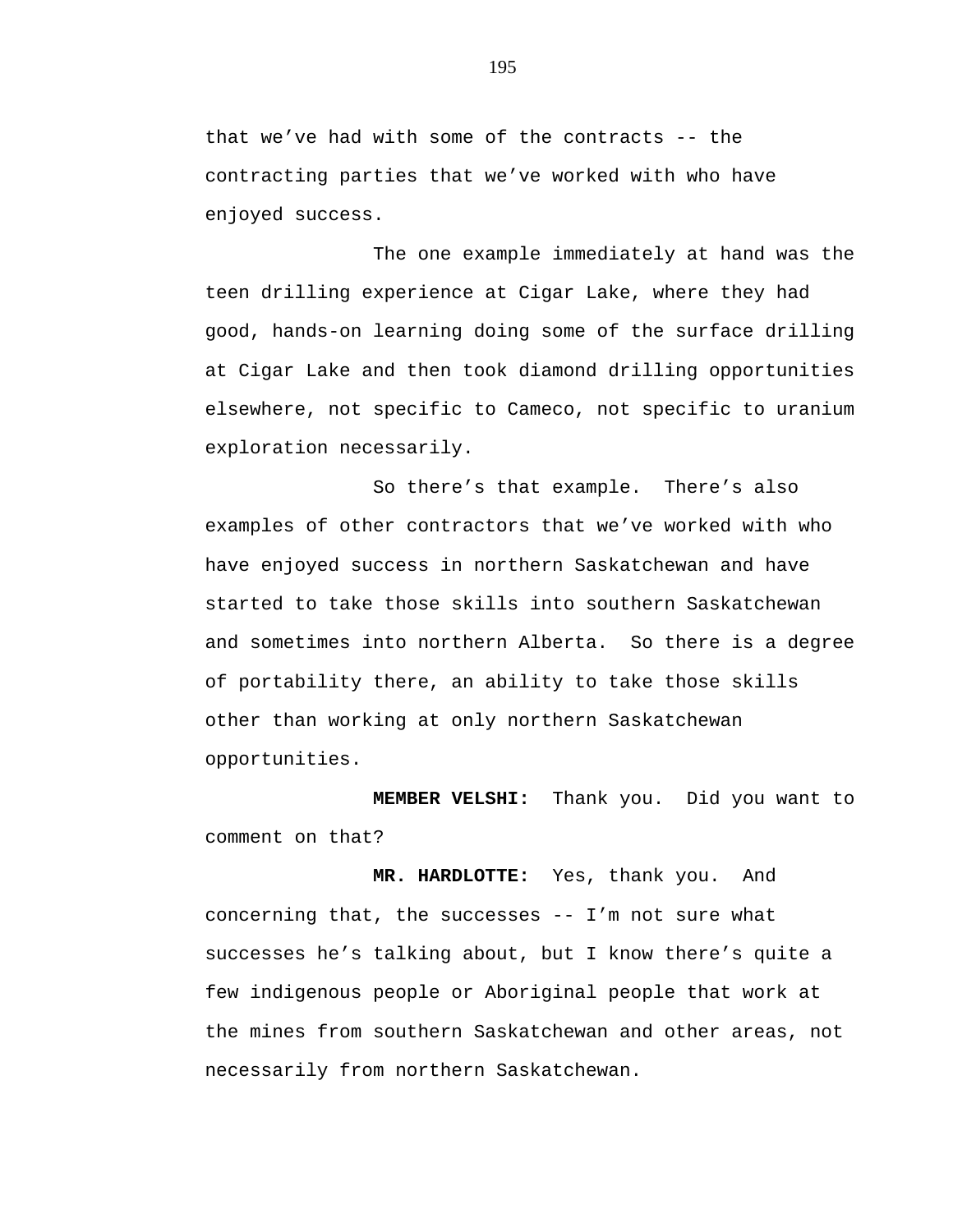And I know that I've helped to run training programs for heavy equipment operators and we've had to hire most of those people through First Nations companies because when they go to the mines, they get jobbed out a lot. And then what happens then is you give someone such a hard time that they quit. And the comment that we've heard many times is that those people can't last, they're quitters, but sometimes when they're getting jobbed out it's very hard to stay.

And I know a few of the folks that have gone to the oil sands and most of them are not from northern Saskatchewan.

So that's what I have to say about that.

**THE CHAIRMAN:** Anybody else? Monsieur

Tolgyesi?

**MEMBER TOLGYESI:** Merci. You know, I hear and I understand what your concerns are. You were naming the language translation, trappers not too happy with exploration, and mining, and noise. There's no training, no First Nation involvement. You were talking about fiveyear licence. First Nations, there is no revenue sharing. Licensing should be done by First Nations. First Nations should be part of decision.

For some issues we are not the appropriate forum here, that's for sure, because we should do what the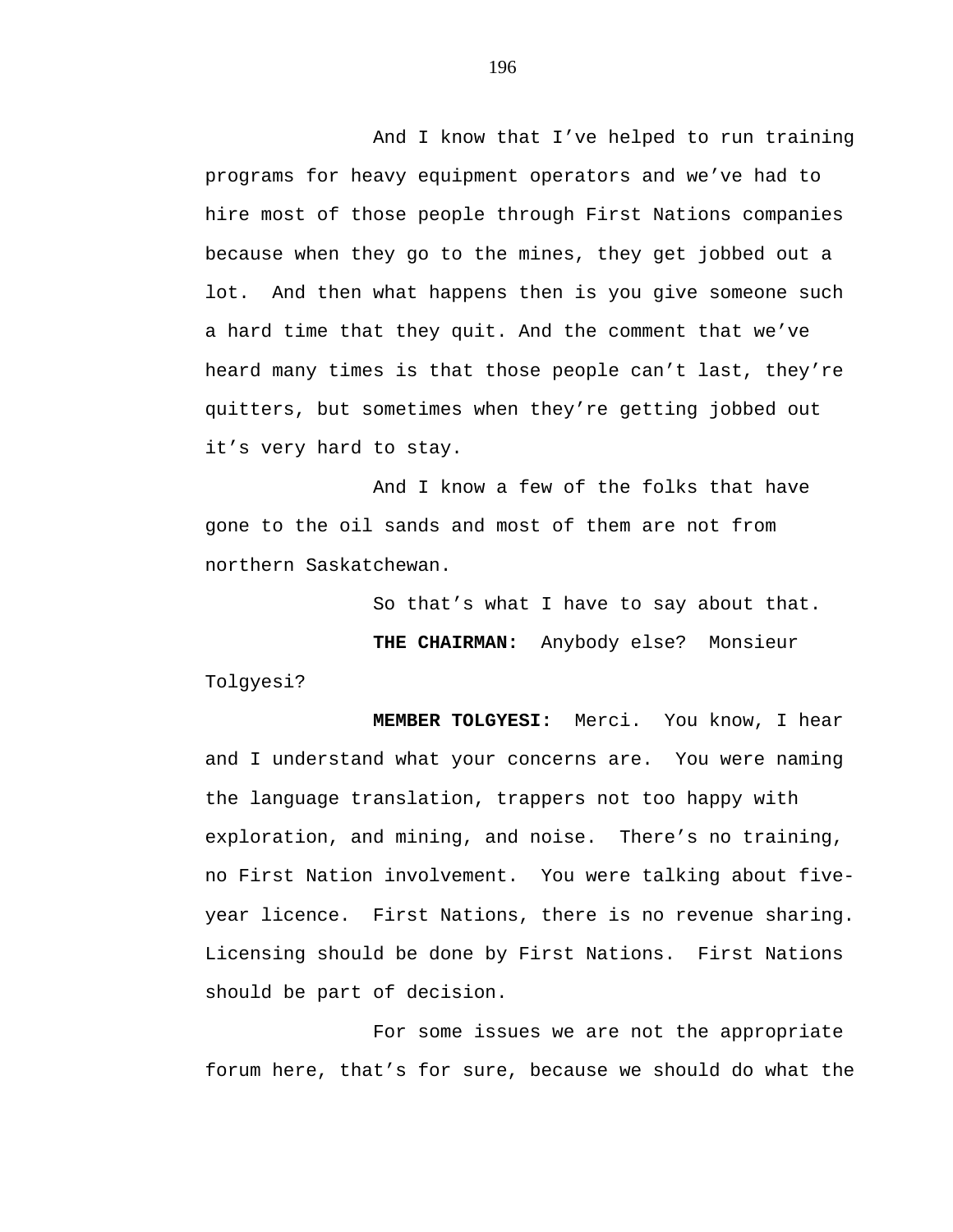law and the regulator is giving us a frame.

For some others it is the forum for you to be involved, and I will say exactly like this hearing, this is the way we would like to hear what those stakeholders are there -- what they're concerns are.

Now, after what I was hearing, my understanding is that you are not too happy with present relations with Cameco, at least -- I should say, at least not too happy. And I believe this is a subject number one, the most important to work because you are neighbours, you are working -- you are living and working next as neighbours.

So what I would like to hear is that are you -- specifically on the Cigar Lake project, are you against or in favour of this project and if in favour with what conditions?

**CHIEF TSANNIE:** Like we said earlier, we're not against development, but we want to be part of the decision making. We want to be included. We do have a long way to go, building relationships. We do have a long way to go with jobs. Racism in the companies or at the mine sites, there's still lots of that happening.

I have a brother that was working there. He got let go just about a week ago.

Lots of jobs -- we still need lots of jobs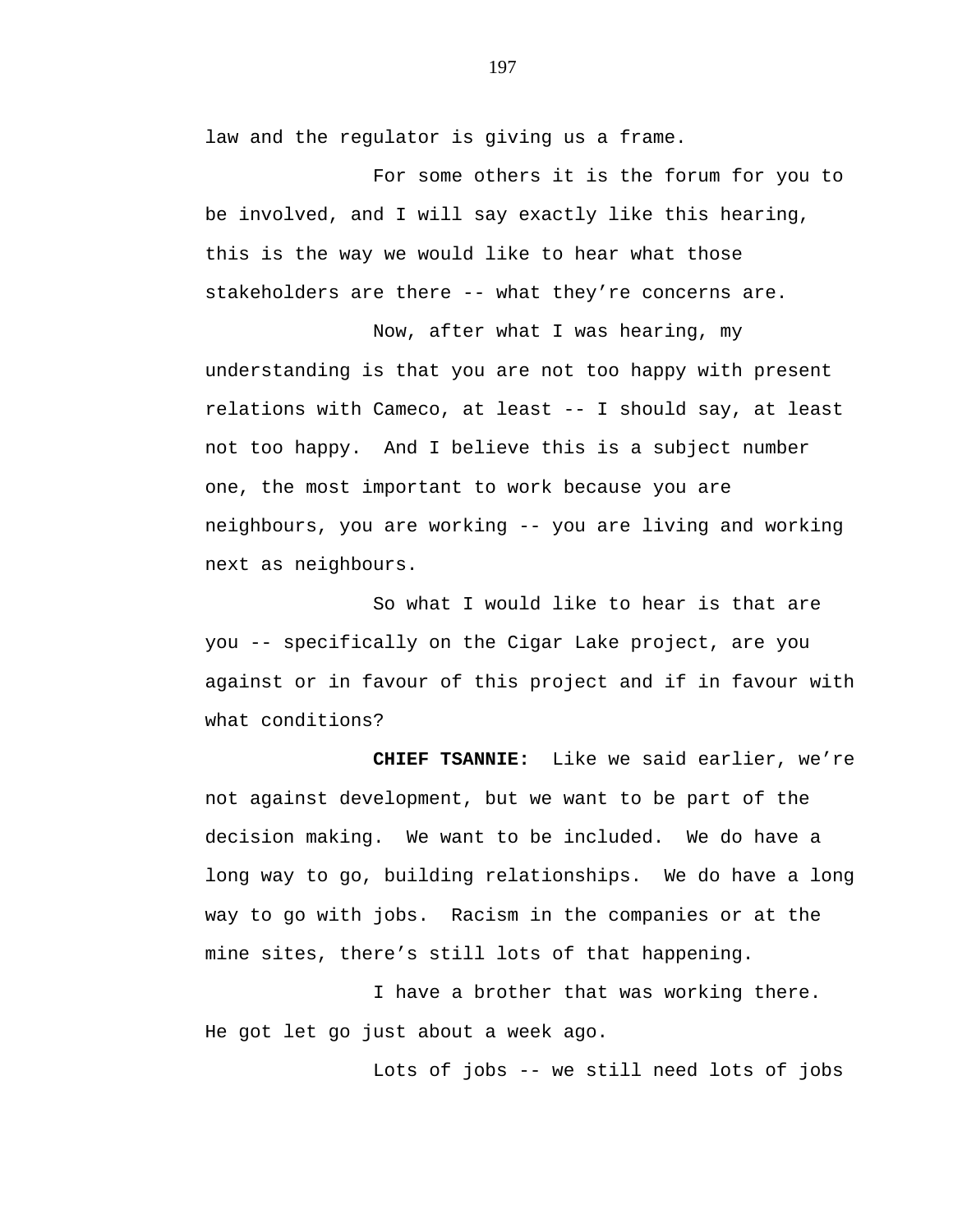in our communities. A lot of young people are still living off the welfare. Why is that?

You know, we -- I went to Germany; I went to a nuclear power plant and they get their uranium from my backyard, you know. I don't know. Some things aren't right still. We need to fill those gaps and start building those relationships.

**THE CHAIRMAN:** Can I jump -- just for clarification again, on the employment, what would be the local engage percentage, let's say, in Cigar Lake?

**MR. LOWEN:** Steve Lowen, for the record.

Out of the 250 or a little bit more employees that we have on site, as Cameco employees, 134 of them are residents of Saskatchewan's north, which is our way of measuring the employment from the local communities there.

And we have many more employees from our communities through are contractors who are on the site. These are people who provide mining services, camp services as well.

So we have a fair number of employees at the north -- from Saskatchewan's north.

**THE CHAIRMAN:** So they would come -- so you haven't got kind of a ballpark figure what would come from this community that are in front of you, from the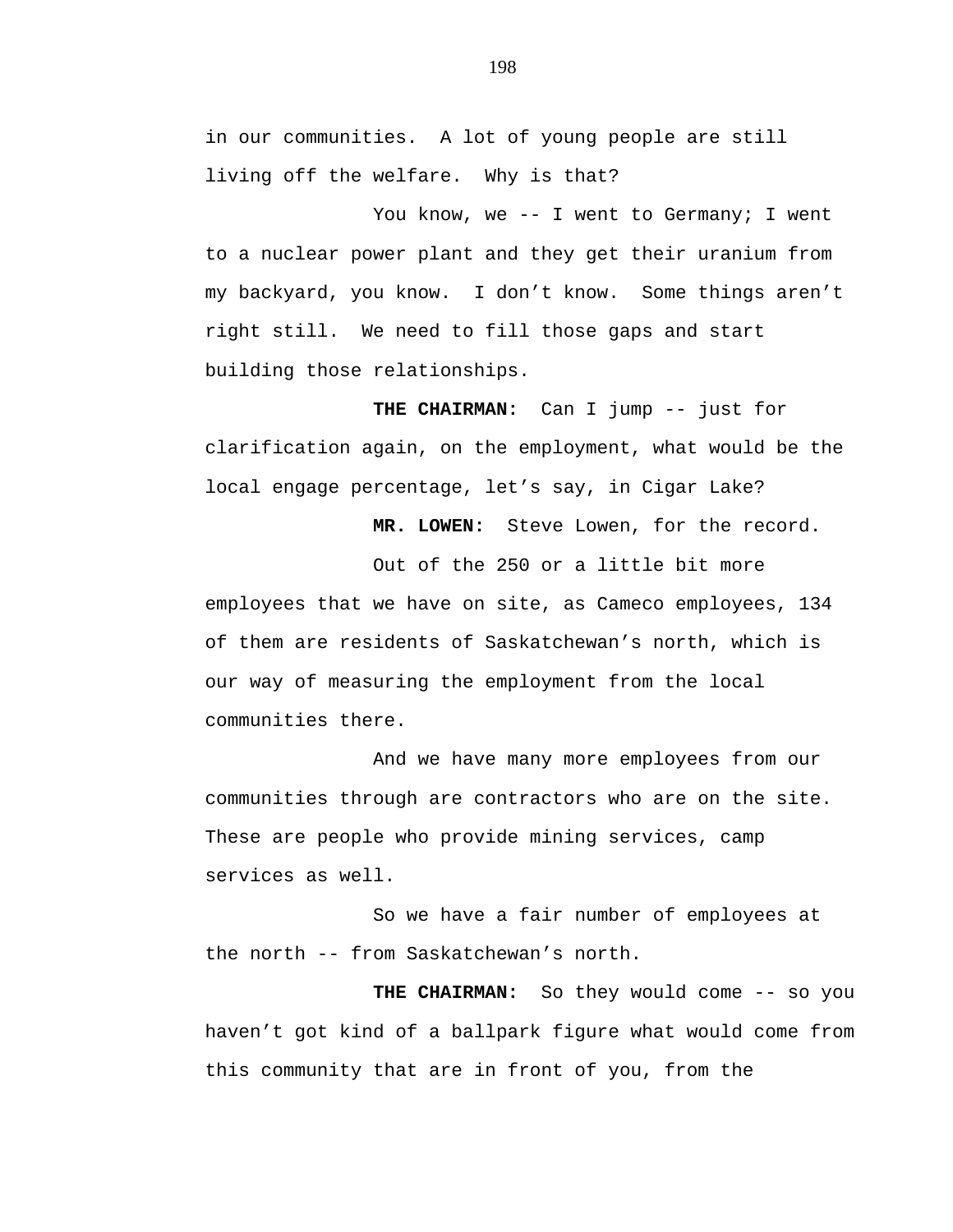intervenor's community?

**MR. MOONEY:** It's Liam Mooney, for the record.

I don't have a ballpark from the communities that are members of the PAGC. Broader than the Cigar Lake story, on Cameco's numbers for northern Saskatchewan we have in our direct employment over 750 residents of Saskatchewan's north, and in our contract there's a count for just slightly over 1,000.

So roughly we have 50 percent of our employees and our contractors employees in northern Saskatchewan that are residents of Saskatchewan's north.

**THE CHAIRMAN:** Do you have a view on these numbers?

**CHIEF TSANNIE:** Can you define residents of Saskatchewan's north?

**MR. HARDLOTTE:** Just to talk about that too. One of the Elders told me when you go there -- when they say northern residents make sure -- because a lot of people are bringing siblings and friends from southern Saskatchewan, and they show them the process of getting an address in La Ronge or another community and they become northern residents, and that goes on a percentage of what the northern companies hire as a northern resident.

**THE CHAIRMAN:** So, in your view, how many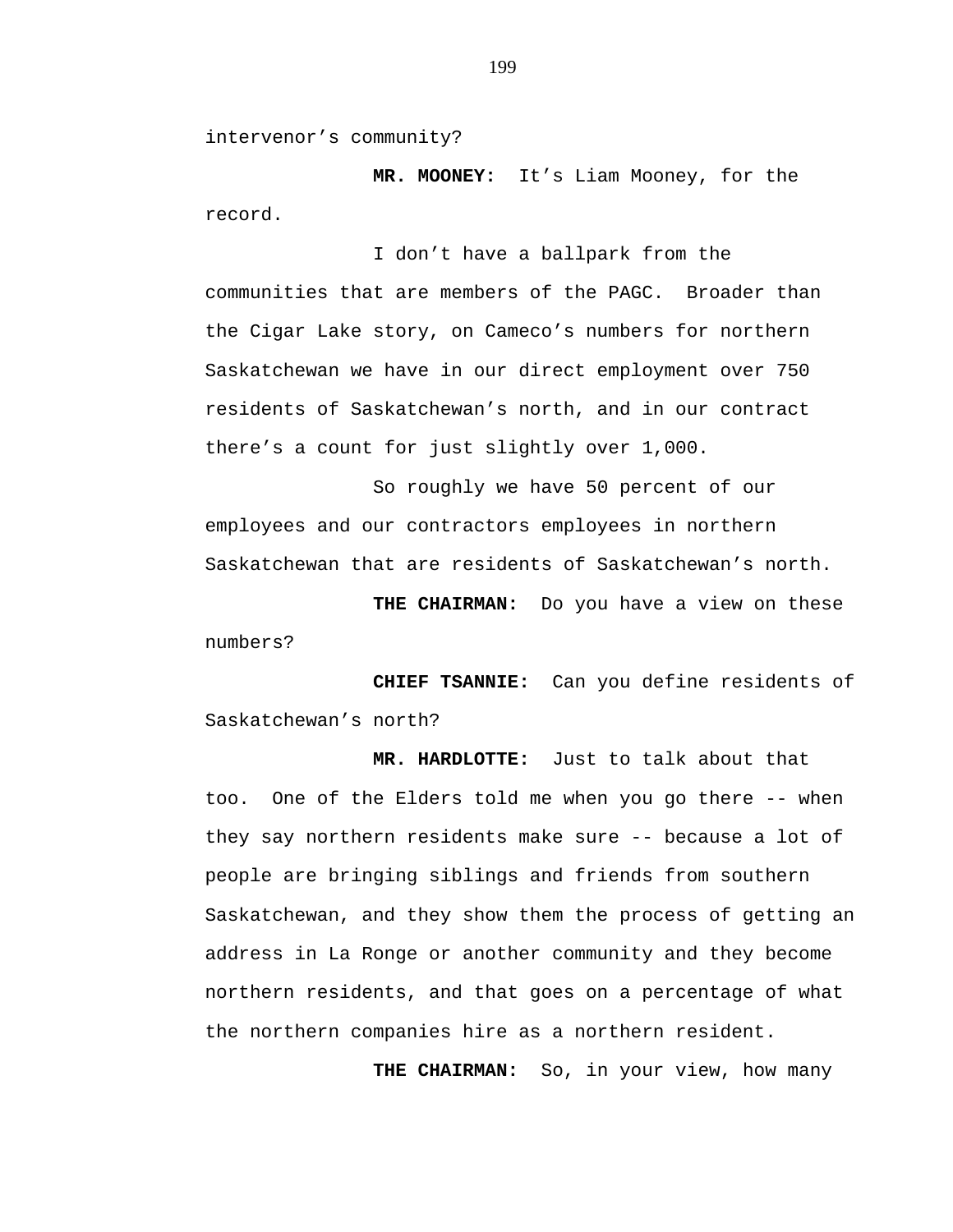Aboriginal actually are employed?

**MR. HANSEN:** Emil Hanson, Elder of Hatchet Lake Band.

When we first met with the mining company discovered on Rabbit Lake, the agreement that they had made with the Athabasca region communities -- the Athabasca region, that's the communities that are affected by the mining and the Wollaston Lake, that's supposed to be 50 percent of the people from the Athabasca region. That was the agreement.

Today we don't think there's 50 percent of our people from the Athabasca region working there. There mostly is southerners, or eastern people, or western. They come from all over. And these are former employees of Cameco in the other countries and they bring them to the Athabasca region and I don't think they have 50 percent of the Athabasca people working in those mines, and that was the agreement that was made with the government.

**THE CHAIRMAN:** Cameco, do you want to react to that?

**MR. MOONEY:** It's Liam Mooney, for the record.

I can't dig much deeper into the numbers that I have. Those are the numbers that we've pulled from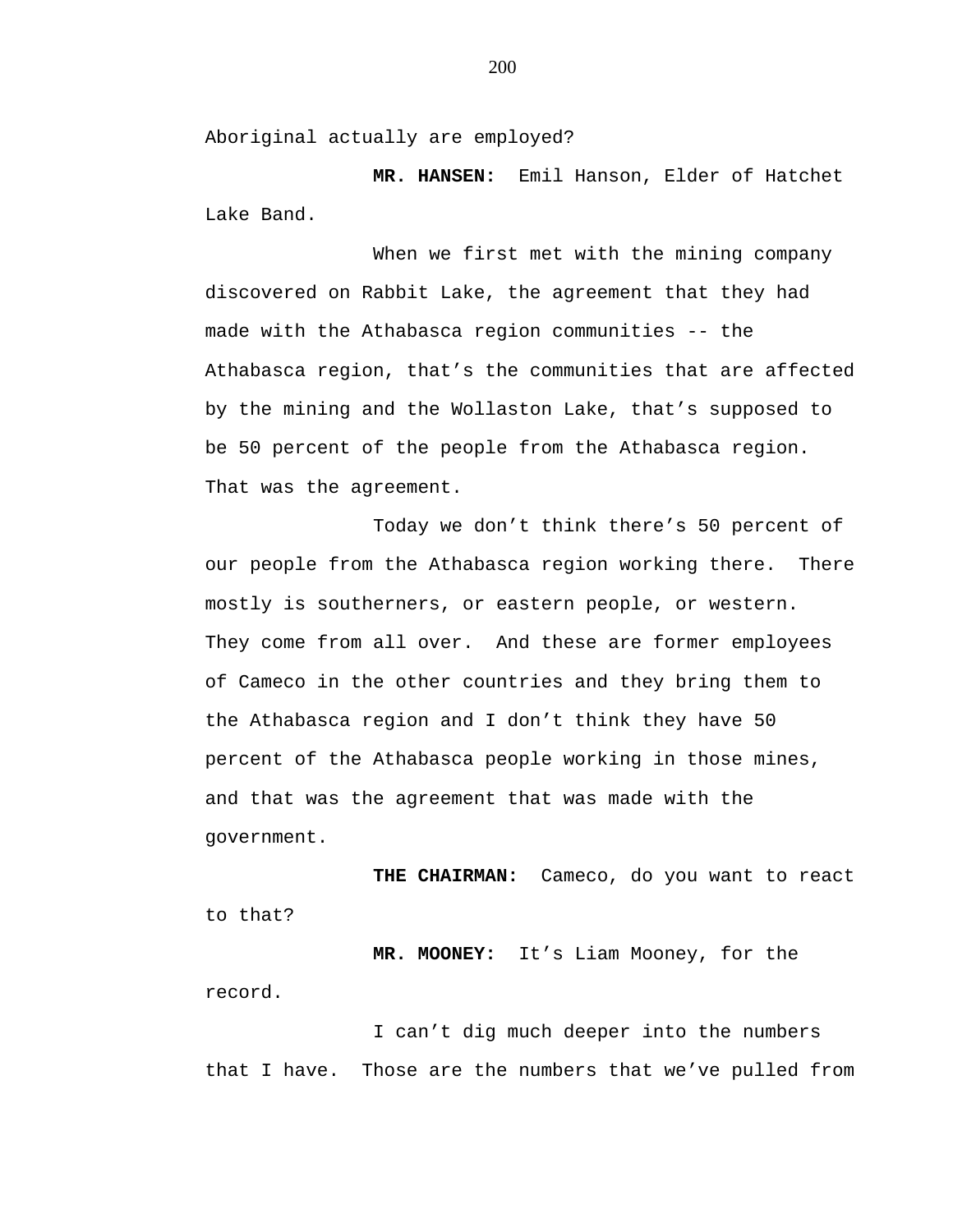our employees. And I've taken them on good faith for what they are, and they are in line with the commitments that are made under our service lease agreements with the Province of Saskatchewan.

And I can say that the efforts of Cameco are to bring those numbers up. We'd like to see them higher than that. And efforts to look at different means of doing that creatively have been a focus point for Gary Merasty and his team over the last few years.

**THE CHAIRMAN:** Monsieur Tolgyesi?

**MEMBER TOLGYESI:** I have a last. It's kind of technical. Was there any simulation done on the longterm impact, the discharge to Seru Bay? Because, you know, there are concerns about the impact. And do you do some simulation and what the results are?

**MR. MOONEY:** It's Liam Mooney, for the record.

Yes, there was an environmental risk assessment done in support of the environmental assessment for the new discharge point in Seru Bay as opposed to the pervious one at Aline Creek. Ultimately that supported the conclusion in the environmental assessment that there were no significant adverse effects -- potential significant adverse effects associated with that changing discharge.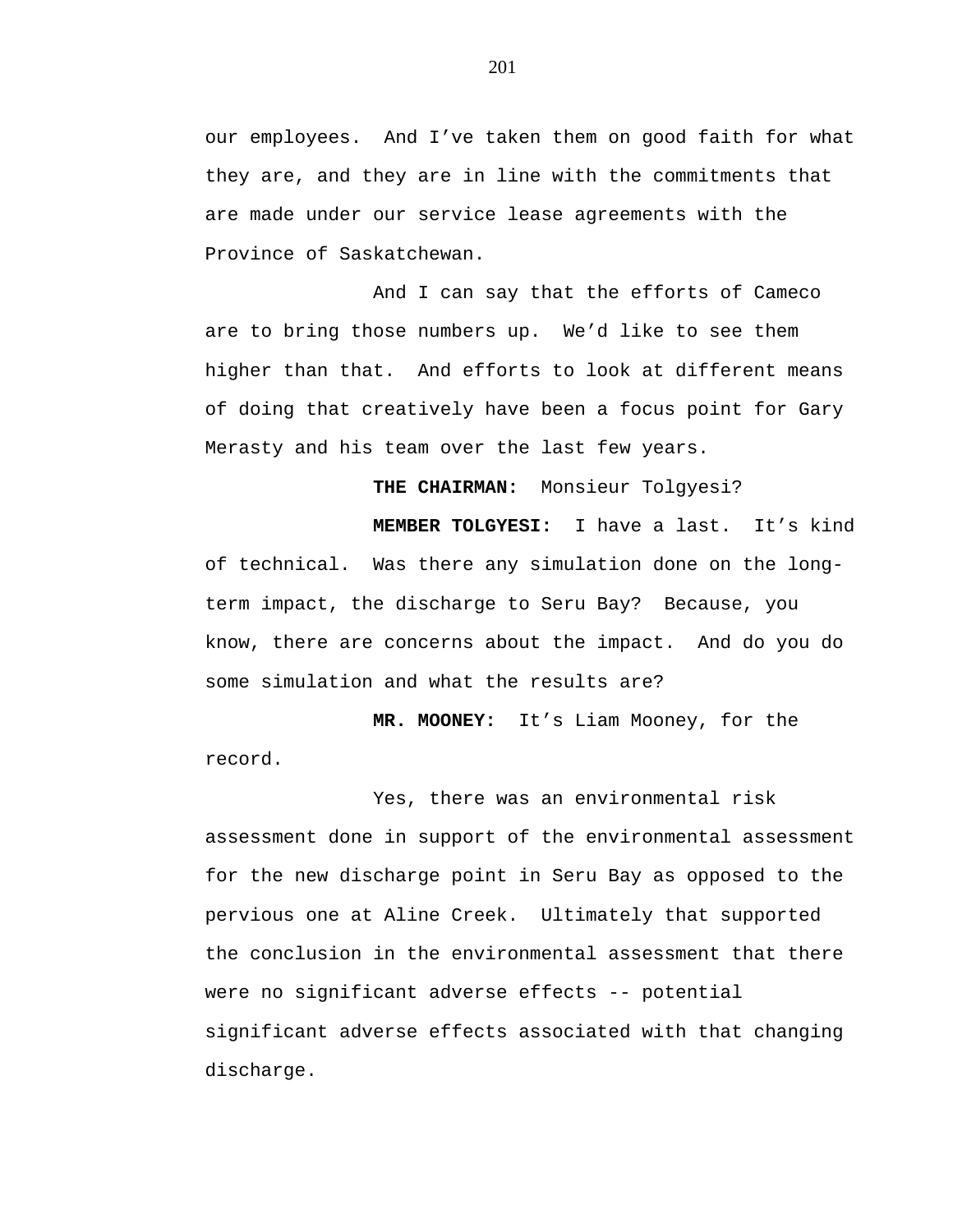**MEMBER TOLGYESI:** You have something to add to that?

**MR. RINKER:** Perhaps not much to add, other than to confirm it was an environmental assessment that was completed in 2011, reviewed by the CNSC and deemed to be acceptable.

**THE CHAIRMAN:** Well let me piggyback on that one.

Somewhere in, I don't remember if it's Beaverlodge, or in Cigar Lake, or in Gunnar, there was a commitment to do the whole Northern Saskatchewan water flow kind of a study. Where is that and when is it going to start and who is in charge? Is it Saskatchewan Research Council?

**MR. ELDER:** Just -- Peter Elder, for the record.

There is a provincial program that is looking at a wide area of monitoring around where the mine sites are. So it's -- there was a current -- there was a program that has run for a number of years. Every province has recently just restarted a second phase of that program. So it's -- it is in operation now.

 **THE CHAIRMAN:** And when can we see some results out of this?

 **MR. ELDER:** We'll have to get back to you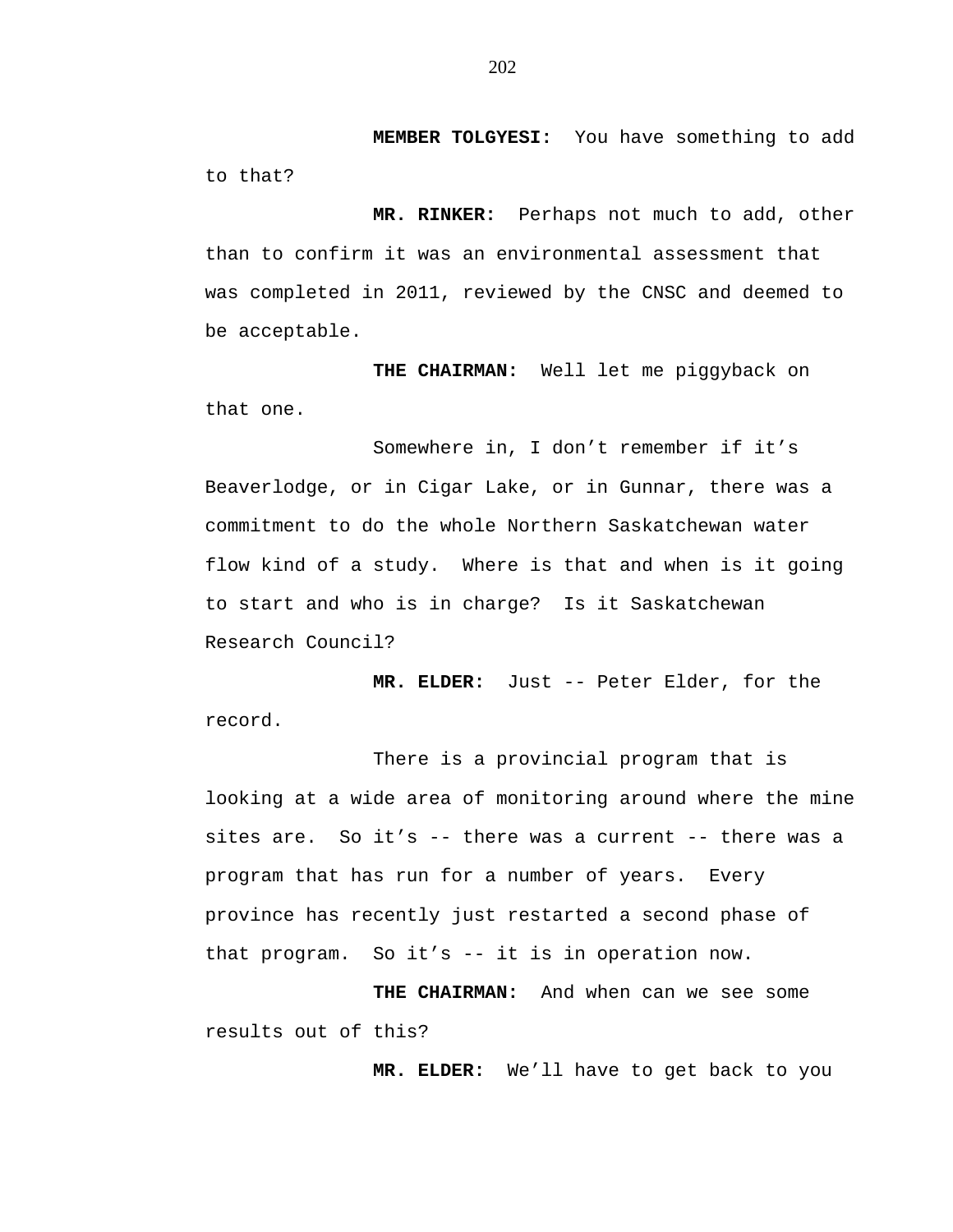exactly on the results. Most of these types of programs do about a five-year cycle before you actually see results.

 **THE CHAIRMAN:** At any rate, can you, between now and tomorrow or something, try to find out the reference so we can keep track?

 **MR. MOONEY:** It's Liam Mooney again for the record.

I would add to that the Eastern Athabasca Regional Monitoring Program that's being run out of the provincial oil watershed initiative does have a country foods component as part of that study and it looked at the health of the country foods in the area that -- and it's -- that information was that the berries, the meat and the fish and water were safe to drink in that regard.

So there's both the water monitoring but also a country foods component to address any concerns in relation to the consumption of the food and water in that area.

## **THE CHAIRMAN:** Dr. McDill?

 **MEMBER McDILL:** Thank you. My question is back to the intervenors again.

Now that you have spoken to us, I hope you will stay tomorrow and if there are questions that you have that we can at least get them into the system.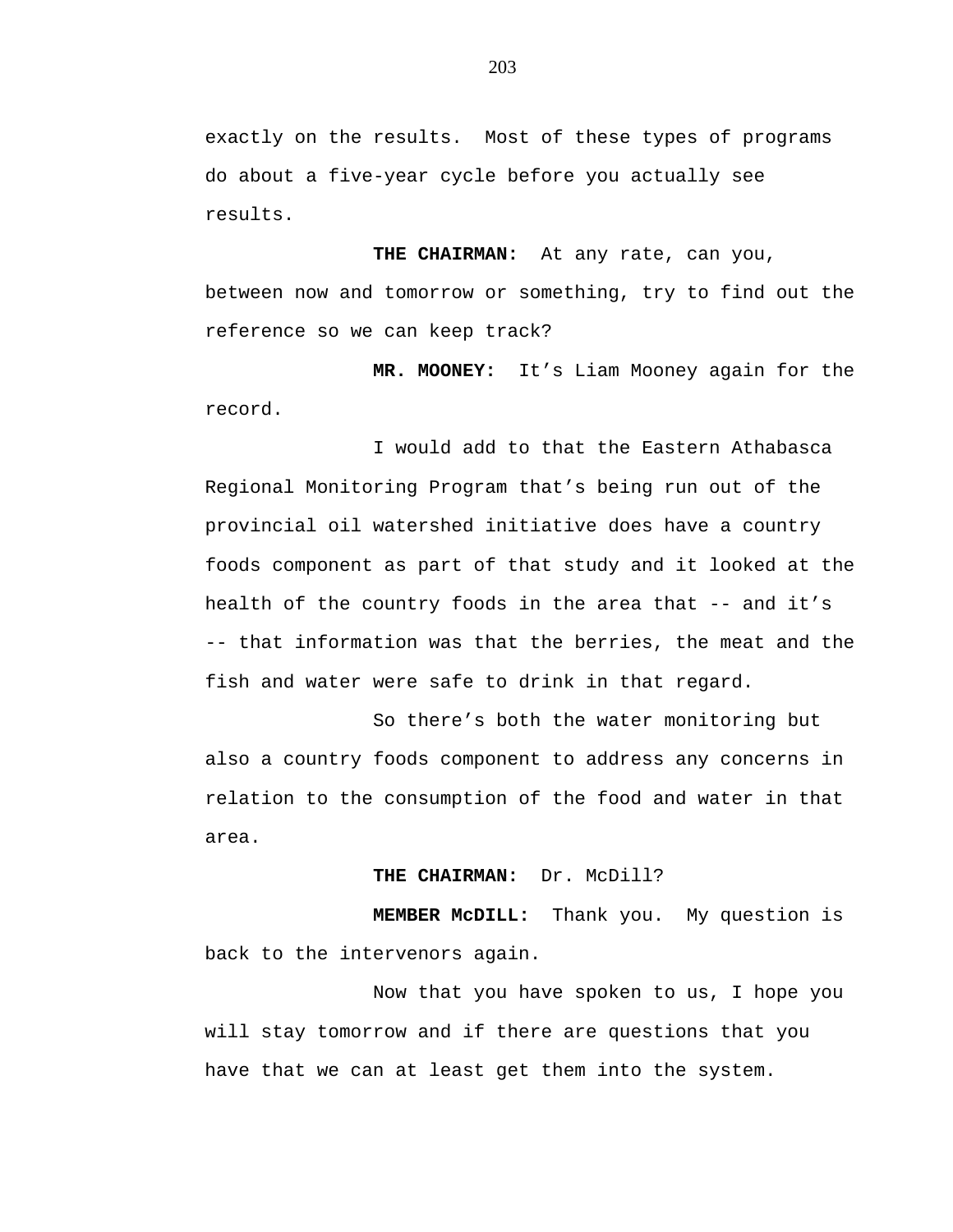So will you stay tomorrow? Yes? Some of you? Thank you.

**THE CHAIRMAN:** Okay, anybody else has any other questions?

Well, you heard that the discussion -- you have the last word.

 **MR. HARDLOTTE:** I'll give the last word to the Chief but before we do that the hunters and trappers and our traditional cultural land users do not have access to the internet and a lot of these people live out on the land and they only come out at certain times; one of them being Christmas of course and the other is the spring break where they come and sell their furs after the winter season and that's the time we had our Northern Saskatchewan Trappers Association Convention, at that time. But that time, they get their grub steak again and they go back for spring trapping and they don't usually come back until the end of April or the middle of May to sell their furs again before the trapping season ends.

And most of those people are then the commercial fishermen and guides at the outfitter camps in Northern Saskatchewan until the fall trapping season again where they leave in October and don't come back to the communities until December. So those are the times that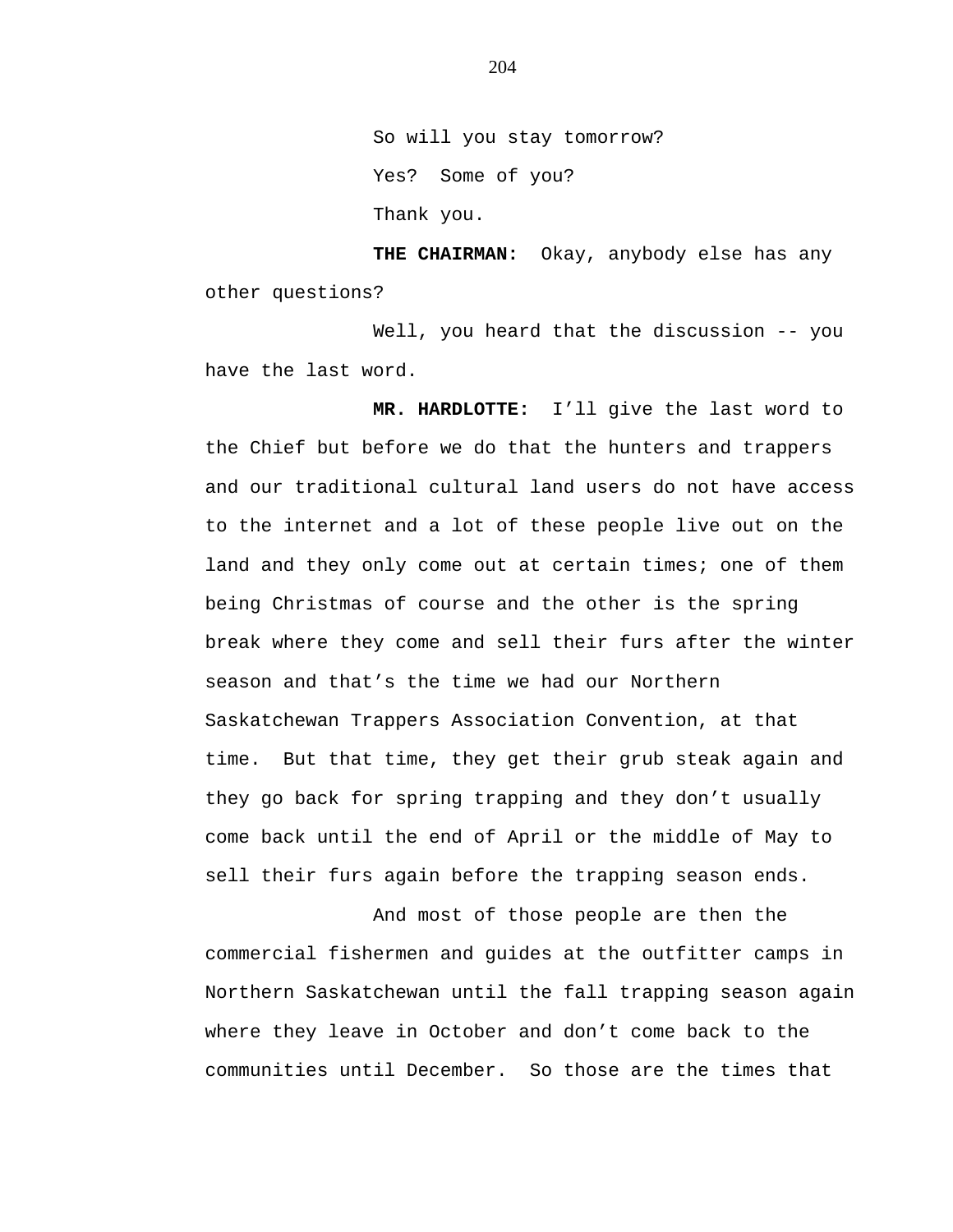we try to meet and discuss the issues with these individuals.

Other than that, they've said like -- some of the elders that came to the trappers' convention said "You guys come out. Come and see what's happening to our land and the 45-gallon drums and the garbage that's being left on our trap lines by the drillers and the other exploration that's being done on our lands." And what's it going to look like after the mine starts? And what's it going to look like after they leave? Those are their concerns. And again it's not always easy to communicate with these people because of their isolation and the work that they do on their trap lines.

And let me state that a previous speaker had said that trapping was dead. Three years ago, the number of trappers in Northern Saskatchewan was less than 1,100. Those were the licences that were issued. In the last three years, the Asian market has opened up to the wild furs in Northern Saskatchewan and Northern Canada.

And for the first time in its 40 year history, Robertson's trading post sold 100 percent of their furs last year. Because the Asian markets, mainly China, and Japan, Korea and Taiwan buy any kind of wild fur that's healthy, that they use for garments.

And we know that they have millions of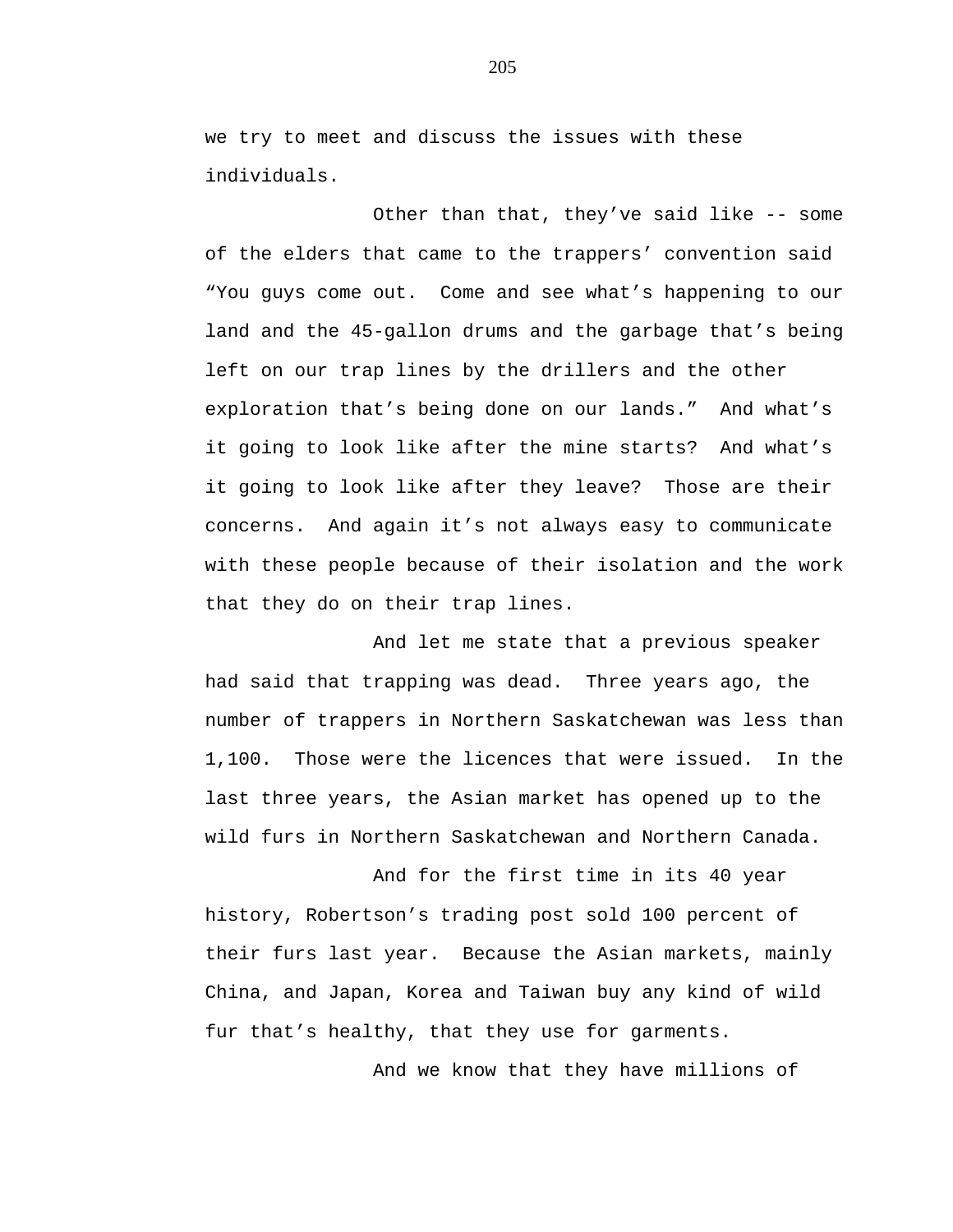people that they need to clothe over there. And the only natural clothing that the creator gave us was that fur and they're not opposed to that, say like Green Peace of PETA that killed the European and the American and Canadian markets for the wearing of fur. The prices have never been better for wild fur than they are right now. And if you look at the North American fur auction site for the December sales, they broke all kinds of records.

As of our trappers convention March  $14<sup>th</sup>$ and 15<sup>th</sup> there was almost 3,000 registered trappers in Northern Saskatchewan now. And that number is coming up because everybody is learning of the prices of the fur. And we encourage them to be out there because they need to occupy our ancestral lands and a lot of them never had that opportunity when trapping was taken away.

Because they went out there, they needed snowmobiles now; they need gasoline and other equipment which they couldn't pay for when there was absolutely no price for any of the animals.

Also the First Nations including Meadow Lake Tribal Council and the Prince Albert Grand Council were involved in a research project called the Indigenous People's Health Research Centre which ran out of the First Nation's University of Canada in partnership with University of Toronto, University of Saskatchewan and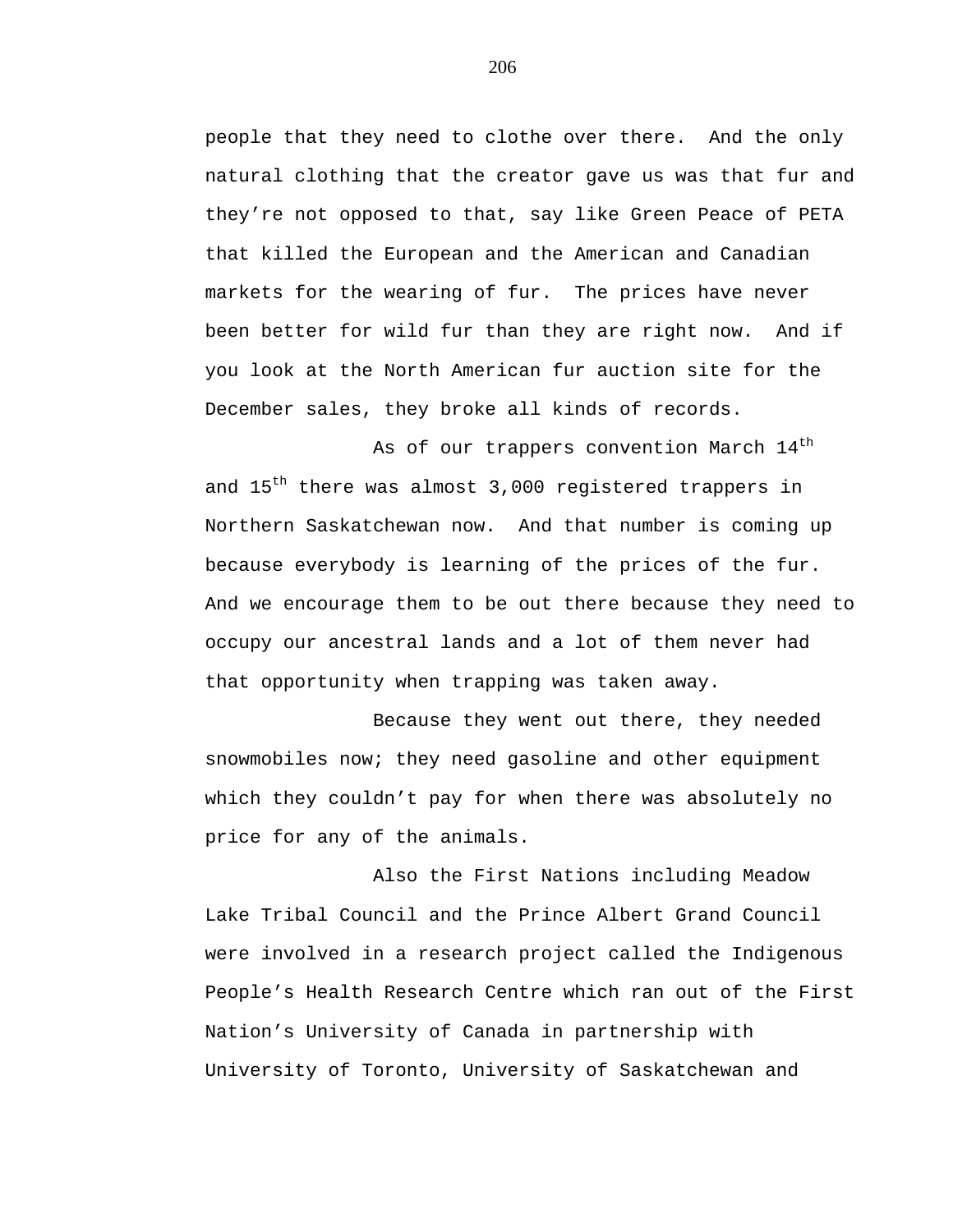University of Regina.

One of the people that did a research project on cancer and diabetes and the consumption of country foods in Northern Saskatchewan was Dr. Rose Roberts. Dr. Rose Roberts did a presentation at the Northern Saskatchewan Trappers Association Convention and she defined, in her research project, the consumption of moose meat, caribou meat, the fish, the beaver, muskrats, the migrating water fowl to Northern Saskatchewan and as it pertains to industry, specifically gold and uranium mining in Northern Saskatchewan. And she documented that in a book that's available from her.

She is on her way back from Australia where she did a presentation on this project in the past week. And referring to that, there was already a country foods study done in Northern Saskatchewan around Uranium City but more upriver than downstream to where our people live.

And our people want to be involved in the more specific and extensive country food study that would include the moose, the caribou, the beaver, the muskrats, the fish, the water fowl and especially the ground quality, the air quality and the water quality at ground zero, 10 kilometres away, 100 kilometres away, 200 kilometres away, or down river, right to the Churchill River and how it affects the water and the animals.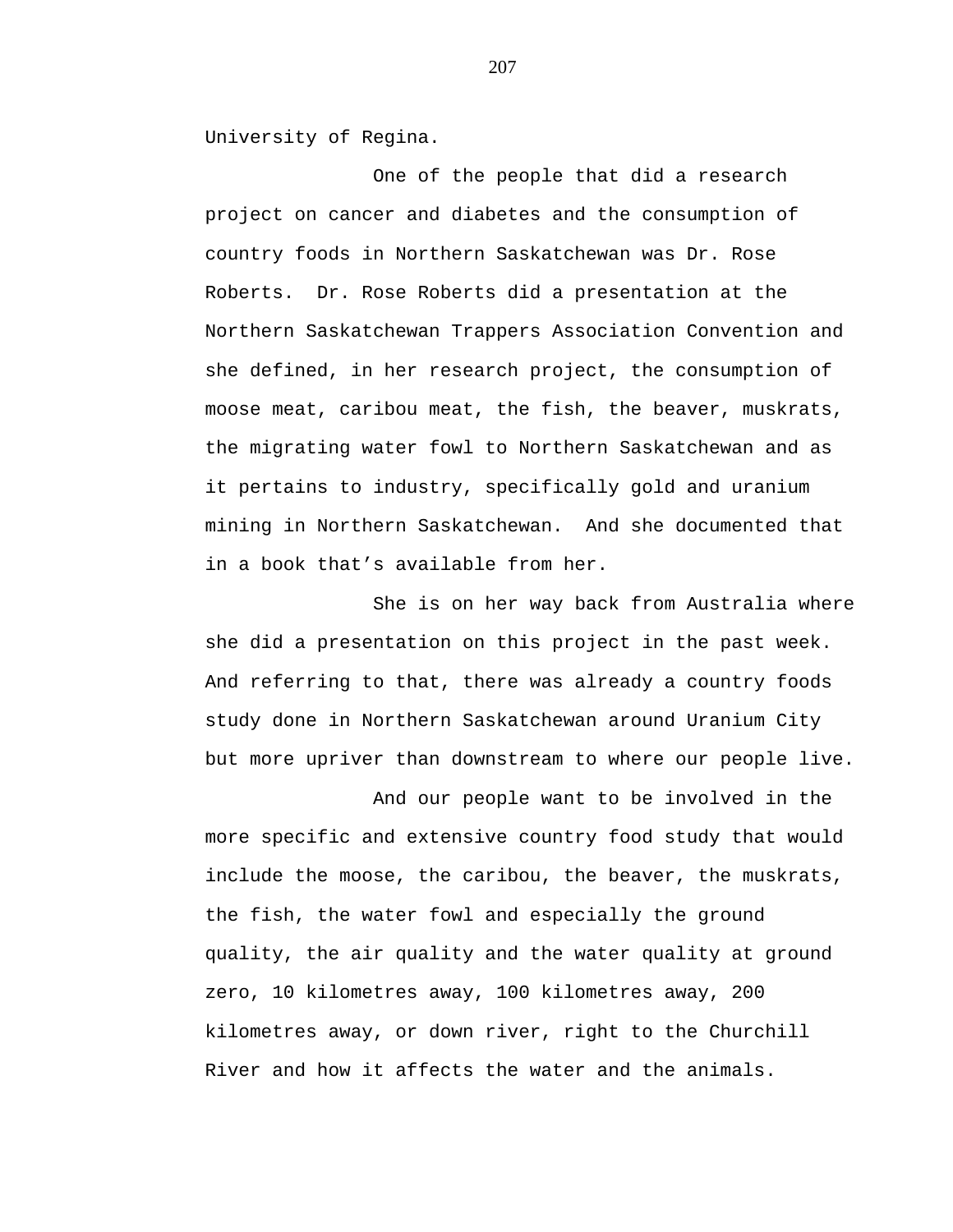We want to participate in the next session of hearings but with more involvement from our First Nations communities. We did what we could with the money that we had for this hearing and the time that we had but there needs to be more involvement from our First Nations communities, our elders, our youth, as well as our leadership.

And on that I just want to say, a lot of the leadership had called and apologized because the Prince Albert Band Council had a tough Easter weekend where they buried the mother of Gary Merasty at Pelican Arrows.

And I would say that's why Gary Merasty is not here with us today.

He's in bereavement, as well as another Elder from the Lac La Ronge Indian Band and the former Chief and a present councillor that they buried a couple of days ago in Black Lake, and also my brother that had a construction company and a fly-in fishing lodge whom we buried on Monday.

So it's been a rather busy weekend for our leadership, and they apologize that they couldn't be here.

But we want to discuss the next round of hearings and we want to discuss a proposal on a country foods study that would include the Prince Albert Grand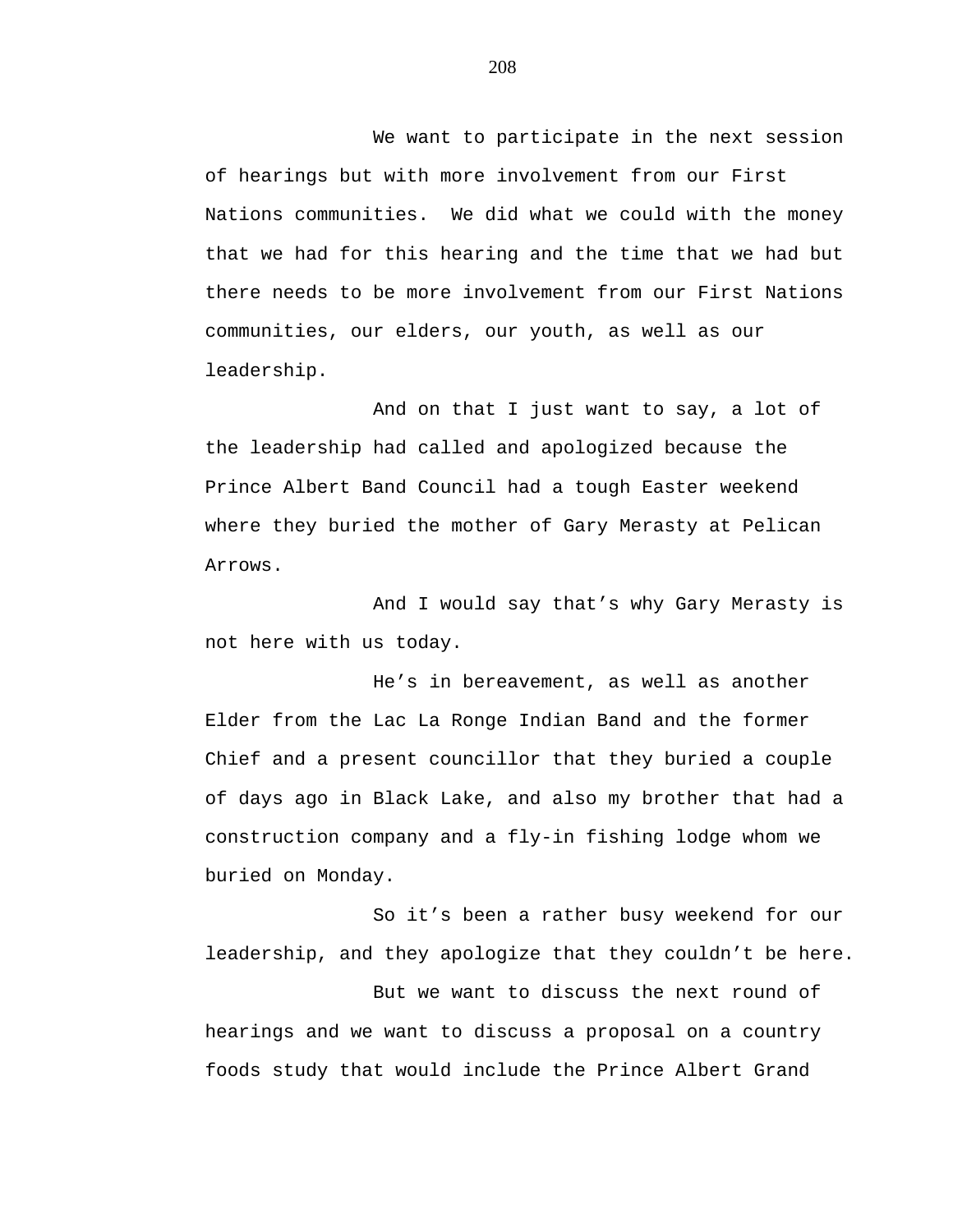Council, our institution, the First Nations University of Canada, and a partnership with either University of Saskatchewan or University of Regina and have those academics work with our traditional and cultural land users in their ancestral lands in a more comprehensive country food study that's multi-year and ongoing, not just for two years or five years.

And who would buy into that? And who really wants to hear that?

That is for our people's sake, so that they know what they are consuming.

And with the expansion of uranium mines and the expansion of the industry in Northern Saskatchewan, it becomes more important.

In the participation of these hearings, we'd like to be able to get funding to broadcast specifically in Dene and Cree to our First Nations communities in the halls, as well as if school is in session at that time, not the whole day, but an hour in the morning and an hour in the afternoon to the schools in Northern Saskatchewan so that our youth know what's going on and they get a chance to voice their opinion at a later date on what's being said at these hearings.

And I just want to go back to one issue that the trappers had brought up at the Northern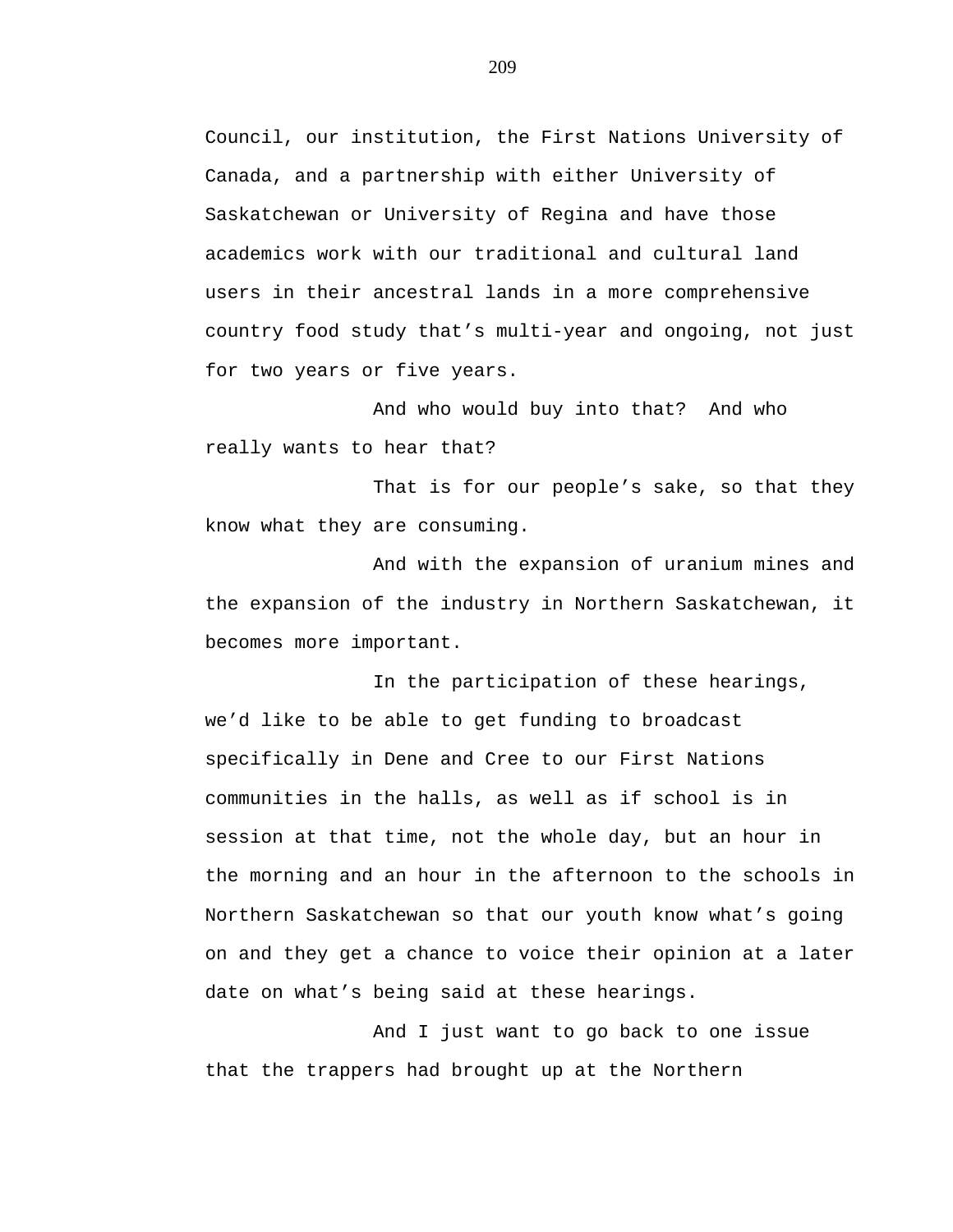Saskatchewan Trappers Association Convention, and that's the issue of our highways in Northern Saskatchewan, specifically the highway from La Ronge all the way to Black Lake and Fond-du-Lac, and the lack of a highway to Wollaston Lake.

The further north you go, the narrower the road gets. It seems to get more windy as you go north, and there's a lot of tractor-trailer traffic and it's mainly our partnership with Trimac, Northern Resource Trucking, where we have very few drivers driving also professionally from the Dene and Woodland Cree communities. But the condition of those highways is appalling.

The crowning of those roads is very poor. The width of those roads is not sufficient.

For the money that's taken out through natural resources from Northern Saskatchewan, we feel that the Government of Canada and the Province of Saskatchewan, in partnership with the companies -- and hopefully we're partners in those companies in the future -- can fix those roads so there's less cost to First Nations and vehicles and less cost in lives for accidents for our people in Northern Saskatchewan.

With that, I'd like to thank you very much for giving us the opportunity to present our concerns to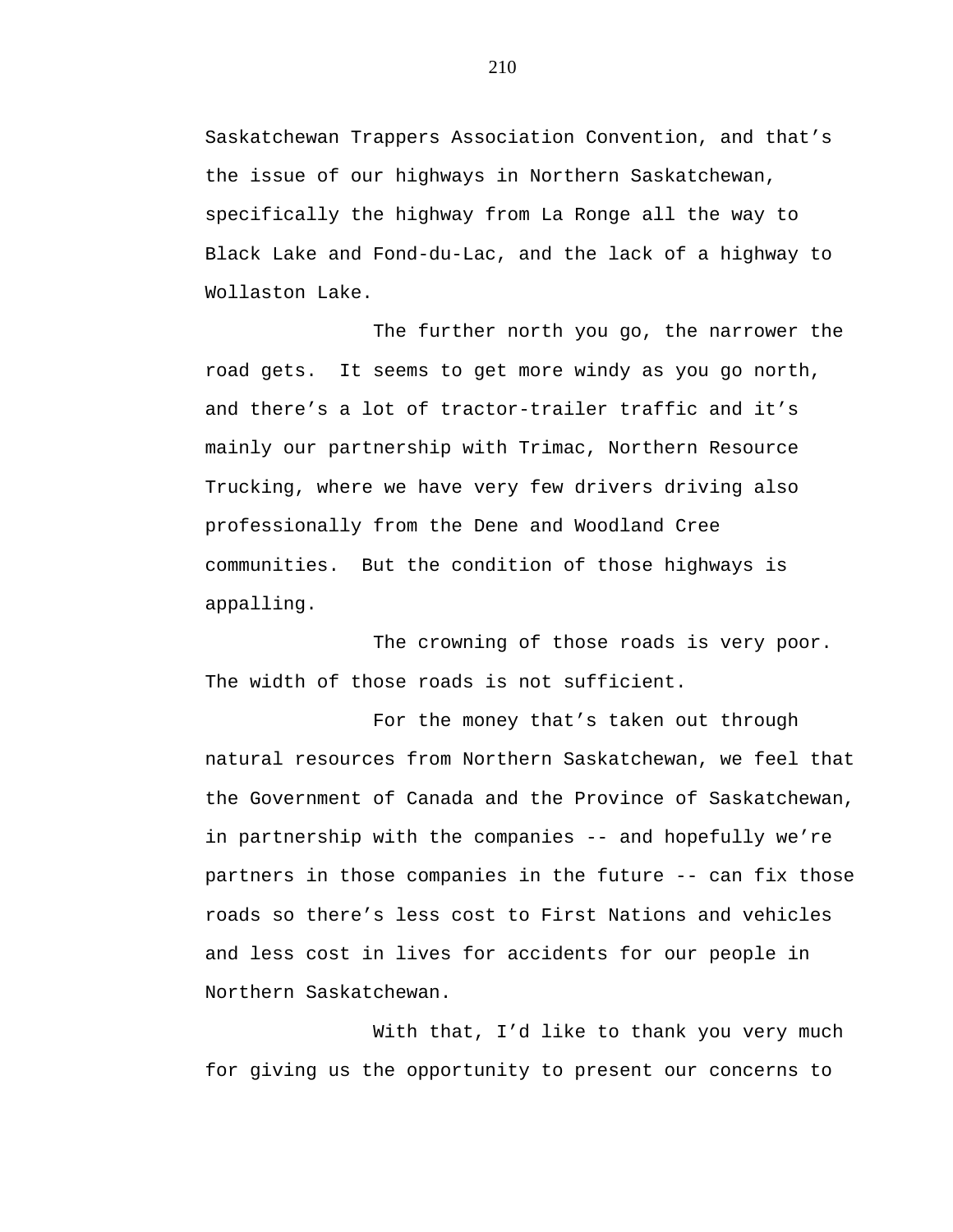you.

And I know that Dr. Binder had stated that there's some issues that the Canadian Nuclear Safety Commission cannot deal with, but we wanted to voice the opinion of the people that was stated to us, and we know that some of these issues you cannot deal with, but we want the governments and the people to hear those concerns.

> With that, I'll let Chief Dasani finish. **CHIEF TSANNIE:** Thank you.

Just in closing, I just want to thank you again for the opportunity to present here. I want to thank my colleagues and the Elder, Emil Hansen, the youth, Adam Jobb.

I think a lot has been said already. I just thank you for the opportunity. Looking forward to working with you and building those relationships. Looking forward to working with Cameco in the next couple of years.

Just with that, I think there are some concerns with the translation with the Elders and making sure that information is shared properly with our people back home, because we have our people -- I had posted some stuff on Facebook just so they know what's going on, and they said, "Why are they meeting down in Saskatoon? This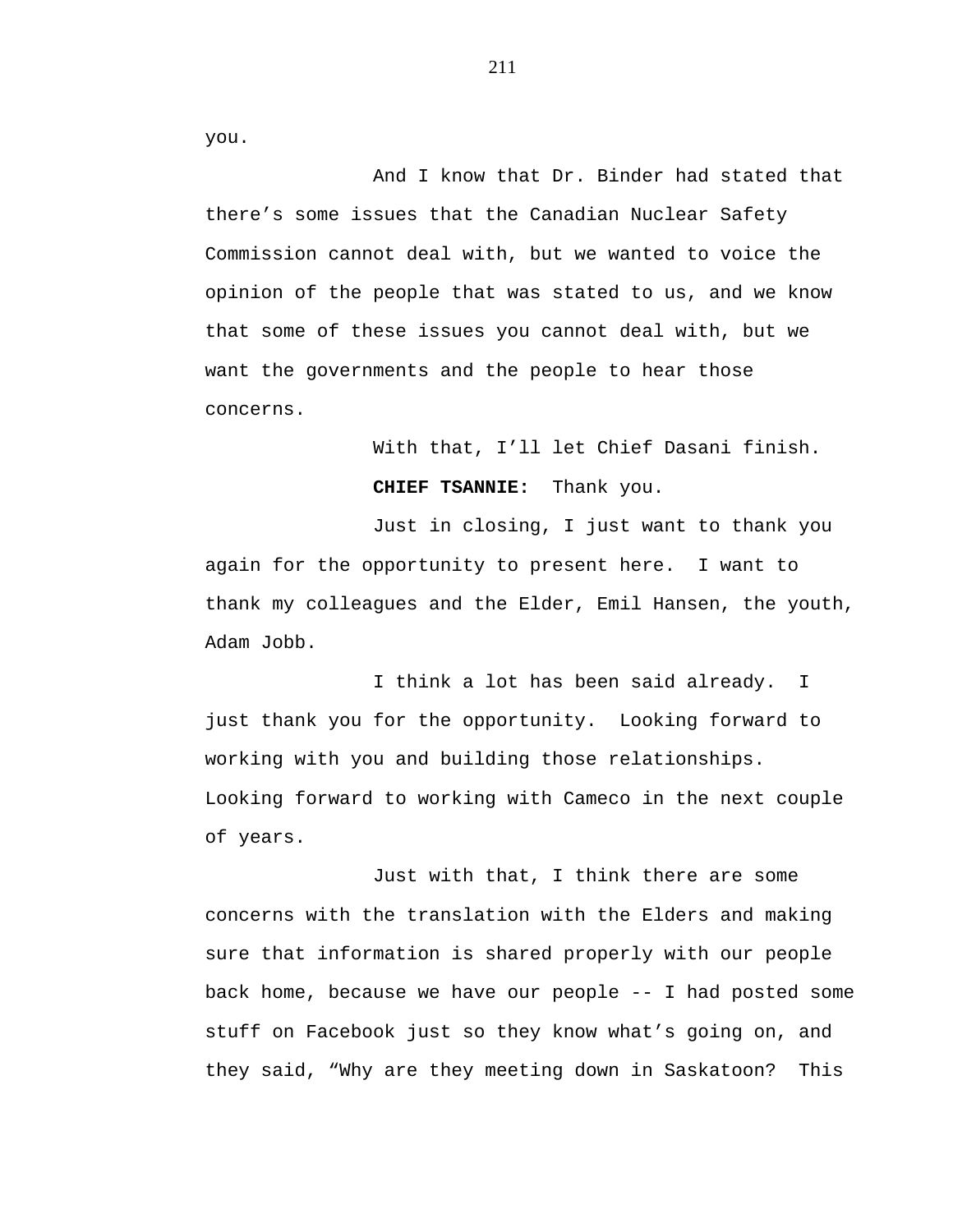is our home. They're destroying our land here." But I think we need to communicate and make sure that we include them because it's their home.

**THE CHAIRMAN:** You know that the next meeting is in La Ronge in September?

 **CHIEF TSANNIE:** That's still six hours south from -- we still don't have a road, so it depends. We might have to build a road first, wait until we have a road.

 **THE CHAIRMAN:** Thank you very much. It was very useful. Thank you.

Okay. The next presentation is by AREVA Resources Canada as outlined in CMD 13-H5.6 and 5.6A, and I understand that Mr. Corman will make his presentation. Please proceed.

**13-H5.6/13-H5.6A** 

**Oral presentation by** 

## **AREVA Resources Canada**

 **MR. CORMAN:** Good afternoon, Mr. Chair, and members of the Commission. I am Jim Corman, Vice-President of Operations and Projects of AREVA Resources Canada. I am here today to speak on behalf of the three minority partners of the Cigar Lake Joint Venture in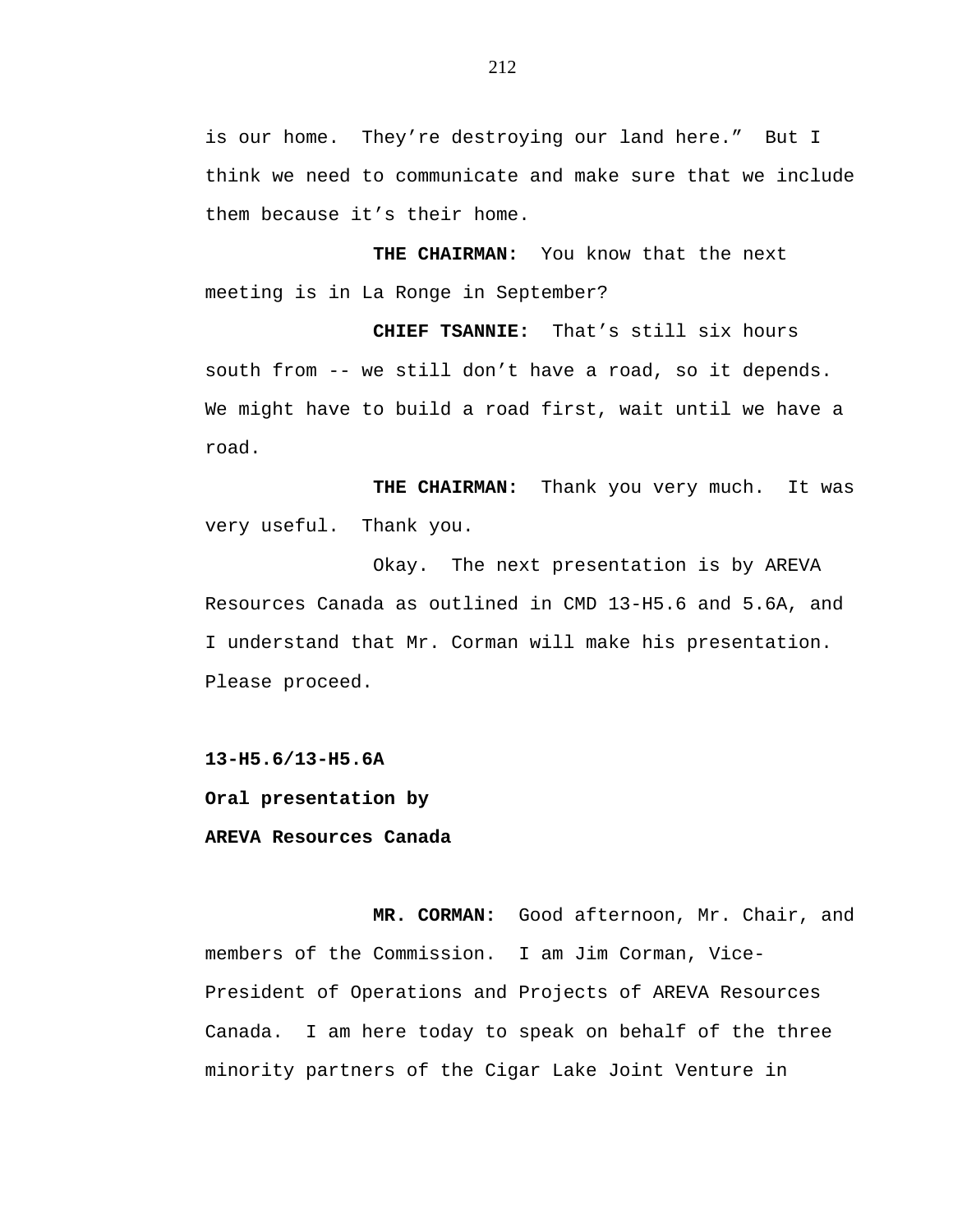support of Cameco's request for a renewal of the CNSC licence for the Cigar Lake Project for a 10-year term.

Also in attendance today are Mr. Hirai, President of Idemitsu Canada Resources Ltd. and Mr. Fujinami, President and CEO of TEPCO Resources Inc.

In my presentation, I will briefly describe the Cigar Lake Joint Venture and provide the details for supporting the licence for the Cigar Lake Project.

The Cigar Lake Project is a joint venture among Cameco Corporation, AREVA Resources Canada, Idemitsu Canada Resources and TEPCO Resources.

As you can see on the ownership percentages outlined in this slide, the minority partners of the Cigar Lake Joint Venture have a significant interest in the Cigar Lake Project, collectively totalling just under 50 percent.

As partners in this project, we have a strong vested interest in seeing that the Cigar Lake Project operates in a safe and environmentally sound manner.

I will now briefly introduce each of the minority companies, starting with AREVA. AREVA Resources is a fully-owned subsidiary of the AREVA Group, which provides solutions for energy generators for both nuclear and renewable energy. The AREVA Group has close to 47,000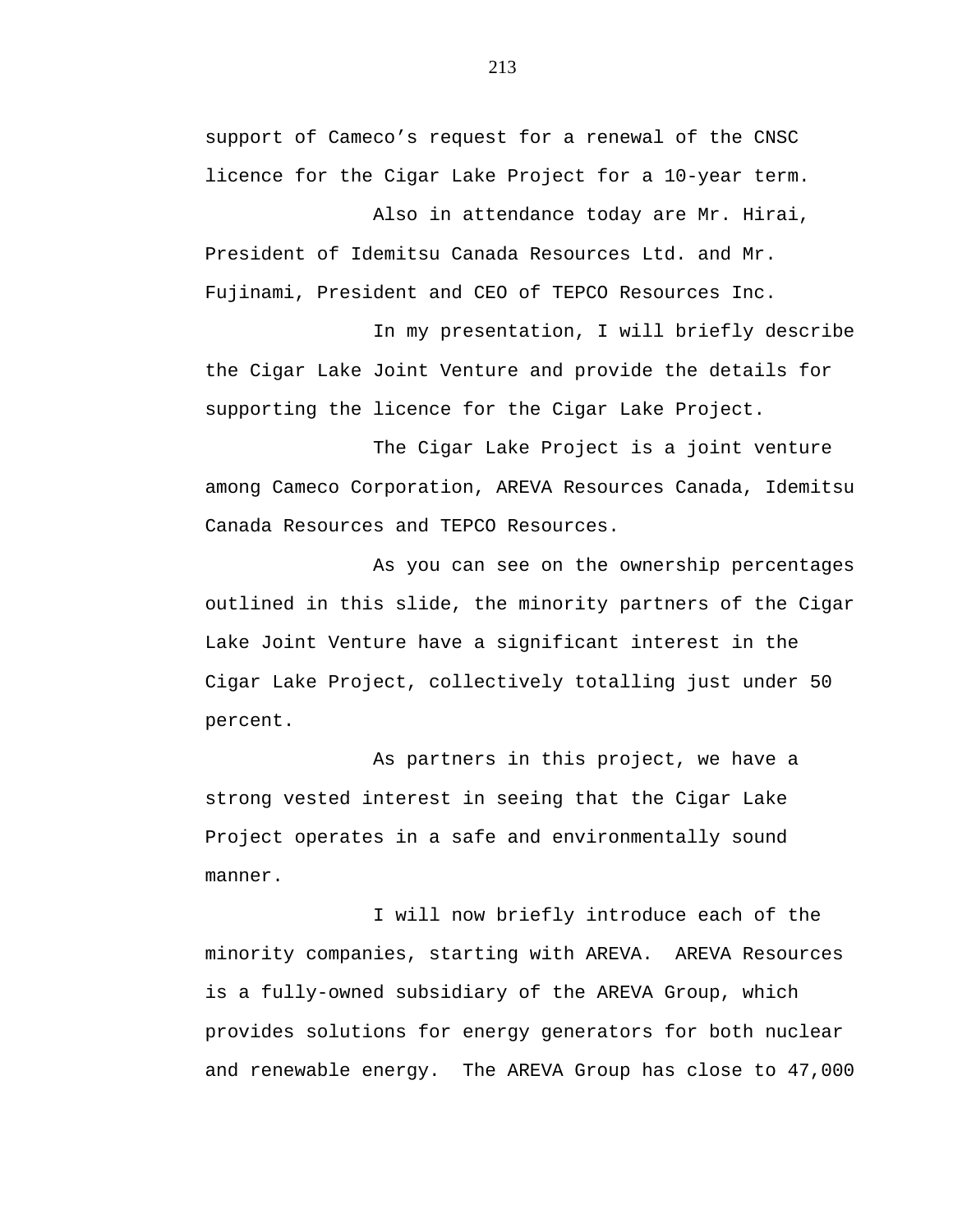employees worldwide with a presence in 100 countries. AREVA's uranium exploration and mining

activity is focused primarily in Saskatchewan and Nunavut. AREVA currently operates the McLean Lake

Mill, where we will process all of the Cigar Lake ore. McLean Lake commenced operation in 1995 and

holds a current CNSC licence expiring in 2017.

Next year, AREVA Resources Canada will be proud to celebrate its  $50<sup>th</sup>$  year of operating in Canada.

Our next minority partner is Idemitsu Canada Resources, which is a subsidiary of Idemitsu Kosan, a company headquartered in Tokyo, Japan, which was founded in 1911 and currently employs about 8,200 people.

Idemitsu is a diverse company with a focus on energy, primarily in oil, coal and, of course, in uranium with its share in the Cigar Lake Project.

Our third minority partner, TEPCO Resources, is a subsidiary of TEPCO, Tokyo Electric Power Company, with its head office located in Tokyo, Japan. TEPCO has close to 40,000 employees. TEPCO is the largest electric utility in Japan and the fourth largest electric utility in the world, with a generating capacity of more than 63,000 megawatts.

TEPCO's aim is to have a well-balanced power generation environment that includes different types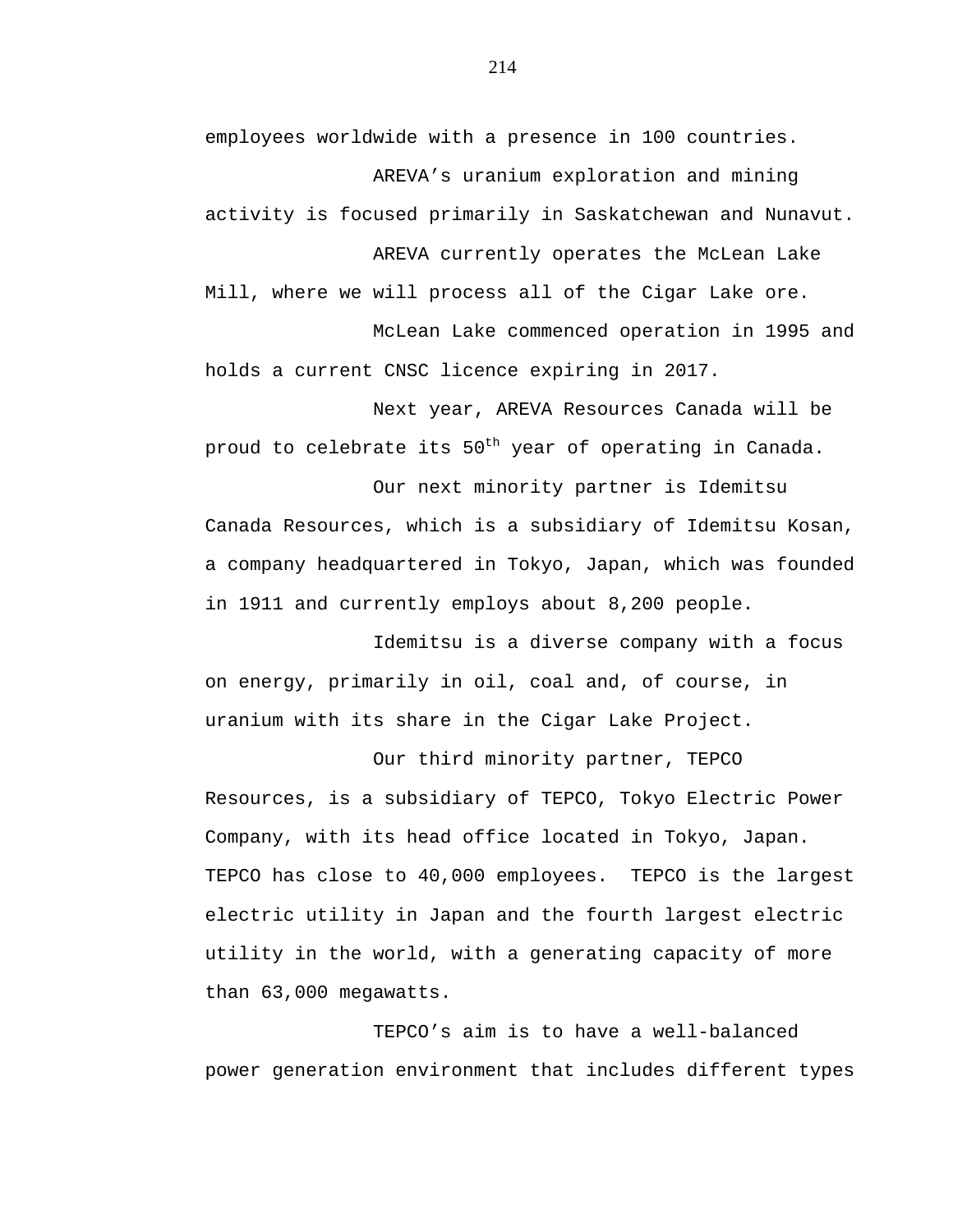of power generation methods, including nuclear, thermal and renewable energy sources.

The Cigar Lake Project, discovered in 1981 is the second largest high-grade uranium deposit in the world. Construction of the project began in 2005 and collectively we have invested more than \$2 billion on its development with significant expenditures remaining to be spent.

The Cigar Lake Project has been through several environmental assessments and multiple CNSC licensing reviews, leading to this request to commence production in 2013.

Significant efforts have been undertaken by Cameco to ensure that the public and Aboriginal groups have been informed of the project and substantial measures have been taken to ensure the socioeconomic benefits of the Cigar Lake Project are shared with the residents of Saskatchewan's north and that employment and other opportunities have been afforded to Aboriginal groups and communities of Northern Saskatchewan.

Lastly, but no less importantly, it is our strong view that Cameco has met and will continue to meet the requirements to protect the health and safety of persons and the environment.

As partners in the Cigar Lake Project we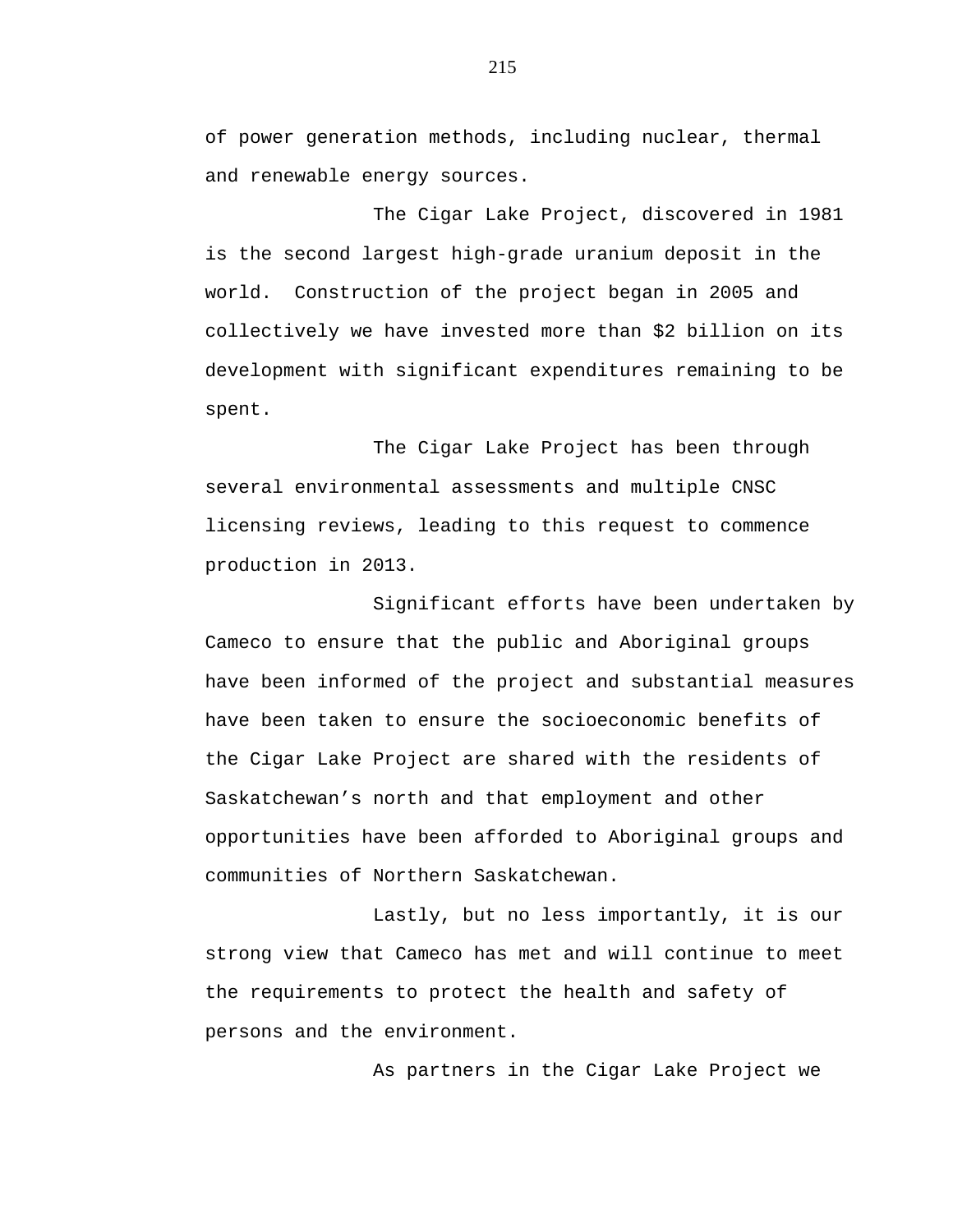are pleased that throughout the significant reclamation and construction activities to date, and ongoing at the Cigar Lake site, that Cameco has maintained a strong safety record and has consistently demonstrated excellent leadership commitment to ensuring the safety of those persons working at the mine site.

As minority partners, we have been part of the Cigar Lake Project for over two decades. In recent years, we have increased our involvement in the project through the Management Committee, the Steering Committee, technical committees, secondments and third-party reviews.

As major international corporations, we operate the high standards in our own right as part of the broader nuclear energy industry. We are fully aware of the attributes necessary to be a safe and reliable operator in the context of the nuclear energy sector.

With that background, our review and oversight of how Cameco is managing our investment provides us with confidence in Cameco as the operator of our joint venture.

In conclusion, we submit that Cameco is qualified to operate the licensed facility and has the appropriate measures in place to ensure the protection of the environment and workers during the operation of the mine and that all measures are now in place to allow the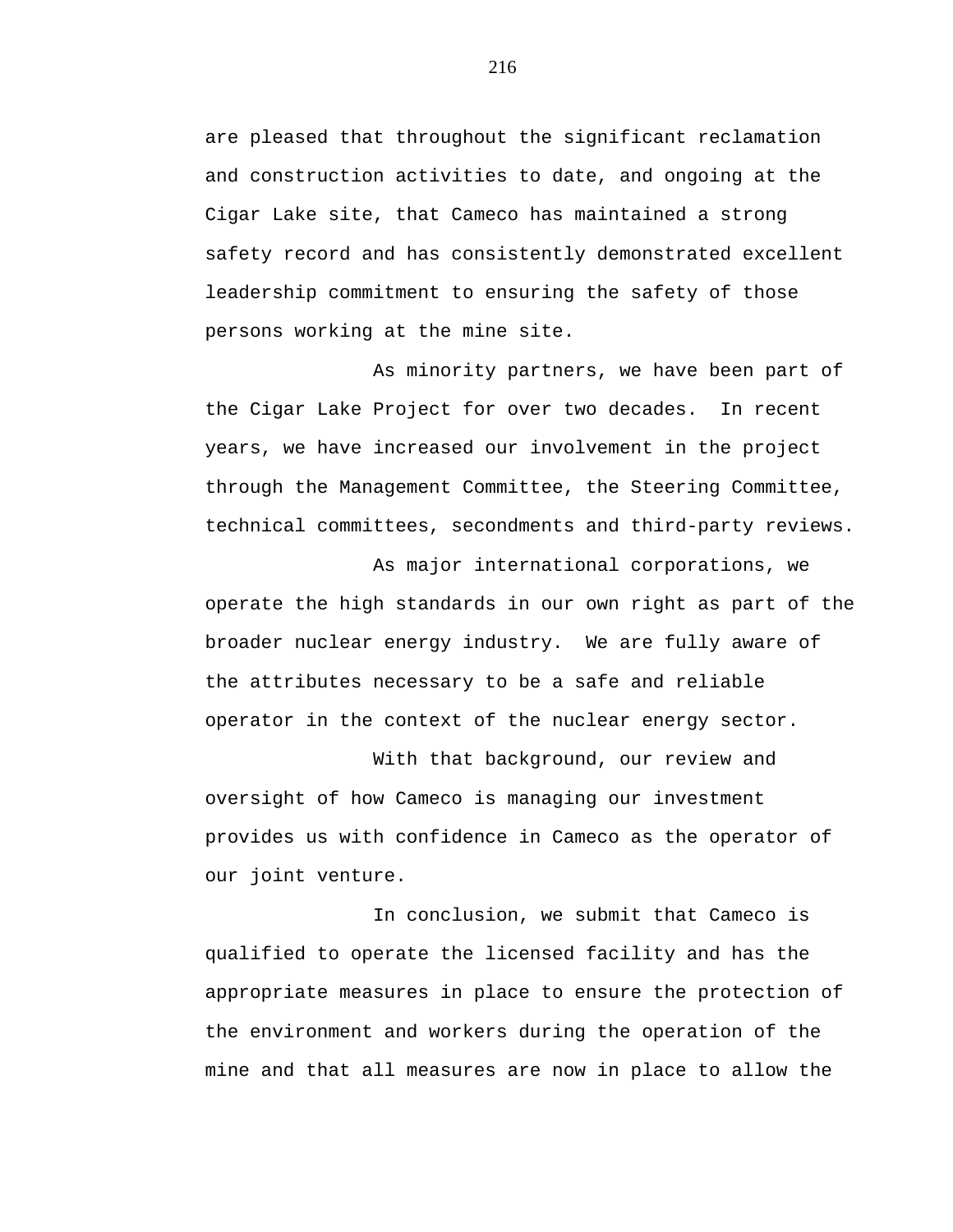Canadian Nuclear Safety Commission to grant the 10-year licence for the operation of the Cigar Lake Project.

Thank you for your attention.

**THE CHAIRMAN:** Thank you. Questions? Ms. Velshi.

 **MEMBER VELSHI:** Thank you, Mr. President.

As minority partners in this venture, what do you see as being the key risks to this project?

**MR. CORMAN:** The key risks of the project are the challenges that Mother Nature has thrown at the team in terms of accessing into the ore body.

The Cigar Lake Team has done an amazing job in working through those challenges, mitigating those risks and moving safely and diligently through bringing the asset to the point where we can put it into production.

Groundwater inflows, obviously, have a long history at Cigar Lake and the measures that have been implemented at Cigar in terms of management of water from underground pumping, freezing systems, treatment systems and discharge now position ourselves such that the safety of the mine is secure.

 **MEMBER VELSHI:** So what you're saying is with the mitigation measures in place, the residual risk you see to be fairly minor then?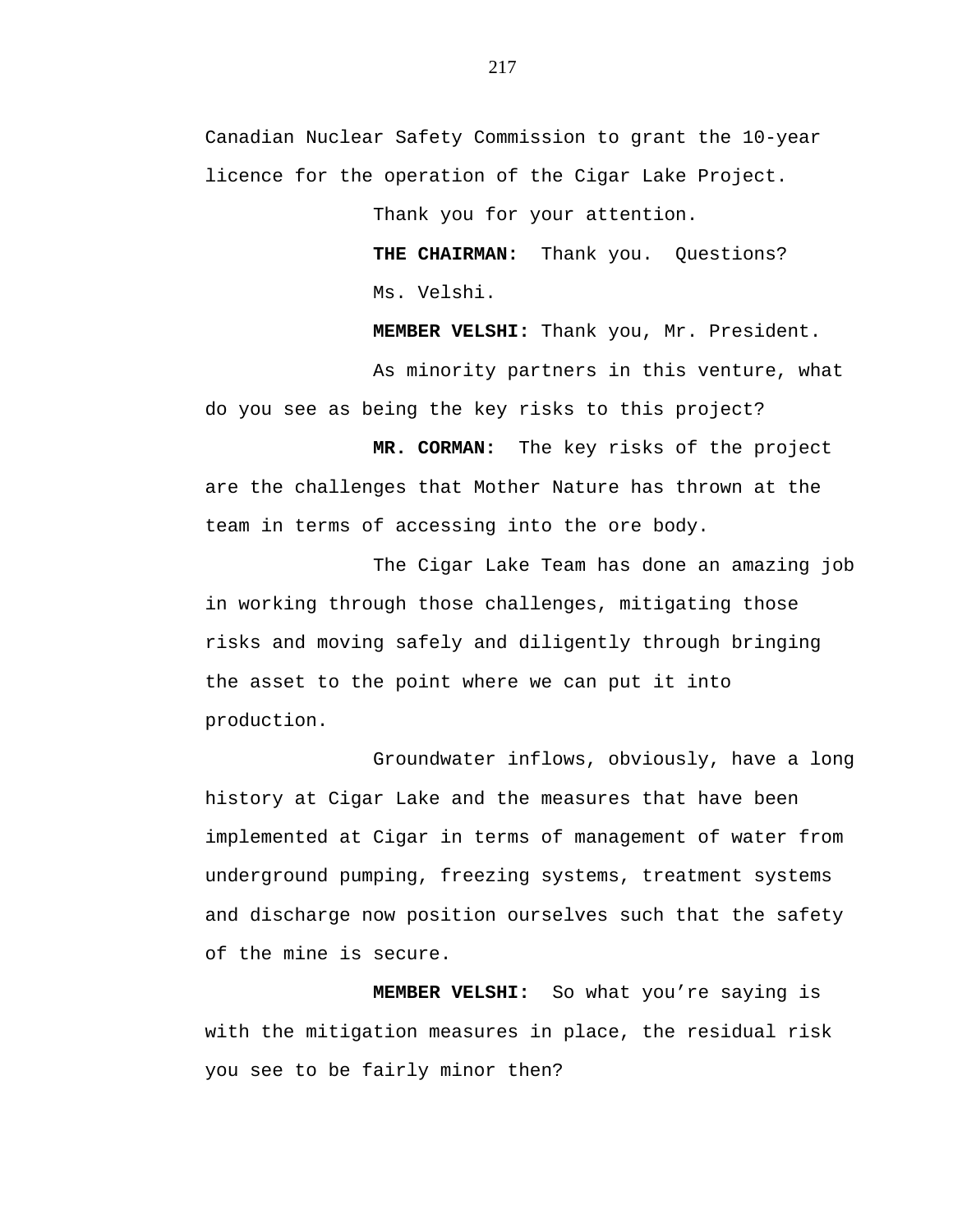**MR. CORMAN:** That's correct.

 **THE CHAIRMAN:** Dr. McDill?

 **MEMBER McDILL:** Within the minority partners, is there any experience with a 10-year licence of this nature, heading from such a construction through to the other end of full production?

 **MR. CORMAN:** With our operations at McLean Lake, we started under the AECB regulatory regime. So certainly at that time, when we initiated our operations, licensing terms were of a much shorter duration.

We're very supporting of the direction that the Commission has gone with longer licensing terms and the opportunity on an annual basis to present the projects and status updates to the Commission and to the public. We see this as a very positive step forward.

Our current licence term at McLean Lake is eight years, expiring in 2017.

 **MEMBER MCDILL:** But that eight-year licence was for an existing producing line, right?

 **MR. CORMAN:** That's correct.

 **MEMBER MCDILL:** I'm getting a hand waving so I'm going to go to staff and find out what precisely this means.

 **MR. ELDER:** Peter Elder for the record.

I think what's happening in that eight-year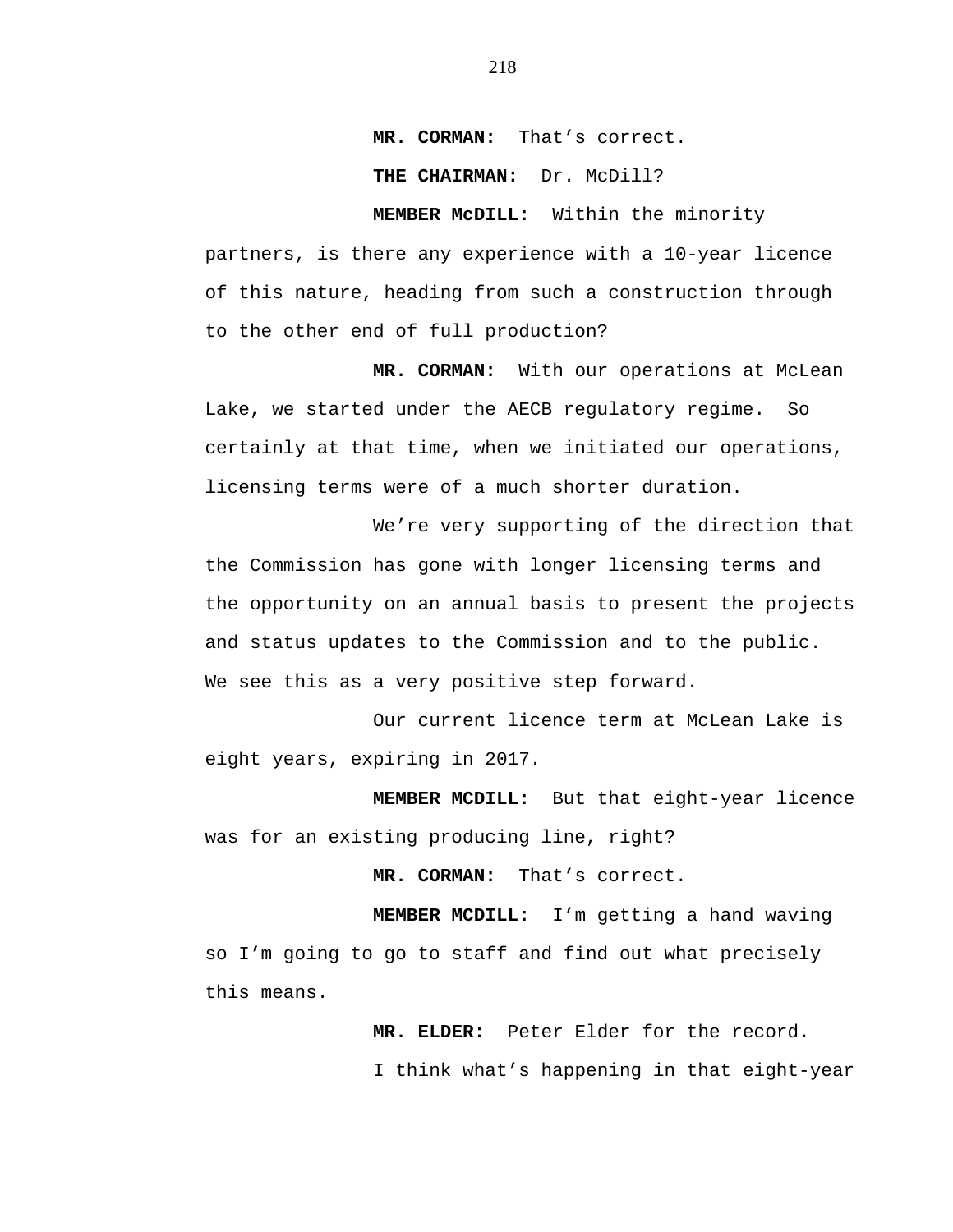period actually at McLean Lake, I believe when they had their eight-year licence, they had five or six major events, and some they didn't predict of going back in in terms of bringing new -- potentially bringing new pits online, doing -- you know, McLean Lake is the receiver of the high-grade ore from Cigar Lake. Well, it's going to go through. It's actually commissioning to high-grade ore under this eight-year licence.

So while it was built and operating before, it had never actually gone through its intended purpose and be fully operational. So it's very similar to Cigar Lake in terms of developments there. They proved their processes, but they haven't actually -- you know, both of them will go through their full production mode in the next year or so.

 **MEMBER McDILL:** So this suggestion of a 10 year licence is not as unprecedented perhaps as it sounds?

 **MR. ELDER:** Peter Elder for the record.

There are a number of 10-year licences. In fact, our first ones which are for the Slowpokes, you'll see going with –--

**MEMBER McDILL:** Excluding ---

 **MR. ELDER:** Excluding. No, I'm just saying personal, but if you'd asked the rest of the partners, I would refer you back to one of the petitioned funding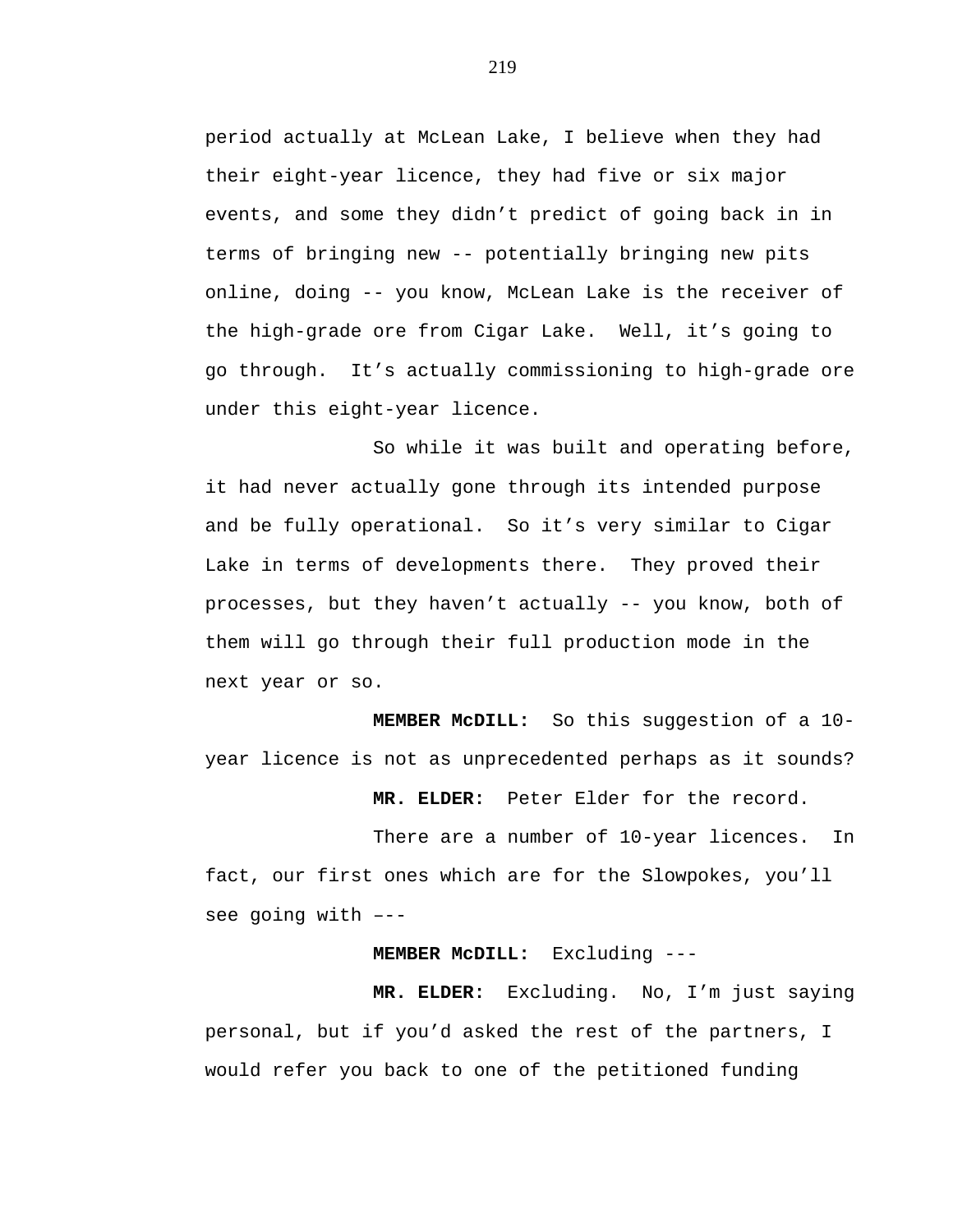interventions on the Blind River relicence renewal from last year that actually looked at licence length because we were proposing, at that time, a 10-year licence for Blind River, and North Watch had actually done a study comparing a 10-year licence to international practice, and that study actually said 10 years is at the low end internationally.

 **MEMBER McDILL:** Blind River, though, is not a mine.

 **MR. ELDER:** I understand. It was a general study of nature of that one. So I'm just saying that this is not unusual in terms of where we've gone, and we don't see that there are any major -- you know, the technology has been proven to this point and all the controls are in place to make sure that if there are issues, we will know about it and you will know about it very quickly regardless of the length of the licence.

**MR. MOONEY:** Commissioner McDill, it's Liam Mooney for the record.

On that, I think another point related, we've already had a construction licence going into an operating licence.

Looking at the mining regime more broadly and leaving outside the nuclear regime, you see no shortage of similar resource development opportunities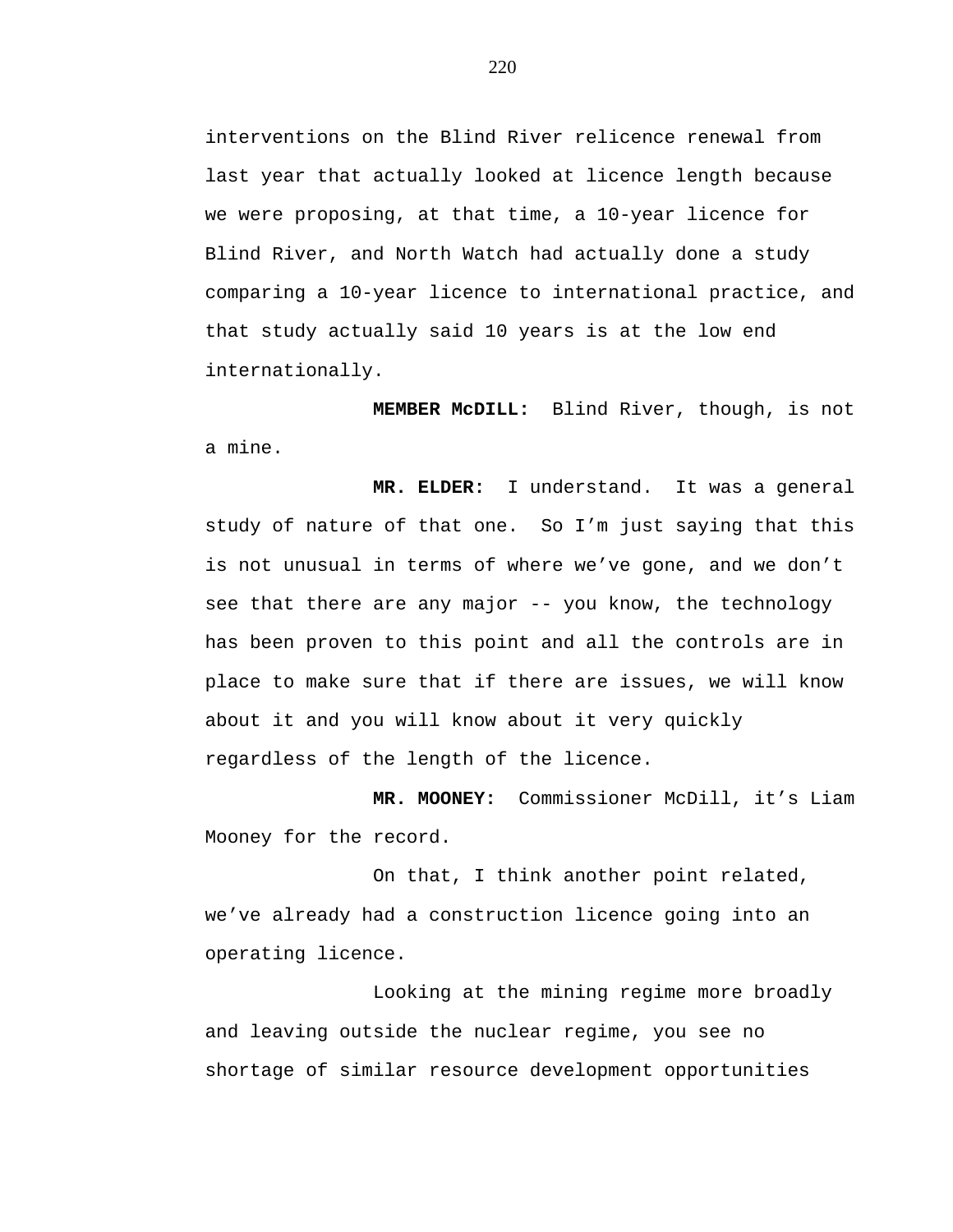where it's for the life  $--$  the projected life  $--$  of the facility.

If you're going to change something, there's an environmental assessment and those sorts of thing, but the 10-year licence, I would submit to you, is unique when you look at the reserves and resources. This is what the projected life of the facility is and there's an approval in relation to it.

So I appreciate that the 10-year licence on the nuclear scale is a little bit light, but I also point to some of the other sister mining operations and what they have for licences.

 **MEMBER McDILL:** Did you have a follow-up?

 **MR. ELDER:** Two points on that one, I think, that remind me of the same thing. I said if this was any other type of mine, you get approval from an environmental assessment to construct, operate and decommission all at once.

Obviously, we're not suggesting that. We still think there's value to periodically reviewing things.

The other one is from a risk perspective in a mine, there isn't a big change in risk going from construction to operation. In fact, in this one I think you could argue the bigger risk was in construction than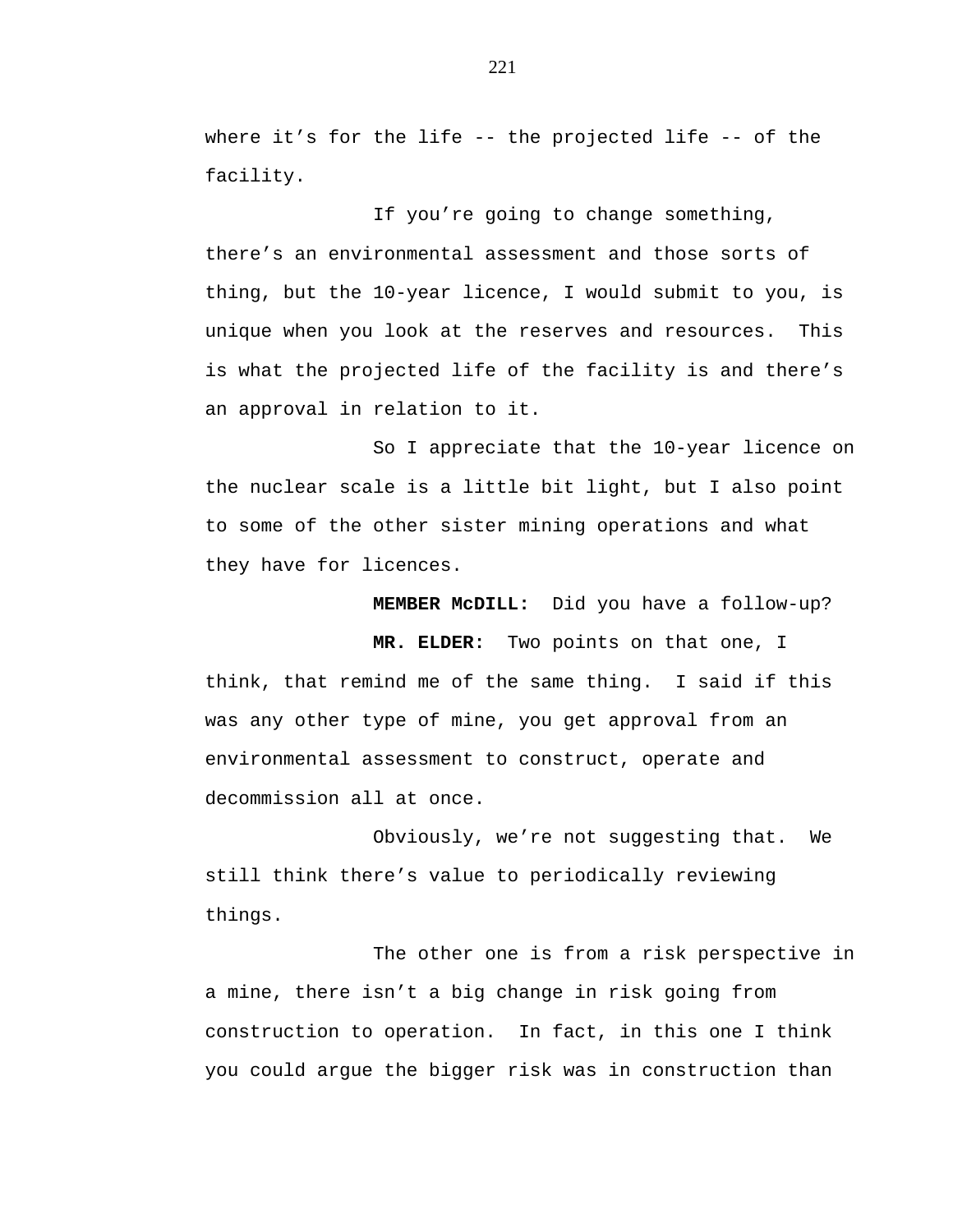going into operation. You're adding a different risk. There's certainly change in the radiation protection risk, but the overall risk of the facility is not changing that rapidly, changing fundamentally, and any mine is an ongoing construction project.

 **MEMBER McDILL:** Thank you, Mr. Chair.

 **THE CHAIRMAN:** But nevertheless, we've heard now from a few intervenors, rightly or wrongly, that they have some angst about a 10-year licence.

So let me ask you; is there a way to allay some of this fear or concern in the first year or the second year of the annual report to be a bit more forthcoming or dealing with some of those concerns, and maybe the first year have the public annual report.

 **MR. ELDER**: Peter Elder for the record.

One of the things that -- some ideas we looked at, you know, I think one of the things we recognized we need to do better on our routine outreach into these communities, which happens a number of times a year, is to do -- is to remind everybody that we're going to do these -- we're doing these annual reports and that that's an opportunity to intervene.

And you know we meet with the -- the environmental stewardship -- the Environment Quality Councils on a routine basis. It's to walk them through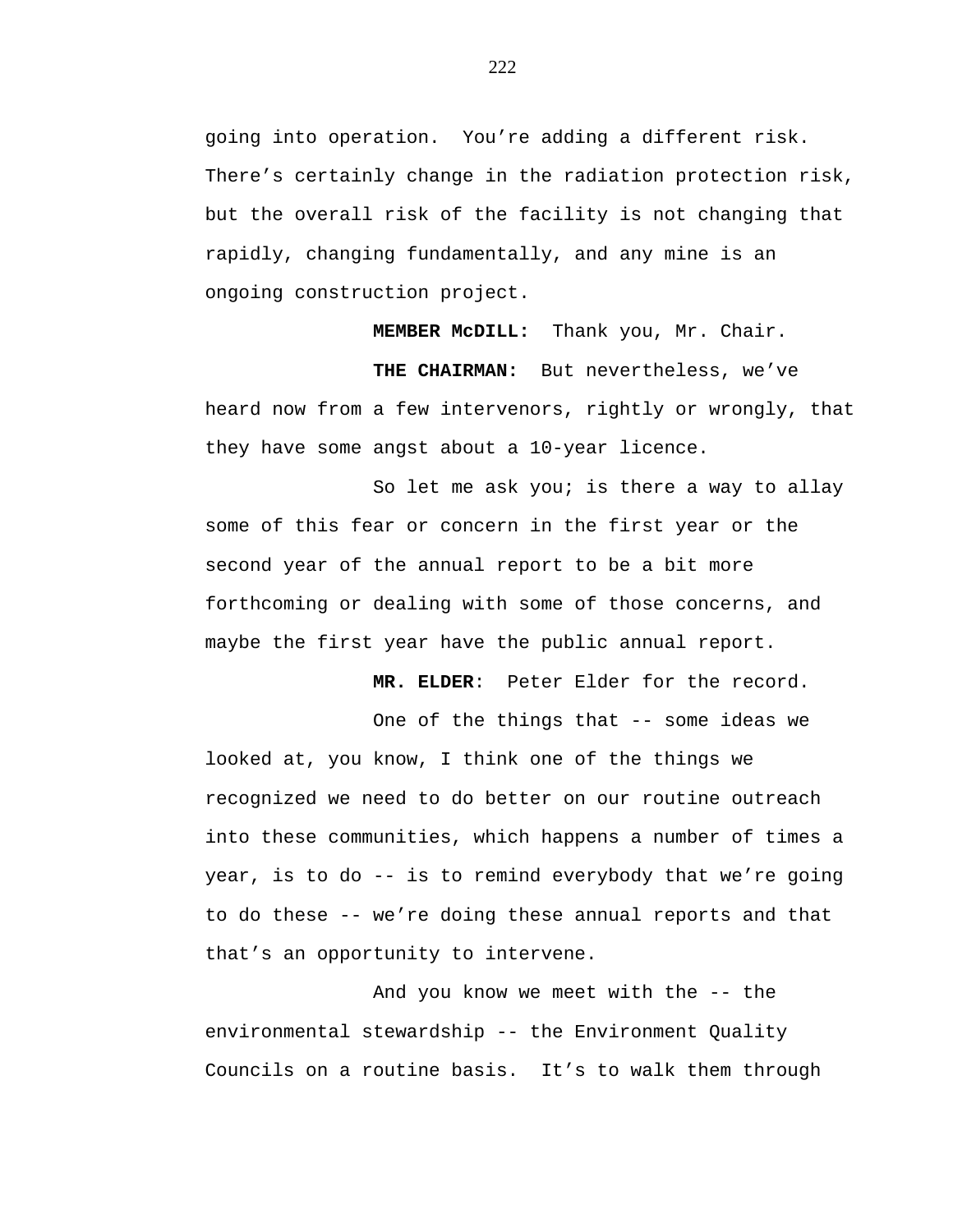what the reporting will going on and how they can put their concerns and bring them to the Commission.

And yes, we can look at -- like we've done, you know, as -- as the reports -- the annual reports go forward, you can have special emphasis on one project versus another depending on what's happening on those projects. We already did that, I think, a bit last year when we focused on one facility that the Commission had not seen for a number of years.

So there are lots of opportunities to do that, but we've recognized what we need to do also is to let the communities know when their opportunities are.

**THE CHAIRMAN:** Okay, thanks.

Dr. McDill.

Dr. Velshi. Ms. Velshi.

**MEMBER VELSHI:** It's a question for AREVA. In the different types of involvement, you mentioned secondment was one of the ways you're involved in the project. Can you elaborate on that and what the purpose of the secondment is? Is it to augment the capability that exists or -- and in what areas?

 **MR. CORMAN:** Yes, thank you for the -- for the questions. Jim Corman, for the record.

We've had opportunities to -- to place secondees into the -- into the project team on the Cigar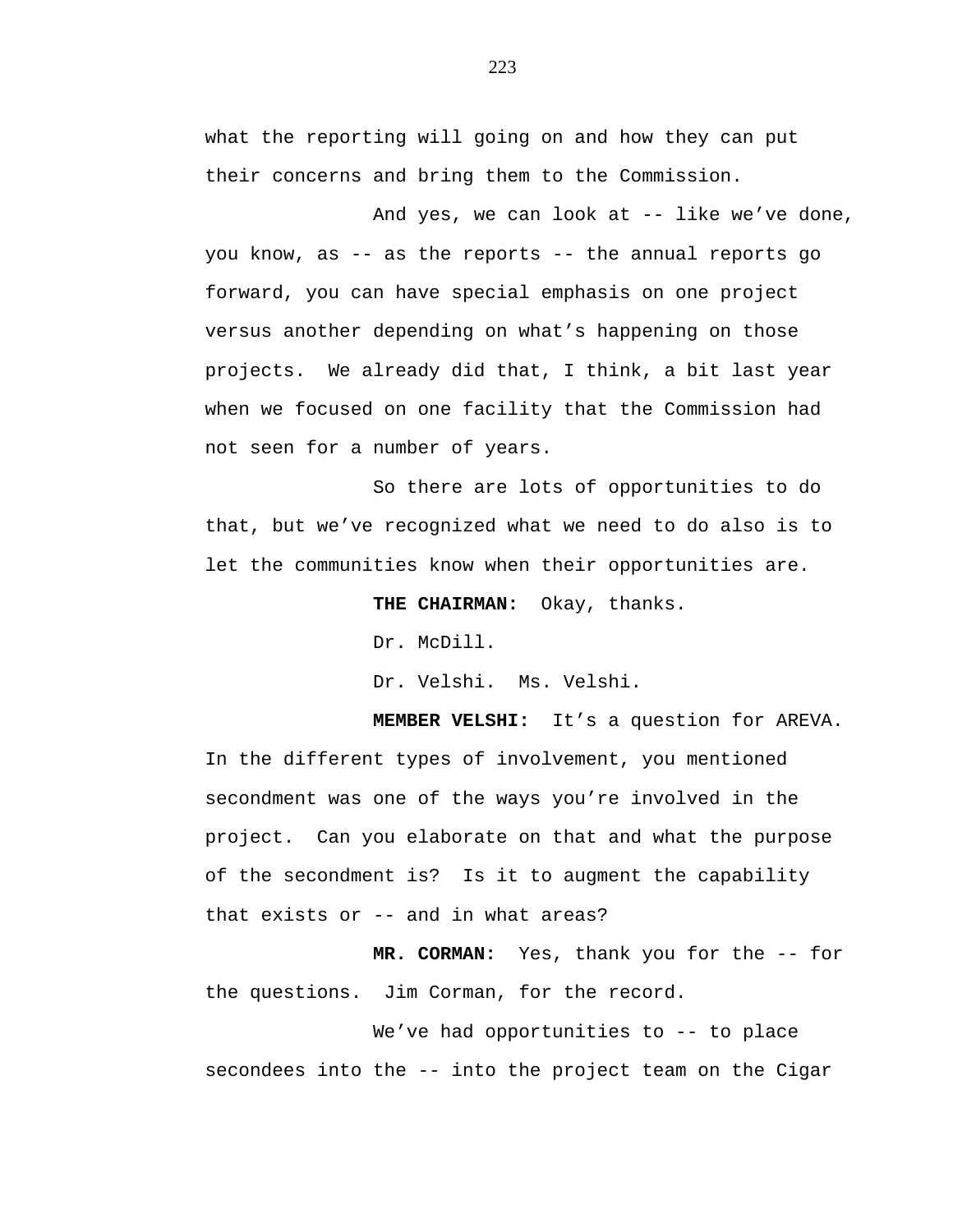Lake Project during the -- during the construction phase and -- and also gearing up now into -- towards operations. So we've had teams -- secondees involved with the surface freeze drilling. We've had experience -- it -- it's been an opportunity where we've had experienced people with certain aspects of the work that was being done at Cigar Lake and an opportunity for us to share our experiences and -- and insight with the Cameco teams for the betterment of the -- the project.

So we've been involved with the surface freeze drilling aspects. We've been involved with the jet boring system as well. We have a similar kind of mining system that we've been testing at McClean Lake for a number of years, so we've got operating history and experience with that kind of high-pressure water cutting and have been able to share that with the Cameco team. We've been involved, in the past, with some water management assessments and studies on the Idemitsu side. I actually was involved with that aspect of things. And currently -- we currently have an individual involved in the -- the mine operations, mine development side of things, so has good operating experience from an operating mine at McClean Lake and is able to take those strengths and skills and help compliment the Cigar Lake team that's in place.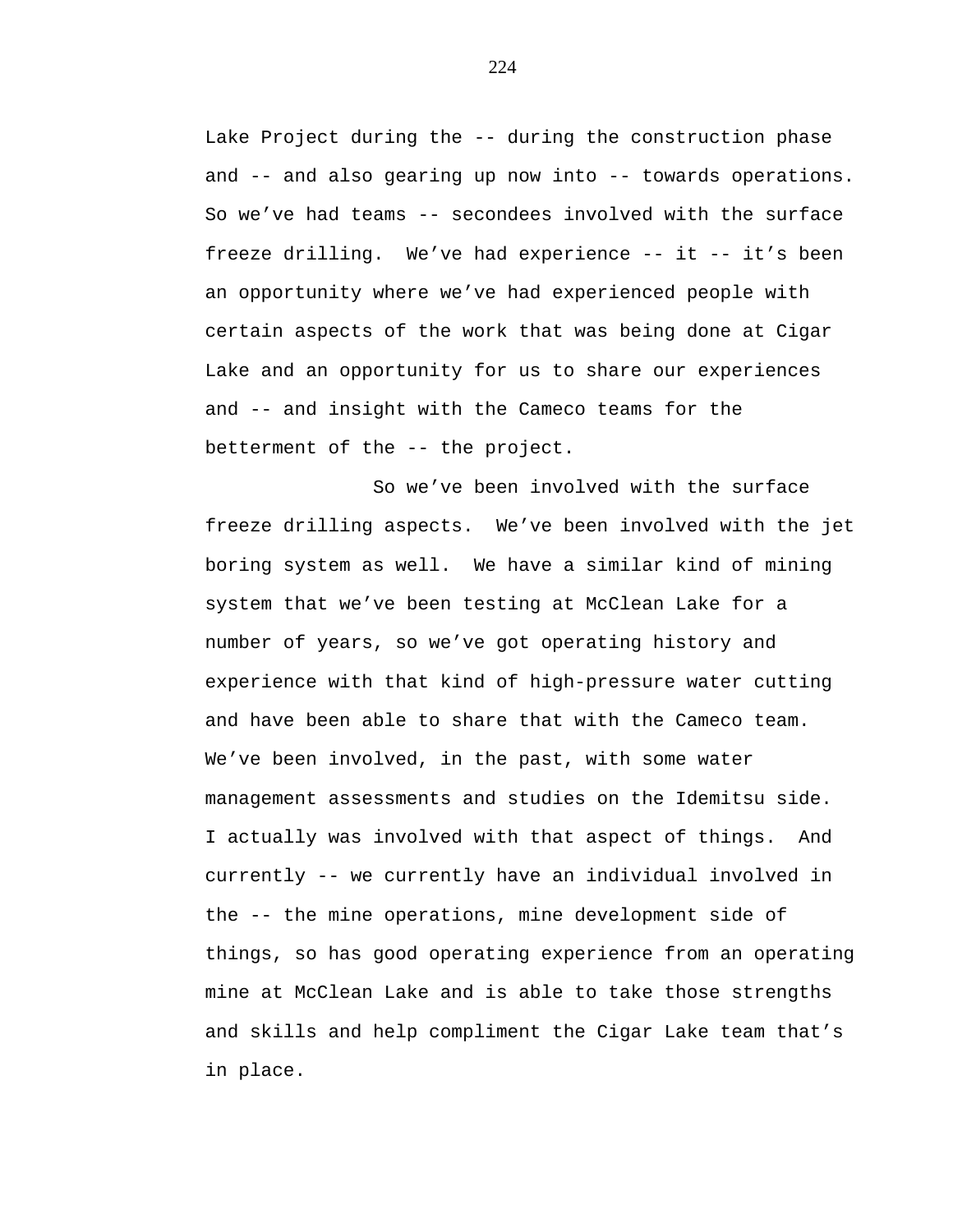It's been a -- it's been a great

opportunity. It's a bit of a win-win. We're able to - to help the Cigar Lake Project and in doing so we help - help ourselves as -- as partners of the project, but also get some extra experience for our own people as well.

**MEMBER VELSHI:** Thank you.

**THE CHAIRMAN:** So I'm going to ask you about some corporate secrets. Is TEPCO going to remain a partner? Is Japan going to stay in the nuclear business? What's your view?

 **MR. CORMAN:** Certainly I can't -- I can't speak for the Japanese government or people, but certainly the -- the government in Japan right now seems supportive of -- of moving forward with nuclear reactors. I think two reactors have been restarted, so hopefully they continue on that path.

**THE CHAIRMAN:** So -- so they have no intention to date or they didn't announce any intention of getting out of this?

 **MR. CORMAN:** TEPCO has announced that they're going to continue to be a strong partner with us through the development and into operations on Cigar Lake. We look forward to their continued contributions to the project.

**THE CHAIRMAN:** Okay, anybody. Thank you.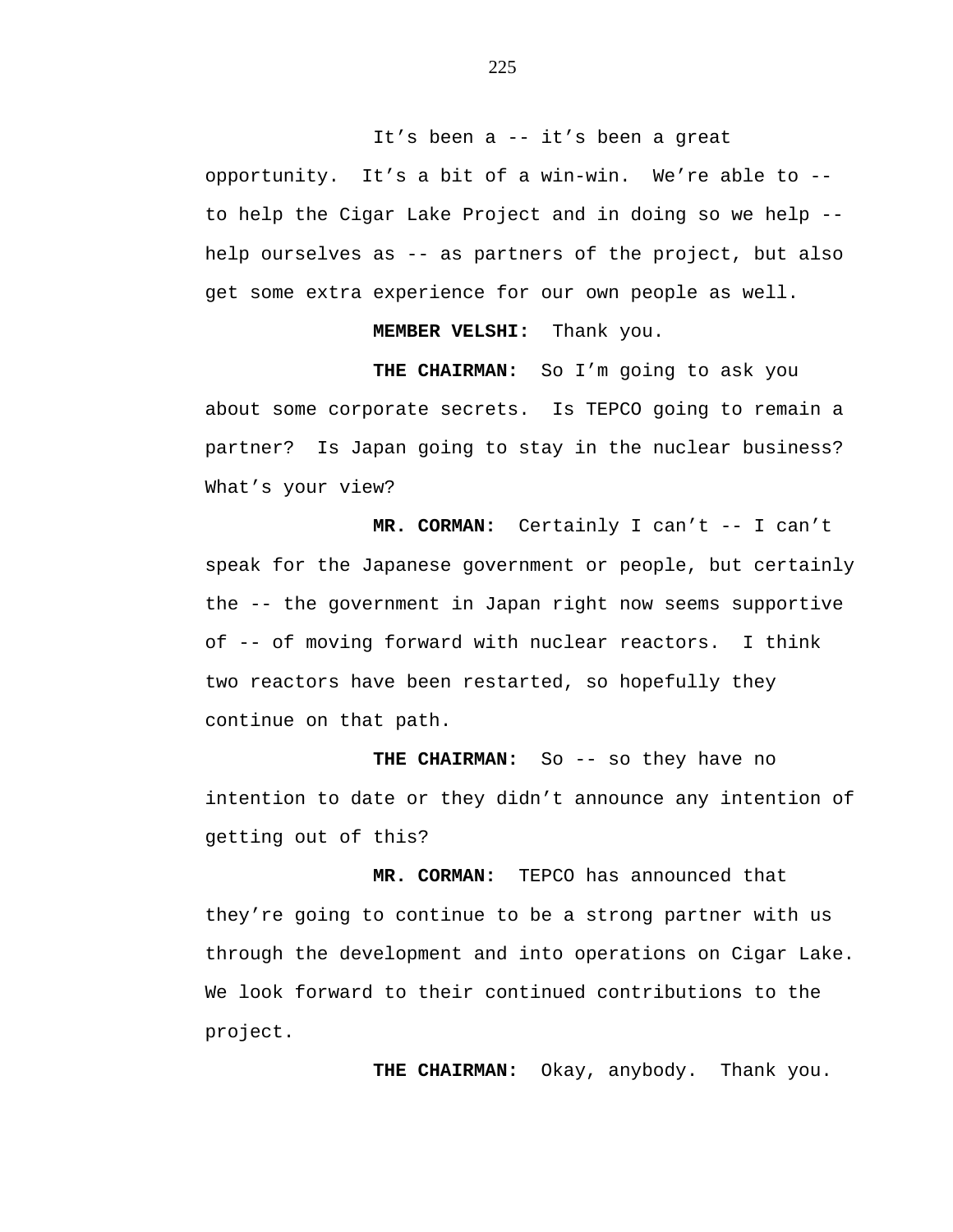Ah, staff.

**MR. LeCLAIR:** Mr. President, Jean LeClair, for the record.

I just want to add a little bit about the - the opportunities for participation, engagement and touch a bit upon some of the things that we've been doing to be much more involved in some of the outreach activities.

You heard earlier about participation in Northern tours where CNSC staff will go with the mining companies to various communities -- several of the communities to participate in the outreach activities that are going on. When I took this job a couple of years ago, I identified opportunities for us to be much more active. I find that we were fairly passive in those meetings, that we need to be far more active.

You heard from the Environment Quality Committee a little while earlier. If you actually look at their annual report, you'll actually see my photo in -- in their annual report where we were going out and giving a radiation demonstration to help people better understand radiation from a -- a touch and feel point of view. We heard about -- people are very visual, so use of an instrument -- a radiation instrument and rock samples and an actual yellowcake sample to help people better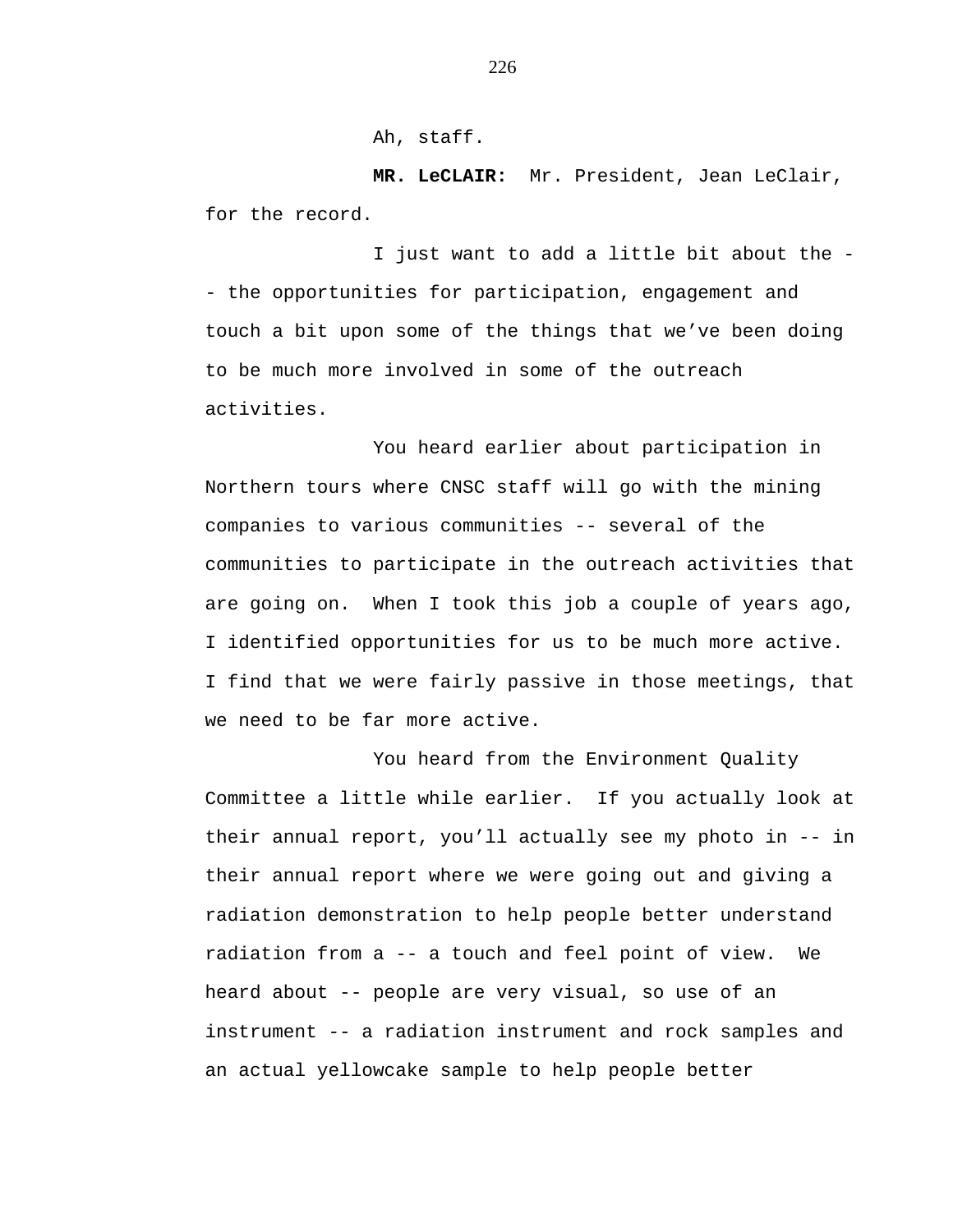understand and hear it directly from -- from us as the regulator, as the independent body, as the agent that is not there for profit, is not interested in whether they produce or not, but rather that health, safety, environment are protected.

There's always opportunities for improvement. We're looking at that. I have one -- my staff member, in fact, has been working on our communication strategy. So I just want to add that there's not only the opportunities through the hearing processes and the meetings to engage all the stakeholders, those communities and the aboriginal people, we also do that as part of our -- of our tours, part of our visits to the communities and we're looking at ways to further improve that. So when we look at the 10-year licence term, we're going to continue to go in those communities every year.

So not only are we coming in front of the Commission on a yearly basis and telling you what's going on at those mines, we're also going in the communities that are closest to those mine sites to meet with people and -- and listen to their concerns and share with them what -- what we're observing. And we'll continue to work with -- with those communities and the leadership within those communities to look for opportunities for us to --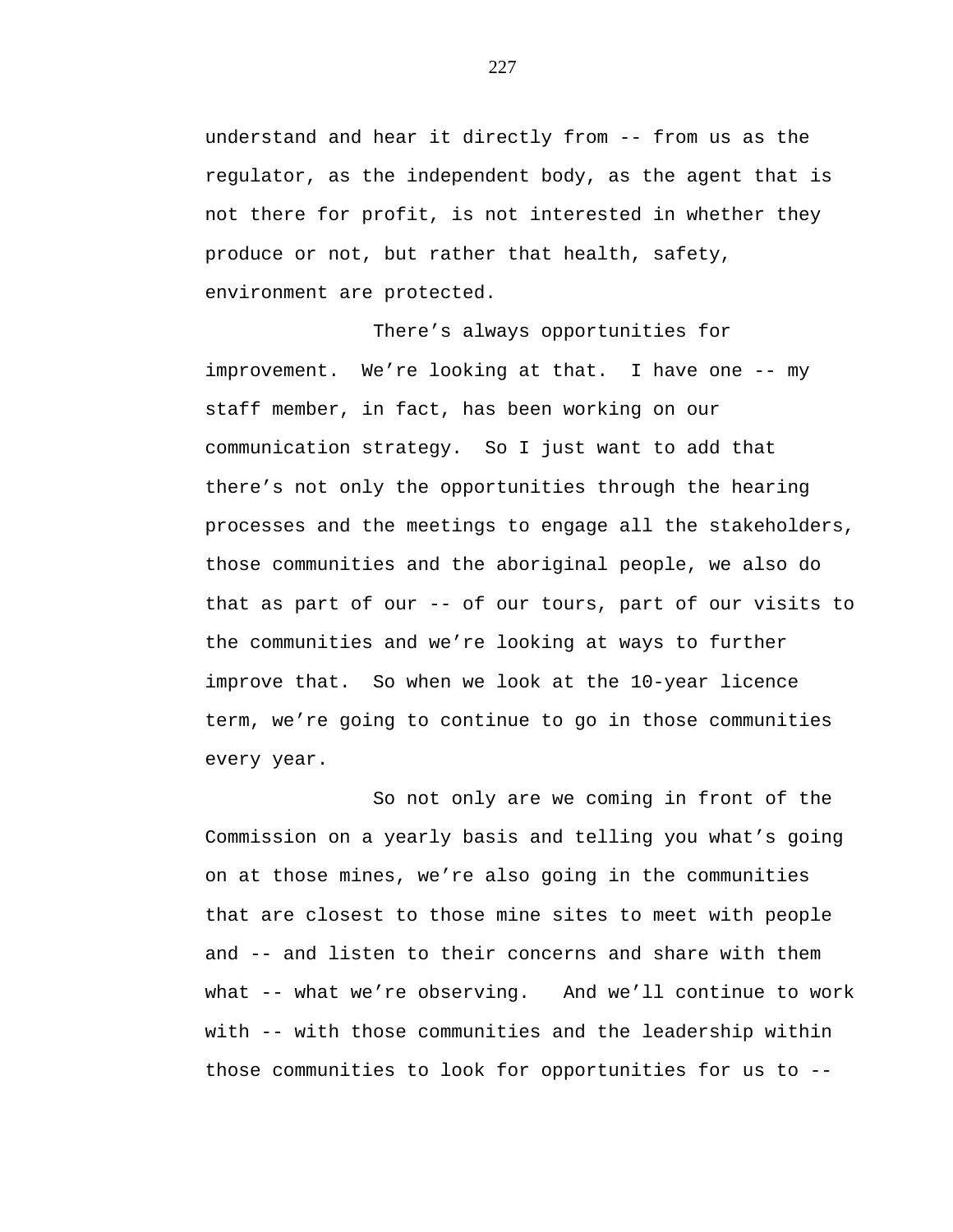to get better and get that information out.

So I just want to provide that -- that little bit of a context, as well, for your consideration.

**THE CHAIRMAN:** Thank you. I did see -- I didn't see your picture on this edition, but I saw a lot of names of CNSC staff, actual officers, and I saw the advertising for -- for this hearing. So yeah, I think a lot of improvement, but I'm not sure who actually gets this. So communication with a -- with the local communities is still a challenge. I don't know how many people actually read this, but it's a -- it's a good first step.

Which reminds me, we didn't ask AREVA about your outreach; I know it's a bit off topic, but presumably you are facing the same kind of challenges that Cameco is on all your outreach to the various communities. Is there anything that you do differently or better or?

**MR. CORMAN:** I can't say that it's better at this hearing, but almost certainly -- certainly we do lots of  $---$ 

**THE CHAIRMAN:** You will get the opportunity.

 **MR. CORMAN:** A lot of our outreach activities are done collaboratively with -- with Cameco. The -- the magazine that you are holding actually had a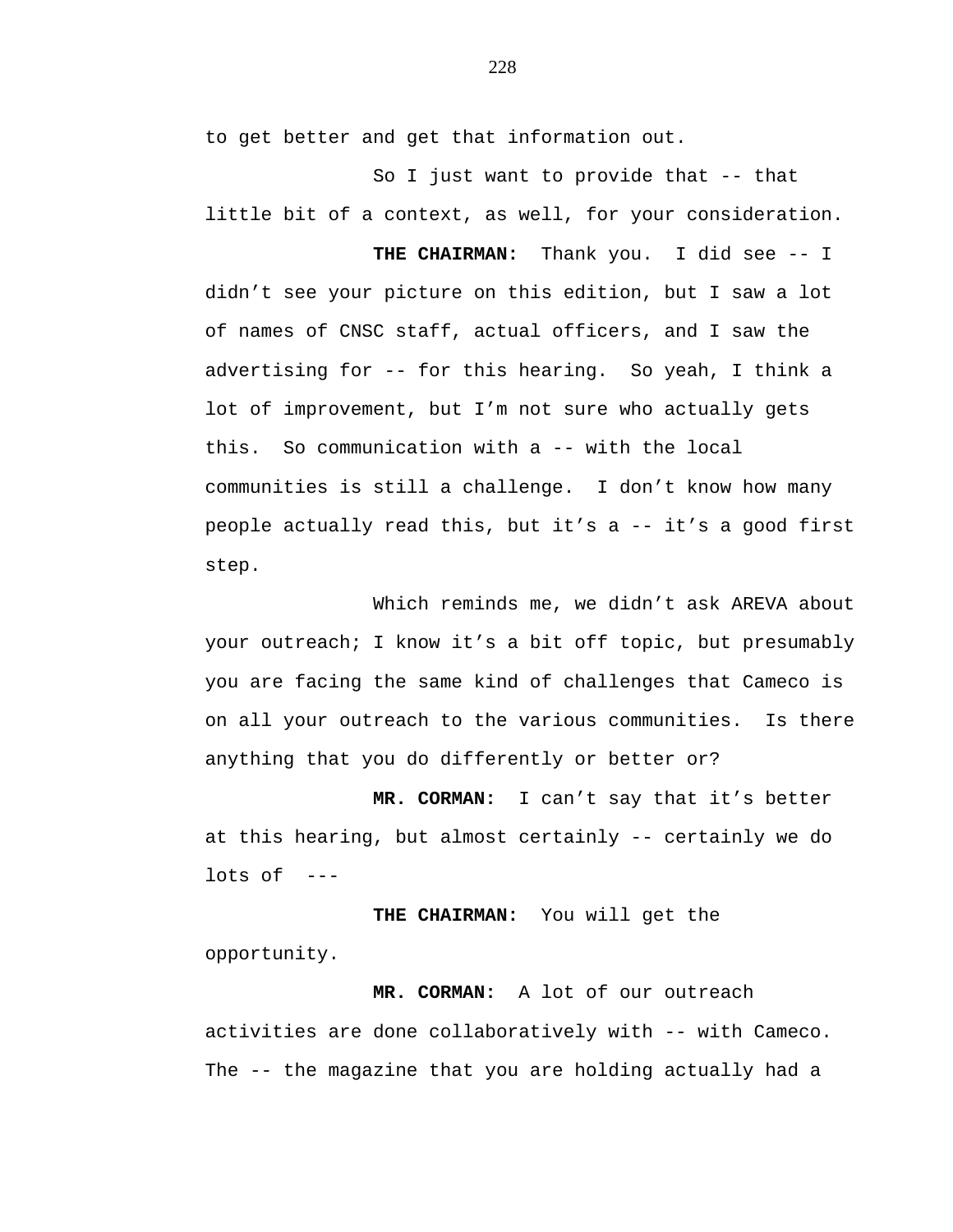picture, as well, of a -- of our Vice President of CSR. **THE CHAIRMAN:** Right.

 **MR. CORMAN:** So we are involved with the collaborative agreements. They're being discussed and signed with the Northern communities as well.

We -- we work very closely with Cameco. We're -- we're partners with Cameco on -- on the Cigar Lake Project, but also on other projects within Saskatchewan, so we work together very closely on our outreach programs.

We tour through the North, often together, talking to the community members. We often go by ourselves if we have specific site project communications that need to be discussed, but in general, our -- our outreach programs are -- are quite similar.

**THE CHAIRMAN:** I -- I forgot to ask this before, but were AREVA and Cameco participated in the last trappers and hunters convention. I think it was in March. Did you -- both companies were there?

I know CNSC was there. CNSC made a presentation and had a booth, so I'm just curious if you guys were there.

 **MR. CORMAN:** I -- I can't speak for AREVA. It's possible that someone from our corporate social responsibility was at that meeting, but I'm not aware of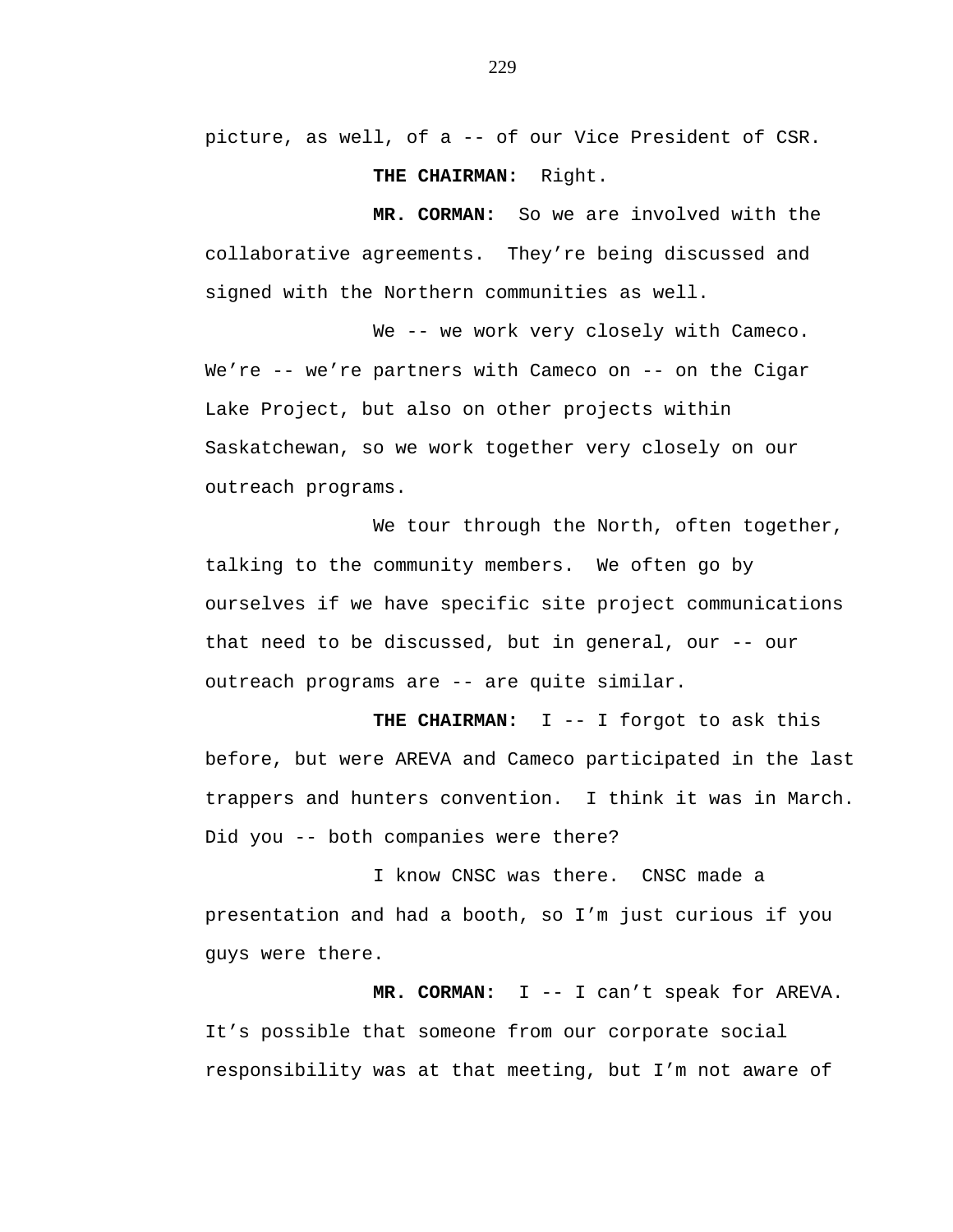it.

 **MR. MOONEY:** I don't believe so. I'm sorry; it's Liam Mooney, for the record.

I don't believe so.

**THE CHAIRMAN:** Right.

 **MR. MOONEY:** I -- it's Liam Mooney, again, for the record.

I've been corrected that we had representation there particular to --

**THE CHAIRMAN:** Well, that's good. Thank you all for this.

Staff.

**MR. ELDER:** Sorry, Peter Elder.

I promised something on the monitoring program that's run by the Saskatchewan Government, actually in cooperation with Cameco and AREVA is called the Eastern Athabasca Regional Monitoring Program. They actually have a web site and they have annual reports that are available on that web site.

So I'll get the secretary the name -- the actual web site. And they do monitor -- it's not just water quality, but they also do Country Foods as well, and around the First Nations communities.

THE CHAIRMAN: Okay, I -- we just seemed to remember there was a new study.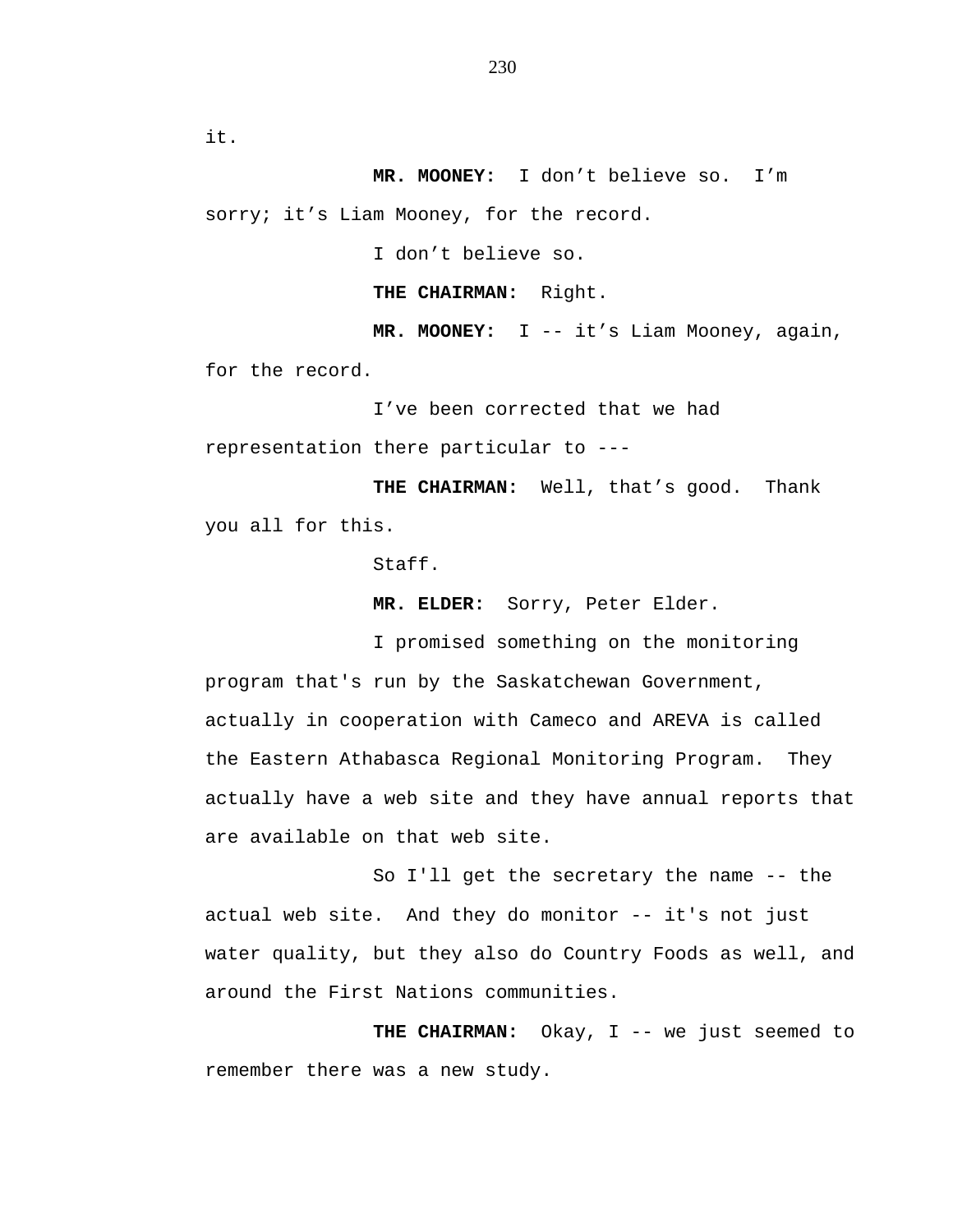**MR. ELDER:** It's a new study starting in 2011, but there first -- the report for the first year was just recently posted on the web site.

**THE CHAIRMAN:** Is that right?

**MR. ELDER:** Yeah.

**THE CHAIRMAN:** Okay, that'll be interesting

to see.

Okay, thank you. Thank you very much.

I think we'll take now about ten minutes.

Let's get back at ten to four.

--- Upon recessing at 3:38 p.m./

L'audience est suspendue à 13h38

--- Upon resuming at 3:55 p.m./

L'audience est reprise à 13h55

**THE CHAIRMAN:** The next presentation is by Mr. Natomagan of Sydon Consulting Inc. as outlined at CMD H5.7. The floor is yours.

**13-H5.7** 

**Oral presentation by** 

**Clarence Natomagan** 

**Sydon Consulting Inc.** 

## **MR. CLARENCE NATOMAGAN:** All right.

Thank you very much for having me here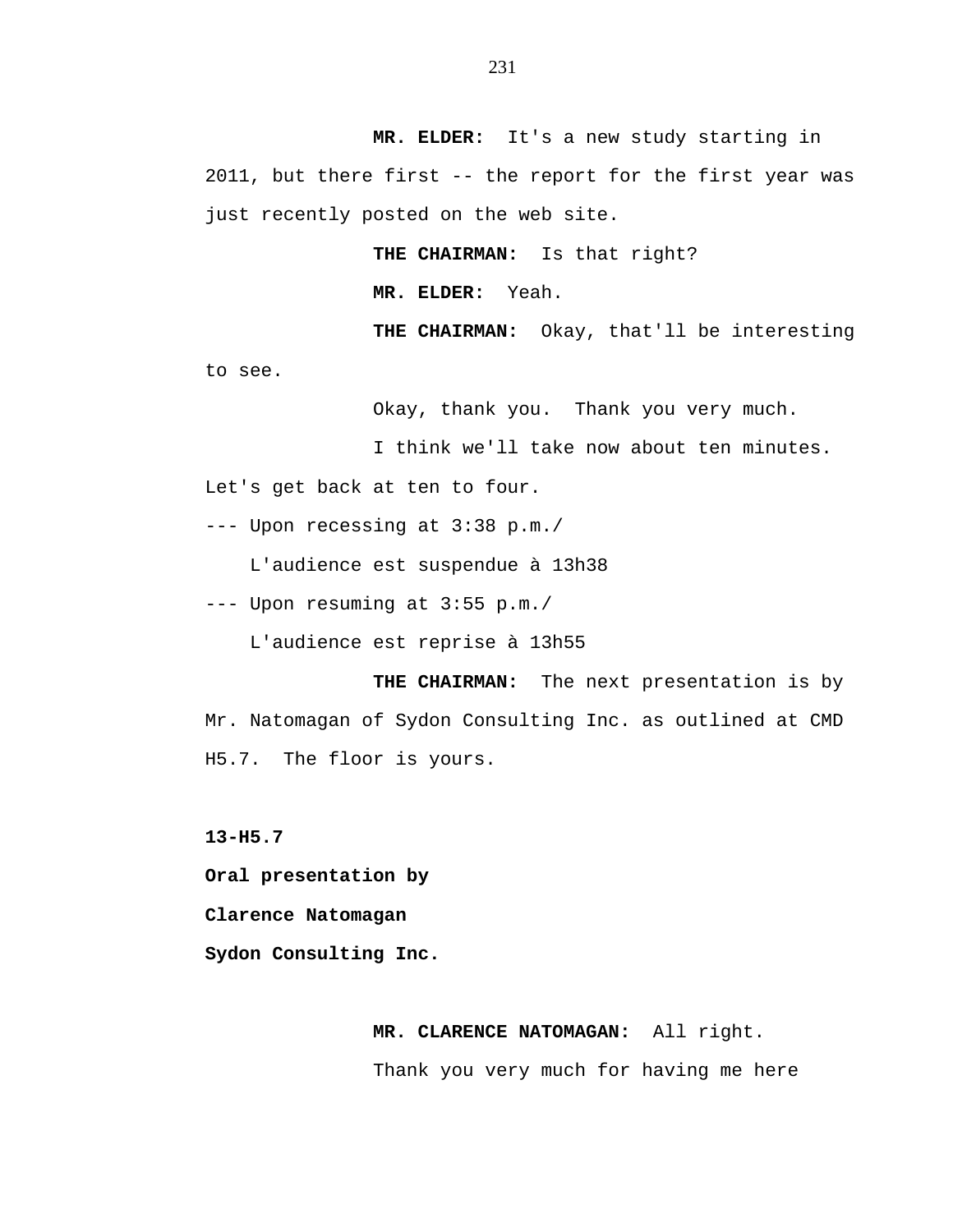today.

The last time I was in front of the Commission was in Mistissini, Quebec. That was an interesting hearing. Hopefully, I believe today is going to be a bit easier than the time I had over there, but first off, my -- for the record, my name is Clarence Natomagan.

I am originally from Pinehouse Lake, Saskatchewan. The closest mine there is Key Lake. I am First Nations. I've had one foot in mainstream society since I was about 19 years old. I've had my other foot in traditional culture for my entire life.

I have two children, 13 years old and 11 years old, and both of them grew up part of their lives here. They were born in Saskatoon. We now live in Prince Albert and we still carry on traditional activities just like everybody else from up north. I take my kids to Pinehouse. I take them near the Key Lake Mine to go do our hunting. I've travelled the road -- the old road that led from Key Lake to McArthur to Fox Lake Road, we've hunted there. I still fish and I still hunt near Prince Albert. So I've lived on both sides of, you know, the society in terms of mainstream and traditional activities.

A bit about myself. My academic background includes health and safety for the University of Alberta.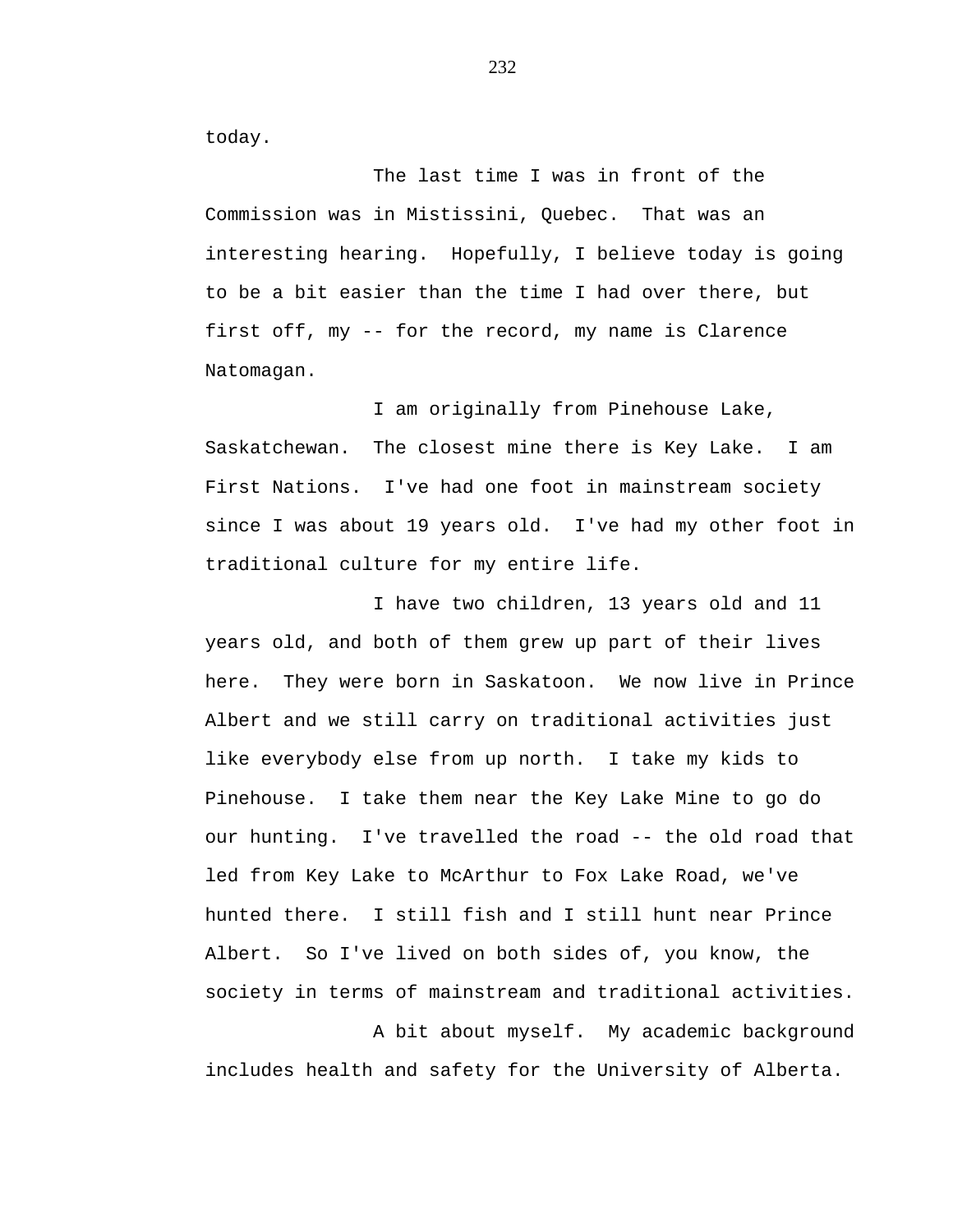I have two certificates in radiation environmental protection from Northlands College and also the Pacific Radiation Institute. I spent 23 years in the uranium industry. Cameco has been a fundamental component of my education. I have worked in uranium production, I have worked in the health and safety field in the uranium industry, and finally, held a position for a little over two years as superintendent of environmental protection and licensing and compliance at the McArthur River operation.

I spent nine years with the Canadian Nuclear Safety Commission as project officer of various facilities, which included the successful licensing and decommissioning of the Cluff Lake mine. I have intimate knowledge of the protocols, requirements and obligations each of these organizations adhere to. I know and believe in the public involvement Cameco commits to and adheres to and during my time with Cameco I spent immense time addressing regulatory commitments made through the process -- through this very process to ensure that Cameco remained in compliance, as well a lot of their other officers.

I am a strong believer of the legislative powers of the CNSC and a believer of the authority the CNSC staff has. I've enforced CNSC legislation. I've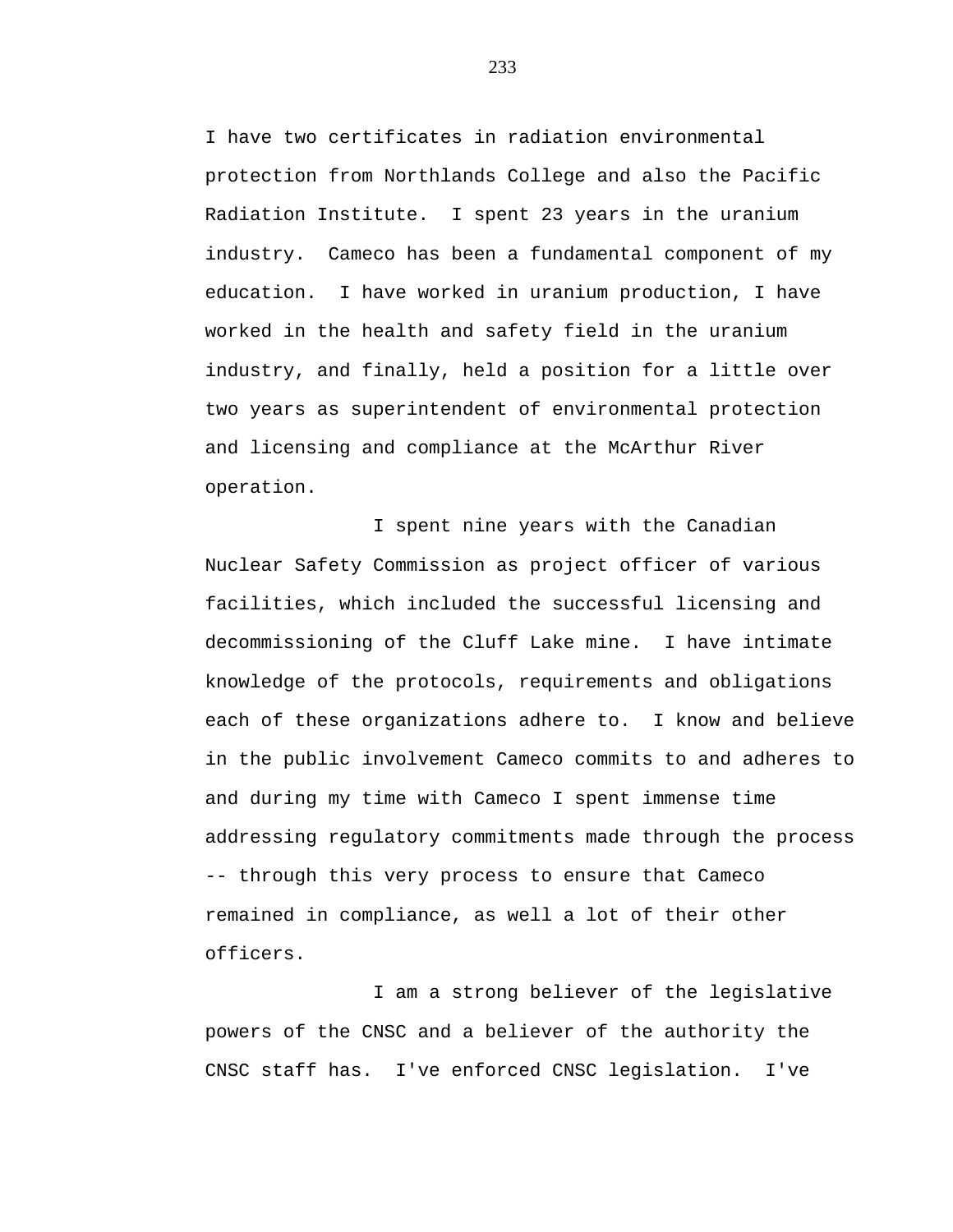also been on the receiving side of those regulatory and licensing requirements.

There really isn't anything a licensee can do without CNSC knowledge or approval that would significantly impact the health and safety of persons in the environment. Time and again, Cameco has made licensing commitments. It then becomes the responsibility of both the CNSC and Cameco to ensure those commitments are carried through to completion. CNSC staff and the Commission, through their license condition, continue to have the authority to ensure that any licensee remains in compliance with this license program to ensure people in the environment are protected from adverse impacts.

The CNSC has the authority to impose additional obligations should monitoring show there is change in health and safety or environmental conditions. Cameco continues to show that its working personnel, the public, and the environment continues to be protected.

The socioeconomic benefits to the people of Saskatchewan is immense, and although I realize that this is not a licensing consideration, it has to be said that many of us will continue to benefit. My hometown benefits, its members benefit, as was stated by Vince Natomagan during his presentation.

The Cigar Lake operation has had its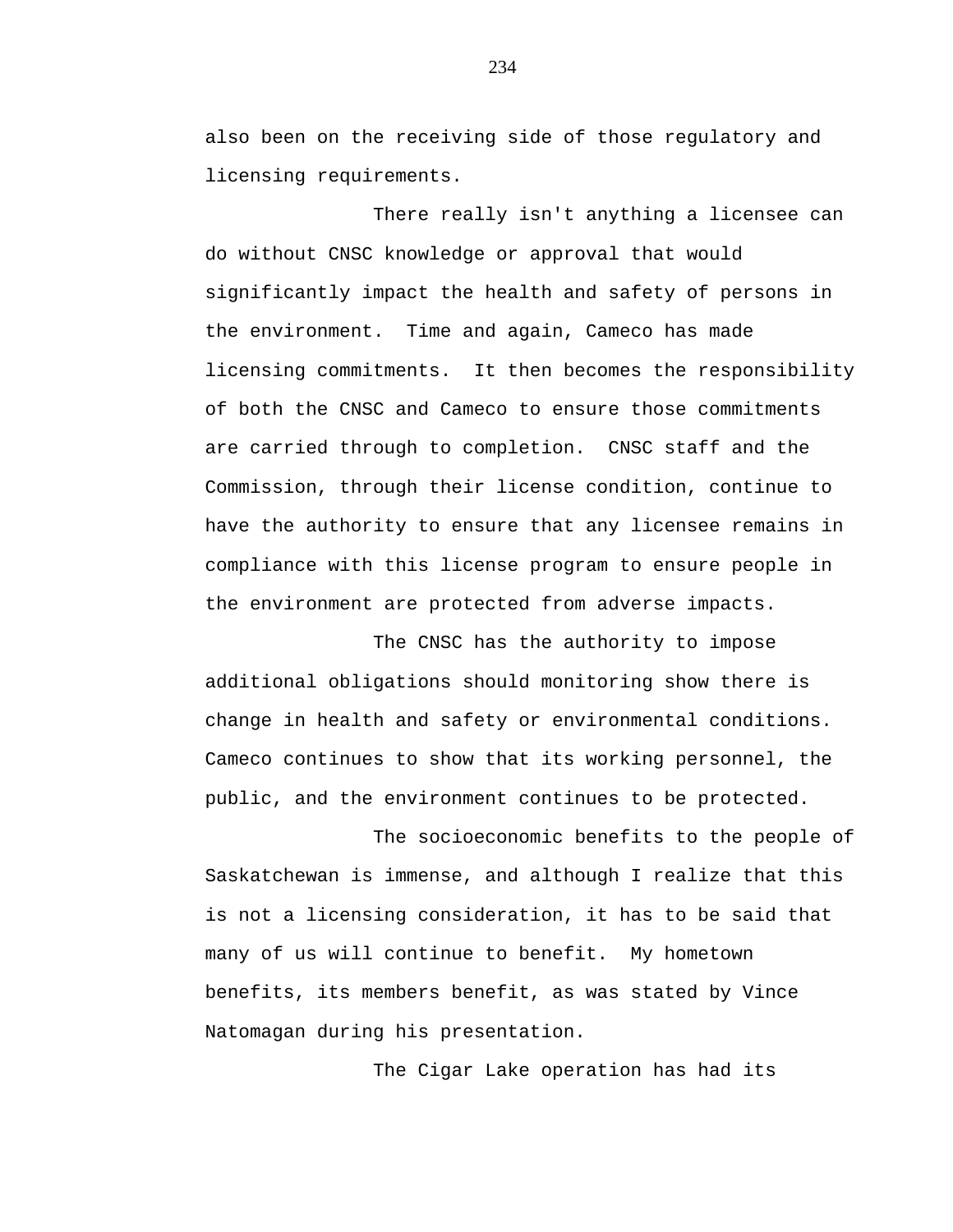challenges with groundwater associated with its primarily sandstone geology, but they have come a long way in getting the mine back on track. My experiments with -- my experience with Cameco's management systems, both as an officer with the CNSC and with Cameco, has shown me that those systems are robust. The license program are consistent from site to site.

I'm just going to turn to a few points here. I've been allowed to present two of my interventions, that being Beaverlodge and Cigar Lake.

For the Beaverlodge site, I've carried out inspections in the areas described in Cameco's application, along with various other agencies, including the Ministry of Environment and Environment Canada. I also recognize that the area has limitations for remedial work. I support the option to redirect Zora Creek to prevent further leaching and migration of contaminants from waste rock piles. Even though Canada Eldor Inc. owns the site, it is Cameco who will be the operator.

The Beaverlodge region is in, in my opinion, a state of recovery from past practices that are no longer acceptable today. To commit to carryout regulatory obligations or expectations that are extravagant would only serve to harm the recovery environment. The local knowledge and input into the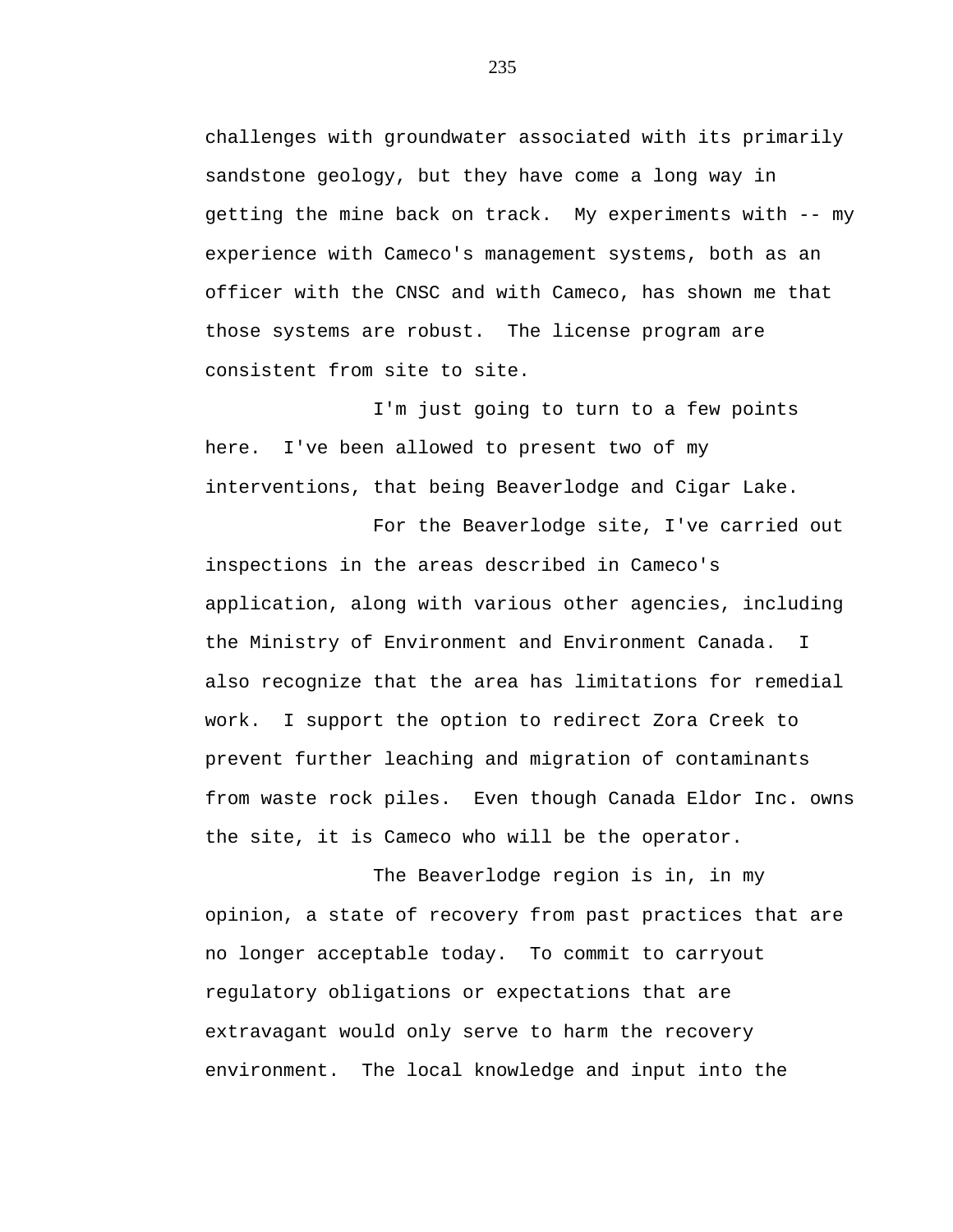remedial options has been accepted by Cameco. It is incumbent upon regulatory agencies to accept it also.

The Beaverlodge site is in the recovery for the very long term. To bring the operator to the table every few years is neither effective or efficient as it will not add value-added information nor bring about better mechanisms of addressing remedial options.

It is with this knowledge that I support the application for the issuance of a ten-year license to the Cigar Lake operations and the Beaverlodge operation. It is my opinion that a ten-year license will afford the proponent to continue to work on implementing its designs, its programs, and to effectively manage the facilities. A ten-year license will allow CNSC staff to focus on ensuring the licensee remains in compliance with its management systems through inspections, rather than spending months re-evaluating programs, systems, historical data so that we can hear the same information over and over again.

A ten-year license will likely save the companies a lot of money, but my guess is it'll also save taxpayer money by issuing a ten-year license. Cameco has, in my opinion, a proven track record on compliance to federal and provincial legislation. The CNSC has a recorded track record of ensuring its licensees maintain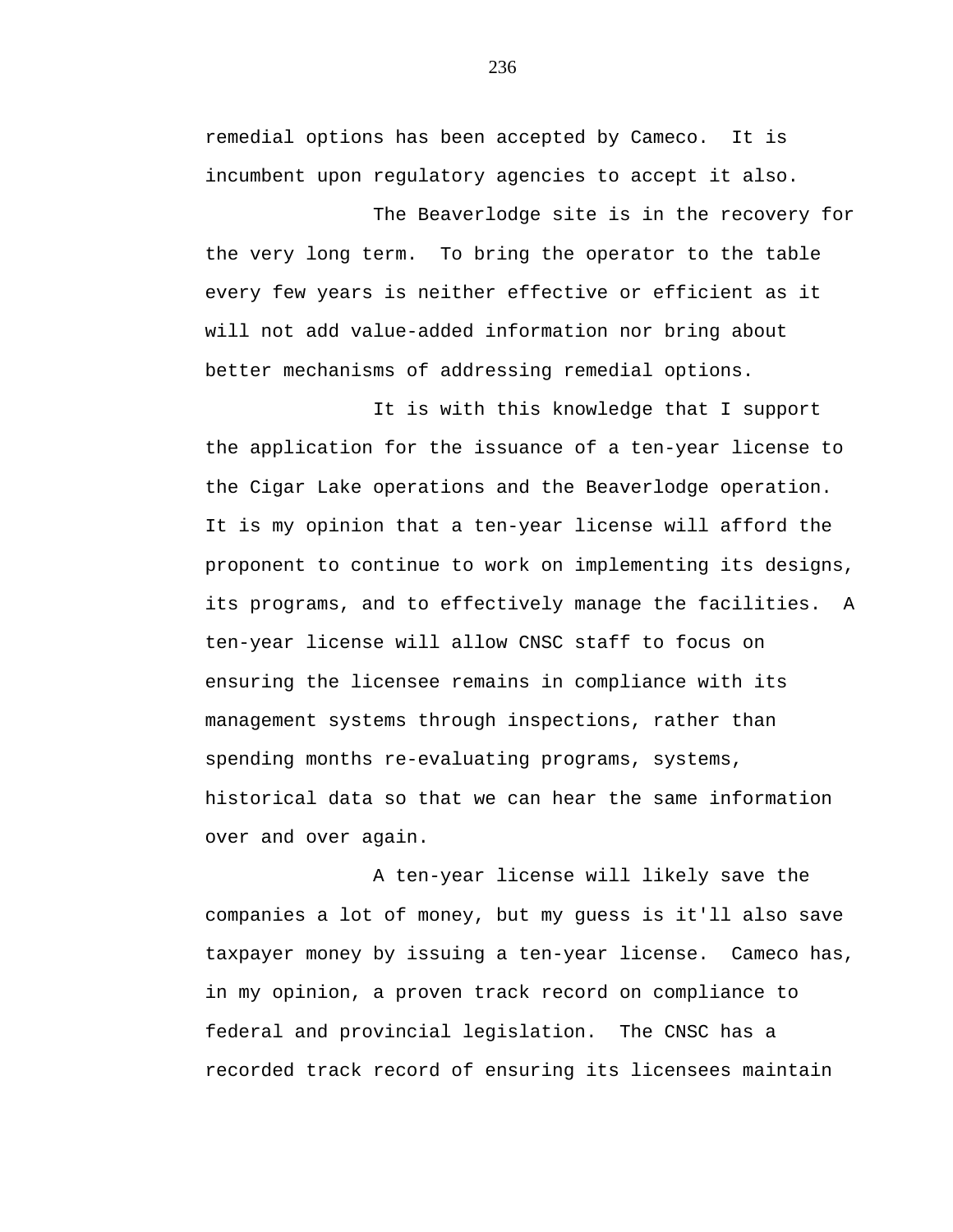compliance to its legislation.

The CNSC has historically issued shorter license terms to ensure enhanced compliance and to bring licensees back to the table to report on their performance. With that, the CNSC now has interim reporting and annual reporting requirements. Therefore, to me it only makes sense that the Commission increase the license term. This will allow all stakeholders to focus on ensuring that licensing commitments are effectively implemented and followed up on.

> With that, I open the table for questions. **THE CHAIRMAN:** Thank you.

Dr. Barriault?

**MEMBER BARRIAULT:** Thank you, Mr. Chairman.

On the issue of Beaverlodge, we heard earlier that not a whole lot has happened since the 1980's. Do you support that contention that there's been very little work in decommissioning Beaverlodge since the 80's?

 **MR. NATOMAGAN:** In terms of doing remedial work, and when I say extravagant, I'm talking about taking, you know, huge contractors there with multiple piece of equipment and starting to dig up the tailings that's already in the water, and doing really -- things that you see physically, that is changing. I know that,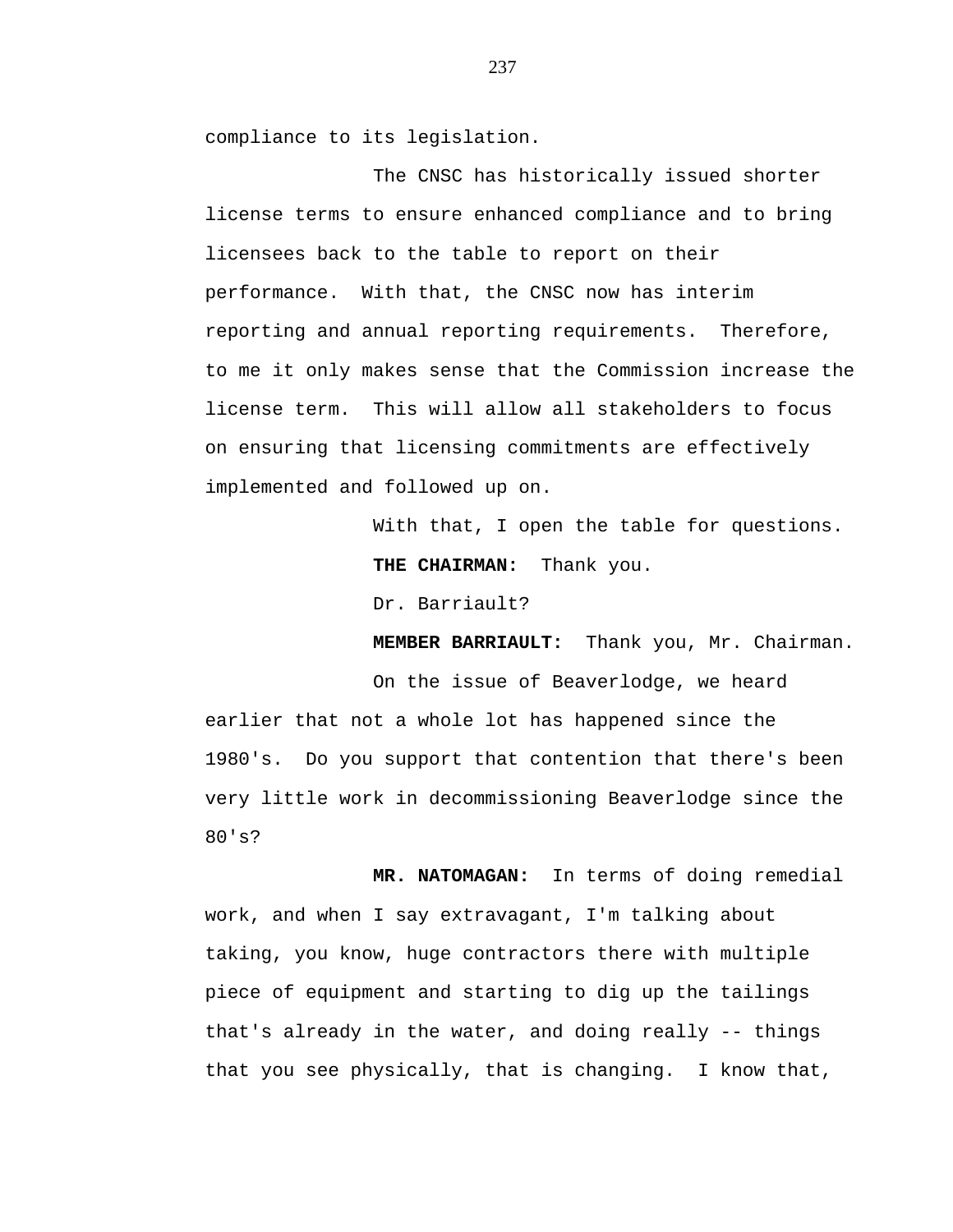you know, in the last many years, Cameco has gone out and done annual monitoring, has brought in consultants to do studies like the Country Food Studies.

Physically, not much is being done, but it is also my belief that if you go in there and start digging up everything, rearranging everything, exposing the rock and everything else, and the tailings, you're only going to expose it to further oxidation, further leaching of contaminants.

In my opinion, it's best to leave, you know, let sleeping dogs lie, because you will just -- it is my opinion that you'll just create another way of putting more contaminants into the surrounding environment.

## **MEMBER BARRIAULT:** Thank you.

Cameco, do you care to comment really on your involvement with the cleaning of Beaverlodge for the next 10 years and what are your objectives, I guess?

**MR. LIAM MOONEY:** It's Liam Mooney, for the record, and I've asked Kevin Nagy and Mike Webster to join me.

Kevin is our Director of Compliance and Licensing, responsible for our Northern operations, and Mike Webster is our Reclamation Coordinator for the Beaverlodge properties.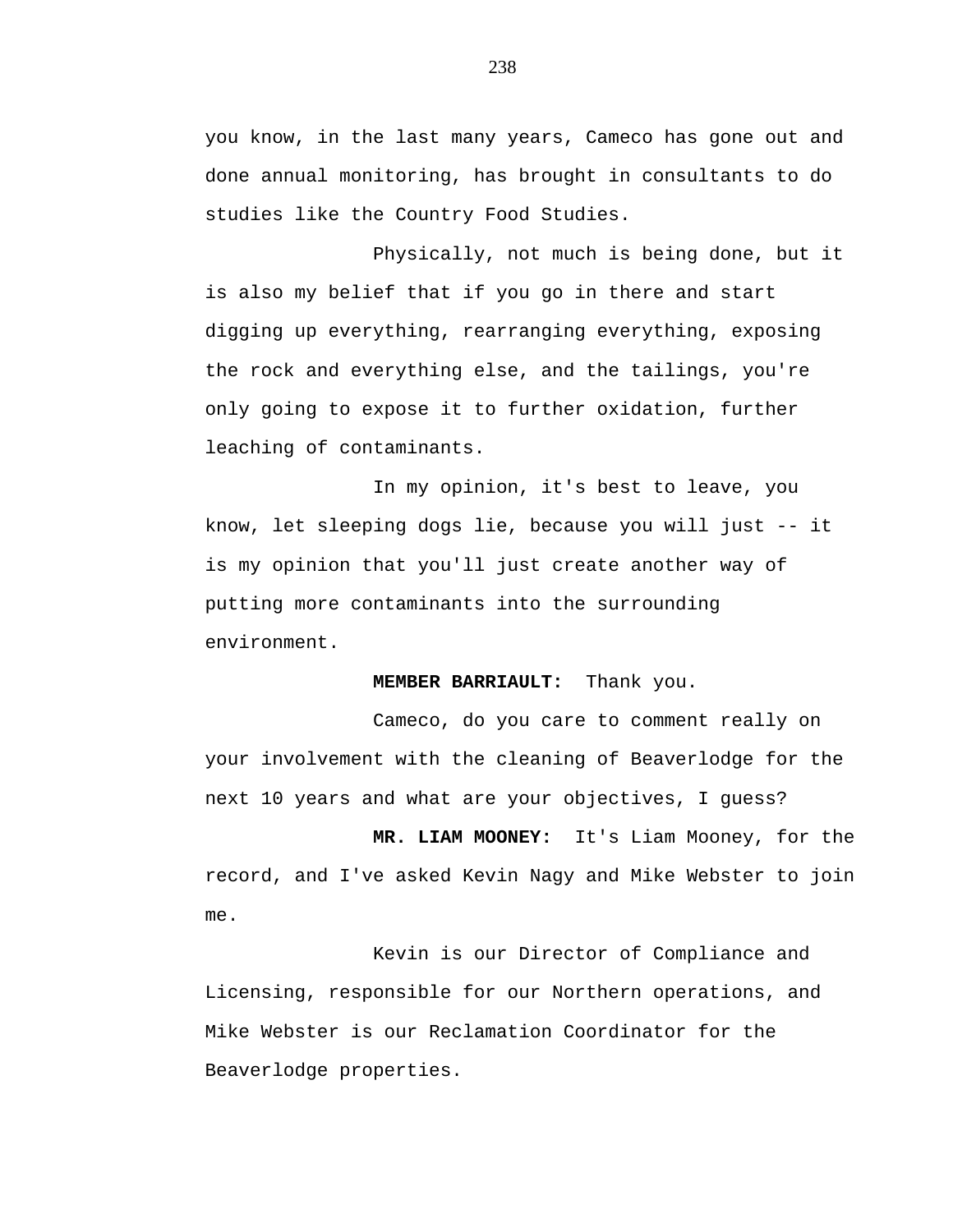Before I pass it back to Kevin and/or Mike for more detail in that regard, I think a point that I wanted to start the discussion around with, that these properties were effectively decommissioned in 1985, after a two-year decommissioning activities, so that the monitoring and maintenance work that Cameco has been carrying out is with respect to decommissioned properties.

Kevin?

**MR. NAGY:** Thank you, Liam. For the record, my name is Kevin Nagy.

Over the past license term and in addition to our regular monitoring and maintenance activities, Cameco has undertaken a number of studies with which to support an assessment of additional remedial options that could be performed to perhaps make the licensed properties more secure, safe, and stable in the long term, and more protective of the environment.

We will be making presentations during the Beaverlodge hearing with a number of remedial actions that we have selected and we do intend to implement during the next license term. Some of these options are good engineering practice and others will have measurable and significant improvement in the local environment.

As Liam said, the sites were decommissioned in 1985. The expectation at that time was that the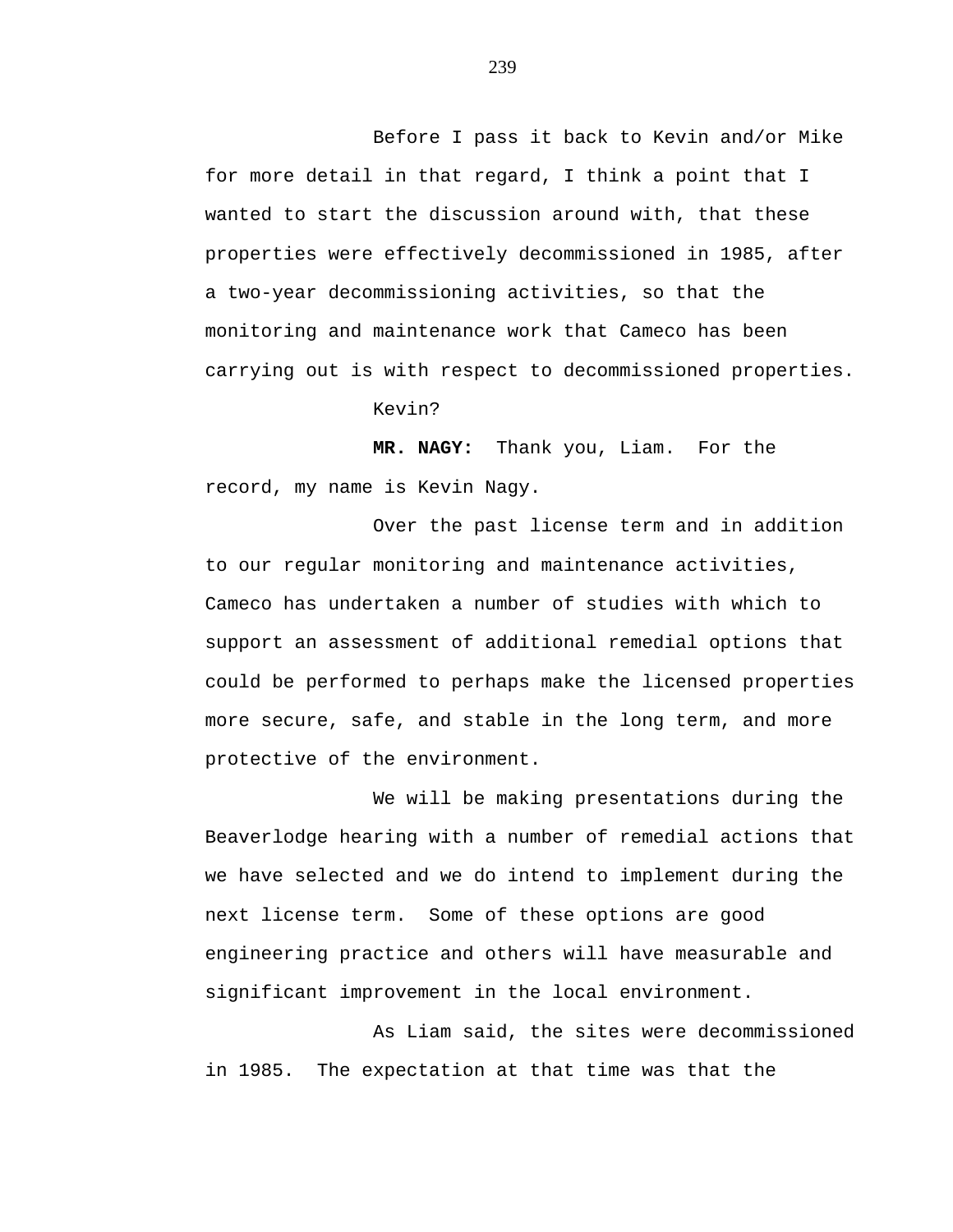natural environment would take a long time to recover. The monitoring we've done to date has borne that out and the process we went through to identify -- to identify potential remedial options has borne that out as well: that regardless of the options considered, be they small or quite grand, there was nothing meaningful that we were able to do or could do that would significantly improve the recovery time for Beaverlodge Lake.

**MEMBER BARRIAULT:** Thank you.

Thank you, Mr. Chairman.

**THE CHAIRMAN:** Anybody else? Questions?

Let me start. You, looking at your background, you're in a pretty good position to have views about the whole sector. So, you heard some of the previous interveners. What do you think can be done better on engagement of the communities? I'm surprised that some communities are very supportive, some not so much. How do you get a little bit more consensus about this particular sector?

**MR. NATOMAGAN:** I'm glad you asked that, really. I had that on a separate piece of paper, in case you asked me if I needed to add something.

So, one of the things I wanted to ask was - not ask, but talk about or comment on, was the difficulties of the public information programs that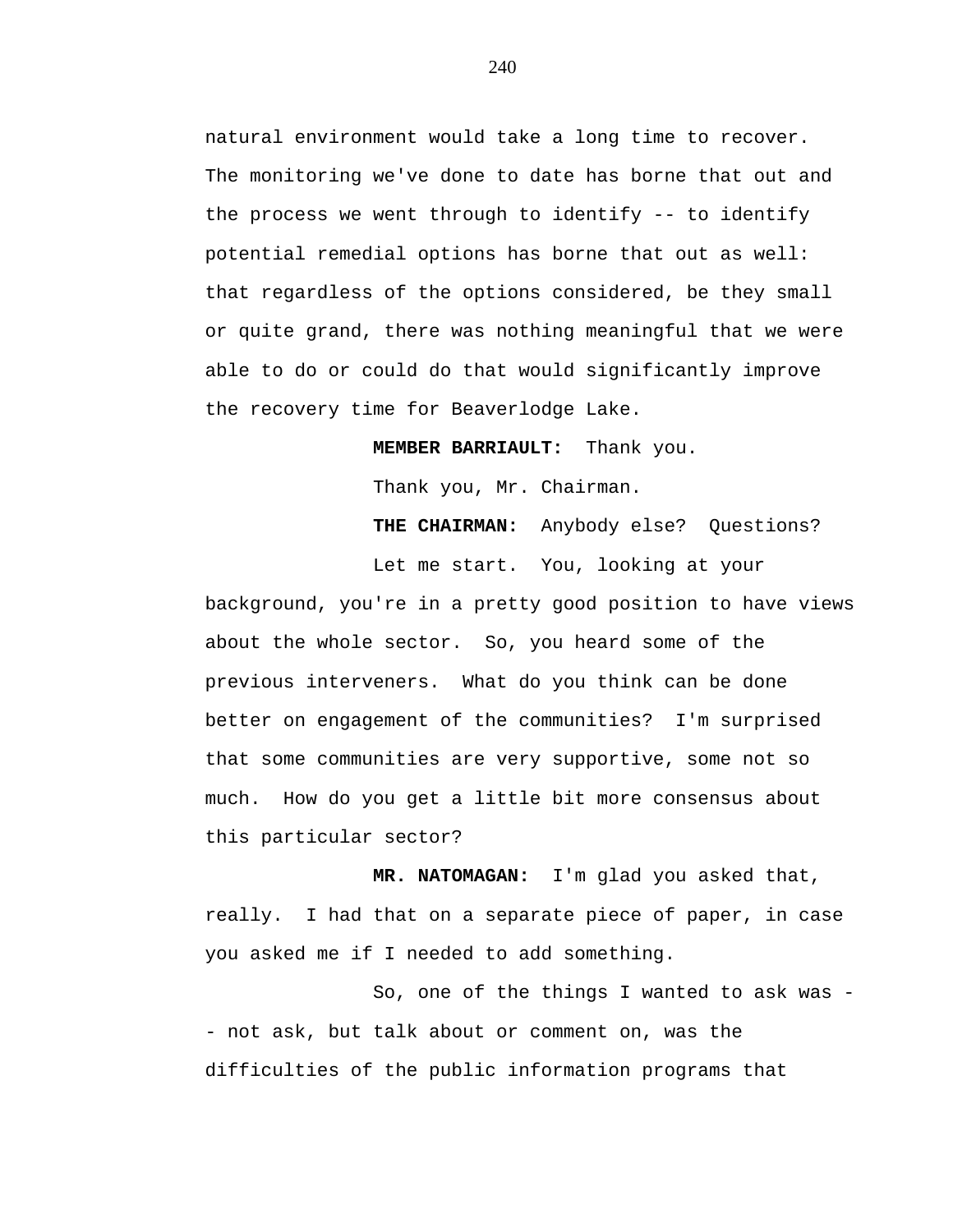proponents or licensees are obligated to have as part of their licensing.

The duty to consult, I've been part of that, and you're always going to have people who are going to be unhappy. You can never satisfy everybody and we all know that. I think it's very unrealistic to expect that proponents such as Cameco, even AREVA or somebody else in front of you, to go to the grass root level, go to somebody's cabin, go talk to somebody at the dock or on the street.

We ask community members: "Vote! Vote in people, mayors and Council, chiefs and band councillors to represent us as a community, right? So, when the CNSC or Cameco sends an invite to the leadership, it is the obligation of the leadership to provide that information, to facilitate that meeting, and bring the people to the band hall, to the municipal hall, or wherever you want to collectively congregate. It is the responsibility of the leadership.

I don't believe it is the responsibility of the federal government, the province, or Cameco, to go to everybody, to expect them to go to everybody to get feedback from them. That is why we have a voting system, whether or not it's municipal or at the Aboriginal Band Council level.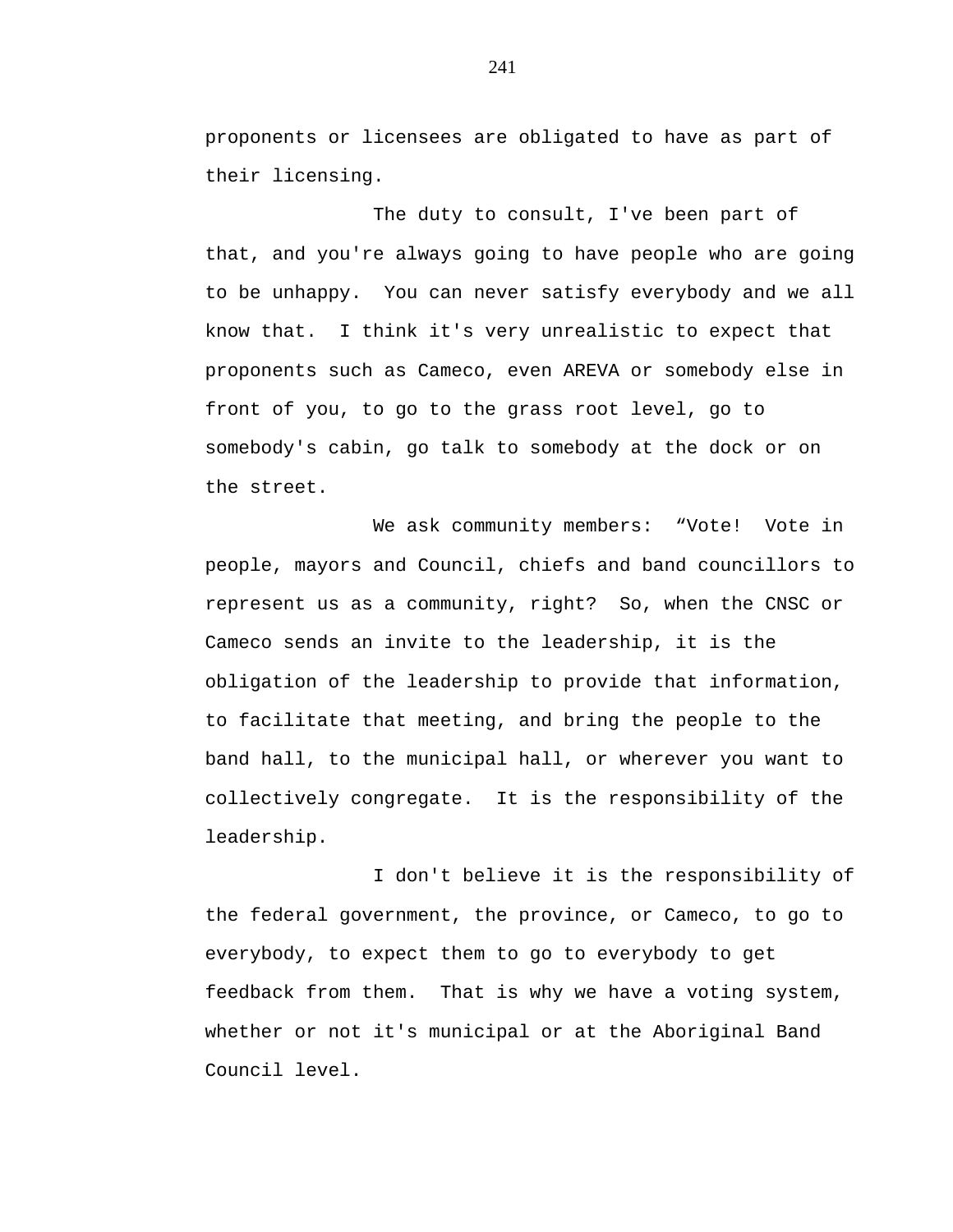THE CHAIRMAN: So -- so, as an aside, so what happened in Quebec, for example, where -- you were there, you saw the kind of mood a whole community was kind of convinced that this is really a better thing to do? How did that happen?

 **MR. NATOMAGAN:** It's the same thing that happened in our community in the early 80's, late 70's, early 80's. You have non-governmental organizations, like Sept-Îles sans Uranium, that come into your community, with people who have very limited knowledge about radiation and the effects to the environment and to the public, and do a fear-mongering campaign. I mean, I was there. I saw the pictures; I saw the pictures at the store, the local offices; kids with tumors and big grins on their faces. I mean, everybody is going to get scared. They did that -- it was in Pinehouse, right? We got over that, but it took us 10 years. That was one catalyst for what had occurred over there, in my opinion.

The other one was: the proponent went in and, with no disrespect to the organization, but you can't bulldoze your way into a community and expect positive feedback.

Public consultation is going in and listening to the people, and taking their input, and taking it seriously. Not saying: "Hello, I'm here. I'm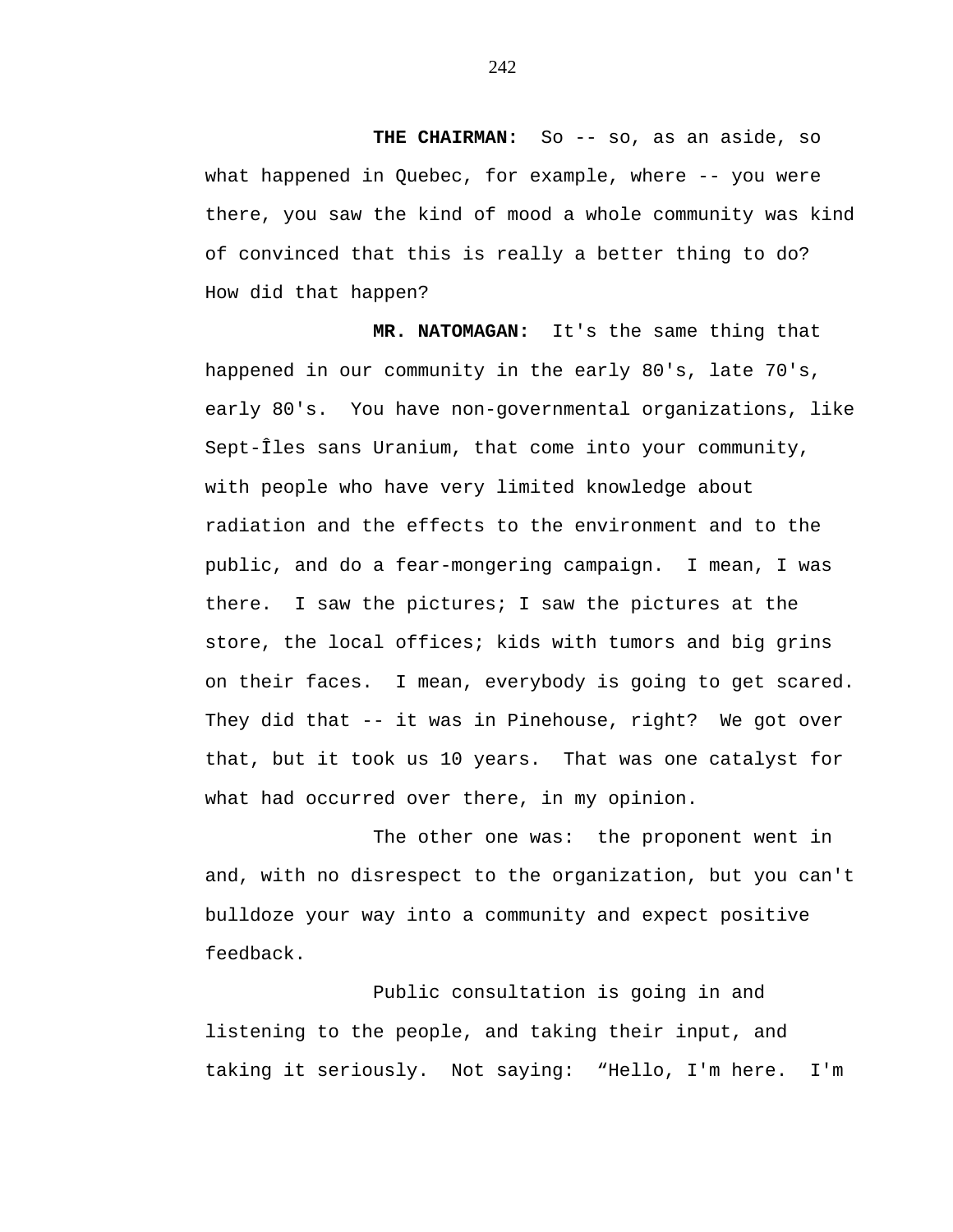going to open a mine site."

So, it's definitely two of those issues. And the third one is: lack of knowledge about the industry, about uranium and its health effects, potential health effects, and its potential effects on the environment.

So those are the three biggest issues I recognized and I spent a lot of time there back and forth and those are the things that I hear. I talk about uranium, mining, and it's hard to explain. You've got to show people, right? And that wasn't done. And that's why we had such  $--$  such a  $--$  I don't know, in my opinion  $-$ negative feedback from the entire community.

**THE CHAIRMAN:** Okay.

Anybody? Mr. Tolgyesi?

 **MEMBER TOLGYESI:** You were saying that there is a lack of knowledge -- you know, in the 70's here and now in Matoush -- and that there's a role and responsibility of community leaders to diffuse information.

But, how or where they should go for information? Because if you go, you know -- what is the truth? Where is the knowledge? To some extent, it's in the company. Those who are coming with those pictures and posters, they do a kind of campaign of scare, okay? On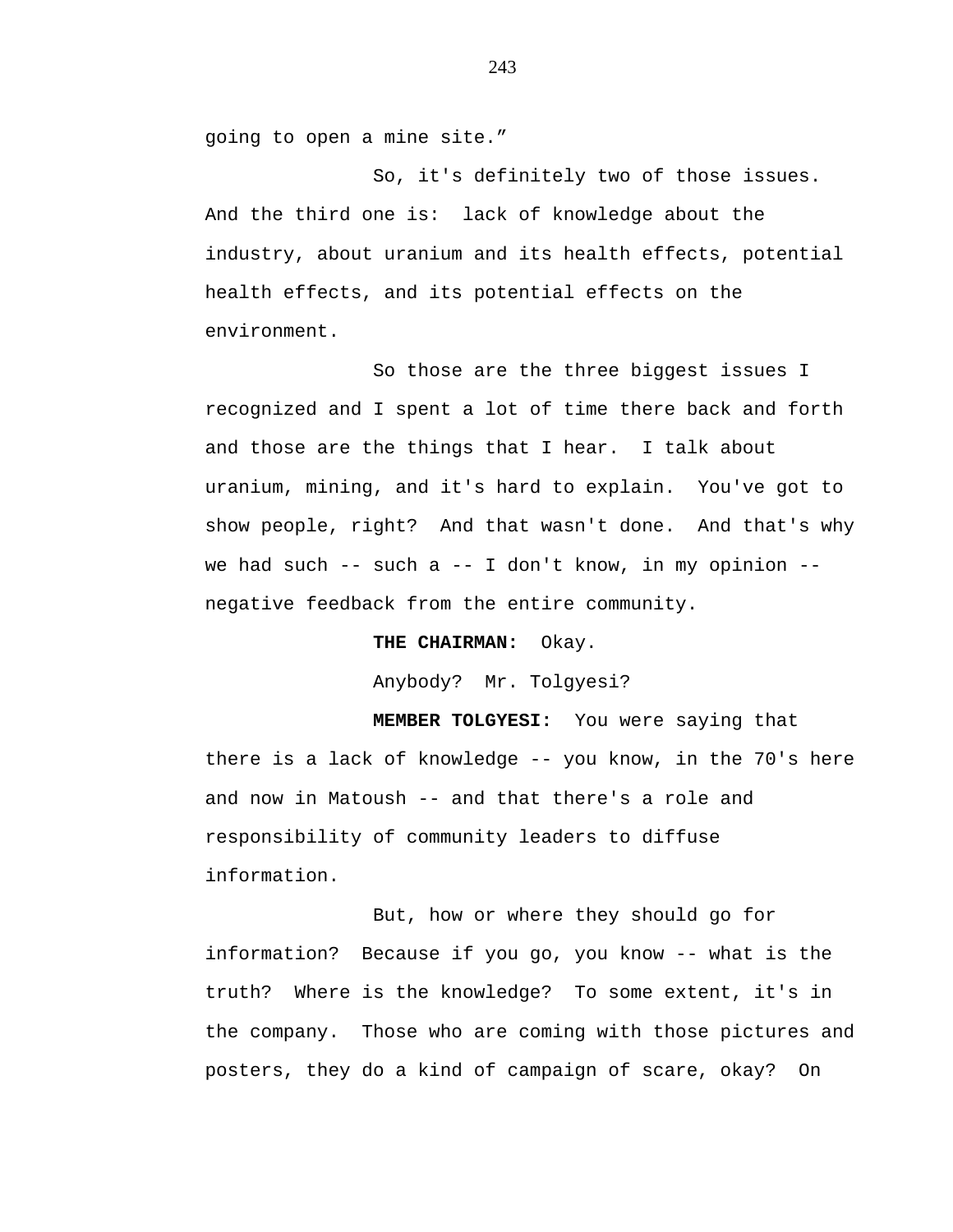the other side, they are saying that the company is doing a campaign, economic campaign in favour of the project.

So, I think the native leaders are also exposed. They should do something and where they should go for an advice? Who could, you know -- there is a Commission, to some extent, but scientists are there also, but, you know, each one to select where to go to make sure that it is -- the explanation is simple, you understand and you agree or you disagree. That's another thing.

But who could help these native communities, and not only native communities, because when you are talking about Matoush in Quebec, it's not just a Cree community. There are lots of people down in Montreal that are against the project. And that's why you hear lots in the newspapers, because it happens in Montreal. If it was happening just in Mistissini, the impact is lesser.

So, you know, how to help these communities to learn about it?

**MR. NATOMAGAN:** Well, you mentioned a couple of things there, and I'll go to the fear mongering aspect first. You know, you had Sept Iles Sans Uranium there talking to the people. You know, when somebody jumps out of your closet and scares the heck out of you, your emotional response is pretty high.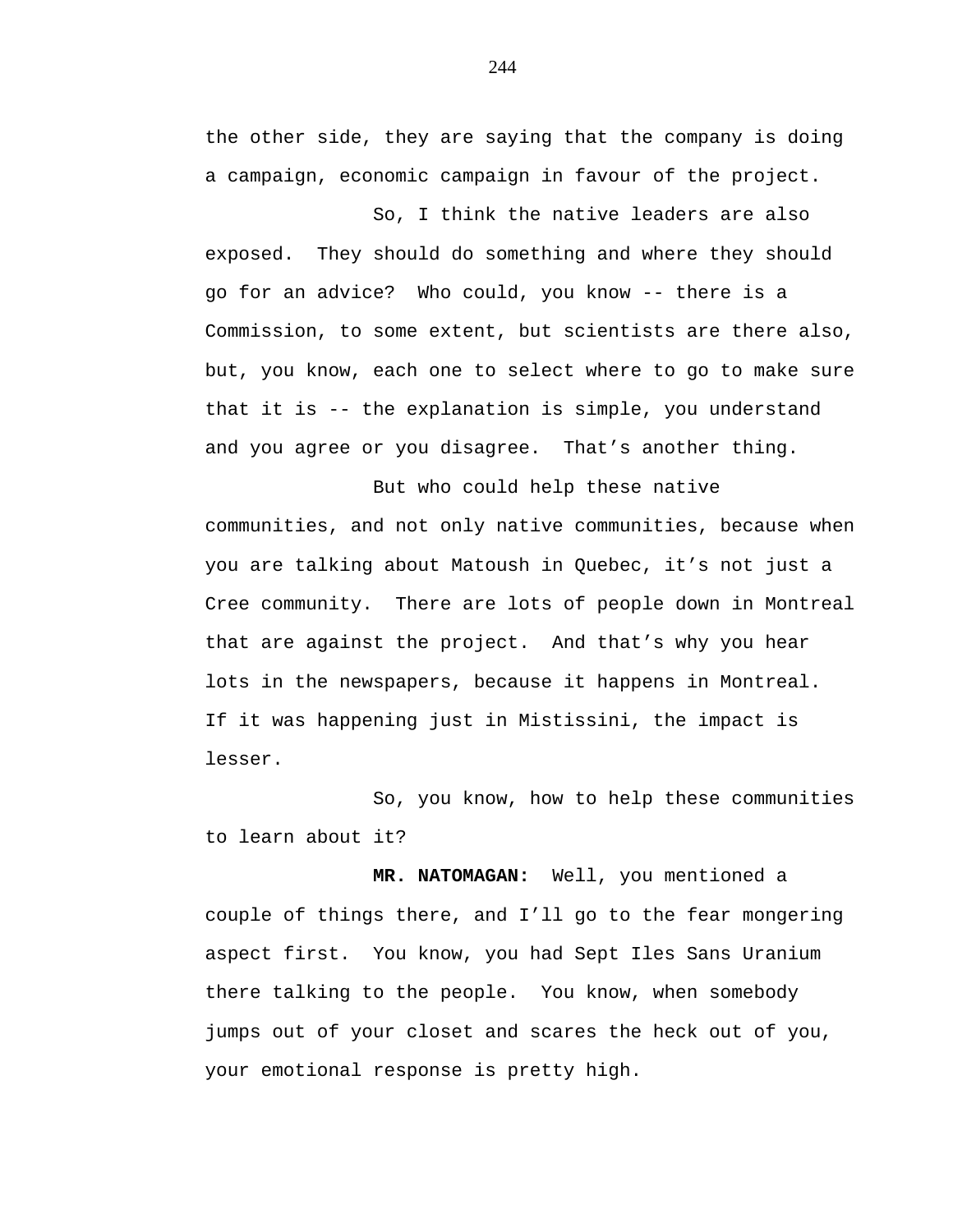When you compare that emotional response to somebody trying to tell you the truth about the industry, your emotional response or interest to that question or that assertion is a lot weaker than somebody scaring you with, you know, hypothetical facts about the industry.

In terms of who should be teaching the communities, I mean, it's not just northern communities, northern Aboriginal communities that have a great deal of challenge in understanding the industry.

You know, you probably have 30 to 50 percent of the entire Saskatchewan population who has a hard time understanding what radiation is.

Surveys have been done in the City of Saskatoon, and there is very limited knowledge about the impacts both to people, personnel and the environment from uranium mining.

It is especially challenging for Aboriginal communities because the number of words we have to describe certain things compared to Webster's Dictionary of all the English words, I mean, I don't even think we have 5 percent of those pages to cover our language. Our language is very -- you know, like they mentioned in the other presentation from Fond du Lac, reps were very visual. Everything has to be described.

You know, you have one scientific term, and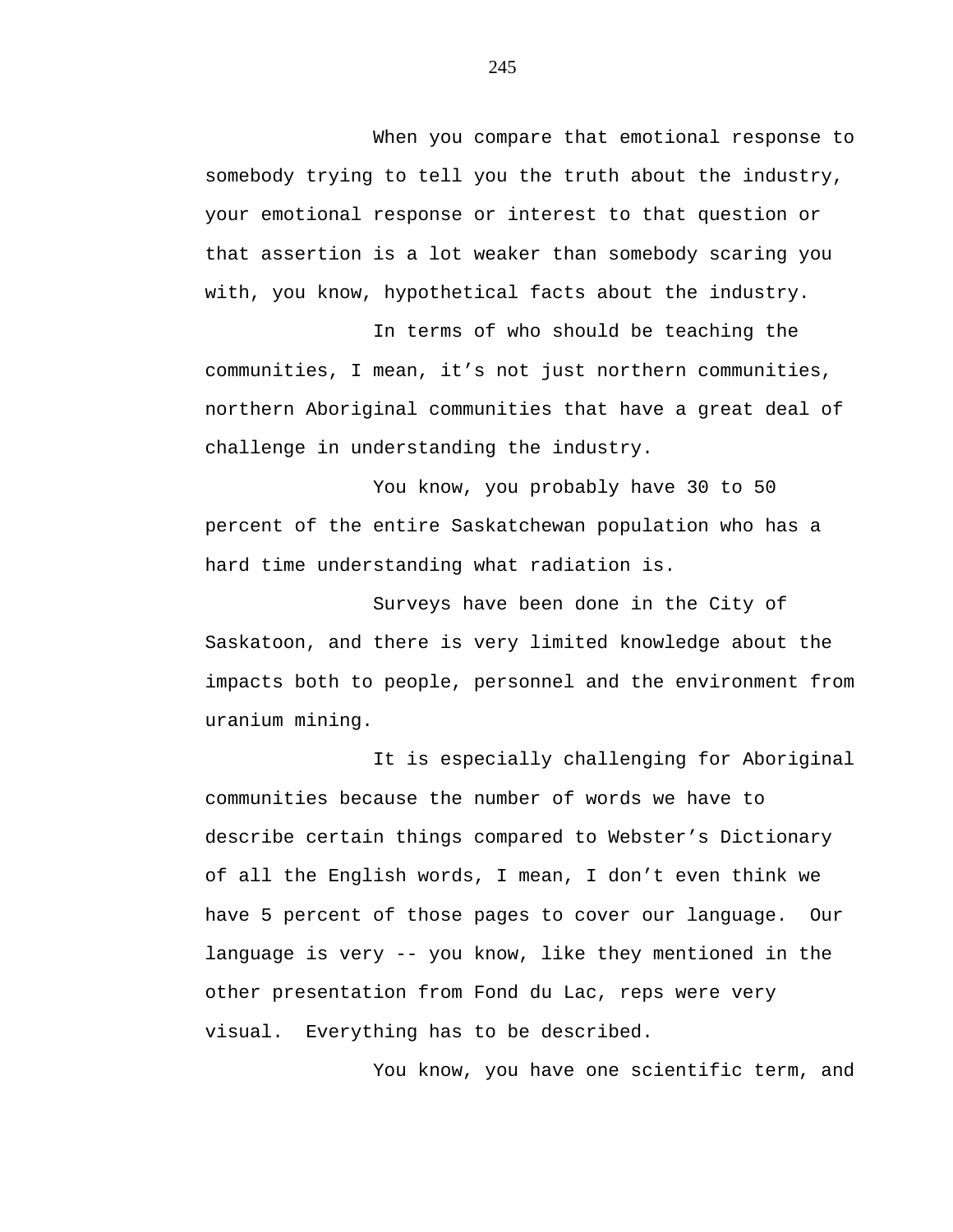it would probably take me two paragraphs or a story -- a half-hour story to kind of describe to an individual what that means. So it's difficult to do that.

Whose responsibility is it? In part, it's the proponent's responsibility to be able to procure the services of somebody who has some level of understanding about scientific and technical information and be able to present that in a format that's understandable to the community members, but that's still a challenge.

**MEMBER TOLGYESI:** Some intervenors were talking that exactly what you're saying, there's no words in Dene or Cree.

So you are one of the persons who is native and you know the knowledge. So how should we proceed to make sure that we could explain? Is there some kind of note to develop new words if it's something like that?

Who do we ask to help to diffuse this information? As I said, you are one of those who knows the industry very well. I don't say you are unique, but there are very few of those who could do that.

**MR. NATOMAGAN:** Well, I'm certainly not here to promote my consulting company, but that's one of my jobs is to do that. They're few and far between. I've promoted myself as one of those individuals who can do that to Cree communities.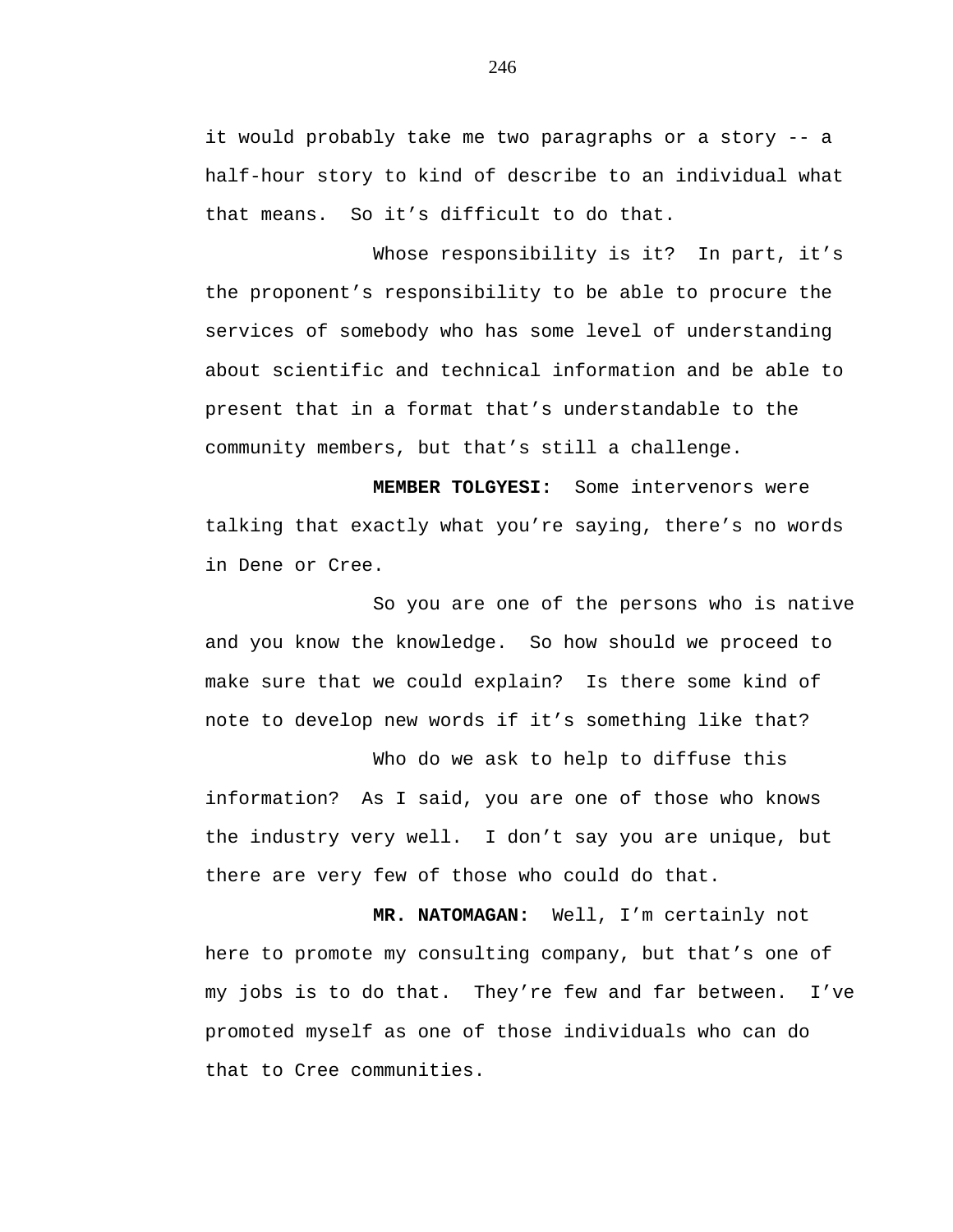Is there an individual out there who can speak Dene and do the same? I haven't seen a person from that background. I haven't worked for the industry that long or for the regulatory agencies to be able to understand that, but I'm still of the firm belief that if I were here to translate a document, it will take me a while. I can't translate some of the discussion here on the fly. I have to know what you want to be talking about so that I can at least understand the concept of what you're trying to convey, what is your objective.

It's the same with scientific technical information that's presented in EIS, in environmental impact statements, ESAR. Any of that information is technical and people don't want to read it. It's too boring, and people don't understand it.

Those are one of my goals is to be able to produce the information in a format understandable to communities, and that's part of the reason why I was brought to Northern Quebec, was to try and be able to do that, but at that time it was already too late.

**THE CHAIRMAN:** To me, that was surprising. I could understand the community's suspicions of the proponent. I could see the community's suspicious of government. I didn't compute they would be suspicious of leaders of the Northern Saskatchewan community.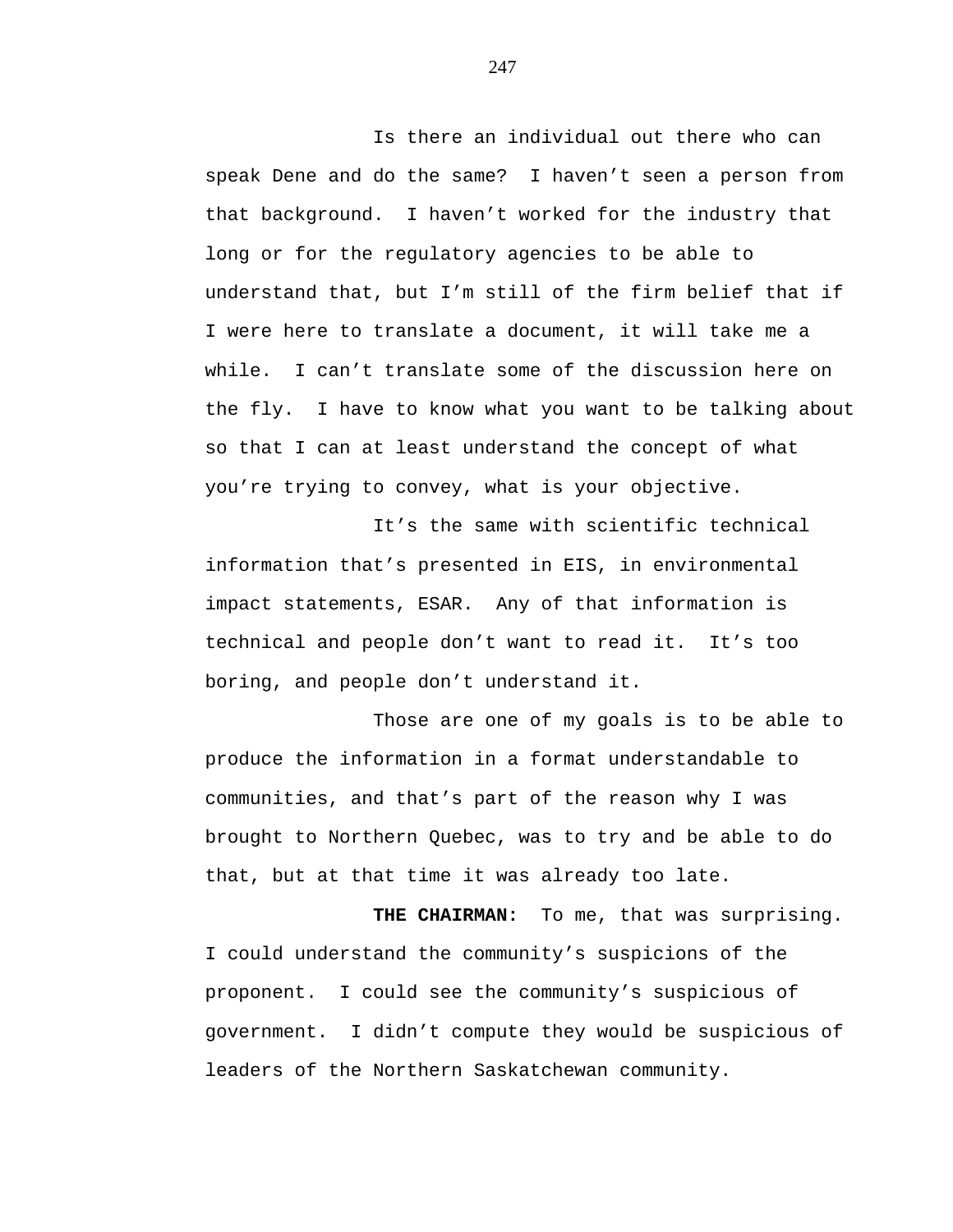So that's where I couldn't understand why there was not a better relationship with Northern Quebec leaders and Northern Saskatchewan leaders to actually talk amongst themselves about what is the so-called truth about uranium mining. To me, it's still a surprise.

**MR. NATOMAGAN:** Well, it was a surprise to me too. I developed a relationship with a number of individuals in Mistissini and, you know, at the end of their June  $5^{th}$  hearings, you know, I'm comfortable to be walking down the street without the relations that I've already built.

In terms of the cross-communication or cross-relationship from Northern Quebec to here, I'm not entirely surprised. I mean, I tried to show the community that the diamond mines and the gold mines that they have there and the reagents they use to produce the product that they're going after, some of the products and tailings that come out of there -- you look at the NPRI information on Environment Canada's website -- some of the contaminants that are out there are -- you know, they're not any better and in lots of cases it's worse in terms of what's being put out in the tailings ponds, type of thing, but you can't convince them of that because uranium equals radiation, equals that fear mongering/death.

I mean, it's a harsh word, but that's what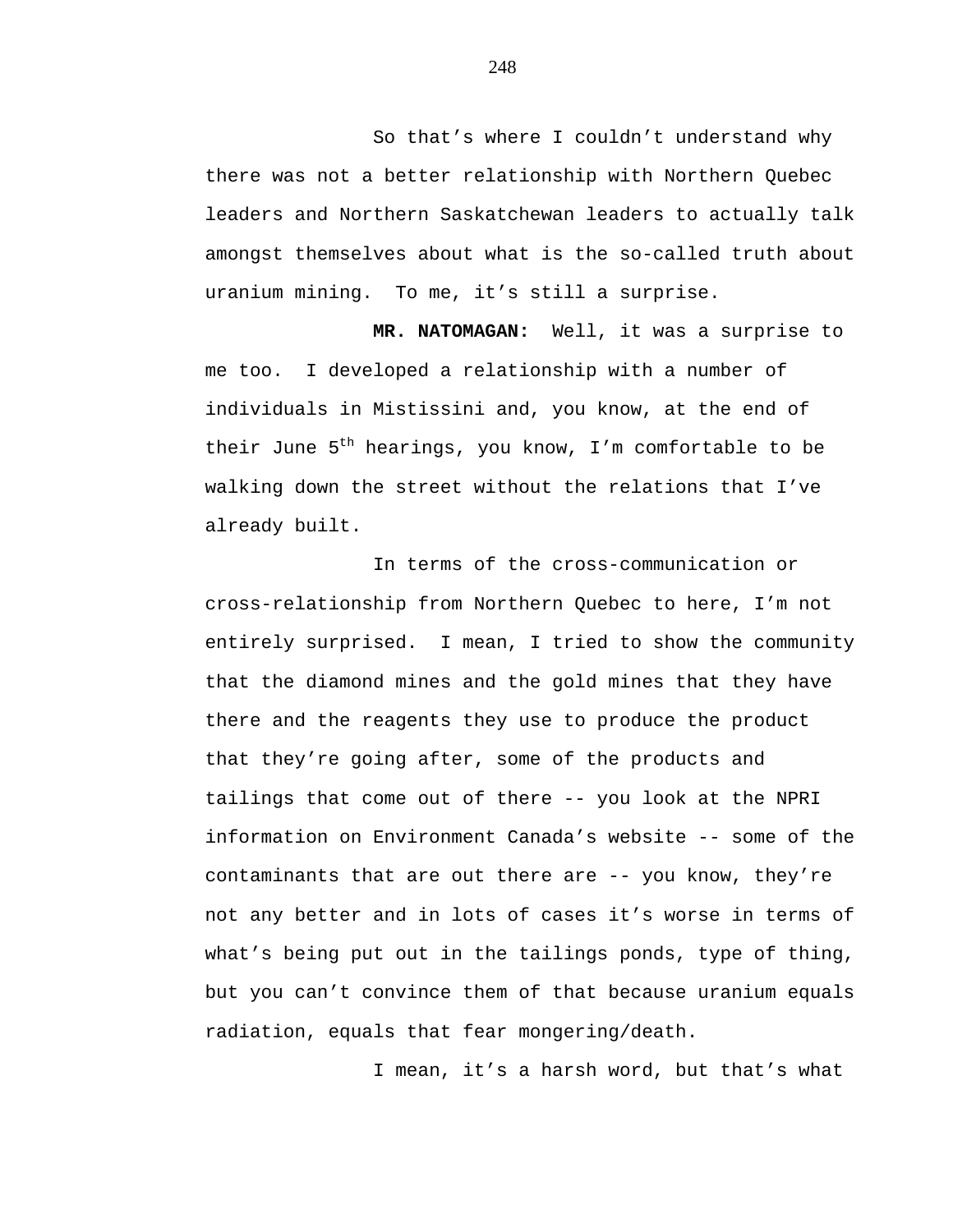people see. So convincing them is a huge challenge for proponents.

**MEMBER TOLGYESI:** There is some similarity. You are talking in Northern Quebec; you are talking about gold mines which started in the 1920s. So, you know, there was a kind of culture and you used to see the mines. So it's like when you're looking in Northern Saskatchewan, you know, you have a 40-year history or 50-year history, so the people know. Natives, they know what that is and they see and understand what the risks are.

But if you will come with something new, it will be probably different.

**MR. MOONEY:** Liam Mooney for the record.

I know it's Mr. Natomagan's intervention you're asking the questions on, but on the Dene and Cree translations, we do make an effort to have simultaneous translation for our presentations in the community and, in fact, try to get the content of those presentations to those translators in advance so some of the technical challenges we're talking about, they can try to work with Elders and find the correct word if it is a challenge.

So there is a studied way we go about having translation and respecting the different Dene and Cree dialects that we deal with from community to community.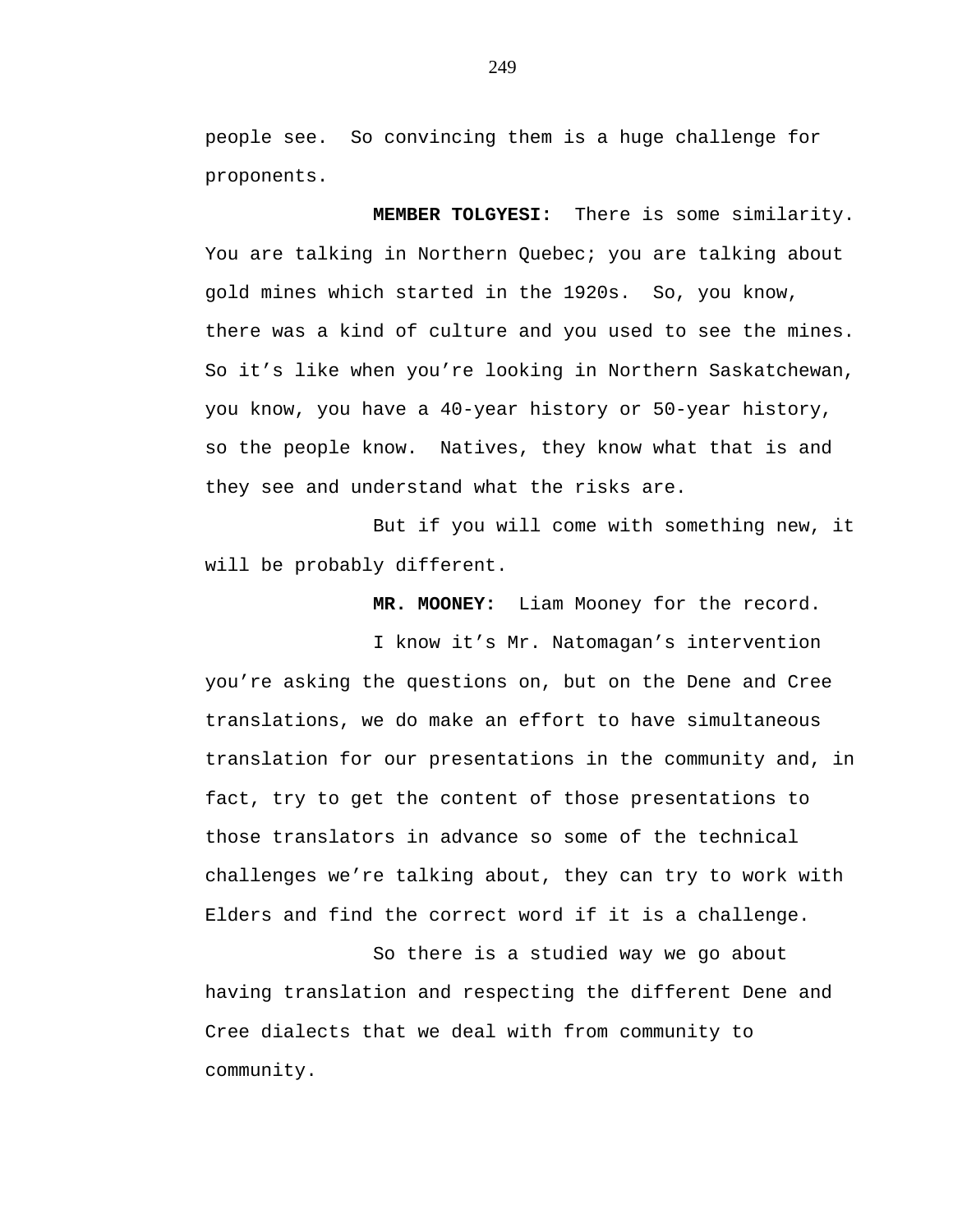**THE CHAIRMAN:** Anybody else? Thank you. **MR. NATOMAGAN:** Can I add one more thing?  **THE CHAIRMAN:** Absolutely. You have the

last word.

**MR. NATOMAGAN:** All right.

We talk about a 10-year licence, and I am still under the belief that a 10-year licence is okay because my experience with the management systems that are captured under a licence are robust enough that Cameco can adapt the changes with exposures, with potential impacts to the environment, and it also gives the Commission and the staff the flexibility or the tools to address emerging issues.

One thing I am a bit concerned about is we talk about interim reporting or getting involved in the annual report as part of an intervention.

Right now, we have systems in place where the Commission -- the Canadian Nuclear Safety Commission -- has a public funding program where interveners such as myself can come to the table, express our opinions, express our review comments of the information provided to the Commission and their staff. That's going to go -- is that going to go away?

Considering, you know, you have a 10-year period, if I'm allowed to intervene on a 2013 or 2015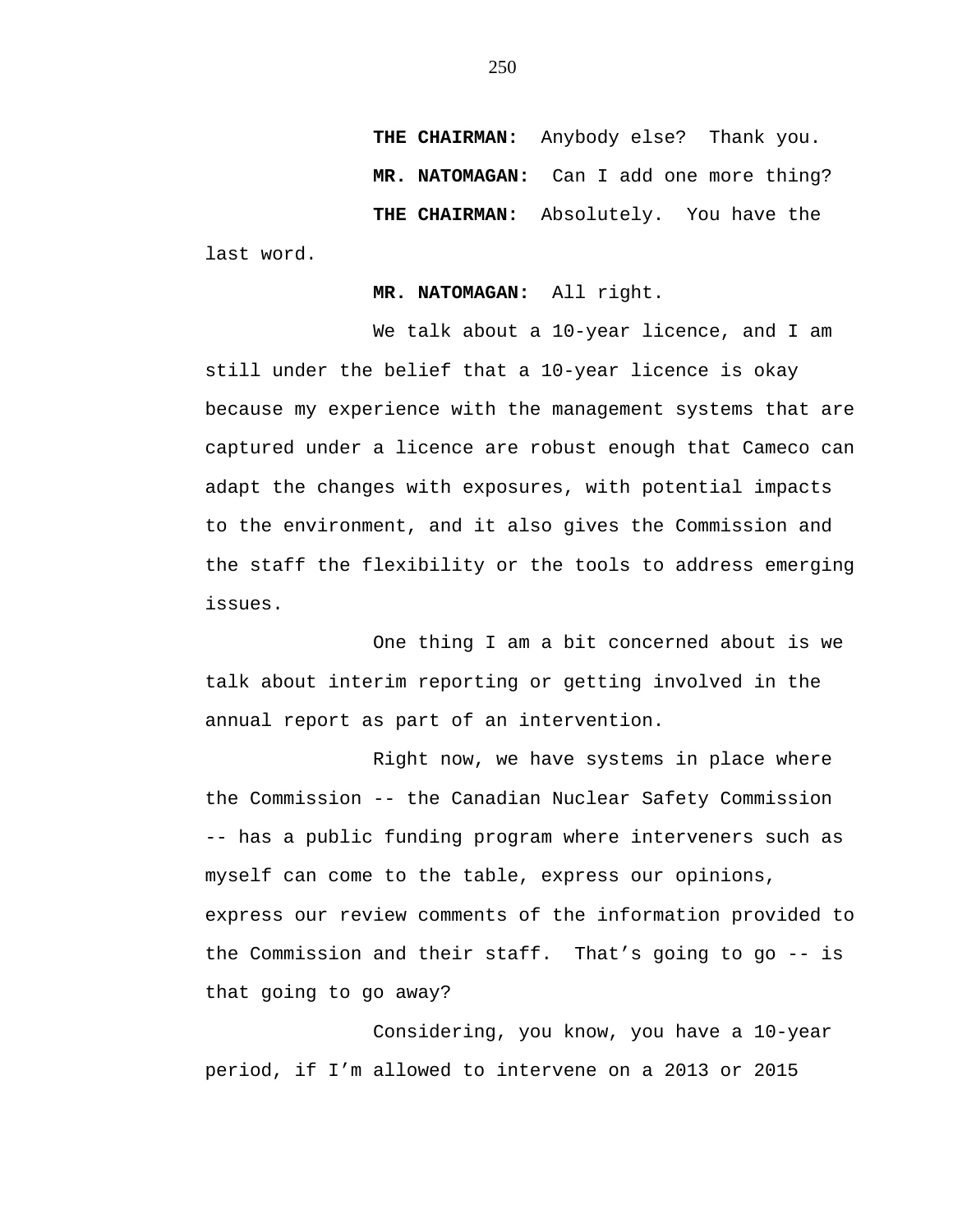annual report, which comes in several binders that are maybe three inches thick, where is the funding going to come from for communities? Where is the funding going to come from for, you know, individuals like me who want to talk about developing or emerging issues, about the proponent and their performance.

Right, so if you don't do it in shorter terms, how do we get involved? I mean, I can write letters and read, you know, 1,200 worth of documentation, but I got to work. So I do have a vested interest in the public funding program. What does that mean for communities and myself?

 **THE CHAIRMAN:** Staff, would like to reply?

**MR. ELDER:** Peter Elder, for the record. I think we are looking at that program and seeing how it can be -- we can maximize the use of it. So I guess that's one of the things we're -- have to stay tuned on, is we're looking at how we can more effectively use our participant funding program. But I think we have some flexibility and we are exploring that flexibility and see how far we can go.

**THE CHAIRMAN:** The annual report is, can be done in many, many ways. And depending on the experience and the Commission decision, it can run all the way from a meeting to a meeting with intervention to a full public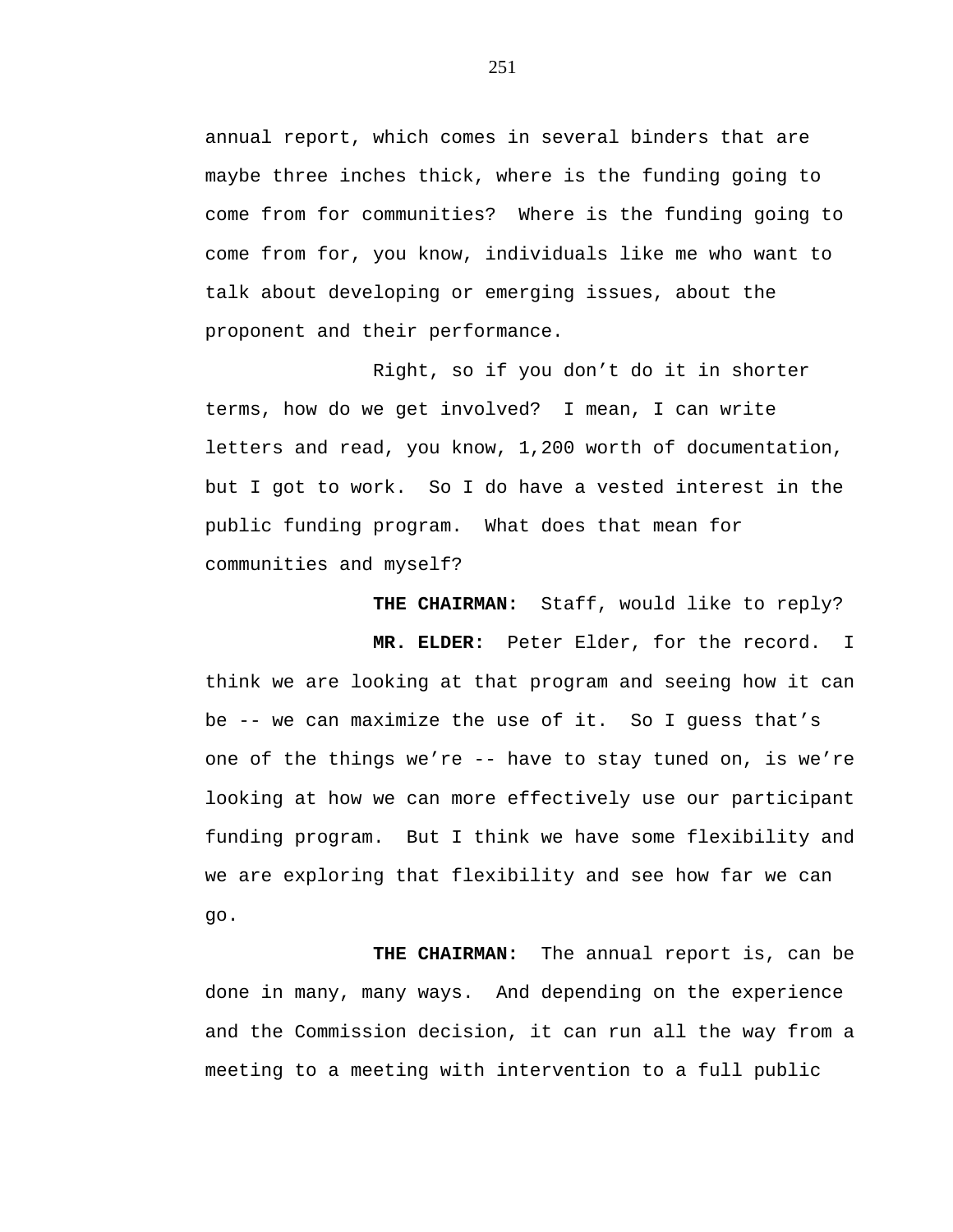hearing. So I think that some -- this is something that the Commission is still struggling with. But we are -- we do value public input all the time. That's the question, how often and when and where.

**MR. NATOMAGAN:** So how would I stay in touch to know -- to be in the know about the system? I realize CNSC staff had mentioned that we'll talk to people to go to communities, talk about the performance of the licensees during the 10-year period.

So in four years time, when I review - when I want to look at the historical, the three-year history of the environmental performance, of the safety performance of the proponent, who's still seven years away from their renewal, how do I get involved, how does my community get involved, how does Fond-du-Lac, Beauval, any other northern community that's listed as impacted get involved in the intervention process when the funds may not be available?

So, I mean, you may not be able to answer that right now, but it would be nice if I could receive an answer at some point in time.

**THE CHAIRMAN:** Okay. Thank you. Thank you for the intervention.

The next presentation is by the Saskatchewan Mining Association, as outlined in CMD 13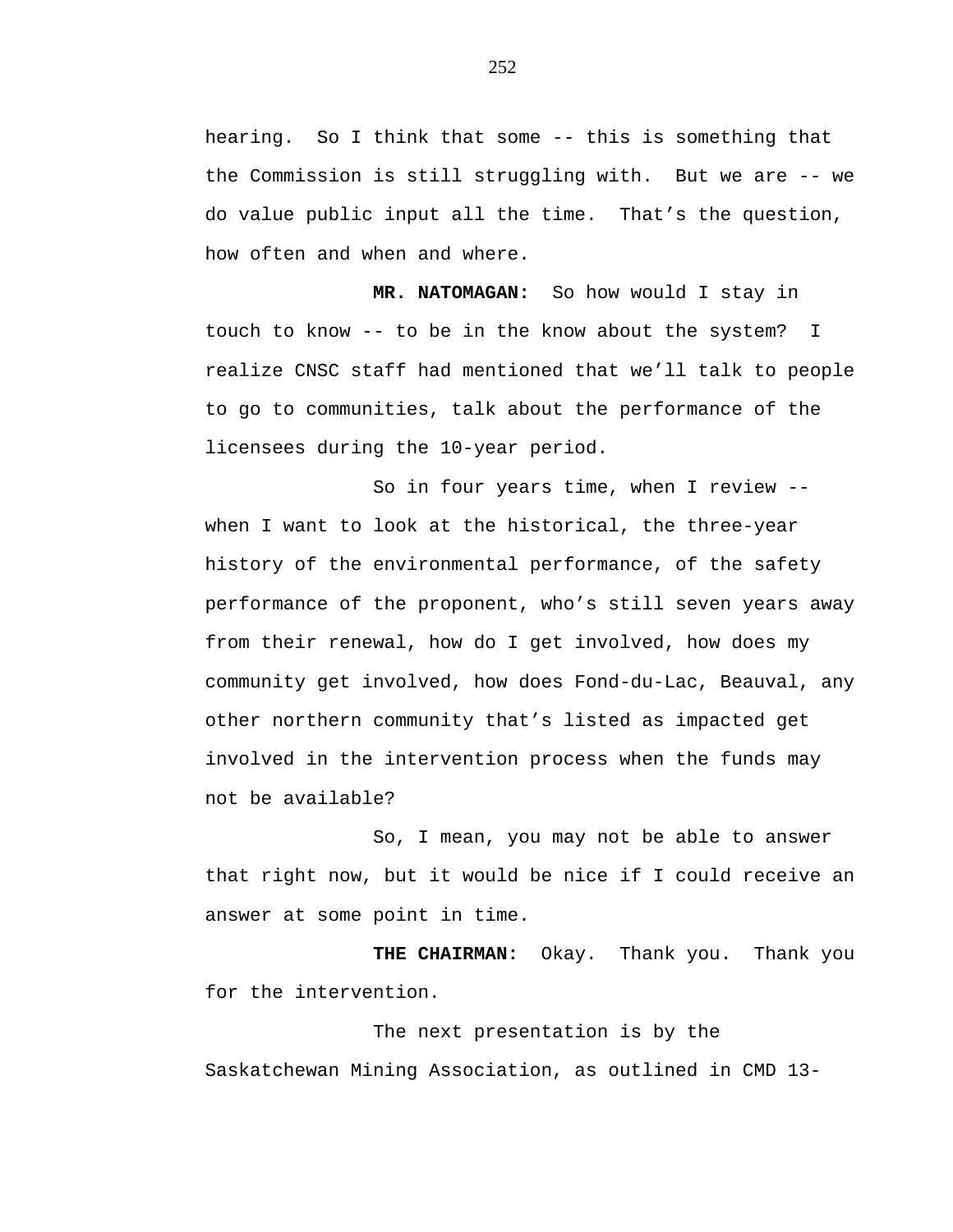H5.12 and 5.12A. And I understand that Ms. Schwann will make the presentation. Please proceed.

**13-H5.12 / 13-H5.12A Oral presentation by the Saskatchewan Mining Association** 

**MS. SCHWANN:** Thank you very much. Good afternoon Dr. Binder and Commission members, salut. My name is Pam Schwann, I'd like to acknowledge and thank the previous presenters that presented today for the information they had.

I'm the executive director of the Saskatchewan Mining Association and I'm here to speak in support of Cameco Corporation's license application for a 10-year period for Cigar Lake.

This is a bit of an introduction to Saskatchewan Mining Association. We are an industryfunded association. Our mission statement is to represent and support a safe, responsible and growing Saskatchewan mining industry. We have over 40 members in our association that are both mining companies and exploration companies. It does include Areva and Cameco, as well as all the operating potash companies, gold companies, coal companies in Saskatchewan.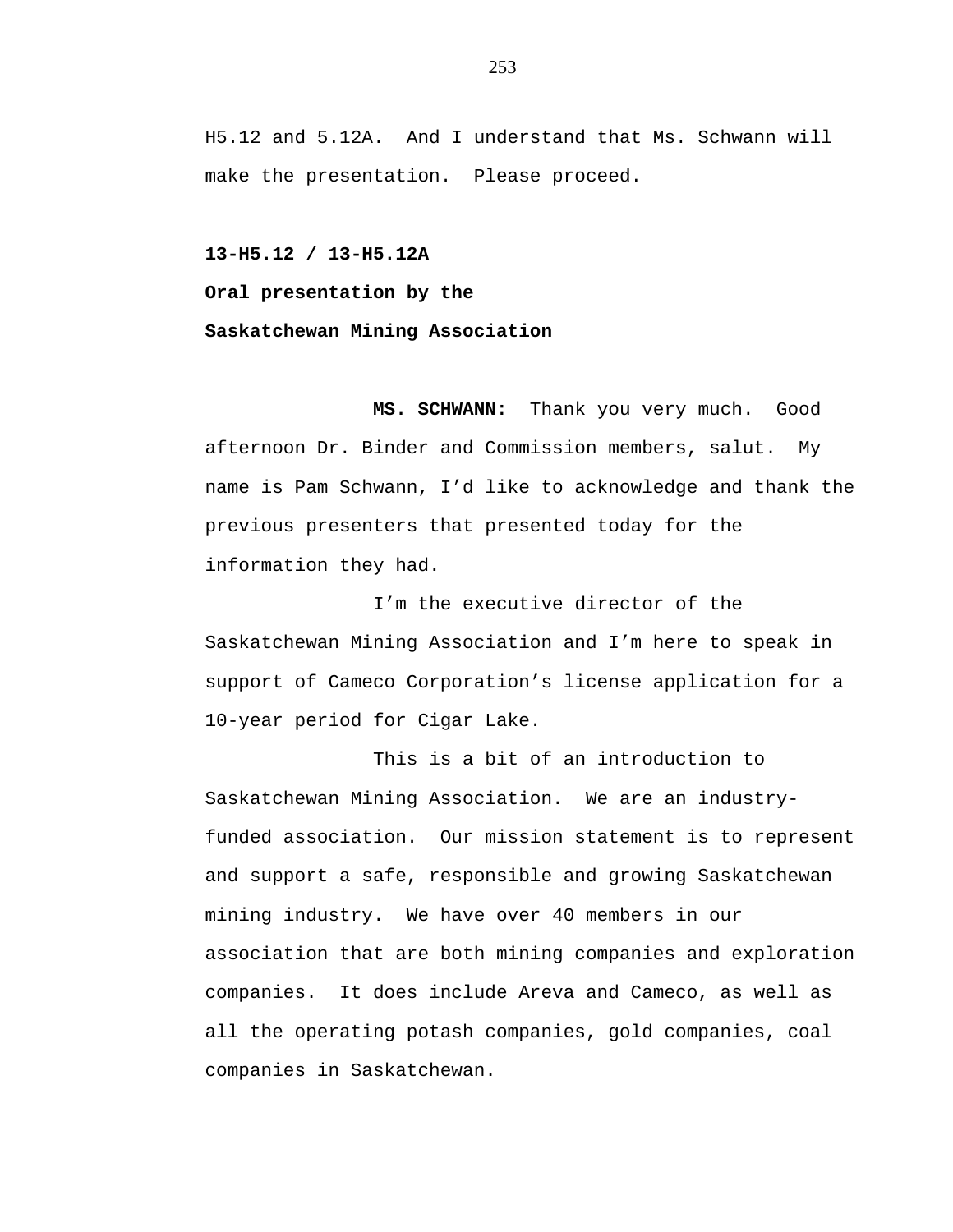I want to talk a little bit about the record of the uranium mining industry in Saskatchewan. We've had over a 40-year period of uranium mining in the province. That's a long history of uranium production with a proven record of safe and environmentally responsible development.

Saskatchewan is a world leader in uranium production and the Athabasca basin is home to the world's highest grade uranium deposits, as showcased by the McArthur River and Cigar Lake deposits. In 2001, uranium mining in Saskatchewan provided 100 percent of all of Canada's uranium production. This represents approximately 17 percent of the world production.

I'd like to speak a little bit about the proponent and their being leaders in safety. They have - the proponent has a proven track record in terms of safety and environmental performance in a number of areas.

If I look at the workmen's compensation statistics for Saskatchewan, underground hard rock mining that they are a part of, their time loss injury rate is lower than the time loss injury rate for all the WCB classes. So that's lower than all government workers, health workers, construction workers, manufacturing workers. And this has been decreasing since 2007.

If you look at the Saskatchewan Mining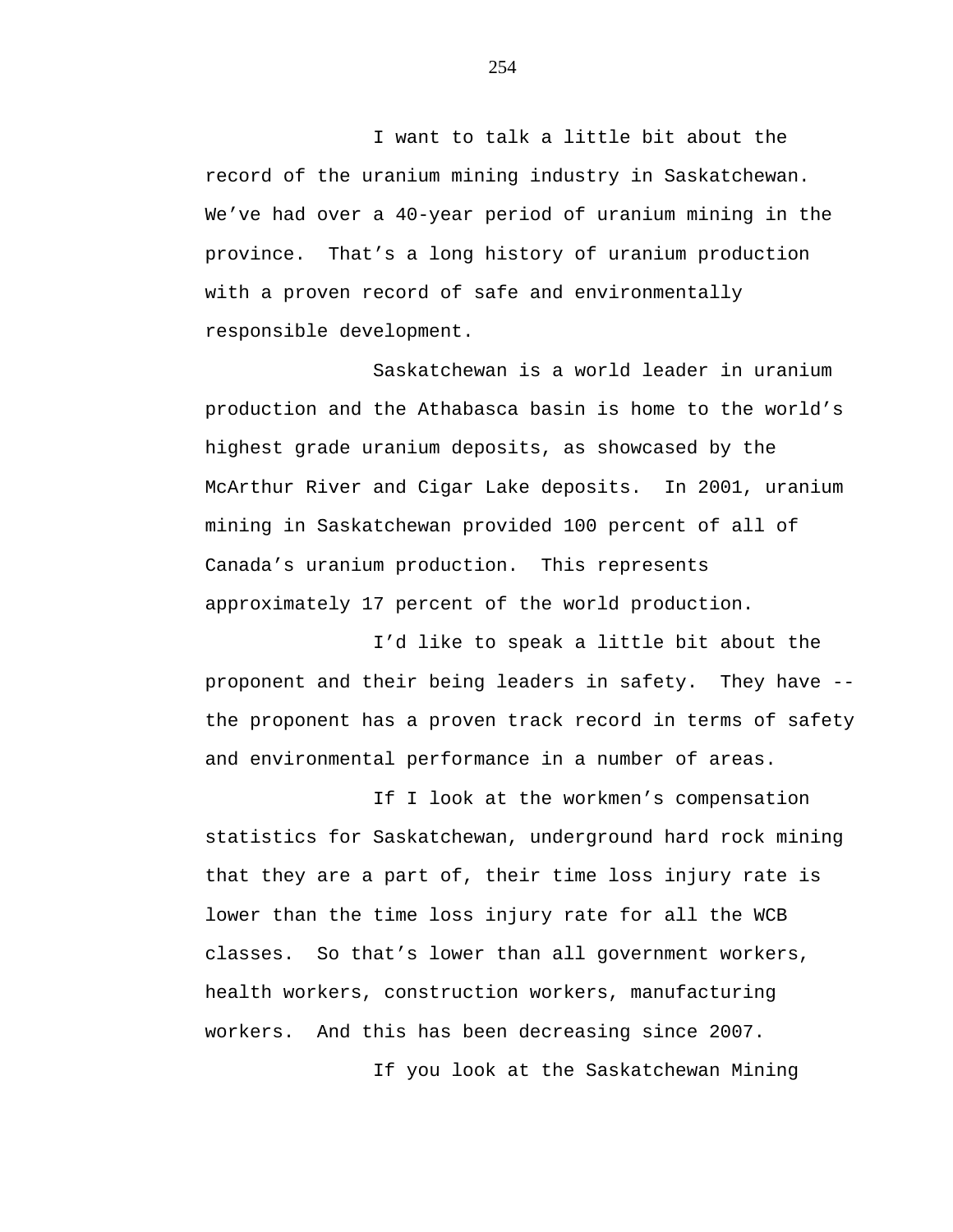Association injury stats as well as the labour statistics, and I believe Neil Crocker was here earlier today, we can see that Cigar Lake has received safety award - specifically the Cigar Lake operation has received a safety award for having a competition rating of zero, which is a significant milestone for any company and it's achieved by calculating the lost time injury frequency rate plus 10 percent of severity rate. And they achieved this rating in 2007, 2009, 2010, 2011 and 2012.

In terms of CNSC stats from your annual report, it indicates that personal dose records for operating mines and mills from 2006 to 2011 showed that radiation doses to workers were safe and well below the regulatory limits. The number of reportable events remain stable at the Canadian uranium mines and mills. And the effluent discharges to the environment for uranium mining did not exceed regulatory limits.

I'd also like to mention Cigar Lake again specifically in terms of their safety performance. Cigar Lake received a special award certificate recognizing their safety record with over 700,000 hours worked with one reportable loss time injury rate and zero modified work injuries in 2010. This was really quite an accomplishment.

This is also the same year that their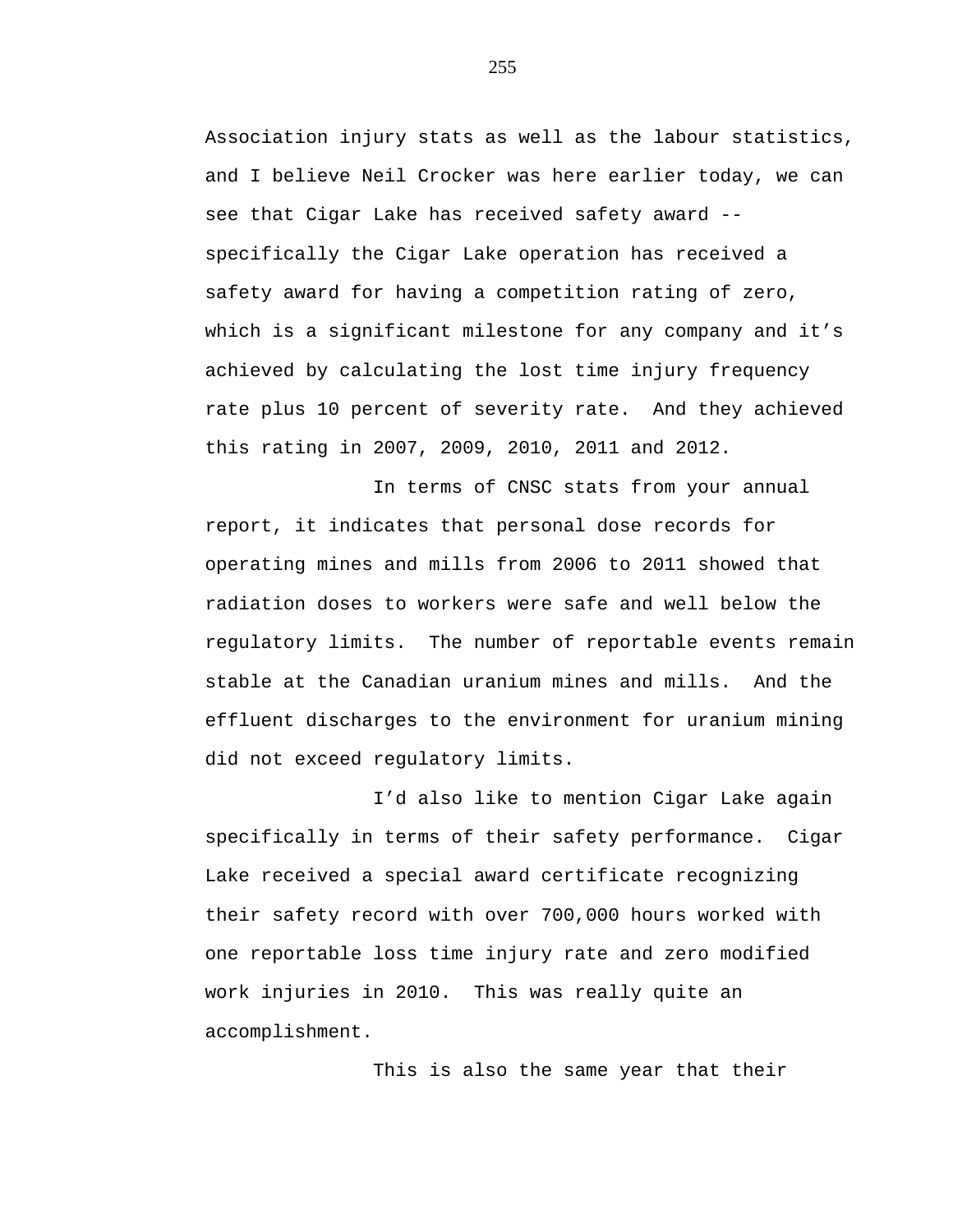sister operation at McArthur River won the national John T. Ryan award. What I think that speaks to is the culture of safety that the proponent has.

In terms of the safety performance and industry leadership within the Saskatchewan Mining Association, I'd like to speak to a few points. Cameco has a long track record of being a safe and qualified operator and has demonstrated its leadership in radiation health and safety. Cameco ensures its personnel are competent and qualified to safely perform the duties, this includes radiation protection.

I'd like to speak a little bit about Cameco's role in Saskatchewan Mining Association's safety community. They are regular contributors to our safety committee meetings, which are composed of safety leaders from all the different mining operations, both site and corporate. They meet on a monthly basis. They are committed participants to providing the Saskatchewan Mining Association safety training courses for new supervisors.

An individual from Cameco led the review of our reporting of safety statistics in collaboration with the mine safety unit with the Department of Labour to ensure accuracy and consistency in reporting.

And they're also prominent members of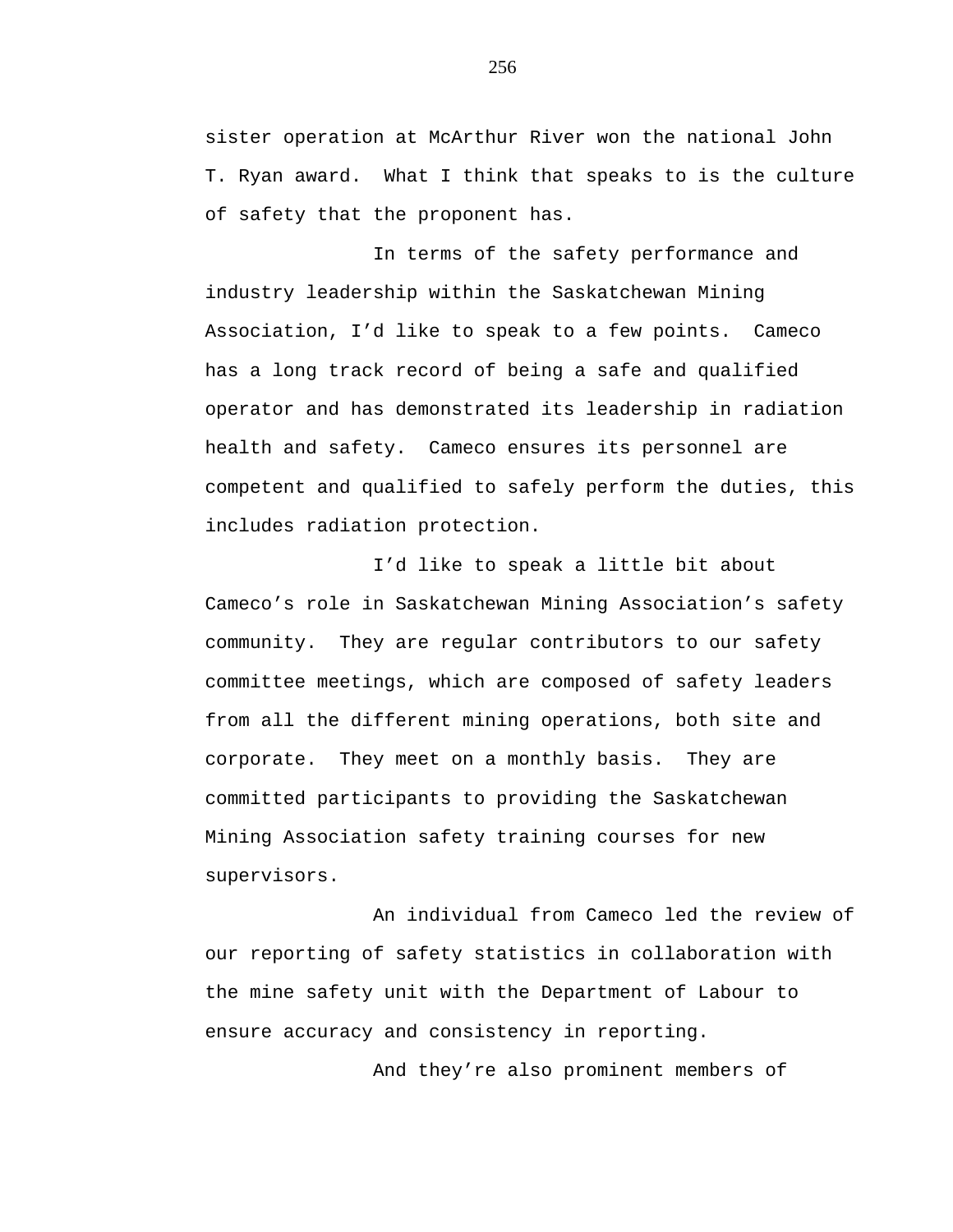Saskatchewan Mining Association emergency response mine rescue competition that's held annually every year. The competition is an annual competition, but these teams train throughout the year. And on the screen, you can see them both in their fire competition on the left and an underground mine rescue scenario on the right-hand side.

In terms of public support, I wanted to speak a little bit about the general support that the mining industry has in Saskatchewan and also with - specific to uranium.

In terms of public support, there's a strong level of support for mining and uranium in Saskatchewan, including amongst residents of northern Saskatchewan. So quite contrary to what was the experience I believe in Sept-Îles.

This support reflects the public confidence in a well-managed and well-regulated industry. In terms of a 2012 public awareness survey that was conducted by the Saskatchewan Mining Association, over 1,000 participants all across Saskatchewan were contacted, 84 percent think the mining industry in Saskatchewan is very important, 90 percent are supportive of the province's mining industry and 84 percent have a positive perception of mining as a career.

With respect to uranium specifically, a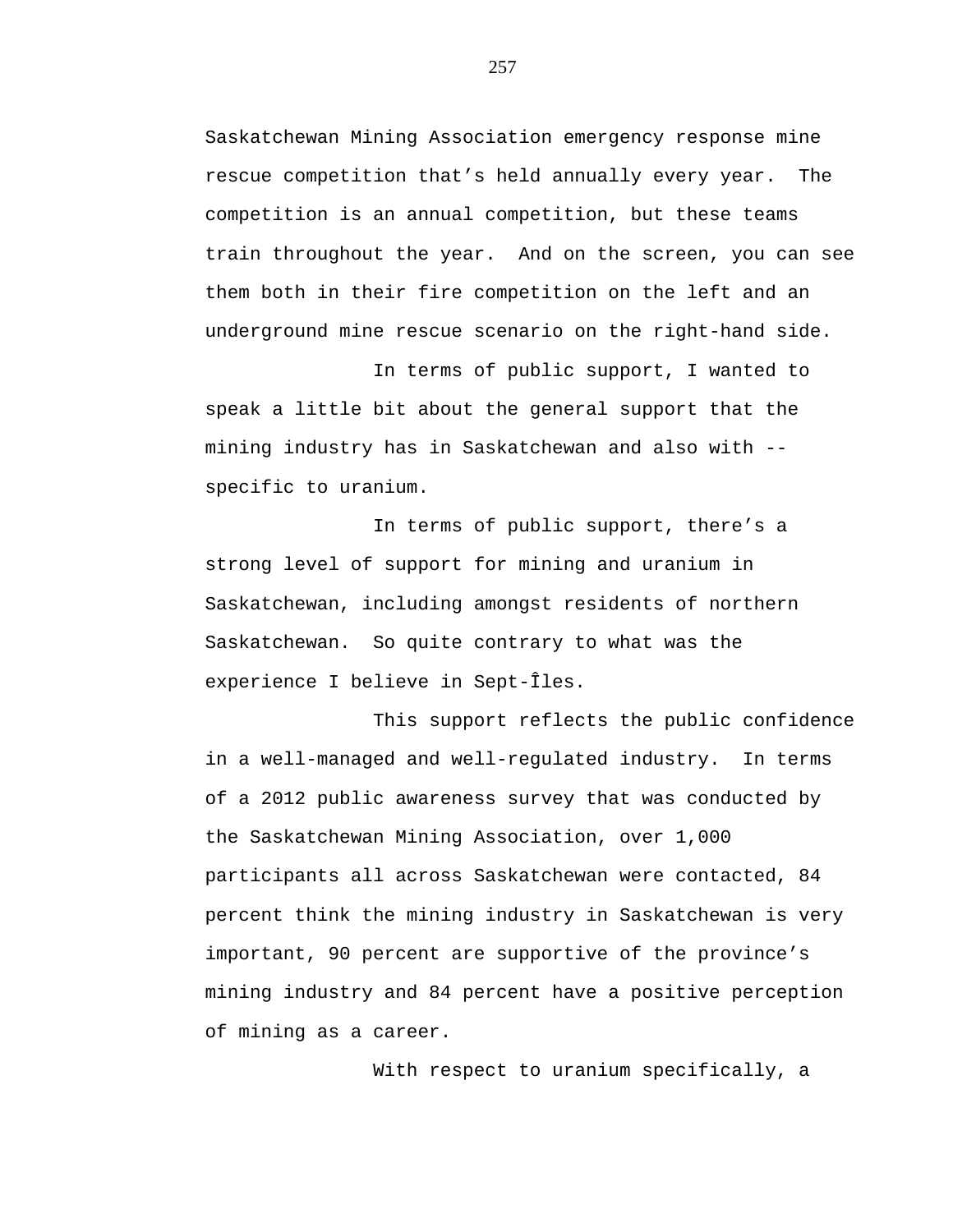2011 uranium mining industry poll indicated that seventy nine percent of the public support the uranium mining industry. So, I think what that reflects, is a very strong overall support for the mining industry in Saskatchewan and also for the uranium mining industry.

I'd like to speak about the –- Cameco position as a leader in terms of corporate social responsibility.

First of all, with respect to trading and employment, and specifically their work in developing a human resource capacity. The uranium mining industry in Saskatchewan is a global leader in corporate social responsibility. They were developing relationships, and we heard a lot about that, I think, this afternoon. And they were developing these relationships for the longterm. Long before the term social license to operate, or corporate social responsibility, even existed. It's a long standing way of doing business for both Cameco and AREVA, and I think you heard from Mr. Corman that it's a very close collaborative relationship between the two companies.

Cameco has taken a leadership position in working with government and education partners to create a trained labour pool in the North from which the mines and other businesses can recruit skill workers.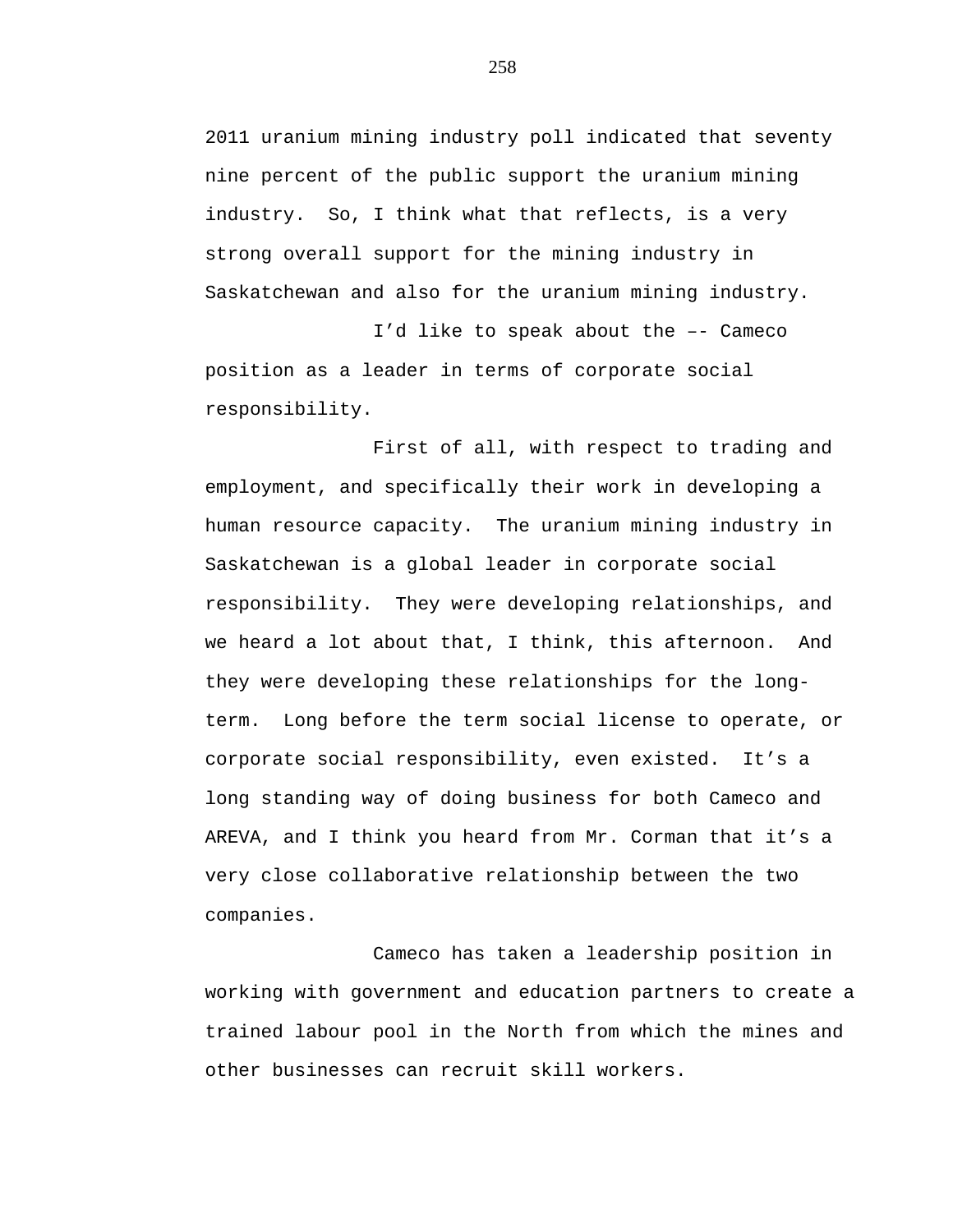This partnership approach has helped deliver training, in spite of the challenges of serving a relatively small population. Close to 40,000 people over a very large geographic area. You heard the representatives from Prince Albert Grand Council talk about the North, representing one third of the province. So, a very beautiful and very large part of the province.

But they have demonstrated results. And this is a –- these statistics, actually, are from the Human Resources Development Agreements, that the province of Saskatchewan has. And, so, these are the numbers that I'll be referring to.

Three thousand seven hundred and seventy five (3,775) employees at the Northern mine sites, in 2011. Of that, forty seven percent or almost 1,800 employees were from northern Saskatchewan, with an annual payroll of \$96,000,000 injected into the northern Saskatchewan economy.

The job ranges from unskilled to skilled, with a progression over the years, from entry level through to supervisory. Admittedly, not as fast as many would like. There are lots of challenges. But, having said that, Cameco is also the number one industrial employer of aboriginal people in Canada. Certainly, something to be proud of and not that their work should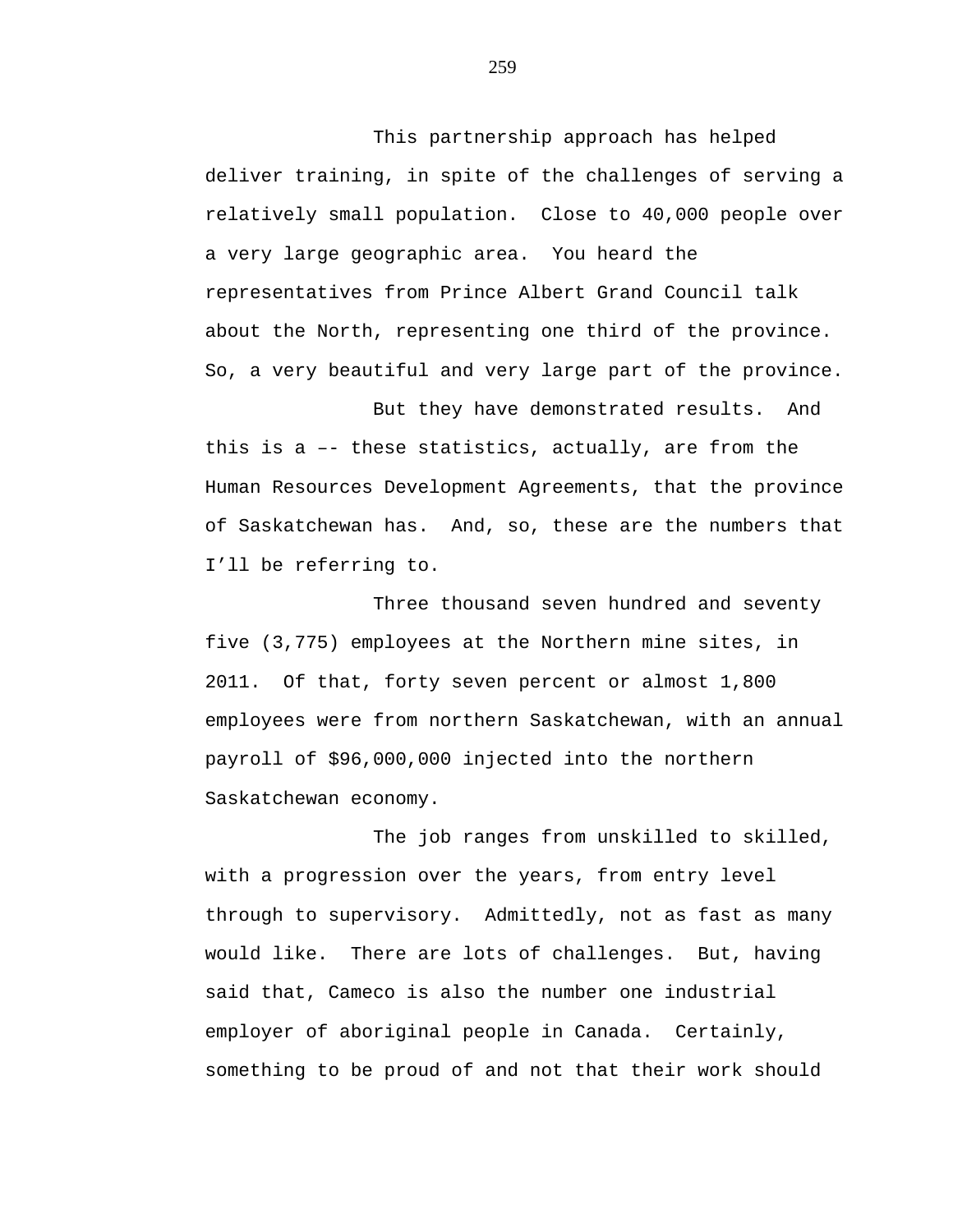stop, but it's something that should be acknowledged.

Industry is partnering with training institutions and governments to provide training to direct jobs through initiatives such as a Northern Career Quest, a multi-party training plan as well, through different four phases, to prepare northerners for jobs directly in the mining industry. And that money has come from both industry, and it's come from the federal and provincial governments as well.

Also, in 2011, uranium mining companies awarded over \$200,000 dollarships and scholarships for northern students and \$33,000 and school awards for grade 7 to 12 in the Athabasca region alone.

Looking at the proponent's record in terms of being a leader in corporate social responsibility, with respect to business development and building business capacity. Over the 40 year history of uranium mining in northern Saskatchewan, the uranium industry has worked with communities to encourage northern business and joint ventures, to supply goods and services. That is to build the business capacity of northern Saskatchewan for the mines. But, they can also be transferred outside of the mineral resource sector and often times, right into the communities themselves.

Their role has been that of an incubator of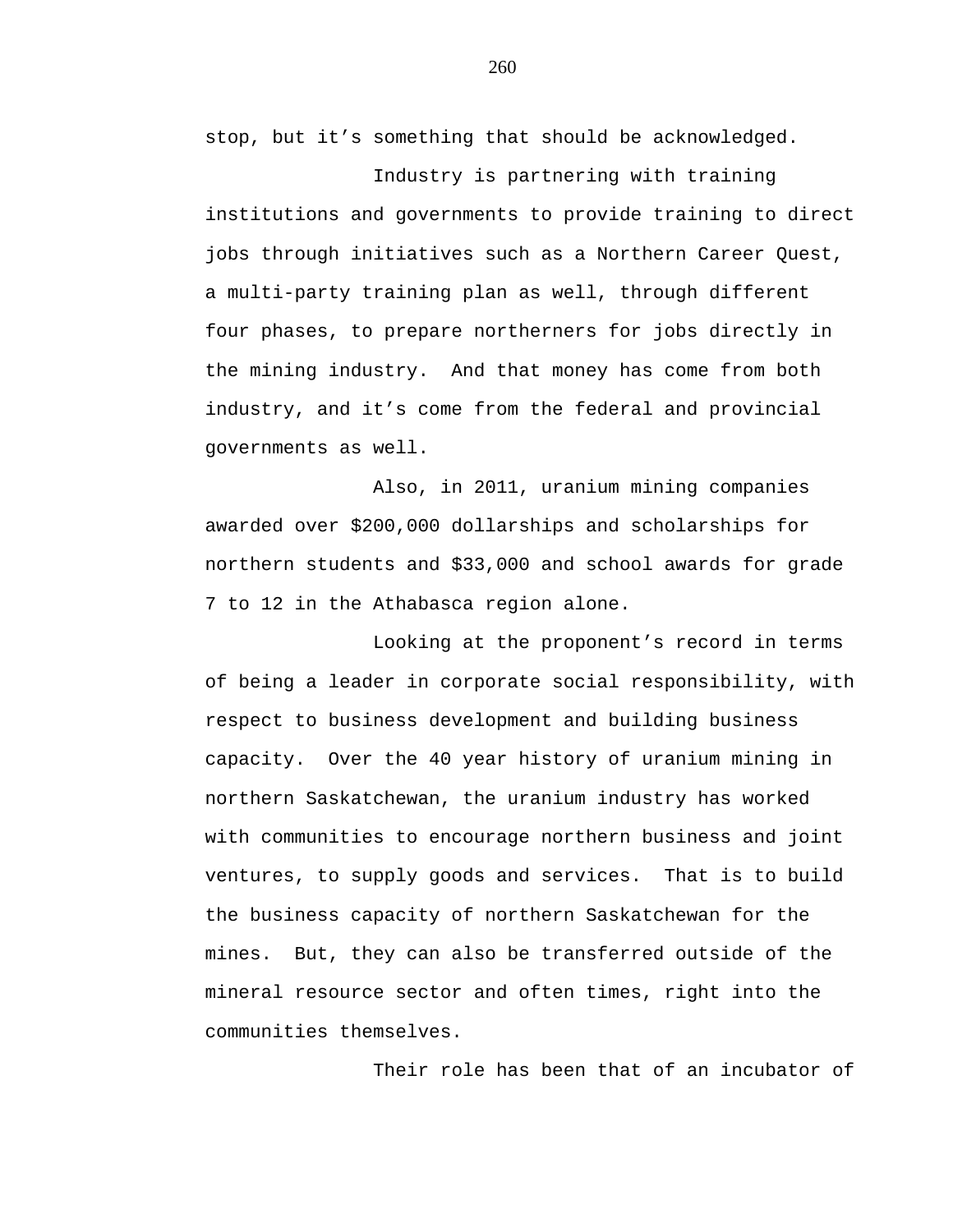northern aboriginal owned businesses.

So what's the results on that? It's a number of demonstrated results. Over \$460,000,000 of goods and services were purchased from northern owned businesses in 2011.

Over \$4,000,000,000, a cumulative total in northern wages in goods and service has been purchased from northern businesses since 1991.

I'd like to mention some of the companies that were incubated, through service providing goods and services to the northern mines. They are now in the top 100 companies in Saskatchewan and more are developing. This includes: Kitsaki Management, the economic development arm of the La Ronge Indian Band, Robwel Construction, from the west side of the Athabasca basin, NRT, a subsidiary of the Kitsaki Management Development, and Athabasca Basin Development Ltd. Partnership. A very unique partnership amongst First Nations in the Athabasca region and the communities that is really developing very strong business relationships. Not just with the northern mines, but also now with the Potash mines in southern Saskatchewan, where you have individuals from the Athabasca communities, now providing security services to the south-east corner of Saskatchewan. It's really quite remarkable.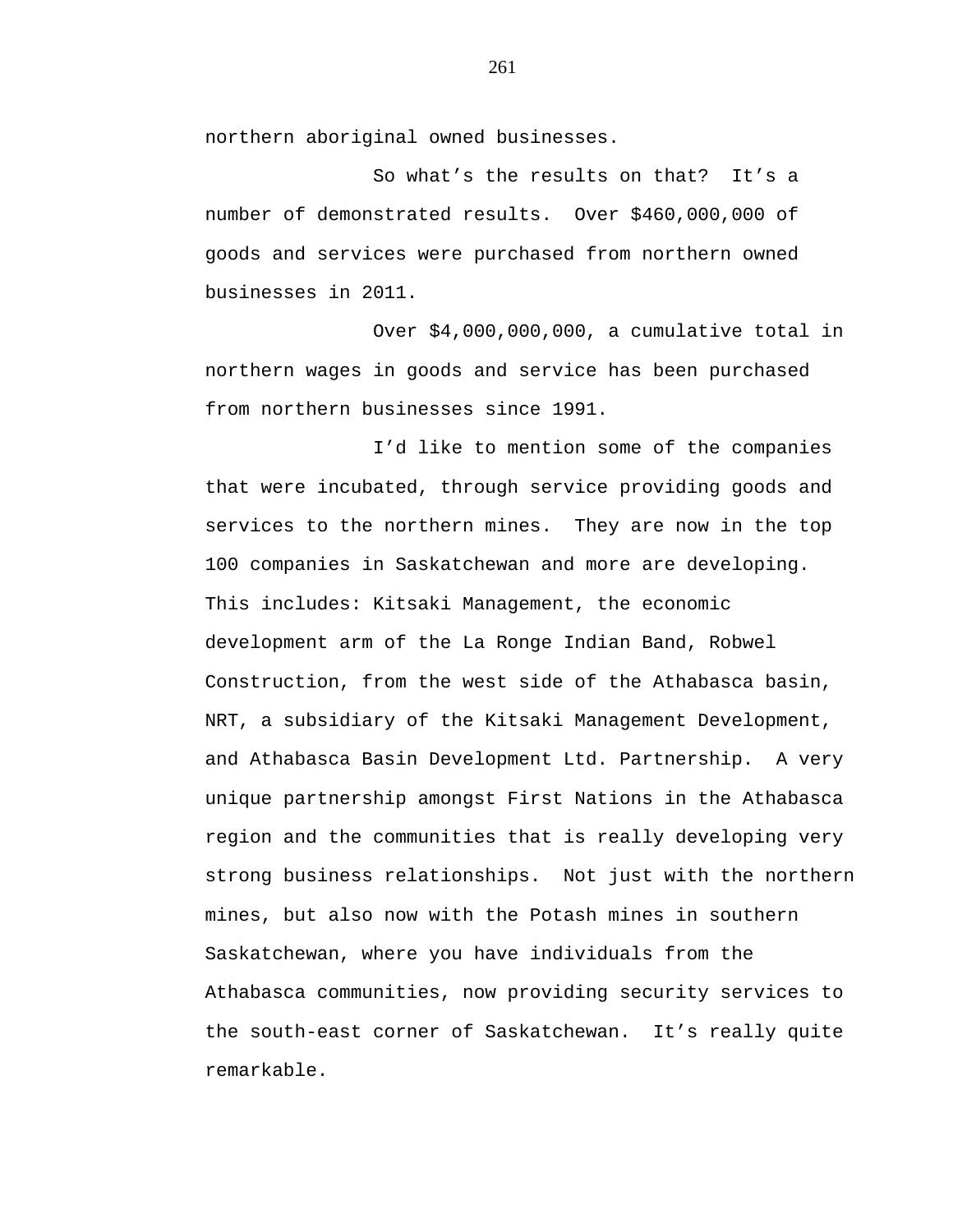The proponents are leaders and technology, looking at developing innovation. There are unique challenges of mining uranium in the Athabasca basin, and these challenges have made Saskatchewan a centre of excellence in many aspects of mining, technology and environmental protection. And we've heard about some of the challenges.

The challenge of mining the highest grade or bodies surrounded by clay and hosted by a water saturated sandstone. It's been mitigated through measure, including mine design, the development of a jet boring system mining method, freezing the ground in and around the surrounding ore body, and the extensive use of shielding within the ore processing infrastructure.

This photo on the screen here demonstrates one example of technological innovation utilized at Cigar Lake. Personnel, at least it's my understanding, that personnel are from Team Drilling, which is part of the joint venture with the Athabasca Basin Development Limited partnership, in northern known businesses. And this was worked that was being done, preparatory work ahead of the sinking of the number two shaft at Cigar Lake.

My concluding remarks are that Cameco has demonstrated that it is a qualified operator to operate facilities and has taken appropriate steps to mitigate the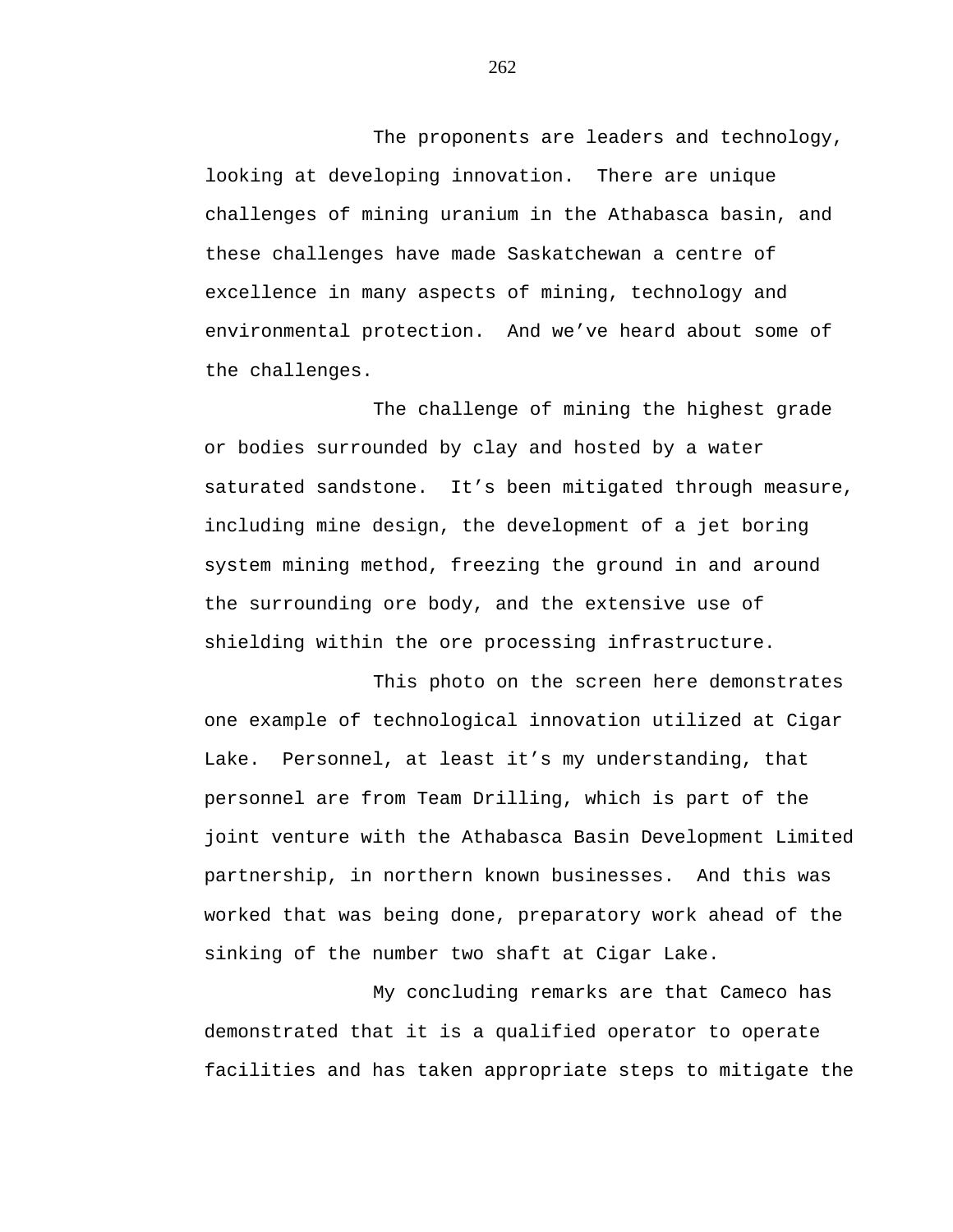rest that are associated with mining, one of the world's highest grade uranium deposits.

Cameco has a proven safety and environmental record. They have systems in place to effectively protect people and the environment. And they are committed to operate in the Cigar lake mining in a manner that provides them the social license to operate.

The Saskatchewan Mining Association supports Cameco's application for a 10 year license for Cigar Lake, as the operation moves from the construction and development into the mining phase.

Thank you.

**THE CHAIRMAN:** Thank you. Questions? Ms. Velshi?

**MEMBER VELSHI:** Thank you. The

intervention from the Prince Albert Grand Council; one of the Elders had raised a concern that training centres aren't located where the mines are and workers or potential workers have to move to city for that. And I noticed in your written submission, you say quite the opposite. You actually state that "provides training opportunities at all levels and training takes place in northern communities and at the mines sites". So, I just wanted to make sure what's factually correct or -- are there concerns different then what you have actually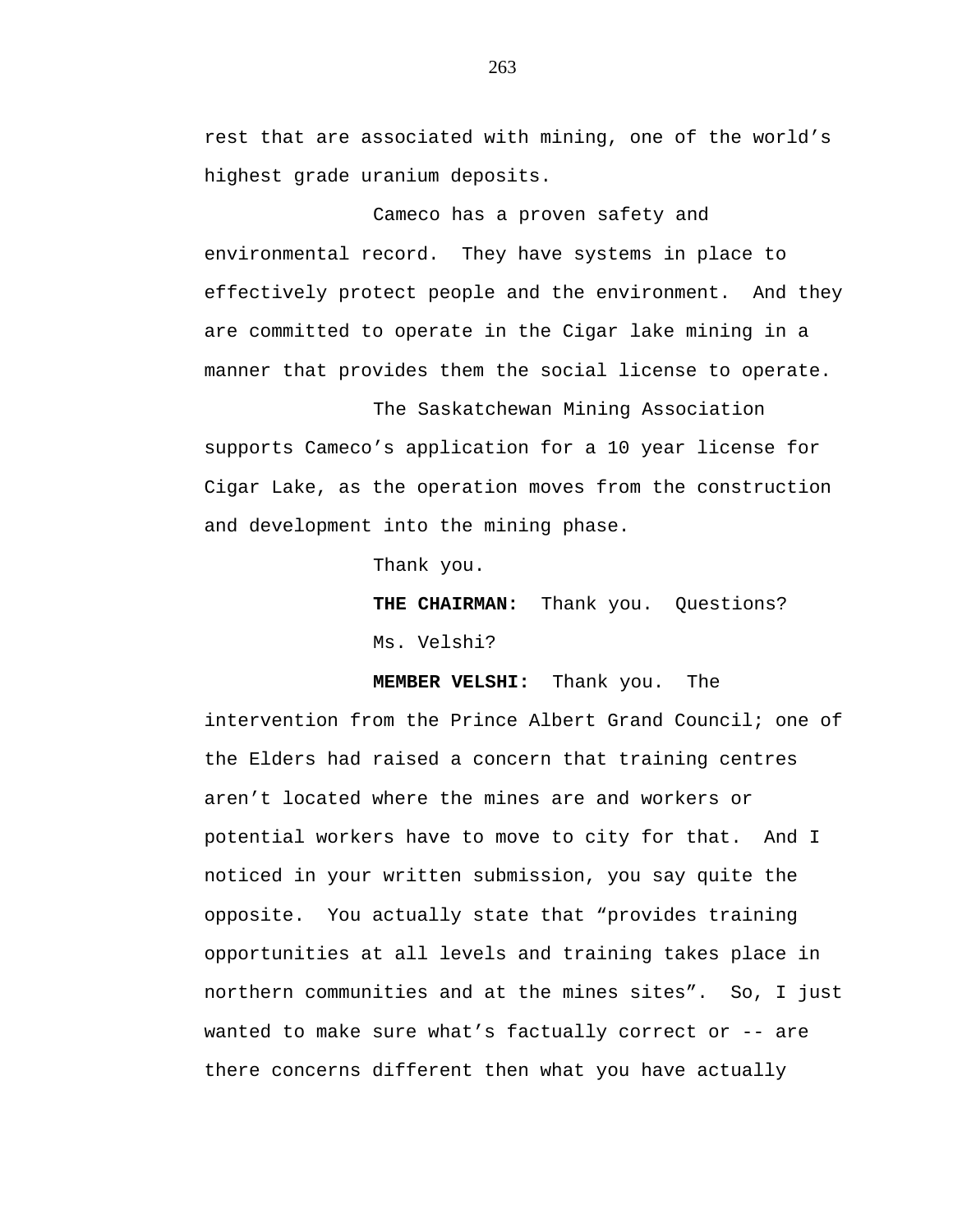addressed here?

**MS. SCHWANN:** I think we're both correct. Mr. Hansom was speaking specifically to training sites at Hatchet Lake and Molson Lake, where he's from. There are training facilities, I believe, in Stony Rapids, but most of the training in northern Saskatchewan occurs in La Ronge, which, if you're from the Athabasca Basin, is south. It's really not part of the North. And so -- and that's just because of numbers and also when you're having people teach the courses, you need facilities and the environment that they're prepared to live and stay in. And La Ronge offers the amenities that are required for both the cohort numbers, because you don't have individuals just from one community, you have communities from all over northern Saskatchewan. And so, La Ronge is deemed really, through Northlands College, primarily and Northern Career Quest, the main training centre. There are some smaller training centres. Heavy Equipment Operators, I think, are out of Buffalo Narrows. I believe there is smaller training that takes place in the more Northern Athabasca regions, but it's not a full fledge mining centres. And I think that's the aspiration of many of the communities.

**THE CHAIRMAN:** Anybody else? Member Tolgyesi?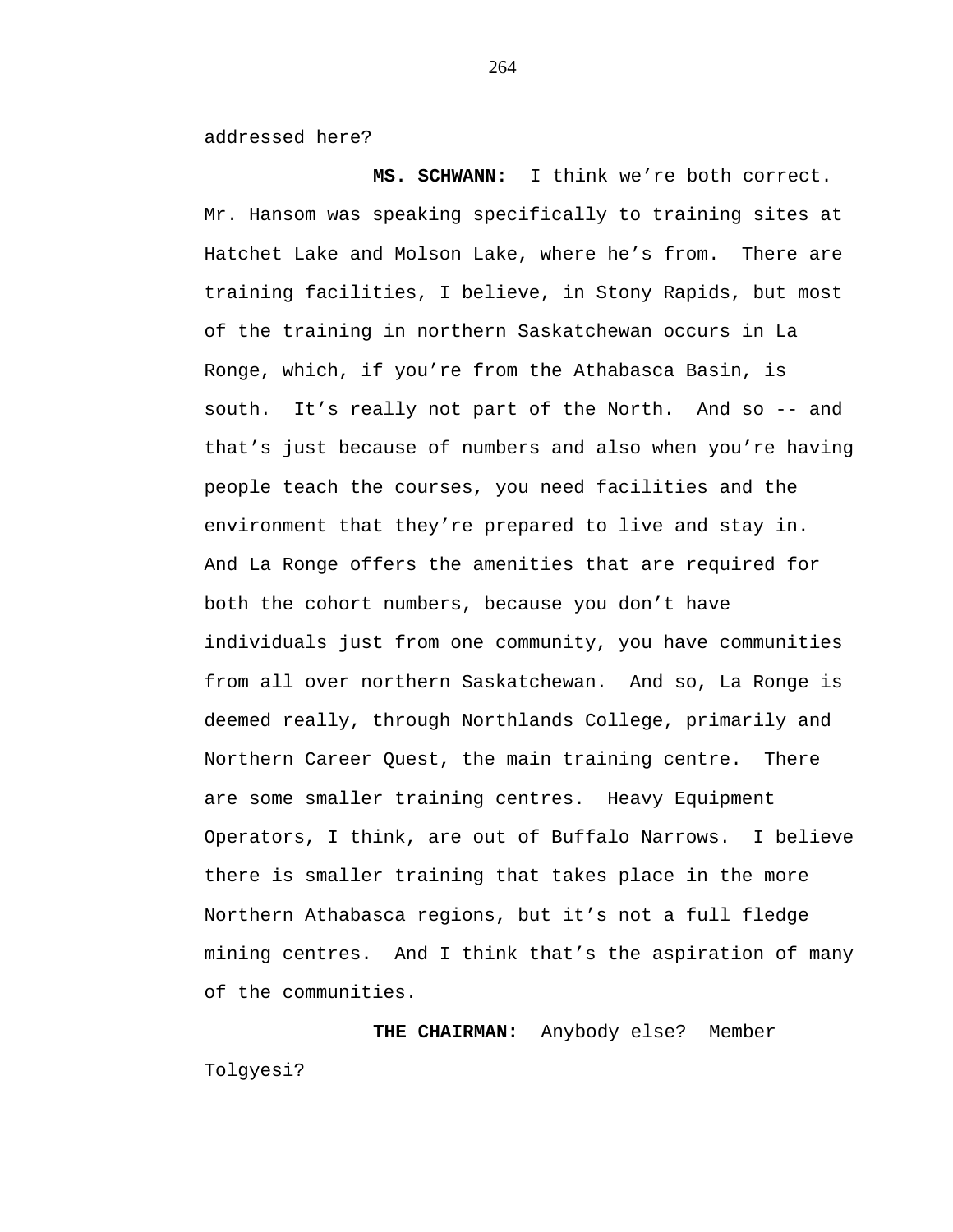**MEMBER TOLGYESI:** Yes. Merci. When you do a training, how it's done? The person is hired by employer, like Cameco and sent for a training as a fulltime employee of Cameco, or it's a provincial program or whatever program, where the young people is told, young or whoever wants to work in a mine? They are trained and eventually, could be hired by companies?

**MS. SCHWANN:** It's a whole spectrum, really, and Gary Morasi would be the best person to speak to this because one of the most successful programs funded by the Federal Government was the Northern Career Quest, and they just recently received some extension. Where, there's a match amongst the industry, will get together and discuss how many jobs they have specifically swapped positions and so you have training that's done for real jobs, not just bums and seats, it's training for a real job at the end.

And so there's a bit of matchmaking that goes on in terms of selecting the qualified candidate and that was through 4 different phases, I believe, it's a multi-party training plan that started I think in around 1995.

Most of the training began through Northland's College in La Ronge. But Northern Career Quest is sort of a new generation of model; it definitely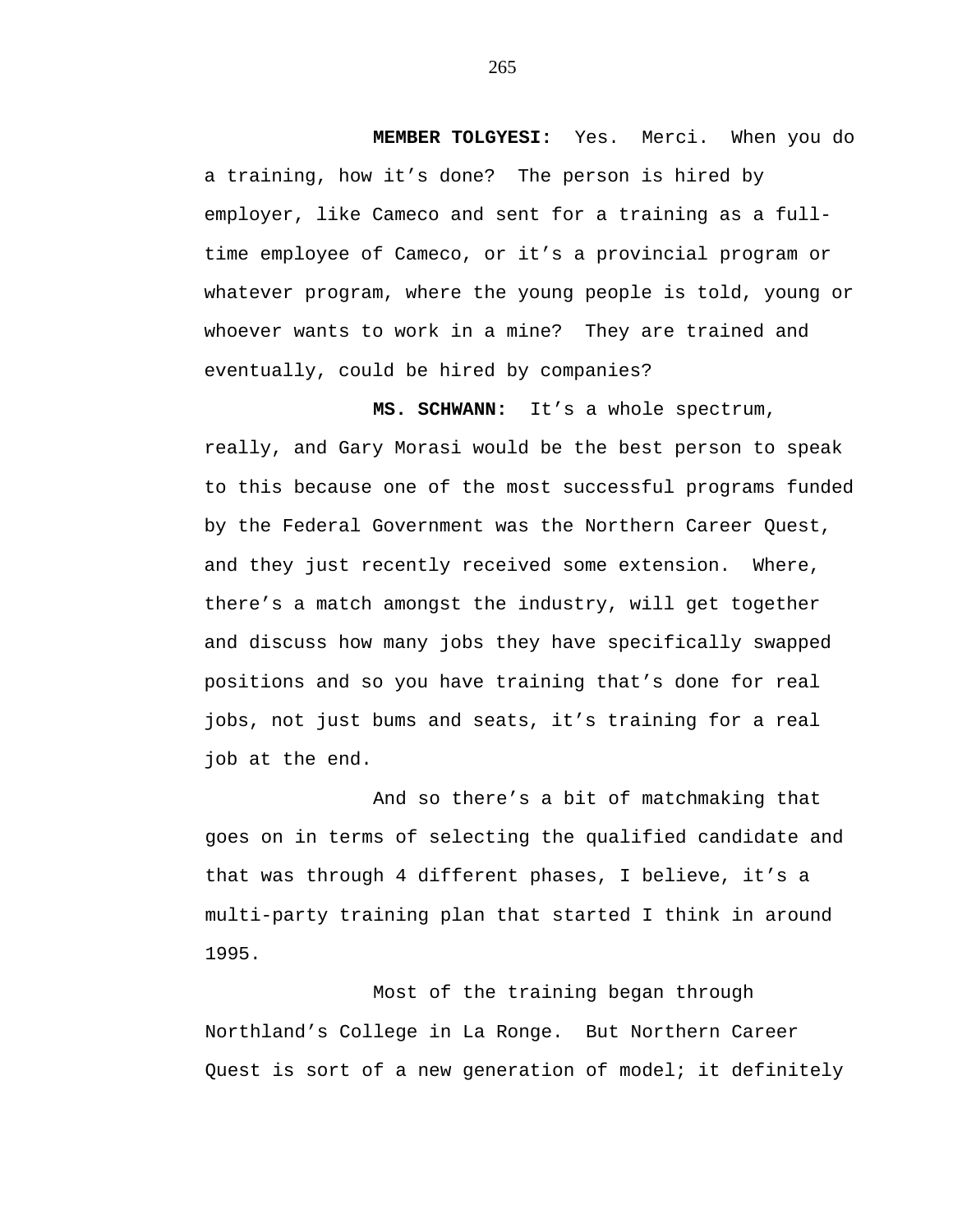require, at least to my understanding, grade 12 graduates because you've got a large cohort in Northern Saskatchewan that aren't grade 12 graduate. You can't just leave them and not do anything to, you know, in terms of helping them be trained to work at the mine if that's what they want to do.

So they work with them to get their grade 12 and then at the grade 12 level then work beyond that to find the right employment opportunity at the mine. But the mine base also offer ongoing education opportunities whether it's through apprenticeship, all the northern apprentices at the mines are First Nations or Métis, or whether it's, you know, ongoing education to obtain grade 12. Many in there are long time mine employees working at the Northern Mine site didn't have grade 12 when they started 20 years ago. So they are offered an opportunity to get their grade 12 education through ongoing education at the mine sites and there's also ongoing distance learning opportunities, I believe most of the mine sites actually have an education coordinator right at the mine site itself.

**MEMBER TOLGYESI:** And with -- we were hearing the Native communities that they are ready to - you know they have youngsters who are ready to work and they need some training. How it's done? It's -- because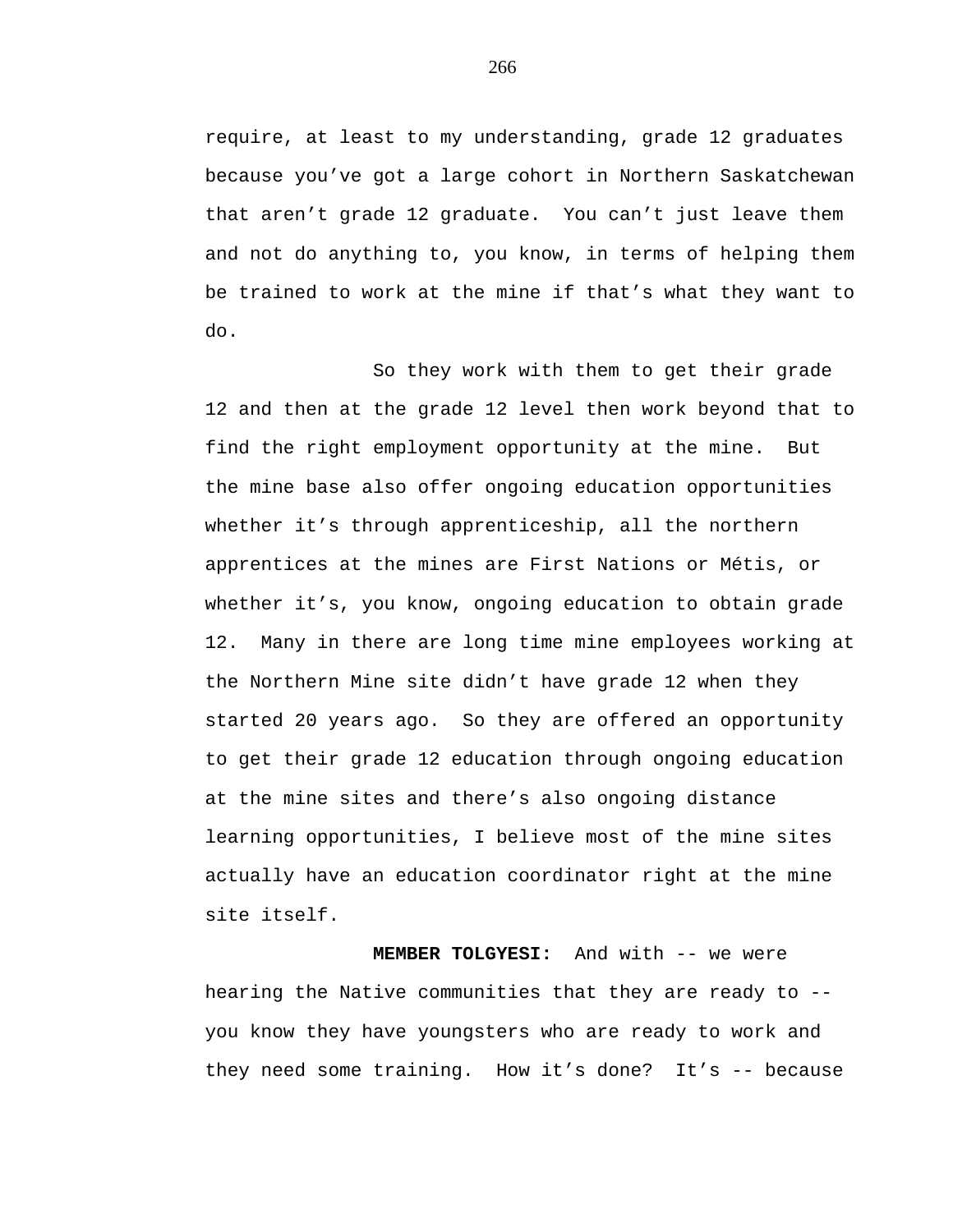it's there and so practical side of training.

If it's done all at La Ronge, they should move to La Ronge for several weeks or months and be trained or they could do a training by -- by, I don't know -- by correspondence or by I don't know, communicate by computers? And the practical side, they will have to move, because the problem I think it's with youngs and natives mainly that who will pay their room and board?

 **MS. SCHWANN:** I can't confirm but I could get it confirmed. I believe that when -- at least there's a partial payment for students when they're in a program. I could get that confirmed for the Commission members. So, it is a huge challenge for students outside of La Ronge to come to La Ronge for, you know, three, four weeks, months at a time, often leaving young families, it's not an easy thing to do. But the realities are you cannot have a training center in every community in Northern Saskatchewan. It's not affordable. You can't get the qualified instructors that you would need.

So it may not be the perfect model but it's, you know, to the point that, I think it's 47 percent of the employees at the mine sites are First Nations or Métis people. So it's a record that, you know, I think is a good record that needs to continue to improve but it's a good record.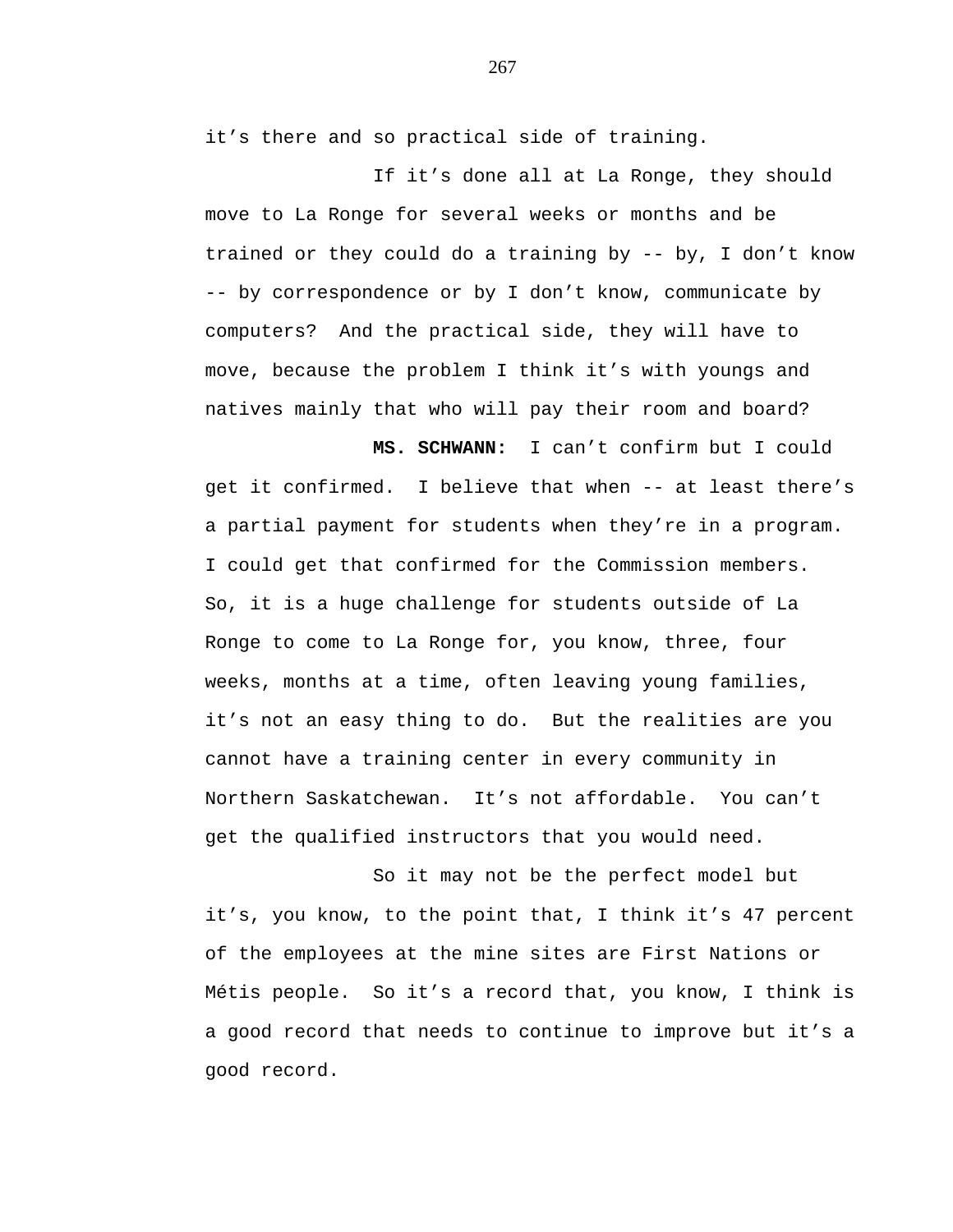There's also ongoing, certainly through Northland's College some of the components of the training is actually at the different mine sites. So the students -- it's almost like a coop work term, where they would go to the mine sites and work and then go back into a classroom setting. So it's very practical hands-on training.

**MEMBER TOLGYESI:** Is -- how Saskatchewan Mining Association is involved in the communications with the Natives? Because what we see, you could be a way to communicate to let no mining, are you doing something like this or are you involved directly or whatever or whatever for?

**MS. SCHWANN:** The consultation and engagement with First Nations and Métis communities and other communities of Northern Saskatchewan it's really left up to the specific companies. They know their projects best.

Up until two years ago, we did have an annual exploration forum that we hosted in Prince Albert where our member companies would talk about their exploration projects that were coming and also outline business opportunities related to that. That was suspended two years ago frankly because we saw quite a significant downturn in the number of exploration projects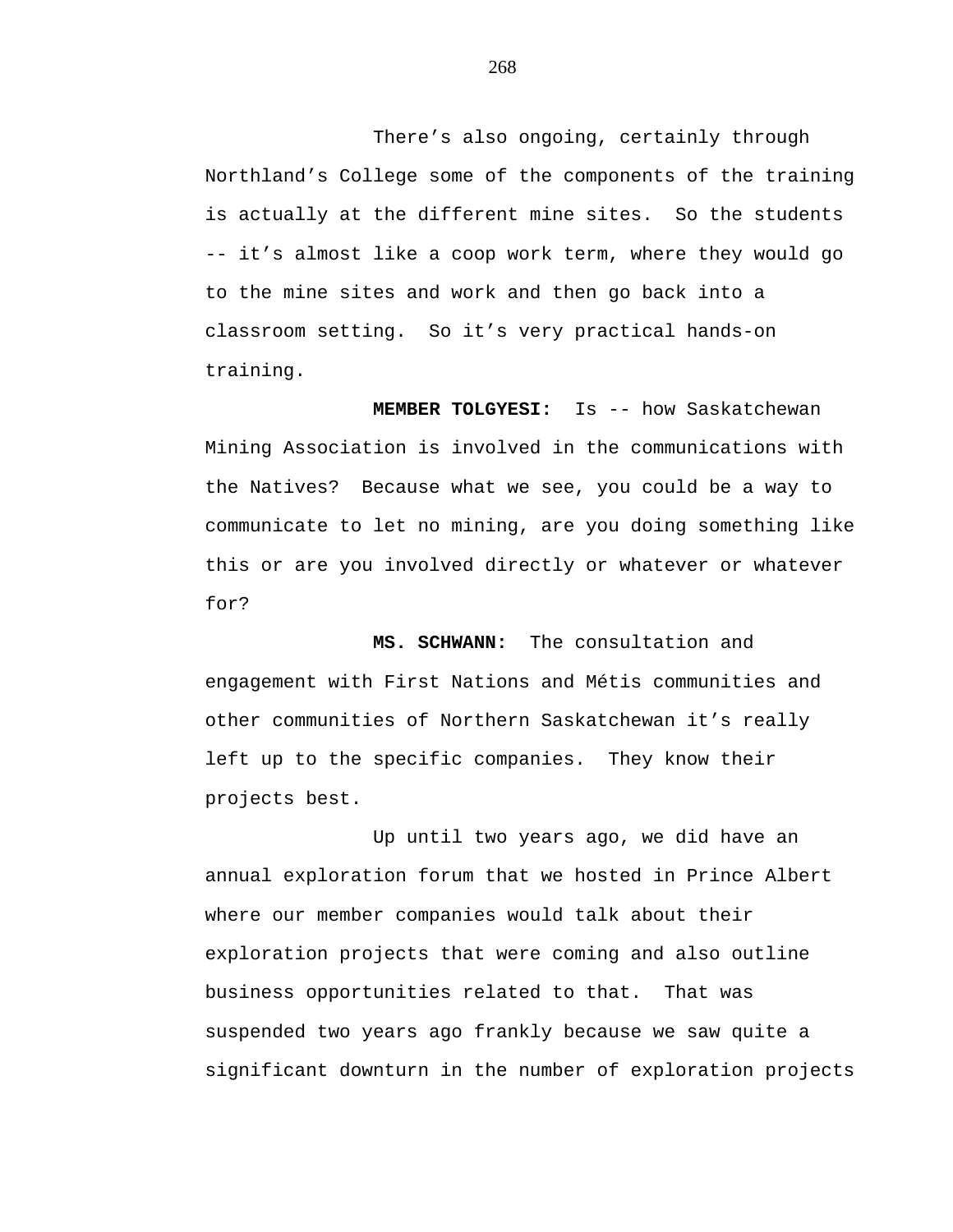that were happening.

We're trying to see if there might be another opportunity to start something like that again. Again we held that in Prince Albert because La Ronge frankly wasn't big enough. And so we paid travel allowances for people to come down and attend that and also for economic development officers from the communities to come down to Prince Albert.

But that would -- that's the -- other than -- and we also, through our Exploration Committee had developed a best-management practice in terms of engaging Northern Communities, you know, engage early, let people know what you're doing, find out who you should be speaking with, that sort of thing, that's on our website.

 **MEMBER TOLGYESI:** So you don't meet communities in a way that it's not the mining company but as association they sit down with the community and discuss about mining, not specifically -- I don't know Cigar Lake or Key Lake or whatever, but globally about the mining?

 **MS. SCHWANN:** No, we don't.

 **THE CHAIRMAN:** I got two quick questions. Your slide 6, Public Support, Uranium Mining Industry of 2012; is it broken by Northern and South? Is there an original breakdown?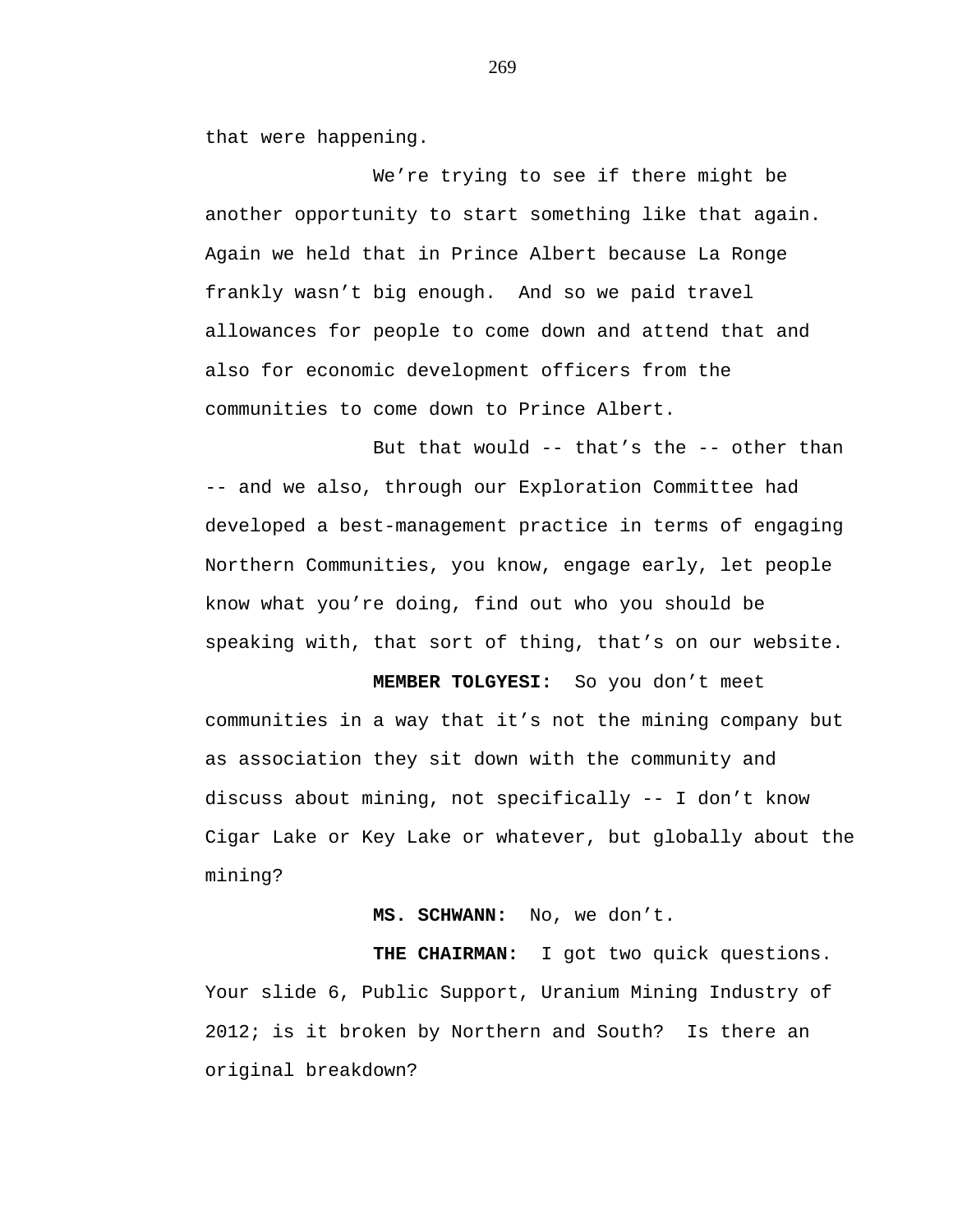**MS. SCHWANN:** Yes there is. For the 2012, it is. And I can provide the survey for you if you would like.

 **THE CHAIRMAN:** Yeah, I'd be interested to know. Did we -- is staff aware of this survey?

 **MR. LECLAIR:** I heard of the survey at the Saskatchewan Mining Association's annual general meeting previously. I haven't actually seen the report itself but I did hear about it ---

 **THE CHAIRMAN:** --- there's any difference between the North and South view of uranium mining?

 **MS. SCHWANN**: I should clarify that uranium mining poll was done by the -- is done I believe twice a year by the companies. The 2012 SMA Public Awareness Survey does have a couple questions specifically about uranium in terms of awareness of companies and that's the one I could provide with. I can't speak on terms of provided you with a survey that CAMECO ---

 **THE CHAIRMAN**: So uranium mining industry poll, who owns that one?

**MS**. **SCHWANN:** That would have CAMECO and Reva that sponsored that poll.

 **THE CHAIRMAN**: And you do have the breakdown, do you?

**MR**. **MOONEY:** Liam Mooney, for the record.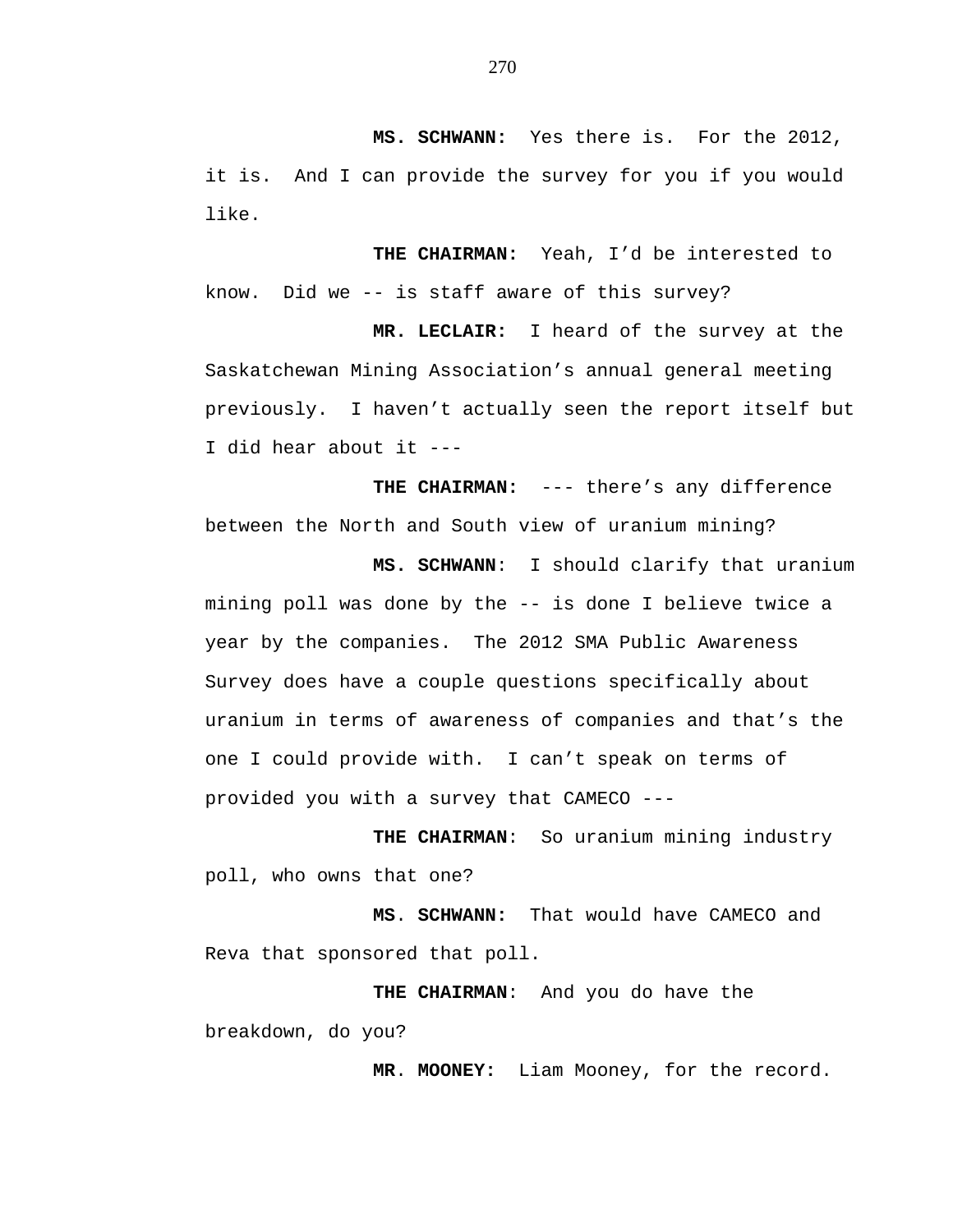And we have the breakdown that indicates that large majority of northern residents, 77 percent; support the continuation of uranium mining in Saskatchewan.

**THE CHAIRMAN:** Is that -- so is that survey kind of available -- it's done twice a year or is it?

 **MR. MOONEY:** It is done twice a year. We use that survey to assist us in our communication efforts and our engagements strategies.

 **THE CHAIRMAN:** And is that normally kind of information you post?

 **MR. MOONEY:** Liam Mooney, for the record.

We have not historically posted that information. We had discussed that with the Commission at the last Beaverlodge Hearing and we went back and again the preference was to continue to use it in the manner that we have historically which was to help shape our communications and engagements strategies.

**THE CHAIRMAN:** So, I'm still missing something. Wouldn't it be to your advantage to show the vast majority of the population support the uranium mining?

 **MR. MOONEY:** Liam Mooney, for the record. Yes, undeniably it's here on the public record now, I suppose there's that. And I think I will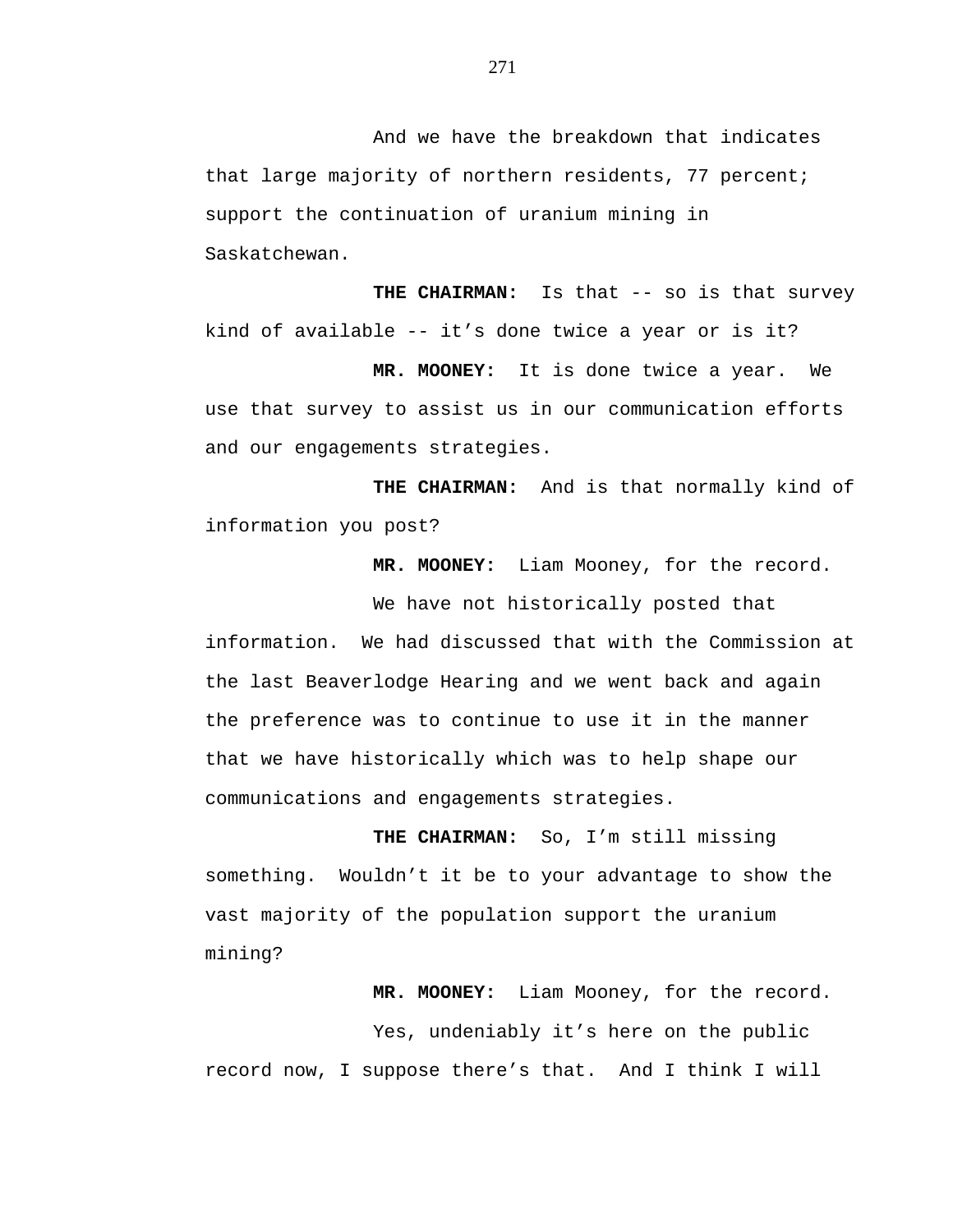take it back and discuss with our communications group further.

**THE CHAIRMAN:** Okay. Thank you.

On your slide 7, what is RSM?

**MS. SCHWANN:** I'm sorry. Residents Saskatchewan North, which there was reference in the presentation from Prince Albert Grand Council in terms of Residents of Saskatchewan North versus First Nations or Métis. They're not necessarily the same because you have people that aren't Métis or First Nation that live in Northern Saskatchewan but if they live there 10 years or half their life or are born there, they are considered Residents of Saskatchewan North.

 **THE CHAIRMAN:** So that's exactly what I'm fishing for, do you have the breakdown for First Nation?

 **MS. SCHWANN:** In terms of employment

numbers?

 **THE CHAIRMAN:** Yeah.

 **MS. SCHWANN:** It would -- it's a -- my understanding is roughly about 80 percent of ---

**THE CHAIRMAN:** Of First Nation?

**MS. SCHWANN:** --- and in terms of

employment numbers?

**THE CHAIRMAN:** Yeah.

**MS. SCHWANN:** It would -- my understanding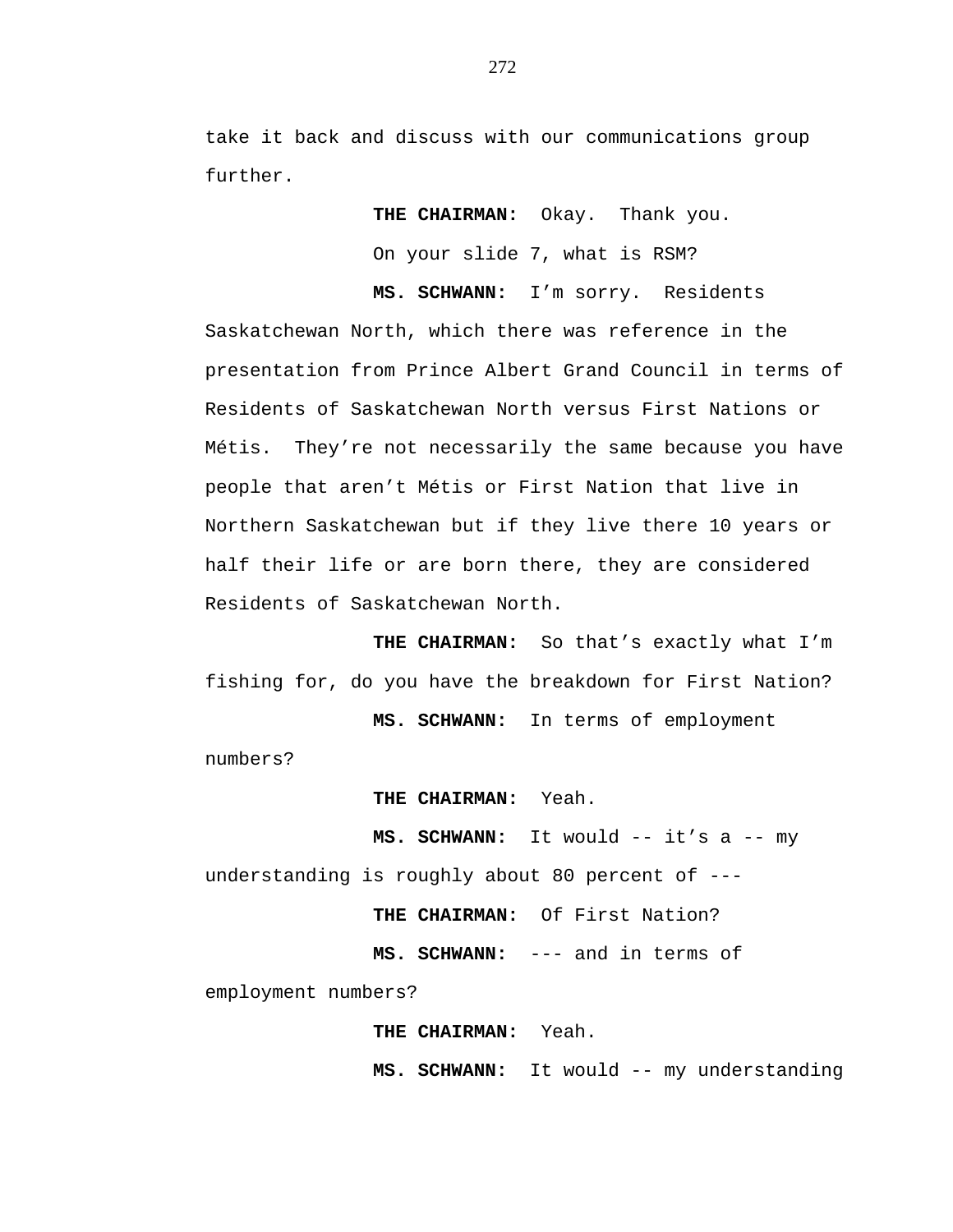it's roughly about 80 percent of that RSN number would be First Nations or Métis.

**THE CHAIRMAN:** Okay.

**MS. SCHWANN:** If you've been to the mine site, it's -- there -- you know, you see the First Nations and Métis employees, it's certainly not a trick. It's - the First Nations and Métis people are employed in vast numbers at the mine site.

THE CHAIRMAN: Yeah, I guess that the way -- there were no numbers.

**MS. SCHWANN:** Yeah.

**THE CHAIRMAN:** It's always used as a northern residence and some intervenors thought that were some game being played ---

**MS. SCHWANN:** Yeah.

**THE CHAIRMAN:** --- about the definition.

**MS. SCHWANN:** And I should say the reason

that's used is because that's the terminology that's used in the provincial service lease agreements, is the statistics are tracked in terms of residences of Saskatchewan's north.

You had asked earlier about how many people from different communities are employed. The provincial government has that information broken down by communities because the mining companies have to report that.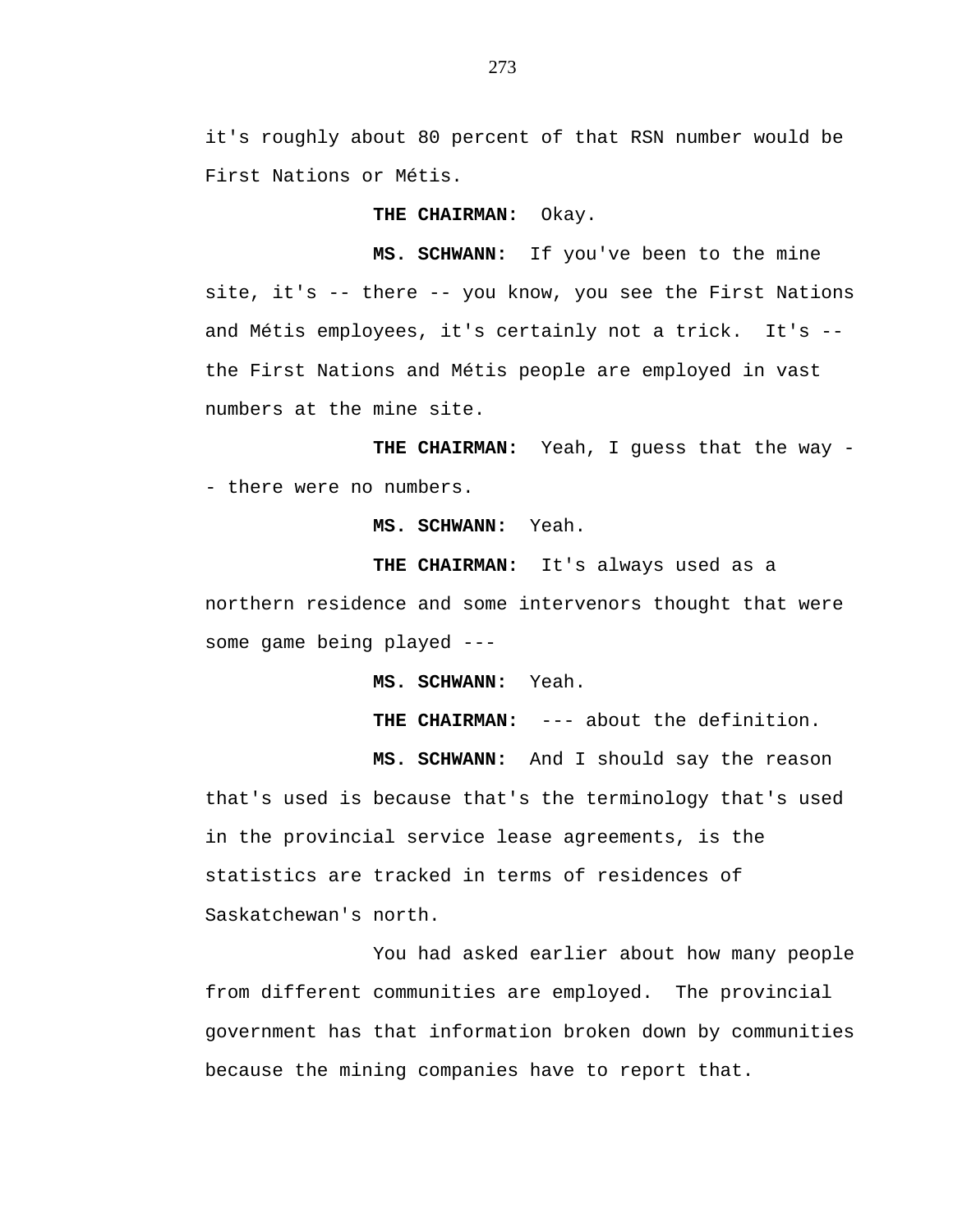**THE CHAIRMAN:** Yes, I've just been handed this study here that says -- this is a 2011 Northern Socioeconomic Benefit Summary, and there's a highlight here, 42 percent of the workforce of the mines is of Aboriginal heritage.

For the previous intervenor, which I see some of you out there, you may want to look at this.

Okay, anybody else?

Just again, totally out -- off topic, are you concerned that, you know, here you're in Saskatchewan, you're the Mining Association. In other provinces has moratorium on uranium mining. That's a leading question.

**MS. SCHWANN:** I guess it's good and it's bad. We'll take the investment in Saskatchewan. --- (Laughter/Rires)

**MS. SCHWANN:** I know we do have the best training for uranium developments, but it is a concern that there are anti-development groups that get a foothold and fear monger, and we like to help out our different associations where we can across the country, but it definitely is a concern. I think the more information we can get out there about the uranium mining record the better, because I think ---

**THE CHAIRMAN:** Do they come for help? Do they ever come for help, some of the mining association --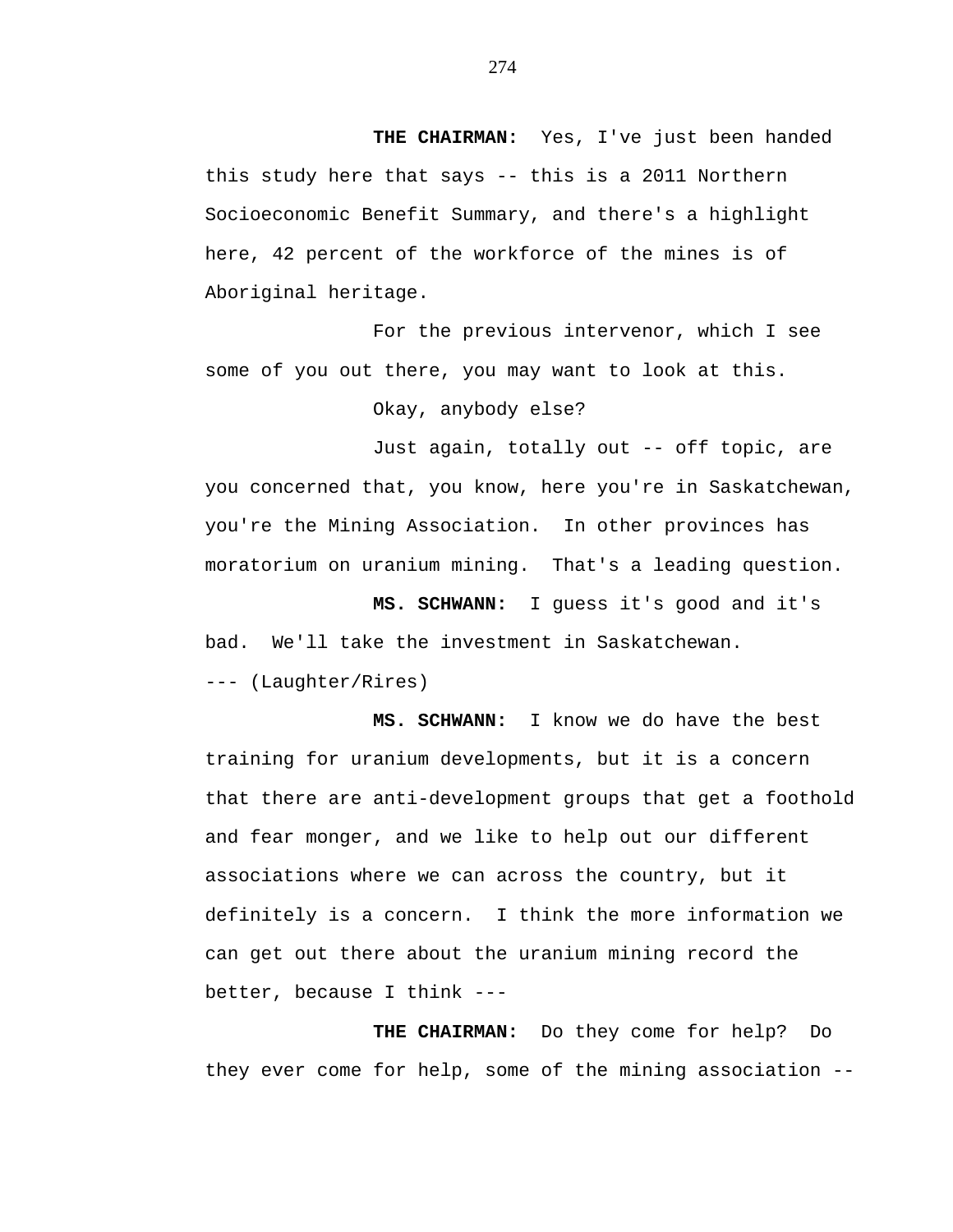provincial mining association?

**MS. SCHWANN:** We compare notes on successes and ways of, you know, of communicating records. So ---

**THE CHAIRMAN:** Fine. Okay, thank you. Thank you very much.

I think we have two written submissions left. So let's see if we can deal with them right now, and we'll move to the first written submission is from North Saskatchewan Business Association, CMD 13-5.8.

Anybody have a question on that one? Dr. Barriault?

**13-H5.8** 

**Written submission from The North Saskatoon Business Association** 

**MEMBER BARRIAULT:** In the second paragraph of the last sentence, they're balancing business viability versus safety in the workplace, and they say well they believe they couldn't co-exist. I'm concerned about that statement, and I don't know who could answer it for me, I guess. What is that that they mean? They said if it's financially not viable after (inaudible) compromise safety? I'm not certain.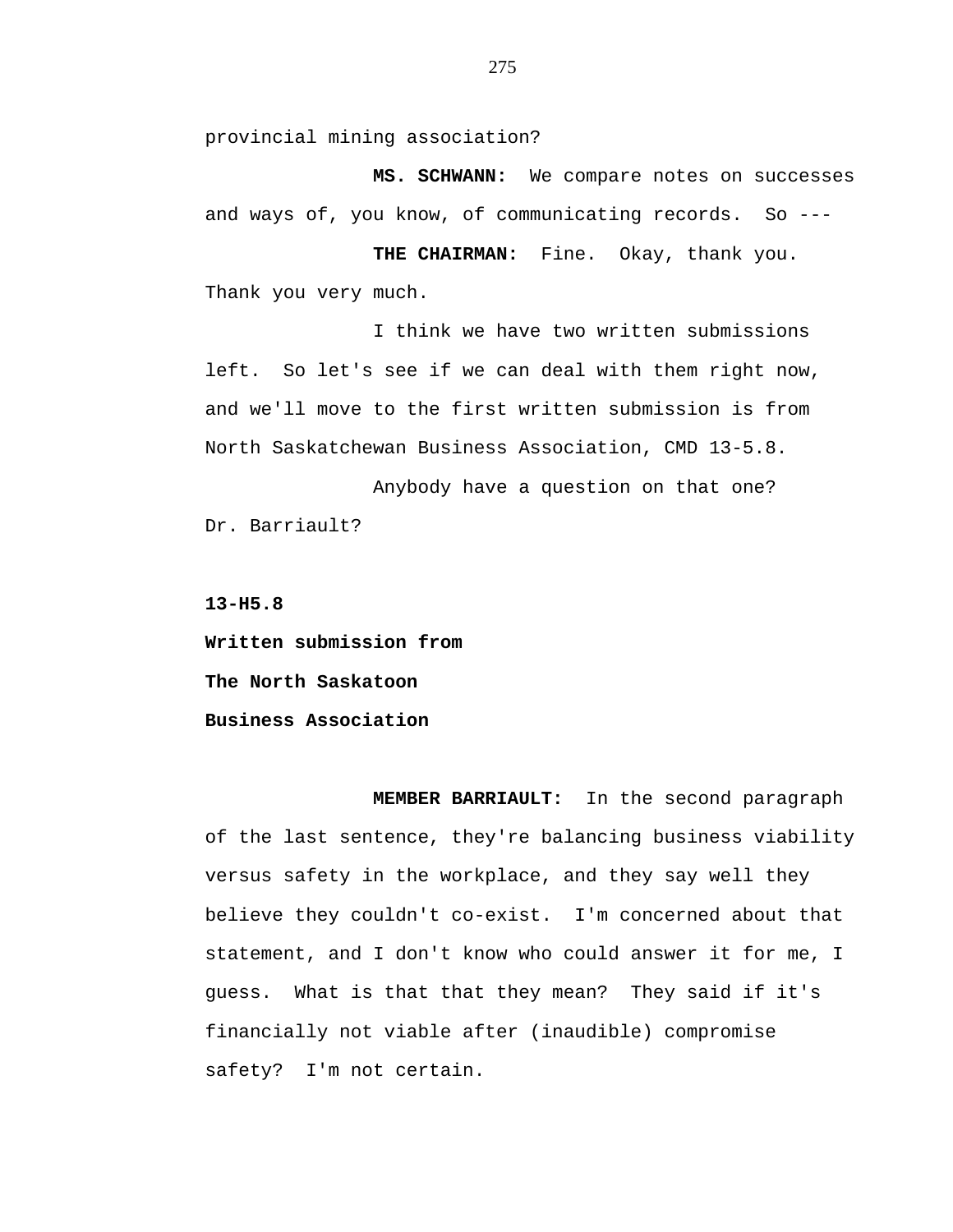Maybe Cameco could explain that one way or the other. I know it's not your statement, but this is what they're saying on your behalf.

**MR. GODDARD:** Grant Goddard, for the record.

I certainly wouldn't want to speak on behalf of the North Saskatchewan Business Association and interpret the meeting.

From Cameco's perspective, we drive all of our business on the basis of our core value, safety and environment, people, integrity and excellence. So for us, being excellent and having integrity is focusing on the value of safety and environment first and foremost.

**MEMBER BARRIAULT:** Thank you. You've answered my question.

# **THE CHAIRMAN:** Anybody else?

Okay, the next written submission is from Athabasca Basin Development Limited Partnership, as outlined in CMD 13-H5.9.

**13-H5.9** 

**Written submission from the Athabasca Basin Development Limited Partnership**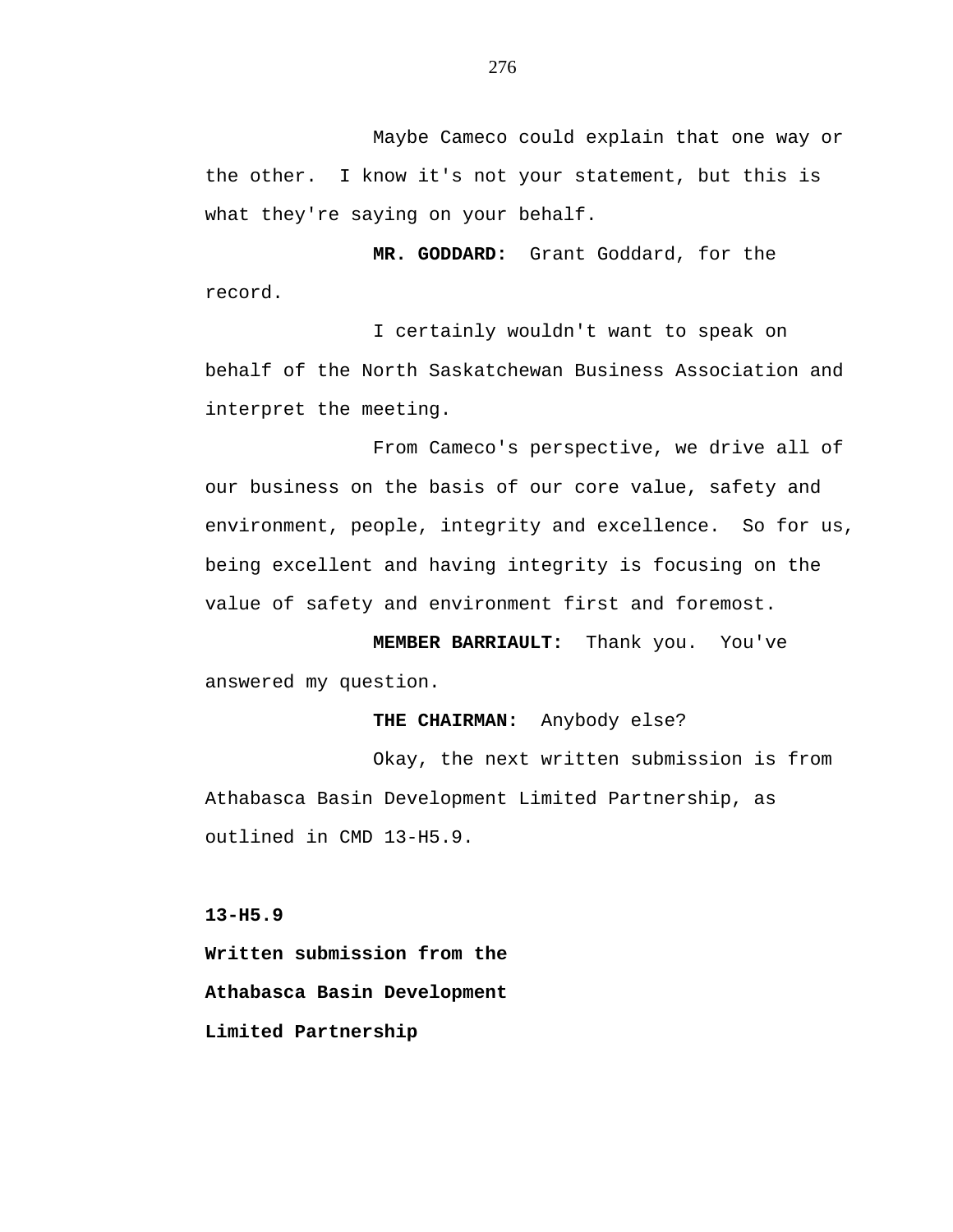Questions? Anybody? No questions? Okay. Thank you.

This concludes the intervention, and I think we're now going through our, you know, the last rounds, and I would like to start with Dr. Barriault.

**MEMBER BARRIAULT:** Thank you, Mr. Chairman.

In the presentation of page 7, Slide 14 of Cameco, CMD 13-H5, I notice in your Environmental Protection Affluent Limits that there's no mention of mercury in there. Perhaps somebody could comment, really, if it does form part of testing of affluence for heavy metals.

> **MR. RINKER:** Mike Rinker, for the record. **MEMBER BARRIAULT:** Go ahead, yeah. **MR. RINKER:** Sorry, for the record.

In general, the constituents of concern from a particular mine are first screened by what we would see in the affluent, and then you would determine which ones would pose a risk and then put limits on the ones that you had rated for that facility. And mercury releases are not an important constituent that is released on the Cigar Lake mine, so there's no limits set for that or an affluent limit.

**MEMBER BARRIAULT:** The limit is zero, is what you're saying? No?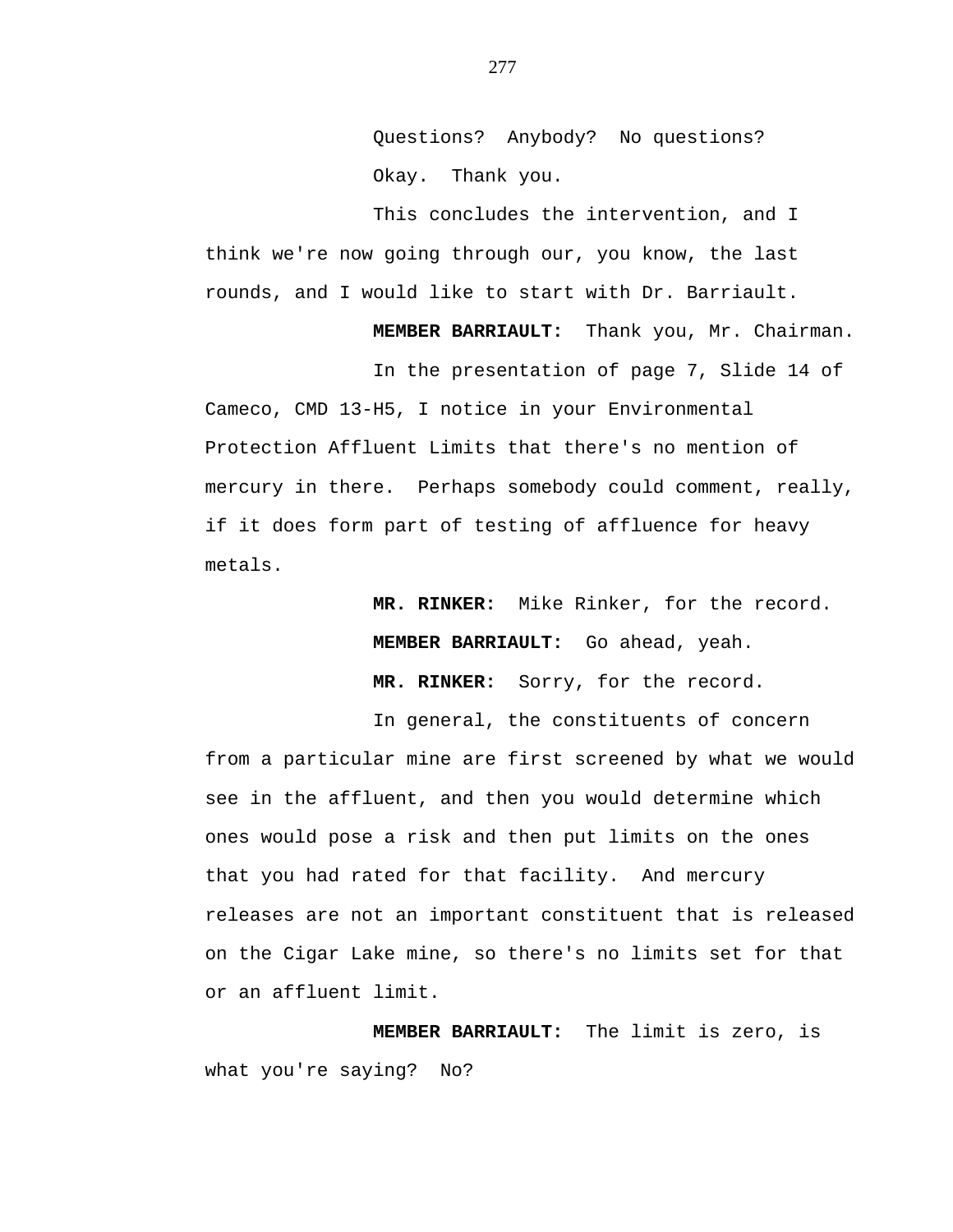# **MR. RINKER:** No.

They're  $-$  it is  $-$  it's not a constituent of concern in the affluent, so it's not something that there -- we're setting a limit on. We don't set a limit on the vast suite of metals that exist. We set limits on the metals that are released from the facility.

**MEMBER BARRIAULT:** I'm confused, because if you look back really in the days of Northern Quebec, testing for mercury became very important because there was some mercury contamination of some of the lakes, really. I don't know if was secondary to mining or secondary to acid rain, whatever it was, but it did exist. And I guess I'm wondering why it's not part, really, of the testing. Is it too complicated? I'm sorry.

**MR. RINKER:** Mike Rinker, for the record.

Certainly, all -- when the analysis first began, all of the potential metals were looked at and what was -- what could be released from this facility, and mercury was not one of them. Mercury is released from, certainly from gold mines, from historic extraction processes, and there are areas where mercury is a very sensitive constituent in the environment because of acid rain releasing it from the mosses and so on.

## **MEMBER BARRIAULT:** M'hm.

**MR. RINKER:** However, it's just -- it's not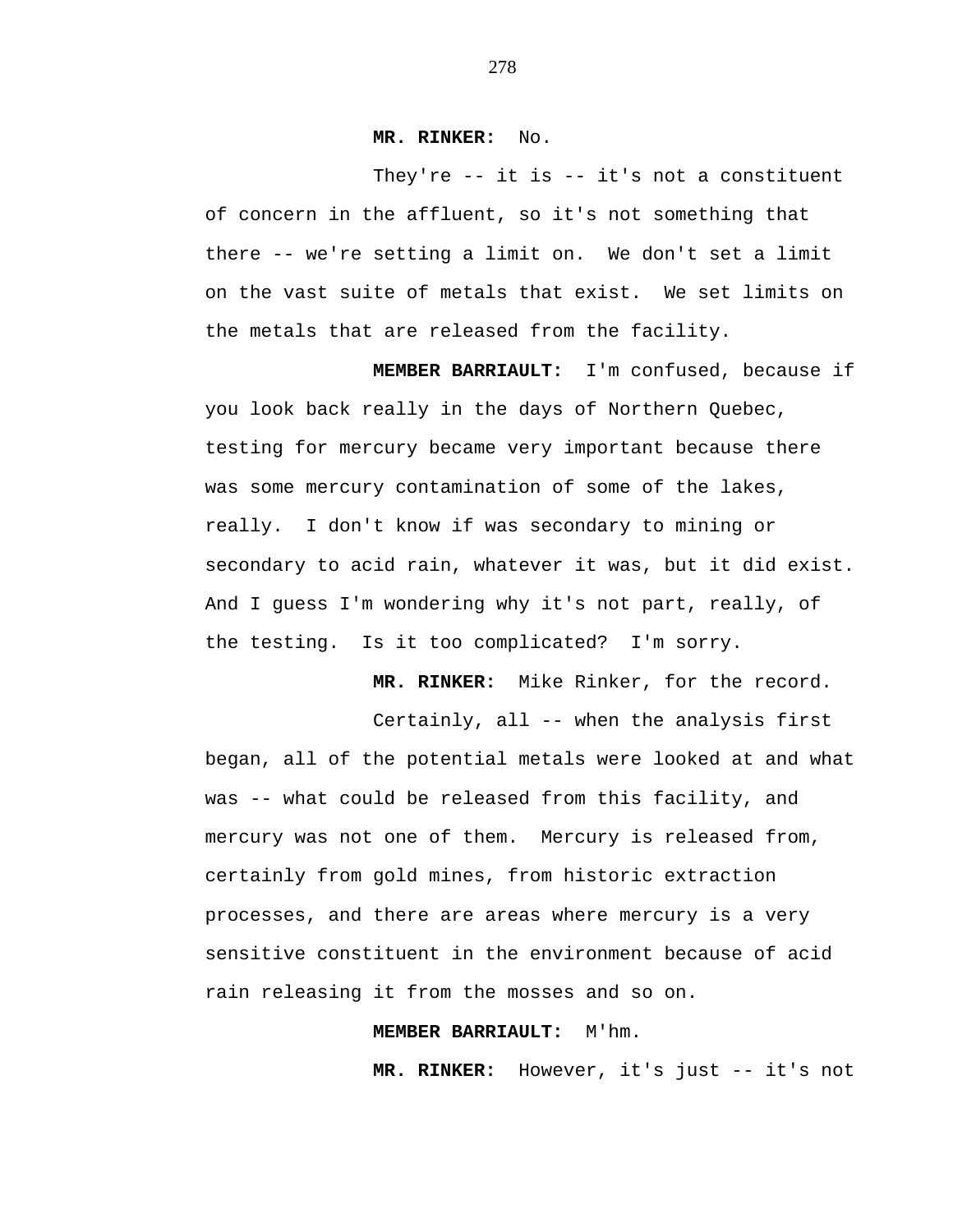a constituent of concern at the Cigar Lake mine.

#### **MEMBER BARRIAULT:** Thank you.

## **MEMBER TOLGYESI:** Merci.

This is a question to Cameco.

You had two or three inflows; two in 2006, I think, and one in 2008. Then it was a development stage, so it was no freeze or rock freeze or ground freeze ...yet at that time?

**MR. GODDARD:** Grant Goddard, for the record.

In 2006, we had a mine inflow that resulted in the actual mine being flooded. There was a second water inflow in 2006, that was earlier, that was in shaft 2, and -- so in a different situation and not linked to the actual development that was underground at the time.

Through the 2006 period, we were already starting to, from underground, establish freezing in the ore body. So the ore body was being frozen at that point in time. The second inflow, which occurred in August of 2008, where we actually allowed the mine to refill, because we at that point in time did not have the ability to release our treated water to the volumes that were necessary while we did have the pumping installed. So that was a decision reached by Cameco to allow the mine to refill.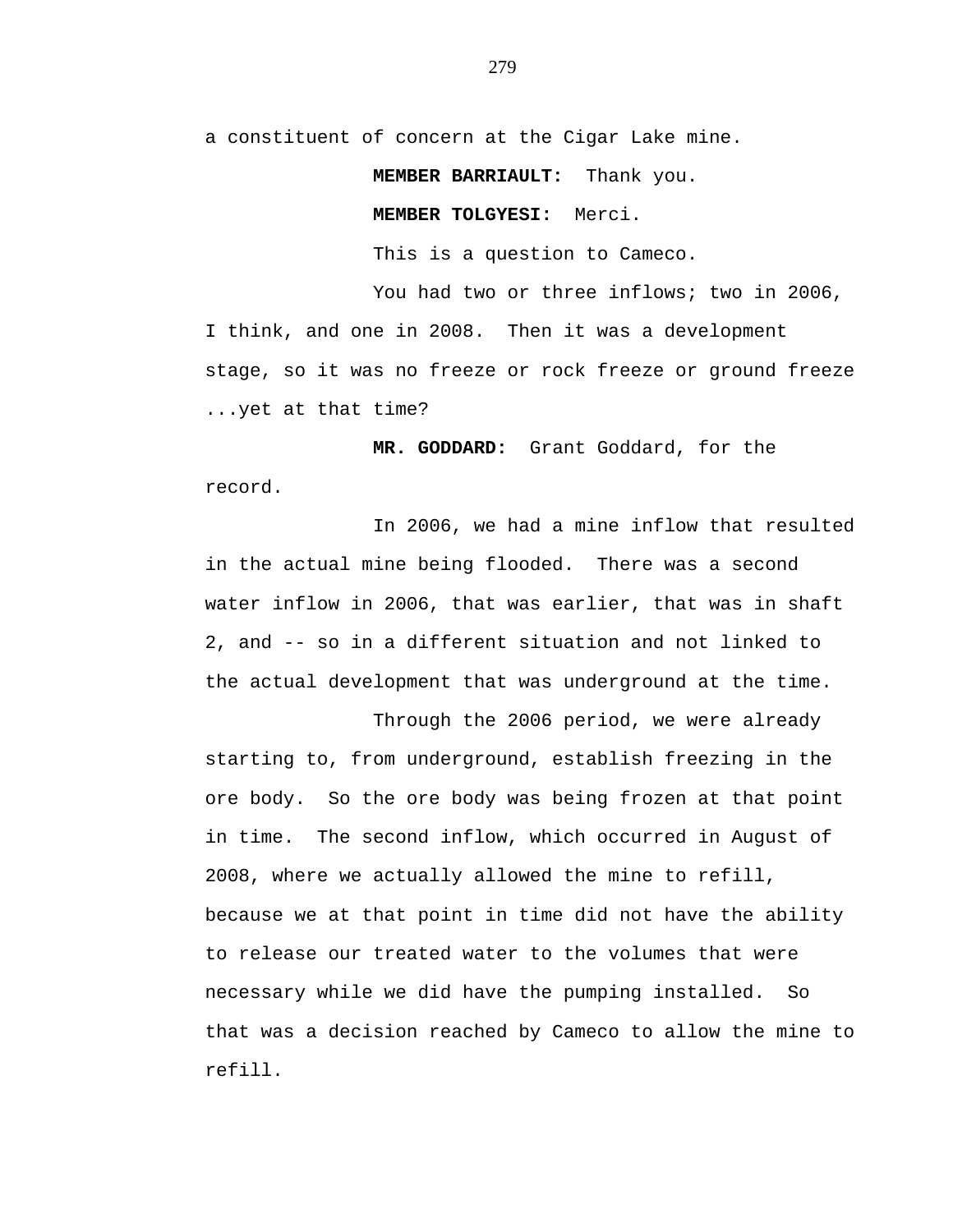So those were the two instances of mine flooding or inflows, but as I said, we did have freezing actually started as part of our mine construction underground through the 2006 period, and that freezing is there today.

**MEMBER TOLGYESI:** And this is a \$1,000 question. Once the full ground freeze is reached, what's the probability that there will be inflow? Not necessarily a size extent of 2006 or 2008. But what's the probability do you expect? Because you are still under, you know, loaded -- water loaded structures.

**MR. GODDARD:** Grant Goddard, for the record.

Ground freezing is a key component of our multiple layers of defence in terms of dealing with water and the potential for water inflow. It is only one of the different mechanisms we use.

That being said, with both freeze in place, as well as our improved systems of governance, our programs, our training, the vigilance of people, and there is a constant awareness of the hazards of water inflow in our operations, that combined with our mitigation strategies to deal with inflow, says that the risk is, we believe, far lower than it has been in the past.

However, we remain ever vigilant to the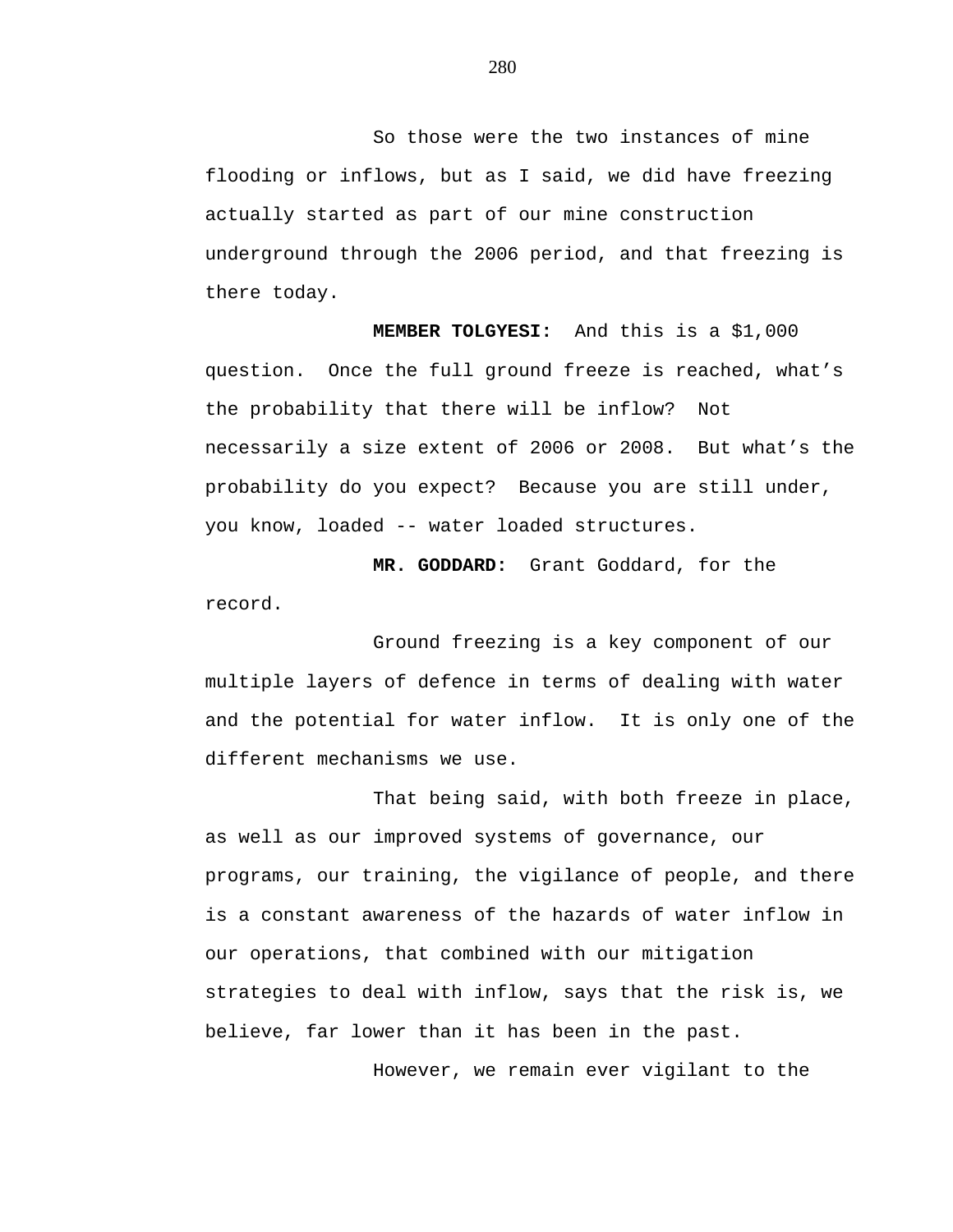fact that there could be some water come into the mine, whether it's through a drill hole or through some other mechanism, despite the freezing. And for that reason we have put in place the very comprehensive systems and planning and the assets to allow us to address an inflow, deal with it at source, channel the water away, be able to pump it to surface, treat it appropriately and release it to the environment to allow time to address it underground.

So we have mitigated the risk but we remain ever vigilant to it.

**MEMBER TOLGYESI:** One other thing. Jet boring is what you push is the pipe through a hole and it's a head with a high pressure which is breaking the rock essentially is the principle. What happens if, for any reasons, that the boring part is broken, or it's plugged, or whatever, you should leave it there because you have no access?

**MR. GODDARD:** Grant Goddard, for the record.

I'm going to ask Mr. Lowen in a moment to provide a little bit more detail. I think it is worth talking for a moment about the jet boring process and our mitigation strategies that we have both for management of water and what we would do in a case as you describe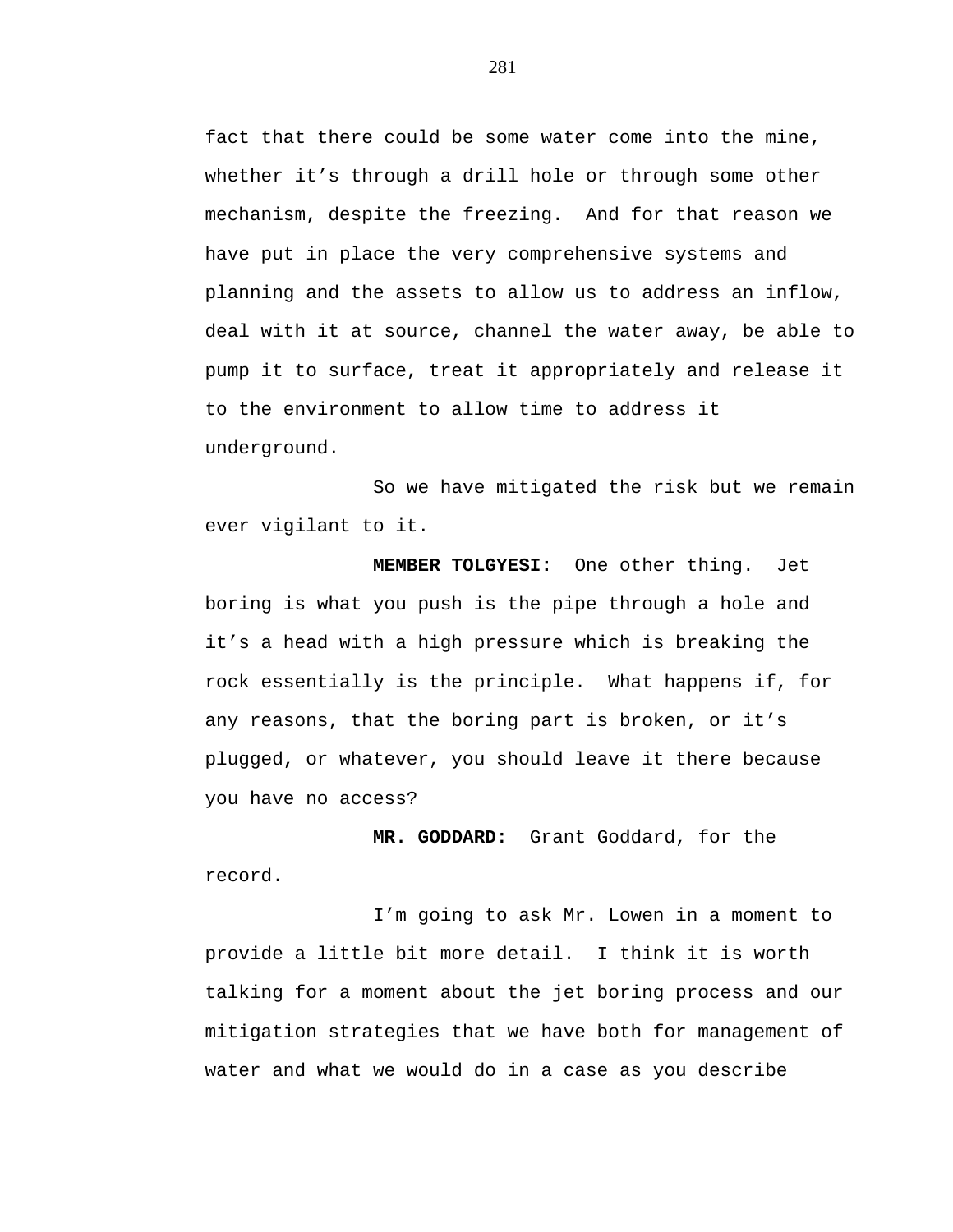hypothetically.

The JBS system again is another one of our key technologies that we have worked on, as I mentioned, for a couple of decades now and have been testing underground, most recently through drilling and into waste. We are confident that that overall mining system will be successful at Cigar Lake. And part of the characteristic of it is it allows us to stand off from the high grade ore. It also minimizes the amount of waste that we'll be removing before we access the ore. And inherent in our design of that system and the actual use of it are mechanisms to deal with different situations that arise that the crews have been actually practicing.

So I'll allow Mr. Lowen to provide a little more colour on that.

**MR. LOWEN:** Steve Lowen, for the record.

Our jet boring system through the last few years we've done a lot of engineering work and design to address some of the issues that you raise as potential scenarios. We have really improved our preventer systems. We have borrowed from things like the oil industry to look at inflatable packers and actually have installed and tested those just recently and made sure that those are all working as well.

So we have a number of different techniques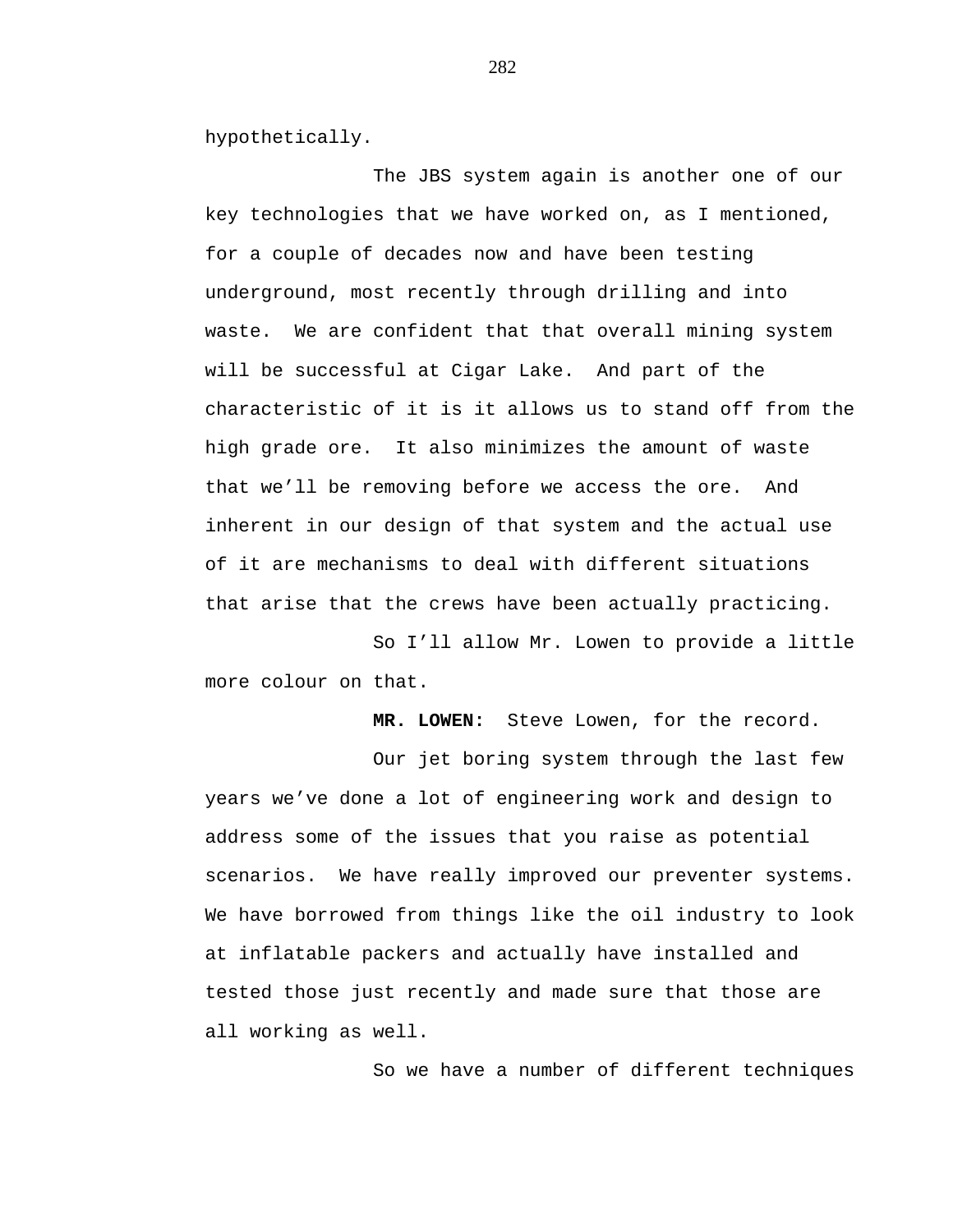and procedures and engineering solutions in place already tested and proven that will actually help mitigate the risk there.

That, plus all the training procedures and so forth that we are giving to the jet boring system operators to help them deal with those particular eventualities, will actually make this, I'm confident, a good system to use.

**MEMBER TOLGYESI:** And how many jet boring systems you will have, because -- you know, when you lead the full production?

**MR. LOWEN:** Steve Lowen, for the record.

At full production we will have four jet boring machines in use. Two of them will be in production extracting ore. One of them will be drilling and one of them will be either in maintenance or being moved. That will be essentially the ore -- the cycle that we'll be using for our four jet boring system machines and that will get us our full production.

**MEMBER McDILL:** My questions -- last questions are on the licence condition handbook. One of the things that caught me on page 48 was the entire section called "16 Facility Specific" followed by three words intentionally left blank. This is on page 48 of 61. **MR. ELDER:** Just a minute. I need to find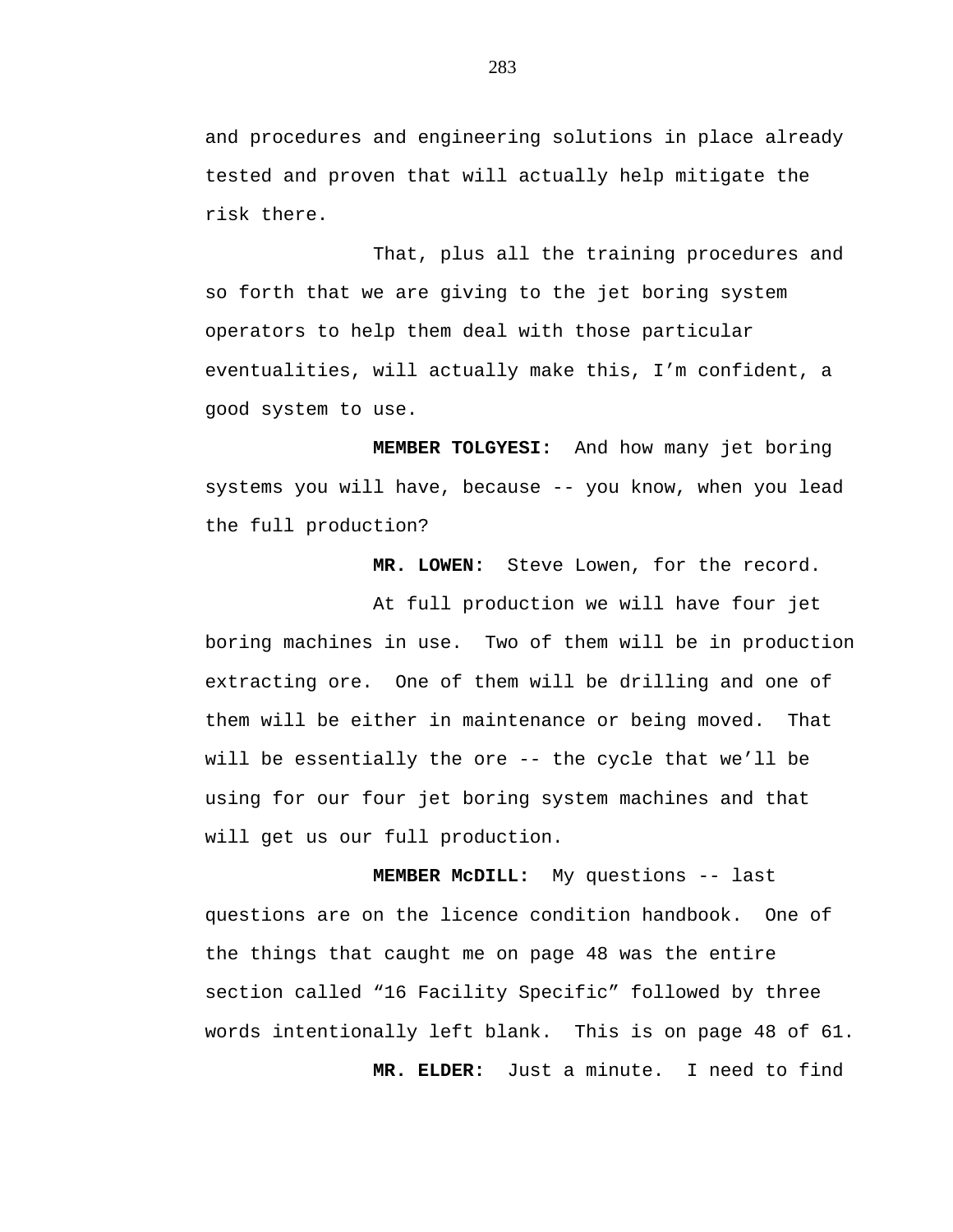the licence as well.

So what we're trying to do -- Peter Elder, for the record. Just to make sure that these follow standard format, and there is always a section to have facility specific licence conditions. So it's just -- but there aren't actually any proposed for this facility.

### **MEMBER McDILL:** Right.

**MR. ELDER:** So it's just to make sure that when we're using -- we want to be using a standard template on this one. So all of the licence condition handbooks have that section and then saying well if there's no condition -- it just makes sure that someone filling out has actually thought about it and followed the formula.

> **MEMBER McDILL:** I can understand that. **MR. ELDER:** Okay.

**MEMBER McDILL:** I guess from a reader's perspective it might be better just -- well, I might suggest that it might be good to say intentionally left blank there are no facility specific requirements.

Similarly with recommendations and guidance, because some of them are not left blank and some of them are left blank and it -- I think the Proponent has a very good idea of what that means, I'm not so certain that a member of the public looking at the licence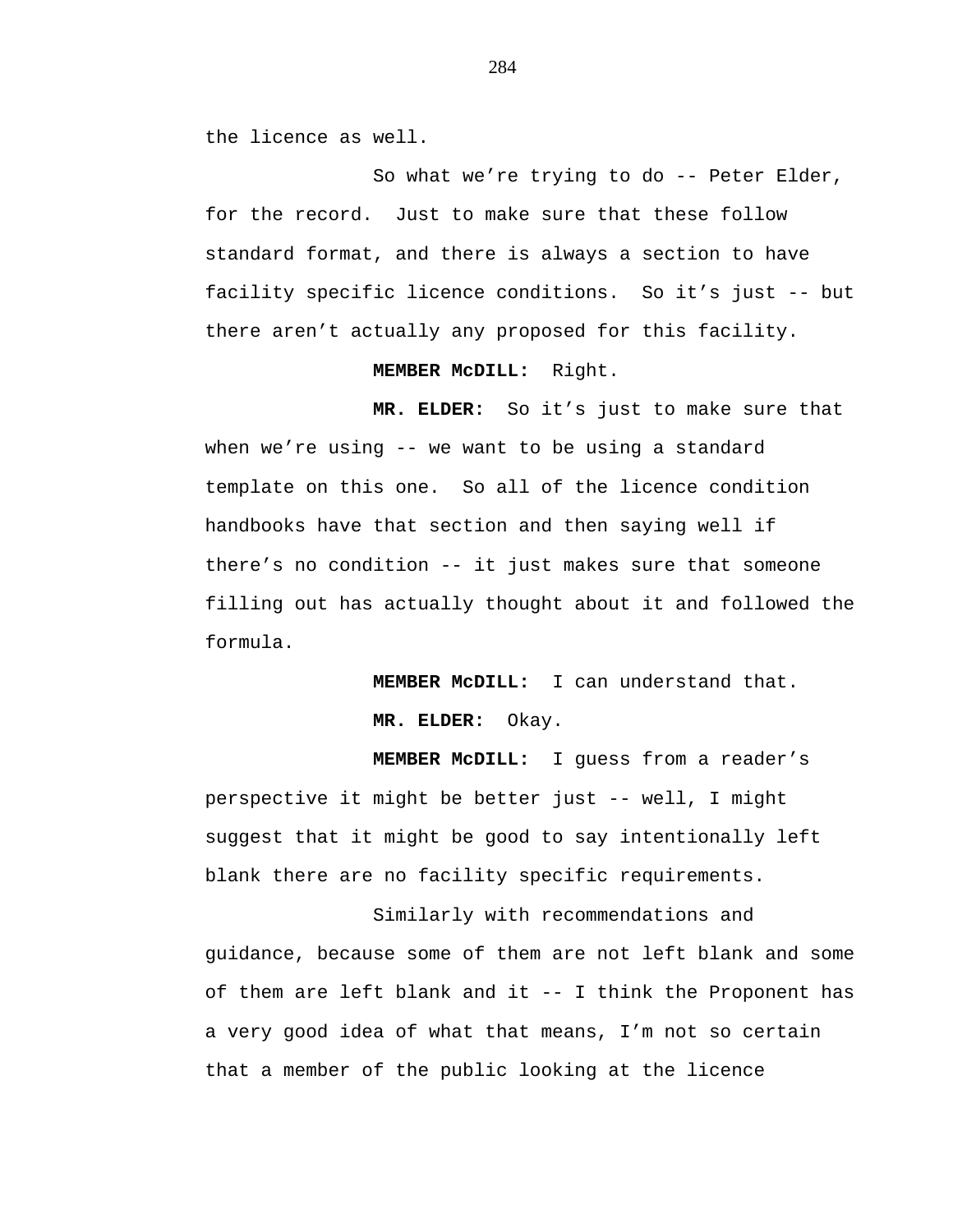condition handbook, if they were so inclined to do so, would understand why an entire section called "Facility Specific" would be intentionally left blank.

**MR. ELDER:** I understand. And we'll look at the standard wording when we don't have anything to say to make sure that it's clearer to the public as well.

**MEMBER McDILL:** Thank you, Mr. Chair.

That's all.

**THE CHAIRMAN:** Okay. Ms. Velshi?

**MEMBER VELSHI:** Thank you. I have a few questions around radiation protection, just to make sure that I have a clear understanding of what the hazards are. And I know there's a statement in there that says that the jet -- so this is a -- the first one is for Cameco -- that the jet boring system and mass freezing of the ore body will separate the miners from the high grade core. So where exactly does the exposure to the miners to radiation come from and when does that happen during routine conditions?

**MR. LOWEN:** Steve Lowen, for the record.

Exposure could come from a number of different sources. Often it's through maintenance work on parts of our ore processing systems and others, but those are all particularly controlled environments where work practices will control exposures.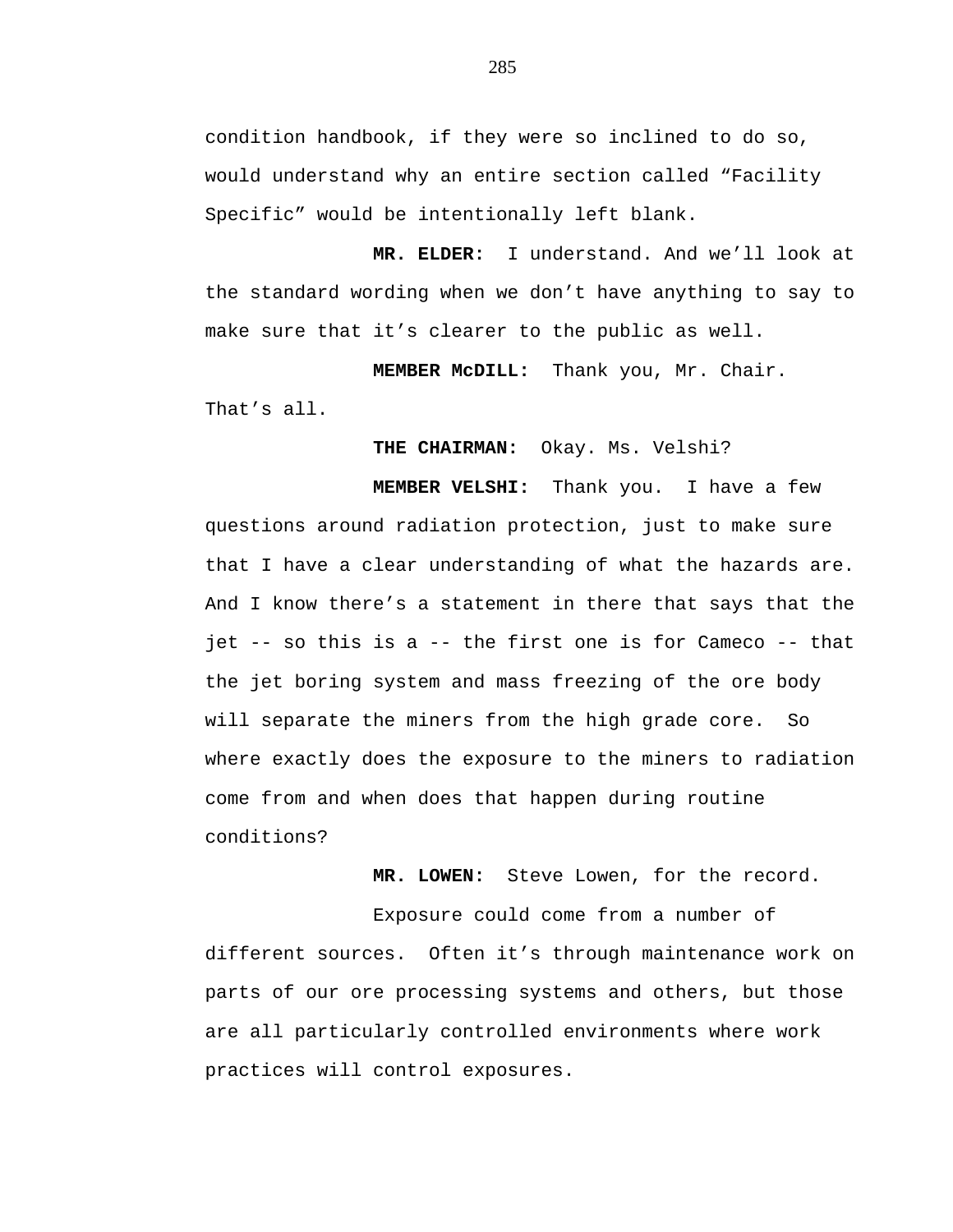**MEMBER VELSHI:** So there is a table in the CNSC's 13-H5.1, page 31, that provides estimated annual routine doses -- annual doses, yes. Maybe this is a question better for staff. How would these estimates compare to, say, other uranium mines, given that this is a high grade ore but they have JBS, is it -- are they comparable?

**MR. LeCLAIR:** Jean LeClair, for the record.

Yes, it would be comparable. And when we look at Cigar Lake, the main comparison would be with McArthur River because it's also a high grade mine. One can say that even in the McArthur River mine they're also using mining techniques that minimize exposure for workers.

I think what's important when we look at this is a lot of those are being compared to conventional mines where workers could be working with drills right at, we call the face, right in front of the ore, so they're fully exposed to the ore, while with these remote mining techniques you're removing the ore, extracting it from a distance in such a way that you can minimize your exposure.

But to answer your question, they are comparable to what we would see at McArthur River.

**MEMBER VELSHI:** And if you were to compare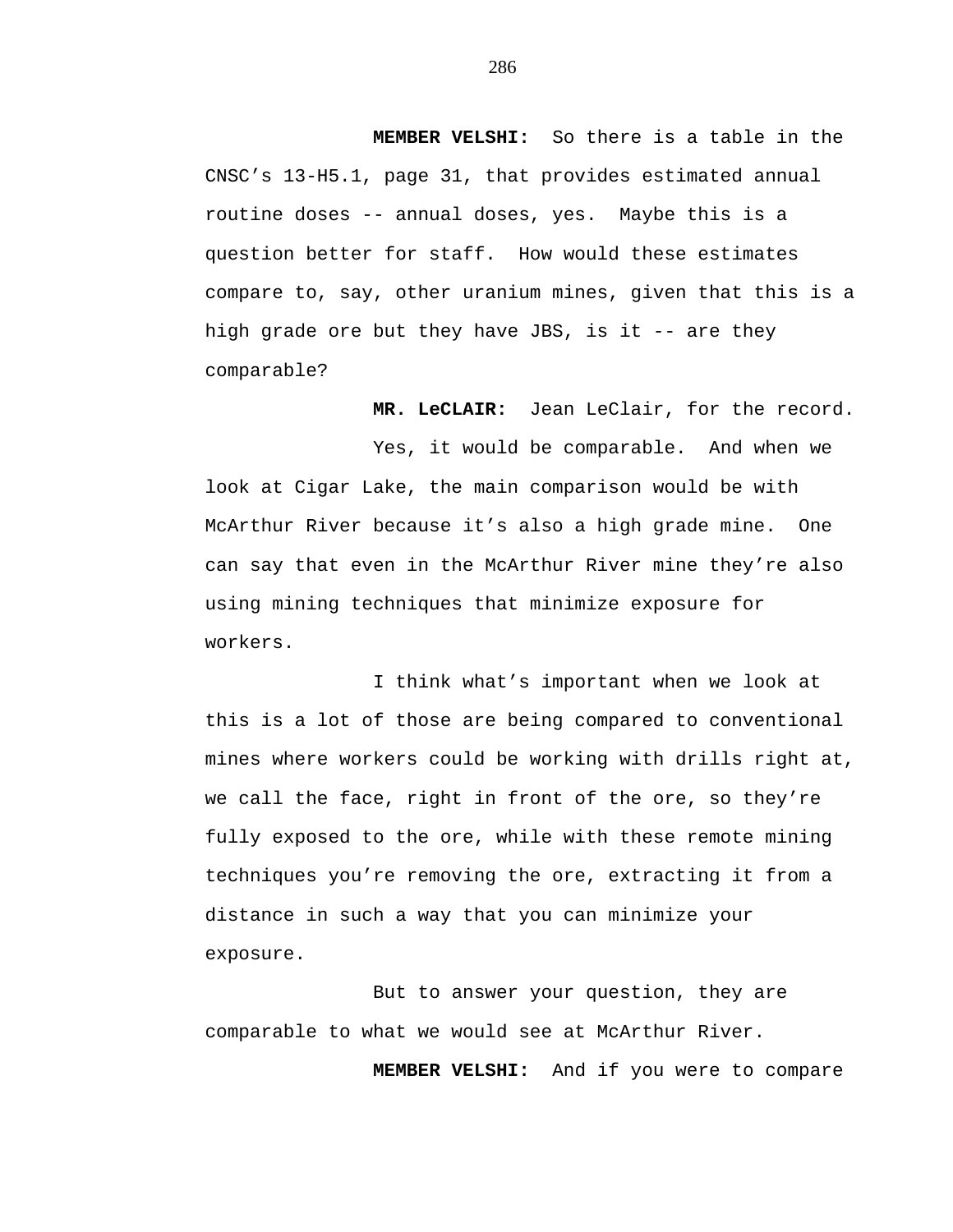it to a mine where there is closer exposure to the face, how much higher is it? Is it like double or ---

**MR. LeCLAIR:** If we actually look at -- Rabbit Lake would be one of the mines which uses closer to more commercial mining techniques. You'll actually see that Rabbit Lake mine workers actually have a bit higher exposures even though the actual rates are lower than either Cigar Lake or McArthur River.

**MEMBER VELSHI:** Question for Cameco: there was a slide that showed a radiation detector that measures radon and, you know, the red/green/yellow one. Is there an audio signal to that as well when it hit red?

 **MR. LOWEN:** Steve Lowen, for the record.

No, there is no audio signal. It is a visual signal. The mine can be quite noisy with the fans and everything, so that one is a visual signal.

**MEMBER VELSHI:** Okay. And the last one. Again, these are detail questions, but just so that I understand.

There's a slide with a Direct Reading Dosimeter and I believe in your presentation you said the workers would then self-report what their dose was at the end of their shift.

But besides the DRD, do they also get issued a TLD that officially measures their dose or is it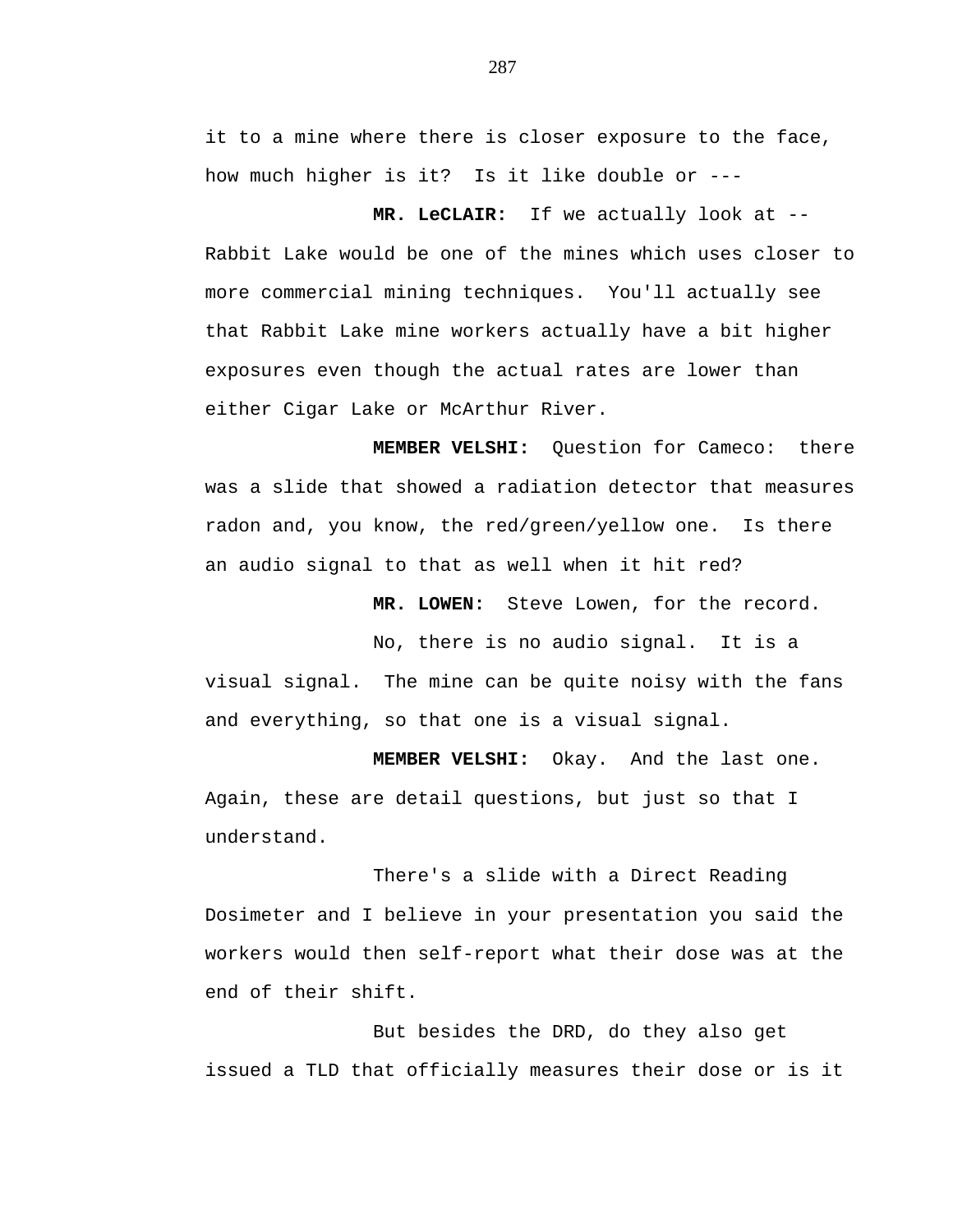just based on the DRD?

 **MR. LOWEN:** Steve Lowen, for the record.

We have OSLD badges, we have the personal health dosimeters which is what you're referring to as well. Those plus the Uranium and Urine Program are what we use to measure doses.

**MEMBER VELSHI:** And my last question is on financial guarantee for decommissioning, and question for staff on this.

So, you know, we heard briefly today on Beaverlodge that -- that those sites were decommissioned in 1985 and here we are back again remediating those sites.

So, does the estimate of financial guarantee build into it any future changes in expectations and standards?

**MR. ELDER:** Peter Elder, for the record.

I'll give you a general one in this case. Maybe one of my colleagues will add some details on this one.

There are two things that you build in to any financial guarantee. One is a contingency and the contingency amount will depend on how accurate or how firm you believe your plans are, but it's minimum of -- so, you know, the contingency being 15 and 30 percent. So, you do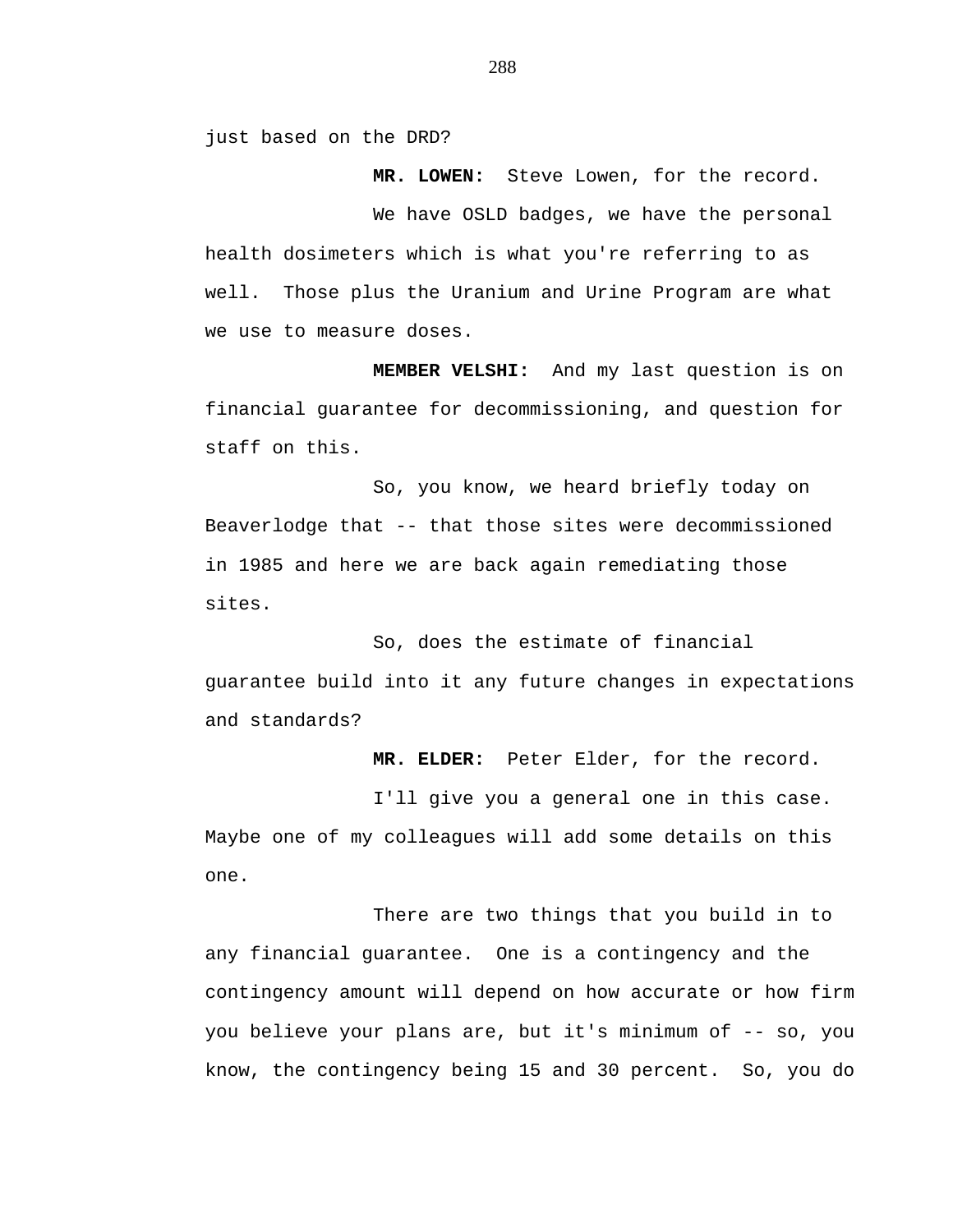all the detailed calculations.

For the mines, you would include a longterm monitoring program as part of your decommissioning program. And the example would be, you know, so, I guess, we've also looked at -- our real example is on Cluff Lake which actually went through decommissioning. They -- Reva has actually maintained most of their financial guarantee in place even though all the physical work known right now is done.

So, you look and say the financial guarantee -- you actually keep the financial guarantee even under a decommissioning licence for future work until you can prove that your performance is as expected.

**MEMBER VELSHI:** So, the short answer is: with all the contingencies installed, there is an allowance made for making changes ---

**MR. ELDER:** There is allowance made for - that you may have to do additional work in the future if your performance is not what is expected, yes.

**MR. LeCLAIR:** If I could just add to that as well?

Financial guarantees also have to be kept up to date so their subject to review on a five-year cycle to take into account inflation and any new information you might have based on performance. So, they're regularly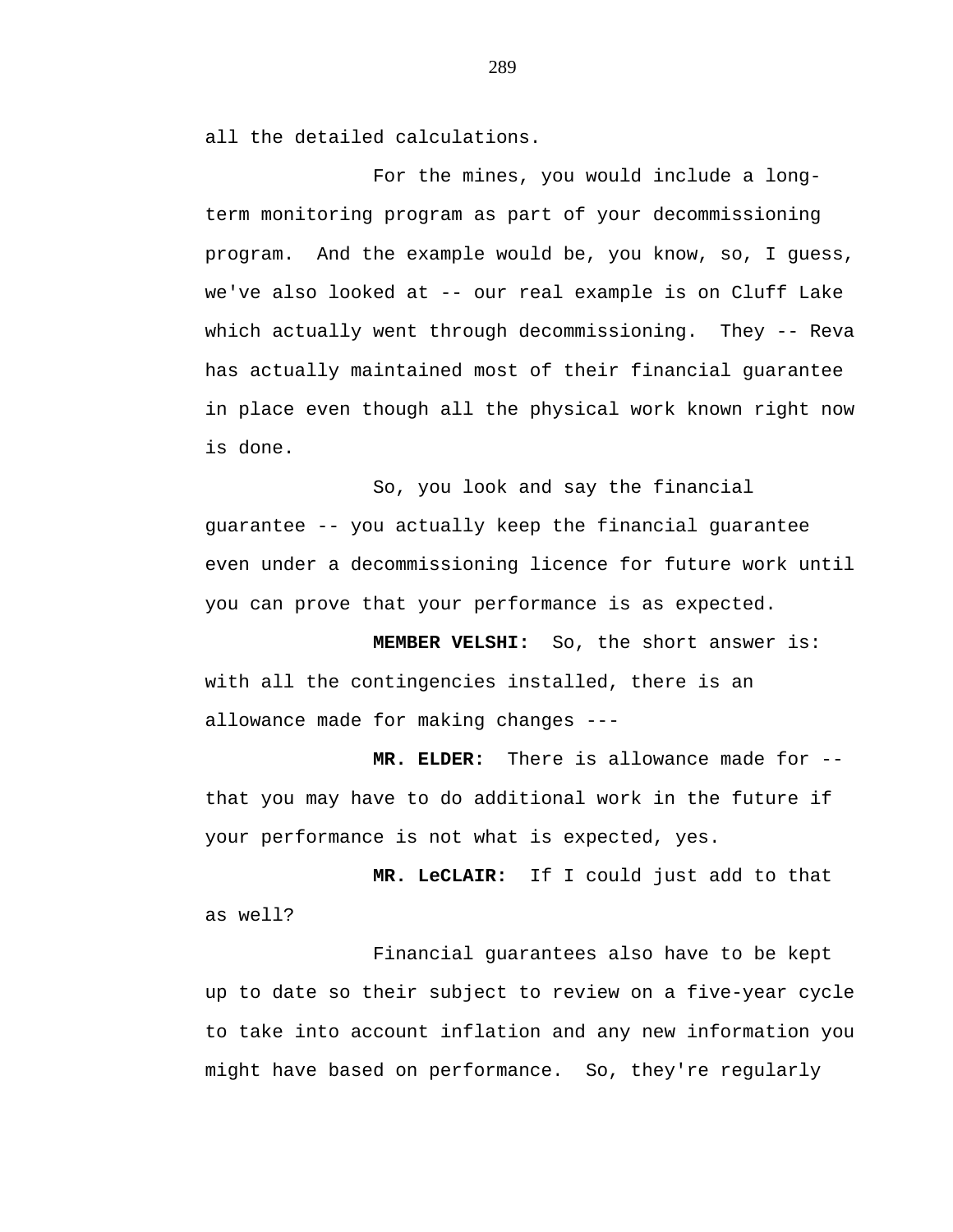kept up to date, so they're always relevant.

**MEMBER VELSHI:** Yes. I'm aware of that. I just wondered if there was a specific line item to say for future changes.

And I'll just make one last question in. There's mention made that with JBS mining technique, there is less waste produced. How much less compared to the normal mining practice? Is it significantly less?

**MR. LOWEN:** Steve Lowen, for the record.

I believe it is significantly less. There are, you know, multiple numbers of mining methods out there, of course. And with the JBS, since we're only drilling that 16-inch hole to get out the ore, that fundamentally is the amount of waste that we actually produce before we get to the ore body itself.

So it is, in my view, significantly less than traditional drilling blasts and other techniques.

## **THE CHAIRMAN:** Okay.

We're running up very late. So unless you've got a real ---

Go ahead. No, no, go ahead.

**MEMBER BARRIAULT:** Once you start -- I'm sorry -- with the mining system, once you start extracting the ore, obviously you're going to have a space left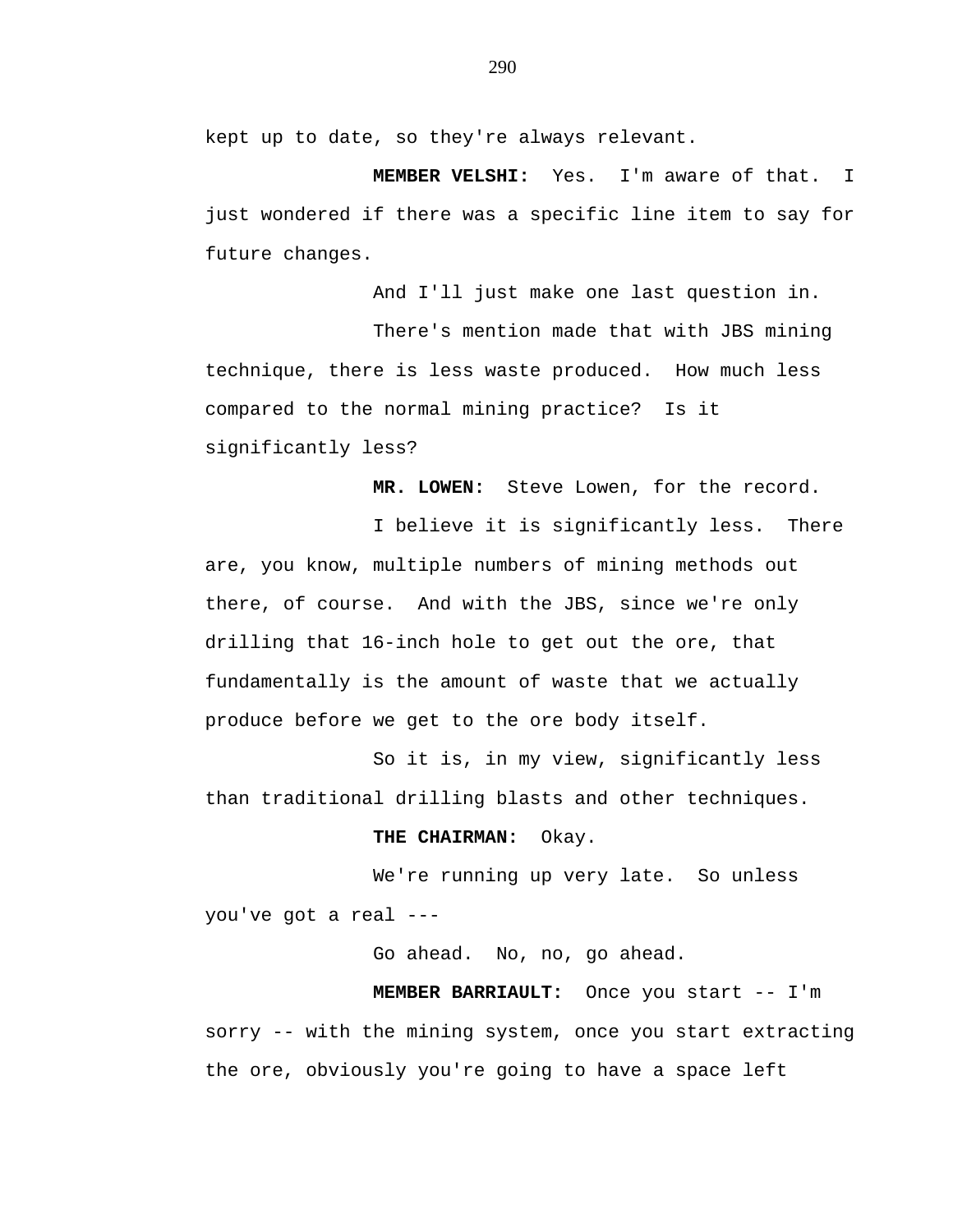behind, with that field that was cemented, what will you do with that? What effect will that have on your freezing in your court -- temperature freezing?

**MR. LOWEN:** Steve Lowen, for the record.

Yes. Once the cavity is fully extracted, we backfill it with concrete and then move on to the next cavity to ensure that the concrete has actually cured.

We've done some modelling of the effect on the freezing and we're finding almost negligible effect on the freezing; it would be just at a very, very small space next to the concrete where we'd see some effect. That would not affect the overall freezing protection for the ore body.

**MEMBER BARRIAULT:** Thank you.

Thank you, Mr. Chairman.

**THE CHAIRMAN:** Okay.

My turn, I guess, for a couple of quickies. The Ministry of Environment of Saskatchewan

was not here -- I'm actually surprised -- but I assume that they are okay with everything that's being done on the Environmental Program.

## Staff?

**MR. LeCLAIR:** Yes, we work quite closely with them and they have not raised any concerns. And they have ---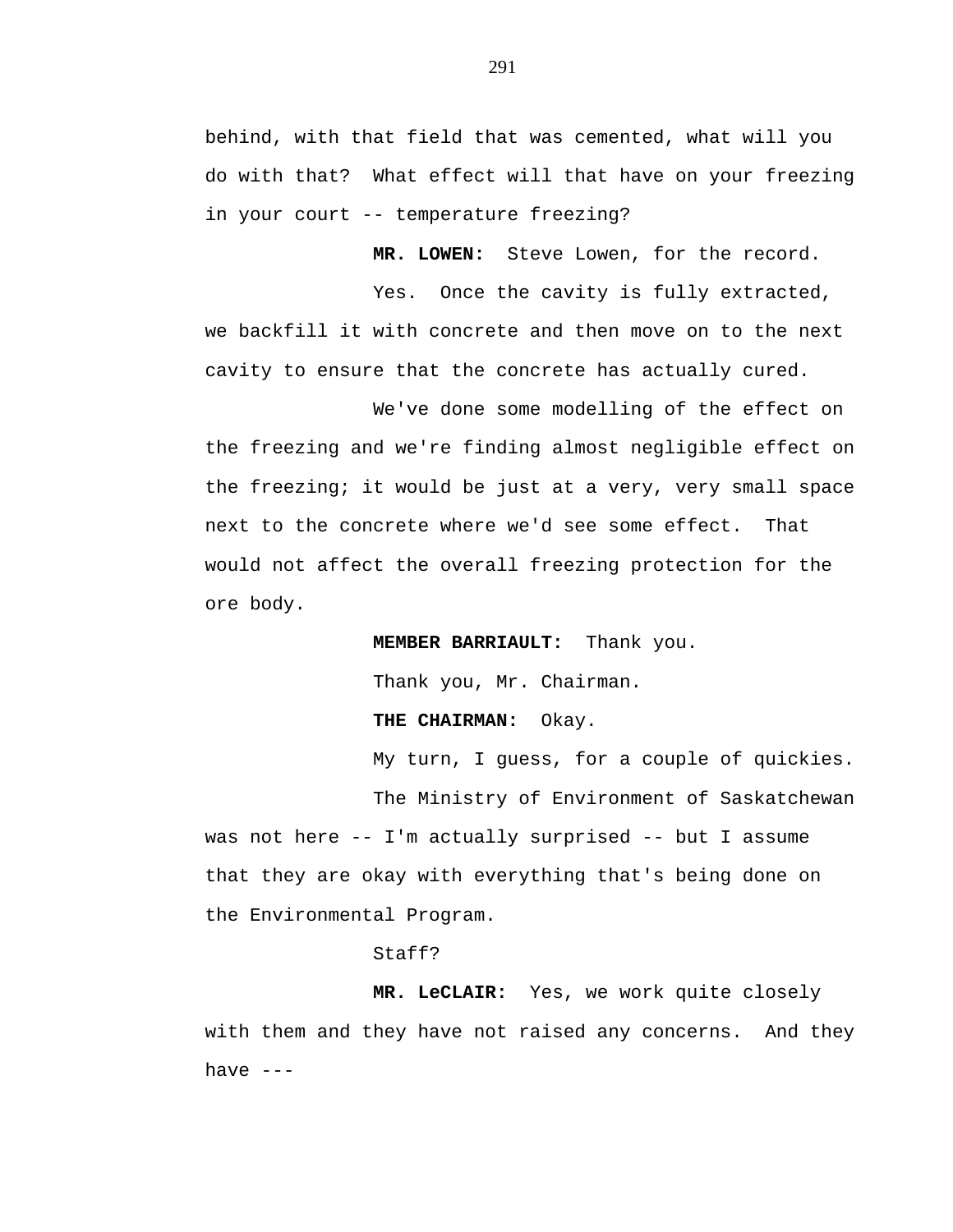THE CHAIRMAN: We asked? There's no -they  $---$ 

**MR. LeCLAIR:** We are, as Mr. Akhter presented earlier, part of a Joint Regulatory Group that includes the Ministry of Environment that meets on a regular basis. And so, they've been fully involved in the process -- ongoing process with Cigar Lake.

## **THE CHAIRMAN:** Okay.

On Cameco, page 36, I just want to understand. This is the false alarm or the alarm on Emergency Management: "Twenty-four false alarms, seven actual incidents in 2012." Is that normal?

> And staff, you can -- right behind them. Cameco, page 36.

Yes.

**MR. LOWEN:** Steve Lowen, for the record. Yes, I believe the false alarms that are

being referred to here are false fire alarms. We tend to have a lot of those in our camp conditions just due to dust during -- due to our furnaces setting off.

It tends to be due to the high sensitivity of our detection system, our Mine Rescue -- sorry, our Emergency Response Teams go in there and make sure that there is no underlying issue and then we call -- we stand it down.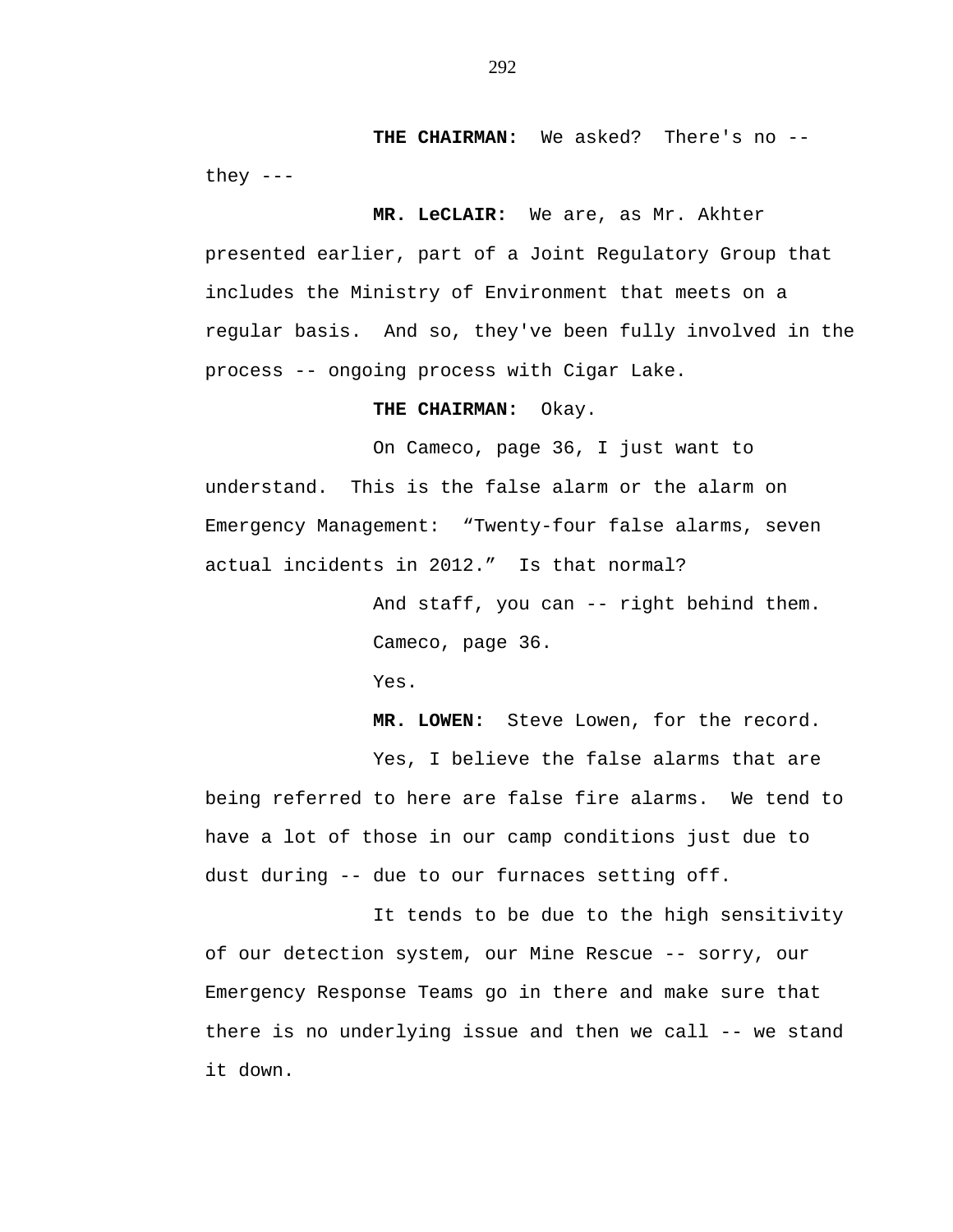That's basically what most of the false alarms are due to.

**THE CHAIRMAN:** Staff, is that all according to code?

Is it the new CSA?

**MR. ELDER:** They're following the appropriate codes on this one in terms of the -- you know,

for the building codes. That said, we don't want -- we look at them but we don't -- the mine camp is not part of the licensed area. But we know they apply the same approach in the camps as they do in the rest of the facility.

**THE CHAIRMAN:** You mean there is no -- you mean -- sorry, I did not understand the answer.

 **MR. ELDER:** So -- sorry. Cameco said that most of these incidents have been on the camp, so where the workers live.

**THE CHAIRMAN:** I see.

**MR. ELDER:** And that is actually outside the area that we licensed.

THE CHAIRMAN: Safety of -- you know -- you know my story. It was safety ---

**MR. ELDER:** I know, but -- but that said, they use the same -- we can confirm they use the same safety standards in the camp. And you want a fire alarm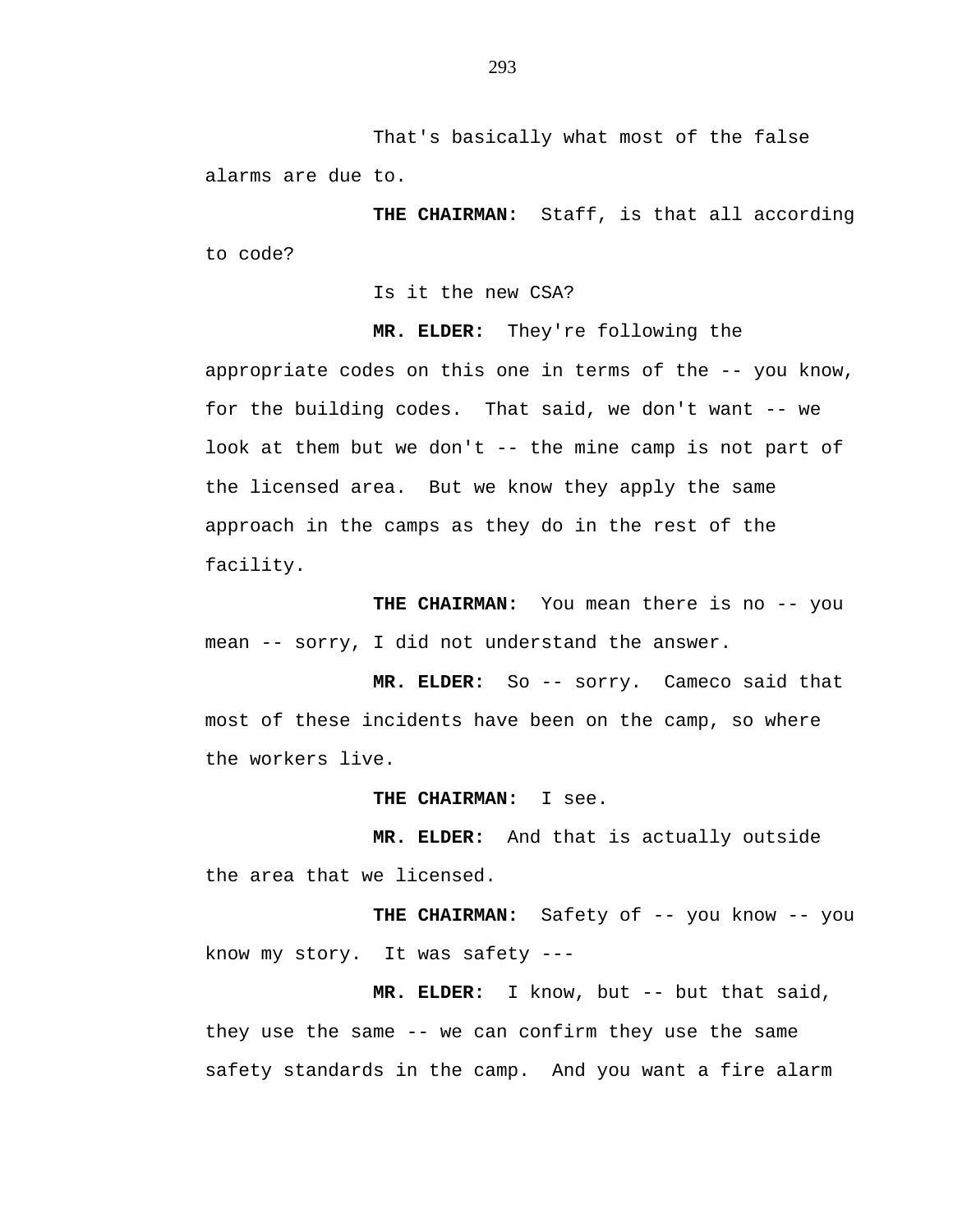system to be oversensitive rather than undersensitive. So, you would -- you know, false alarms, you don't want too many but we want to make sure there are alarms, in a non situation ---

**THE CHAIRMAN:** So, is that the same thing as residential, if it's camping?

**MR. ELDER:** Absolutely. So, some of these -- in Saskatchewan -- yes, they follow all the Saskatchewan normal rules on that one.

So, I guess the example would be offset if you're looking at -- inside the camp, you would want to make sure that things, before there is actual fire, they'll be going off in smoke regardless of the cause of the smoke.

## **THE CHAIRMAN:** Okay.

My very last one is -- I always like to hear about –- that you have actually thought about a doomsday scenario, a big earthquake, no power? How long will take the frozen ore to melt and what will happen, and what kind of mitigation you have been planned for?

**MR. MOONEY:** Liam Mooney, for the record.

After we received the CNSC request to look at the beyond design basis event, we attained third party experts to take a look at our facilities in northern Saskatchewan, including Cigar Lake. Cigar Lake is in a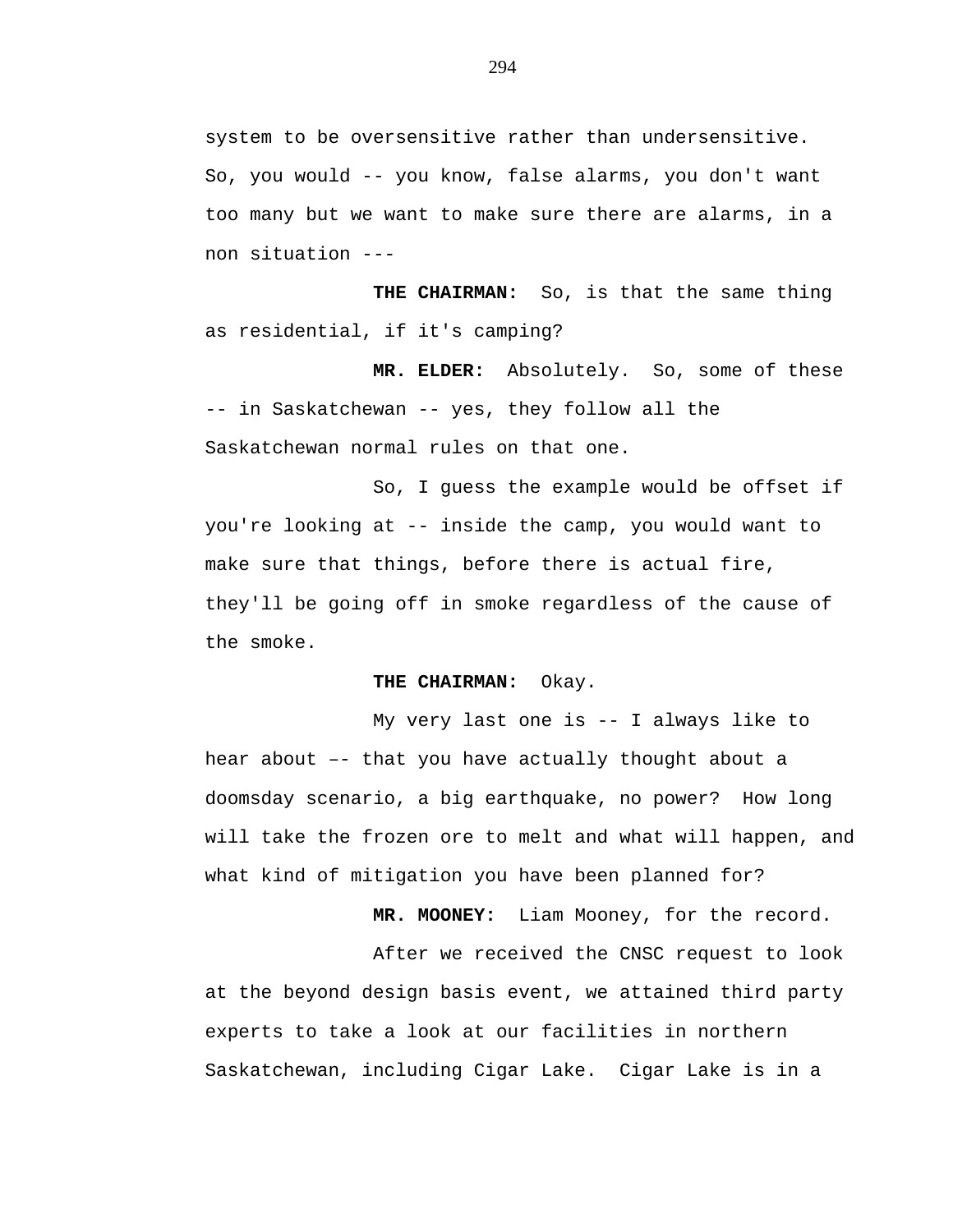geologically stable seismic region, so earthquakes aren't really the issue. The natural disasters that we were looking at were more in the nature of losing power to the site at -- concurrent with blizzard-like conditions and potentially having the site cut off.

So overall, they were happy with our resourcing. They were satisfied that we had adequate planning and resourcing for such an occasion and they recommended that we do a tabletop exercise to simulate that sort of event, and we did that in December, and the circumstances were what I described, a blizzard with a truck accident knocking out the bridge and power coming off at the site.

So with that, there was some learning's identified, including the limitations in relation to diesel for our backup generators and those have been actioned and will be addressed.

**MR. LeCLAIR:** Just to -- perhaps Cameco can supplement what I'm about to say. I believe I understood your question was how long would it take for the frozen ore to thaw? It's measured in months, if not years, so it's not something that we would have -- you would have to respond within a matter of a few days in order to address with the fact that the ground was thawing out and maybe presenting some long-term issues.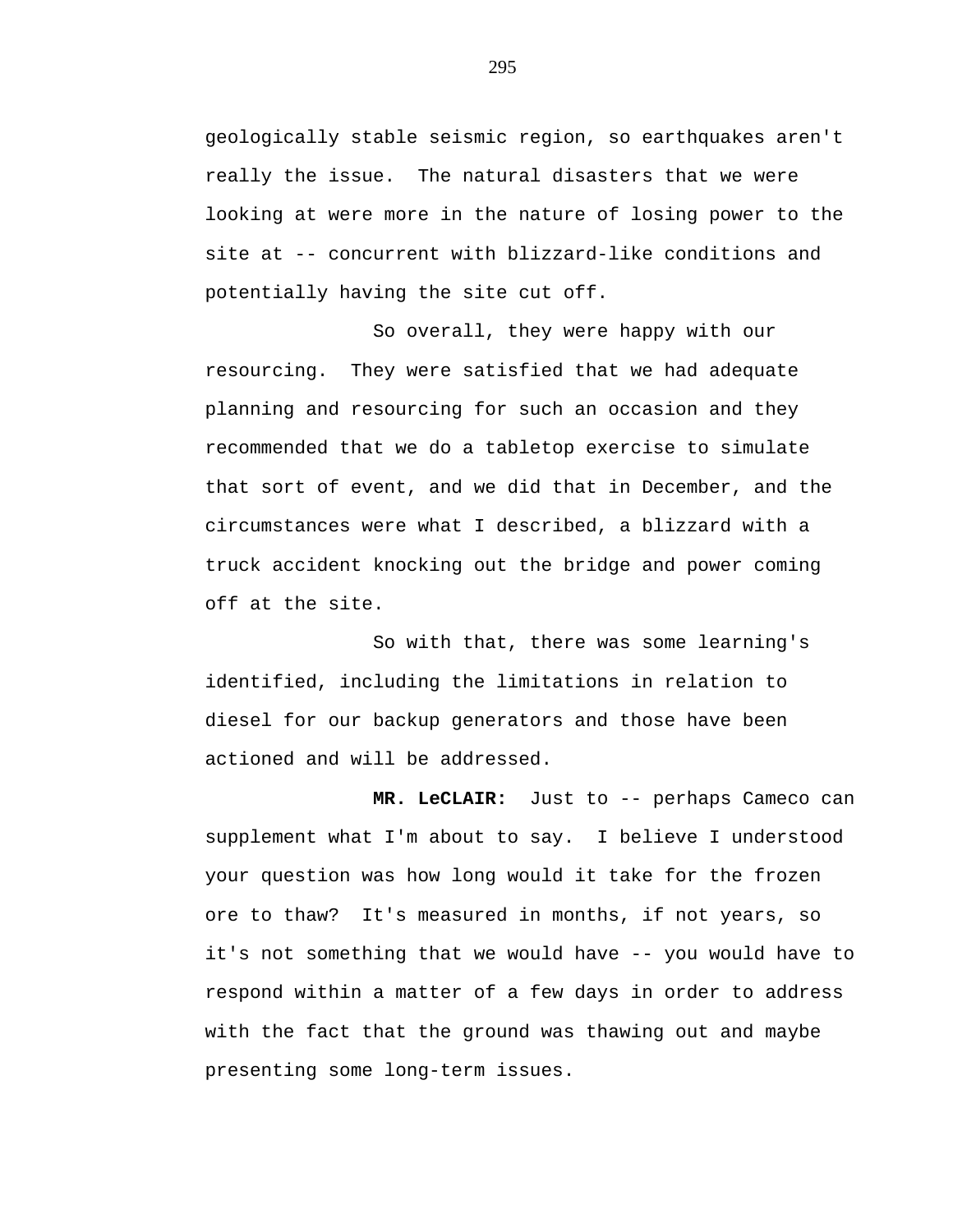Perhaps Cameco can add a little bit to that.

**MR. LOWEN:** Steve Lowen, for the record.

As Mr. Goddard said a little while ago, we had done some freezing in 2006, before we had the first inflow event. And what we found is when we went -- after we did the remediation after we tried to turn on the freezing again into that area that had been now underwater for, it was a number of four or five years before we turned it on, we found that we had to drill out some of those freeze holes because there was still frozen ground there four or five years later.

**THE CHAIRMAN:** Okay, thank you.

--- Thank you very much for your patience, and thank you for the all the intervenors. And Kelly, what's

**MS. MCGEE:** This brings this hearing to a close. With respect to this matter, I propose that the Commission confer with regard to the information they have received and then determine if further information is needed or if the Panel of the Commission is ready to proceed with a decision, and we will advise accordingly.

**THE CHAIRMAN:** So we are going to break for a short dinner and we will reconvene -- we are supposed to reconvene at 6:00 but we'll make it 6:15.